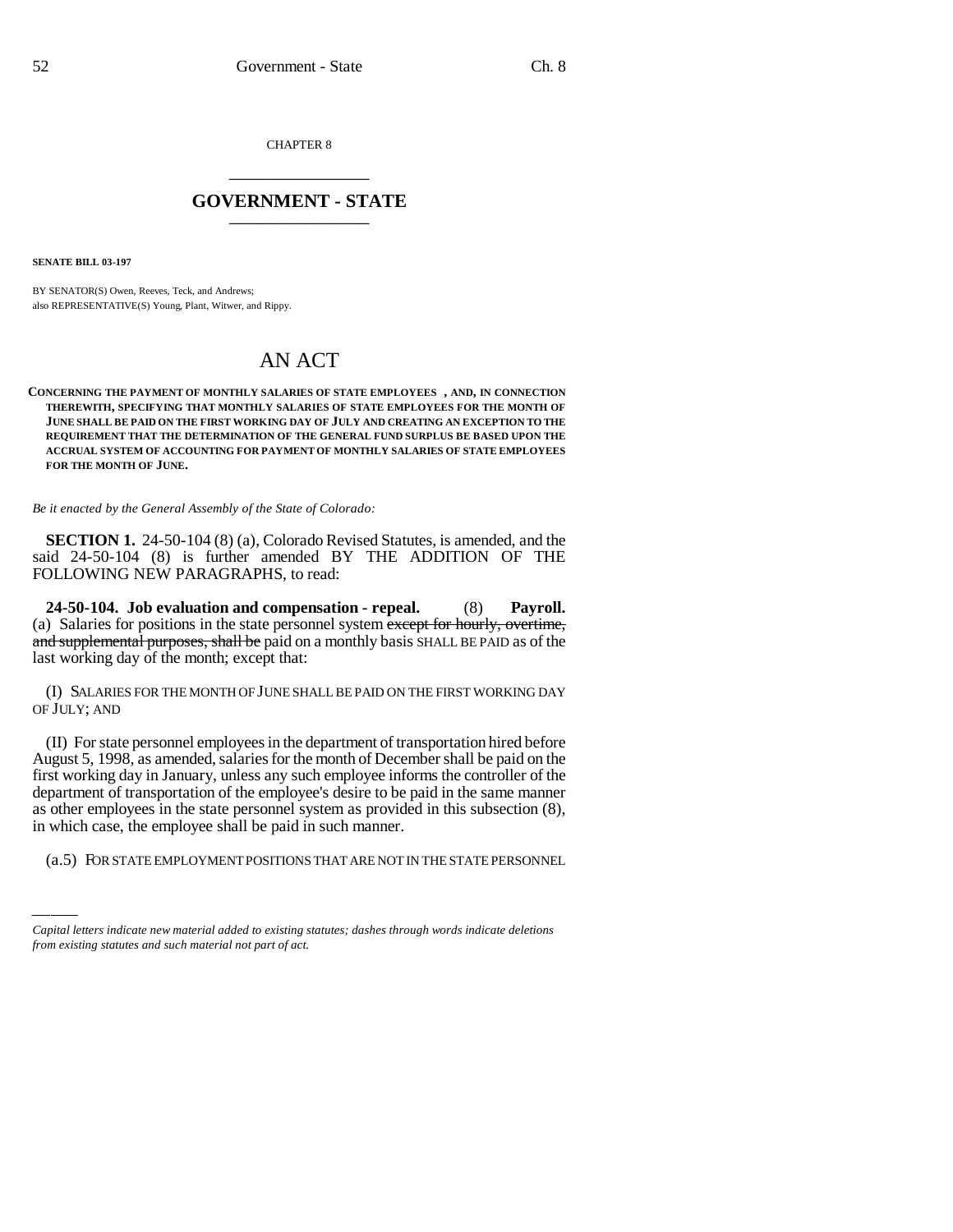SYSTEM AND THAT ARE NOT OTHERWISE COVERED BY PARAGRAPH (a) OF THIS SUBSECTION (8), SALARIES PAID ON A MONTHLY BASIS FOR THE MONTH OF JUNE SHALL BE PAID ON THE FIRST WORKING DAY OF JULY.

(a.6) FOR STATE EMPLOYMENT POSITIONS THAT ARE NOT OTHERWISE COVERED BY PARAGRAPH (a) OR (a.5) OF THIS SUBSECTION (8), WHETHER OR NOT SUCH POSITIONS ARE IN THE STATE PERSONNEL SYSTEM:

(I) SALARIES PAID ON A BI-WEEKLY BASIS FOR THE PAY PERIOD COMMENCING ON MAY 31, 2003, AND ENDING ON JUNE 13, 2003, SHALL BE PAID ON JULY 1, 2003; AND

(II) EFFECTIVE JULY 1, 2003, SALARIES PAID ON A BI-WEEKLY BASIS FOR THE FOURTEEN-DAY PAY PERIOD PRECEDING THE FIRST FOURTEEN-DAY PAY PERIOD FOR WHICH SALARIES PAID ON A BI-WEEKLY BASIS FOR ANY WORK PERFORMED DURING THE MONTH OF JUNE ARE PAID ON OR AFTER JULY 1 SHALL BE PAID ON THE FIRST WORKING DAY OF JULY.

**SECTION 2.** 24-75-201 (2) (a), Colorado Revised Statutes, is amended to read:

**24-75-201. General fund - general fund surplus.** (2) (a) The general fund surplus shall be determined based upon the accrual system of accounting, as enunciated by the governmental accounting standards board; except that:

(I) Any general fund revenues that are designated as state revenues in excess of the constitutional limitation on state fiscal year spending shall be included as unrestricted revenues in the general fund surplus for the fiscal year in which such excess revenues were accrued. Such excess revenues shall be restricted in the next fiscal year to preserve their availability for refund unless voters have authorized the state to retain such excess revenues.

(II) (A) GENERAL FUND REVENUES SHALL BE RESTRICTED ONLY UPON ACTUAL PAYMENT ON THE FIRST WORKING DAY OF JULY OF MONTHLY SALARIES OF STATE EMPLOYEES FOR THE MONTH OF JUNE FROM GENERAL FUND REVENUES.

(B) G ENERAL FUND REVENUES SHALL BE RESTRICTED ONLY UPON ACTUAL PAYMENT IN JULY OF ANY BI-MONTHLY SALARIES OF STATE EMPLOYEES FOR WHICH ALL OR A PORTION THEREOF IS FOR WORK PERFORMED DURING THE MONTH OF JUNE FROM GENERAL FUND REVENUES.

(C) F OR PURPOSES OF THIS SUBPARAGRAPH (II), "STATE EMPLOYEE" MEANS A PERSON EMPLOYED BY THE STATE WHETHER OR NOT A CLASSIFIED EMPLOYEE IN THE STATE PERSONNEL SYSTEM.

**SECTION 3.** Part I and the affected totals of section 2 of chapter 399, Session Laws of Colorado 2002, are amended to read:

Section 2. **Appropriation.**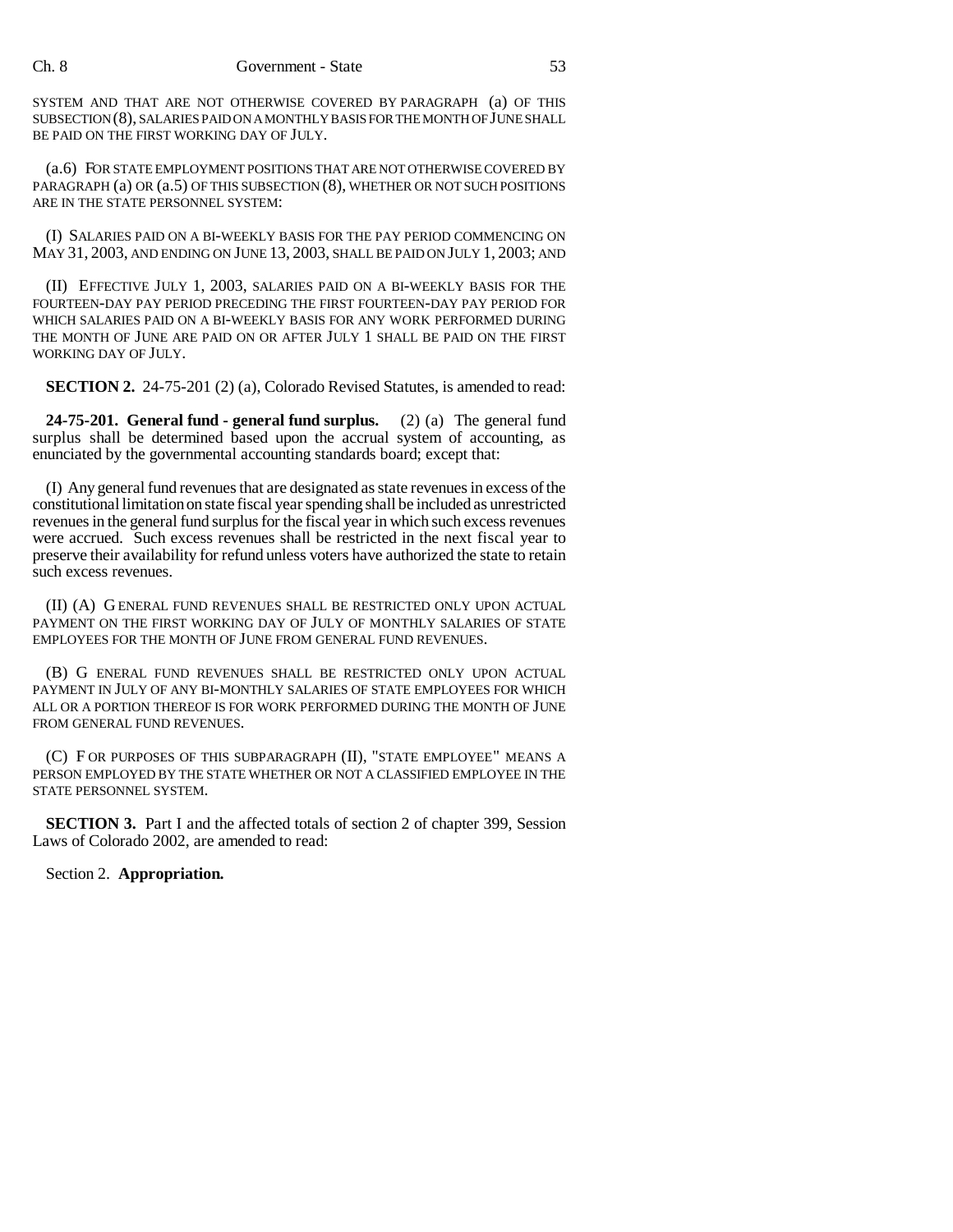|          | APPROPRIATION FROM |             |                |              |               |                |  |  |
|----------|--------------------|-------------|----------------|--------------|---------------|----------------|--|--|
| ITEM &   | TOTAL              | GENERAL     | <b>GENERAL</b> | <b>CASH</b>  | <b>CASH</b>   | <b>FEDERAL</b> |  |  |
| SUBTOTAL |                    | <b>FUND</b> | <b>FUND</b>    | <b>FUNDS</b> | <b>FUNDS</b>  | <b>FUNDS</b>   |  |  |
|          |                    |             | <b>EXEMPT</b>  |              | <b>EXEMPT</b> |                |  |  |
|          |                    |             |                |              |               |                |  |  |

**PART I DEPARTMENT OF AGRICULTURE**

## **(1) COMMISSIONER'S OFFICE AND ADMINISTRATIVE SERVICES**

| <b>Personal Services</b>  | 1,638,197    | 1,160,776 | $33,015^{\rm a}$    | $444,087(T)$ <sup>b</sup> | 319   |
|---------------------------|--------------|-----------|---------------------|---------------------------|-------|
|                           | 1,543,828    | 1,066,407 |                     |                           |       |
|                           | $(23.7$ FTE) |           |                     |                           |       |
| Licensing/Registration    |              |           |                     |                           |       |
| <b>System Integration</b> | 254,100      | 180,249   |                     | $73.851^{\circ}$          |       |
| Health, Life, and Dental  | 688,108      | 279,326   | $401,580^{\circ}$   |                           | 7,202 |
|                           | 665,792      | 257,010   |                     |                           |       |
| Short-term Disability     | 18,382       | 9,486     | $8,655^{\circ}$     |                           | 241   |
|                           | 17,651       | 8,755     |                     |                           |       |
| Salary Survey and Senior  |              |           |                     |                           |       |
| <b>Executive Service</b>  | 678,758      | 364,489   | $307,380^{\circ}$   |                           | 6,889 |
| Performance-based Pay     |              |           |                     |                           |       |
| Awards                    | 149,572      | 64,847    | 82,580 <sup>a</sup> |                           | 2,145 |
| Workers' Compensation     | 123,014      | 70,721    | $51,193^{\rm a}$    |                           | 1,100 |
| <b>Operating Expenses</b> | 115,149      | 105,494   | $9,655^{\circ}$     |                           |       |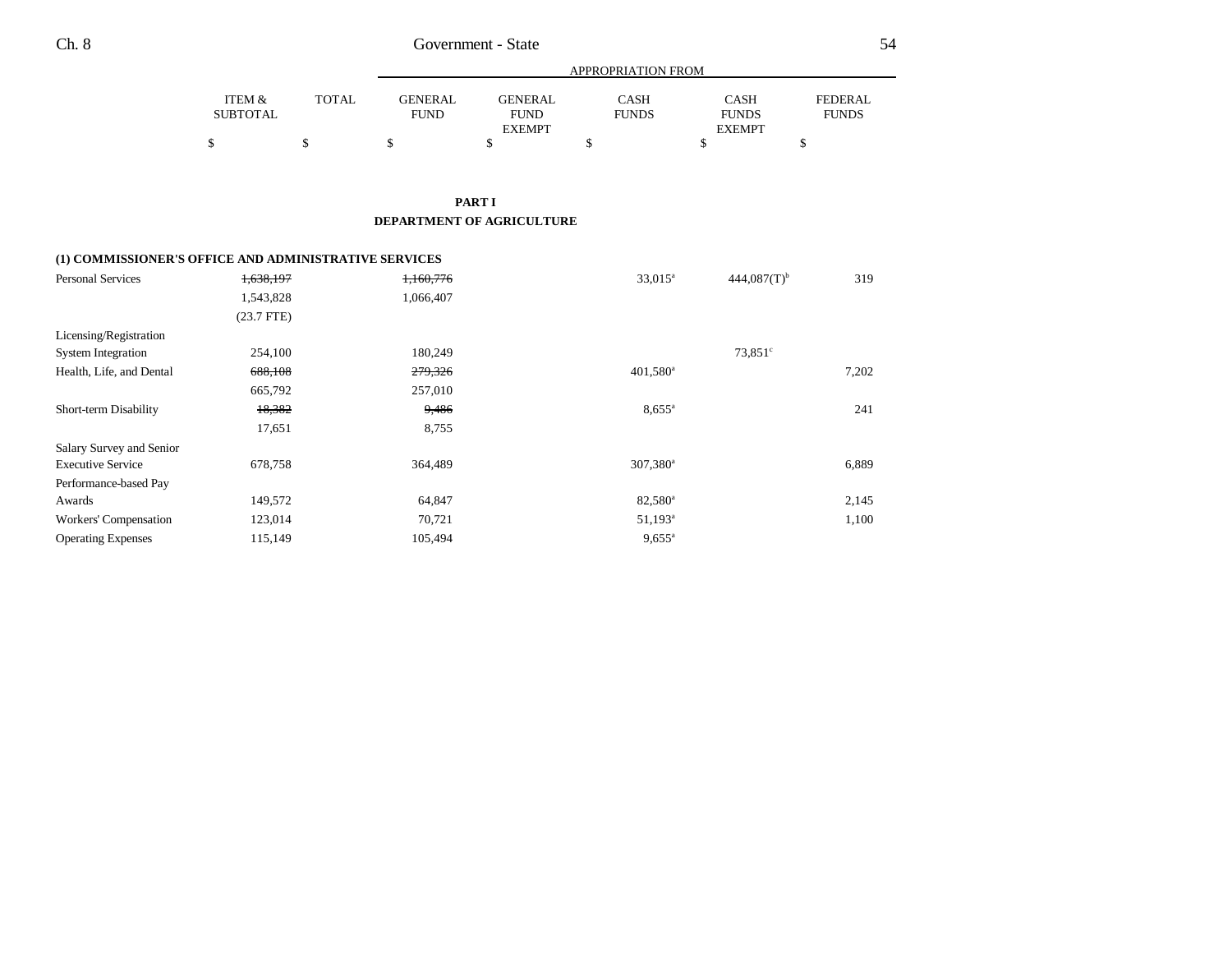| Legal Services for 3,200        |           |         |                       |           |         |
|---------------------------------|-----------|---------|-----------------------|-----------|---------|
| hours                           | 191,360   | 55,412  | $125,286^{\circ}$     |           | 10,662  |
| Purchase of Services from       |           |         |                       |           |         |
| Computer Center                 | 6,371     | 6,371   |                       |           |         |
| Multiuse Network Payments       | 9,854     | 9,854   |                       |           |         |
| Payment to Risk                 |           |         |                       |           |         |
| Management and Property         |           |         |                       |           |         |
| Funds                           | 117,626   | 73,384  | $43,226^a$            |           | 1,016   |
| Vehicle Lease Payments          | 256,489   | 172,800 | 79,354 <sup>a</sup>   |           | 4,335   |
| <b>Information Technology</b>   |           |         |                       |           |         |
| <b>Asset Maintenance</b>        | 111,405   | 50,132  | $52,360^{\circ}$      | $8,913^d$ |         |
| <b>Leased Space</b>             | 106,017   | 47,788  | 58,229 <sup>e</sup>   |           |         |
| Capitol Complex Leased          |           |         |                       |           |         |
| Space                           | 144,003   | 111,620 | $32,383^a$            |           |         |
| Lease Purchase for 700          |           |         |                       |           |         |
| Kipling                         | 229,458   | 148,292 | $81,166^a$            |           |         |
| Utilities                       | 86,204    | 79,413  | $6,791$ <sup>a</sup>  |           |         |
| <b>Agricultural Statistics</b>  | 80,000    | 65,000  | $15,000$ <sup>f</sup> |           |         |
| Grants                          | 220,906   |         |                       |           | 220,906 |
| <b>Indirect Cost Assessment</b> | 15,021    |         |                       |           | 15,021  |
|                                 | 5,239,994 |         |                       |           |         |
|                                 | 5,122,578 |         |                       |           |         |

<sup>a</sup> These amounts shall be from fees collected by cash funded agencies within the Department.

<sup>b</sup> This amount shall be from indirect cost recoveries.

<sup>c</sup> This amount shall be from cash fund reserves in the Commercial Pesticide Applicator Fund pursuant to Section 35-10-126, C.R.S., the Groundwater Protection Fund, pursuant to Section 25-8-205.5 (8), C.R.S., and the Pesticide Fund pursuant to Section 35-9-126, C.R.S.

Ch. 8 Government - State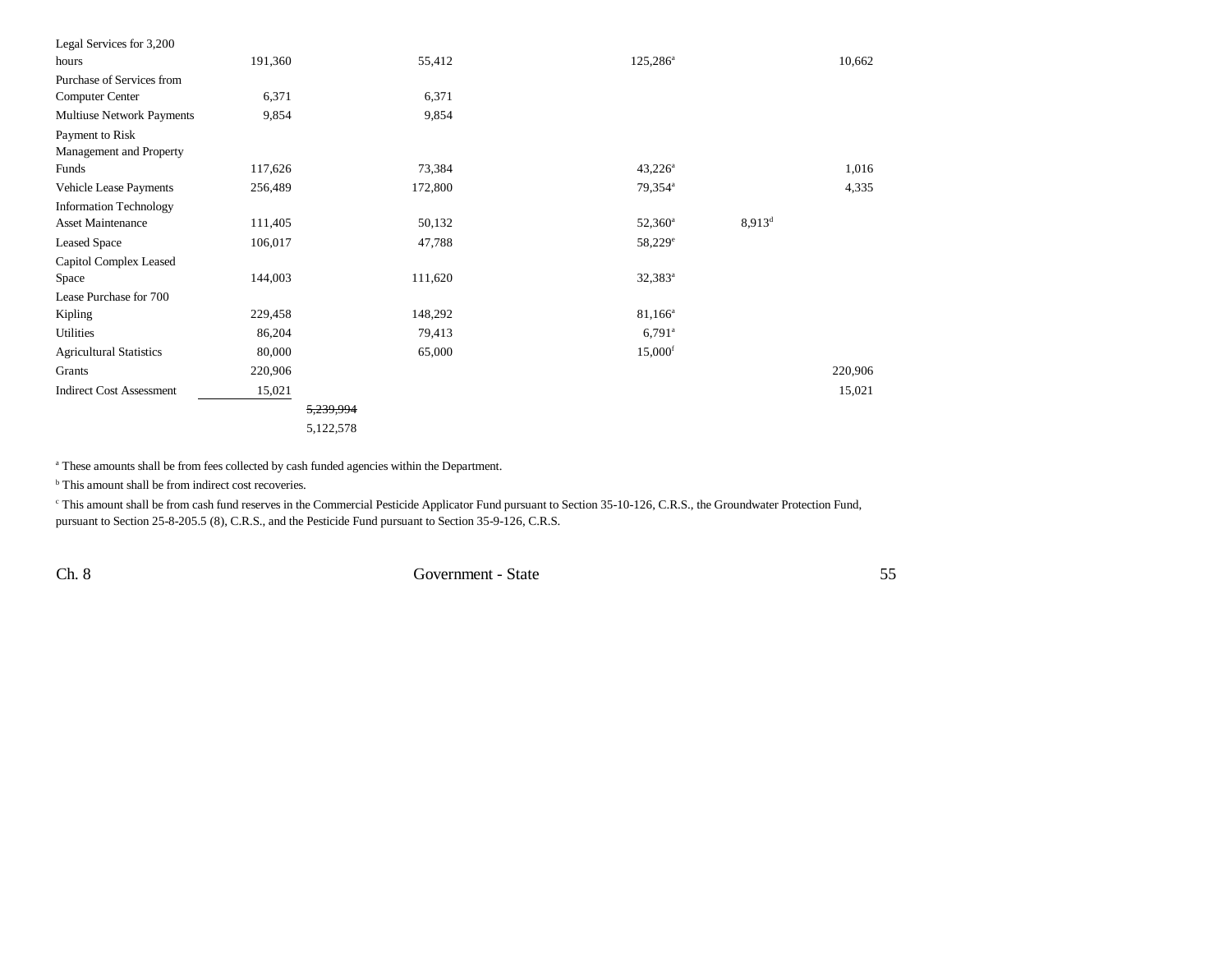|          |              | APPROPRIATION FROM |                              |              |                               |              |  |  |  |
|----------|--------------|--------------------|------------------------------|--------------|-------------------------------|--------------|--|--|--|
| ITEM &   | <b>TOTAL</b> | <b>GENERAL</b>     | <b>GENERAL</b>               | CASH         | <b>CASH</b>                   | FEDERAL      |  |  |  |
| SUBTOTAL |              | <b>FUND</b>        | <b>FUND</b><br><b>EXEMPT</b> | <b>FUNDS</b> | <b>FUNDS</b><br><b>EXEMPT</b> | <b>FUNDS</b> |  |  |  |
|          |              |                    |                              |              |                               |              |  |  |  |

d This amount shall be from cash fund reserves.

e Of this amount, \$36,108 shall be from fees collected by the Brand Inspection Program and \$22,121 shall be from fees collected by cash funded agencies within the Department.

f This amount shall be from the sale of statistics books.

## **(2) AGRICULTURAL SERVICES DIVISION<sup>1</sup>**

| <b>Personal Services</b>        | 9,038,429  | 5,290,446    | 3,578,807 <sup>a</sup> | 169,176        |
|---------------------------------|------------|--------------|------------------------|----------------|
|                                 | 8,696,516  | 4,948,533    |                        |                |
|                                 |            | $(87.5$ FTE) | $(66.1$ FTE)           | $(3.0$ FTE)    |
| <b>Operating Expenses</b>       | 1,106,974  | 458,639      | 593,966 <sup>a</sup>   | 54,369         |
| <b>Measurement Standard</b>     |            |              |                        |                |
| Trucks                          | 94,063     | 94,063       |                        |                |
| <b>Noxious Weed</b>             |            |              |                        |                |
| Management Grant                |            |              |                        |                |
| Program <sup>2</sup>            | 290,000    | 237,384      |                        | $52,616^b$     |
| Diseased Livestock Fund         | 25,000     |              |                        | $25,000^\circ$ |
| Cervidae Disease Revolving      |            |              |                        |                |
| Fund                            | 25,000     |              | $25,000^{\rm d}$       |                |
| <b>Indirect Cost Assessment</b> | 298,790    |              | 273,567 <sup>a</sup>   | 25,223         |
|                                 | 10,878,256 |              |                        |                |
|                                 | 10,536,343 |              |                        |                |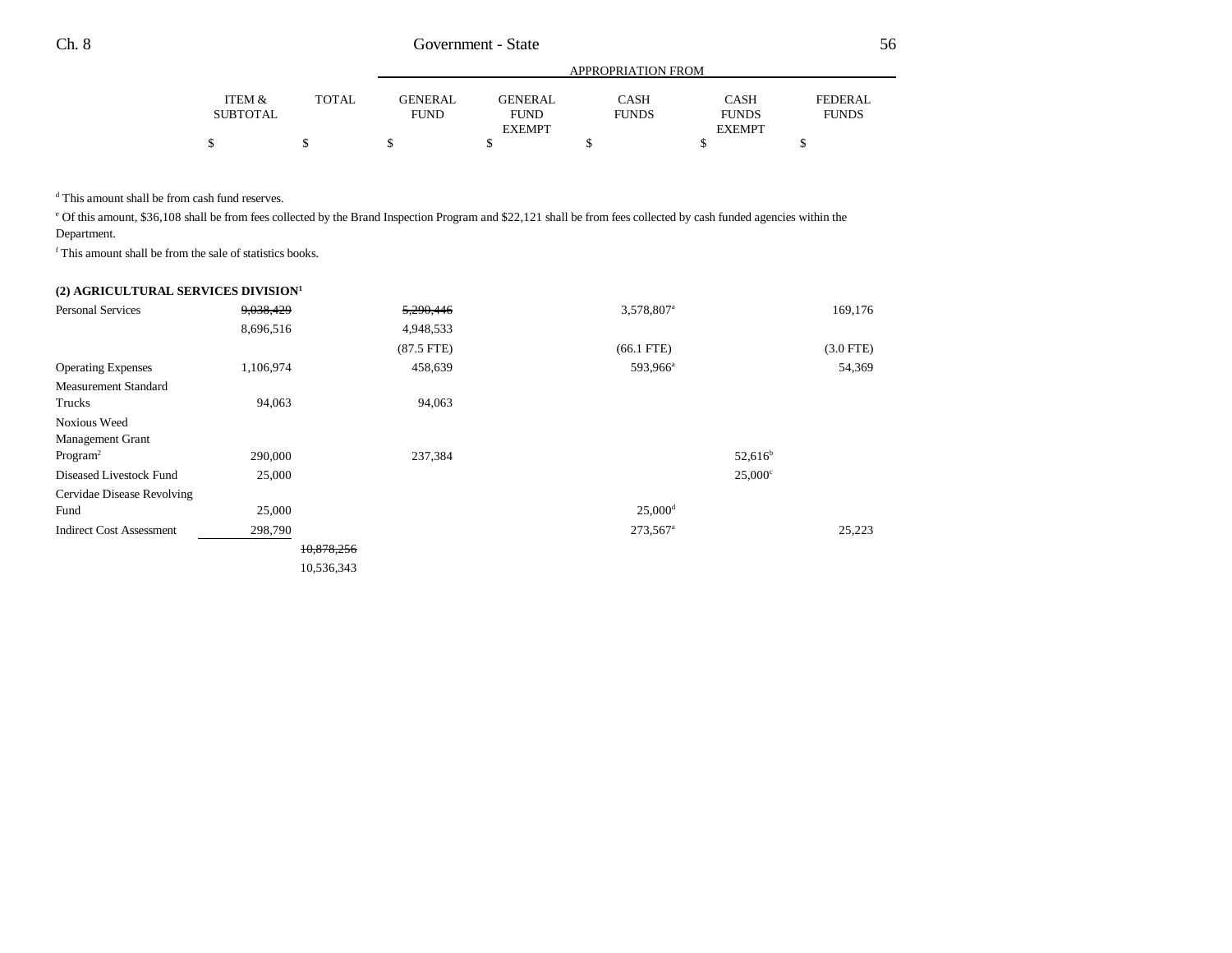a These amounts shall be from fees collected for services provided.

b This amount shall be from cash fund reserves of the Noxious Weed Management Fund, pursuant to Section 35-5.5-116, C.R.S.

c This amount shall be payment for damages available from the Diseased Livestock Indemnity Fund, pursuant to Section 35-50-140.5 (2), C.R.S.

<sup>d</sup> This amount shall be payment for damages available from the Cervidae Disease Revolving Fund, pursuant to Section 35-50-114.5 (4), C.R.S.

## **(3) AGRICULTURAL MARKETS DIVISION**

| <b>Personal Services</b>        | 610,615        |         |  |                       | $610,615(T)^a$  |
|---------------------------------|----------------|---------|--|-----------------------|-----------------|
|                                 | $(10.7$ FTE)   |         |  |                       |                 |
| <b>Operating Expenses</b>       | 108,313        |         |  | $50,337$ <sup>b</sup> | $57,976(T)^a$   |
| <b>Aquaculture Operating</b>    |                |         |  |                       |                 |
| <b>Expenses</b>                 | 25,000         |         |  | $25,000^{\rm b}$      |                 |
| Economic Development            |                |         |  |                       |                 |
| Grants                          | 45,000         |         |  |                       | $45,000(T)^{a}$ |
| <b>Agricultural Development</b> |                |         |  |                       |                 |
| Board                           | 74,837         |         |  |                       | $74,837^c$      |
|                                 | $(0.5$ FTE $)$ |         |  |                       |                 |
|                                 |                | 863,765 |  |                       |                 |

a Of these amounts, \$668,591 represents a transfer from the Office of the Governor, Economic Development Programs, Agricultural Marketing and \$45,000 represents a transfer from the Office of the Governor, Economic Development Commission. Any amounts included in state fiscal year spending are accounted for in the appropriations to the Office of the Governor.

**b** These amounts shall be from aquaculture program fees and cash raised for economic development.

<sup>c</sup> This amount shall be from the Agriculture Value-Added Cash Fund pursuant to Section 35-75-205 (1), C.R.S, and is continuously appropriated by a permanent statute or constitutional provision.

#### **(4) BRAND BOARD**

Ch. 8 Government - State 57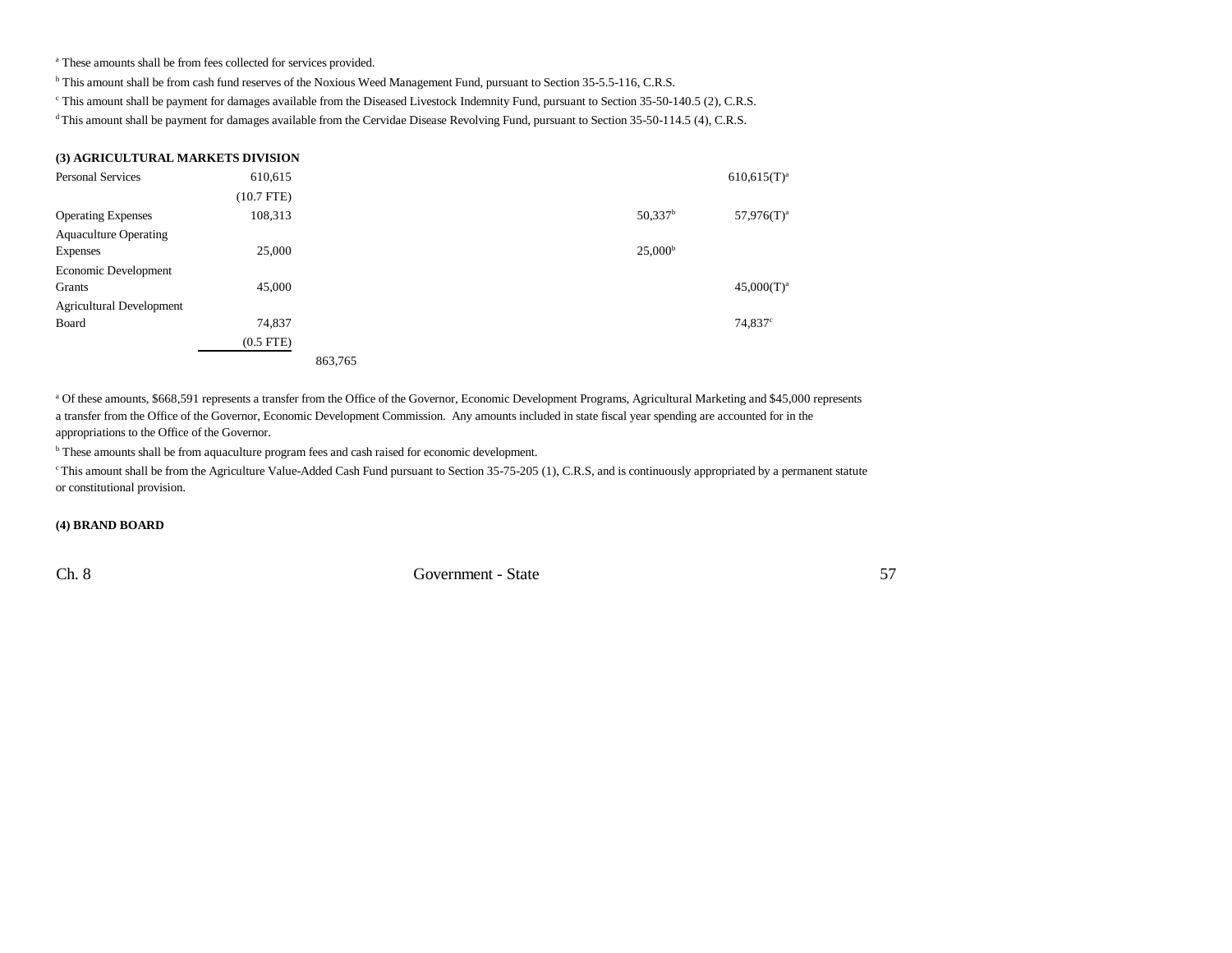# Government - State

|                                                           |                           |              | APPROPRIATION FROM            |                                                |                             |                                              |                                |  |
|-----------------------------------------------------------|---------------------------|--------------|-------------------------------|------------------------------------------------|-----------------------------|----------------------------------------------|--------------------------------|--|
|                                                           | ITEM &<br><b>SUBTOTAL</b> | <b>TOTAL</b> | <b>GENERAL</b><br><b>FUND</b> | <b>GENERAL</b><br><b>FUND</b><br><b>EXEMPT</b> | <b>CASH</b><br><b>FUNDS</b> | <b>CASH</b><br><b>FUNDS</b><br><b>EXEMPT</b> | <b>FEDERAL</b><br><b>FUNDS</b> |  |
|                                                           | \$                        | \$           | $\mathbb{S}$                  | \$                                             | \$                          | \$                                           | \$                             |  |
| <b>Brand Inspection</b>                                   | 3,302,086                 |              |                               |                                                |                             |                                              |                                |  |
|                                                           | $(66.3$ FTE)              |              |                               |                                                |                             |                                              |                                |  |
| <b>Alternative Livestock</b>                              | 95,662                    |              |                               |                                                |                             |                                              |                                |  |
| <b>Indirect Cost Assessment</b>                           | 122,319                   |              |                               |                                                |                             |                                              |                                |  |
|                                                           |                           | 3,520,067    |                               |                                                | 3,520,067 <sup>a</sup>      |                                              |                                |  |
| <sup>a</sup> This amount shall be from fees for services. |                           |              |                               |                                                |                             |                                              |                                |  |
| (5) SPECIAL PURPOSE                                       |                           |              |                               |                                                |                             |                                              |                                |  |
| Wine Promotion Board                                      | 295,860                   |              |                               |                                                |                             |                                              |                                |  |
|                                                           | $(1.0$ FTE)               |              |                               |                                                |                             |                                              |                                |  |
| Vaccine and Service Fund                                  | 98,090                    |              |                               |                                                |                             |                                              |                                |  |
| <b>Brand Estray Fund</b>                                  | 94,050                    |              |                               |                                                |                             |                                              |                                |  |
| <b>Indirect Cost Assessment</b>                           | 7,958                     |              |                               |                                                |                             |                                              |                                |  |
|                                                           |                           | 495,958      |                               |                                                | 461,308 <sup>a</sup>        | $34,650^{\rm b}$                             |                                |  |

a Of this amount, \$303,818 shall be from the Colorado Wine Industry Development Fund pursuant to Section 35-29.5-105, C.R.S., \$98,090 shall be from the Veterinary Vaccine and Service Fund pursuant to Section 35-50-146, C.R.S., and \$59,400 shall be from the Brand Estray Fund pursuant to Section 35-41-102, C.R.S. For purposes of complying with the limitation on state fiscal year spending imposed by Article X, Section 20 of the State Constitution, \$461,308 of these moneys are included for informational purposes as they are continuously appropriated by a permanent statute or constitutional provision.

b This amount shall be available from reserves in the Brand Estray Fund, pursuant to Section 35-53-110, C.R.S.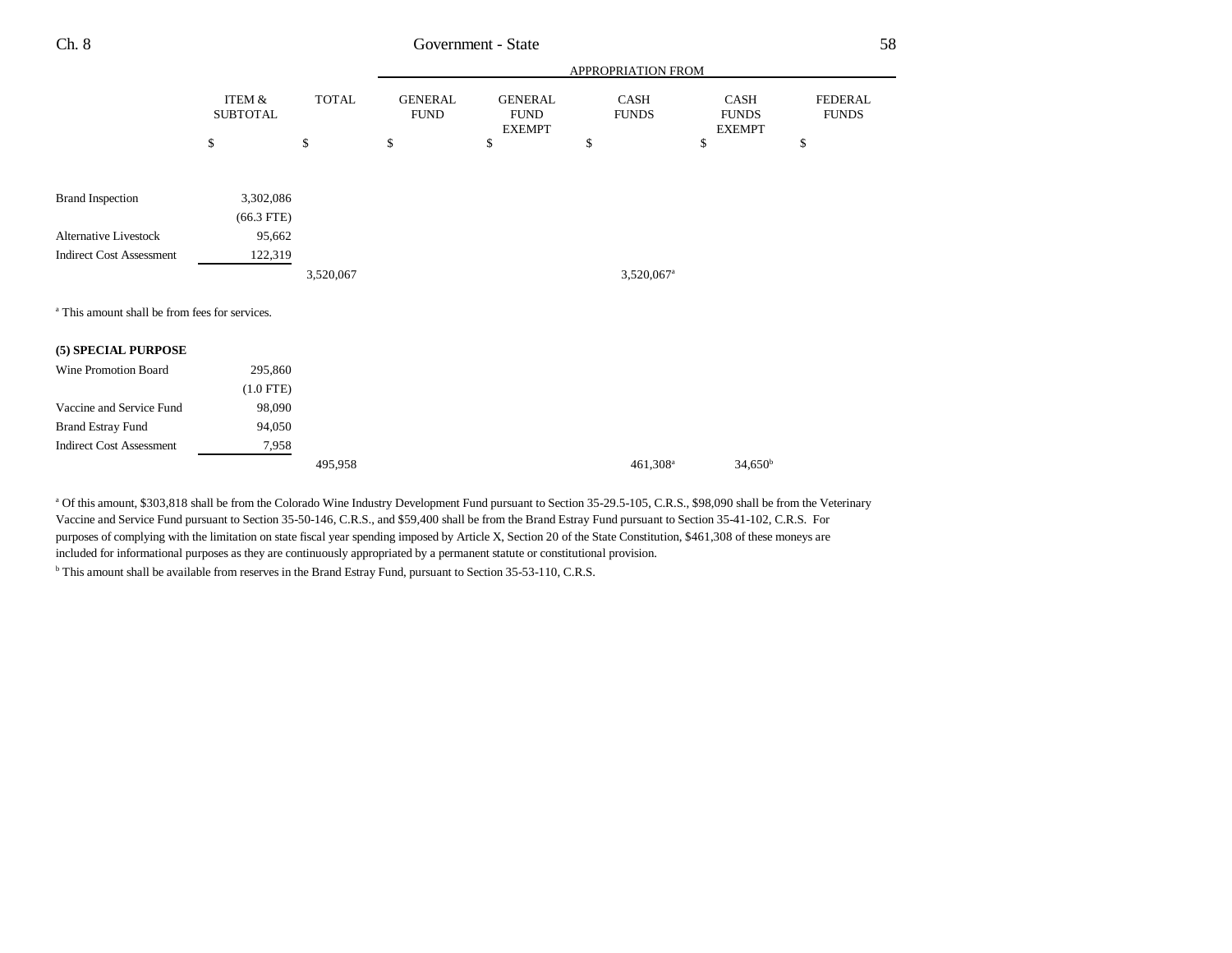## **(6) COLORADO STATE FAIR**

| Program Costs <sup>3</sup> | 8.034.408    | $8,034,408$ <sup>a</sup> |
|----------------------------|--------------|--------------------------|
|                            | $(26.9$ FTE) |                          |

a This amount shall be from fees collected by the Colorado State Fair.

| (7) SOIL CONSERVATION BOARD    |                    |           |        |                     |                 |         |
|--------------------------------|--------------------|-----------|--------|---------------------|-----------------|---------|
| <b>Personal Services</b>       | <del>371,631</del> | 358,668   |        |                     | $12,963(T)^{a}$ |         |
|                                | 350,838            | 337,875   |        |                     |                 |         |
|                                | $(6.0$ FTE)        |           |        |                     |                 |         |
| <b>Operating Expenses</b>      | 37,531             |           | 36,818 |                     | $713(T)^{a}$    |         |
| Distributions to Soil          |                    |           |        |                     |                 |         |
| <b>Conservation Districts</b>  | 391,714            | 391,714   |        |                     |                 |         |
| Assistance to Local            |                    |           |        |                     |                 |         |
| Government                     | 31,146             |           | 31,146 |                     |                 |         |
| Matching Grants to             |                    |           |        |                     |                 |         |
| Distributions <sup>4</sup>     | 500,000            | 500,000   |        |                     |                 |         |
| Irrigation/Conservation        |                    |           |        |                     |                 |         |
| Program                        | 171,174            |           | 92,150 | 79,024 <sup>b</sup> |                 |         |
|                                | 162,661            |           | 83,637 |                     |                 |         |
|                                | $(3.0$ FTE)        |           |        |                     |                 |         |
| Soil Surveys                   | 75,000             |           | 75,000 |                     |                 |         |
| <b>Salinity Control Grants</b> | 500,000            |           |        |                     |                 | 500,000 |
|                                |                    | 2,078,196 |        |                     |                 |         |
|                                |                    | 2,048,890 |        |                     |                 |         |
|                                |                    |           |        |                     |                 |         |

Ch. 8 Government - State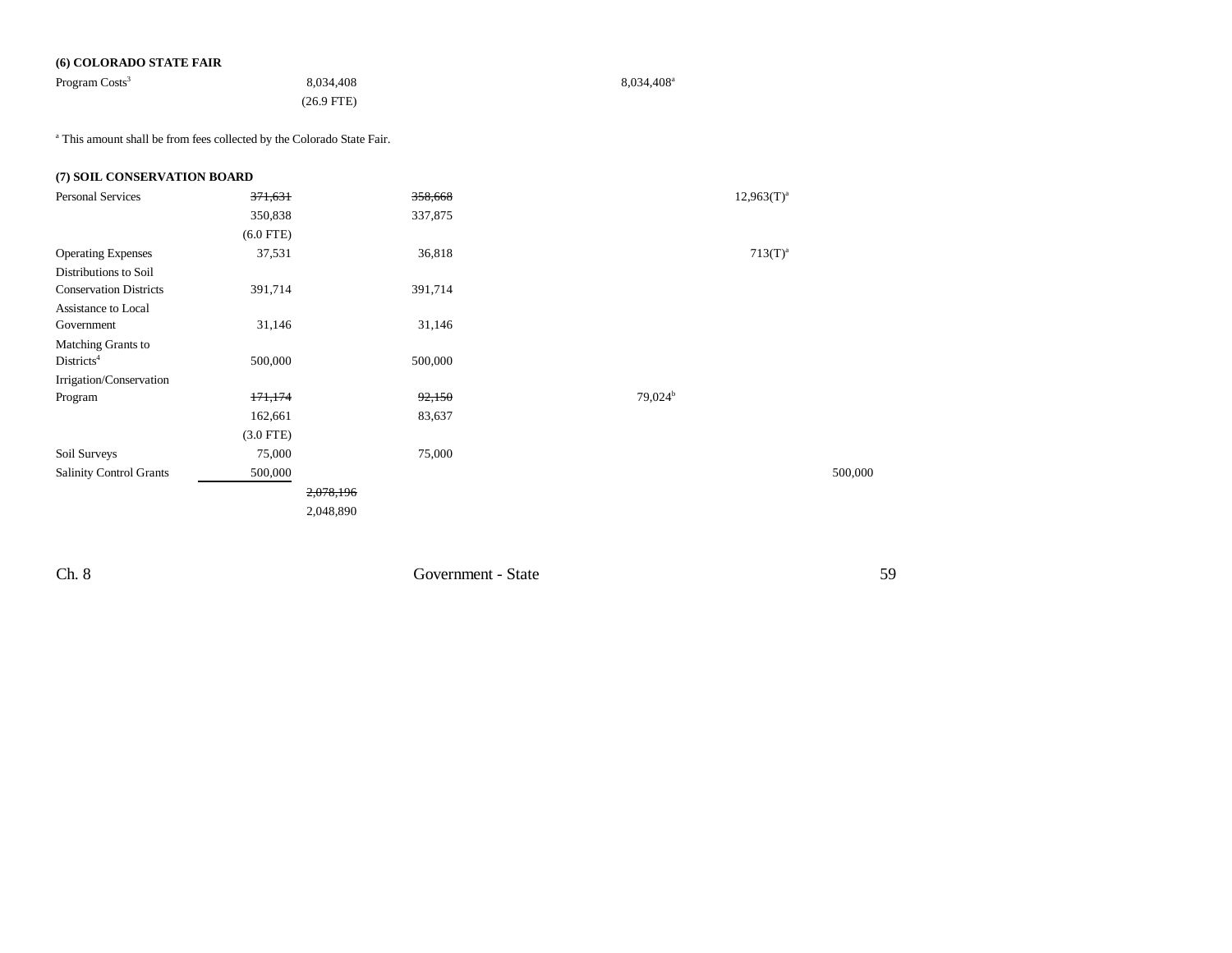|                 | APPROPRIATION FROM |                |                |              |               |              |  |  |  |  |
|-----------------|--------------------|----------------|----------------|--------------|---------------|--------------|--|--|--|--|
| ITEM &          | <b>TOTAL</b>       | <b>GENERAL</b> | <b>GENERAL</b> | CASH         | <b>CASH</b>   | FEDERAL      |  |  |  |  |
| <b>SUBTOTAL</b> |                    | <b>FUND</b>    | <b>FUND</b>    | <b>FUNDS</b> | <b>FUNDS</b>  | <b>FUNDS</b> |  |  |  |  |
|                 |                    |                | <b>EXEMPT</b>  |              | <b>EXEMPT</b> |              |  |  |  |  |
|                 |                    |                |                |              |               |              |  |  |  |  |

a These amounts shall be from the Department of Transportation and other state agencies for the Living Snow Fence Program.

<sup>b</sup> This amount shall be from fees charged by well pump testing associations.

# **TOTALS PART I**

| (AGRICULTURE) <sup>5,6</sup> | \$31,110,644 | \$10,621,482 | \$18,029,337 | $$1.441.221$ <sup>a</sup> | \$1,018,604 |
|------------------------------|--------------|--------------|--------------|---------------------------|-------------|
|                              | \$30,622,009 | \$10,132,847 |              |                           |             |

a Of this amount, \$1,171,354 contains a (T) notation.

**SECTION 4.** Part II and the affected totals of section 2 of chapter 399, Session Laws of Colorado 2002, are amended to read:

# Section 2. **Appropriation.**

## **PART IIDEPARTMENT OF CORRECTIONS**

**(1) MANAGEMENT (A) Executive Director's Office Subprogram7**

| (A) Executive Director's Office Subprogram' |           |           |               |
|---------------------------------------------|-----------|-----------|---------------|
| Personal Services                           | 4.361.415 | 4.279.920 | $81,495(T)^3$ |
|                                             | 3,982,484 | 3,900,989 |               |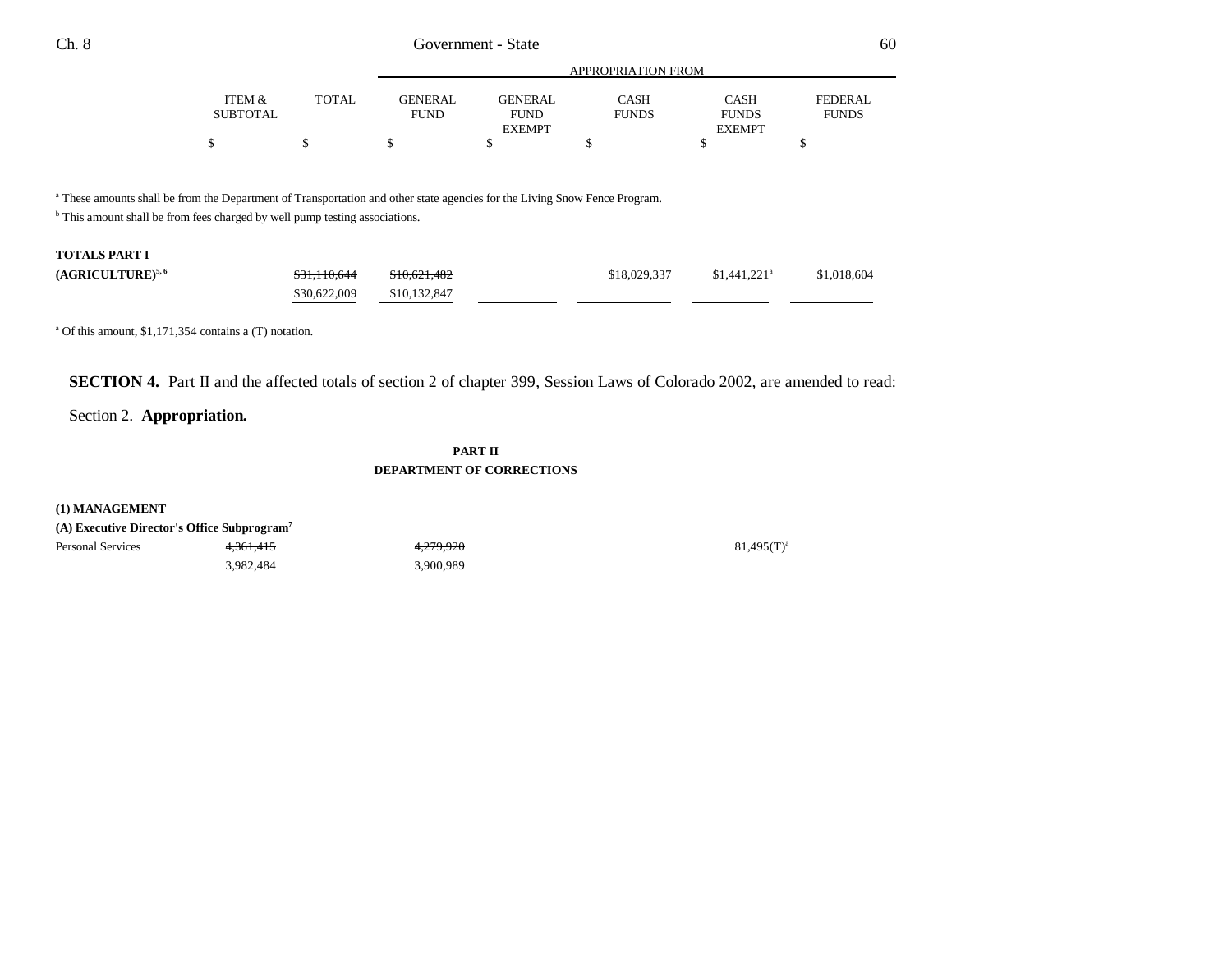|                           |                          |               |                    | $(1.7$ FTE)            |
|---------------------------|--------------------------|---------------|--------------------|------------------------|
| Health, Life, and Dental  | 14,464,220               | 13,976,534    | $2,722^b$          | 484,964°               |
|                           | 13,344,107               | 12,856,421    |                    |                        |
| Short-term Disability     | 235,580                  | 226,837       | 529 <sup>d</sup>   | $8,214$ °              |
|                           | 205,207                  | 196,464       |                    |                        |
| Salary Survey and Senior  |                          |               |                    |                        |
| <b>Executive Service</b>  | 13,345,147               | 12,781,125    | $56,623^e$         | 507,399 <sup>f</sup>   |
| Performance-based Pay     |                          |               |                    |                        |
| Awards                    | 3,653,191                | 3,519,213     | $14,550^{\rm g}$   | $119,428$ <sup>h</sup> |
| <b>Shift Differential</b> | 5,766,442                | 5,704,146     |                    | $62,296^{\circ}$       |
| Workers' Compensation     | 3,751,220                | 3,622,690     |                    | $128,530^{\circ}$      |
| <b>Operating Expenses</b> | 403,173                  | 399,869       |                    | $3,304(T)^{i}$         |
| Legal Services for 17,973 |                          |               |                    |                        |
| hours                     | $1,622,731$ <sup>j</sup> | $1,591,251^k$ |                    | $31,480^{\circ}$       |
| Payment to Risk           |                          |               |                    |                        |
| Management and Property   |                          |               |                    |                        |
| Funds                     | 2,250,231                | 2,173,130     |                    | $77,101^{\circ}$       |
| <b>Leased Space</b>       | 2,199,500                | 1,953,536     | 3,150 <sup>1</sup> | $242,814^{\circ}$      |
|                           | 52,052,850               |               |                    |                        |
|                           | 50,523,433               |               |                    |                        |

<sup>a</sup> This amount shall be from State Victims Assistance and Law Enforcement funds appropriated in the Department of Public Safety, Division of Criminal Justice.

b This amount shall be from the Sex Offender Surcharge Fund.

c Of these amounts, \$935,566 shall be from sales revenues earned by Correctional Industries and \$99,833 shall be from sales revenues earned by the Canteen Operation.

<sup>d</sup> Of this amount, \$505 shall be from fees collected for monitoring private prisons and \$24 shall be from the Drug Offender Surcharge Fund.

Ch. 8 Government - State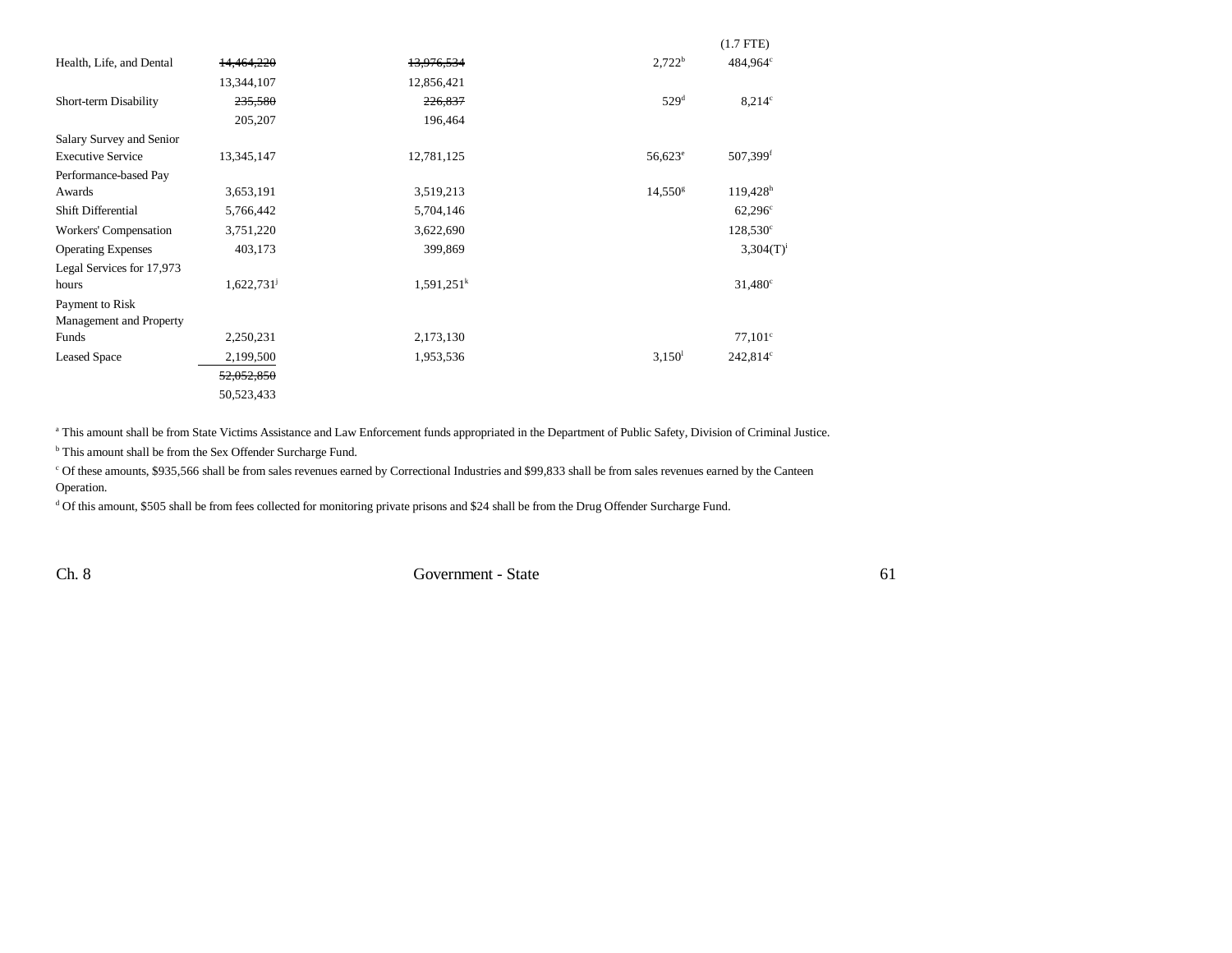|          |       |                |                | APPROPRIATION FROM |               |              |
|----------|-------|----------------|----------------|--------------------|---------------|--------------|
| ITEM &   | TOTAL | <b>GENERAL</b> | <b>GENERAL</b> | CASH               | <b>CASH</b>   | FEDERAL      |
| SUBTOTAL |       | <b>FUND</b>    | <b>FUND</b>    | <b>FUNDS</b>       | <b>FUNDS</b>  | <b>FUNDS</b> |
|          |       |                | <b>EXEMPT</b>  |                    | <b>EXEMPT</b> |              |
|          |       |                |                |                    |               |              |

APPROPRIATION FROM

e Of this amount,\$34,611 shall be from fees collected for monitoring private prisons, \$14,933 shall be from the Drug Offender Surcharge Fund, \$2,324 shall be from inmate medical fees pursuant to Section 17-1-113, C.R.S., \$3,296 shall be from restitution collected pursuant to Section 16-18.5-109(3), C.R.S, and \$1,459 shall be from the Sex Offender Surcharge Fund.

f Of this amount, \$440,790 shall be from sales revenues earned by Correctional Industries, \$61,906 shall be from sales revenues earned by the Canteen Operation, and \$4,703(T) shall be from various grants.

g Of this amount, \$9,164 shall be from fees collected for monitoring private prisons, \$4,407 shall be from the Drug Offender Surcharge Fund, and \$979 shall be from restitution collected pursuant to Section 16-18.5-109(3), C.R.S.

h Of this amount, \$104,260 shall be from sales revenues earned by Correctional Industries, \$13,973 shall be from sales revenues earned by the Canteen Operation, and \$1,195(T) shall be from various grants.

i This amount shall be from State Victims Assistance and Law Enforcement funds appropriated in the Department of Public Safety, Division of Criminal Justice.

j Of this amount, \$1,074,785 shall be used to purchase 17,973 hours of legal services from the Department of Law, \$81,746 shall be used to contract for legal services from private firms for litigation at the Rifle Correctional Center, and \$466,200 shall be used to contract for legal services from private firms for litigation at the Trinidad Correctional Facility.

k Of this amount, \$14,711 is exempt from the statutory limit on General Fund appropriations pursuant to Section 24-75-201.1 (1)(a)(III)(A), C.R.S.

l This amount shall be from fees collected for monitoring private prisons.

#### **(B) External Capacity Subprogram**

| (1) Private Prison Monitoring Unit |              |
|------------------------------------|--------------|
| <b>Personal Services</b>           | 642.663      |
|                                    | $(13.5$ FTE) |
| <b>Operating Expenses</b>          | 174,604      |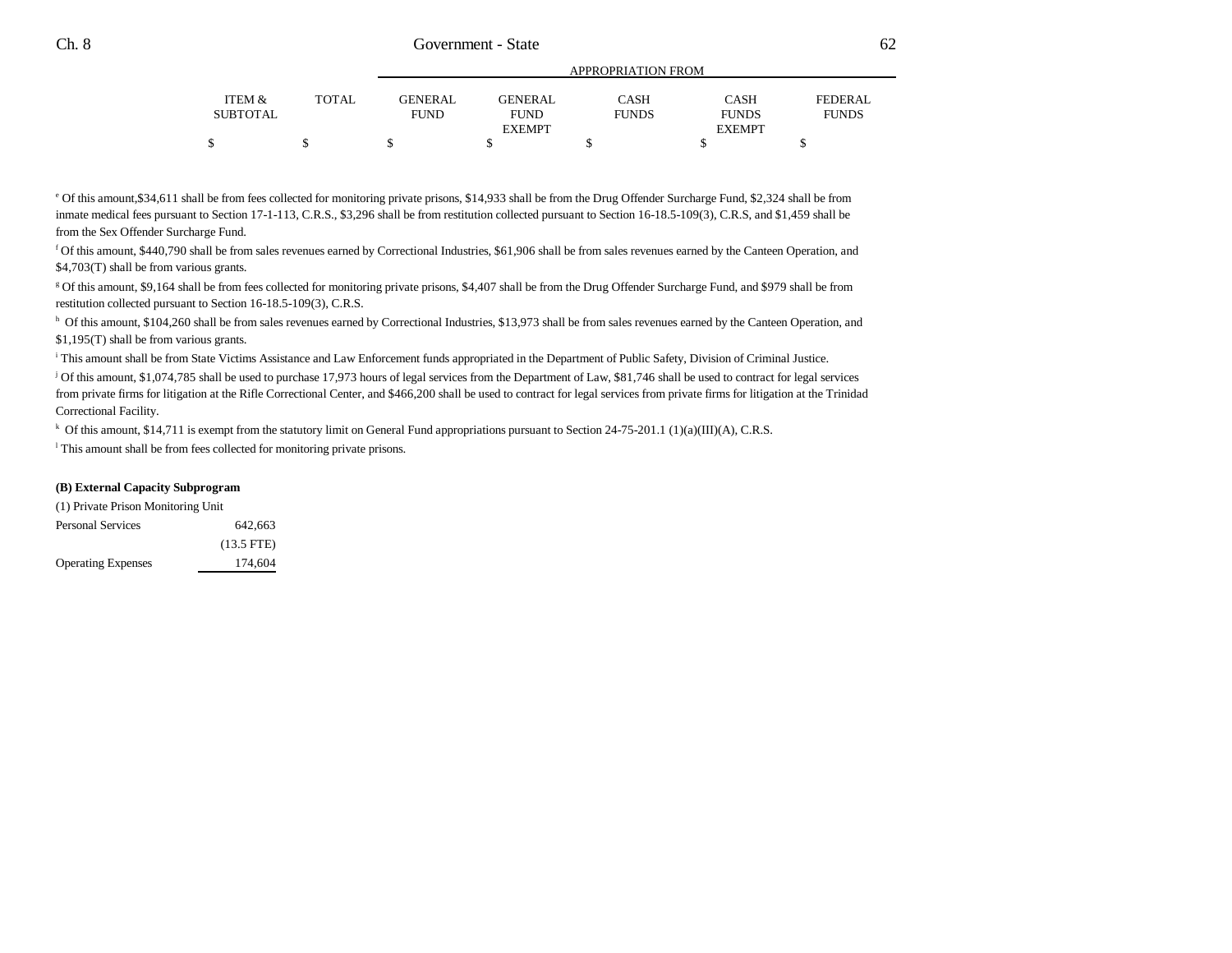817,267<sup>a</sup> 817,267<sup>a</sup>

<sup>a</sup> This amount shall be from fees collected for monitoring private prisons.

| (2) Payments to House State Prisoners |            |            |                          |
|---------------------------------------|------------|------------|--------------------------|
| Local Jails                           | 5.410.596  | 5.410.596  |                          |
| Private Facilities <sup>9</sup>       | 47,293,800 | 43.311.131 | $3,982,669$ <sup>a</sup> |
|                                       | 52,704,396 |            |                          |

<sup>a</sup> This amount shall be from a federal reimbursement for housing illegal aliens that is anticipated to be awarded in fiscal year 2002-03 and is subject to appropriation by the General Assembly.

|                                |                | 105, 574, 513 |                    |                      |
|--------------------------------|----------------|---------------|--------------------|----------------------|
|                                |                |               |                    |                      |
|                                |                | 104,045,096   |                    |                      |
|                                |                |               |                    |                      |
| (2) INSTITUTIONS               |                |               |                    |                      |
| (A) Utilities Subprogram       |                |               |                    |                      |
| (1) Water Rights Management    |                |               |                    |                      |
| Personal Services              | 22,716         |               |                    |                      |
|                                | $(0.5$ FTE $)$ |               |                    |                      |
| <b>Operating Expenses</b>      | 350            |               |                    |                      |
| <b>Contract Services for</b>   |                |               |                    |                      |
| <b>Engineering Consultants</b> | 153,271        |               |                    |                      |
|                                | 176,337        |               | 176,337            |                      |
| $(2)$ Utilities <sup>10</sup>  | 14,919,208     |               | 14,174,254         | 744,954 <sup>a</sup> |
| Ch. 8                          |                |               | Government - State | 63                   |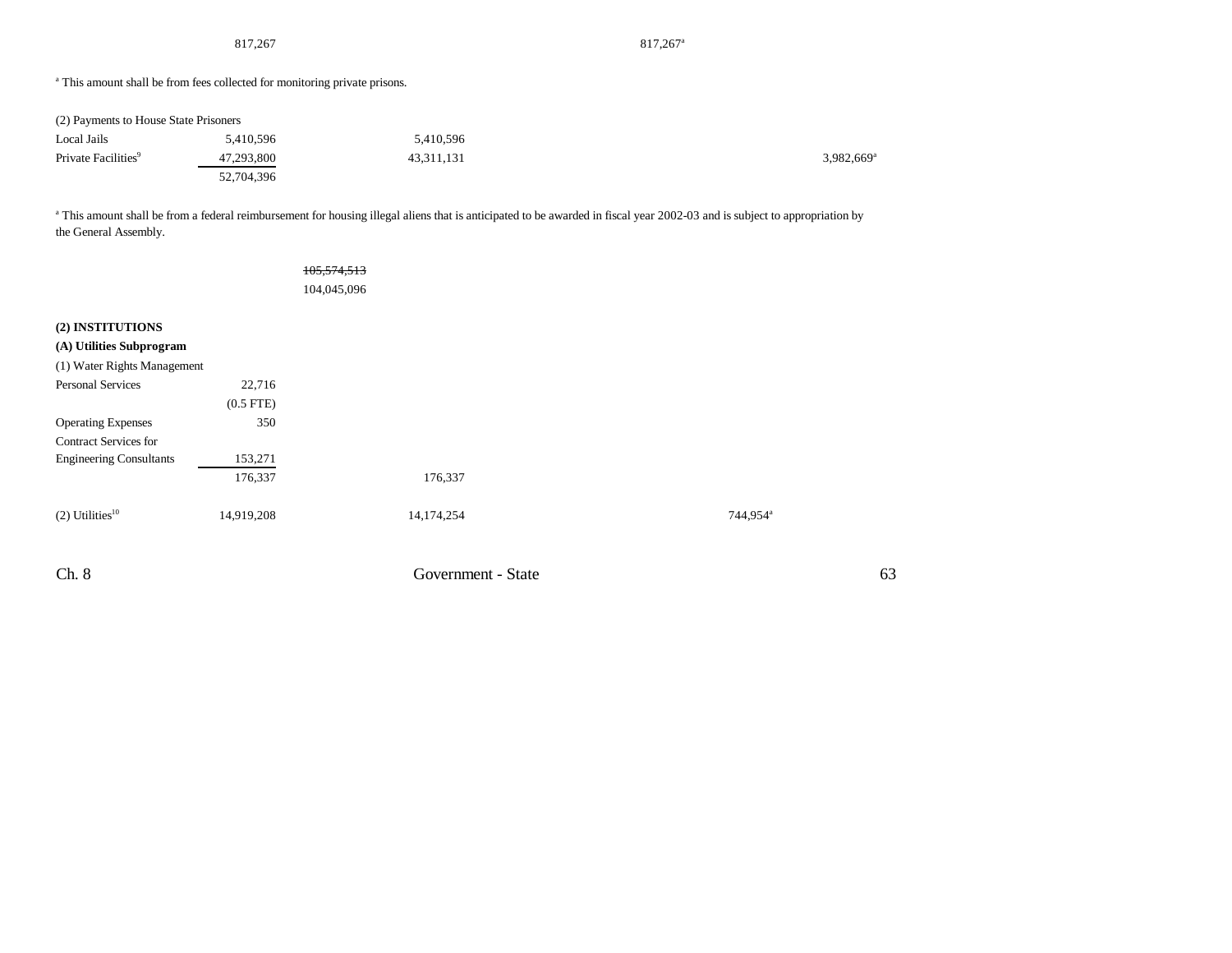|          |              |             |               | APPROPRIATION FROM |               |              |
|----------|--------------|-------------|---------------|--------------------|---------------|--------------|
| ITEM &   | <b>TOTAL</b> | GENERAL     | GENERAL       | CASH               | <b>CASH</b>   | FEDERAL      |
| SUBTOTAL |              | <b>FUND</b> | <b>FUND</b>   | <b>FUNDS</b>       | <b>FUNDS</b>  | <b>FUNDS</b> |
|          |              |             | <b>EXEMPT</b> |                    | <b>EXEMPT</b> |              |
|          |              |             |               |                    |               |              |

a This amount shall be from sales revenues earned by Correctional Industries.

## **(B) Maintenance Subprogram**

| <b>Personal Services</b>    | 15,303,805    |            |
|-----------------------------|---------------|------------|
|                             | 14,059,036    |            |
|                             | $(303.0$ FTE) |            |
| <b>Operating Expenses</b>   | 4,633,567     |            |
| <b>Purchase of Services</b> | 136,606       |            |
|                             | 20,073,978    | 20,073,978 |
|                             | 18,829,209    | 18,829,209 |

## **(C) Housing and Security Subprogram**

| <b>Personal Services</b>  | 127,754,433 <sup>°</sup> |                        |
|---------------------------|--------------------------|------------------------|
|                           | 116,839,295 <sup>a</sup> |                        |
|                           | $(2,858.8$ FTE)          |                        |
| <b>Operating Expenses</b> | 1,617,090                |                        |
|                           | <del>129,371,523</del>   | <del>129,371,523</del> |
|                           | 118,456,385              | 118,456,385            |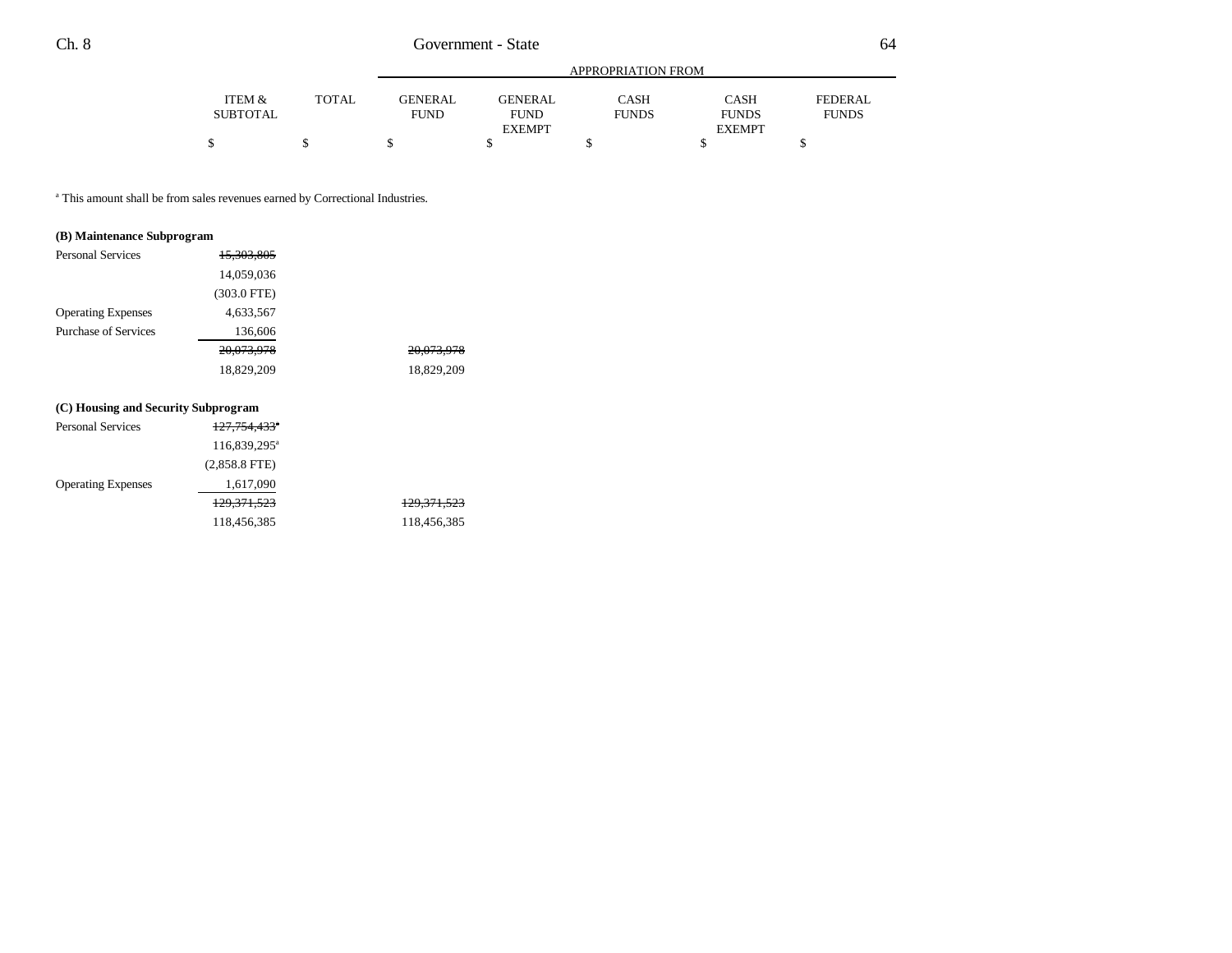<sup>a</sup> In addition to the funding provided in this line, it is the intent of the General Assembly that the Department of Corrections utilize the \$2,376,089 General Fund appropriation contained in Sections 17-1-122 (1)(c)(II), 17-1-124 (1)(d)(II), 17-1-126 (1)(c)(II), 17-1-127 (1)(c), 17-1-128 (1)(c), 17-1-129 (1)(c)(II), 17-1-130 (1)(c)(II), 17-1-131 (1)(c), 17-1-132 (1)(c)(II), 17-1-134 (1)(b), 17-1-136 (1)(b), 17-1-137 (b)(II), and 17-1-138 (1)(b), C.R.S., for these purposes.

## **(D) Food Service Subprogram**

| Personal Services                             | 12,462,834 | 12,462,834    |                  |        |
|-----------------------------------------------|------------|---------------|------------------|--------|
|                                               | 11,441,702 | 11,441,702    |                  |        |
|                                               |            | $(264.2$ FTE) |                  |        |
| <b>Operating Expenses</b>                     | 14,649,487 | 14,569,487    |                  | 80,000 |
| <b>Purchase of Services</b>                   | 515,802    | 515,802       |                  |        |
|                                               | 27,628,123 |               |                  |        |
|                                               | 26,606,991 |               |                  |        |
|                                               |            |               |                  |        |
| (E) Medical Services Subprogram <sup>11</sup> |            |               |                  |        |
| Personal Services                             | 22,823,587 | 22,778,111    | $45,476^{\circ}$ |        |
|                                               | 20,997,794 | 20,952,318    |                  |        |
|                                               |            | $(470.3$ FTE) | $(0.8$ FTE)      |        |
| <b>Operating Expenses</b>                     | 2,459,390  | 2,459,390     |                  |        |
| Purchase of                                   |            |               |                  |        |
| Pharmaceuticals                               | 7,068,622  | 7,068,622     |                  |        |
| Purchase of Medical                           |            |               |                  |        |
| Services from Other                           |            |               |                  |        |
| <b>Medical Facilities</b>                     | 20,135,092 | 20,135,092    |                  |        |
| <b>Service Contracts</b>                      | 1,655,449  | 1,655,449     |                  |        |
|                                               | 54,142,140 |               |                  |        |
|                                               | 52,316,347 |               |                  |        |

Ch. 8 Government - State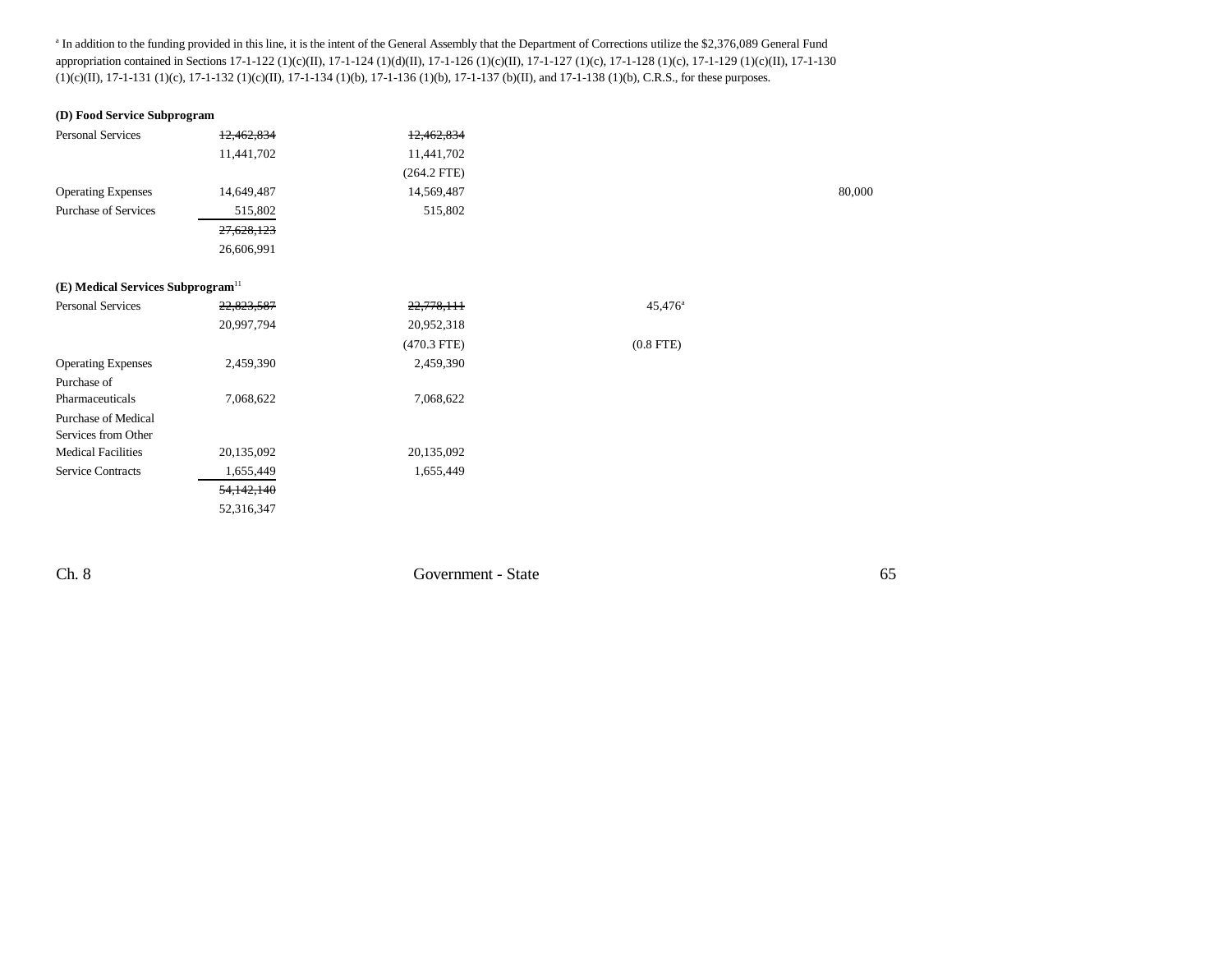|          |              |                |                | APPROPRIATION FROM |               |              |
|----------|--------------|----------------|----------------|--------------------|---------------|--------------|
| ITEM &   | <b>TOTAL</b> | <b>GENERAL</b> | <b>GENERAL</b> | CASH               | <b>CASH</b>   | FEDERAL      |
| SUBTOTAL |              | <b>FUND</b>    | <b>FUND</b>    | <b>FUNDS</b>       | <b>FUNDS</b>  | <b>FUNDS</b> |
|          |              |                | <b>EXEMPT</b>  |                    | <b>EXEMPT</b> |              |
|          |              |                |                |                    |               |              |

<sup>a</sup> This amount shall be from inmate medical fees pursuant to Section 17-1-113, C.R.S.

#### **(F) Laundry Subprogram**

| <b>Personal Services</b>  | 1,849,399    |           |
|---------------------------|--------------|-----------|
|                           | 1,696,406    |           |
|                           | $(37.6$ FTE) |           |
| <b>Operating Expenses</b> | 1,763,923    |           |
|                           | 3,613,322    | 3,613,322 |
|                           | 3,460,329    | 3,460,329 |
|                           |              |           |

## **(G) Superintendents Subprogram** Personal Services 12,066,985 11,087,346 (230.6 FTE) Operating Expenses 3,237,963 Contract Services 823,932 (Governor lined through this provision. See L. 2002, p. 3034. The affected subtotals, totals, and grand totals have been adjusted to reflect the Governor's action.) 15,304,948 15,304,948

14,325,309 14,325,309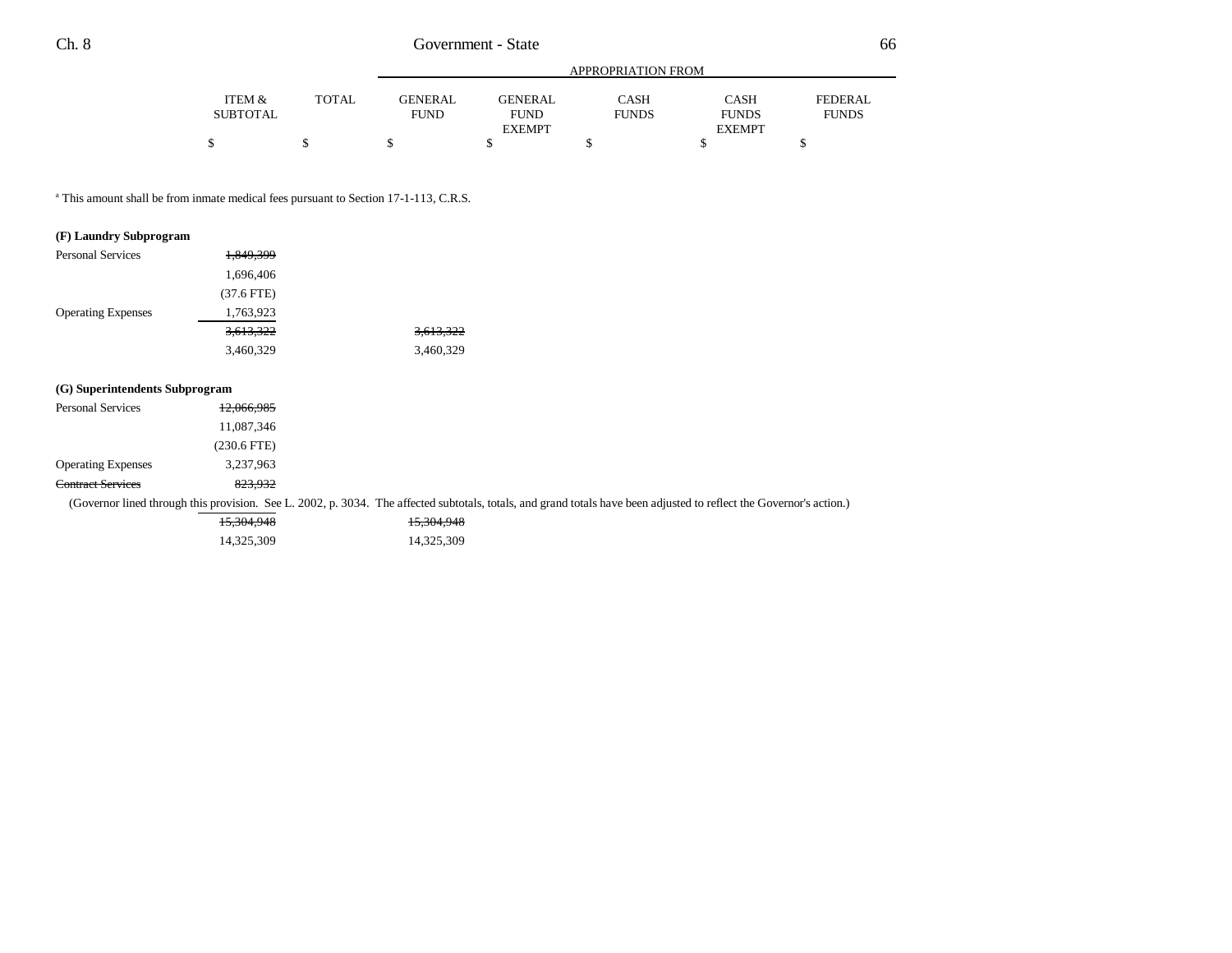## **(H) Boot Camp Subprogram**

| <b>Personal Services</b>                | <del>1,845,617</del>  |  |
|-----------------------------------------|-----------------------|--|
|                                         | 1,703,801             |  |
|                                         | $(39.0$ FTE)          |  |
| <b>Operating Expenses</b>               | 59,247                |  |
|                                         | 1,904,864             |  |
|                                         | 1,763,048             |  |
|                                         |                       |  |
| (I) Youthful Offender System Subprogram |                       |  |
| <b>Personal Services</b>                | 9,828,384             |  |
|                                         | 9,010,067             |  |
|                                         | $(202.7$ FTE)         |  |
| <b>Operating Expenses</b>               | 224,468               |  |
| <b>Contract Services</b>                | 239,470               |  |
| <b>Purchase of Services</b>             | 1,184,499             |  |
|                                         | 11,476,821            |  |
|                                         | 10,658,504            |  |
|                                         |                       |  |
| (J) Case Management Subprogram          |                       |  |
| <b>Personal Services</b>                | <del>13.359.251</del> |  |
|                                         |                       |  |

|                           | 12, 175, 170  |  |
|---------------------------|---------------|--|
|                           | $(247.3$ FTE) |  |
| <b>Operating Expenses</b> | 138,446       |  |
|                           | 13,497,697    |  |
|                           | 12,313,616    |  |

Ch. 8 Government - State

1,904,864 1,904,864 1,763,048 1,763,048

11,476,821 11,476,821 10,658,504 10,658,504

13,497,697 13,497,697 12,313,616 12,313,616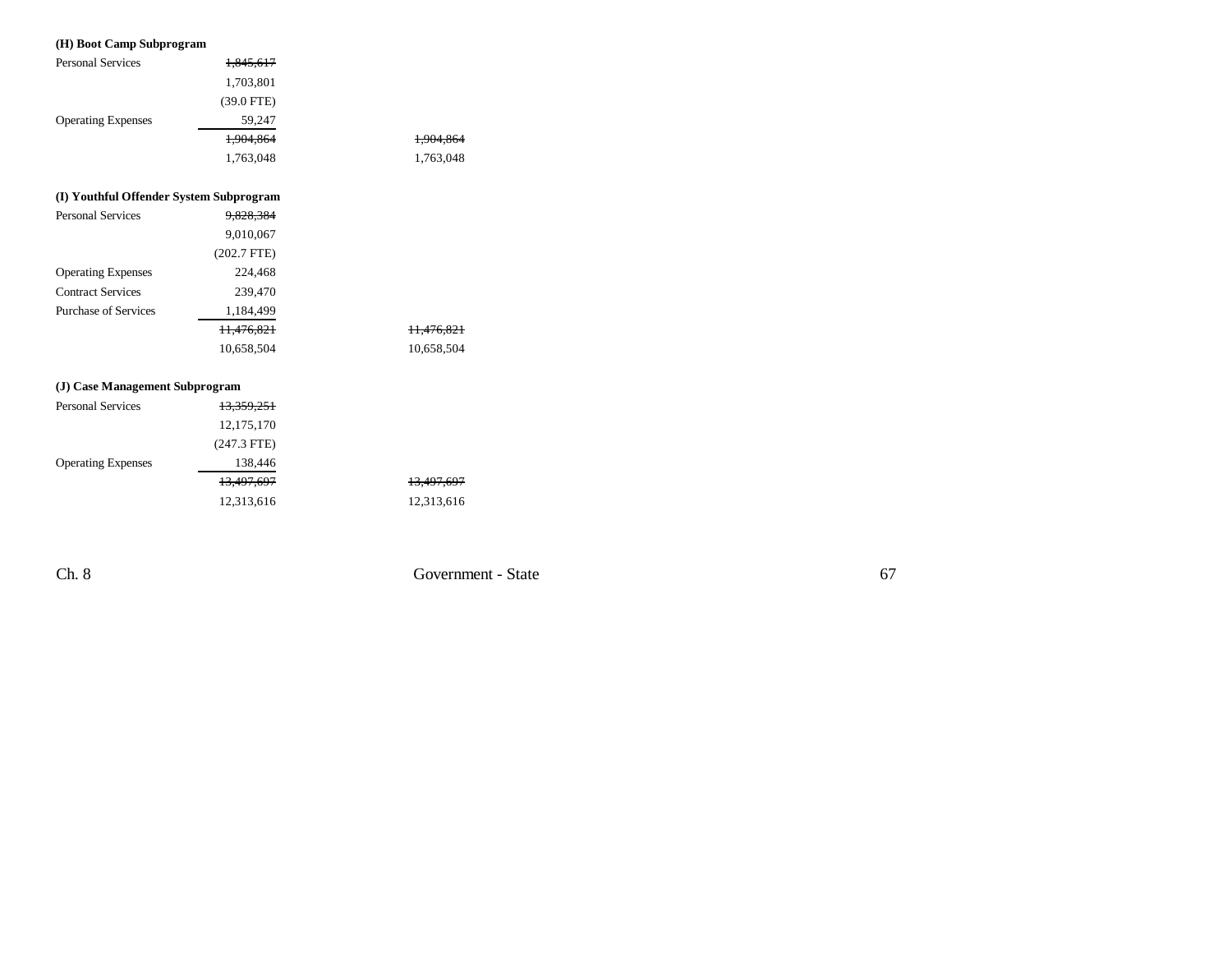Service Contracts 581,060

# Ch. 8 Government - State

|                                  |                                      |              | APPROPRIATION FROM            |                                                |                      |                                       |    |
|----------------------------------|--------------------------------------|--------------|-------------------------------|------------------------------------------------|----------------------|---------------------------------------|----|
|                                  | <b>ITEM &amp;</b><br><b>SUBTOTAL</b> | <b>TOTAL</b> | <b>GENERAL</b><br><b>FUND</b> | <b>GENERAL</b><br><b>FUND</b><br><b>EXEMPT</b> | CASH<br><b>FUNDS</b> | CASH<br><b>FUNDS</b><br><b>EXEMPT</b> |    |
|                                  | \$                                   | \$           | \$                            | \$                                             | \$                   | \$                                    | \$ |
| (K) Mental Health Subprogram     |                                      |              |                               |                                                |                      |                                       |    |
| <b>Personal Services</b>         | 4,274,182                            |              |                               |                                                |                      |                                       |    |
|                                  | 3,993,258                            |              |                               |                                                |                      |                                       |    |
|                                  | $(73.0$ FTE)                         |              |                               |                                                |                      |                                       |    |
| <b>Operating Expenses</b>        | 53,943                               |              |                               |                                                |                      |                                       |    |
| <b>Medical Contract Services</b> | 1,356,870                            |              |                               |                                                |                      |                                       |    |
|                                  | 5,684,995                            |              | 5,684,995                     |                                                |                      |                                       |    |
|                                  | 5,404,071                            |              | 5,404,071                     |                                                |                      |                                       |    |
| (L) Inmate Pay                   |                                      |              |                               |                                                |                      |                                       |    |
| Subprogram                       | 2,686,348                            |              | 2,686,348                     |                                                |                      |                                       |    |
| (M) San Carlos Subprogram        |                                      |              |                               |                                                |                      |                                       |    |
| <b>Personal Services</b>         | 11,646,274                           |              |                               |                                                |                      |                                       |    |
|                                  | 10,659,923                           |              |                               |                                                |                      |                                       |    |
|                                  | $(223.4$ FTE)                        |              |                               |                                                |                      |                                       |    |
| <b>Operating Expenses</b>        | 226,391                              |              |                               |                                                |                      |                                       |    |

12,453,725 12,453,725 11,467,374 11,467,374 FEDERALFUNDS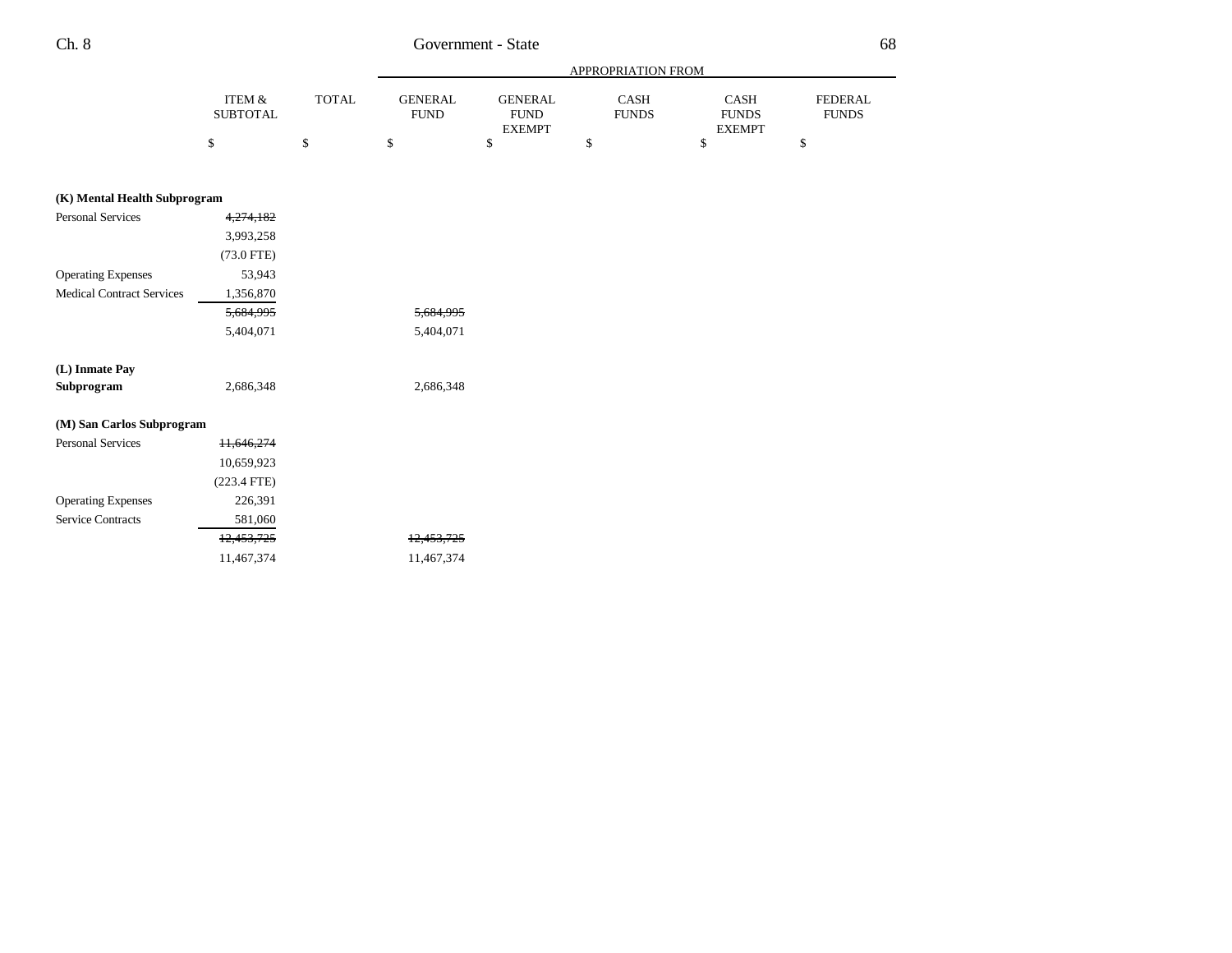| (N) Legal Access Subprogram        |              |               |               |                        |                         |
|------------------------------------|--------------|---------------|---------------|------------------------|-------------------------|
| <b>Personal Services</b>           | 908,995      |               |               |                        |                         |
|                                    | 838,174      |               |               |                        |                         |
|                                    | $(18.0$ FTE) |               |               |                        |                         |
| <b>Operating Expenses</b>          | 322,483      |               |               |                        |                         |
|                                    | 1,231,478    |               | 1,231,478     |                        |                         |
|                                    | 1,160,657    |               | 1,160,657     |                        |                         |
|                                    |              | 314, 165, 507 |               |                        |                         |
|                                    |              | 294,543,733   |               |                        |                         |
| (3) SUPPORT SERVICES               |              |               |               |                        |                         |
| (A) Business Operations Subprogram |              |               |               |                        |                         |
| <b>Personal Services</b>           | 5,806,499    |               | 5,123,153     | $679,799$ <sup>a</sup> | $3,547(T)$ <sup>b</sup> |
|                                    | 5,337,446    |               | 4,654,100     |                        |                         |
|                                    |              |               | $(113.9$ FTE) | $(15.1$ FTE)           | $(0.1$ FTE $)$          |
| <b>Operating Expenses</b>          | 239,525      |               | 239,525       |                        |                         |
|                                    | 6,046,024    |               |               |                        |                         |
|                                    | 5,576,971    |               |               |                        |                         |

<sup>a</sup> Of this amount, \$557,255(T) shall be from sales revenues earned by Correctional Industries, \$84,052(T) shall be from sales revenues earned by the Canteen Operation, and \$38,492 shall be from restitution collected pursuant to Section 16-18.5-109 (3), C.R.S. For informational purposes, of the sales revenues earned by Correctional Industries, \$486,380 shall be used for departmental indirect costs and \$70,875 shall be used for statewide indirect costs and, of the sales revenues earned by the Canteen Operation, \$65,445 shall be used for departmental indirect costs and \$18,607 shall be used for statewide indirect costs.

**b** This amount shall be from federal grant indirect cost recoveries.

Ch. 8 Government - State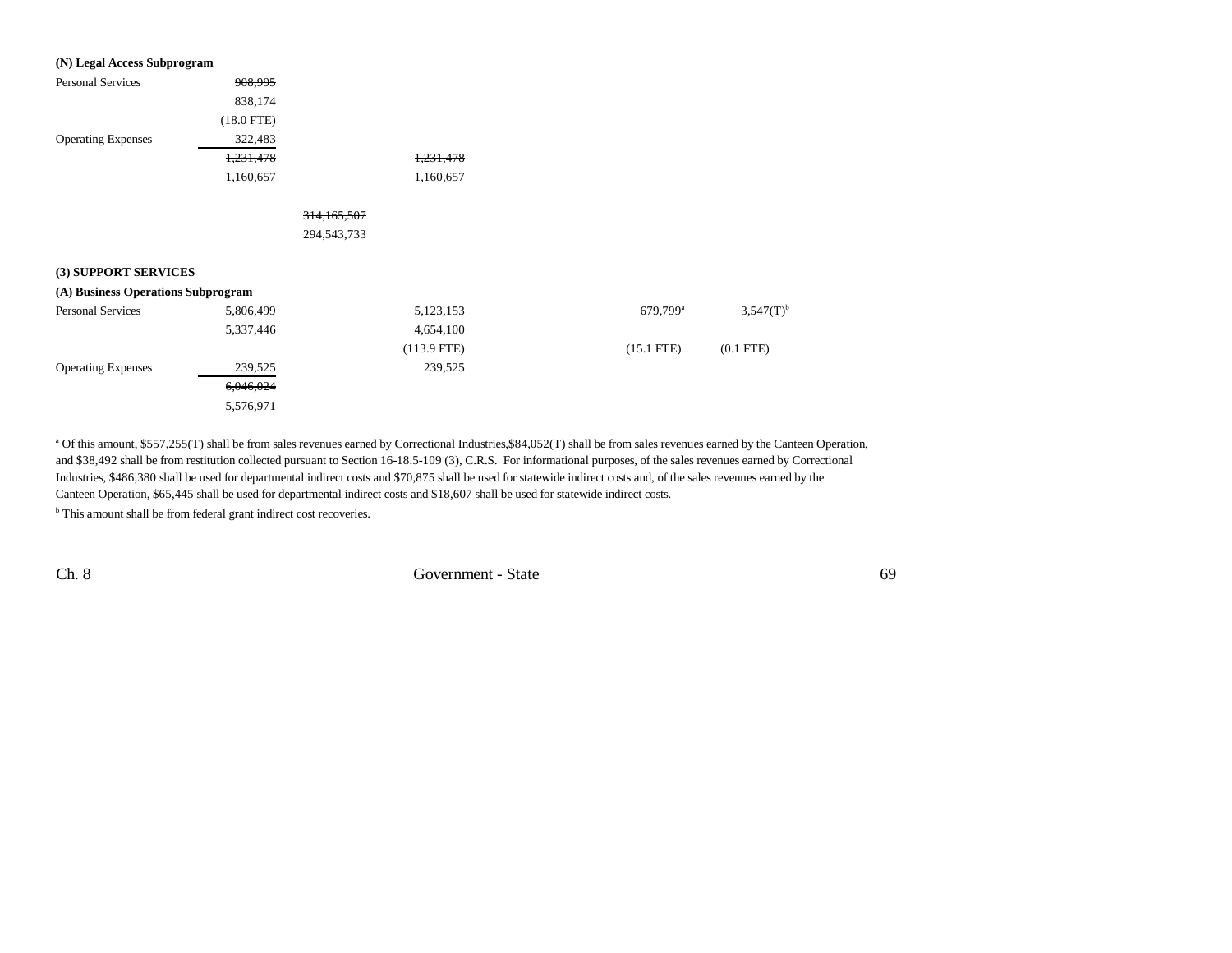|                                  |                           |              |                               |                                                 | APPROPRIATION FROM          |                                       |                                |
|----------------------------------|---------------------------|--------------|-------------------------------|-------------------------------------------------|-----------------------------|---------------------------------------|--------------------------------|
|                                  | ITEM &<br><b>SUBTOTAL</b> | <b>TOTAL</b> | <b>GENERAL</b><br><b>FUND</b> | <b>GENERAL</b><br>${\rm FUND}$<br><b>EXEMPT</b> | <b>CASH</b><br><b>FUNDS</b> | CASH<br><b>FUNDS</b><br><b>EXEMPT</b> | <b>FEDERAL</b><br><b>FUNDS</b> |
|                                  | \$                        | \$           | \$                            | \$                                              | \$                          | \$                                    | \$                             |
| (B) Personnel Subprogram         |                           |              |                               |                                                 |                             |                                       |                                |
| <b>Personal Services</b>         | 1,582,793                 |              |                               |                                                 |                             |                                       |                                |
|                                  | 1,435,988                 |              |                               |                                                 |                             |                                       |                                |
|                                  | $(35.0$ FTE)              |              |                               |                                                 |                             |                                       |                                |
| <b>Operating Expenses</b>        | 97,683                    |              |                               |                                                 |                             |                                       |                                |
|                                  | 1,680,476                 |              | 1,680,476                     |                                                 |                             |                                       |                                |
|                                  | 1,533,671                 |              | 1,533,671                     |                                                 |                             |                                       |                                |
| (C) Offender Services Subprogram |                           |              |                               |                                                 |                             |                                       |                                |
| <b>Personal Services</b>         | 1,837,632                 |              |                               |                                                 |                             |                                       |                                |
|                                  | 1,672,401                 |              |                               |                                                 |                             |                                       |                                |
|                                  | $(40.0$ FTE)              |              |                               |                                                 |                             |                                       |                                |
| <b>Operating Expenses</b>        | 53,944                    |              |                               |                                                 |                             |                                       |                                |
|                                  | 1,891,576                 |              | 1,891,576                     |                                                 |                             |                                       |                                |
|                                  | 1,726,345                 |              | 1,726,345                     |                                                 |                             |                                       |                                |
| (D) Communications Subprogram    |                           |              |                               |                                                 |                             |                                       |                                |
| <b>Personal Services</b>         | 538,702                   |              | 538,702                       |                                                 |                             |                                       |                                |
|                                  | 499,806                   |              | 499,806                       |                                                 |                             |                                       |                                |

(10.4 FTE)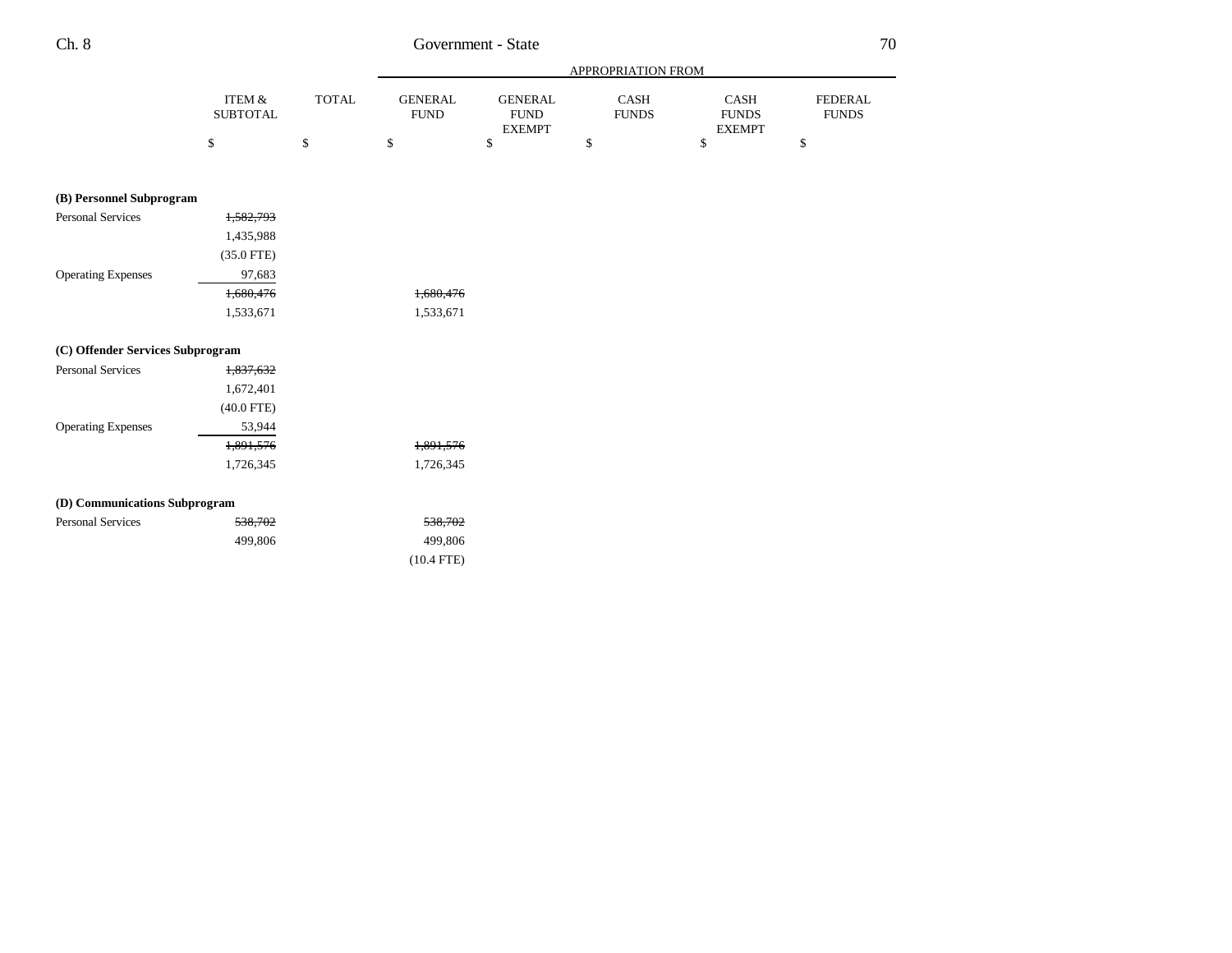| <b>Operating Expenses</b>        | 1,012,226 | 1,010,426 | $1,800^{\rm a}$       |
|----------------------------------|-----------|-----------|-----------------------|
| <b>Multiuse Network Payments</b> | 582,599   | 520,977   | $61,622$ <sup>t</sup> |
| <b>Dispatch Services</b>         | 275,274   | 275,274   |                       |
| <b>Start-up Costs</b>            | 219,694   | 219,694   |                       |
|                                  | 2,628,495 |           |                       |
|                                  | 2,589,599 |           |                       |

a This amount shall be from fees collected for monitoring private prisons.

b This amount shall be from sales revenues earned by Correctional Industries.

## **(E) Transportation Subprogram**

| <b>Personal Services</b>      | 1,356,972 | 1,356,972    |                  |                      |
|-------------------------------|-----------|--------------|------------------|----------------------|
|                               | 1,232,321 | 1,232,321    |                  |                      |
|                               |           | $(29.6$ FTE) |                  |                      |
| <b>Operating Expenses</b>     | 169,123   | 169,123      |                  |                      |
| <b>Vehicle Lease Payments</b> | 2,620,903 | 2,445,441    | $18.154^{\circ}$ | 157,308 <sup>b</sup> |
|                               | 4,146,998 |              |                  |                      |
|                               | 4,022,347 |              |                  |                      |

<sup>a</sup> This amoun shall be from fees collected for monitoring private prisons.

b Of this amount, \$144,038 shall be from sales revenues earned by Correctional Industries and \$13,270 shall be from sales revenues earned by the Canteen Operation.

## **(F) Training Subprogram**

| Personal Services | 1,770,274            |
|-------------------|----------------------|
|                   | 1.618.408            |
|                   | $(32.0 \text{ FTE})$ |

Ch. 8 Government - State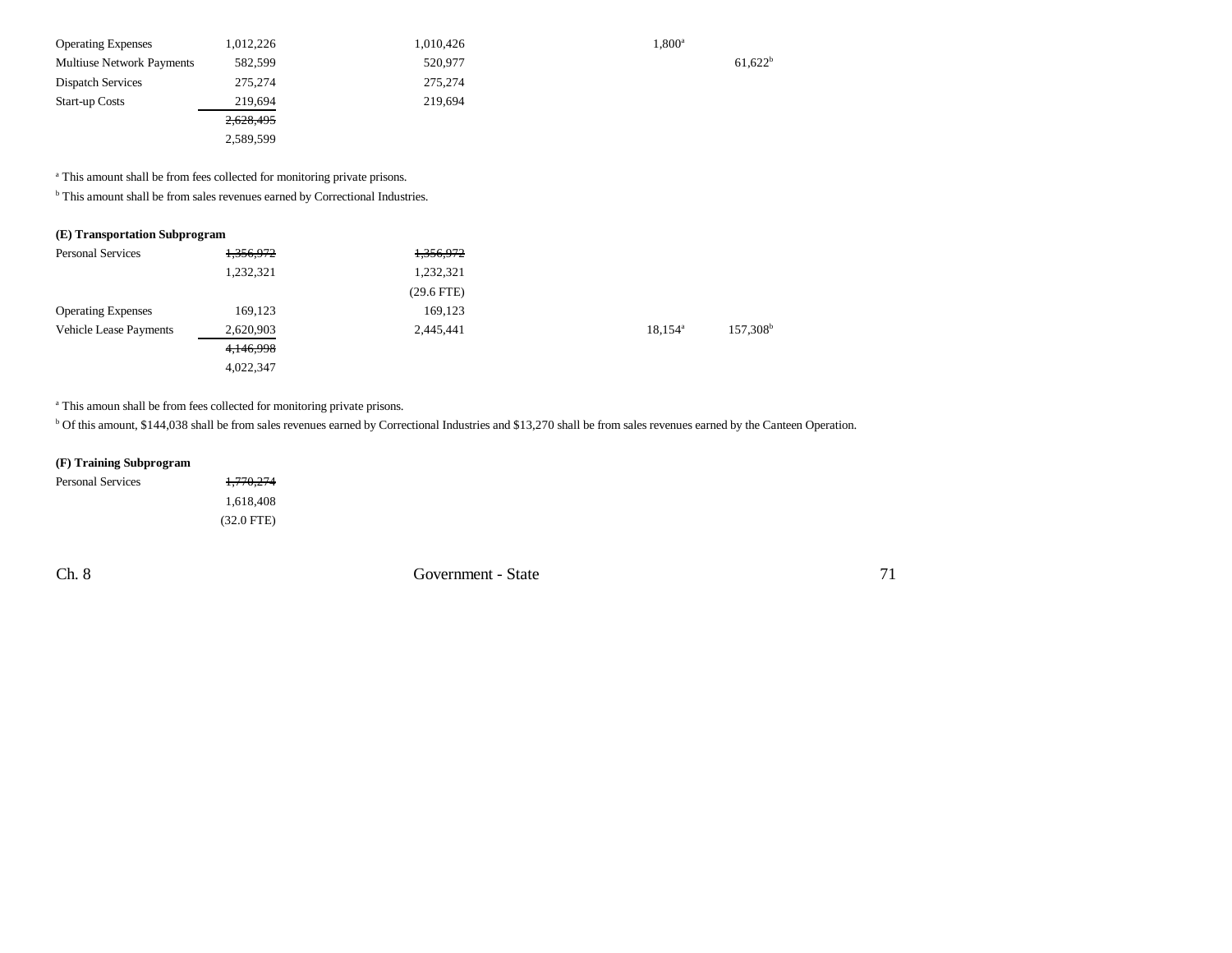|                           |       |                               | APPROPRIATION FROM     |                             |                             |                                |
|---------------------------|-------|-------------------------------|------------------------|-----------------------------|-----------------------------|--------------------------------|
| ITEM &<br><b>SUBTOTAL</b> | TOTAL | <b>GENERAL</b><br><b>FUND</b> | GENERAL<br><b>FUND</b> | <b>CASH</b><br><b>FUNDS</b> | <b>CASH</b><br><b>FUNDS</b> | <b>FEDERAL</b><br><b>FUNDS</b> |
|                           |       |                               | <b>EXEMPT</b>          |                             | <b>EXEMPT</b>               |                                |
|                           |       |                               |                        |                             |                             |                                |

| <b>Operating Expenses</b>        | 266,027 |                                                                                                                                                                      |
|----------------------------------|---------|----------------------------------------------------------------------------------------------------------------------------------------------------------------------|
| <b>Advanced Special Training</b> | 101.515 |                                                                                                                                                                      |
|                                  |         | (Governor lined through this provision. See L. 2002, p. 3035. The affected subtotals, totals, and grand totals have been adjusted to reflect the Governor's action.) |
|                                  |         |                                                                                                                                                                      |

| 2,036,301 | 2,036,301 |
|-----------|-----------|
| 1.884.435 | 1,884,435 |

## **(G) Information Systems Subprogram12**

| <b>Personal Services</b>  | 2.369.741    |                      |
|---------------------------|--------------|----------------------|
|                           | 2,188,293    |                      |
|                           | $(40.0$ FTE) |                      |
| <b>Operating Expenses</b> | 854,810      |                      |
| Purchase of Services from |              |                      |
| <b>Computer Center</b>    | 45,842       |                      |
|                           | 3.270.393    | <del>3,270,393</del> |
|                           | 3,088,945    | 3.088.945            |

## **(H) Facility Services Subprogram**

| Personal Services | 1,730,146    |
|-------------------|--------------|
|                   | 1.607.654    |
|                   | $(28.6$ FTE) |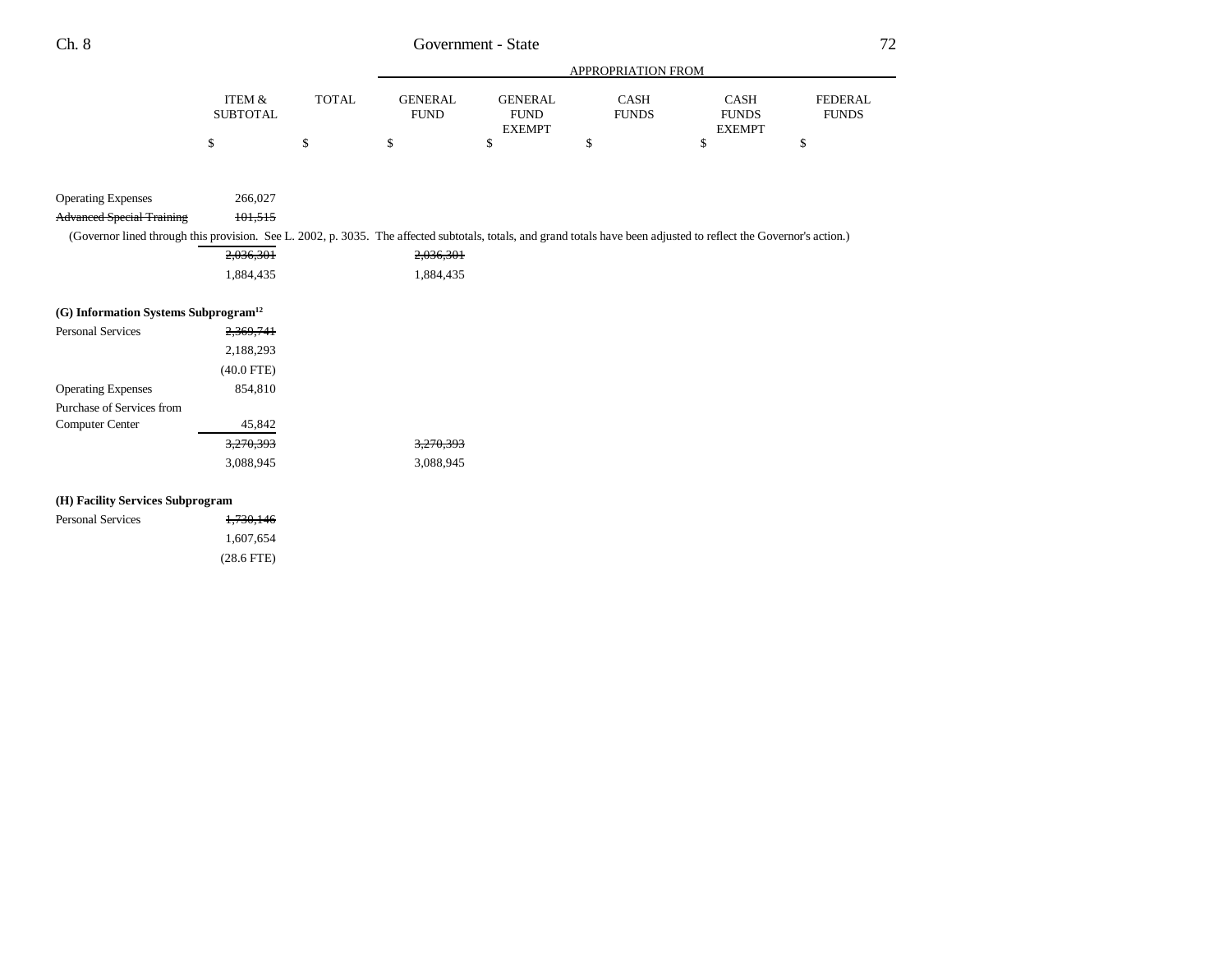| <b>Operating Expenses</b> | 150,056       |            |               |  |                      |                           |         |
|---------------------------|---------------|------------|---------------|--|----------------------|---------------------------|---------|
|                           | 1,880,202     |            | 1,880,202     |  |                      |                           |         |
|                           | 1,757,710     |            | 1,757,710     |  |                      |                           |         |
|                           |               |            |               |  |                      |                           |         |
|                           |               | 23,580,465 |               |  |                      |                           |         |
|                           |               | 22,180,023 |               |  |                      |                           |         |
|                           |               |            |               |  |                      |                           |         |
| (4) INMATE                |               |            |               |  |                      |                           |         |
| <b>PROGRAMS</b>           |               |            |               |  |                      |                           |         |
| (A) Labor Subprogram      |               |            |               |  |                      |                           |         |
| <b>Personal Services</b>  | 5,566,347     |            |               |  |                      |                           |         |
|                           | 5,102,653     |            |               |  |                      |                           |         |
|                           | $(116.9$ FTE) |            |               |  |                      |                           |         |
| <b>Operating Expenses</b> | 98,361        |            |               |  |                      |                           |         |
|                           | 5,664,708     |            | 5,664,708     |  |                      |                           |         |
|                           | 5,201,014     |            | 5,201,014     |  |                      |                           |         |
|                           |               |            |               |  |                      |                           |         |
| (B) Education Subprogram  |               |            |               |  |                      |                           |         |
| <b>Personal Services</b>  | 7,872,107     |            | 7,872,107     |  |                      |                           |         |
|                           | 7,256,605     |            | 7,256,605     |  |                      |                           |         |
|                           |               |            | $(156.5$ FTE) |  |                      |                           |         |
| <b>Operating Expenses</b> | 1,101,690     |            |               |  | 580,800 <sup>a</sup> | 520,890 <sup>b</sup>      |         |
| <b>Contract Services</b>  | 8,023,372     |            | 8,023,372     |  |                      |                           |         |
| <b>Education Grants</b>   | 112,287       |            |               |  |                      | $112,287(T)$ <sup>c</sup> |         |
|                           |               |            |               |  |                      | $(1.0$ FTE)               |         |
| <b>Vocational Grants</b>  | 630,930       |            |               |  |                      | $130,000(T)^d$            | 500,930 |
|                           |               |            |               |  |                      |                           |         |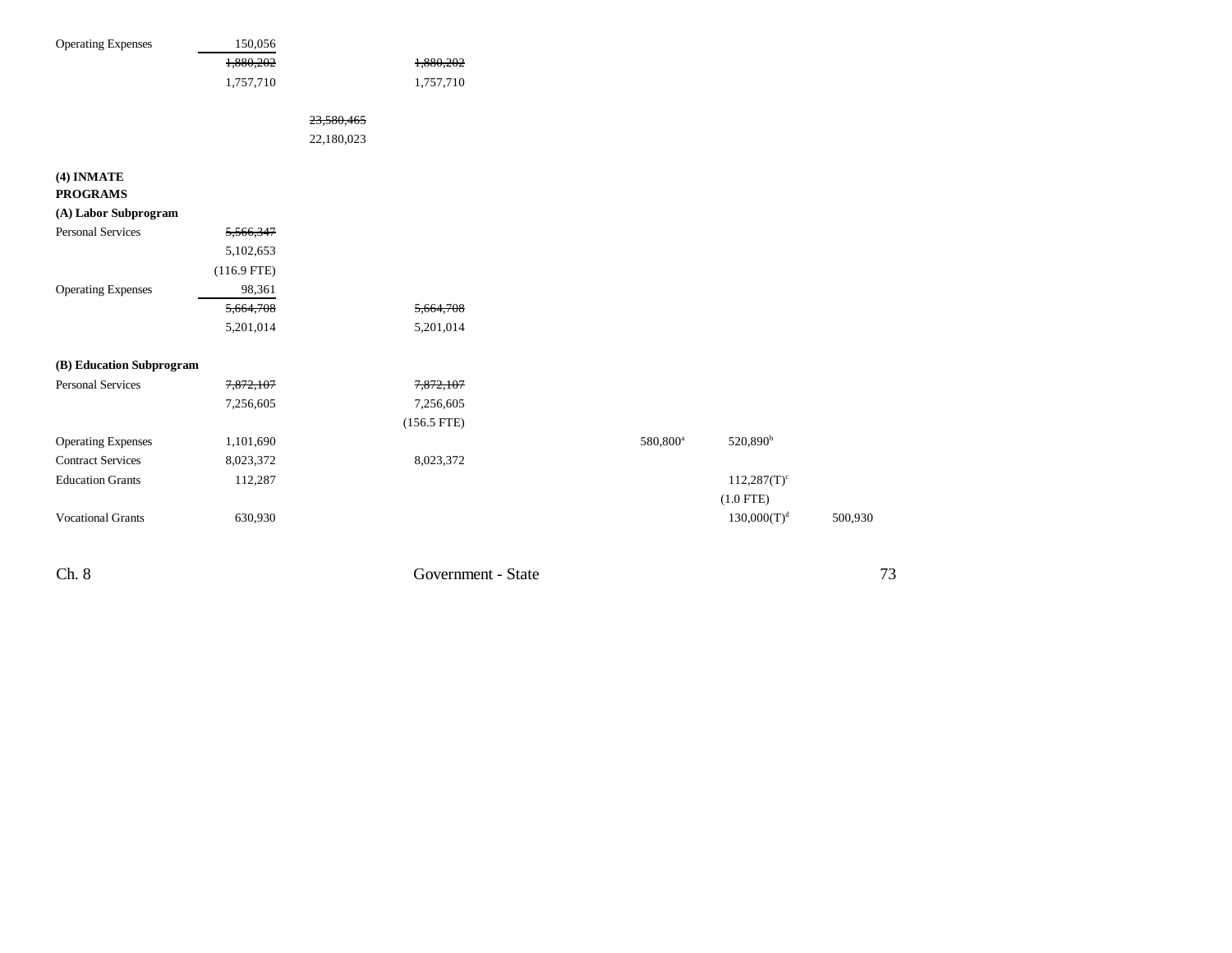|                                  |                                              |       | <b>APPROPRIATION FROM</b>     |                                                |                             |                                       |                         |  |
|----------------------------------|----------------------------------------------|-------|-------------------------------|------------------------------------------------|-----------------------------|---------------------------------------|-------------------------|--|
|                                  | ITEM &<br><b>SUBTOTAL</b>                    | TOTAL | <b>GENERAL</b><br><b>FUND</b> | <b>GENERAL</b><br><b>FUND</b><br><b>EXEMPT</b> | <b>CASH</b><br><b>FUNDS</b> | CASH<br><b>FUNDS</b><br><b>EXEMPT</b> | FEDERAL<br><b>FUNDS</b> |  |
|                                  | \$                                           | \$    | \$                            | \$                                             | ¢<br>Φ                      | \$                                    | \$                      |  |
| <b>Indirect Costs Recoveries</b> | 3,547<br><del>17,743,933</del><br>17,128,431 |       |                               |                                                |                             |                                       | 3,547                   |  |

a This amount shall be from sales revenues earned by vocational programs.

b Of this amount, \$433,890 shall be from sales revenues earned by the Canteen Operation and \$87,000 shall be from sales revenues earned by vocational programs for products and services sold to other government agencies.

 $\,^{\mathrm{c}}$  This amount shall be from federal funds appropriated to the Department of Education.

<sup>d</sup> This amount shall be from federal funds appropriated to the State Board for Community Colleges and Occupational Education State System Community Colleges.

| (C) Recreation Subprogram |  |
|---------------------------|--|
|---------------------------|--|

| <b>Personal Services</b>  | 5,608,165 | 5,608,165     |                       |
|---------------------------|-----------|---------------|-----------------------|
|                           | 5,128,479 | 5,128,479     |                       |
|                           |           | $(123.3$ FTE) |                       |
| <b>Operating Expenses</b> | 70,425    |               | $70,425$ <sup>a</sup> |
| <b>Contract Services</b>  | 235,610   | 235,610       |                       |
|                           | 5,914,200 |               |                       |
|                           | 5,434,514 |               |                       |
|                           |           |               |                       |

<sup>a</sup> This amount shall be from sales revenues earned by the Canteen Operation.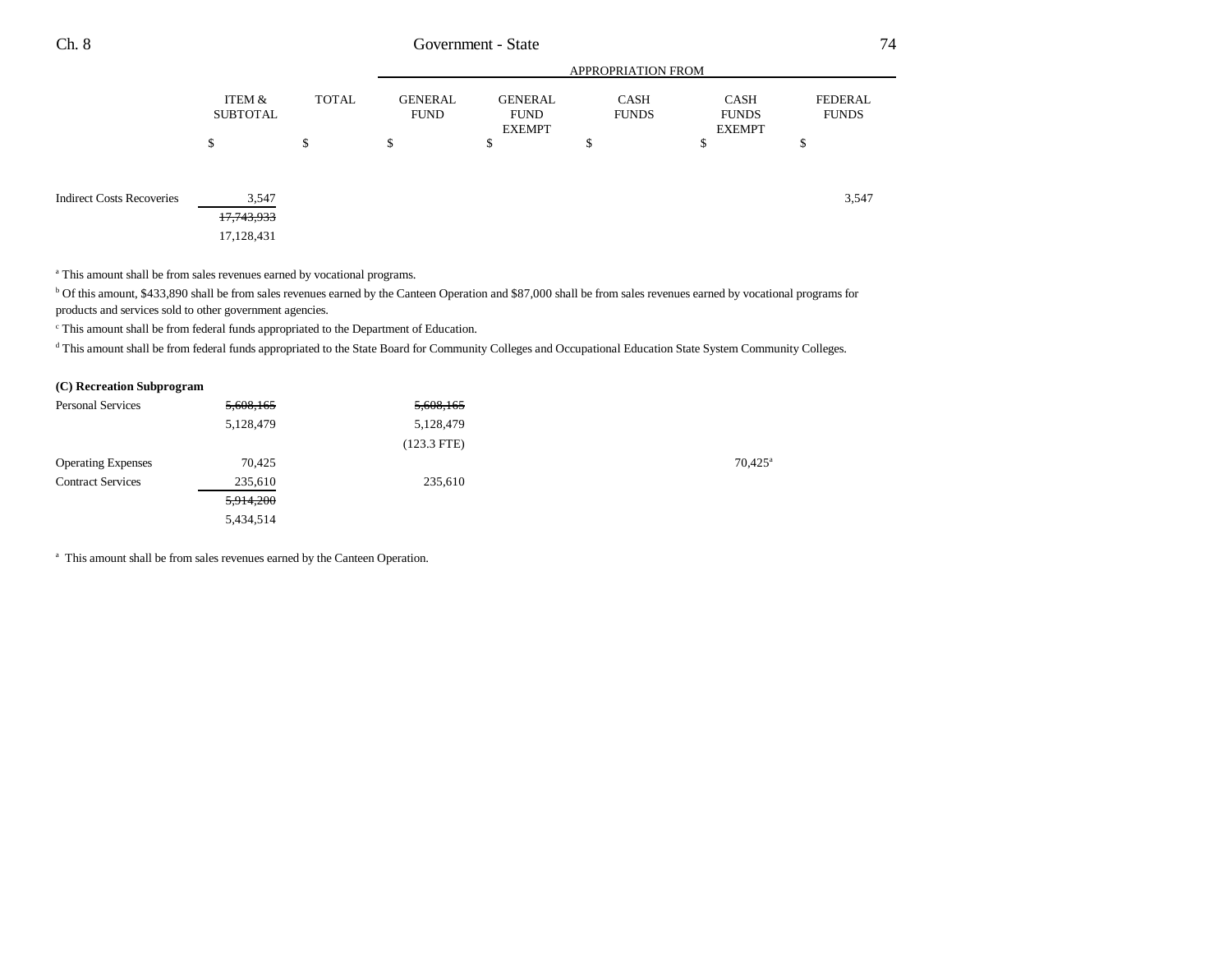| (D) Drug and Alcohol Treatment Subprogram |           |             |                        |                           |
|-------------------------------------------|-----------|-------------|------------------------|---------------------------|
| <b>Personal Services</b>                  | 245,433   | 245,433     |                        |                           |
|                                           | 224,137   | 224,137     |                        |                           |
|                                           |           | $(4.0$ FTE) |                        |                           |
| <b>Alcohol Treatment</b>                  |           |             |                        |                           |
| Program <sup>13</sup>                     | 777,559   | 677.559     |                        | $100,000(T)^{a}$          |
| Drug Treatment Program <sup>13</sup>      | 596,820   | 184,213     | $312,607$ <sup>b</sup> | $100,000(T)^a$            |
| Drug Offender Surcharge                   |           |             |                        |                           |
| Program                                   | 462,154   |             | $319,795^{\rm b}$      | $142.359(T)$ <sup>c</sup> |
| <b>Contract Services</b>                  | 4,385,525 | 4,385,525   |                        |                           |
| <b>Treatment Grants</b>                   | 991,140   |             |                        | 991,140 $(T)^c$           |
|                                           | 7,458,631 |             |                        |                           |
|                                           | 7,437,335 |             |                        |                           |

<sup>a</sup> These amounts shall be from the Department of Human Services, Office of Behavioral Health and Housing, Alcohol and Drug Abuse Division.

b These amounts shall be from the Drug Offender Surcharge Fund pursuant to Section 18-19-103(4), C.R.S.

c These amounts shall be from federal funds appropriated to the Department of Public Safety, Division of Criminal Justice.

| (E) Sex Offender Treatment Subprogram |           |                    |               |
|---------------------------------------|-----------|--------------------|---------------|
| <b>Personal Services</b>              | 2,000,102 | 1,971,291          | $28,811^a$    |
|                                       | 1,827,259 | 1,798,448          |               |
|                                       |           | $(40.6$ FTE)       | $(1.0$ FTE)   |
| <b>Operating Expenses</b>             | 318,130   | 317,630            | $500^{\circ}$ |
| Polygraph Testing                     | 151,466   | 151,466            |               |
|                                       | 2,469,698 |                    |               |
|                                       | 2,296,855 |                    |               |
|                                       |           |                    |               |
| Ch. 8                                 |           | Government - State |               |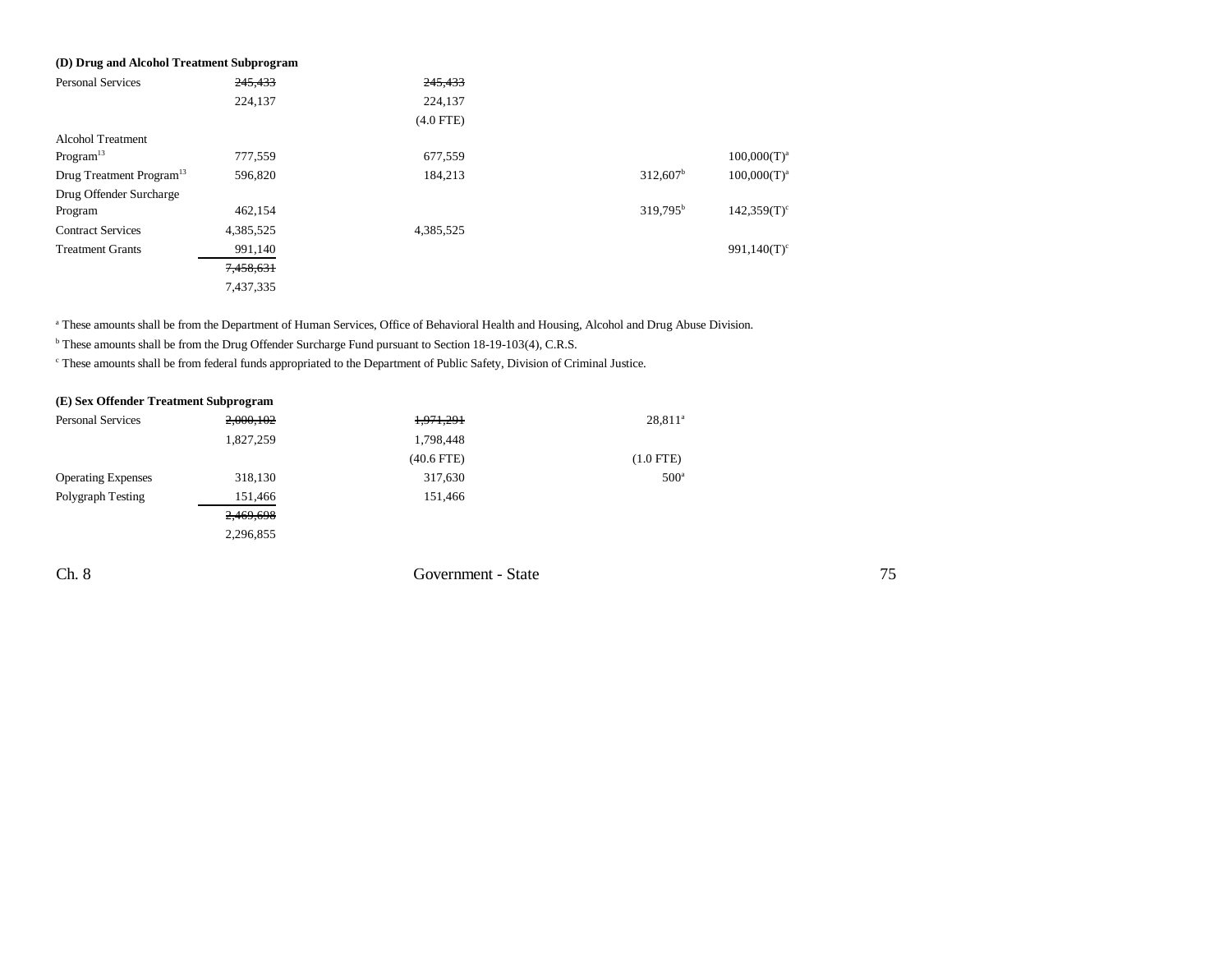|                 |        | APPROPRIATION FROM |                |              |               |              |  |  |
|-----------------|--------|--------------------|----------------|--------------|---------------|--------------|--|--|
| ITEM &          | TOTAL. | <b>GENERAL</b>     | <b>GENERAL</b> | CASH         | <b>CASH</b>   | FEDERAL      |  |  |
| <b>SUBTOTAL</b> |        | <b>FUND</b>        | <b>FUND</b>    | <b>FUNDS</b> | <b>FUNDS</b>  | <b>FUNDS</b> |  |  |
|                 |        |                    | <b>EXEMPT</b>  |              | <b>EXEMPT</b> |              |  |  |
|                 |        |                    |                |              |               |              |  |  |

a These amounts shall be from the Sex Offender Surcharge Fund.

## **(F) Volunteers Subprogram**

| <b>Personal Services</b>  | 429,252     |
|---------------------------|-------------|
|                           | $(9.0$ FTE) |
| <b>Operating Expenses</b> | 17,912      |
|                           | 447,164     |

<sup>a</sup> This amount shall be from sales revenues earned by the Canteen Operation.

## **(G) Community Reintegration Subprogram14**

| <b>Personal Services</b>  | 454,056 | 454,056      |
|---------------------------|---------|--------------|
|                           | 397,614 | 397,614      |
|                           |         | $(13.0$ FTE) |
| <b>Operating Expenses</b> | 29,388  | 29.388       |
| <b>Offender Emergency</b> |         |              |
| Assistance                | 90,000  | 90,000       |
| <b>Contract Services</b>  | 184,676 | 184,676      |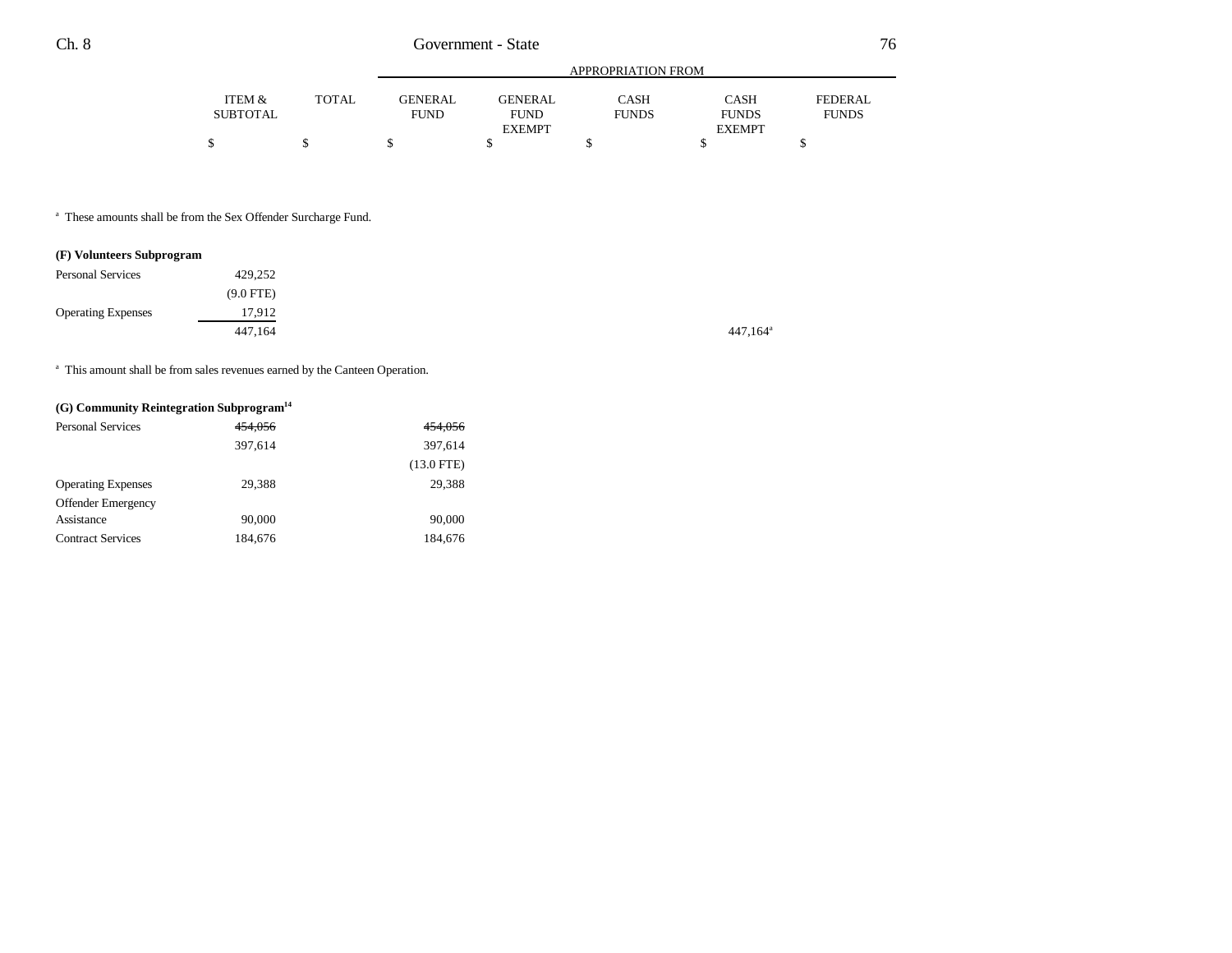| Offender Re-employment |                      |         |                      |
|------------------------|----------------------|---------|----------------------|
| Center <sup>15</sup>   | 531,020              |         | 531,020 <sup>a</sup> |
|                        |                      |         | $(1.0$ FTE)          |
| Dress Out              | 518,585              | 518,585 |                      |
|                        | <del>1,807,725</del> |         |                      |
|                        | 1,751,283            |         |                      |

<sup>a</sup> Of this amount, \$250,000(T) shall be from the federal Welfare-to-Work Block Grant in the Department of Labor and Employment, \$216,020(T) shall be from a Federal Drug Control and System Improvement Grant in the Department of Public Safety, Division of Criminal Justice, and \$65,000 shall be from gifts, grants, and donations.

| <del>41,506,059</del> |  |
|-----------------------|--|
| 39,696,596            |  |

## **(5) COMMUNITY SERVICES**

| (A) Parole                |                      |
|---------------------------|----------------------|
| <b>Personal Services</b>  | <del>5.683.206</del> |
|                           | 5,213,720            |
|                           | $(111.6$ FTE)        |
| <b>Operating Expenses</b> | 677,210              |
| Administrative Law Judge  |                      |
| <b>Services</b>           | 6.874                |
| <b>Contract Services</b>  | 434,211              |
| <b>Start-up Costs</b>     | 142,045              |
|                           | <del>6.943.546</del> |
|                           | 6,474,060            |

Ch. 8 Government - State

6,943,546 6,474,060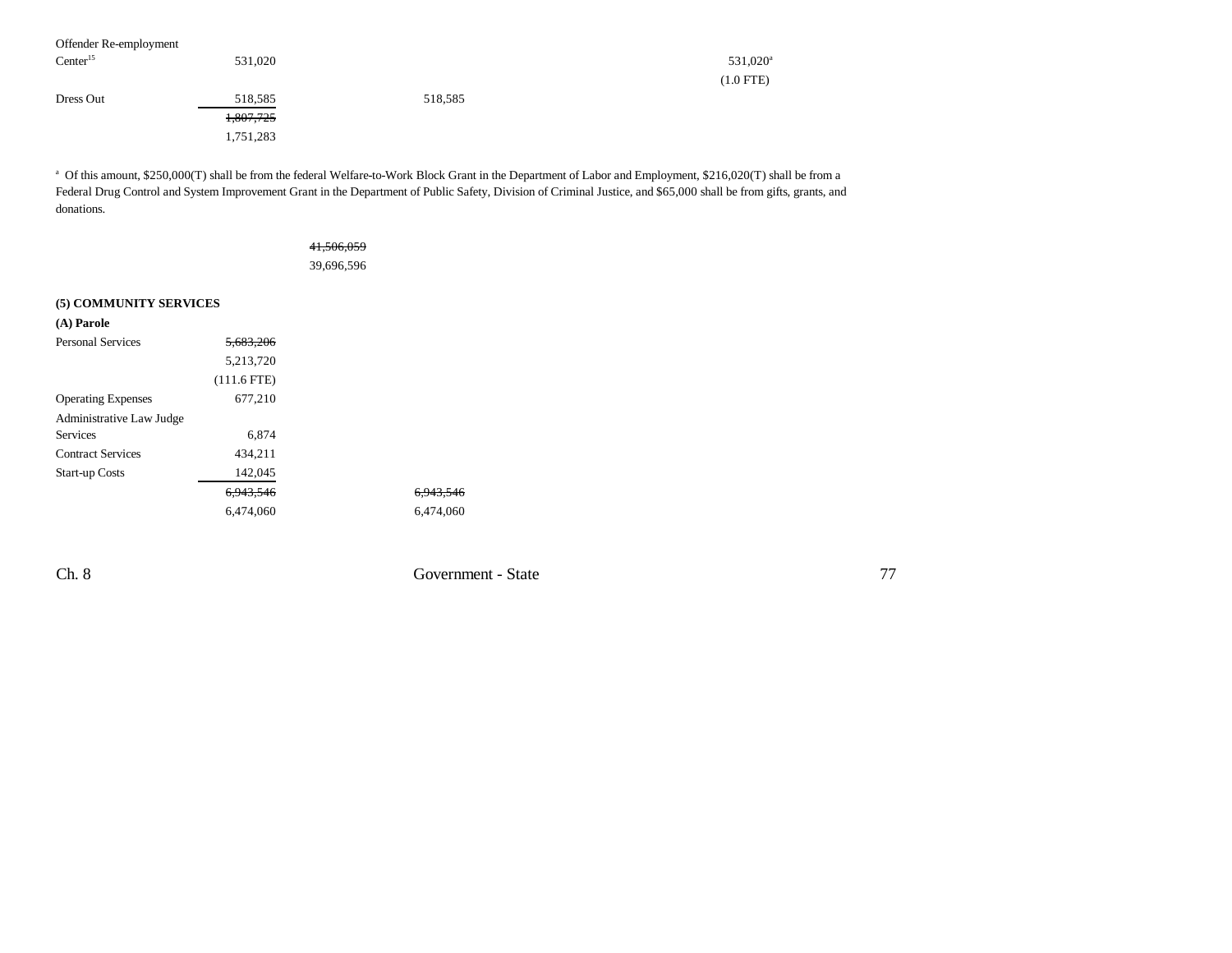|                                                              |                           |              | APPROPRIATION FROM            |                                                |                             |                                              |                                |
|--------------------------------------------------------------|---------------------------|--------------|-------------------------------|------------------------------------------------|-----------------------------|----------------------------------------------|--------------------------------|
|                                                              | ITEM &<br><b>SUBTOTAL</b> | <b>TOTAL</b> | <b>GENERAL</b><br><b>FUND</b> | <b>GENERAL</b><br><b>FUND</b><br><b>EXEMPT</b> | <b>CASH</b><br><b>FUNDS</b> | <b>CASH</b><br><b>FUNDS</b><br><b>EXEMPT</b> | <b>FEDERAL</b><br><b>FUNDS</b> |
|                                                              | \$                        | \$           | \$                            | \$                                             | \$                          | \$                                           | \$                             |
| (B) Parole Intensive Supervision Subprogram <sup>16</sup>    |                           |              |                               |                                                |                             |                                              |                                |
| <b>Personal Services</b>                                     | 2,252,137                 |              |                               |                                                |                             |                                              |                                |
|                                                              | 2,065,379                 |              |                               |                                                |                             |                                              |                                |
|                                                              | $(48.6$ FTE)              |              |                               |                                                |                             |                                              |                                |
| <b>Operating Expenses</b>                                    | 281,709                   |              |                               |                                                |                             |                                              |                                |
| <b>Contract Services</b>                                     | 867,639                   |              |                               |                                                |                             |                                              |                                |
| Non-residential Services                                     | 668,832                   |              |                               |                                                |                             |                                              |                                |
| Home Detention                                               | 73,000                    |              |                               |                                                |                             |                                              |                                |
| <b>Start-up Costs</b>                                        | 55,960                    |              |                               |                                                |                             |                                              |                                |
|                                                              | 4,199,277                 |              | 4,199,277                     |                                                |                             |                                              |                                |
|                                                              | 4,012,519                 |              | 4,012,519                     |                                                |                             |                                              |                                |
| (C) Community Intensive Supervision Subprogram <sup>16</sup> |                           |              |                               |                                                |                             |                                              |                                |
| <b>Personal Services</b>                                     | 2,295,534                 |              |                               |                                                |                             |                                              |                                |
|                                                              | 2,101,382                 |              |                               |                                                |                             |                                              |                                |
|                                                              | $(48.5$ FTE)              |              |                               |                                                |                             |                                              |                                |
| <b>Operating Expenses</b>                                    | 484,381                   |              |                               |                                                |                             |                                              |                                |
| <b>Contract Services</b>                                     | 2,889,988                 |              |                               |                                                |                             |                                              |                                |

5,669,903 5,669,903 5,475,751 5,475,751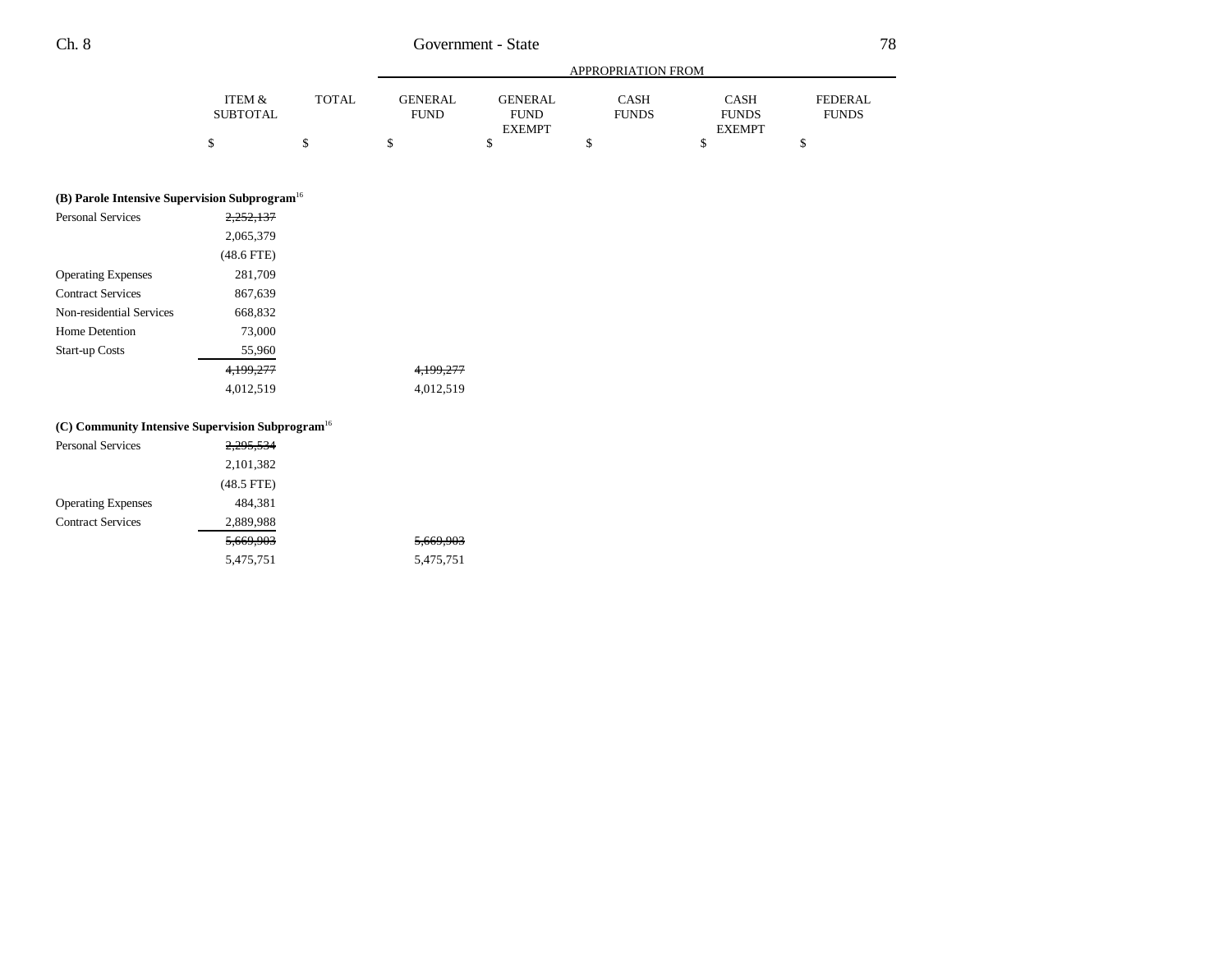## **(D) Community Supervision Subprogram**

(1) Community Supervision

| <b>Personal Services</b>       | 1,609,924 | 1,609,924    |                 |
|--------------------------------|-----------|--------------|-----------------|
|                                | 1,475,591 | 1,475,591    |                 |
|                                |           | $(30.5$ FTE) |                 |
| <b>Operating Expenses</b>      | 74,089    | 74,089       |                 |
| <b>Community Mental Health</b> |           |              |                 |
| Services                       | 372,085   | 372,085      |                 |
| Contract Services for High     |           |              |                 |
| <b>Risk Offenders</b>          | 197,986   | 197,986      |                 |
| <b>Contract Services for</b>   |           |              |                 |
| <b>Fugitive Returns</b>        | 32,475    |              | $32,475(T)^{3}$ |
|                                | 2,286,559 |              |                 |
|                                | 2,152,226 |              |                 |
|                                |           |              |                 |

a This amount shall be from the Department of Public Safety, Division of Criminal Justice.

| (2) Youthful Offender System Aftercare |              |                      |  |  |
|----------------------------------------|--------------|----------------------|--|--|
| <b>Personal Services</b>               | 511,817      |                      |  |  |
|                                        | 465,069      |                      |  |  |
|                                        | $(10.0$ FTE) |                      |  |  |
| <b>Operating Expenses</b>              | 149,739      |                      |  |  |
| <b>Contract Services</b>               | 1,225,706    |                      |  |  |
|                                        | 1,887,262    | <del>1,887,262</del> |  |  |
|                                        | 1,840,514    | 1,840,514            |  |  |
|                                        |              |                      |  |  |

Ch. 8 Government - State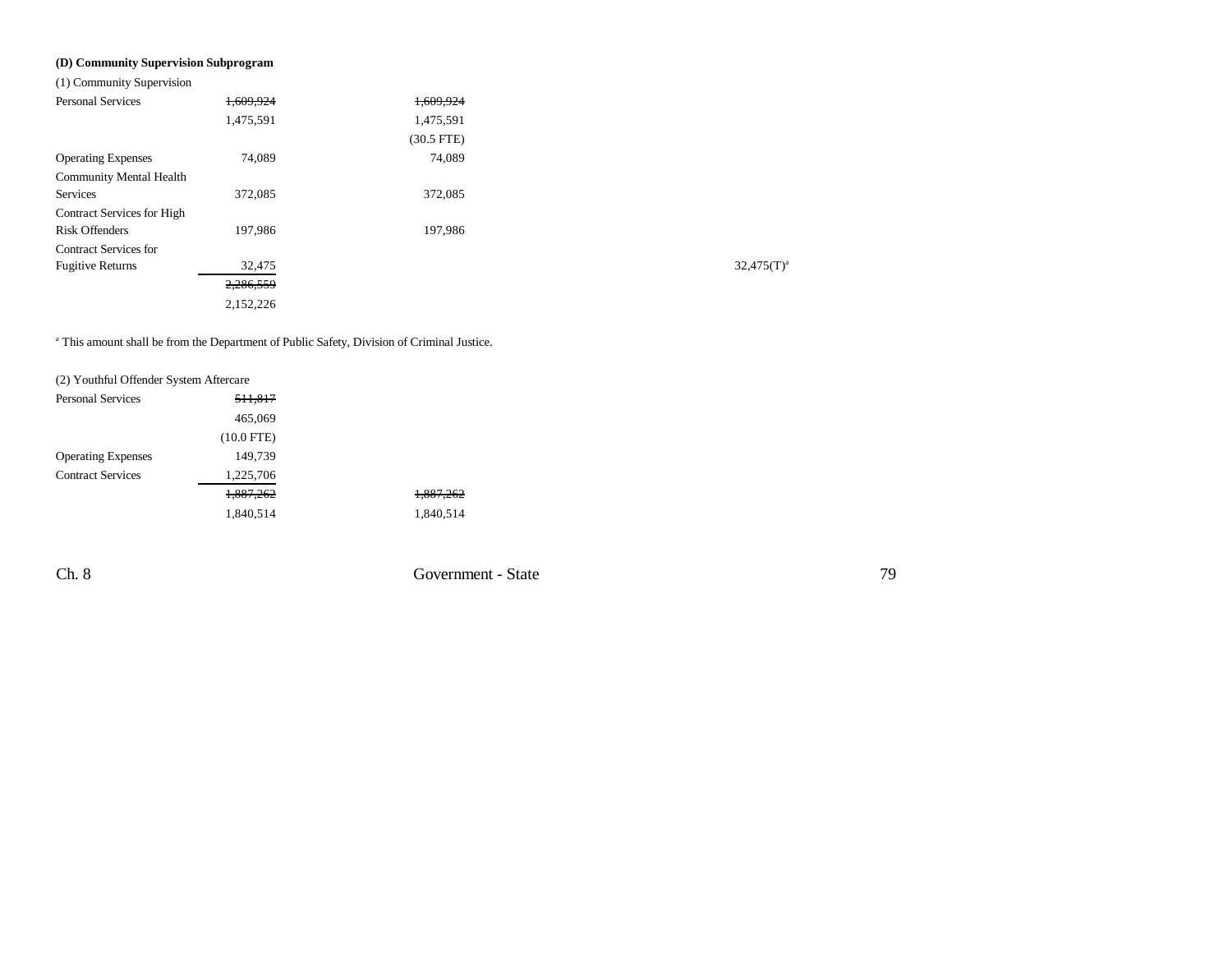|                                  |                           |              | APPROPRIATION FROM            |                                                |                             |                                              |                                |
|----------------------------------|---------------------------|--------------|-------------------------------|------------------------------------------------|-----------------------------|----------------------------------------------|--------------------------------|
|                                  | ITEM &<br><b>SUBTOTAL</b> | <b>TOTAL</b> | <b>GENERAL</b><br><b>FUND</b> | <b>GENERAL</b><br><b>FUND</b><br><b>EXEMPT</b> | <b>CASH</b><br><b>FUNDS</b> | <b>CASH</b><br><b>FUNDS</b><br><b>EXEMPT</b> | <b>FEDERAL</b><br><b>FUNDS</b> |
|                                  | \$                        | \$           | \$                            | \$                                             | \$                          | \$                                           | \$                             |
|                                  |                           |              |                               |                                                |                             |                                              |                                |
|                                  |                           | 20,986,547   |                               |                                                |                             |                                              |                                |
|                                  |                           | 19,955,070   |                               |                                                |                             |                                              |                                |
| $(6)$ PAROLE BOARD <sup>17</sup> |                           |              |                               |                                                |                             |                                              |                                |
| <b>Personal Services</b>         | 880,453                   |              |                               |                                                |                             |                                              |                                |
|                                  | 808,970                   |              |                               |                                                |                             |                                              |                                |
|                                  | $(13.5$ FTE)              |              |                               |                                                |                             |                                              |                                |

| <b>Operating Expenses</b> | 98.811 |         |         |
|---------------------------|--------|---------|---------|
| <b>Contract Services</b>  | 6.692  |         |         |
|                           |        | 985,956 | 985,956 |
|                           |        | 914.473 | 914,473 |

# **(7) CORRECTIONAL INDUSTRIES**

| <b>Personal Services</b>        | 9.037.280     |
|---------------------------------|---------------|
|                                 | $(185.0$ FTE) |
| <b>Operating Expenses</b>       | 6,735,295     |
| Raw Materials                   | 22.633.626    |
| <b>Inmate Pay</b>               | 2.244.702     |
| Capital Outlay                  | 1.406.200     |
| <b>Indirect Cost Assessment</b> | 557.255       |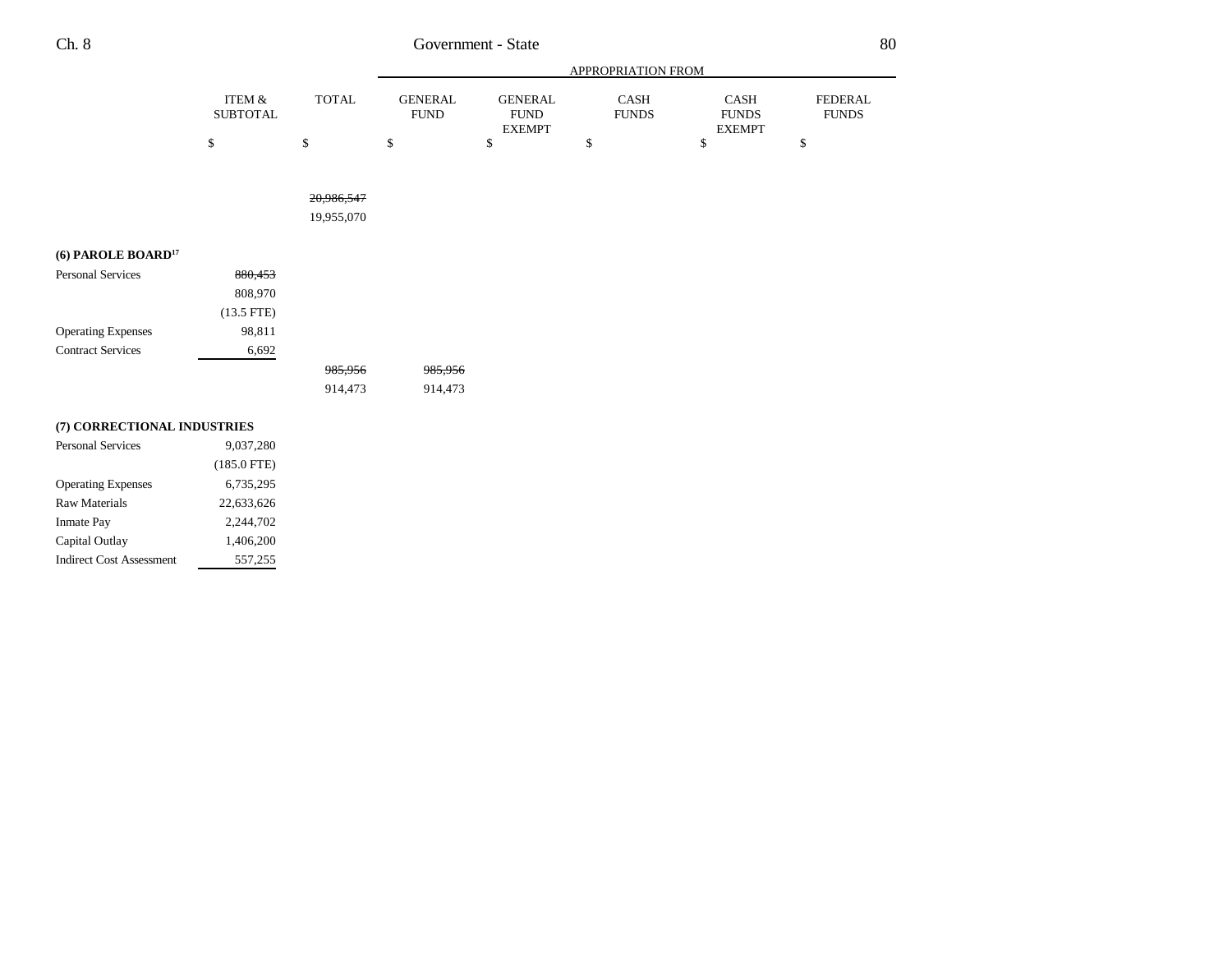42,614,358<sup>4</sup> 42,614,358<sup>a</sup>

<sup>a</sup> Of this amount, \$22,622,951(T) is estimated to be from sales to other state agencies, \$9,817,554 estimated to be from sales to non-state entities, \$10,023,853(T) is estimated to be from the Department of Revenue for the purchase of license plates, and \$150,000 is estimated to be from the Land Improvement Fund.

#### **(8) CANTEEN OPERATION**

| <b>Personal Services</b>        | 1,149,721    |            |  |
|---------------------------------|--------------|------------|--|
|                                 | $(25.7$ FTE) |            |  |
| <b>Operating Expenses</b>       | 10,679,580   |            |  |
| <b>Inmate Pay</b>               | 34,986       |            |  |
| <b>Indirect Cost Assessment</b> | 84,052       |            |  |
|                                 |              | 11,948,339 |  |

11,948,339<sup>a</sup>

a This amount shall be from sales revenues earned by the Canteen Operation.

#### **TOTALS PART II**

| $(CORRECTIONS)^{5,6}$ | \$561,361,744 | <del>\$493,457,102</del> ° |  | $$2,882,583^b$ $$60,454,913^b$ | \$4,567,146 |
|-----------------------|---------------|----------------------------|--|--------------------------------|-------------|
|                       | \$535.897.688 | \$467.993.046 <sup>a</sup> |  |                                |             |

<sup>a</sup> Of this amount, \$14,711 is exempt from the statutory limit on General Fund appropriations pursuant to Section 24-75-201.1 (1)(a)(III)(A), C.R.S.

 $b$  Of these amounts, \$35,456,636 contains a (T) notation.

**SECTION 5.** Part III and the affected totals of section 2 of chapter 399, Session Laws of Colorado 2002, are amended to read:

Section 2. **Appropriation.**

Ch. 8 Government - State 81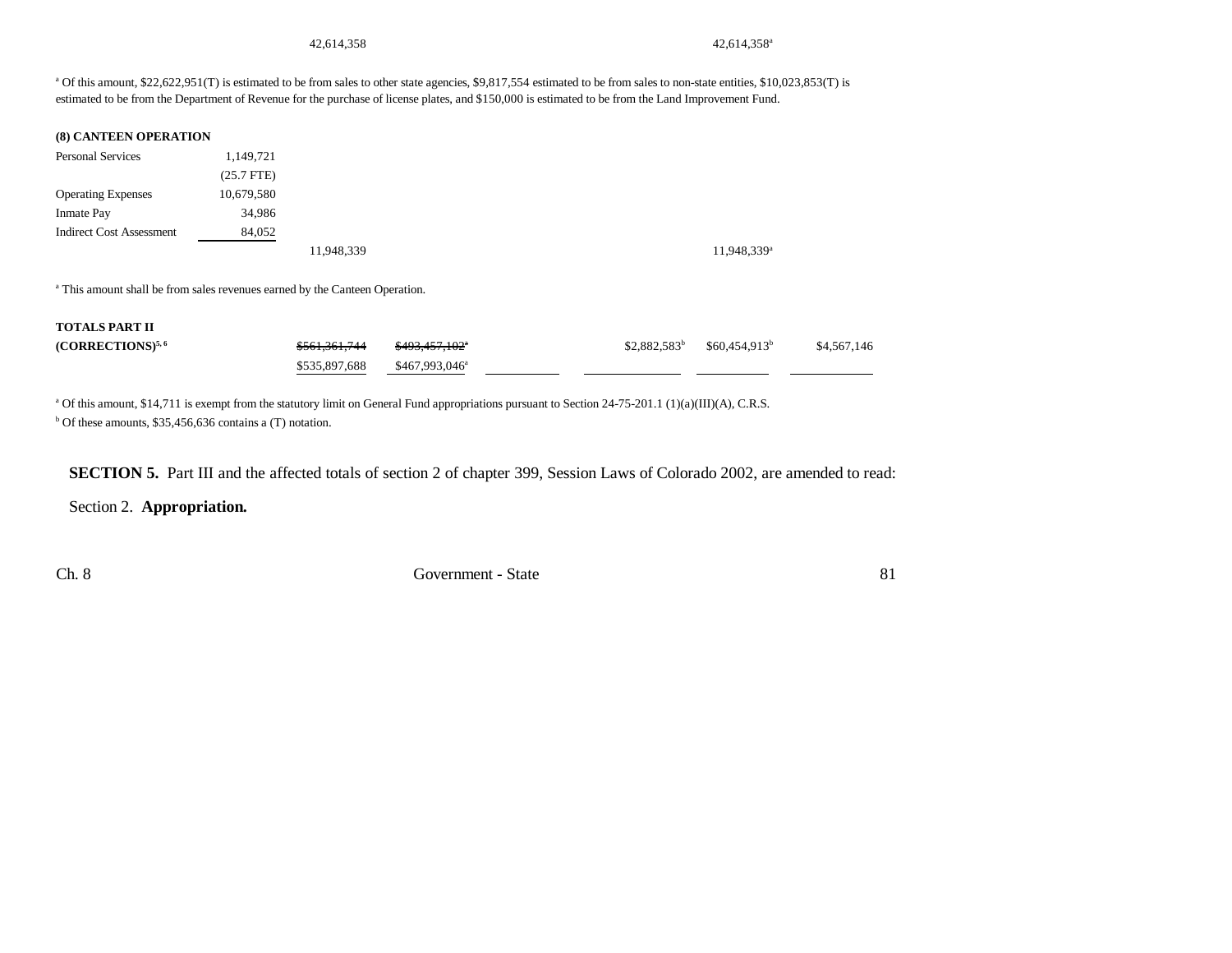|                           |              |                        | APPROPRIATION FROM     |                      |                      |                          |  |
|---------------------------|--------------|------------------------|------------------------|----------------------|----------------------|--------------------------|--|
| ITEM &<br><b>SUBTOTAL</b> | <b>TOTAL</b> | GENERAL<br><b>FUND</b> | GENERAL<br><b>FUND</b> | CASH<br><b>FUNDS</b> | CASH<br><b>FUNDS</b> | FEDERAL.<br><b>FUNDS</b> |  |
|                           |              |                        | <b>EXEMPT</b>          |                      | <b>EXEMPT</b>        |                          |  |
|                           |              |                        |                        |                      |                      |                          |  |

**PART III**

**DEPARTMENT OF EDUCATION**

#### **(1) MANAGEMENT AND ADMINISTRATION**

| General Department and     |           |              |                       |                             |         |
|----------------------------|-----------|--------------|-----------------------|-----------------------------|---------|
| Program Administration     | 8,262,220 | 6,615,903    | $167,986^{\rm a}$     | $1,162,332(T)$ <sup>b</sup> | 315,999 |
|                            | 7,799,244 | 6,152,927    |                       |                             |         |
|                            |           | $(82.0$ FTE) | $(1.0$ FTE)           | $(14.5$ FTE)                |         |
| Office of Professional     |           |              |                       |                             |         |
| Services                   | 1,924,169 |              | $1,924,169^c$         |                             |         |
|                            |           |              | $(16.0$ FTE)          |                             |         |
| Salary Survey and Senior   |           |              |                       |                             |         |
| <b>Executive Service</b>   | 1,286,892 | 749,664      | $41,777$ <sup>d</sup> | $65,693(T)^e$               | 429,758 |
| Performance-based Pay      |           |              |                       |                             |         |
| Awards                     | 265,773   | 123,087      | 12,180 <sup>f</sup>   | $14,163(T)^{g}$             | 116,343 |
| Shift Differential         | 75,693    | 75,693       |                       |                             |         |
| Sick and Annual Payouts    | 113,023   |              |                       | $113,023(T)$ <sup>h</sup>   |         |
| <b>Emeritus Retirement</b> | 90,000    | 90,000       |                       |                             |         |
|                            | 83,662    | 83,662       |                       |                             |         |
| Administrative Law Judge   |           |              |                       |                             |         |
| Services                   | 71,995    |              | $15,119^{\circ}$      | $56,876(T)^1$               |         |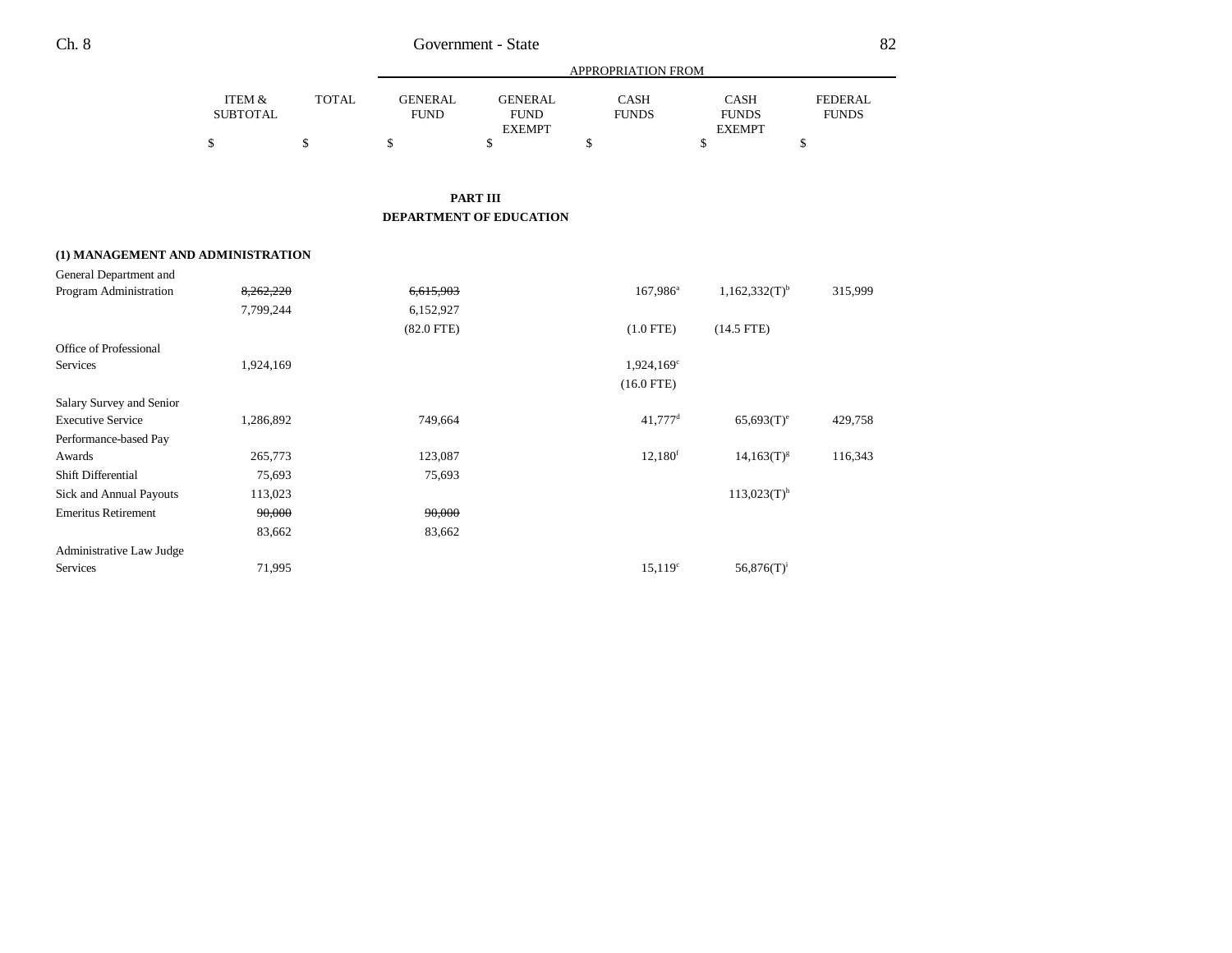| Capitol Complex Leased            |            |              |                      |           |
|-----------------------------------|------------|--------------|----------------------|-----------|
| Space                             | 386,093    | 140,222      | $25,112^c$           | 220,759   |
| <b>Information Technology</b>     |            |              |                      |           |
| <b>Asset Maintenance</b>          | 114,848    | 114,848      |                      |           |
| Disaster Recovery                 | 21,914     | 21,914       |                      |           |
| Colorado Student                  |            |              |                      |           |
| <b>Assessment Program</b>         | 15,780,313 | 15,368,360   | 411,953              |           |
| <b>Federal Grant for State</b>    |            |              |                      |           |
| Assessments and Related           |            |              |                      |           |
| Activities                        | 6,138,367  |              |                      | 6,138,367 |
| School Report Card and            |            |              |                      |           |
| <b>State Data Reporting</b>       |            |              |                      |           |
| System                            | 2,034,062  | 2,034,062    |                      |           |
|                                   | 2,013,520  | 2,013,520    |                      |           |
|                                   |            | $(3.0$ FTE)  |                      |           |
| Longitudinal Analyses of          |            |              |                      |           |
| <b>Student Assessment Results</b> | 180,000    |              | 180,000 <sup>j</sup> |           |
|                                   |            |              | $(2.0$ FTE)          |           |
|                                   |            | 36, 745, 362 |                      |           |
|                                   |            | 36,255,506   |                      |           |
|                                   |            |              |                      |           |

a Of this amount, \$80,075(T) shall be from the Department of Natural Resources, Division of Wildlife, \$35,887 shall be from the Educator Licensure Cash Fund created in Section 22-60.5-112, C.R.S., \$35,480 shall be from the Public School Income Fund pursuant to Section 22-2-112 (1) (i), C.R.S., and \$16,544 shall be from general education development program fees.

b Of this amount, \$892,648 shall be from indirect cost recoveries, \$172,855 shall be from Public School Transportation, \$88,153 shall be from the State Share of Districts' Total Program Funding, and \$8,676 shall be from various appropriations to the Department of Education.

c These amounts shall be from the Educator Licensure Cash Fund created in Section 22-60.5-112, C.R.S.

Ch. 8 Government - State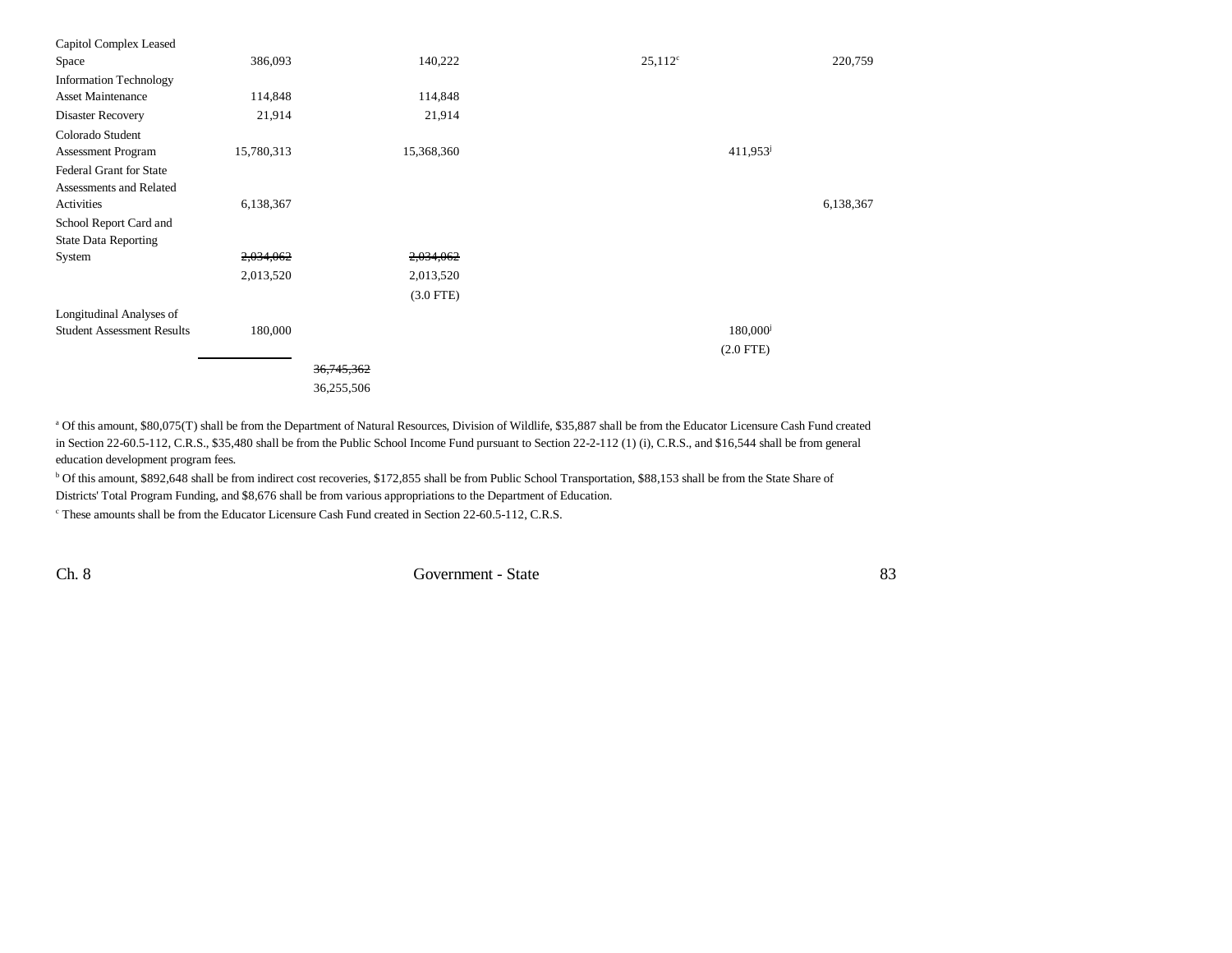|          |       | APPROPRIATION FROM |                |              |                               |                |  |
|----------|-------|--------------------|----------------|--------------|-------------------------------|----------------|--|
| ITEM &   | TOTAL | <b>GENERAL</b>     | <b>GENERAL</b> | <b>CASH</b>  | <b>CASH</b>                   | <b>FEDERAL</b> |  |
| SUBTOTAL |       | <b>FUND</b>        | <b>FUND</b>    | <b>FUNDS</b> | <b>FUNDS</b><br><b>EXEMPT</b> | <b>FUNDS</b>   |  |
|          |       |                    | <b>EXEMPT</b>  |              |                               |                |  |
|          | ٠D    |                    |                |              |                               |                |  |

<sup>d</sup> Of this amount, \$38,588 shall be from the Educator Licensure Cash Fund created in Section 22-60.5-112, C.R.S., and \$3,189(T) shall be from the Department of Natural Resources, Division of Wildlife.

e Of this amount, \$31,717 shall be from indirect cost recoveries, \$6,119 shall be from Public School Transportation, \$3,432 shall be from the State Share of Districts' Total Program Funding, and \$24,425 shall be from various appropriations to the Department of Education.

f Of this amount, \$11,092 shall be from the Educator Licensure Cash Fund created in Section 22-60.5-112, C.R.S., and \$1,088(T) shall be from the Department of Natural Resources, Division of Wildlife.

g Of this amount, \$8,966 shall be from indirect cost recoveries, \$1,791 shall be from Public School Transportation, \$1,171 shall be from the State Share of Districts' Total Program Funding, and \$2,235 shall be from various appropriations to the Department of Education.

<sup>h</sup> This amount shall be from indirect cost recoveries.

i This amount shall be from Special Education - Children with Disabilities.

j These amounts shall be from the State Education Fund created in Section 17 (4) of Article IX of the State Constitution.

# **(2) ASSISTANCE TO PUBLIC SCHOOLS**

# **(A) Public School Finance**

| State Share of Districts'               |               |               |                           |                          |
|-----------------------------------------|---------------|---------------|---------------------------|--------------------------|
| Total Program Funding <sup>18, 19</sup> | 2,448,085,100 | 2,224,798,325 | $10,251,689$ <sup>a</sup> | 213,035,086 <sup>b</sup> |
| <b>Additional State Aid</b>             |               |               |                           |                          |
| <b>Related to Locally</b>               |               |               |                           |                          |
| <b>Negotiated Business</b>              |               |               |                           |                          |
| Incentive Agreements                    | 1,833,315     | 1,833,315     |                           |                          |
|                                         | 2,449,918,415 |               |                           |                          |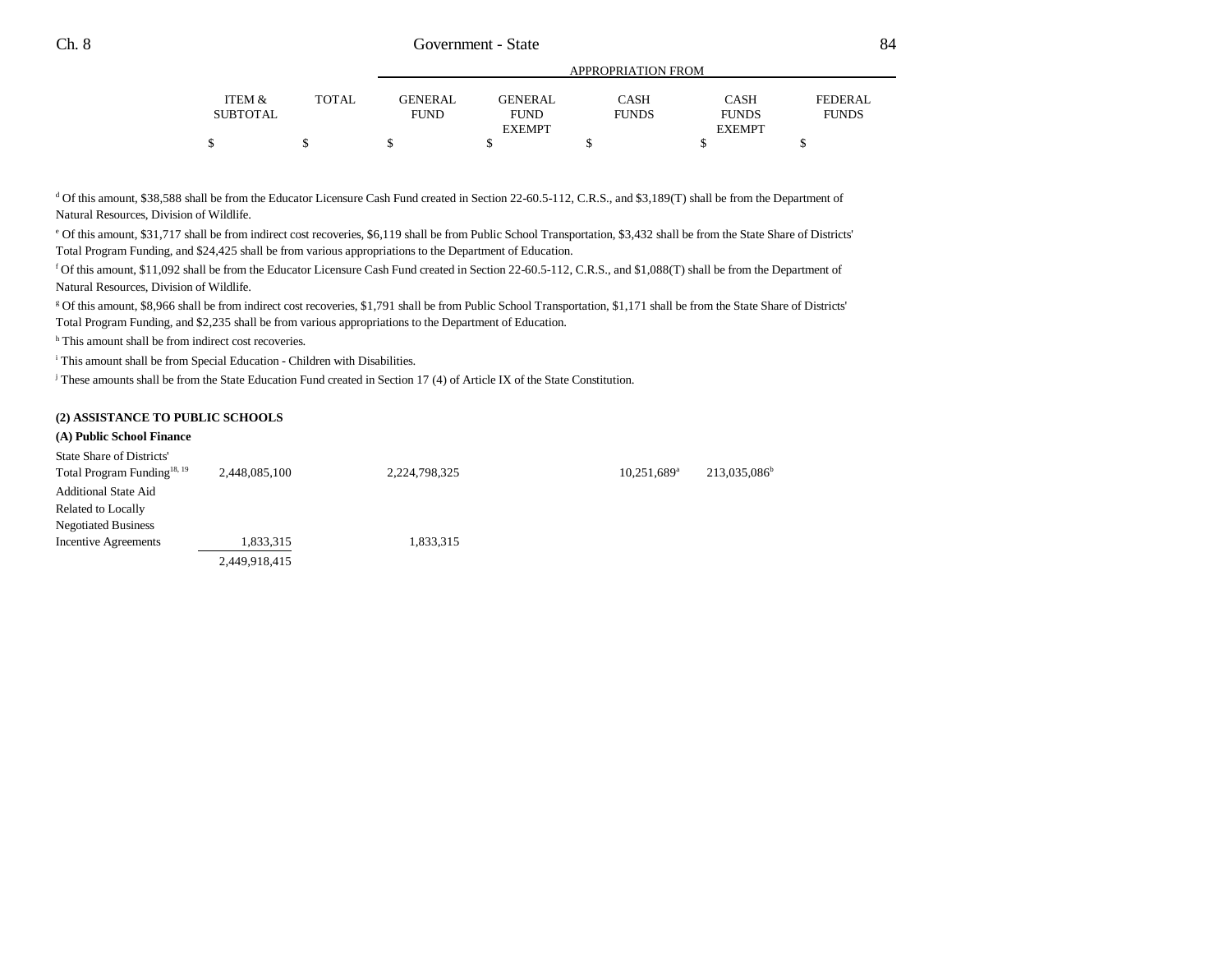#### <sup>a</sup> This amount shall be from rental income earned on public school lands.

b Of this amount, \$170,364,847 shall be from the State Education Fund created in Section 17 (4) of Article IX of the State Constitution and \$42,670,239 shall be from the State Public School Fund created in Section 22-54-114, C.R.S. Of the amount from the State Public School Fund, \$24,700,000 is estimated to be from federal mineral leasing revenues transferred to the State Public School Fund pursuant to Section 22-54-114 (1), \$14,970,239 is estimated to be from interest earned on moneys in the Public School Fund and transferred to the State Public School Fund pursuant to Section 22-41-106, C.R.S., and \$3,000,000 is estimated to be from audit recoveries deposited in the State Public School Fund pursuant to Section 22-54-114 (4), C.R.S.

# Ch. 8 Government - State 85 **(B) Categorical Programs20 (I) District Programs Required by Statute** Special Education - Children with Disabilitiess 180,314,074 71,572,347 99,564,187<sup>a</sup> 99,177,540 (0.6 FTE) (41.6 FTE) English Language Proficiency Program 9,994,129 3,101,598 785,369 785,369 6,107,162 (1.0 FTE) (1.6 FTE) **(II) Other Categorical Programs** Federal Special Education Grant for Infants, Toddlers, and Their Families<sup>21</sup> 6,132,874 6,132,874 6,132,874 6,132,874 6,132,874 6,132,874 6,132,874 6,132,874 6,132,874 (5.7 FTE) Public School Transportation  $40,359,124$   $36,922,227$   $3,436,897^{\circ}$ Transfer to the Department of Higher Education for Distribution of State Assistance for Vocational Education 19,374,279 17,792,850 1,581,429<sup>d</sup> 19,374,279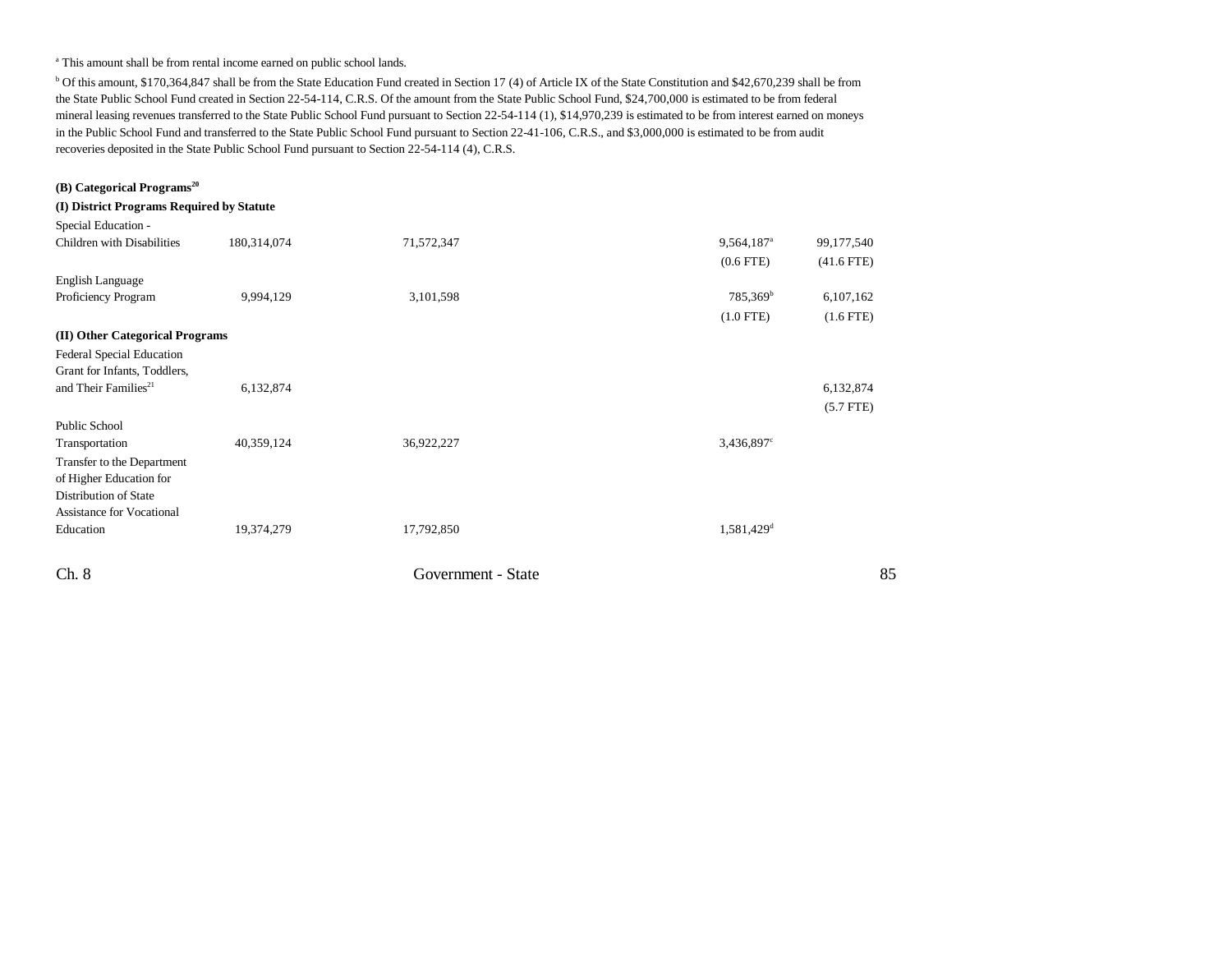|                                                              |                           |              | APPROPRIATION FROM            |                                                |                             |                                              |                                |  |
|--------------------------------------------------------------|---------------------------|--------------|-------------------------------|------------------------------------------------|-----------------------------|----------------------------------------------|--------------------------------|--|
|                                                              | ITEM &<br><b>SUBTOTAL</b> | <b>TOTAL</b> | <b>GENERAL</b><br><b>FUND</b> | <b>GENERAL</b><br><b>FUND</b><br><b>EXEMPT</b> | <b>CASH</b><br><b>FUNDS</b> | <b>CASH</b><br><b>FUNDS</b><br><b>EXEMPT</b> | <b>FEDERAL</b><br><b>FUNDS</b> |  |
|                                                              | \$                        | \$           | \$                            | \$                                             | \$                          | \$                                           | \$                             |  |
|                                                              |                           |              |                               |                                                |                             |                                              |                                |  |
| Special Education - Gifted<br>and Talented Children          | 6,075,218                 |              | 5,500,000                     |                                                |                             | 575,218 <sup>d</sup>                         |                                |  |
| <b>Expelled and At-risk</b><br><b>Student Services Grant</b> |                           |              |                               |                                                |                             |                                              |                                |  |
| Program<br><b>Small Attendance Center</b>                    | 6,089,682                 |              | 5,788,807                     |                                                |                             | 300,875 <sup>d</sup>                         |                                |  |
| Aid                                                          | 880,600                   |              | 787,645                       |                                                |                             | $92,955$ <sup>d</sup>                        |                                |  |
| Comprehensive Health<br>Education                            | 600,000<br>269,819,980    |              | 300,000                       |                                                |                             | $300,000^{\circ}$                            |                                |  |
|                                                              |                           |              |                               |                                                |                             |                                              |                                |  |

<sup>a</sup> Of this amount, \$9,499,187 shall be from the State Education Fund created in Section 17 (4) of Article IX of the State Constitution and \$65,000(T) shall be from federal funds appropriated in the Department of Human Services.

b Of this amount, \$401,000(T) shall be from federal funds appropriated in the Department of Human Services and \$384,369 shall be from the State Education Fund created in Section 17 (4) of Article IX of the State Constitution.

c Of this amount, \$3,281,647 shall be from the State Education Fund created in Section 17 (4) of Article IX of the State Constitution and \$155,250(L) shall be from local funds. The latter amount represents an estimate of categorical program support funds to be replaced with local property tax revenue pursuant to Section 22-54-107, C.R.S.

<sup>d</sup> These amounts shall be from the State Education Fund created in Section 17 (4) of Article IX of the State Constitution.

e This amount shall be from reserves in the Colorado Comprehensive Health Education Fund created in Section 22-25-109, C.R.S.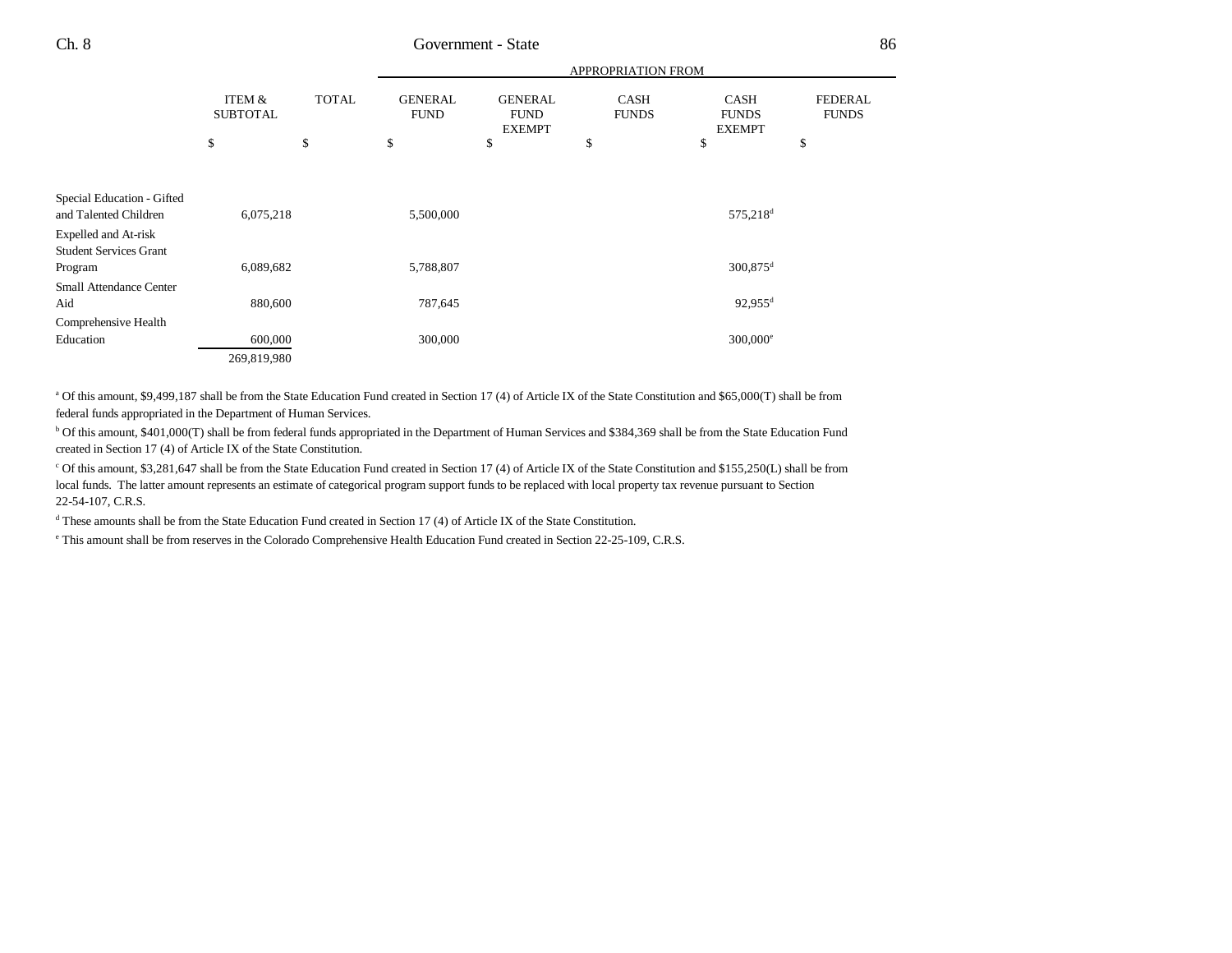| (C) Grant Programs and Other Distributions |            |                                                                                                                                                                      |                          |           |
|--------------------------------------------|------------|----------------------------------------------------------------------------------------------------------------------------------------------------------------------|--------------------------|-----------|
| Read-to-Achieve Cash Fund                  | 18,806,982 |                                                                                                                                                                      | 18,806,982 <sup>a</sup>  |           |
| Read-to-Achieve Grant                      |            |                                                                                                                                                                      |                          |           |
| Program                                    | 19,000,000 |                                                                                                                                                                      | $19,000,000^{\rm b}$     |           |
| Summer School Grant                        |            |                                                                                                                                                                      |                          |           |
| Program Fund                               | 945,800    |                                                                                                                                                                      | 945,800°                 |           |
| Summer School Grant                        |            |                                                                                                                                                                      |                          |           |
| Program                                    | 945,800    |                                                                                                                                                                      | 945,800 <sup>d</sup>     |           |
| Federal Title I Reading First              |            |                                                                                                                                                                      |                          |           |
| Grant                                      | 9,001,635  |                                                                                                                                                                      |                          | 9,001,635 |
| School Improvement Grants                  | 2,825,000  |                                                                                                                                                                      | $2,825,000^{\circ}$      |           |
| Teacher Pay Incentive                      |            |                                                                                                                                                                      |                          |           |
| Program                                    | 13,260,000 |                                                                                                                                                                      | 13,260,000 <sup>c</sup>  |           |
| School Awards Program                      |            |                                                                                                                                                                      |                          |           |
| Fund                                       | 1,500,000  | 1,500,000                                                                                                                                                            |                          |           |
| Colorado School Awards                     |            |                                                                                                                                                                      |                          |           |
| Program                                    | 1,500,000  |                                                                                                                                                                      | $1,500,000$ <sup>e</sup> |           |
| <b>Teacher Development Fund</b>            | 1,771,625  | 1.771.625                                                                                                                                                            |                          |           |
|                                            |            | (Governor lined through this provision. See L. 2002, p. 3037. The affected subtotals, totals, and grand totals have been adjusted to reflect the Governor's action.) |                          |           |
| <b>Teacher Development Grant</b>           |            |                                                                                                                                                                      |                          |           |
| Program                                    | 2,000,000  |                                                                                                                                                                      | $2,000,000$ <sup>f</sup> |           |
|                                            |            | (Governor lined through this provision. See L. 2002, p. 3038. The affected subtotals, totals, and grand totals have been adjusted to reflect the Governor's action.) |                          |           |
| <b>Purchase of New Textbooks</b>           | 15,018,326 |                                                                                                                                                                      | 15,018,326 <sup>c</sup>  |           |
| S.B. 97-101 Public School                  |            |                                                                                                                                                                      |                          |           |
| <b>Health Services</b>                     | 8,525,325  |                                                                                                                                                                      | $8,525,325(T)^{g}$       |           |
|                                            |            |                                                                                                                                                                      | $(1.3$ FTE)              |           |
|                                            |            |                                                                                                                                                                      |                          |           |

 $87\,$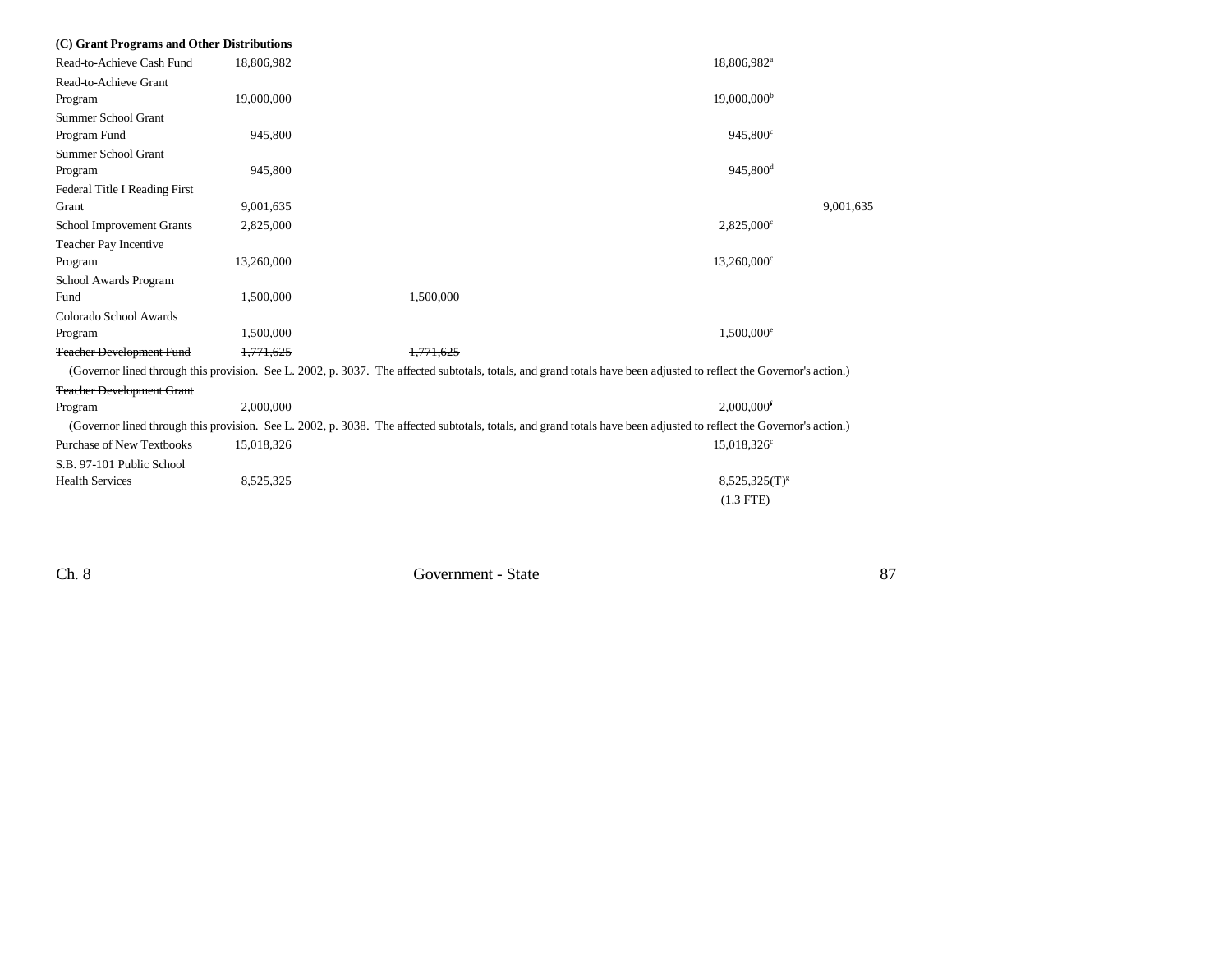|                                       |                              |              |                               |                                                | APPROPRIATION FROM          |                                              |                                |
|---------------------------------------|------------------------------|--------------|-------------------------------|------------------------------------------------|-----------------------------|----------------------------------------------|--------------------------------|
|                                       | ITEM $\&$<br><b>SUBTOTAL</b> | <b>TOTAL</b> | <b>GENERAL</b><br><b>FUND</b> | <b>GENERAL</b><br><b>FUND</b><br><b>EXEMPT</b> | <b>CASH</b><br><b>FUNDS</b> | <b>CASH</b><br><b>FUNDS</b><br><b>EXEMPT</b> | <b>FEDERAL</b><br><b>FUNDS</b> |
|                                       | \$                           | \$           | \$                            | \$                                             | \$                          | \$                                           | \$                             |
|                                       |                              |              |                               |                                                |                             |                                              |                                |
| State Public School Fund,             |                              |              |                               |                                                |                             |                                              |                                |
| Contingency Reserve <sup>22, 23</sup> | 5,900,000                    |              | 1,041,774                     |                                                |                             | $4,858,226^h$                                |                                |
| State Public School Fund,             |                              |              |                               |                                                |                             |                                              |                                |
| School Capital Construction           |                              |              |                               |                                                |                             |                                              |                                |
| <b>Expenditure Reserve</b>            | 15,627,886                   |              |                               |                                                |                             | 15,627,886 <sup>i</sup>                      |                                |
|                                       |                              |              |                               |                                                |                             | $(1.0$ FTE)                                  |                                |
| Charter School Capital                |                              |              |                               |                                                |                             |                                              |                                |
| Construction                          | 7,813,943                    |              |                               |                                                |                             | 7,813,943 <sup>c</sup>                       |                                |
| <b>State Match for School</b>         |                              |              |                               |                                                |                             |                                              |                                |
| Lunch Program                         | 2,472,644                    |              |                               |                                                |                             | 2,472,644                                    |                                |
| Boards of Cooperative                 |                              |              |                               |                                                |                             |                                              |                                |
| Services                              | 220,000                      |              | 170,000                       |                                                |                             | $50,000$ <sup>j</sup>                        |                                |
| <b>National Academic Contest</b>      |                              |              |                               |                                                |                             |                                              |                                |
| Fund                                  | 50,000                       |              |                               |                                                |                             | $50,000$ <sup>j</sup>                        |                                |
| Funding for National                  |                              |              |                               |                                                |                             |                                              |                                |
| <b>Academic Award Winners</b>         | 50,000                       |              |                               |                                                |                             | $50,000^k$                                   |                                |
| Science and Technology                |                              |              |                               |                                                |                             |                                              |                                |
| Center Grant Program                  | 372,000                      |              |                               |                                                |                             | 372,000 <sup>1</sup>                         |                                |
|                                       | 123,835,341                  |              |                               |                                                |                             |                                              |                                |

<sup>a</sup> This amount shall be from the Tobacco Litigation Settlement Cash Fund created in Section 24-22-115, C.R.S., pursuant to Section 24-75-1104 (1) (e), C.R.S.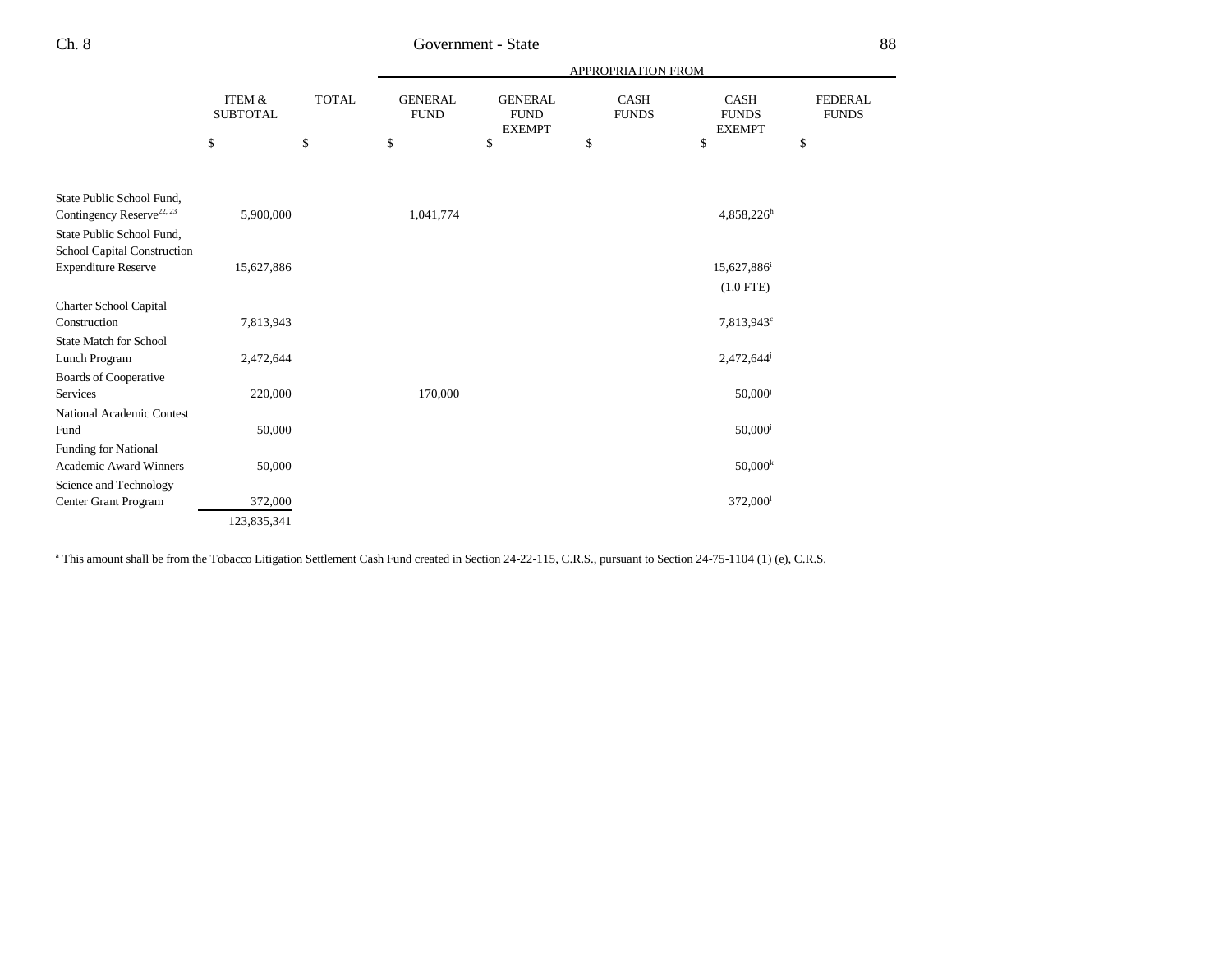<sup>b</sup> This amount shall be from the Read-to-Achieve Cash Fund created in Section 22-7-506, C.R.S.

c These amounts shall be from the State Education Fund created in Section 17 (4) of Article IX of the State Constitution.

<sup>d</sup> This amount shall be from the Summer School Grant Program Fund created in Section 22-7-804, C.R.S.

e This amount shall be from the School Awards Program Fund created in Section 22-11-304, C.R.S.

f This amount shall be from the Teacher Development Fund created in Section 22-7-708, C.R.S.

<sup>g</sup> This amount shall be from federal Medicaid funds appropriated to the Department of Health Care Policy and Financing. Of this amount, \$91,493 shall be for administrative costs.

h Of this amount, \$4,100,000 is from lottery proceeds projected to be transferred to the State Public School Fund, Contingency Reserve, pursuant to Section 22-54-117 (1.6), C.R.S., and \$758,226 shall be from school district reimbursements that are credited to the State Public School Fund, Contingency Reserve, pursuant to Section 22-54-117 (5) (b), C.R.S.

<sup>i</sup> Of this amount, \$7,813,943 shall be from the shall be from the State Education Fund created in Section 17 (4) of Article IX of the State Constitution, and \$7,813,943 shall be from the State Public School Fund, School Capital Construction Expenditure Reserve established in Section 22-54-117 (1.5), C.R.S.

<sup>j</sup> These amounts shall be from the State Public School Fund created in Section 22-54-114, C.R.S.

<sup>k</sup> This amount shall be from the National Academic Contest Fund created in Section 22-2-121 (3), C.R.S.

l This amount shall be from the Science and Technology Fund created in Section 22-81-206, C.R.S.

#### **(D) Appropriated Sponsored Programs**

| <b>Sponsored Programs</b> | 248.089.282 | 575.000 <sup>a</sup> | 3.325.329 <sup>b</sup> | 244,188,953  |
|---------------------------|-------------|----------------------|------------------------|--------------|
|                           |             |                      | $(6.9$ FTE)            | $(91.7$ FTE) |

a This amount shall be from fees and charges for workshops, conferences, training programs, and seminars.

b Of this amount, \$2,316,525(T) shall be from the Department of Human Services, \$808,282 shall be from various grants and donations, and \$200,522(T) shall be from the Department of Local Affairs.

3,091,663,018

**(3) LIBRARY PROGRAMS**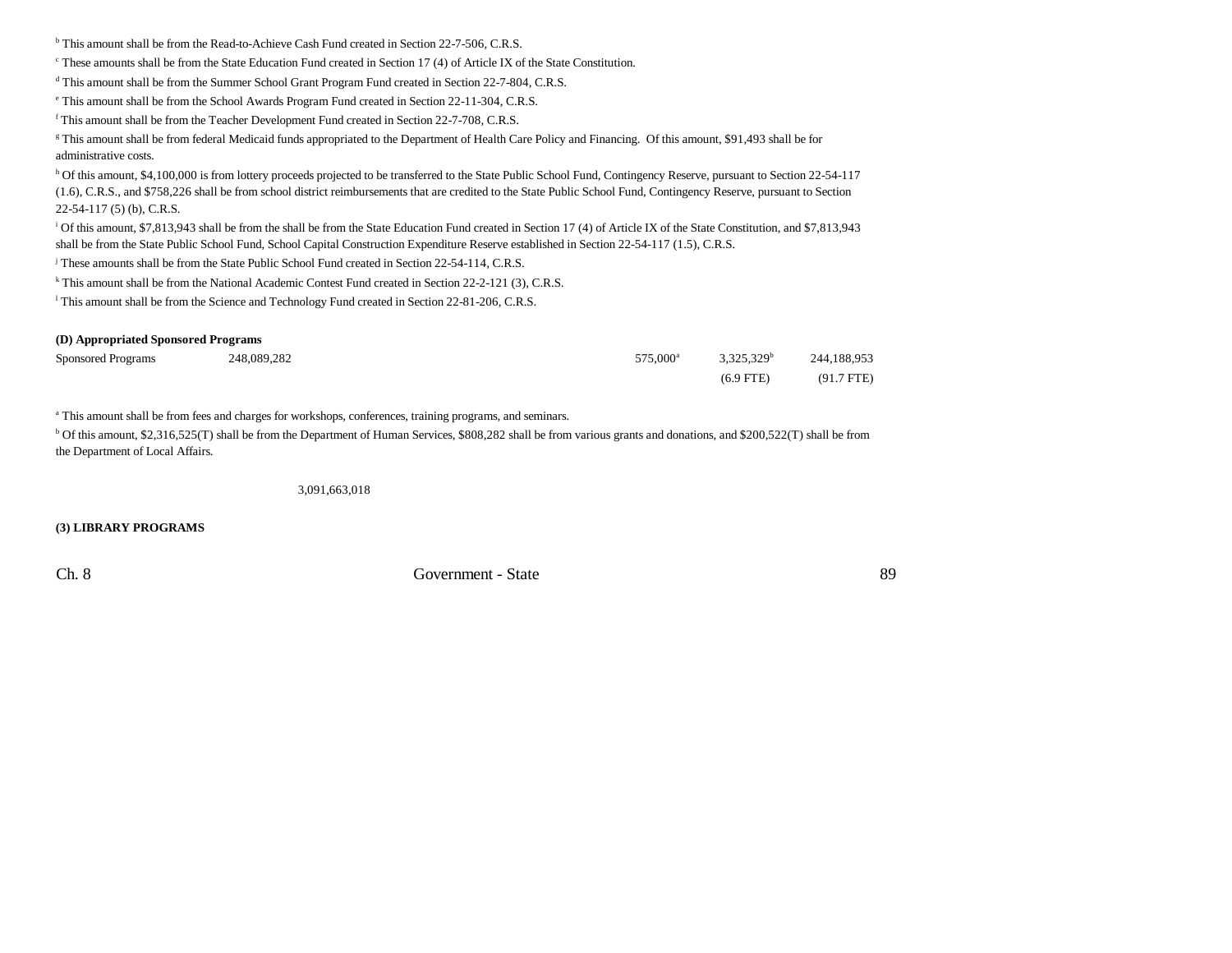|                                                                                                                                                                      |                                      |              |                               |                                                | <b>APPROPRIATION FROM</b>   |                                              |                                |
|----------------------------------------------------------------------------------------------------------------------------------------------------------------------|--------------------------------------|--------------|-------------------------------|------------------------------------------------|-----------------------------|----------------------------------------------|--------------------------------|
|                                                                                                                                                                      | <b>ITEM &amp;</b><br><b>SUBTOTAL</b> | <b>TOTAL</b> | <b>GENERAL</b><br><b>FUND</b> | <b>GENERAL</b><br><b>FUND</b><br><b>EXEMPT</b> | <b>CASH</b><br><b>FUNDS</b> | <b>CASH</b><br><b>FUNDS</b><br><b>EXEMPT</b> | <b>FEDERAL</b><br><b>FUNDS</b> |
|                                                                                                                                                                      | \$                                   | \$           | \$                            | \$                                             | \$                          | \$                                           | \$                             |
|                                                                                                                                                                      |                                      |              |                               |                                                |                             |                                              |                                |
| <b>Regional Systems</b>                                                                                                                                              | 2,565,038                            |              | 2,565,038                     |                                                |                             |                                              |                                |
| Colorado Resource Center                                                                                                                                             | 2,299,194                            |              | 2.299.194                     |                                                |                             |                                              |                                |
| (Governor lined through this provision. See L. 2002, p. 3038. The affected subtotals, totals, and grand totals have been adjusted to reflect the Governor's action.) |                                      |              |                               |                                                |                             |                                              |                                |
| State Grants to                                                                                                                                                      |                                      |              |                               |                                                |                             |                                              |                                |
| Publicly-Supported                                                                                                                                                   |                                      |              |                               |                                                |                             |                                              |                                |
| <b>Libraries Fund</b>                                                                                                                                                | 2.000.000                            |              | 2.000.000                     |                                                |                             |                                              |                                |
| (Governor lined through this provision. See L. 2002, p. 3038. The affected subtotals, totals, and grand totals have been adjusted to reflect the Governor's action.) |                                      |              |                               |                                                |                             |                                              |                                |
| State Grants to                                                                                                                                                      |                                      |              |                               |                                                |                             |                                              |                                |
| Publicly-Supported                                                                                                                                                   |                                      |              |                               |                                                |                             |                                              |                                |
| Libraries Program                                                                                                                                                    | 2.000.000                            |              |                               |                                                |                             | $2.000.000$ <sup>a</sup>                     |                                |
| (Governor lined through this provision. See L. 2002, p. 3039. The affected subtotals, totals, and grand totals have been adjusted to reflect the Governor's action.) |                                      |              |                               |                                                |                             |                                              |                                |
|                                                                                                                                                                      |                                      |              |                               |                                                |                             | $(0.5$ FTE $)$                               |                                |
| Interlibrary Loan                                                                                                                                                    | 170,091                              |              | 170.091                       |                                                |                             |                                              |                                |
| (Governor lined through this provision. See L. 2002, p. 3039. The affected subtotals, totals, and grand totals have been adjusted to reflect the Governor's action.) |                                      |              |                               |                                                |                             |                                              |                                |
| Colorado Virtual Library                                                                                                                                             | 394,788                              |              | 374,788                       |                                                |                             | 20,000 <sup>b</sup>                          |                                |
| Library Materials for the<br>Talking Book Library and                                                                                                                |                                      |              |                               |                                                |                             |                                              |                                |
| <b>State Institutional Libraries</b>                                                                                                                                 | 101,899                              |              | 101,899                       |                                                |                             |                                              |                                |
| Talking Book Library,                                                                                                                                                |                                      |              |                               |                                                |                             |                                              |                                |
| Maintenance and Utilities                                                                                                                                            |                                      |              |                               |                                                |                             |                                              |                                |
| <b>Expenses</b>                                                                                                                                                      | 45,869                               |              | 45,869                        |                                                |                             |                                              |                                |
|                                                                                                                                                                      |                                      |              |                               |                                                |                             |                                              |                                |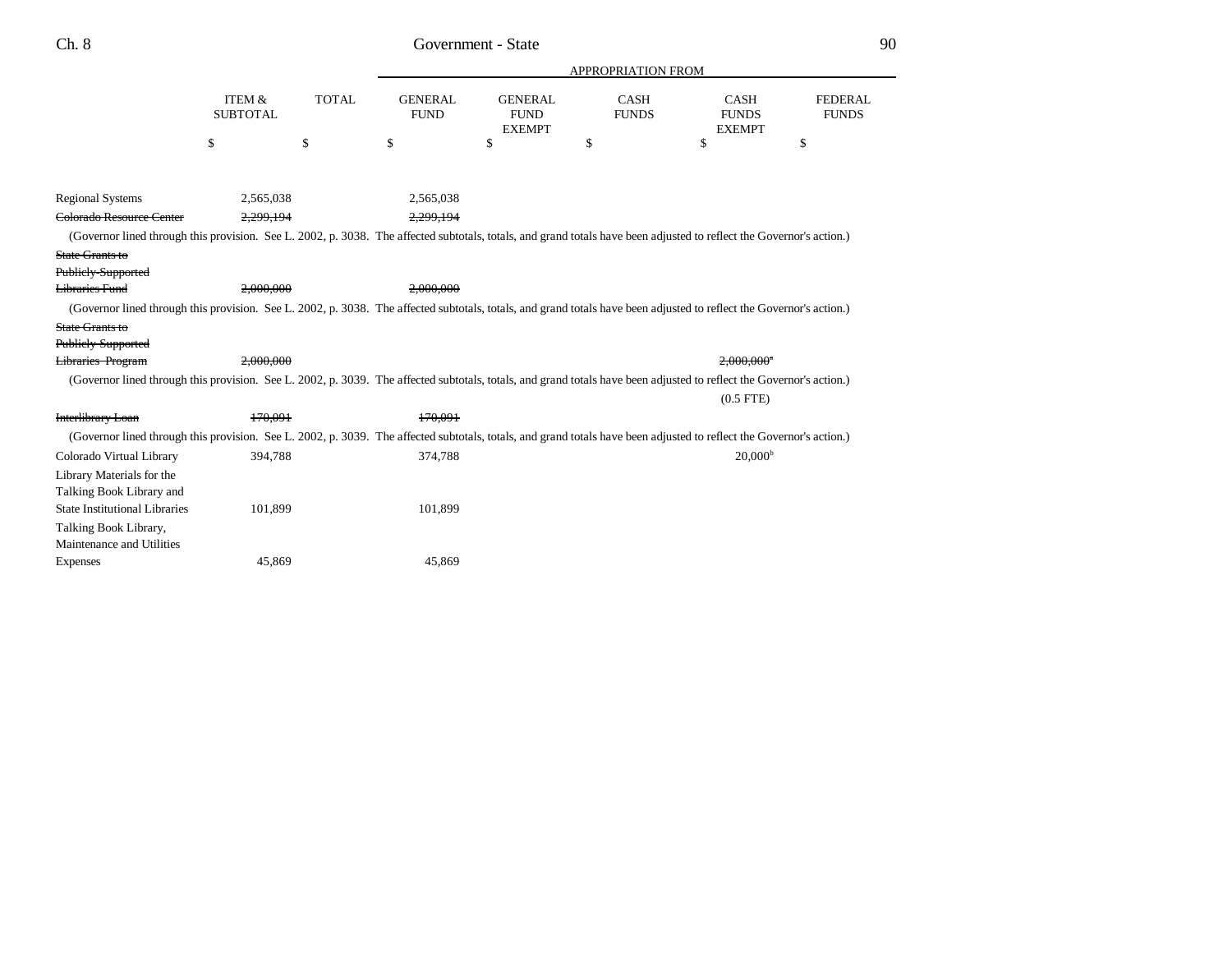Reading Services for the Blind  $93,800$  93,800

3,201,394

a This amount shall be from the State Grants to Publicly-Supported Libraries Fund created in Section 24-90-407, C.R.S.

<sup>b</sup> This amount shall be from grants and donations.

c This amount shall be from the Reading Services for the Blind Cash Fund created in Section 24-90-105.5, C.R.S.

#### **(4) SCHOOL FOR THE DEAF AND THE BLIND**

| (A) School Operations <sup>24</sup> |               |           |                    |
|-------------------------------------|---------------|-----------|--------------------|
| <b>Personal Services</b>            | 7,723,477     |           |                    |
|                                     | 7,195,332     |           |                    |
|                                     | $(148.2$ FTE) |           |                    |
| <b>Operating Expenses</b>           | 435,196       |           |                    |
| <b>Utilities</b>                    | 331,536       |           |                    |
|                                     | 8,490,209     | 7,398,195 | $1,092,014(T)^{a}$ |
|                                     | 7,962,064     | 6,870,050 |                    |

a Of this amount, \$1,032,014 shall be from the State Share of District's Total Program Funding and \$60,000 shall be from federal Child Nutrition Act funds appropriated in the Appropriated Sponsored Programs subsection.

| (B) Special Purpose     |                |
|-------------------------|----------------|
| Fees and Conferences    | 75,000         |
| Aides for Extended      |                |
| Diagnostic Enrollment   | 82,500         |
|                         | $(2.8$ FTE $)$ |
| Summer Olympics Housing | 10,000         |
|                         |                |

Ch. 8 Government - State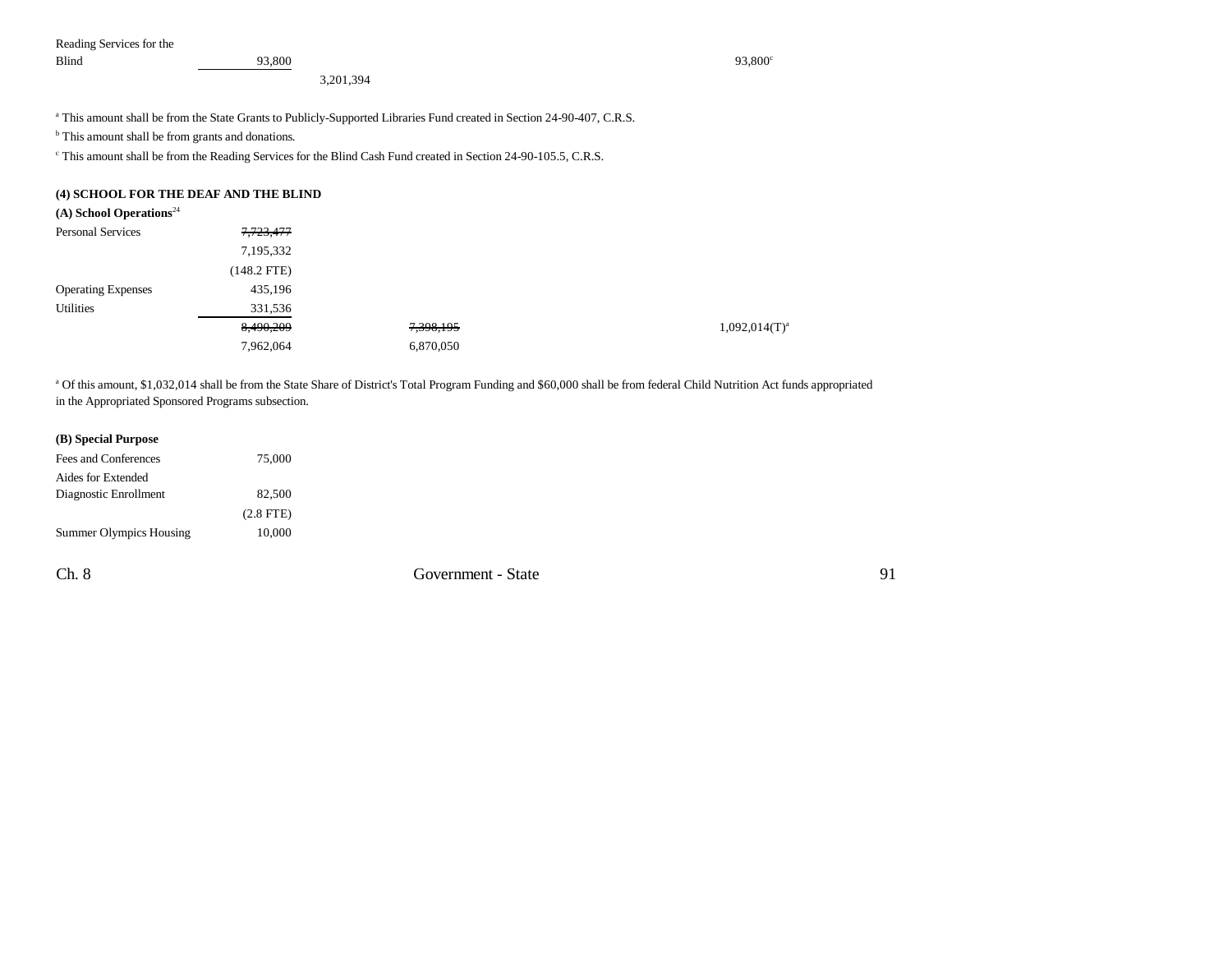| <b>FEDERAL</b><br><b>FUNDS</b> |
|--------------------------------|
|                                |
|                                |
|                                |
|                                |
|                                |
|                                |
|                                |

<sup>b</sup> Of this amount, \$1,100,000(T) shall be from various federal funds transferred from the Appropriated Sponsored Programs subsection and \$82,500 shall be from federal funds transferred from school districts.

|                        | <del>9,757,709</del>                                     |                            |                  |               |
|------------------------|----------------------------------------------------------|----------------------------|------------------|---------------|
|                        | 9,229,564                                                |                            |                  |               |
| <b>TOTALS PART III</b> |                                                          |                            |                  |               |
| $(EDUCATION)^{5,6}$    | <del>\$3,141,367,483</del><br><del>\$2,406,928,430</del> | $$13,098,032$ <sup>a</sup> | $$349,511,631^b$ | \$371,829,390 |
|                        | \$3,140,349,482 \$2,405,910,429                          |                            |                  |               |

a Of this amount, \$84,352 contains a (T) notation.

b Of this amount, \$15,112,473 contains a (T) notation, and \$155,250 contains an (L) notation.

**SECTION 6.** Part IV and the affected totals of section 2 of chapter 399, Session Laws of Colorado 2002, are amended to read: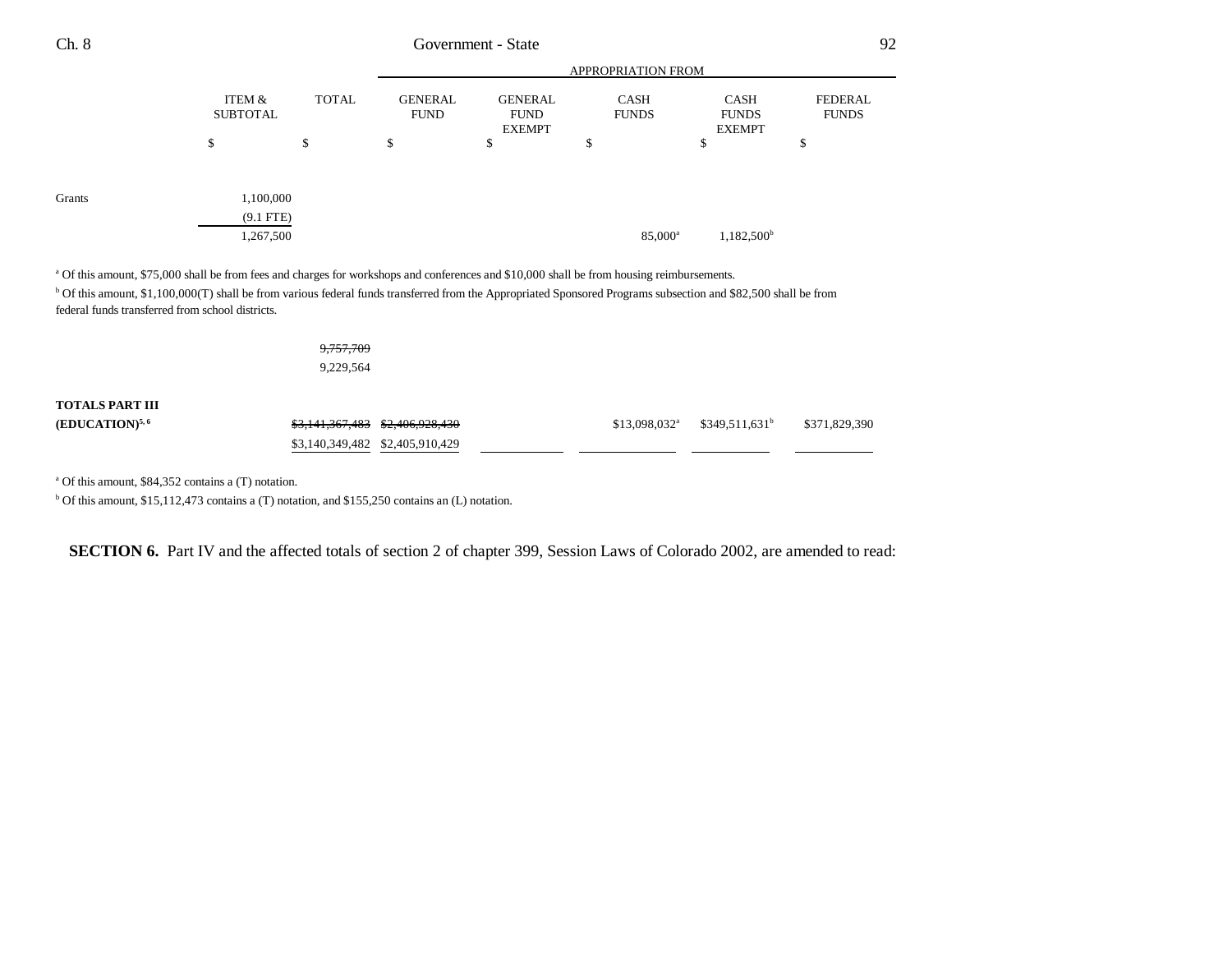## Section 2. **Appropriation.**

**PART IV**

#### **GOVERNOR - LIEUTENANT GOVERNOR - STATE PLANNING AND BUDGETING**

|  |  |  | (1) OFFICE OF THE GOVERNOR <sup>25, 26</sup> |
|--|--|--|----------------------------------------------|
|--|--|--|----------------------------------------------|

| (A) Governor's Office                                                            |           |              |                  |                       |       |
|----------------------------------------------------------------------------------|-----------|--------------|------------------|-----------------------|-------|
| Administration of                                                                |           |              |                  |                       |       |
| Governor's Office and                                                            |           |              |                  |                       |       |
| Residence <sup>27</sup>                                                          | 2,427,580 | 2,373,263    |                  | $54,317(T)^a$         |       |
|                                                                                  | 2,291,914 | 2,237,597    |                  |                       |       |
|                                                                                  |           | $(39.0$ FTE) |                  |                       |       |
| Discretionary Fund                                                               | 20,000    | 20,000       |                  |                       |       |
| <b>Mansion Activity Fund</b>                                                     | 95,000    |              | $75,000^{\rm b}$ | $20,000$ <sup>c</sup> |       |
|                                                                                  | 2,542,580 |              |                  |                       |       |
|                                                                                  | 2,406,914 |              |                  |                       |       |
|                                                                                  |           |              |                  |                       |       |
| <sup>a</sup> This amount shall be from indirect cost recoveries.                 |           |              |                  |                       |       |
| <sup>b</sup> This amount shall be from rental fees.                              |           |              |                  |                       |       |
| <sup>c</sup> This amount shall be from rental fees received from exempt sources. |           |              |                  |                       |       |
|                                                                                  |           |              |                  |                       |       |
| (B) Special Purpose                                                              |           |              |                  |                       |       |
| Health, Life, and Dental                                                         | 239,021   | 202,431      |                  | $32,529(T)^a$         | 4,061 |
|                                                                                  | 223,046   | 186,456      |                  |                       |       |
| Short-term Disability                                                            | 8,474     | 8,474        |                  |                       |       |
|                                                                                  | 7,903     | 7,903        |                  |                       |       |
|                                                                                  |           |              |                  |                       |       |
|                                                                                  |           |              |                  |                       |       |

Ch. 8 Government - State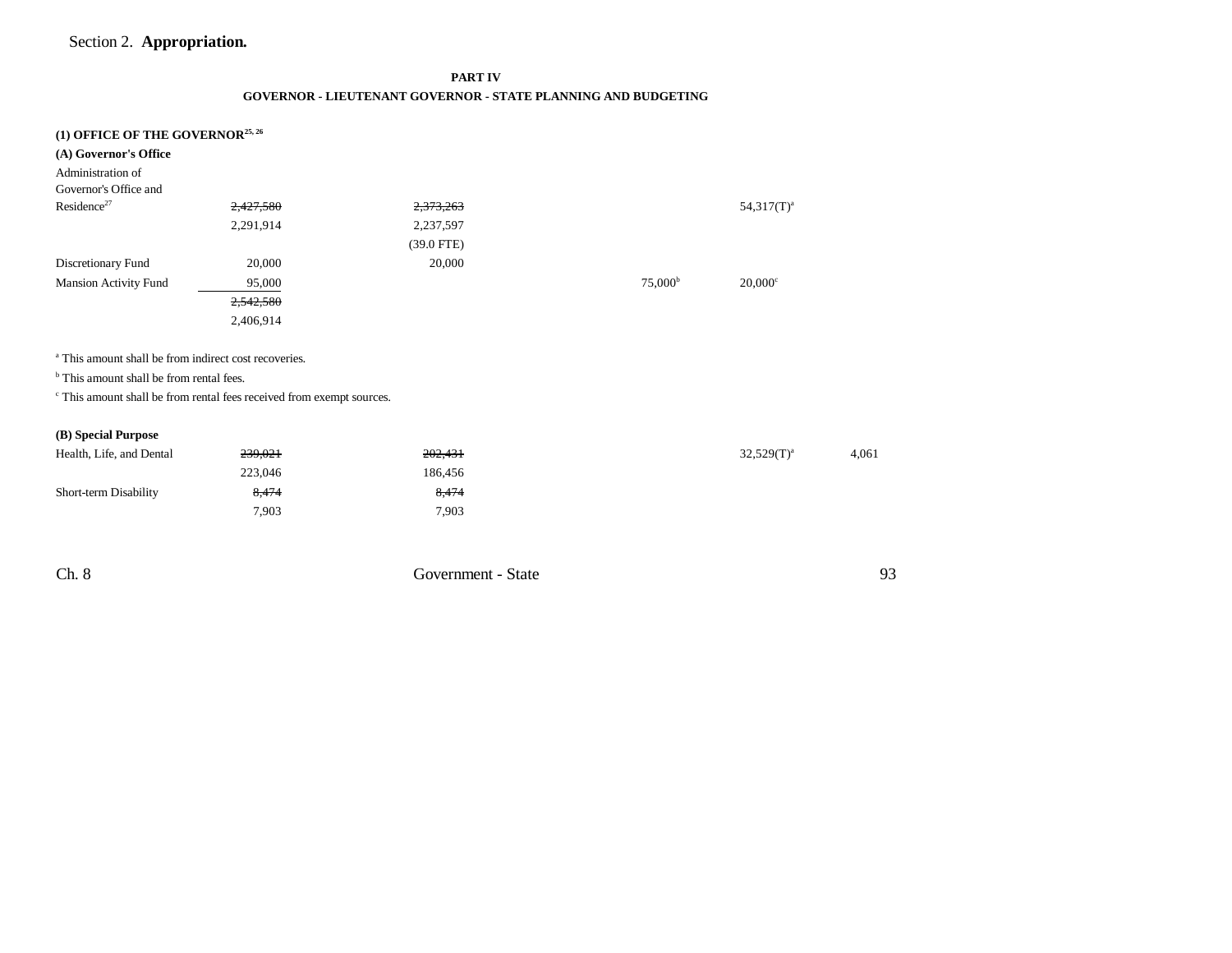|                                  |                                      |              |                               |                                                | APPROPRIATION FROM          |                                              |                                |
|----------------------------------|--------------------------------------|--------------|-------------------------------|------------------------------------------------|-----------------------------|----------------------------------------------|--------------------------------|
|                                  | <b>ITEM &amp;</b><br><b>SUBTOTAL</b> | <b>TOTAL</b> | <b>GENERAL</b><br><b>FUND</b> | <b>GENERAL</b><br><b>FUND</b><br><b>EXEMPT</b> | <b>CASH</b><br><b>FUNDS</b> | <b>CASH</b><br><b>FUNDS</b><br><b>EXEMPT</b> | <b>FEDERAL</b><br><b>FUNDS</b> |
|                                  | \$                                   | \$           | \$                            | \$                                             | \$                          | \$                                           | \$                             |
|                                  |                                      |              |                               |                                                |                             |                                              |                                |
| Salary Survey and Senior         |                                      |              |                               |                                                |                             |                                              |                                |
| <b>Executive Service</b>         | 332,637                              |              | 265,639                       |                                                |                             | $62,112(T)^{a}$                              | 4,886                          |
| Performance-based Pay            |                                      |              |                               |                                                |                             |                                              |                                |
| Awards                           | 170,745                              |              | 137,465                       |                                                |                             | $31,978(T)^{a}$                              | 1,302                          |
| Workers' Compensation            | 2,067                                |              | 2,067                         |                                                |                             |                                              |                                |
| Legal Services for 818           |                                      |              |                               |                                                |                             |                                              |                                |
| hours                            | 48,916                               |              | 46,524                        |                                                |                             | $2,392(T)^{b}$                               |                                |
| Purchase of Services from        |                                      |              |                               |                                                |                             |                                              |                                |
| Computer Center                  | 7,479                                |              | 7,479                         |                                                |                             |                                              |                                |
| Multiuse Network Payments        | 2,263                                |              | 2,218                         |                                                |                             | $45(T)^a$                                    |                                |
| Payment to Risk                  |                                      |              |                               |                                                |                             |                                              |                                |
| Management and Property<br>Funds | 39,529                               |              | 39,529                        |                                                |                             |                                              |                                |
|                                  |                                      |              |                               |                                                |                             |                                              |                                |
| Capitol Complex Leased<br>Space  | 200,967                              |              | 200,967                       |                                                |                             |                                              |                                |
|                                  |                                      |              |                               |                                                |                             |                                              |                                |
|                                  | 1,052,098                            |              |                               |                                                |                             |                                              |                                |
|                                  | 1,035,552                            |              |                               |                                                |                             |                                              |                                |

<sup>a</sup> These amounts shall be from indirect cost recoveries.

b This amount shall be from the Division of Insurance Cash Fund for the provision of legal services for the CAPCO program.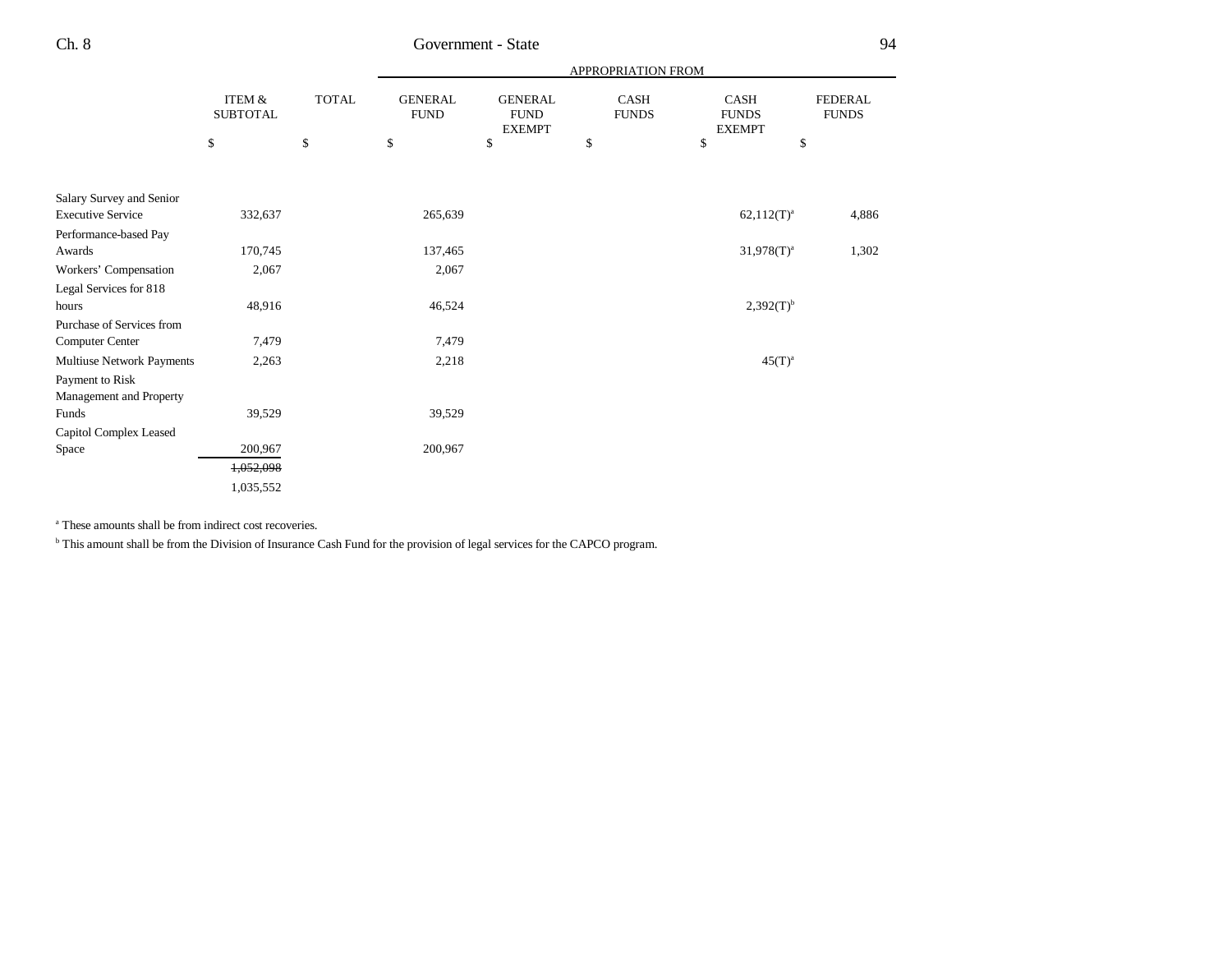| $(C)$ Other Programs and Grants <sup>27</sup> |            |                |  |
|-----------------------------------------------|------------|----------------|--|
| Program Administration                        | 18,000,000 | $18,000,000^a$ |  |
| Legal Services for 230                        |            |                |  |
| hours                                         | 13,754     | $13,754^b$     |  |
|                                               | 18,013,754 |                |  |

<sup>a</sup> This amount includes federal grants estimated to be received by the Governor's Office for the Office of Energy Conservation, the School-to-Career program, the Headstart Program, the Workforce Coordinating Council, and other initiatives, and is included for informational purposes only. b This amount shall be for legal services for the Office of Energy Conservation, and is included for informational purposes only.

| 21,608,432 |
|------------|

21,456,220

#### **(2) OFFICE OF THE LIEUTENANT GOVERNOR<sup>25</sup>**

| Administration       | 198,852 | 198,852     |                 |
|----------------------|---------|-------------|-----------------|
|                      | 180,410 | 180,410     |                 |
|                      |         | $(3.0$ FTE) |                 |
| Discretionary Fund   | 5,000   | 5,000       |                 |
| Commission of Indian |         |             |                 |
| Affairs              | 85,401  | 83,901      | $1,500^{\circ}$ |
|                      |         | $(2.5$ FTE) |                 |
|                      |         | 289,253     |                 |
|                      |         | 270,811     |                 |
|                      |         |             |                 |

<sup>a</sup> This amount shall be from private donations.

## **(3) OFFICE OF STATE PLANNING AND BUDGETING25, 26, 28, 29, 30, 30a**

Ch. 8 Government - State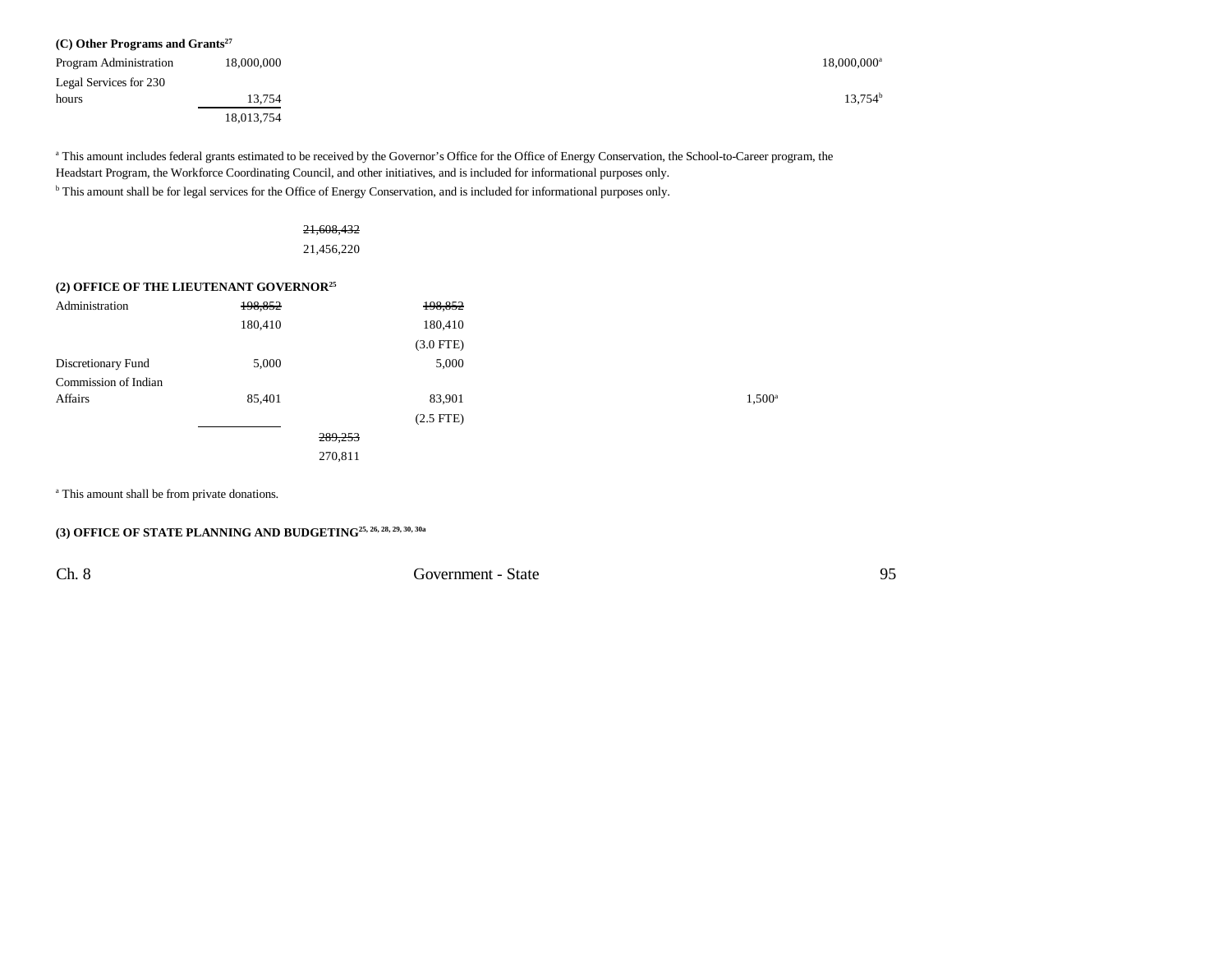|                                                     |                           |              |                               |                                                | APPROPRIATION FROM   |                                              |                                |
|-----------------------------------------------------|---------------------------|--------------|-------------------------------|------------------------------------------------|----------------------|----------------------------------------------|--------------------------------|
|                                                     | ITEM &<br><b>SUBTOTAL</b> | <b>TOTAL</b> | <b>GENERAL</b><br><b>FUND</b> | <b>GENERAL</b><br><b>FUND</b><br><b>EXEMPT</b> | CASH<br><b>FUNDS</b> | <b>CASH</b><br><b>FUNDS</b><br><b>EXEMPT</b> | <b>FEDERAL</b><br><b>FUNDS</b> |
|                                                     | \$                        | \$           | \$                            | \$                                             | \$                   | \$                                           | \$                             |
|                                                     |                           |              |                               |                                                |                      |                                              |                                |
| Personal Services                                   | 1,236,569                 |              |                               |                                                |                      | $1,236,569(T)^{a}$                           |                                |
|                                                     |                           |              |                               |                                                |                      | $(19.5$ FTE)                                 |                                |
| <b>Operating Expenses</b>                           | 55,320                    |              |                               |                                                |                      | $55,320(T)^a$                                |                                |
| <b>Economic Forecasting</b>                         |                           |              |                               |                                                |                      |                                              |                                |
| Subscriptions                                       | 17,500                    |              |                               |                                                |                      | $17,500(T)^{a}$                              |                                |
| Department of Health Care                           |                           |              |                               |                                                |                      |                                              |                                |
| Policy and Financing and                            |                           |              |                               |                                                |                      |                                              |                                |
| Human Services                                      |                           |              |                               |                                                |                      |                                              |                                |
| <b>Centralized Health</b>                           |                           |              |                               |                                                |                      |                                              |                                |
| Insurance Portability and<br>Accountability (HIPAA) |                           |              |                               |                                                |                      |                                              |                                |
| Appropriations                                      | 216,557                   |              |                               |                                                |                      | $216,557(T)$ <sup>b</sup>                    |                                |
|                                                     |                           |              |                               |                                                |                      | $(1.0$ FTE)                                  |                                |
|                                                     |                           | 1,525,946    |                               |                                                |                      |                                              |                                |

<sup>a</sup> These amounts shall be from indirect cost recoveries collected from the State Highway Fund by the Department of Transportation pursuant to Section 43-1-113(8)(a), C.R.S.

<sup>b</sup> This sum shall be from Medicaid and Children's Basic Health Plan funds appropriated to the Department of Health Care Policy and Financing.

#### **(4) ECONOMIC DEVELOPMENT PROGRAMS<sup>25</sup>**

Administration  $382,540$   $367,751$   $367,751$   $367,751$   $367,751$   $367,761$   $367,761$   $367,761$   $367,761$   $367,751$   $367,751$   $367,751$   $367,751$   $367,751$   $367,751$   $367,751$   $367,751$   $367,751$   $367,751$   $367,751$   $367,7$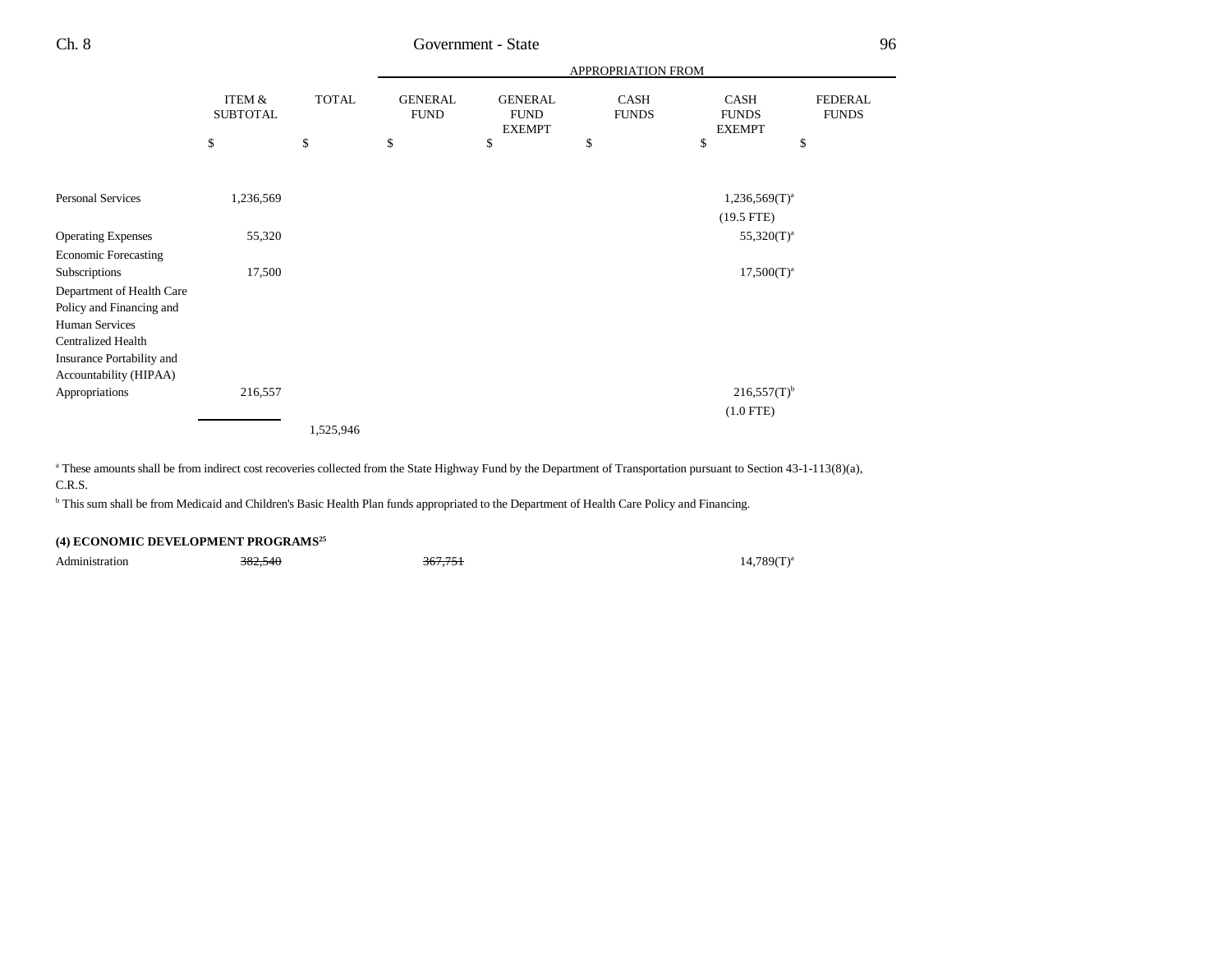|                                          | 350,185   | 335,396              |                     |                     |
|------------------------------------------|-----------|----------------------|---------------------|---------------------|
|                                          |           | $(6.0$ FTE)          |                     |                     |
| Vehicle Lease Payments                   | 12,240    | 12,240               |                     |                     |
| <b>Leased Space</b>                      | 231,540   | 231,540              |                     |                     |
| <b>Business Development</b>              | 889,932   | 874,932              | 15,000 <sup>b</sup> |                     |
|                                          | 845,138   | 830,138              |                     |                     |
|                                          |           | $(10.2$ FTE)         |                     |                     |
| <b>Grand Junction Satellite</b>          |           |                      |                     |                     |
| Office                                   | 67,219    | 67,219               |                     |                     |
|                                          | 62,114    | 62,114               |                     |                     |
|                                          |           | $(1.0$ FTE)          |                     |                     |
| <b>Minority Business Office</b>          | 183,383   | 178,433              | $4,950^\circ$       |                     |
|                                          | 171,492   | 166,542              |                     |                     |
|                                          |           | $(3.0$ FTE)          |                     |                     |
| <b>Small Business Assistance</b>         | 344,222   | 284,740              | $24,470^b$          | 35,012              |
|                                          | 329,807   | 270,325              |                     |                     |
|                                          |           | $(5.0$ FTE)          |                     |                     |
| Leading Edge Program                     |           |                      |                     |                     |
| Grants                                   | 139,354   | 63,923               |                     | 75,431 <sup>d</sup> |
| <b>Small Business</b>                    |           |                      |                     |                     |
| Development Centers                      | 1,106,192 | 63,040               |                     | 1,043,152           |
|                                          | 1,102,225 | 59,073               |                     |                     |
|                                          |           | $(1.0$ FTE)          |                     | $(2.0$ FTE)         |
| International Trade Office <sup>31</sup> | 955,474   | 905,474              | $50,000^{\rm b}$    |                     |
|                                          | 918,606   | 868,606              |                     |                     |
|                                          |           | $(8.0$ FTE)          |                     |                     |
| <b>Agriculture Marketing</b>             | 668,591   | 668,591 <sup>e</sup> |                     |                     |
|                                          |           |                      |                     |                     |
| Ch. 8                                    |           | Government - State   |                     | 97                  |
|                                          |           |                      |                     |                     |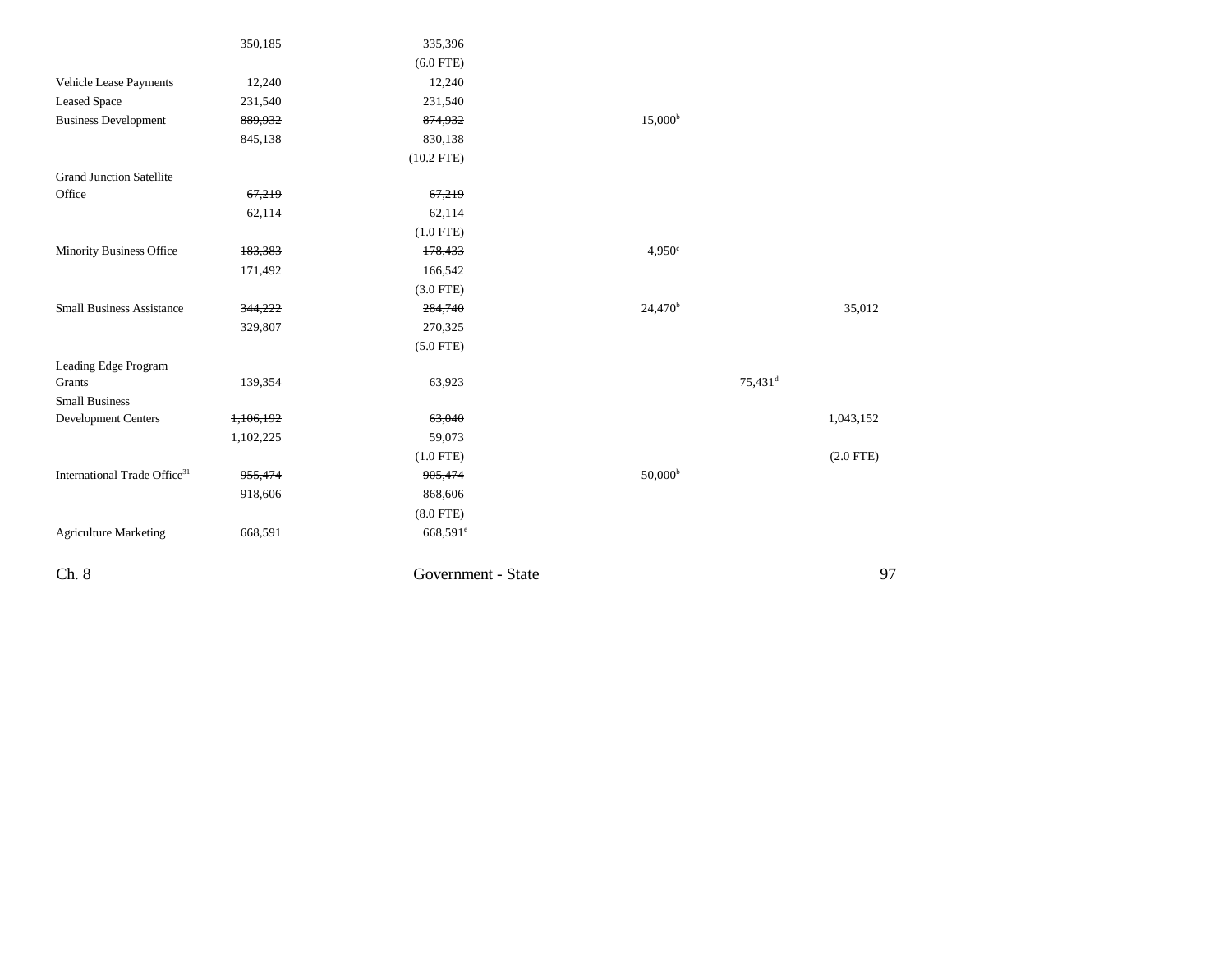|                                                                                                                                                                      |                           |              | APPROPRIATION FROM            |                                                |                      |                                              |                                |  |
|----------------------------------------------------------------------------------------------------------------------------------------------------------------------|---------------------------|--------------|-------------------------------|------------------------------------------------|----------------------|----------------------------------------------|--------------------------------|--|
|                                                                                                                                                                      | ITEM &<br><b>SUBTOTAL</b> | <b>TOTAL</b> | <b>GENERAL</b><br><b>FUND</b> | <b>GENERAL</b><br><b>FUND</b><br><b>EXEMPT</b> | CASH<br><b>FUNDS</b> | <b>CASH</b><br><b>FUNDS</b><br><b>EXEMPT</b> | <b>FEDERAL</b><br><b>FUNDS</b> |  |
|                                                                                                                                                                      | \$                        | \$           | \$                            | \$                                             | \$                   | \$                                           | \$                             |  |
| Motion Picture and                                                                                                                                                   |                           |              |                               |                                                |                      |                                              |                                |  |
| <b>Television Commission</b>                                                                                                                                         |                           |              |                               |                                                |                      |                                              |                                |  |
| Program Costs                                                                                                                                                        | 329,110                   |              | 329,110                       |                                                |                      |                                              |                                |  |
|                                                                                                                                                                      |                           |              | $(4.5$ FTE)                   |                                                |                      |                                              |                                |  |
| Colorado Promotion -                                                                                                                                                 |                           |              |                               |                                                |                      |                                              |                                |  |
| Colorado Welcome Centers                                                                                                                                             | 499,424                   |              | 404.011                       |                                                |                      | 95,413 <sup>f</sup>                          |                                |  |
|                                                                                                                                                                      | 487,125                   |              | 391,712                       |                                                |                      |                                              |                                |  |
|                                                                                                                                                                      |                           |              | $(3.3$ FTE)                   |                                                |                      |                                              |                                |  |
| Colorado Promotion -                                                                                                                                                 |                           |              |                               |                                                |                      |                                              |                                |  |
| Other Program Costs                                                                                                                                                  | 5,648,051                 |              | 5,598,051                     |                                                |                      | $50,000$ <sup>g</sup>                        |                                |  |
| <b>Production and Distribution</b>                                                                                                                                   |                           |              |                               |                                                |                      |                                              |                                |  |
| of State Highway Maps                                                                                                                                                | 90.000                    |              | 90.000                        |                                                |                      |                                              |                                |  |
| (Governor lined through this provision. See L. 2002, p. 3041. The affected subtotals, totals, and grand totals have been adjusted to reflect the Governor's action.) |                           |              |                               |                                                |                      |                                              |                                |  |
| Economic Development                                                                                                                                                 |                           |              |                               |                                                |                      |                                              |                                |  |
| Commission - General                                                                                                                                                 |                           |              |                               |                                                |                      |                                              |                                |  |
| Economic Incentives and                                                                                                                                              |                           |              |                               |                                                |                      |                                              |                                |  |
| Marketing <sup>32</sup>                                                                                                                                              | 1,184,459                 |              | 1,184,459                     |                                                |                      |                                              |                                |  |
|                                                                                                                                                                      |                           |              | $(2.0$ FTE)                   |                                                |                      |                                              |                                |  |
| Colorado First Customized                                                                                                                                            |                           |              |                               |                                                |                      |                                              |                                |  |
| <b>Job Training</b>                                                                                                                                                  | 3,102,066                 |              | 3,102,066                     |                                                |                      |                                              |                                |  |
| <b>Existing Industry Training</b>                                                                                                                                    | 1,113,968                 |              | 1,113,968                     |                                                |                      |                                              |                                |  |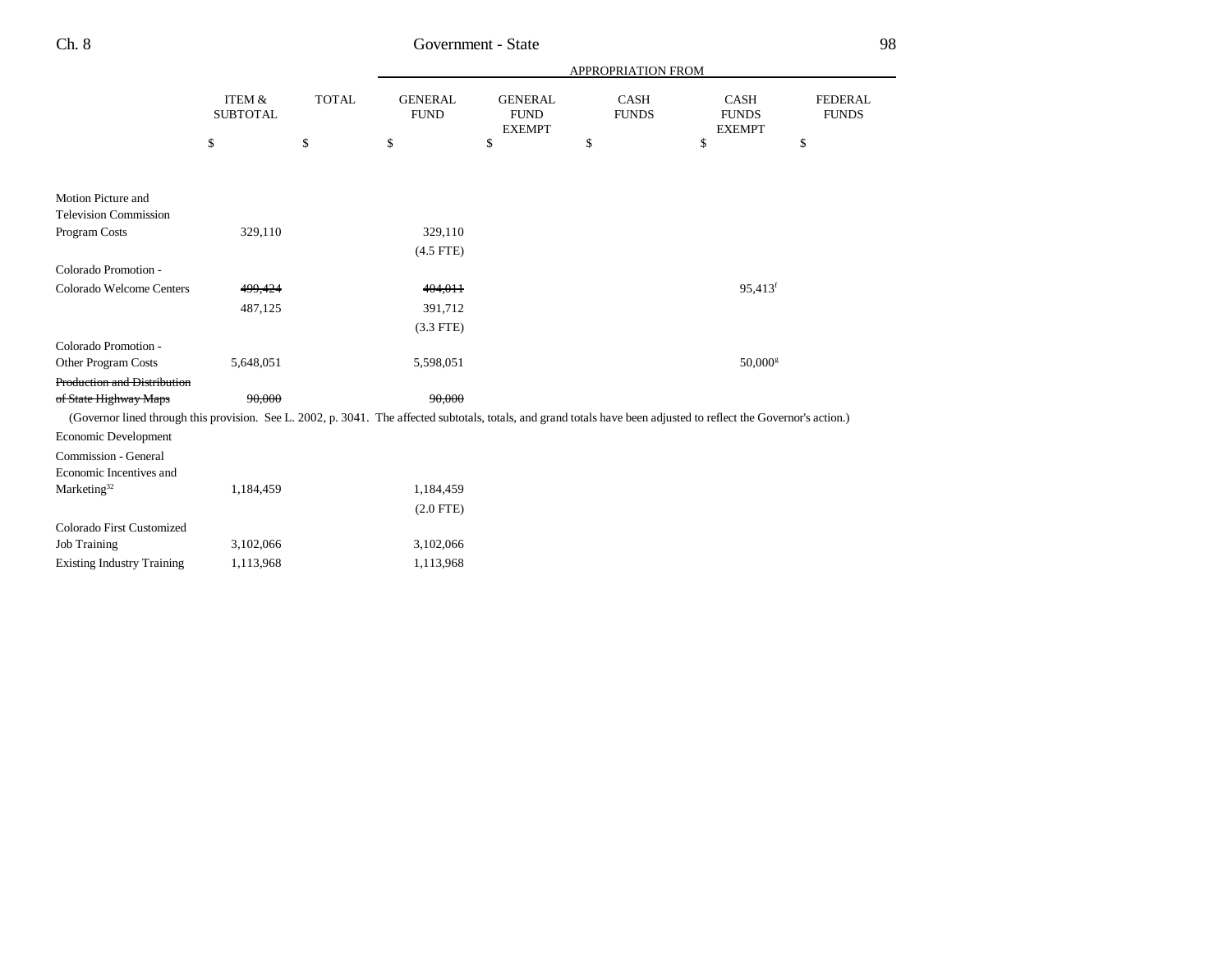(1.0 FTE)

16,932,263 16,770,569

<sup>a</sup> This amount shall be from indirect cost recoveries.

<sup>b</sup> These amounts shall be from various fees collected.

c This amount shall be from the Minority Business Fund pursuant to Section 24-49.5-104, C.R.S.

<sup>d</sup> This amount shall be from grants and donations.

e This amount shall be transferred to the Department of Agriculture and is shown here for informational purposes only.

f This amount shall be from reserves in the Colorado Tourism Promotion Fund pursuant to Section 24-49.7-106, C.R.S.

<sup>g</sup> This amount shall be from grants, donations and reserves in the Colorado Tourism Promotion Fund pursuant to Section 24-49.7-106, C.R.S.

h This amount shall be from the Division of Insurance Cash Fund pursuant to Section 24-48.5-406 (3), C.R.S.

#### **(5) OFFICE OF INNOVATION AND TECHNOLOGY25, 33, 34, 35, 36, 37**

| <b>Personal Services</b>  | 1,141,930 | 1,141,930    |
|---------------------------|-----------|--------------|
|                           | 1.054.529 | 1,054,529    |
|                           |           | $(15.5$ FTE) |
| <b>Operating Expenses</b> | 243.713   | 243.713      |
| Legal Services for 110    |           |              |
| hours                     | 6.578     | 6.578        |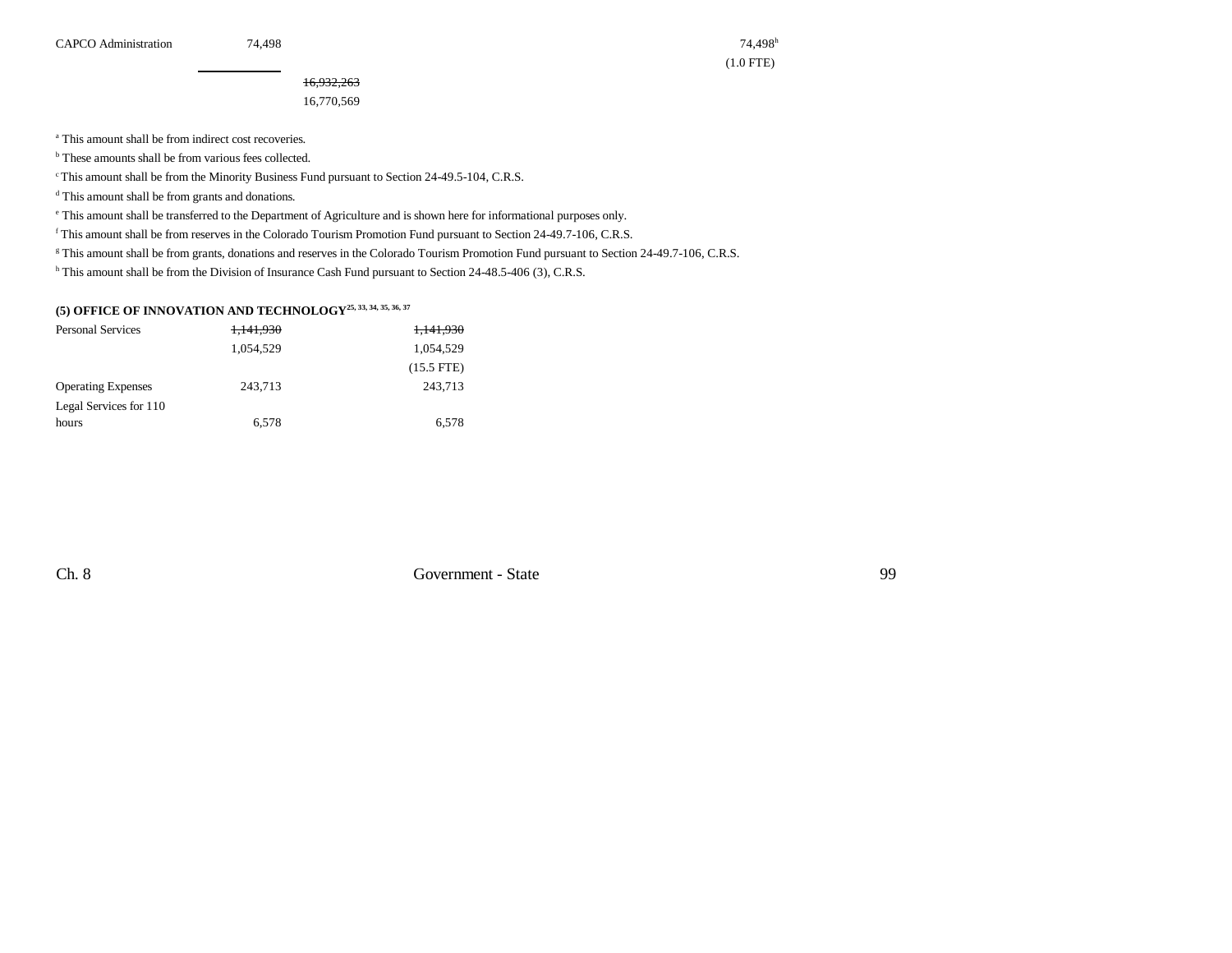| Ch. 8                                                                                                                                                                            |                           | 100          |                               |                                                |                      |                                              |                                |
|----------------------------------------------------------------------------------------------------------------------------------------------------------------------------------|---------------------------|--------------|-------------------------------|------------------------------------------------|----------------------|----------------------------------------------|--------------------------------|
|                                                                                                                                                                                  |                           |              | APPROPRIATION FROM            |                                                |                      |                                              |                                |
|                                                                                                                                                                                  | ITEM &<br><b>SUBTOTAL</b> | <b>TOTAL</b> | <b>GENERAL</b><br><b>FUND</b> | <b>GENERAL</b><br><b>FUND</b><br><b>EXEMPT</b> | CASH<br><b>FUNDS</b> | <b>CASH</b><br><b>FUNDS</b><br><b>EXEMPT</b> | <b>FEDERAL</b><br><b>FUNDS</b> |
|                                                                                                                                                                                  | \$                        | \$           | \$                            | \$                                             | \$                   | \$                                           | \$                             |
| Independent Validation and<br>Verification (IV&V) and<br><b>Quality Assurance Project</b><br>Oversight for Department of<br>Health Care Policy and<br>Financing Health Insurance |                           |              |                               |                                                |                      |                                              |                                |
| Portability and<br>Accountability (HIPAA)<br>Implementation                                                                                                                      | 1,997,499                 | 3,389,720    |                               |                                                |                      | $1,997,499(T)^{a}$                           |                                |
|                                                                                                                                                                                  |                           | 3,302,319    |                               |                                                |                      |                                              |                                |

<sup>a</sup> This sum shall be from Medicaid and Children's Basic Health Plan funds appropriated to the Department of Health Care Policy and Financing.

| <b>TOTALS PART IV</b>  |              |              |           |                |              |
|------------------------|--------------|--------------|-----------|----------------|--------------|
| <b>(GOVERNOR-</b>      |              |              |           |                |              |
| <b>LIEUTENANT</b>      |              |              |           |                |              |
| <b>GOVERNOR- STATE</b> |              |              |           |                |              |
| PLANNING AND           |              |              |           |                |              |
| $BUDGETING)^{5,6}$     | \$43,745,614 | \$20,435,578 | \$169,420 | $$4,038,449^a$ | \$19,102,167 |
|                        | \$43,325,865 | \$20,015,829 |           |                |              |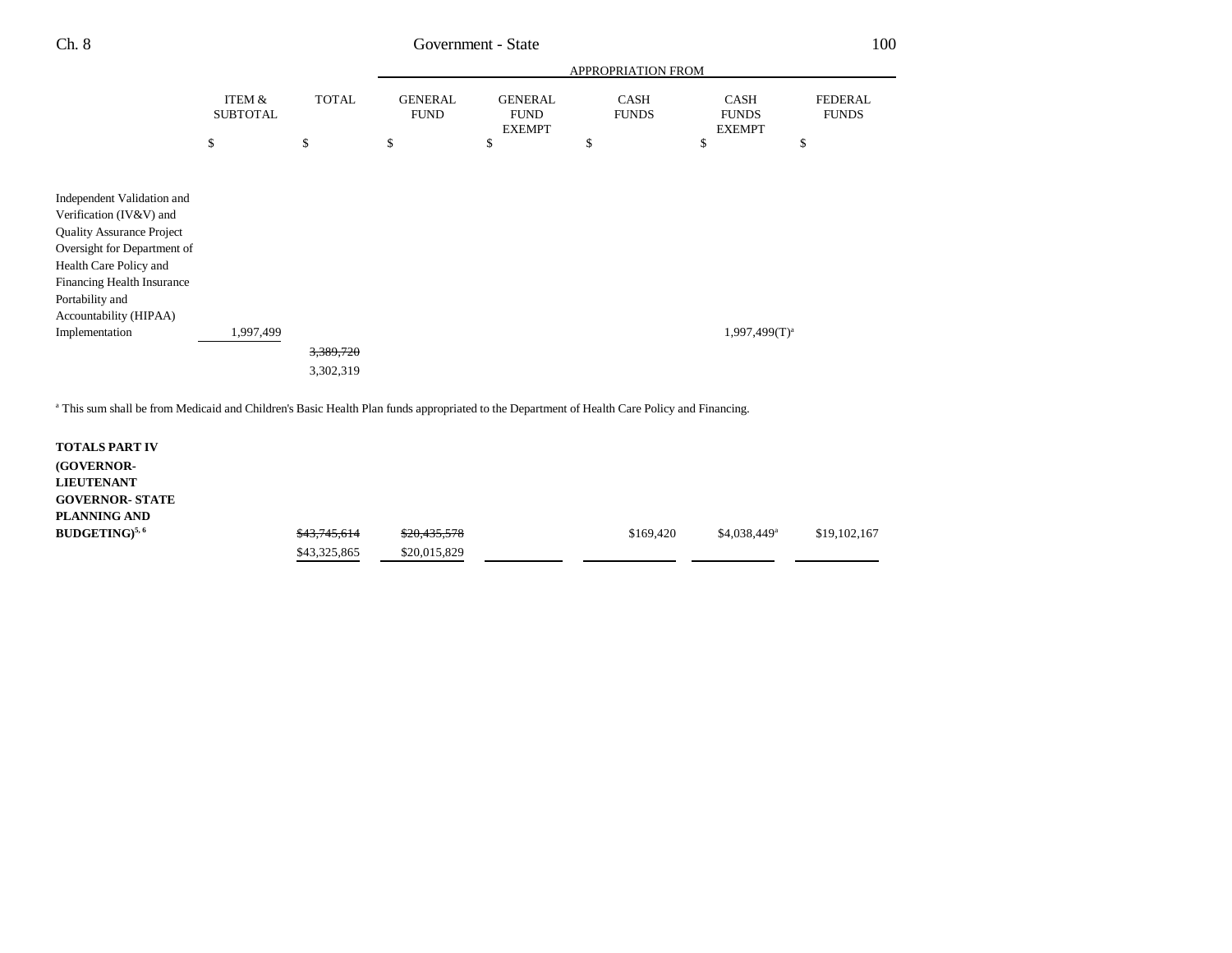## **SECTION 7.** Part V and the affected totals of section 2 of chapter 399, Session Laws of Colorado 2002, are amended to read:

### Section 2. **Appropriation.**

#### **PART V DEPARTMENT OF HEALTH CARE POLICY AND FINANCING**

| (1) EXECUTIVE DIRECTOR'S OFFICE <sup>38, 39, 40</sup> |              |            |                       |           |
|-------------------------------------------------------|--------------|------------|-----------------------|-----------|
| <b>Personal Services</b>                              | 2,074,161    | 916,609(M) | $54,993$ <sup>a</sup> | 1,102,559 |
|                                                       | 1,897,345    | 864,201(M) | 51,527 <sup>a</sup>   | 981,617   |
|                                                       | $(31.6$ FTE) |            |                       |           |
| Colorado Benefits                                     |              |            |                       |           |
| Management System                                     |              |            |                       |           |
| $(\mathrm{CBMS})^{37,\,41,\,42}$                      | 413,945      | 206,973(M) |                       | 206,972   |
|                                                       | 379,362      | 189,744(M) |                       | 189,618   |
|                                                       | $(6.0$ FTE)  |            |                       |           |
| Health, Life, and Dental                              | 366,297      | 170,781(M) | $1,366$ <sup>a</sup>  | 194,150   |
|                                                       | 334,802      | 157,619(M) | $1,046^{\circ}$       | 176,137   |
| Short-term Disability                                 | 14,061       | 6,471(M)   | 47 <sup>a</sup>       | 7,543     |
|                                                       | 12,861       | 5,976(M)   | 34 <sup>a</sup>       | 6,851     |
| Salary Survey and Senior                              |              |            |                       |           |
| <b>Executive Service</b>                              | 521,283      | 247,421(M) | 1,875 <sup>a</sup>    | 271,987   |
| Performance-based Pay                                 |              |            |                       |           |
| Awards                                                | 134,769      | 67,344(M)  | 593 <sup>a</sup>      | 66,832    |
|                                                       |              |            |                       |           |

| $Ch.$ δ<br>$ -$ | State<br>Government - | *∿<br>$\sim$ $\sim$ $\sim$ $\sim$ $\sim$ $\sim$ |
|-----------------|-----------------------|-------------------------------------------------|
|                 |                       |                                                 |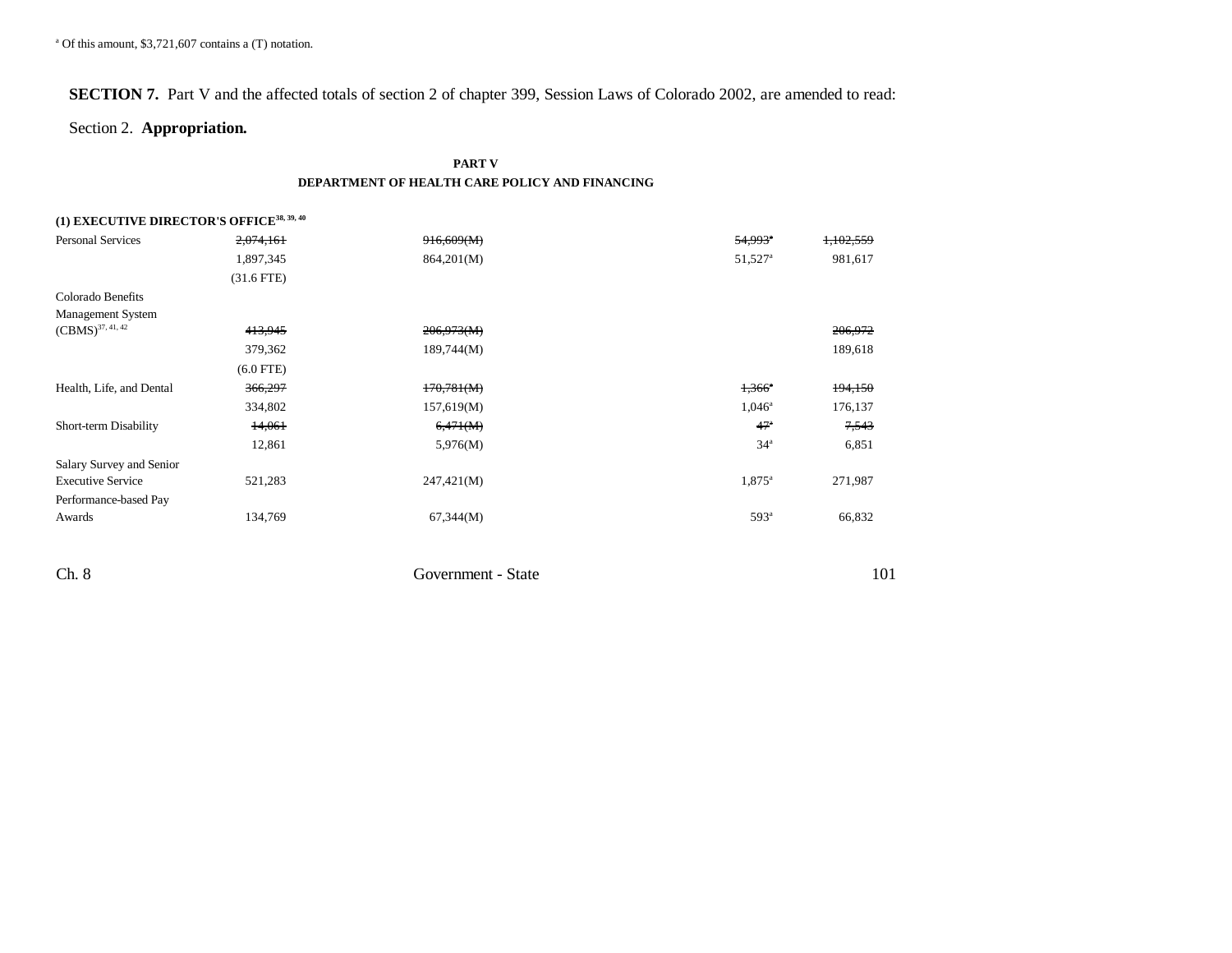|                               |                                      |              |                               |                                                | <b>APPROPRIATION FROM</b>   |                                              |                                |
|-------------------------------|--------------------------------------|--------------|-------------------------------|------------------------------------------------|-----------------------------|----------------------------------------------|--------------------------------|
|                               | <b>ITEM &amp;</b><br><b>SUBTOTAL</b> | <b>TOTAL</b> | <b>GENERAL</b><br><b>FUND</b> | <b>GENERAL</b><br><b>FUND</b><br><b>EXEMPT</b> | <b>CASH</b><br><b>FUNDS</b> | <b>CASH</b><br><b>FUNDS</b><br><b>EXEMPT</b> | <b>FEDERAL</b><br><b>FUNDS</b> |
|                               | \$                                   | \$           | \$                            | \$                                             | \$                          | \$                                           | \$                             |
|                               |                                      |              |                               |                                                |                             |                                              |                                |
| Workers' Compensation         | 57,674                               |              | 28,837(M)                     |                                                |                             |                                              | 28,837                         |
| <b>Operating Expenses</b>     | 181,963                              |              | 95,603(M)                     |                                                |                             | 350 <sup>a</sup>                             | 86,010                         |
| Legal Services and Third      |                                      |              |                               |                                                |                             |                                              |                                |
| Party Recovery Legal          |                                      |              |                               |                                                |                             |                                              |                                |
| Services for 13,403 hours     | 801,499                              |              | $328,105(M)^{b}$              |                                                | $65,003^{\circ}$            | $5,349^{\circ}$                              | 403,042                        |
| Administrative Law Judge      |                                      |              |                               |                                                |                             |                                              |                                |
| Services                      | 352,606                              |              | 176,303(M)                    |                                                |                             |                                              | 176,303                        |
| <b>Computer Systems Costs</b> | 356,622                              |              | 145,841(M)                    |                                                |                             | $32,471(T)^{d}$                              | 178,310                        |
| Payment to Risk               |                                      |              |                               |                                                |                             |                                              |                                |
| Management and Property       |                                      |              |                               |                                                |                             |                                              |                                |
| Funds                         | 75,733                               |              | 37,866(M)                     |                                                |                             |                                              | 37,867                         |
| Capitol Complex Leased        |                                      |              |                               |                                                |                             |                                              |                                |
| Space                         | 325,992                              |              | 162,996(M)                    |                                                |                             |                                              | 162,996                        |
| Transfer to the Department    |                                      |              |                               |                                                |                             |                                              |                                |
| of Human Services for         |                                      |              |                               |                                                |                             |                                              |                                |
| <b>Related Administration</b> | 58,303                               |              | 29,152(M)                     |                                                |                             |                                              | 29,151                         |
|                               |                                      | 5,734,908    |                               |                                                |                             |                                              |                                |
|                               |                                      | 5,490,814    |                               |                                                |                             |                                              |                                |

<sup>a</sup> These amounts shall be from the Children's Basic Health Plan Trust created in Section 26-19-105, C.R.S.

<sup>b</sup> Of this amount, \$21,928 is exempt from the statutory limit on state General Fund appropriations pursuant to Section 24-75-201.1 (1) (a) (III) (B), C.R.S.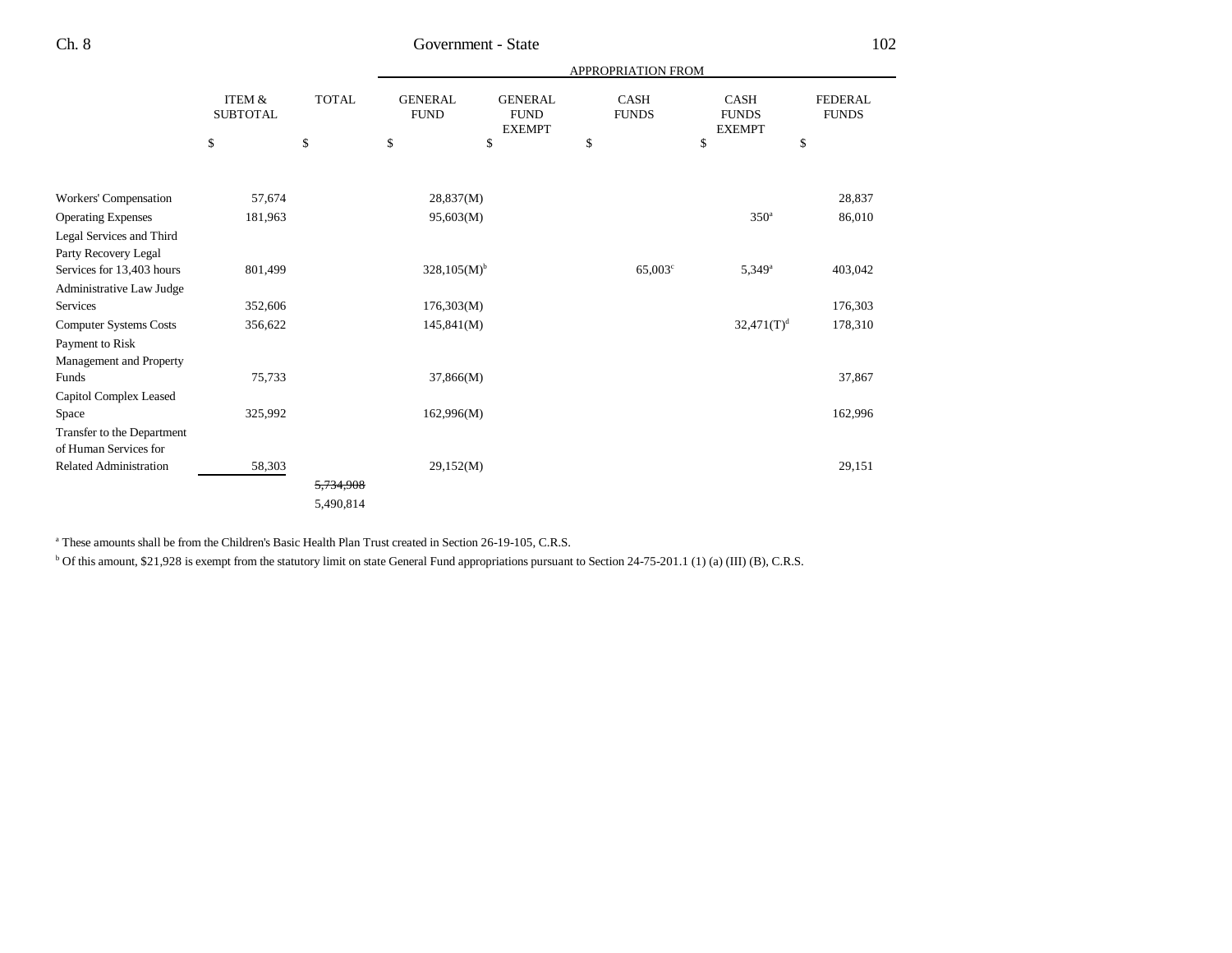c This amount shall be from third party recoveries.

d This amount shall be from the Old Age Pension Fund appropriated in the Department of Human Services.

### **(2) MEDICAL PROGRAMS ADMINISTRATION43, 44**

| <b>Personal Services</b>            | 9,260,099     | 4,239,323(M)  | $71.913$ <sup>*</sup> | 4,948,863  |
|-------------------------------------|---------------|---------------|-----------------------|------------|
|                                     | 8,547,223     | 3,922,949(M)  | 65,497 <sup>a</sup>   | 4,558,777  |
|                                     | $(147.7$ FTE) |               |                       |            |
| <b>Operating Expenses</b>           | 684,213       | 330,671(M)    | 250 <sup>b</sup>      | 353,292    |
| S.B. 01-78 Nursing Home             |               |               |                       |            |
| <b>Quality of Care Contract</b>     |               |               |                       |            |
| Costs                               | 68,524        | 34,262(M)     |                       | 34,262     |
| <b>Alternative Care Facility</b>    |               |               |                       |            |
| Cost Reporting System               |               |               |                       |            |
| <b>Consulting Services</b>          | 16,667        | 8,334(M)      |                       | 8,333      |
| Medicaid Management                 |               |               |                       |            |
| <b>Information System</b>           |               |               |                       |            |
| Contract                            | 18,324,459    | 4,418,380(M)  | $147,191^{\circ}$     | 13,758,888 |
| <b>Health Insurance Portability</b> |               |               |                       |            |
| and Accountability Act of           |               |               |                       |            |
| 1996 (HIPAA)                        |               |               |                       |            |
| <b>Implementation Staffing</b>      |               |               |                       |            |
| Costs                               | 298,576       | $70,180(M)^d$ | $6,250^\circ$         | 222,146    |
|                                     | 279,039       | $68,244(M)^d$ | $6,047$ <sup>e</sup>  | 204,748    |
|                                     | $(5.0$ FTE)   |               |                       |            |

Ch. 8 Government - State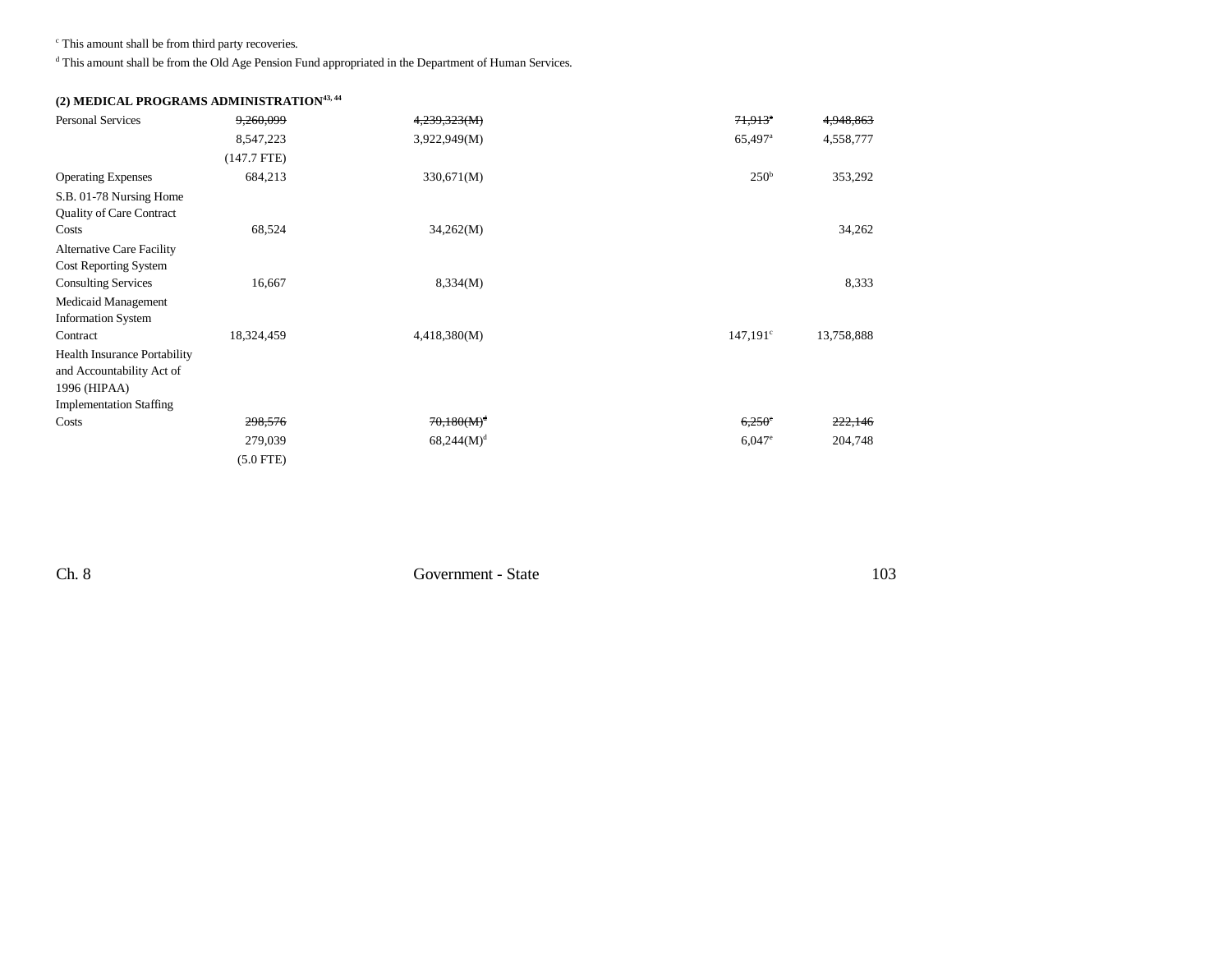|                                                                                                                    | <b>ITEM &amp;</b><br><b>SUBTOTAL</b> | <b>TOTAL</b> | APPROPRIATION FROM            |                                                |                             |                                              |                                |  |
|--------------------------------------------------------------------------------------------------------------------|--------------------------------------|--------------|-------------------------------|------------------------------------------------|-----------------------------|----------------------------------------------|--------------------------------|--|
|                                                                                                                    |                                      |              | <b>GENERAL</b><br><b>FUND</b> | <b>GENERAL</b><br><b>FUND</b><br><b>EXEMPT</b> | <b>CASH</b><br><b>FUNDS</b> | <b>CASH</b><br><b>FUNDS</b><br><b>EXEMPT</b> | <b>FEDERAL</b><br><b>FUNDS</b> |  |
|                                                                                                                    | \$                                   | \$           | \$                            | \$                                             | \$                          | \$                                           | \$                             |  |
|                                                                                                                    |                                      |              |                               |                                                |                             |                                              |                                |  |
| <b>Health Insurance Portability</b><br>and Accountability Act of<br>1996 (HIPAA)<br><b>Implementation Contract</b> |                                      |              |                               |                                                |                             |                                              |                                |  |
| $\text{Costs}^{45}$                                                                                                | 11,530,545                           |              | $2,753,374(M)^{d}$            |                                                |                             | $180,967$ <sup>e</sup>                       | 8,596,204                      |  |
| <b>Health Insurance Portability</b><br>and Accountability Act of<br>1996 (HIPAA)                                   |                                      |              |                               |                                                |                             |                                              |                                |  |
| <b>Implementation Central</b><br><b>State Appropriations</b>                                                       | 2,214,057                            |              | $520,407(M)^{d}$              |                                                |                             | $46.351$ <sup>e</sup>                        | 1,647,299                      |  |
| Medicaid Authorization                                                                                             |                                      |              |                               |                                                |                             |                                              |                                |  |
| Cards                                                                                                              | 1,323,100                            |              | 661,550(M)                    |                                                |                             |                                              | 661,550                        |  |
| Department of Public<br><b>Health and Environment</b><br>Facility Survey and                                       |                                      |              |                               |                                                |                             |                                              |                                |  |
| Certification                                                                                                      | 4,081,464                            |              | 1,124,860(M)                  |                                                |                             |                                              | 2,956,604                      |  |
|                                                                                                                    | 3,851,730                            |              | 1,067,426(M)                  |                                                |                             |                                              | 2,784,304                      |  |
| Other Case-Mix                                                                                                     |                                      |              |                               |                                                |                             |                                              |                                |  |
| <b>Administrative Costs</b>                                                                                        | 42,000                               |              | 12,000(M)                     |                                                |                             |                                              | 30,000                         |  |
| <b>Contractual Utilization</b><br>Review                                                                           | 4,557,179                            |              | 1,157,499(M)                  |                                                |                             | 1.093 <sup>b</sup>                           | 3,398,587                      |  |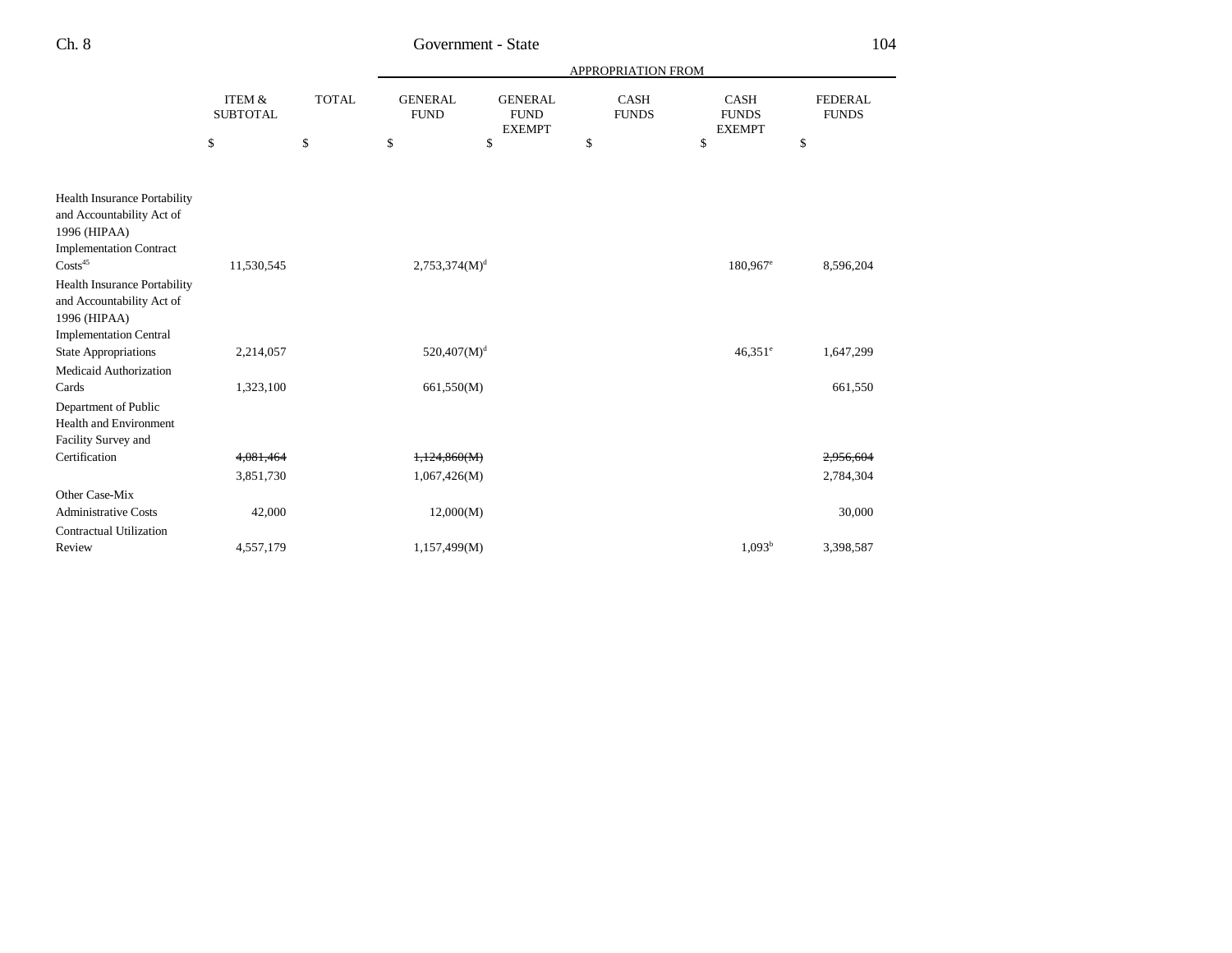| Early and Periodic             |           |              |                      |                          |           |
|--------------------------------|-----------|--------------|----------------------|--------------------------|-----------|
| Screening, Diagnosis, and      |           |              |                      |                          |           |
| <b>Treatment Program</b>       | 3,058,718 | 1,529,359(M) |                      |                          | 1,529,359 |
|                                | 3,035,086 | 1,517,543(M) |                      |                          | 1,517,543 |
| <b>Nursing Facility Audits</b> | 880,650   | 440,325(M)   |                      |                          | 440,325   |
| Hospital and Federally         |           |              |                      |                          |           |
| Qualified Health Clinic        |           |              |                      |                          |           |
| Audits                         | 250,000   | 125,000(M)   |                      |                          | 125,000   |
| Nursing Home                   |           |              |                      |                          |           |
| Preadmission and Resident      |           |              |                      |                          |           |
| <b>Assessments</b>             | 1,240,534 | 310,134(M)   |                      |                          | 930,400   |
| Nurse Aide Certification       | 310,330   | 142,321(M)   |                      | $12,844(T)$ <sup>f</sup> | 155,165   |
| Nursing Home Quality           |           |              |                      |                          |           |
| Assessments                    | 26,955    | 6,739(M)     |                      |                          | 20,216    |
| <b>Estate Recovery</b>         | 700,000   |              | 350,000 <sup>g</sup> |                          | 350,000   |
| <b>Single Entry Point</b>      |           |              |                      |                          |           |
| Administration                 | 65,900    | 32,950(M)    |                      |                          | 32,950    |
| Single Entry Point Audits      | 35,339    | 17,669(M)    |                      |                          | 17,670    |
| Phone Triage/Advice            | 324,513   | 81,128(M)    |                      |                          | 243,385   |
| S.B. 97-05 Enrollment          |           |              |                      |                          |           |
| <b>Broker</b>                  | 1,073,258 | 536,629(M)   |                      |                          | 536,629   |
| Primary Care Physician         |           |              |                      |                          |           |
| Credentialing                  | 116,788   | 58,394(M)    |                      |                          | 58,394    |
| H.B. 01-1271 Medicaid          |           |              |                      |                          |           |
| Buy-in                         | 327,427   |              |                      |                          | 327,427   |
|                                |           | 60,811,295   |                      |                          |           |
|                                |           | 59,825,516   |                      |                          |           |
|                                |           |              |                      |                          |           |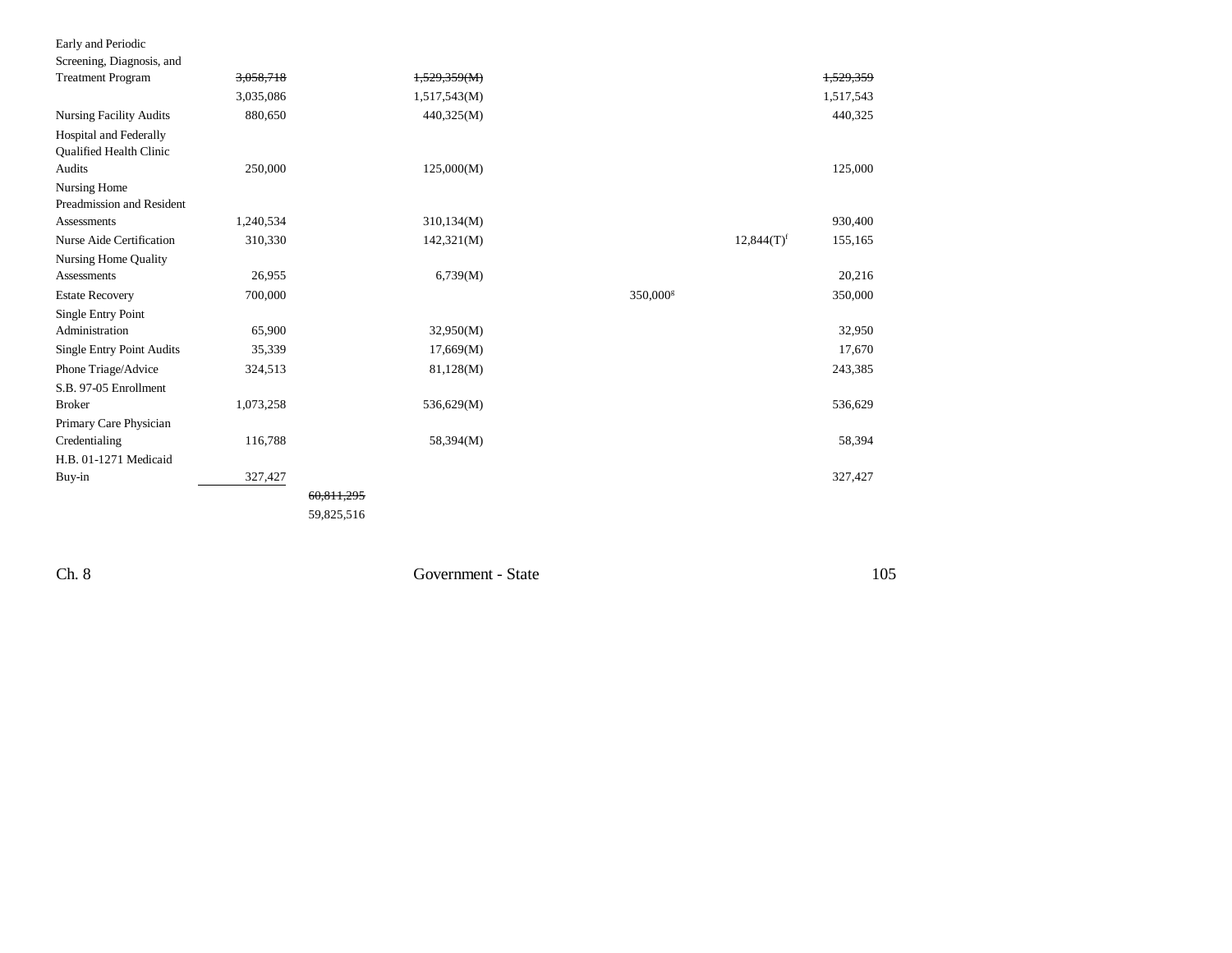|          |              |                |                | APPROPRIATION FROM |               |              |
|----------|--------------|----------------|----------------|--------------------|---------------|--------------|
| ITEM &   | <b>TOTAL</b> | <b>GENERAL</b> | <b>GENERAL</b> | <b>CASH</b>        | <b>CASH</b>   | FEDERAL      |
| SUBTOTAL |              | <b>FUND</b>    | <b>FUND</b>    | <b>FUNDS</b>       | <b>FUNDS</b>  | <b>FUNDS</b> |
|          |              |                | <b>EXEMPT</b>  |                    | <b>EXEMPT</b> |              |
|          |              |                |                |                    |               |              |

<sup>a</sup> Of this amount,  $\frac{624,907}{22,924}$  shall be from the Breast and Cervical Cancer Prevention and Treatment Fund created in Section 26-4-532 (7), C.R.S., and  $\frac{647,006}{200}$ \$42,573 shall be from the Children's Basic Health Plan Trust created in Section 26-19-105, C.R.S.

b This amount shall be from the Breast and Cervical Cancer Prevention and Treatment Fund created in Section 26-4-532 (7), C.R.S.

c Of this amount, \$146,867(T) shall be from the Old Age Pension Health and Medical Care Fund appropriated in the Department of Human Services and \$324 shall be from the Breast and Cervical Cancer Prevention and Treatment Fund created in Section 26-4-532 (7), C.R.S.

 $d$  Of these amounts, \$3,333,893 is exempt from the statutory limit on state General Fund appropriations pursuant to Section 24-75-201.1 (1) (a) (III) (B), C.R.S.

e This amount shall be from the Children's Basic Health Plan Trust created in Section 26-19-105, C.R.S.

f This amount shall be from the Department of Regulatory Agencies.

<sup>g</sup> This amount shall be from estate recoveries.

### **(3) MEDICAL SERVICES PREMIUMS46, 47, 48, 49, 50, 51, 52, 53, 54, 54a**

Services for 35,230 Old Age Pensioners (OAP-A) at an average cost of \$16,895.22 595,218,541 Services for 5,430 Old Age Pensioners (OAP-B) at an average cost of \$12,504.16 67,897,616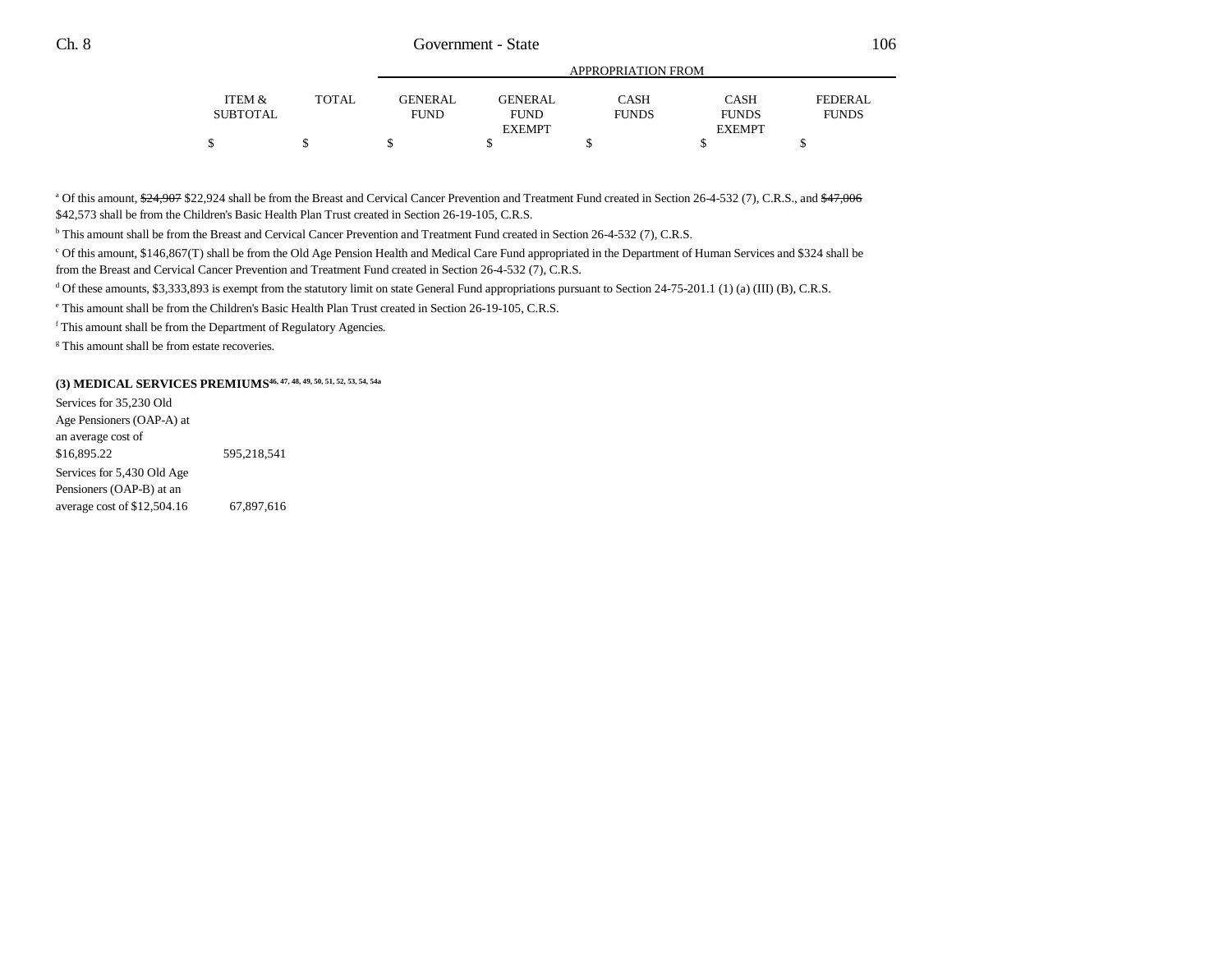| Services for 4,046 Old Age   |             |  |
|------------------------------|-------------|--|
| Pension State Medical        |             |  |
| Program clients at an        |             |  |
| average cost of \$2,435.28   | 9,853,133   |  |
| Services for 49,669          |             |  |
| Non-Elderly Disabled         |             |  |
| Recipients of Supplemental   |             |  |
| Security Income at an        |             |  |
| average cost of $$10,450.73$ | 519,077,445 |  |
| Services for 38.349          |             |  |
| Categorically Eligible       |             |  |
| Low-income Adults at an      |             |  |
| average cost of \$3,273.42   | 125,532,402 |  |
| Services for 158,488         |             |  |
| Categorically Eligible       |             |  |
| Low-income Children and      |             |  |
| <b>Baby Care Program</b>     |             |  |
| Children at an average cost  |             |  |
| of \$1,750.40                | 277,418,122 |  |
| Services for 13,877 Foster   |             |  |
| Children at an average cost  |             |  |
| of \$2,652.07                | 36,802,812  |  |
| Services for 5,983 Baby      |             |  |
| Care Program Adults at an    |             |  |
| average cost of \$5,564.49   | 33,292,341  |  |
|                              |             |  |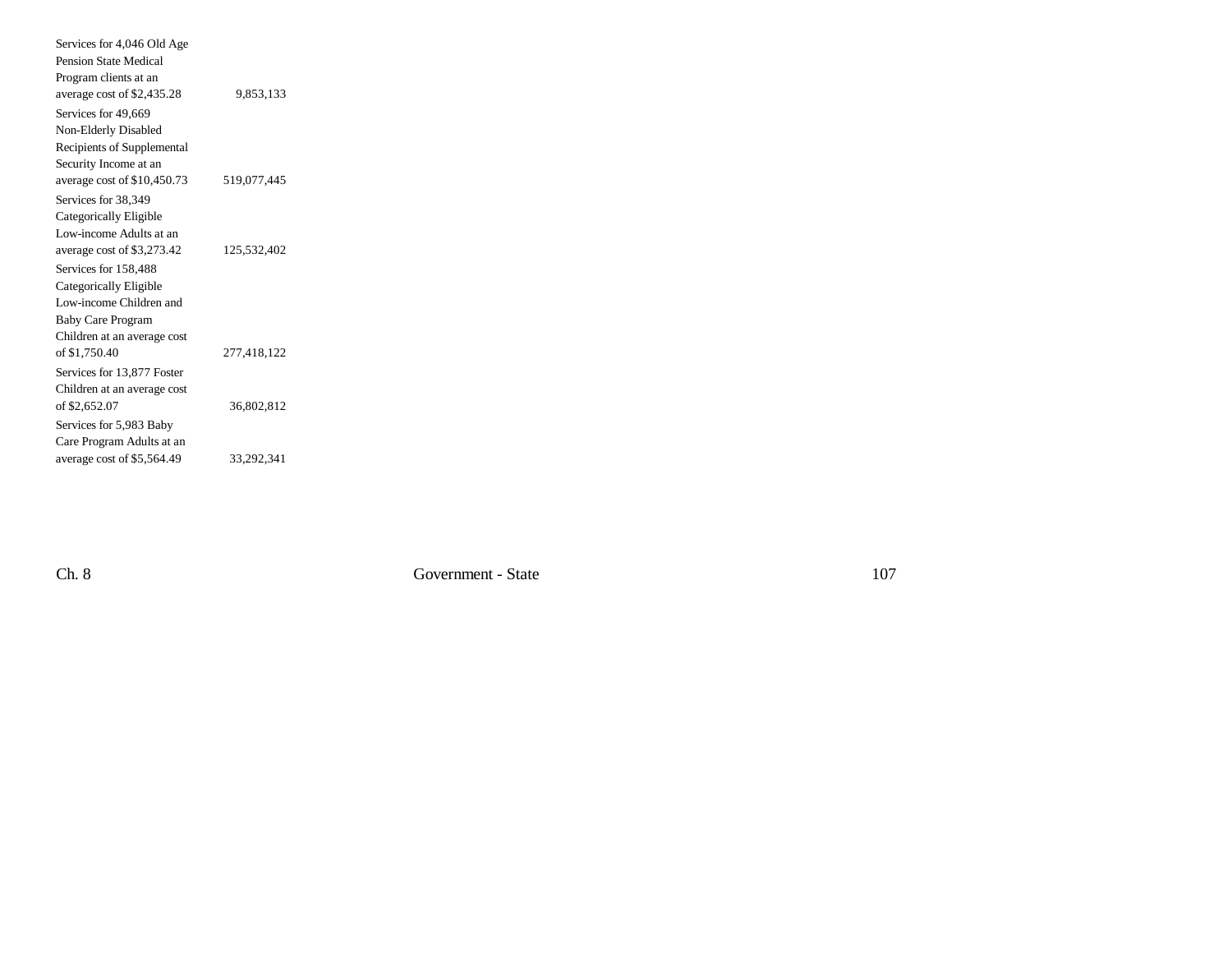|                                                  | ITEM &<br><b>SUBTOTAL</b> |               |                |                                                                                                         | APPROPRIATION FROM |                                              |                                |
|--------------------------------------------------|---------------------------|---------------|----------------|---------------------------------------------------------------------------------------------------------|--------------------|----------------------------------------------|--------------------------------|
|                                                  |                           | <b>TOTAL</b>  |                | <b>GENERAL</b><br><b>GENERAL</b><br>CASH<br><b>FUND</b><br><b>FUND</b><br><b>FUNDS</b><br><b>EXEMPT</b> |                    | <b>CASH</b><br><b>FUNDS</b><br><b>EXEMPT</b> | <b>FEDERAL</b><br><b>FUNDS</b> |
|                                                  | \$                        | \$            | \$             | \$                                                                                                      | \$                 | \$                                           | \$                             |
| Services for 9,492 Qualified                     |                           |               |                |                                                                                                         |                    |                                              |                                |
| Medicare Beneficiaries<br>(QMBs) and Special     |                           |               |                |                                                                                                         |                    |                                              |                                |
| Low-Income Medicare<br>Beneficiaries (SLIMBs) at |                           |               |                |                                                                                                         |                    |                                              |                                |
| an average cost of                               |                           |               |                |                                                                                                         |                    |                                              |                                |
| \$1,071.80<br>Services for 5,414                 | 10,173,529                |               |                |                                                                                                         |                    |                                              |                                |
| Non-Citizens at an Average<br>Cost of \$9,876.00 | 53,468,640                |               |                |                                                                                                         |                    |                                              |                                |
| Services for 71 S.B.<br>01S2-12 Breast and       |                           |               |                |                                                                                                         |                    |                                              |                                |
| <b>Cervical Cancer Treatment</b>                 |                           |               |                |                                                                                                         |                    |                                              |                                |
| Clients at an Average Cost<br>of \$22,501.62     | 1,597,615                 |               |                |                                                                                                         |                    |                                              |                                |
|                                                  |                           | 1,730,332,196 | 838,728,143(M) |                                                                                                         |                    | 34,565,803 <sup>a</sup>                      | 857,038,250                    |

a Of this amount, \$9,853,133(T)shall be from the Old Age Pension Health and Medical Care Fund appropriated in the Department of Human Services, \$559,165 shall be from the Breast and Cervical Cancer Prevention and Treatment Fund created in Section 26-4-532 (7), C.R.S., and \$24,153,505 represents public funds certified as representing expenditures incurred by public nursing homes and hospitals that are eligible for federal financial participation under the Medicaid program.

#### **(4) INDIGENT CARE PROGRAM**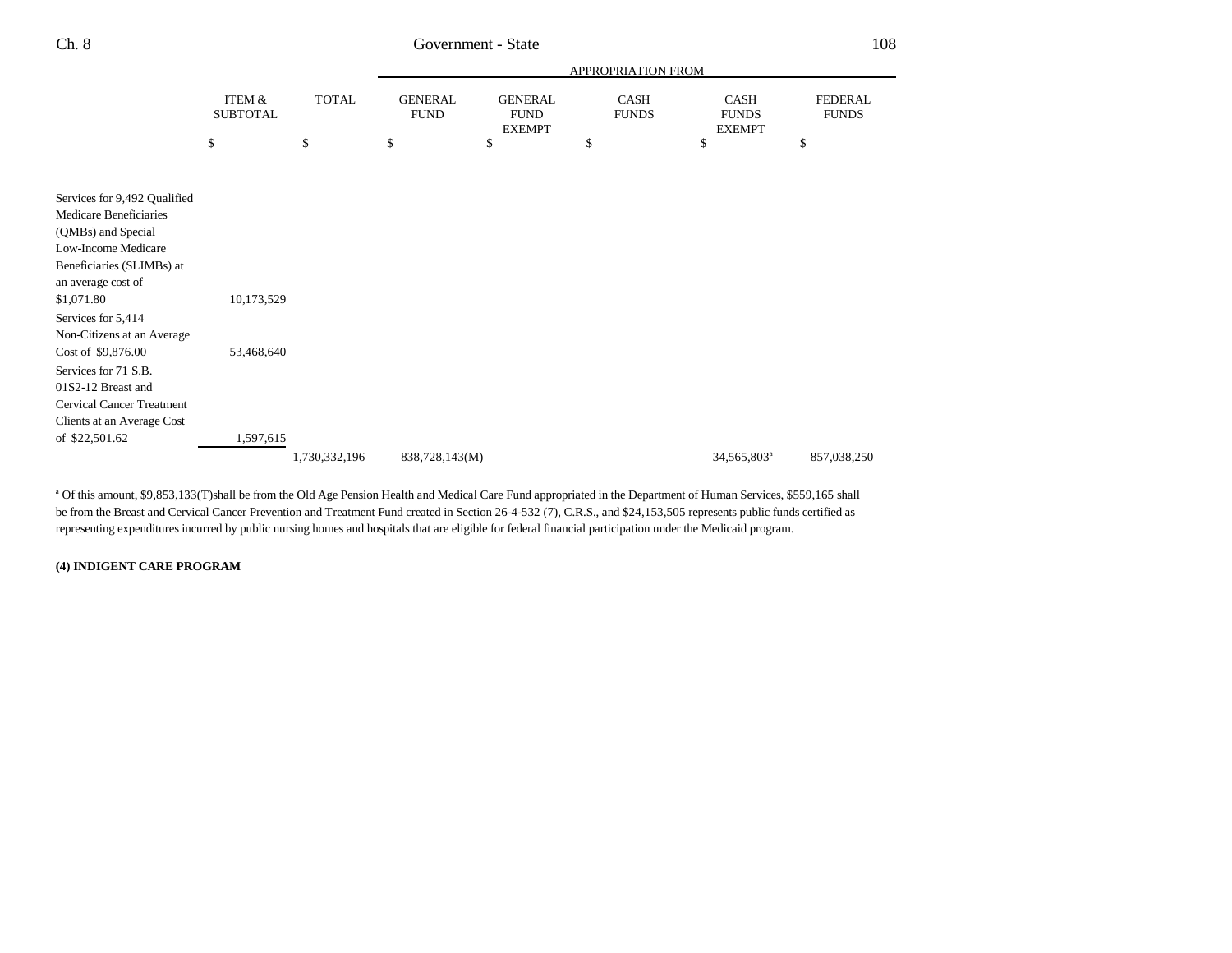| Program Administration                  | 280,535     | 142,423(M)   |                   |                          | 138,112    |
|-----------------------------------------|-------------|--------------|-------------------|--------------------------|------------|
|                                         | 264,855     | 134,657(M)   |                   |                          | 130,198    |
|                                         | $(3.0$ FTE) |              |                   |                          |            |
| Denver Indigent Care                    |             |              |                   |                          |            |
| Program <sup>55</sup>                   | 36,137,947  |              |                   | 18,068,973 <sup>a</sup>  | 18,068,974 |
| University Hospital                     |             |              |                   |                          |            |
| <b>Indigent Care Program</b>            | 28,715,326  |              |                   | 14,357,663 <sup>a</sup>  | 14,357,663 |
| Out-state Indigent Care                 |             |              |                   |                          |            |
| Program <sup>56</sup>                   | 23,812,224  | 6,658,608(M) |                   | 5,247,504 <sup>b</sup>   | 11,906,112 |
| Disproportionate Share                  |             |              |                   |                          |            |
| Payments to Hospitals <sup>56</sup>     | 130,115,868 | 3,532,181(M) |                   | $61,525,753^b$           | 65,057,934 |
| The Children's Hospital,                |             |              |                   |                          |            |
| Clinic Based Indigent Care              | 6,119,760   | 3,059,880(M) |                   |                          | 3,059,880  |
| Pre-Component 1                         |             |              |                   |                          |            |
| Disproportionate Share                  |             |              |                   |                          |            |
| Payments to Hospitals <sup>56</sup>     | 4,771,714   | 2,385,857(M) |                   |                          | 2,385,857  |
| H.B. 97-1304 Children's                 |             |              |                   |                          |            |
| <b>Basic Health Plan Trust</b>          | 16,740,280  | 6,603,720    | $336,560^{\circ}$ | $9,800,000$ <sup>d</sup> |            |
| Children's Basic Health                 |             |              |                   |                          |            |
| Plan Administration                     | 5,087,403   |              |                   | $2,286,746^{\circ}$      | 2,800,657  |
| Children's Basic Health                 |             |              |                   |                          |            |
| Plan Premium Costs <sup>58, 59</sup>    | 46,404,003  |              |                   | $16,460,165^{\circ}$     | 29,943,838 |
| Children's Basic Health                 |             |              |                   |                          |            |
| Plan Dental Benefit Costs <sup>60</sup> | 6,359,497   |              |                   | 2,225,824 <sup>e</sup>   | 4,133,673  |
| Comprehensive Primary                   |             |              |                   |                          |            |
| and Preventive Care Fund                | 5,939,047   |              |                   | 5,939,047f               |            |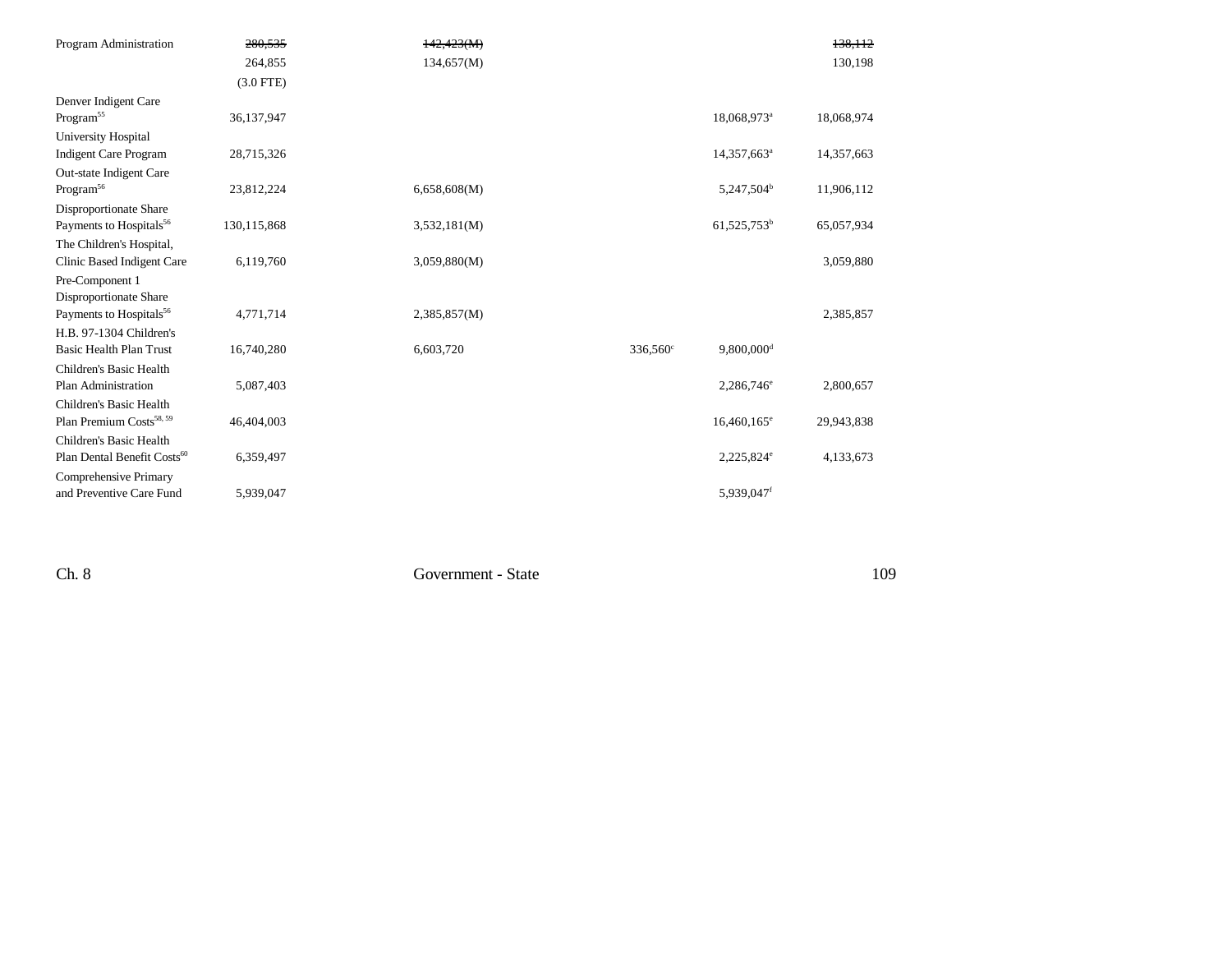|                                                                |                           |                            |                               |                                                | APPROPRIATION FROM          |                                              |                                |
|----------------------------------------------------------------|---------------------------|----------------------------|-------------------------------|------------------------------------------------|-----------------------------|----------------------------------------------|--------------------------------|
|                                                                | ITEM &<br><b>SUBTOTAL</b> | <b>TOTAL</b>               | <b>GENERAL</b><br><b>FUND</b> | <b>GENERAL</b><br><b>FUND</b><br><b>EXEMPT</b> | <b>CASH</b><br><b>FUNDS</b> | <b>CASH</b><br><b>FUNDS</b><br><b>EXEMPT</b> | <b>FEDERAL</b><br><b>FUNDS</b> |
|                                                                | \$                        | \$                         | \$                            | \$                                             | \$                          | \$                                           | \$                             |
| Comprehensive Primary<br>and Preventive Care Grants<br>Program | 5,939,047                 |                            |                               |                                                |                             | 5,939,047 <sup>g</sup>                       |                                |
| <b>Essential Community</b><br>Providers Grants Program         | 114,051                   |                            | 114,051                       |                                                |                             |                                              |                                |
|                                                                |                           | 316,536,702<br>316,521,022 |                               |                                                |                             |                                              |                                |

a These amounts represent public funds certified as representing expenditures incurred by Denver Health and The University Hospital that are eligible for federal financial participation under the Medicaid Major Teaching Hospital Program.

b These amounts represent public funds certified as representing expenditures incurred by hospitals that are eligible for federal financial participation under the Medicaid and Medicaid Disproportionate Share Payments to Hospitals Program.

c This amount shall be from annual premiums paid by participating families.

<sup>d</sup> This amount shall be from the Tobacco Litigation Settlement Cash Fund created in Section 24-22-115, C.R.S., pursuant to Section 24-75-1104 (1) (b), C.R.S.

e These amounts shall be from the Children's Basic Health Plan Trust created in Section 26-19-105, C.R.S.

f This amount shall be from the Tobacco Litigation Settlement Cash Fund created in Section 24-22-115, C.R.S., pursuant to Section 24-75-1104 (1) (g), C.R.S.

<sup>g</sup> This amount shall be from the Comprehensive Primary and Preventive Care Fund created in Section 26-4-1007, C.R.S., pursuant to Section 24-75-1104 (1) (g), C.R.S.

**(5) OTHER MEDICAL SERVICES**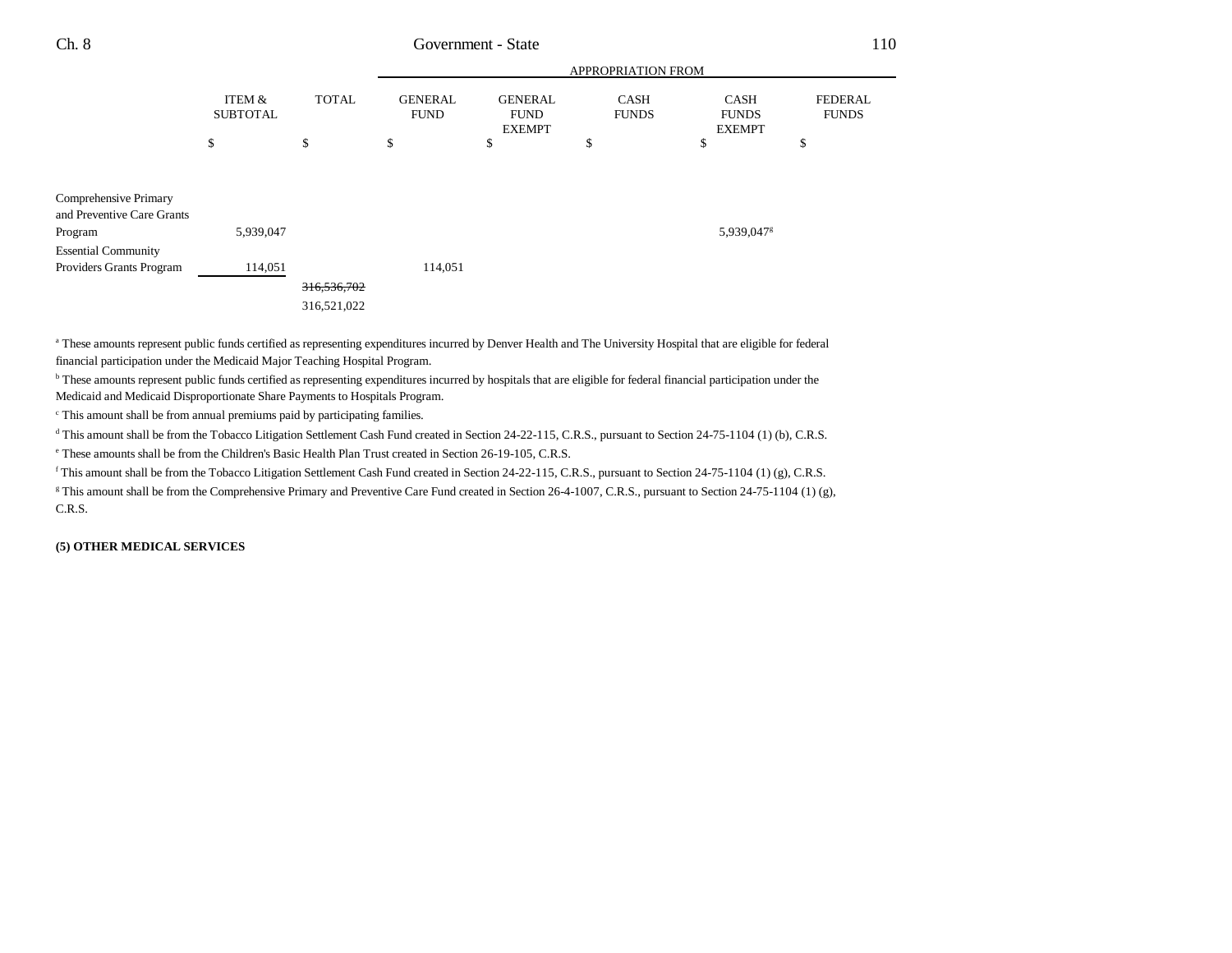| Home Care Allowance for         |            |            |              |                |           |
|---------------------------------|------------|------------|--------------|----------------|-----------|
| 5,642 Recipients at an          |            |            |              |                |           |
| average monthly cost of         |            |            |              |                |           |
| \$227.33                        | 15,391,151 |            | 14,621,593   | $769,558(L)^a$ |           |
| <b>Adult Foster Care for 90</b> |            |            |              |                |           |
| Recipients at an average        |            |            |              |                |           |
| monthly cost of \$225.75        | 243,810    |            | 231,620      | $12,190(L)^a$  |           |
| Primary Care Physician          |            |            |              |                |           |
| Program Market Rate             |            |            |              |                |           |
| Reimbursement                   | 1,949,508  |            | 974,754(M)   |                | 974,754   |
| H.B. 92-1208                    |            |            |              |                |           |
| Immunizations                   | 11,362     |            | 5,681(M)     |                | 5,681     |
| Poison Control                  | 1,215,079  |            | 1,215,079    |                |           |
| University of Colorado          |            |            |              |                |           |
| Family Medicine Residency       |            |            |              |                |           |
| <b>Training Programs</b>        | 2,117,536  |            | 1,058,768(M) |                | 1,058,768 |
| <b>Enhanced Prenatal Care</b>   |            |            |              |                |           |
| Training and Technical          |            |            |              |                |           |
| Assistance                      | 163,852    |            | 81,926(M)    |                | 81,926    |
|                                 | 162,764    |            | 81,382(M)    |                | 81,382    |
| S.B. 97-101 Public School       |            |            |              |                |           |
| Health Services <sup>61</sup>   | 17,452,488 |            |              | $8,927,163^b$  | 8,525,325 |
|                                 |            | 38,544,786 |              |                |           |
|                                 |            | 38,543,698 |              |                |           |

a These amounts shall be from local funds.

**b** This amount represents funds certified as representing expenditures incurred by school districts that are eligible for federal financial participation under Medicaid.

Ch. 8 Government - State

 $111\,$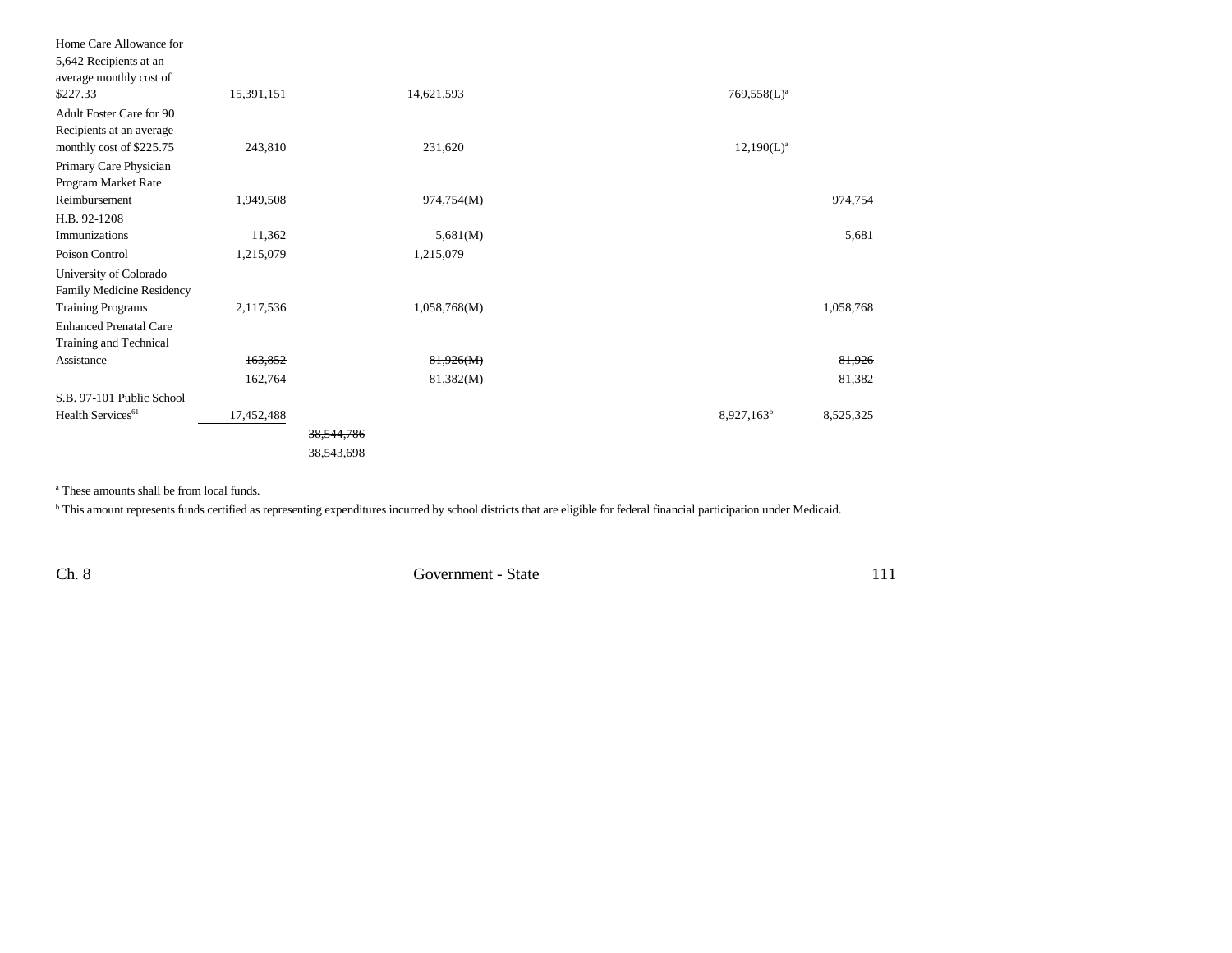|                                                                                 |                           |              |                               | APPROPRIATION FROM                             |                             |                                              |                                |  |  |
|---------------------------------------------------------------------------------|---------------------------|--------------|-------------------------------|------------------------------------------------|-----------------------------|----------------------------------------------|--------------------------------|--|--|
|                                                                                 | ITEM &<br><b>SUBTOTAL</b> | <b>TOTAL</b> | <b>GENERAL</b><br><b>FUND</b> | <b>GENERAL</b><br><b>FUND</b><br><b>EXEMPT</b> | <b>CASH</b><br><b>FUNDS</b> | <b>CASH</b><br><b>FUNDS</b><br><b>EXEMPT</b> | <b>FEDERAL</b><br><b>FUNDS</b> |  |  |
|                                                                                 | \$                        | \$           | \$                            | \$                                             | \$                          | \$                                           | \$                             |  |  |
| (6) DEPARTMENT OF HUMAN SERVICES MEDICAID-FUNDED PROGRAMS <sup>62, 63, 64</sup> |                           |              |                               |                                                |                             |                                              |                                |  |  |
| (A) Executive Director's                                                        |                           |              |                               |                                                |                             |                                              |                                |  |  |
| <b>Office - Medicaid Funding</b>                                                | 9,792,810                 |              | 4,896,405(M)                  |                                                |                             |                                              | <del>4.896.405</del>           |  |  |
|                                                                                 | 9,673,378                 |              | 4,836,689(M)                  |                                                |                             |                                              | 4,836,689                      |  |  |
| (B) Office of Information<br><b>Technology Services -</b>                       |                           |              |                               |                                                |                             |                                              |                                |  |  |
| <b>Medicaid Funding</b>                                                         |                           |              |                               |                                                |                             |                                              |                                |  |  |
| Colorado Benefits                                                               |                           |              |                               |                                                |                             |                                              |                                |  |  |
| Management System                                                               | 4,555,021                 |              | 2,382,823(M)                  |                                                |                             | $23,556(T)^a$                                | 2,148,642                      |  |  |
|                                                                                 | 4,517,317                 |              | 2,363,217(M)                  |                                                |                             |                                              | 2,130,544                      |  |  |
| Other Office of Information                                                     |                           |              |                               |                                                |                             |                                              |                                |  |  |
| <b>Technology Services line</b>                                                 |                           |              |                               |                                                |                             |                                              |                                |  |  |
| items                                                                           | 406,074                   |              | 203,037(M)                    |                                                |                             |                                              | 203,037                        |  |  |
|                                                                                 | 369,478                   |              | 184,739(M)                    |                                                |                             |                                              | 184,739                        |  |  |
|                                                                                 | 4,961,095                 |              |                               |                                                |                             |                                              |                                |  |  |
|                                                                                 | 4,886,795                 |              |                               |                                                |                             |                                              |                                |  |  |

<sup>a</sup> This amount shall be from the Old Age Pension Fund appropriated in the Department of Human Services.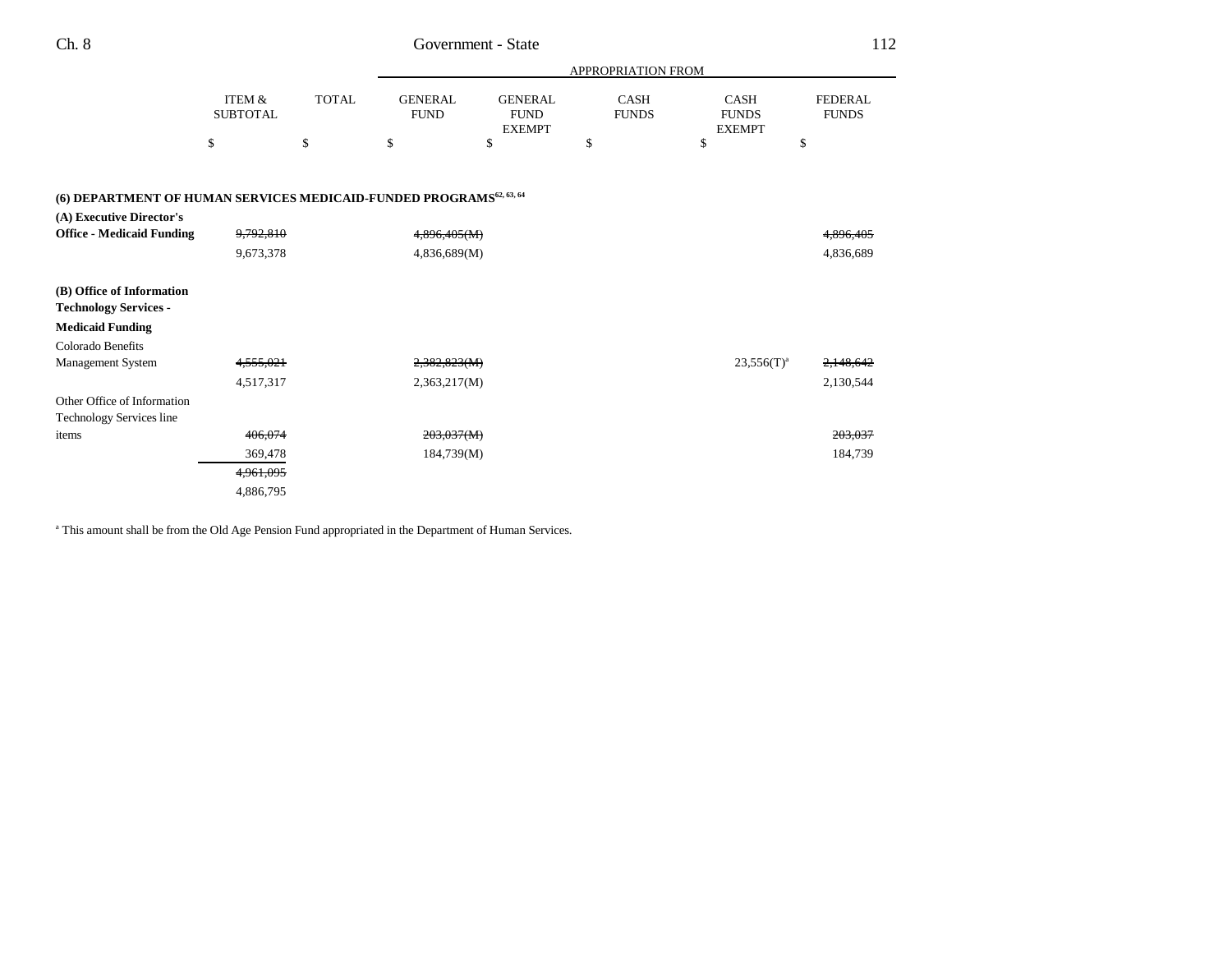| (C) Office of Operations -                                                                                       |             |               |                               |  |
|------------------------------------------------------------------------------------------------------------------|-------------|---------------|-------------------------------|--|
| <b>Medicaid Funding</b>                                                                                          | 5,469,975   | 2,734,988(M)  | 2,734,987                     |  |
|                                                                                                                  | 5,246,830   | 2,623,415(M)  | 2,623,415                     |  |
| (D) Office of Behavioral<br><b>Health and Housing -</b><br><b>Medicaid Funding</b>                               |             |               |                               |  |
| Administration                                                                                                   | 835,306     | 417,653(M)    | 417,653                       |  |
|                                                                                                                  | 803,217     | 401,608(M)    | 401,609                       |  |
| Mental Health Community<br>Programs, Mental Health<br>Capitation and Performance                                 |             |               |                               |  |
| <b>Incentive Awards</b>                                                                                          | 148,707,702 | 74,353,851(M) | 74,353,851                    |  |
| Mental Health Community<br>Programs, Medicaid Mental<br>Health Fee for Service                                   |             |               |                               |  |
| Payments                                                                                                         | 3,618,529   | 1,809,265(M)  | 1,809,264                     |  |
| Mental Health Community<br>Programs, Medicaid Mental<br><b>Health Services for Breast</b><br>and Cervical Cancer |             |               |                               |  |
| Patients                                                                                                         | 71,175      |               | 24,911 <sup>a</sup><br>46,264 |  |
| Mental Health Community<br>Programs, Medicaid<br>Anti-psychotic                                                  |             |               |                               |  |
| Pharmaceuticals                                                                                                  | 24,589,830  | 12,294,915(M) | 12,294,915                    |  |
| <b>Mental Health Institutes</b>                                                                                  | 3,984,829   | 1,992,415(M)  | 1,992,414                     |  |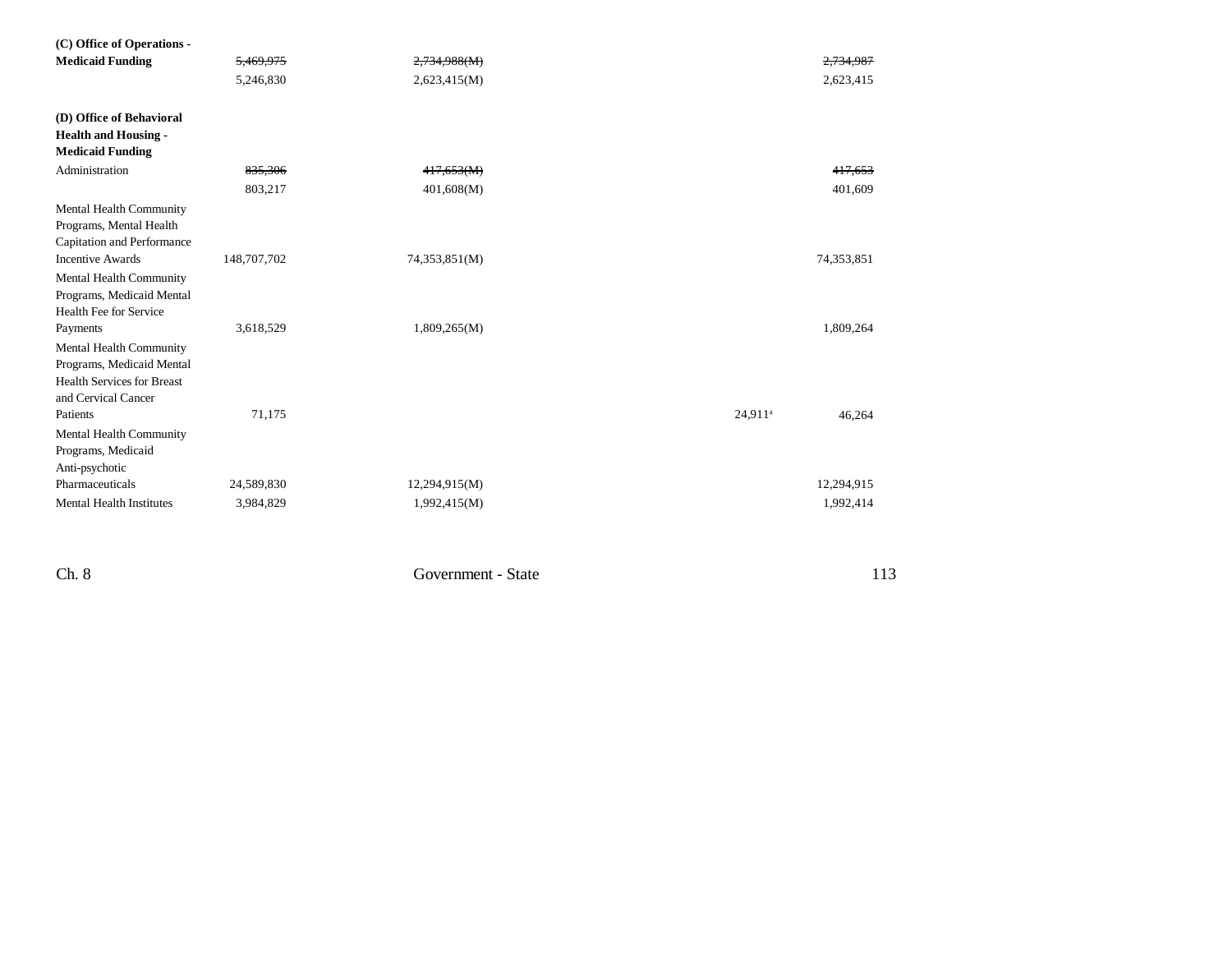| Ch. 8                                                                                                                                       |                                       |              |                               | Government - State                             |                             |                                              | 114                            |  |
|---------------------------------------------------------------------------------------------------------------------------------------------|---------------------------------------|--------------|-------------------------------|------------------------------------------------|-----------------------------|----------------------------------------------|--------------------------------|--|
|                                                                                                                                             |                                       |              |                               | APPROPRIATION FROM                             |                             |                                              |                                |  |
|                                                                                                                                             | <b>ITEM &amp;</b><br><b>SUBTOTAL</b>  | <b>TOTAL</b> | <b>GENERAL</b><br><b>FUND</b> | <b>GENERAL</b><br><b>FUND</b><br><b>EXEMPT</b> | <b>CASH</b><br><b>FUNDS</b> | <b>CASH</b><br><b>FUNDS</b><br><b>EXEMPT</b> | <b>FEDERAL</b><br><b>FUNDS</b> |  |
|                                                                                                                                             | \$                                    | \$           | \$                            | \$                                             | \$                          | \$                                           | \$                             |  |
| Alcohol and Drug Abuse<br>Division, High Risk                                                                                               |                                       |              |                               |                                                |                             |                                              |                                |  |
| Pregnant Women Program                                                                                                                      | 349,656<br>182,157,027<br>182,124,938 |              | 174,828(M)                    |                                                |                             |                                              | 174,828                        |  |
| <sup>a</sup> This amount shall be from the Breast and Cervical Cancer Prevention and Treatment Fund created in Section 26-4-532 (7), C.R.S. |                                       |              |                               |                                                |                             |                                              |                                |  |
| (E) Office of                                                                                                                               |                                       |              |                               |                                                |                             |                                              |                                |  |
| <b>Rehabilitation and</b>                                                                                                                   |                                       |              |                               |                                                |                             |                                              |                                |  |
| <b>Disability Services -</b><br><b>Medicaid Funding</b>                                                                                     |                                       |              |                               |                                                |                             |                                              |                                |  |
| Administration                                                                                                                              | 2,045,642                             |              | 1,022,821(M)                  |                                                |                             |                                              | 1,022,821                      |  |
|                                                                                                                                             | 1,903,130                             |              | 951,565(M)                    |                                                |                             |                                              | 951,565                        |  |
| Community Services for<br>Persons with                                                                                                      |                                       |              |                               |                                                |                             |                                              |                                |  |
| Developmental Disabilities                                                                                                                  | 218,480,211                           |              | 109,240,106(M)                |                                                |                             |                                              | 109,240,105                    |  |
| <b>Institutional Programs for</b><br>Persons with                                                                                           |                                       |              |                               |                                                |                             |                                              |                                |  |
| <b>Developmental Disabilities</b>                                                                                                           | 37,934,411                            |              | 18,967,206(M)                 |                                                |                             |                                              | 18,967,205                     |  |
|                                                                                                                                             | 34,906,352                            |              | 17,453,176(M)                 |                                                |                             |                                              | 17,453,176                     |  |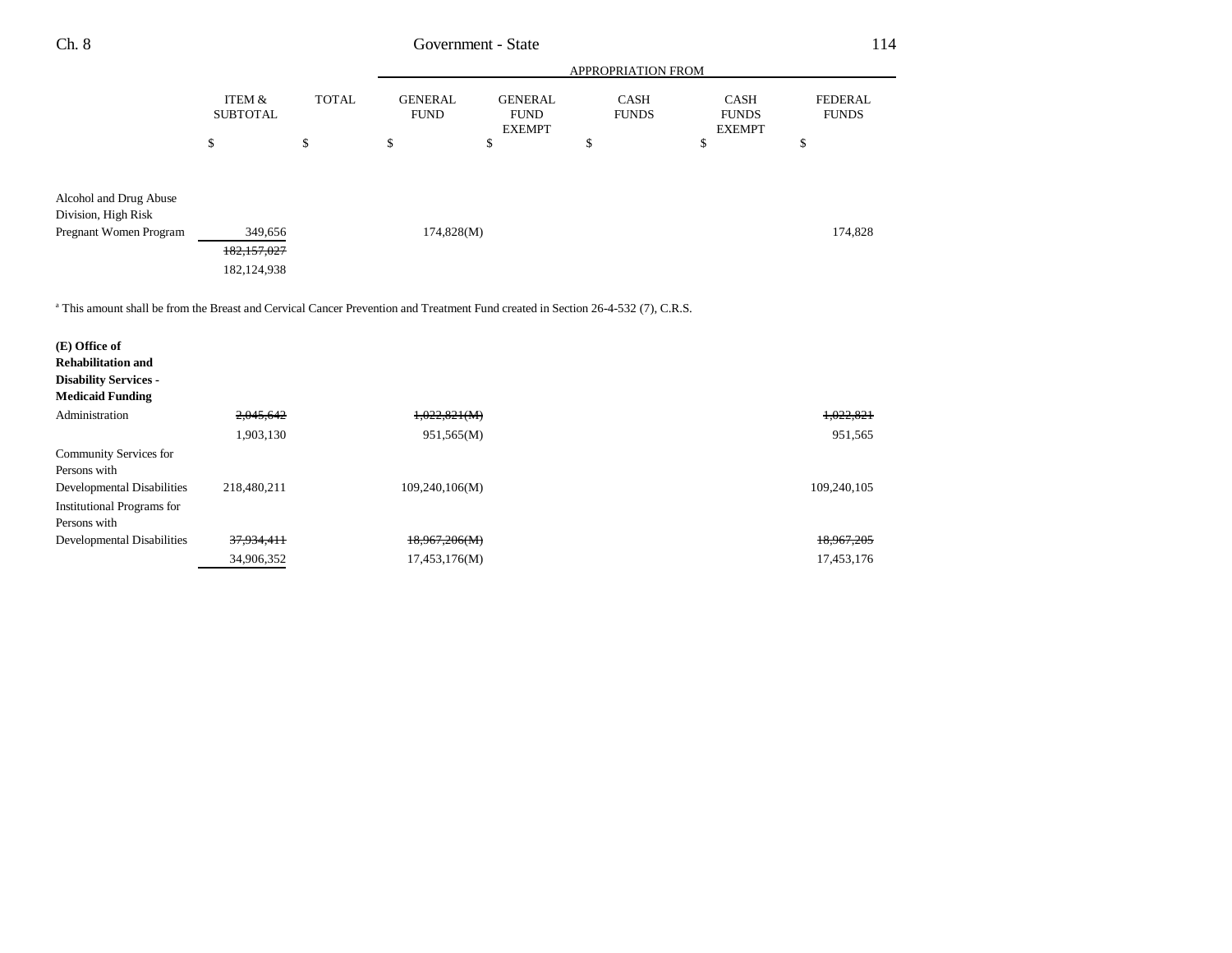#### 258,460,264

255,289,693

| (F) County Administration       |                      |               |            |
|---------------------------------|----------------------|---------------|------------|
| - Medicaid Funding              | 9,003,162            | 3,376,186(M)  | 5,626,976  |
| (G) Office of Self              |                      |               |            |
| <b>Sufficiency, Disability</b>  |                      |               |            |
| <b>Determination Services -</b> |                      |               |            |
| <b>Medicaid Funding</b>         | <del>1,436,848</del> | 718,424(M)    | 718,424    |
|                                 | 1,379,637            | 689,818(M)    | 689,819    |
| (H) Office of Adult and         |                      |               |            |
| <b>Veterans Services, Aging</b> |                      |               |            |
| <b>Services Programs -</b>      |                      |               |            |
| <b>Medicaid Funding</b>         | 127,930              | 63,965(M)     | 63,965     |
| (I) Division of Child           |                      |               |            |
| <b>Welfare - Medicaid</b>       |                      |               |            |
| <b>Funding</b>                  | 76,408,265           | 38,204,133(M) | 38,204,132 |
|                                 | 76,404,324           | 38,202,162(M) | 38,202,162 |
| (J) Division of Youth           |                      |               |            |
| <b>Corrections - Medicaid</b>   |                      |               |            |
| <b>Funding</b>                  | 10,340,532           | 5,170,266(M)  | 5,170,266  |

Ch. 8 Government - State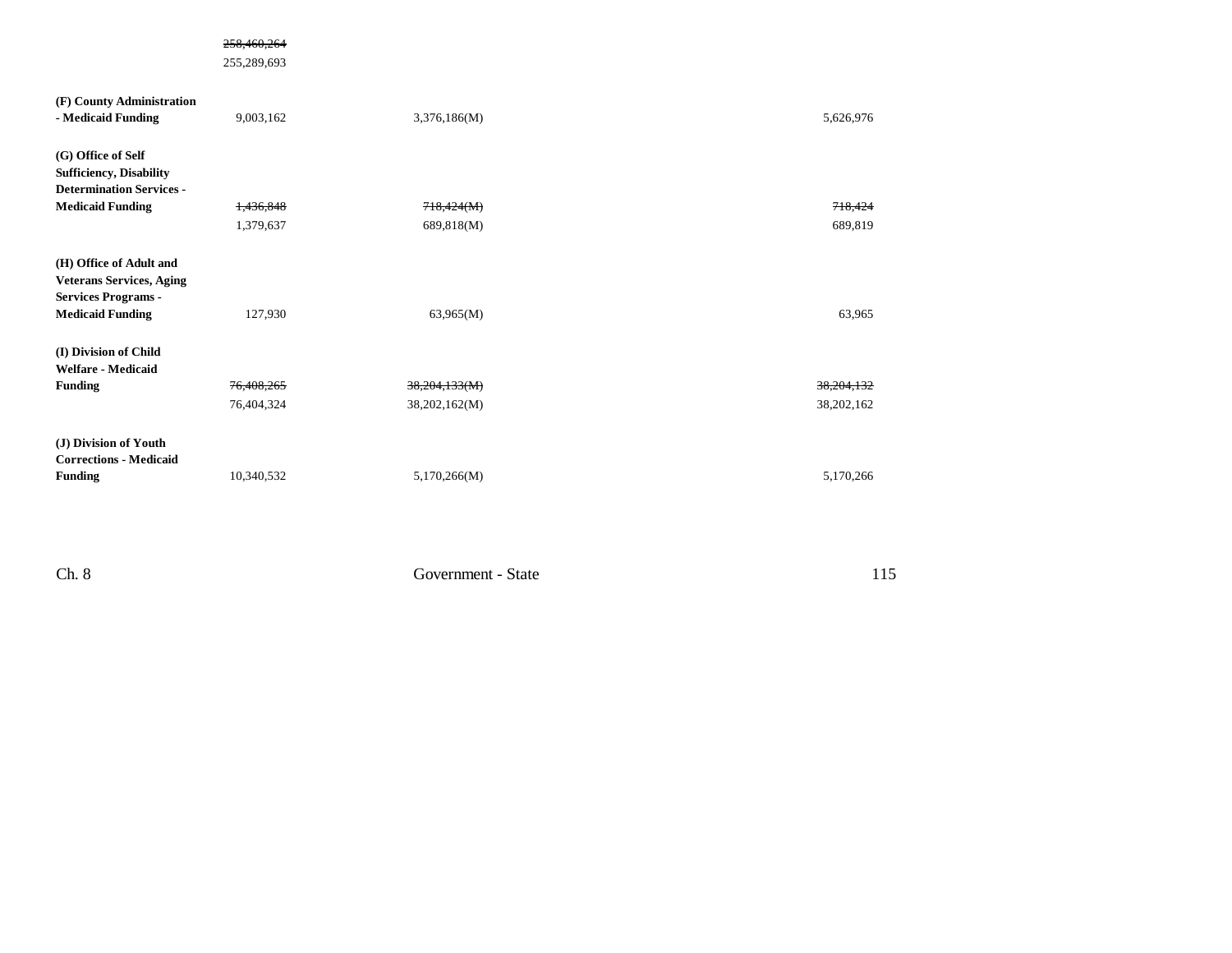|                                                                                      |                                      |                            | APPROPRIATION FROM            |                                                |                      |                                       |                                |  |
|--------------------------------------------------------------------------------------|--------------------------------------|----------------------------|-------------------------------|------------------------------------------------|----------------------|---------------------------------------|--------------------------------|--|
|                                                                                      | <b>ITEM &amp;</b><br><b>SUBTOTAL</b> | <b>TOTAL</b>               | <b>GENERAL</b><br><b>FUND</b> | <b>GENERAL</b><br><b>FUND</b><br><b>EXEMPT</b> | CASH<br><b>FUNDS</b> | CASH<br><b>FUNDS</b><br><b>EXEMPT</b> | <b>FEDERAL</b><br><b>FUNDS</b> |  |
|                                                                                      | \$                                   | \$                         | \$                            | \$                                             | \$                   | \$                                    | \$                             |  |
| (K) Division of Children's<br><b>Health and Rehabilitation</b><br>- Medicaid Funding |                                      |                            |                               |                                                |                      |                                       |                                |  |
| Administration                                                                       | 106,709                              |                            | 53,355(M)                     |                                                |                      |                                       | 53,354                         |  |
|                                                                                      | 97,353                               |                            | 48,677(M)                     |                                                |                      |                                       | 48,676                         |  |
| Services for Children with<br><b>Developmental Disabilities</b>                      | 3,801,038                            |                            | 1,900,519(M)                  |                                                |                      |                                       | 1,900,519                      |  |
| Children's Mental Health<br>Services, Residential<br>Treatment for Youth (H.B.       |                                      |                            |                               |                                                |                      |                                       |                                |  |
| 99-1116)                                                                             | 626,615                              |                            | 313,308(M)                    |                                                |                      |                                       | 313,307                        |  |
|                                                                                      | 4,534,362                            |                            |                               |                                                |                      |                                       |                                |  |
|                                                                                      | 4,525,006                            |                            |                               |                                                |                      |                                       |                                |  |
|                                                                                      |                                      | 562,692,270                |                               |                                                |                      |                                       |                                |  |
|                                                                                      |                                      | 559,002,225                |                               |                                                |                      |                                       |                                |  |
| <b>TOTALS PART V</b><br>(HEALTH CARE<br>POLICY AND                                   |                                      |                            |                               |                                                |                      |                                       |                                |  |
| <b>FINANCING)</b> <sup>5,6</sup>                                                     |                                      | <del>\$2,714,652,157</del> | \$1,180,936,543*              |                                                | \$751,563            | \$186,737,806                         | <del>\$1,346,226,245</del>     |  |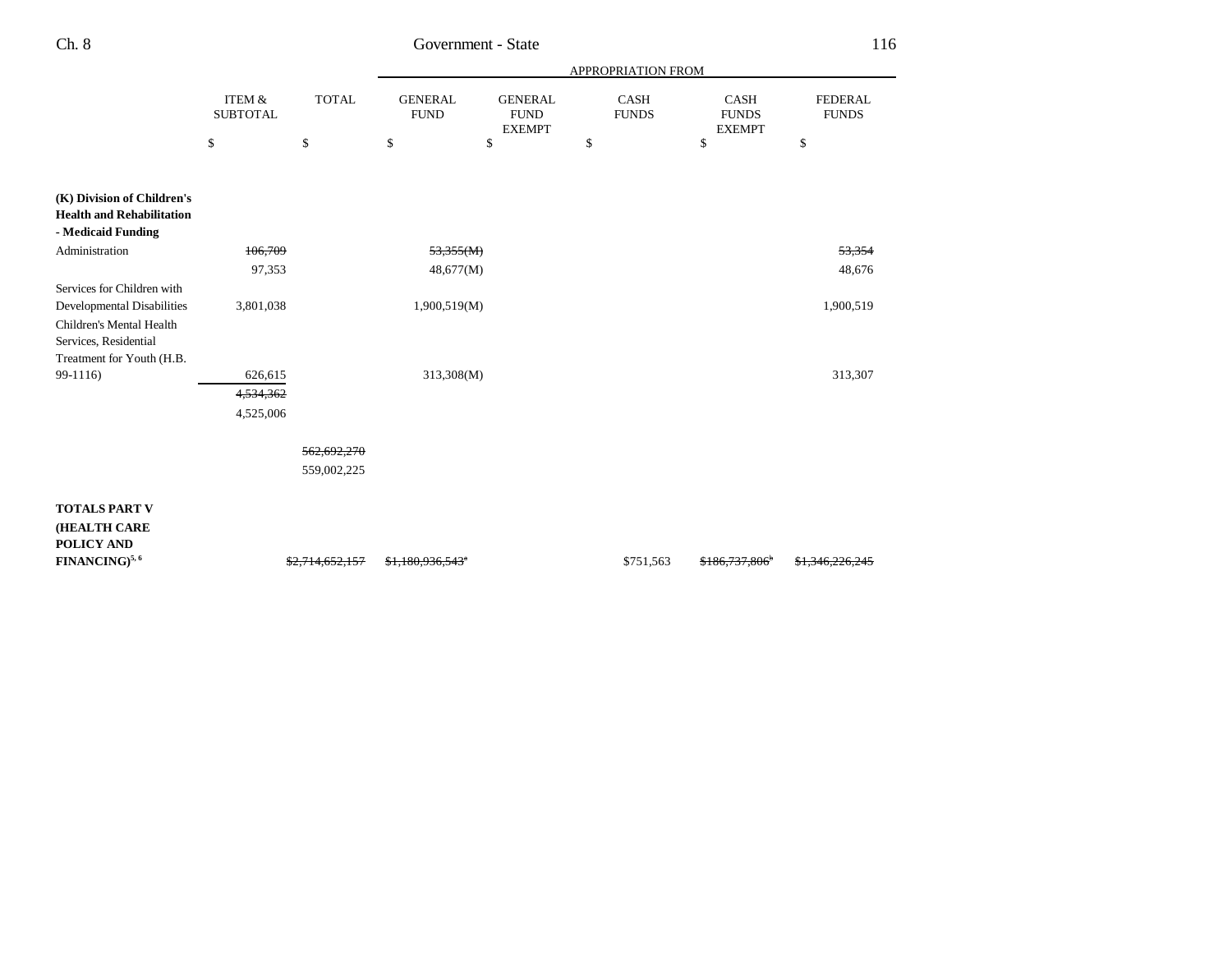$$1,709,715,471$   $$1,178,611,600^a$   $$186,727,388^b$   $$1,343,624,920$ 

<sup>a</sup> Of this amount, \$3,355,821 \$3,353,885 is exempt from the statutory limit on state General Fund appropriations pursuant to Section 24-75-201.1 (1) (a) (III) (B), C.R.S.

b Of this amount, \$781,748 contains an (L) notation, and \$10,068,871 contains a (T) notation.

**SECTION 8.** Part VI and the affected totals of section 2 of chapter 399, Session Laws of Colorado 2002, are amended to read:

#### Section 2. **Appropriation.**

#### **PART VI DEPARTMENT OF HIGHER EDUCATION**

## **(1) DEPARTMENT ADMINISTRATIVE OFFICE** Health, Life, and Dental  $\frac{322,897}{249,032}$   $\frac{249,032}{25,568(T)^6}$   $\frac{25,568(T)^6}{25,256(17)}$ 313,808 239,943 Short-term Disability 8,846 6,707 602 6,707 1,112<sup>a</sup> 425(T)<sup>b</sup> 602 8,657 6,518 Salary Survey and Senior Executive Service 384,717 300,733 47,199<sup>a</sup> 36,785(T)<sup>b</sup> Performance-based Pay Awards 278(T)b 129,796 108,066 108,066 13,452<sup>a</sup> 8,278(T)b Workers' Compensation 16,039 15,445 594<sup>a</sup> Legal Services for 505 hours 30,199 30,199 30,199

Ch. 8 Government - State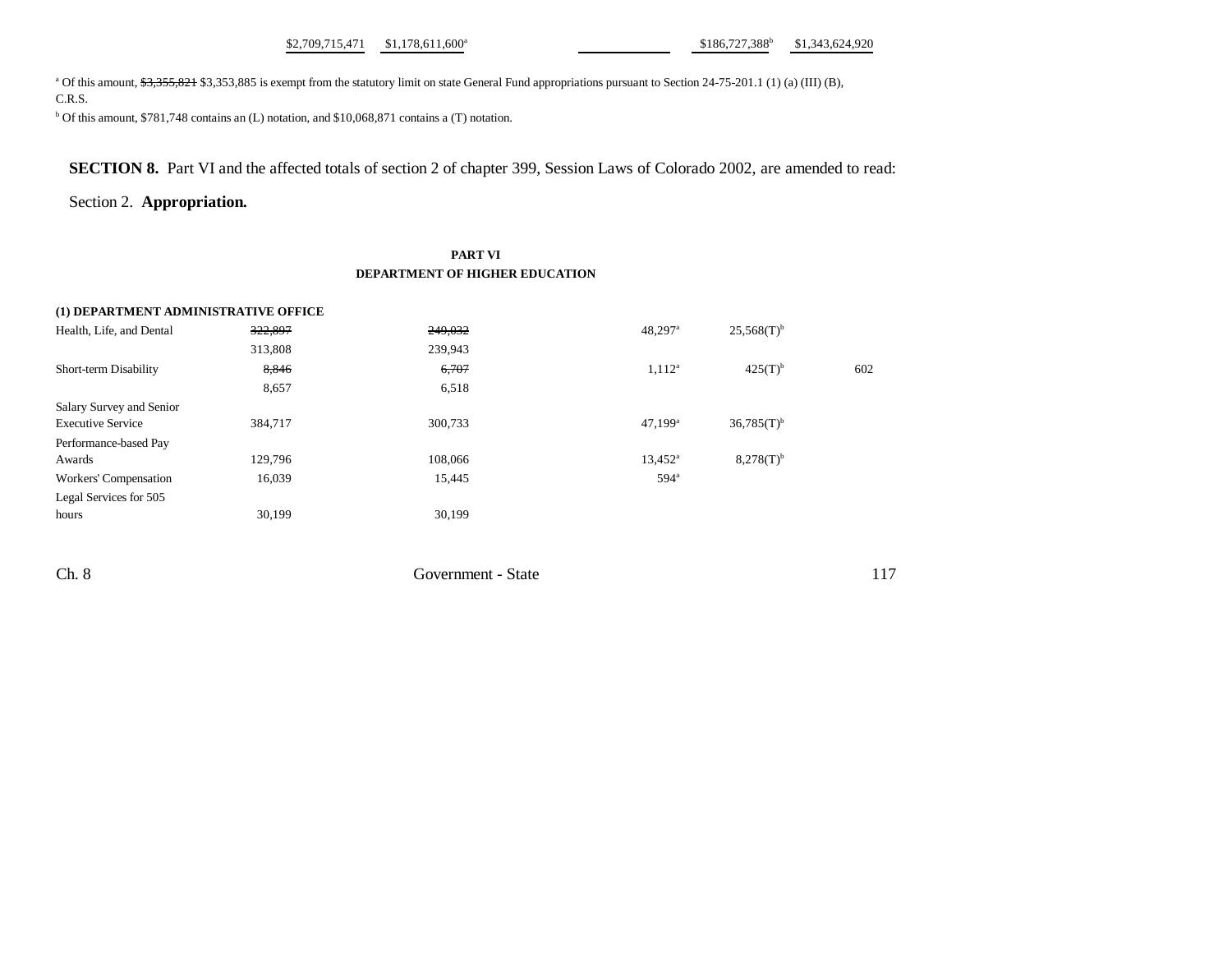|                           |                           |              | APPROPRIATION FROM            |                                                |                             |                                              |                                |
|---------------------------|---------------------------|--------------|-------------------------------|------------------------------------------------|-----------------------------|----------------------------------------------|--------------------------------|
|                           | ITEM &<br><b>SUBTOTAL</b> | <b>TOTAL</b> | <b>GENERAL</b><br><b>FUND</b> | <b>GENERAL</b><br><b>FUND</b><br><b>EXEMPT</b> | <b>CASH</b><br><b>FUNDS</b> | <b>CASH</b><br><b>FUNDS</b><br><b>EXEMPT</b> | <b>FEDERAL</b><br><b>FUNDS</b> |
|                           | \$                        | \$           | \$                            | \$                                             | \$                          | \$                                           | \$                             |
|                           |                           |              |                               |                                                |                             |                                              |                                |
| Purchase of Services from |                           |              |                               |                                                |                             |                                              |                                |
| <b>Computer Center</b>    | 5,678                     |              | 5,678                         |                                                |                             |                                              |                                |
| Payment to Risk           |                           |              |                               |                                                |                             |                                              |                                |
| Management and Property   |                           |              |                               |                                                |                             |                                              |                                |
| Funds                     | 9,917                     |              | 8,478                         |                                                | 1.439 <sup>a</sup>          |                                              |                                |
| <b>Leased Space</b>       | 294,099                   |              | 225,574                       |                                                | $68,525^{\circ}$            |                                              |                                |
|                           |                           | 1,202,188    |                               |                                                |                             |                                              |                                |
|                           |                           | 1,192,910    |                               |                                                |                             |                                              |                                |

a These amounts shall be from various sources of cash funds throughout the Department.

**b** These amounts shall be from Limited Gaming revenue received by the State Historical Society.

 $^\mathrm{c}$  This amount shall be from the Private Occupational Schools Fund.

## **(2) COLORADO COMMISSION ON HIGHER EDUCATION65, 66, 67, 67a**

| (A) Administration | 2,506,993 | 2,506,993    |
|--------------------|-----------|--------------|
|                    | 2.351.232 | 2.351.232    |
|                    |           | $(32.8$ FTE) |

| (B) Division of Private     |         |                      |                     |
|-----------------------------|---------|----------------------|---------------------|
| <b>Occupational Schools</b> | 541.472 | 443.238 <sup>a</sup> | 98.234 <sup>b</sup> |
|                             |         | $(6.5$ FTE)          | $(1.3$ FTE)         |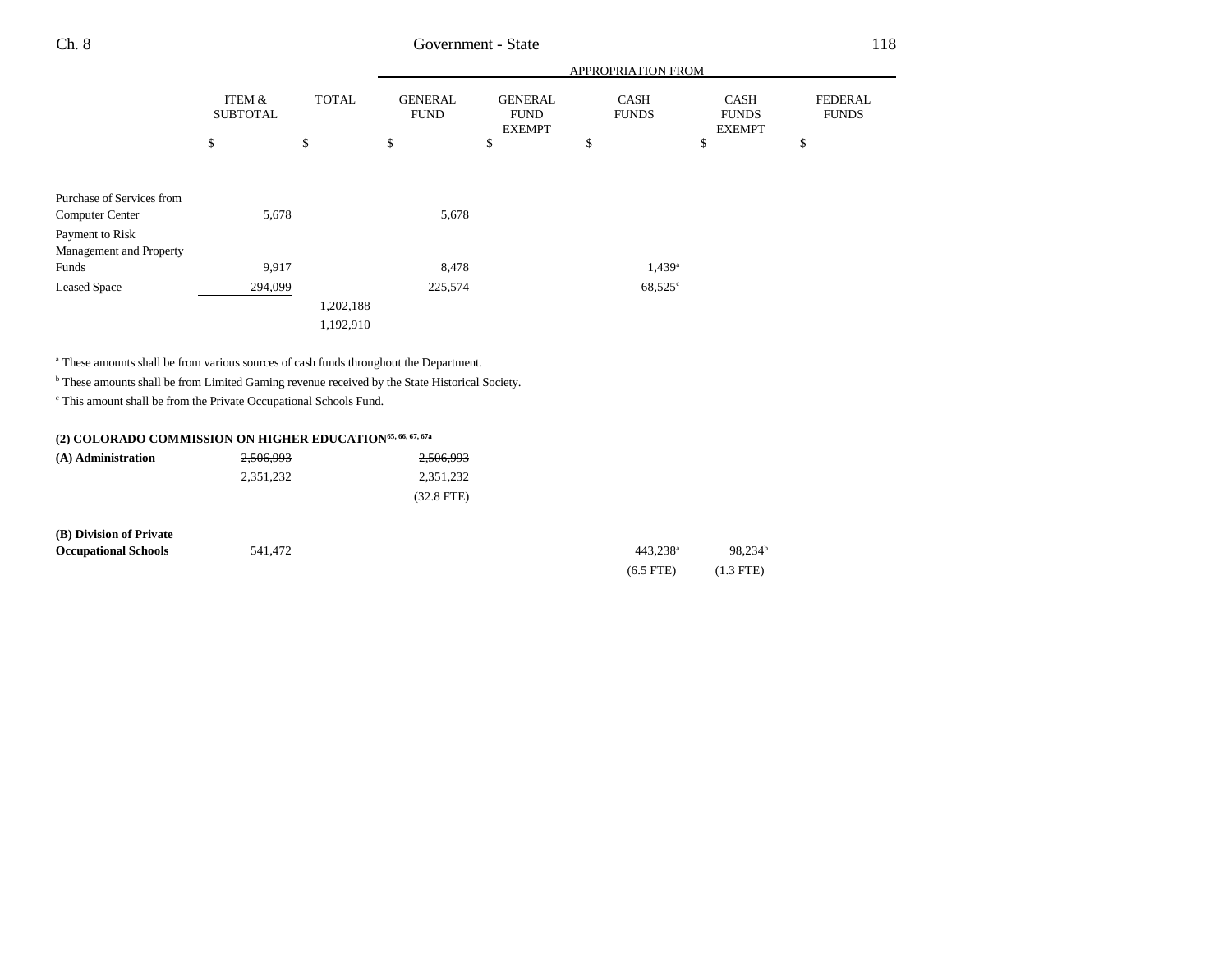a This amount shall be from the Private Occupational Schools Fund.

**b** This amount shall be from reserves in the Private Occupational Schools Fund.

#### **(C) Special Purpose**

| 103,000    | 103,000 |                        |                             |
|------------|---------|------------------------|-----------------------------|
| 277,619    | 277,619 |                        |                             |
|            |         |                        |                             |
| 3,126,546  |         | $125,821^{\circ}$      | $3,000,725(T)$ <sup>b</sup> |
|            |         |                        |                             |
| 886,907    |         |                        | $886,907(T)$ <sup>c</sup>   |
|            |         |                        |                             |
| 285,000    | 162,400 | $122,600$ <sup>d</sup> |                             |
|            |         |                        |                             |
| 789,850    | 350,380 |                        | $439,470(T)$ <sup>b</sup>   |
|            |         |                        |                             |
| 7,115,751  |         | $7,115,751^e$          |                             |
| 12,584,673 |         |                        |                             |
|            |         |                        |                             |

15,633,138 15,477,377

a This amount shall be from the Colorado Student Loan Program.

**b** These amounts shall be from statewide and departmental indirect cost recoveries.

Ch. 8 Government - State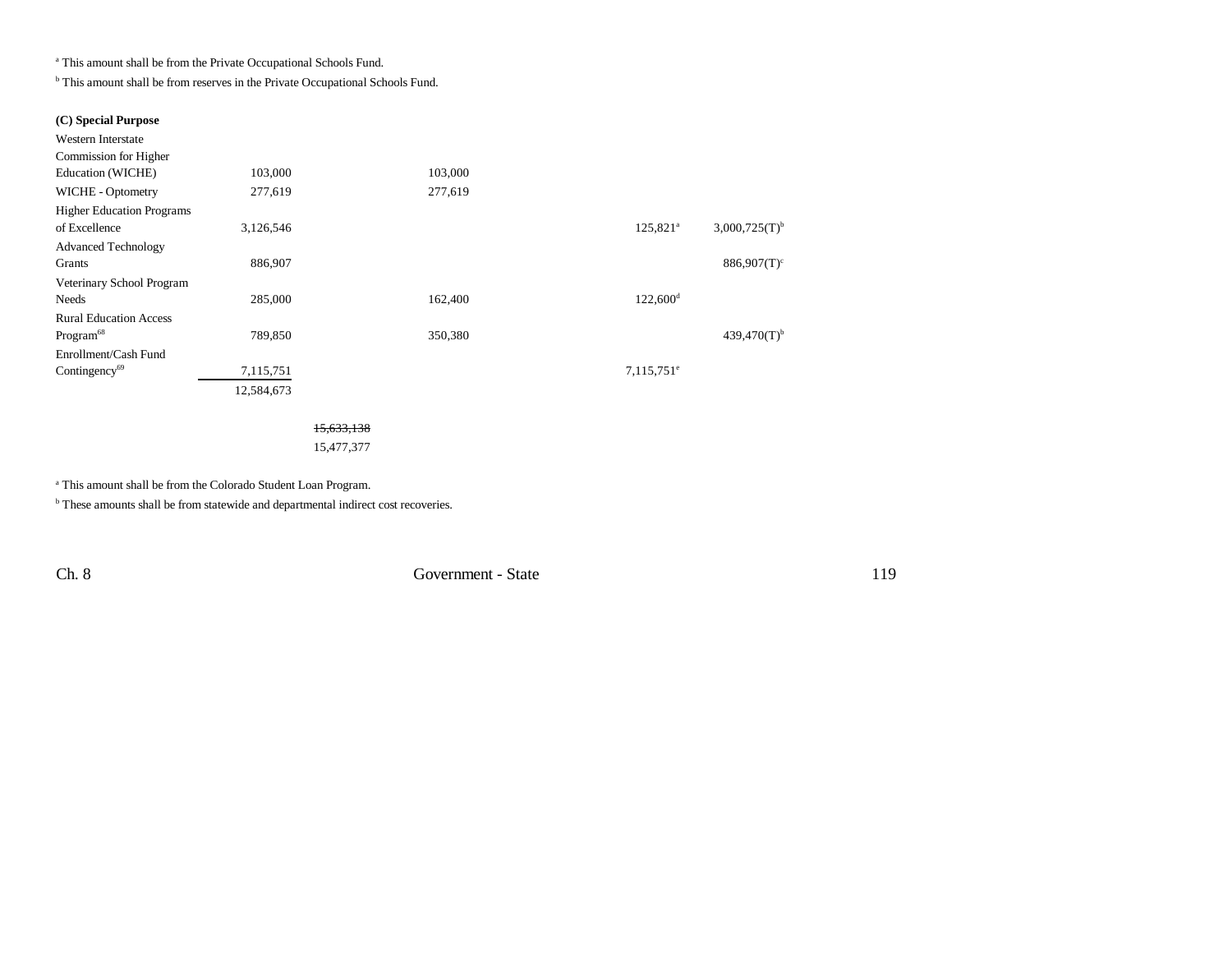|          |              | APPROPRIATION FROM |                |              |               |              |  |
|----------|--------------|--------------------|----------------|--------------|---------------|--------------|--|
| ITEM &   | <b>TOTAL</b> | GENERAL            | <b>GENERAL</b> | CASH         | <b>CASH</b>   | FEDERAL      |  |
| SUBTOTAL |              | <b>FUND</b>        | <b>FUND</b>    | <b>FUNDS</b> | <b>FUNDS</b>  | <b>FUNDS</b> |  |
|          |              |                    | <b>EXEMPT</b>  |              | <b>EXEMPT</b> |              |  |
|          | S            |                    |                |              |               |              |  |
|          |              |                    |                |              |               |              |  |

c Of this amount, \$800,000 shall be from Waste Tire Recycling Development Cash Fund moneys deposited in the Advanced Technology Fund, and it is shown for informational purposes only, since moneys in the Advanced Technology Fund are continuously appropriated pursuant to Section 23-1-106.5 (9), C.R.S., and \$86,907 shall be from statewide and departmental indirect cost recoveries.

 $^{\rm d}$  This amount shall be from the Western Interstate Commission on Higher Education.

e This amount shall be from tuition and cash fund revenue from the governing boards, in addition to what is appropriated to the governing boards. This spending authority may be transferred to the governing boards.

#### **(3) COLORADO COMMISSION ON HIGHER EDUCATION FINANCIAL AID70**

| (A) Need Based Grants            |            |            |           |
|----------------------------------|------------|------------|-----------|
| <b>General Need Based Grants</b> | 43,550,101 |            |           |
| Governor's Opportunity           |            |            |           |
| Scholarships <sup>71</sup>       | 8,000,000  |            |           |
|                                  | 51,550,101 | 51,550,101 |           |
|                                  |            |            |           |
| (B) Merit Based Grants           | 14,874,498 | 14,874,498 |           |
|                                  |            |            |           |
| $(C)$ Work Study <sup>72</sup>   | 16,612,357 | 16,612,357 |           |
| (D) Special Purpose              |            |            |           |
|                                  |            |            |           |
| Required Federal Match           | 3,376,350  | 2,076,350  | 1.300.000 |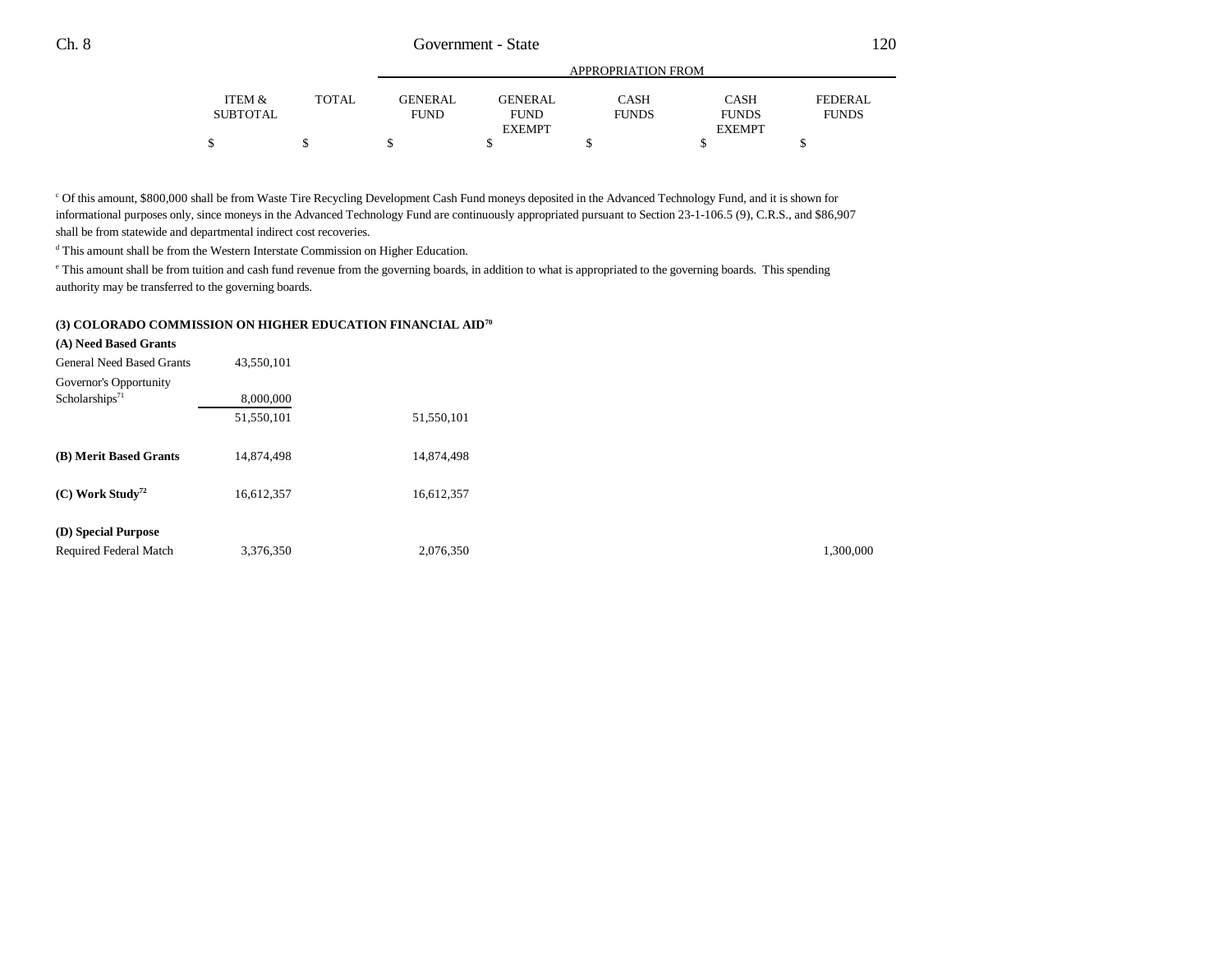| Veterans'/Law                      |           |           |                |
|------------------------------------|-----------|-----------|----------------|
| Enforcement/POW Tuition            |           |           |                |
| Assistance                         | 108,021   | 108,021   |                |
| Native American                    |           |           |                |
| <b>Students/Fort Lewis College</b> | 5,462,817 | 5,462,817 |                |
| <b>Grant Program for Nurses</b>    |           |           |                |
| Training                           | 335,856   | 335,856   |                |
| Early Childhood                    |           |           |                |
| Professional Loan                  |           |           |                |
| Repayment                          | 244,000   |           | $244,000(T)^a$ |
|                                    | 9,527,044 |           |                |

92,564,000

<sup>a</sup> This amount shall be from federal Child Care Development Funds transferred from the Department of Human Services.

#### **(4) GOVERNING BOARDS AND LOCAL DISTRICT JUNIOR COLLEGES<sup>1</sup>**

## **(A) TRUSTEES OF THE STATE COLLEGES IN COLORADO67a, 73, 74, 75**

Governing Board and General Campuses

General Fund and Tuition

| Allocation               | 52,273,410       | 36, 347, 708 | 15,925,702 <sup>a</sup> |
|--------------------------|------------------|--------------|-------------------------|
|                          | 50,012,090       | 34,086,388   |                         |
|                          | $(888.7$ FTE $)$ |              |                         |
| Other Than Tuition       |                  |              |                         |
| Revenue                  | 910.260          |              | $910,260^{\rm b}$       |
| <b>Auxiliary Revenue</b> | 2,943,868        |              | 2,943,868°              |

Ch. 8 Government - State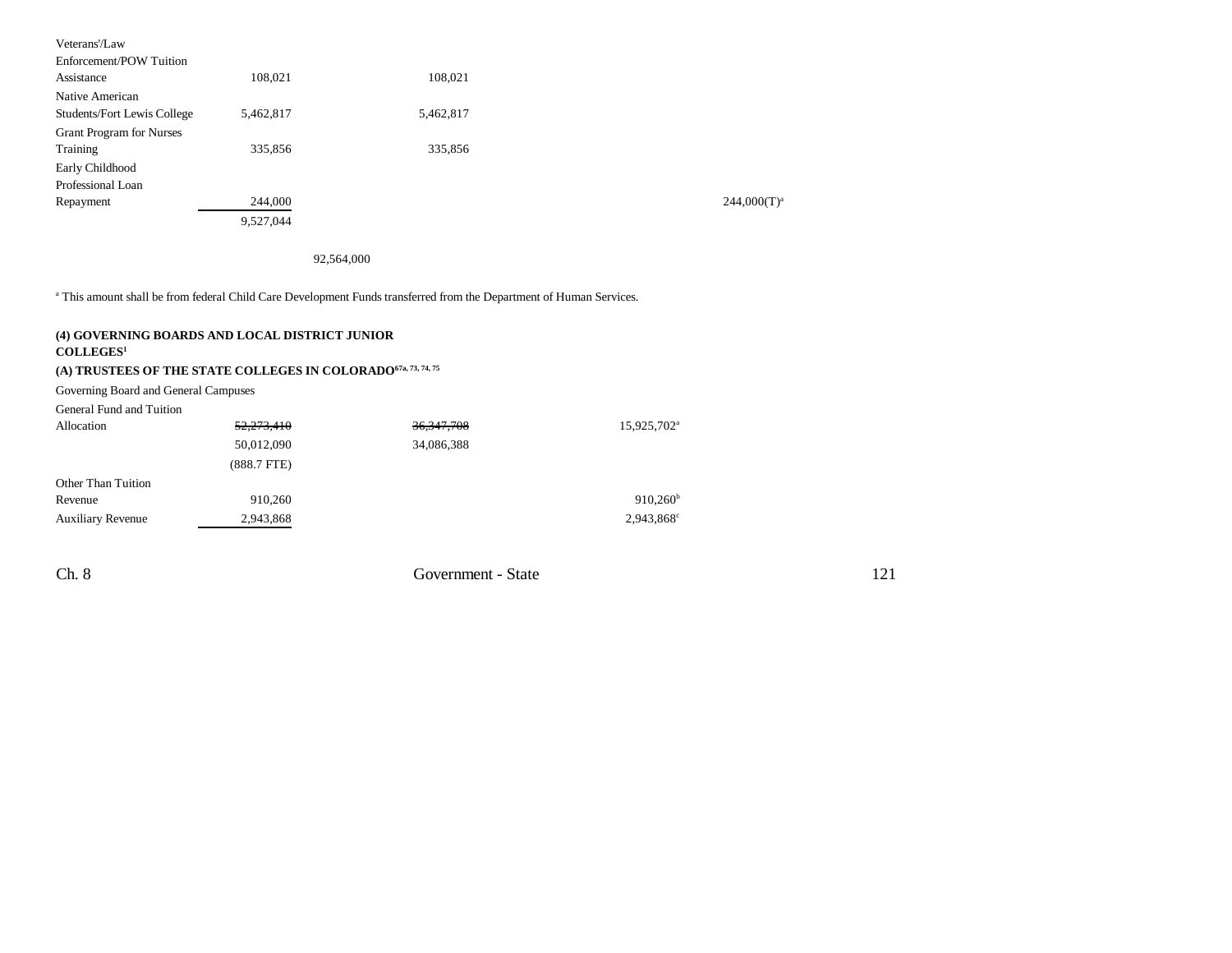|          |       | APPROPRIATION FROM |                |              |               |                |
|----------|-------|--------------------|----------------|--------------|---------------|----------------|
| ITEM &   | TOTAL | <b>GENERAL</b>     | <b>GENERAL</b> | CASH         | <b>CASH</b>   | <b>FEDERAL</b> |
| SUBTOTAL |       | <b>FUND</b>        | <b>FUND</b>    | <b>FUNDS</b> | <b>FUNDS</b>  | <b>FUNDS</b>   |
|          |       |                    | <b>EXEMPT</b>  |              | <b>EXEMPT</b> |                |
|          |       |                    |                |              |               |                |

56,127,538

53,866,218

<sup>a</sup> This amount shall be from tuition revenue.

<sup>b</sup> This amount shall be from other than tuition revenue.

c This amount shall be from auxiliary revenue.

## **(B) TRUSTEES OF METROPOLITAN STATE COLLEGE67a, 73, 74, 75**

Governing Board and General Campuses

| General Fund and Tuition |               |                       |                          |
|--------------------------|---------------|-----------------------|--------------------------|
| Allocation               | 69,656,594    | <del>45,524,033</del> | 24,132,561 <sup>a</sup>  |
|                          | 67, 747, 273  | 43,614,712            |                          |
|                          | $(986.0$ FTE) |                       |                          |
| Other Than Tuition       |               |                       |                          |
| Revenue                  | 1,490,971     |                       | $1,490.971$ <sup>b</sup> |
| <b>Auxiliary Revenue</b> | 3,925,829     |                       | 3,925,829°               |
|                          | 75,073,394    |                       |                          |
|                          | 73,164,073    |                       |                          |
|                          |               |                       |                          |

<sup>a</sup> This amount shall be from tuition revenue.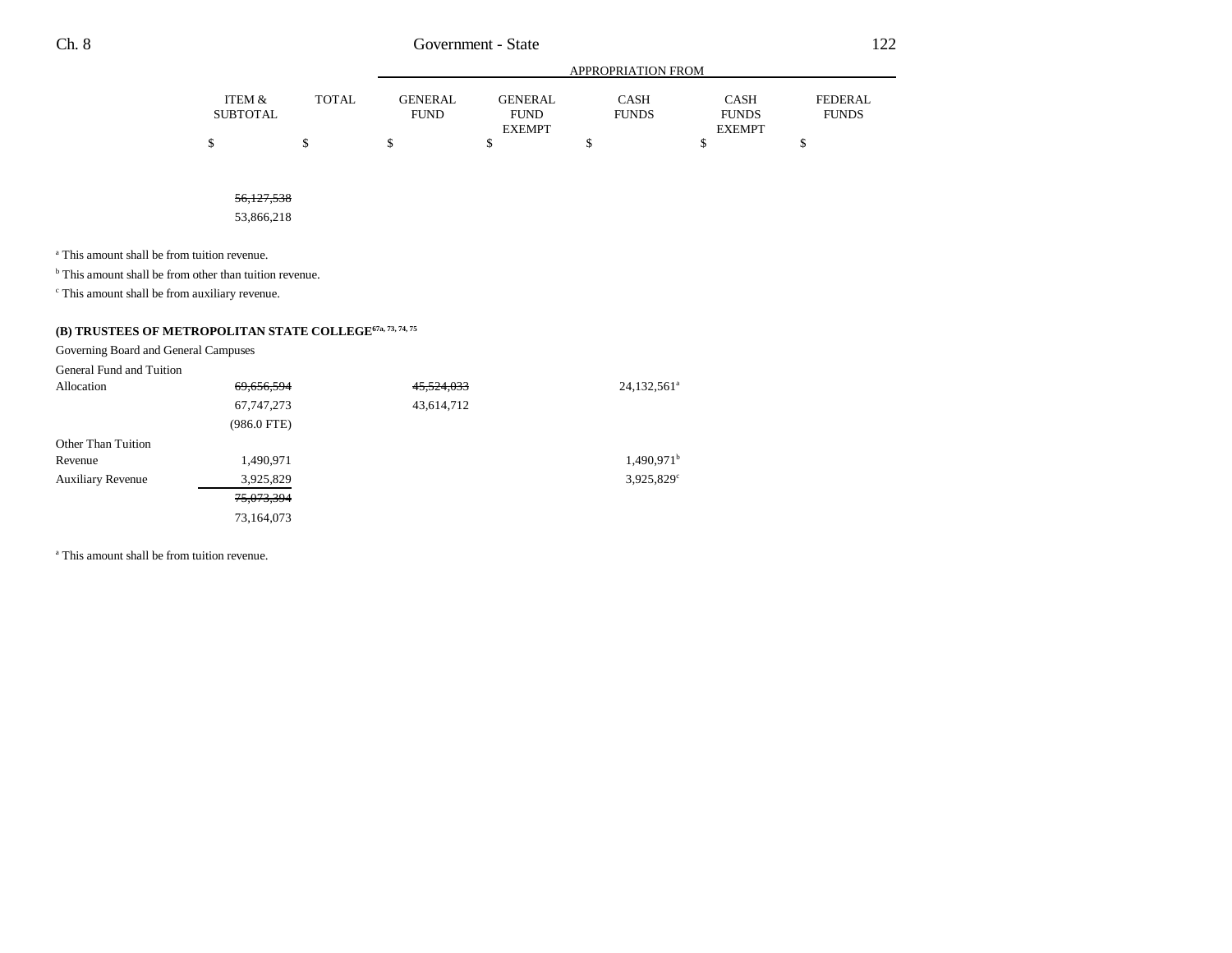<sup>b</sup> This amount shall be from other than tuition revenue.

 $\,^{\mathrm{c}}$  This amount shall be from auxiliary revenue.

#### **(C) BOARD OF GOVERNORS OF THE COLORADO STATE UNIVERSITY SYSTEM67a, 73, 74,**

**75**

#### Governing Board and General Campuses

| General Fund and Tuition |                 |             |                          |                |
|--------------------------|-----------------|-------------|--------------------------|----------------|
| Allocation               | 251,270,797     | 147,602,241 | 103,668,556 <sup>a</sup> |                |
|                          | 247, 485, 155   | 143,816,599 |                          |                |
|                          | $(3,630.4$ FTE) |             |                          |                |
| Other Than Tuition       |                 |             |                          |                |
| Revenue                  | 29,253,269      |             | $29,083,269^{\rm b}$     | $170,000(T)^c$ |
| <b>Auxiliary Revenue</b> | 26,972,354      |             | 26,972,354 <sup>d</sup>  |                |
|                          | 307,496,420     |             |                          |                |
|                          | 303,710,778     |             |                          |                |

a This amount shall be from tuition revenue.

<sup>b</sup> This amount shall be from other than tuition revenue.

<sup>c</sup> This amount shall be from moneys appropriated to the Department of Local Affairs from the Local Government Mineral Impact Fund, created in Section 34-63-102 (5), C.R.S. This amount represents a 2003 calendar year grant; any unexpended balance on June 30, 2003, is intended to roll forward and remain available for expenditure in FY 2003-04.

<sup>d</sup> This amount shall be from auxiliary revenue.

#### **(D) TRUSTEES OF FORT LEWIS COLLEGE67a, 73, 74, 75**

Governing Board and General Campuses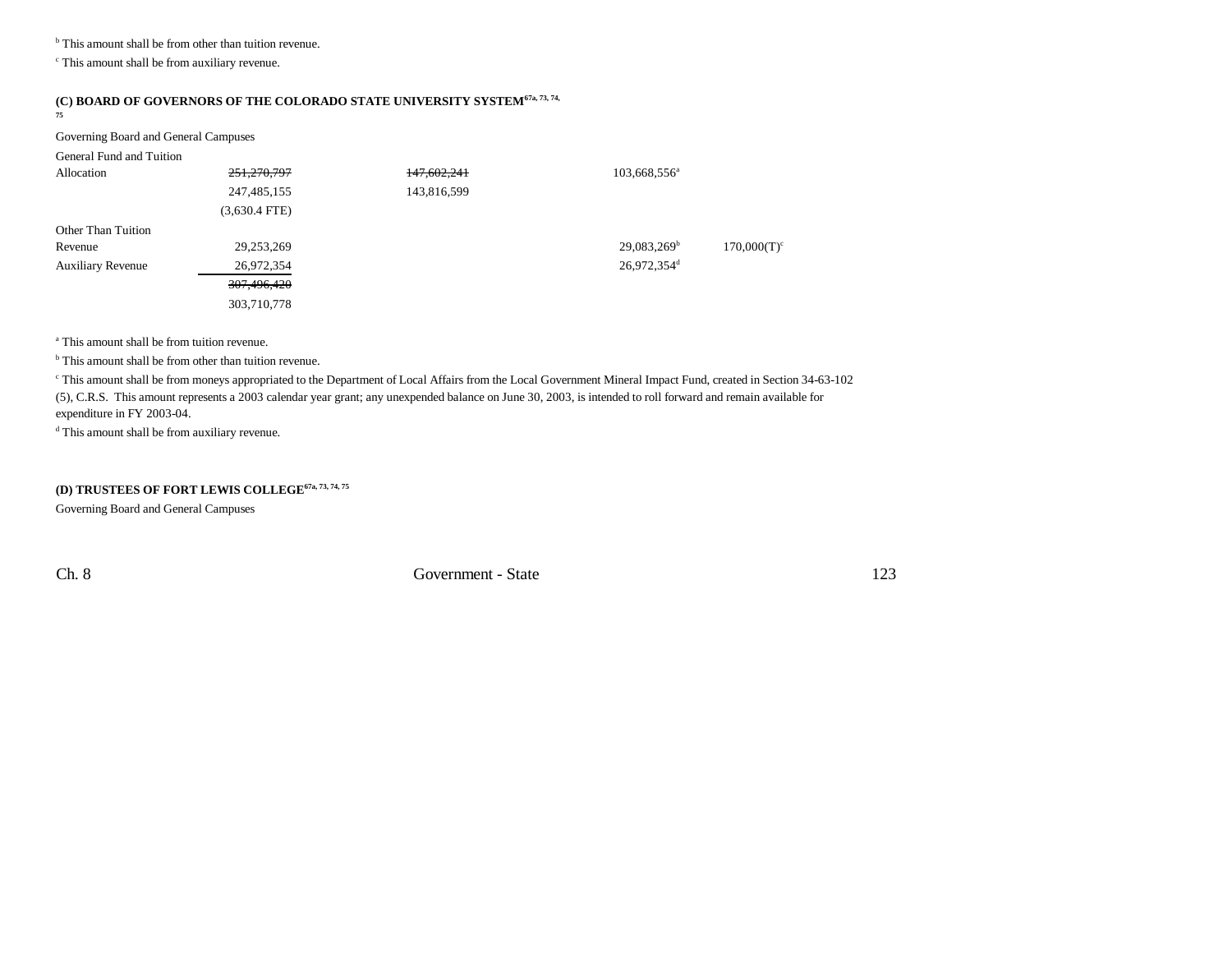|                          |                           |              |                               | APPROPRIATION FROM                             |                             |                                              |                                |  |  |
|--------------------------|---------------------------|--------------|-------------------------------|------------------------------------------------|-----------------------------|----------------------------------------------|--------------------------------|--|--|
|                          | ITEM &<br><b>SUBTOTAL</b> | <b>TOTAL</b> | <b>GENERAL</b><br><b>FUND</b> | <b>GENERAL</b><br><b>FUND</b><br><b>EXEMPT</b> | <b>CASH</b><br><b>FUNDS</b> | <b>CASH</b><br><b>FUNDS</b><br><b>EXEMPT</b> | <b>FEDERAL</b><br><b>FUNDS</b> |  |  |
|                          | \$                        | \$           | \$                            | \$                                             | \$                          | \$                                           | \$                             |  |  |
|                          |                           |              |                               |                                                |                             |                                              |                                |  |  |
| General Fund and Tuition |                           |              |                               |                                                |                             |                                              |                                |  |  |
| Allocation               | 26,432,377                |              | 10,623,981                    |                                                | 15,808,396 <sup>a</sup>     |                                              |                                |  |  |
|                          | 26,166,331                |              | 10,357,935                    |                                                |                             |                                              |                                |  |  |
|                          | $(402.9$ FTE)             |              |                               |                                                |                             |                                              |                                |  |  |
| Other Than Tuition       |                           |              |                               |                                                |                             |                                              |                                |  |  |
| Revenue                  | 2,159,166                 |              |                               |                                                | $2,113,076^b$               | $46,090(T)^c$                                |                                |  |  |
| Auxiliary Revenue        | 2,162,767                 |              |                               |                                                | $2,162,767$ <sup>d</sup>    |                                              |                                |  |  |
|                          | 30,754,310                |              |                               |                                                |                             |                                              |                                |  |  |
|                          | 30,488,264                |              |                               |                                                |                             |                                              |                                |  |  |

<sup>a</sup> This amount shall be from tuition revenue.

<sup>b</sup> This amount shall be from other than tuition revenue.

c This amount shall be from moneys appropriated to the Department of Local Affairs from the Local Government Mineral Impact Fund, created in Section 34-63-102 (5), C.R.S. This amount represents a 2003 calendar year grant; any unexpended balance on June 30, 2003, is intended to roll forward and remain available for expenditure in FY 2003-04.

d This amount shall be from auxiliary revenue.

# **(E) REGENTS OF THE UNIVERSITY OF COLORADO67a, 73, 74, 75, 76**

Governing Board and General Campuses

General Fund and Tuition

Allocation 505,470,657 225,941,651 225,941,651 279,529,006<sup>a</sup>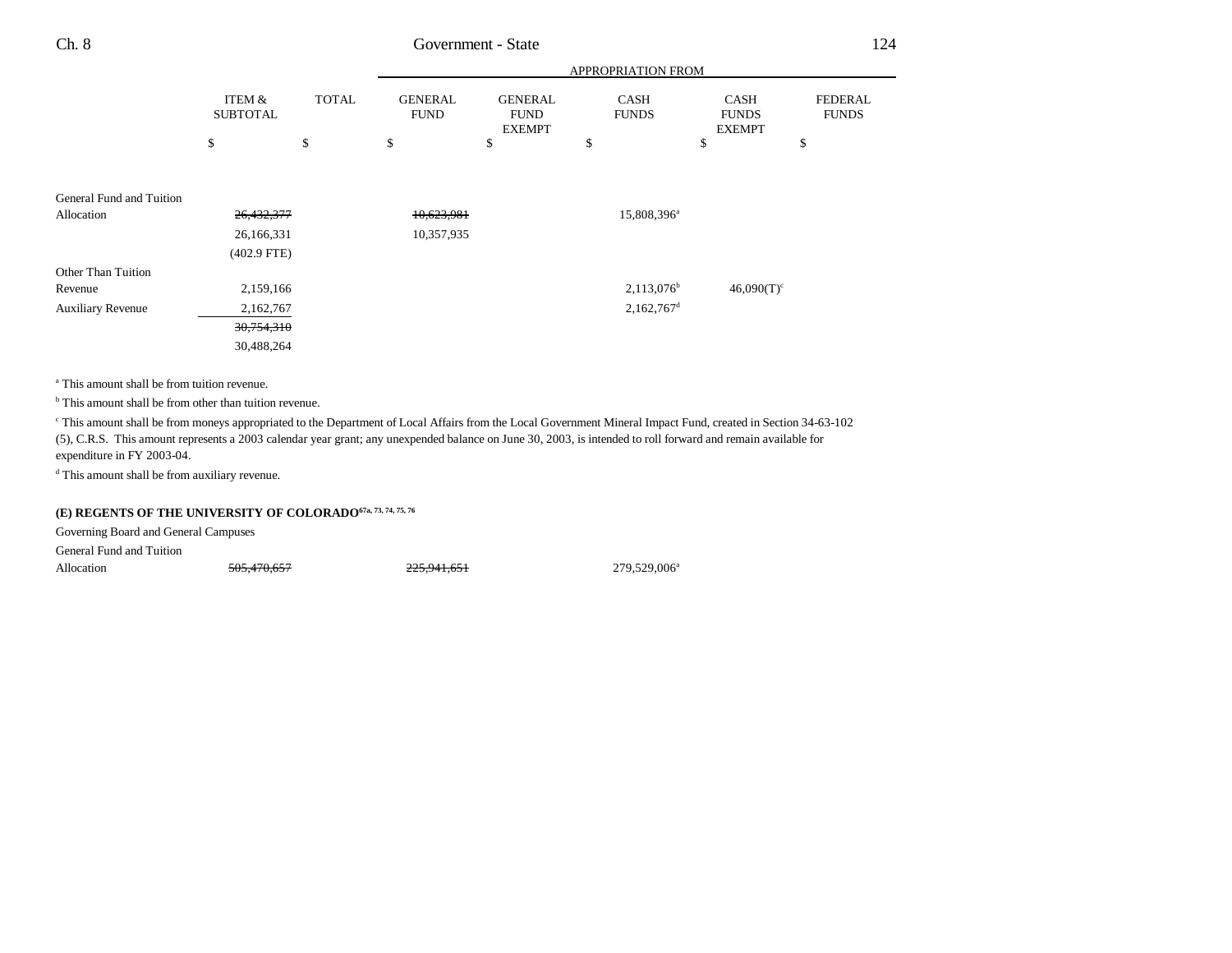|                          | 500,644,851     | 221,115,845 |                           |                     |
|--------------------------|-----------------|-------------|---------------------------|---------------------|
|                          | $(6,037.5$ FTE) |             |                           |                     |
| Other Than Tuition       |                 |             |                           |                     |
| Revenue                  | 50,280,934      |             | $41,704,674^b$            | $8,576,260^{\circ}$ |
| <b>Auxiliary Revenue</b> | 30,340,618      |             | $30,340,618$ <sup>d</sup> |                     |
|                          | 586,092,209     |             |                           |                     |
|                          | 581,266,403     |             |                           |                     |

<sup>a</sup> This amount shall be from tuition revenue.

<sup>b</sup> This amount shall be from other than tuition revenue.

c Of this amount, \$7,918,729 shall be from the Tobacco Litigation Settlement Cash Fund created in Section 24-22-115, C.R.S., pursuant to Section 24-75-1104 (1) (c), C.R.S., and \$657,531(T) shall be from moneys appropriated to the Department of Local Affairs from the Local Government Mineral Impact Fund, created in Section 34-63-102 (5), C.R.S. The Local Government Mineral Impact Fund amount represents a 2003 calendar year grant; any unexpended balance on June 30, 2003, is intended to roll forward and remain available for expenditure in FY 2003-04.

d This amount shall be from auxiliary revenue.

## **(F) TRUSTEES OF THE COLORADO SCHOOL OF MINES67a, 73, 74, 75**

Governing Board and General Campus

General Fund and Tuition

| Allocation               | 41,229,098    | 20,525,170 | 20,703,928 <sup>a</sup> |                |
|--------------------------|---------------|------------|-------------------------|----------------|
|                          | 40,305,499    | 19,601,571 |                         |                |
|                          | $(570.1$ FTE) |            |                         |                |
| Other Than Tuition       |               |            |                         |                |
| Revenue                  | 1,584,406     |            | 1,334,406 <sup>b</sup>  | $250,000(T)^c$ |
| <b>Auxiliary Revenue</b> | 631,068       |            | 631,068 <sup>d</sup>    |                |
|                          | 43,444,572    |            |                         |                |
|                          | 42,520,973    |            |                         |                |

Ch. 8 Government - State 125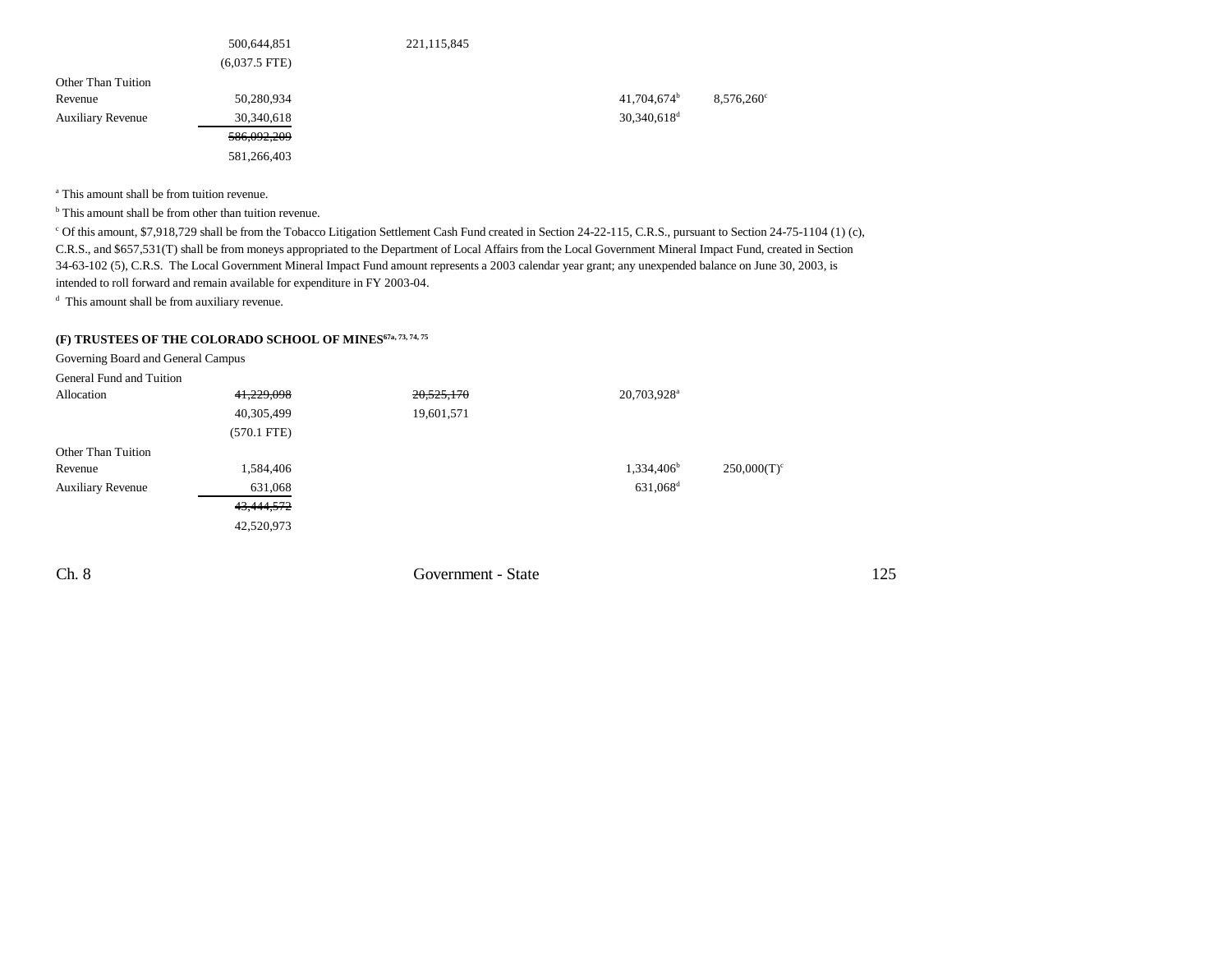|          |              |                |               | APPROPRIATION FROM |               |              |
|----------|--------------|----------------|---------------|--------------------|---------------|--------------|
| ITEM &   | <b>TOTAL</b> | <b>GENERAL</b> | GENERAL       | CASH               | <b>CASH</b>   | FEDERAL      |
| SUBTOTAL |              | <b>FUND</b>    | <b>FUND</b>   | <b>FUNDS</b>       | <b>FUNDS</b>  | <b>FUNDS</b> |
|          |              |                | <b>EXEMPT</b> |                    | <b>EXEMPT</b> |              |
|          |              |                |               |                    |               |              |

<sup>a</sup> This amount shall be from tuition revenue.

<sup>b</sup> This amount shall be from other than tuition revenue.

<sup>c</sup> This amount shall be from the Oil and Gas Conservation Commission in the Department of Natural Resources and shall be for the management and operations of the

Colorado Energy Research Institute created pursuant to Section 23-41-114, C.R.S.

d This amount shall be from auxiliary revenue.

# **(G) UNIVERSITY OF NORTHERN COLORADO67a, 73, 74, 75**

Governing Board and General Campus

General Fund and Tuition

| Allocation               | 71,214,889      | 44,811,849 | $26,403,040^a$         |
|--------------------------|-----------------|------------|------------------------|
|                          | 68,641,040      | 42,238,000 |                        |
|                          | $(1,079.9$ FTE) |            |                        |
| Other Than Tuition       |                 |            |                        |
| Revenue                  | 4,332,385       |            | 4,332,385 <sup>b</sup> |
| <b>Auxiliary Revenue</b> | 1,220,125       |            | $1,220,125^{\circ}$    |
|                          | 76, 767, 399    |            |                        |
|                          | 74,193,550      |            |                        |

<sup>a</sup> This amount shall be from tuition revenue.

<sup>b</sup> This amount shall be from other than tuition revenue.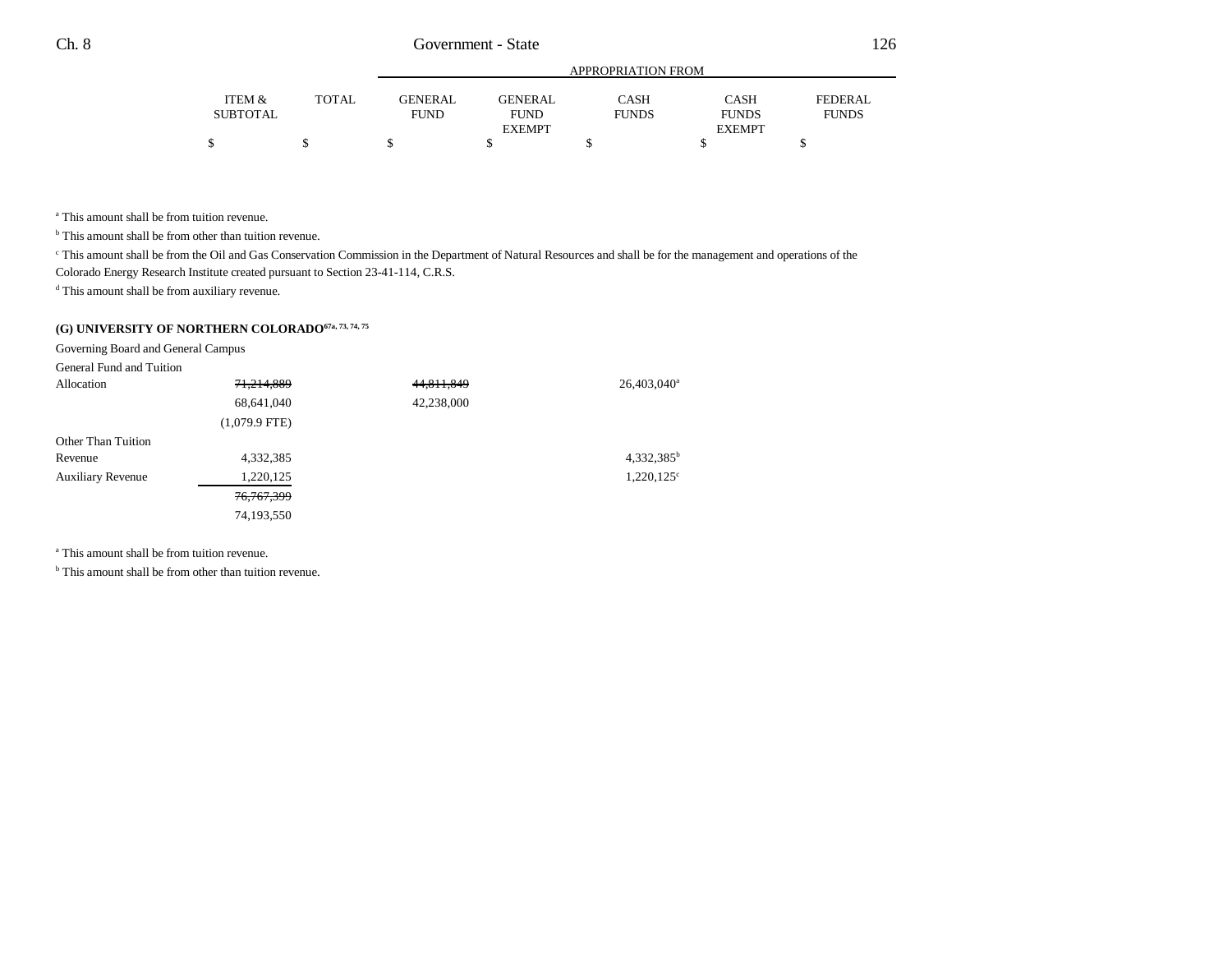c This amount shall be from auxiliary revenue.

## **(H) STATE BOARD FOR COMMUNITY COLLEGES AND OCCUPATIONAL EDUCATION STATE SYSTEM COMMUNITY**

**COLLEGES67a, 73, 74, 75**

Governing Board and General Campuses

| General Fund and Tuition |                 |             |                           |                  |
|--------------------------|-----------------|-------------|---------------------------|------------------|
| Allocation               | 205,279,050     | 139,604,591 | $65,674,459$ <sup>a</sup> |                  |
|                          | 198,863,952     | 133,189,493 |                           |                  |
|                          | $(4,495.1$ FTE) |             |                           |                  |
| Other Than Tuition       |                 |             |                           |                  |
| Revenue                  | 11,232,086      |             | $9,232,086^b$             | $2,000,000(L)^c$ |
| <b>Auxiliary Revenue</b> | 1,331,646       |             | $1,331,646$ <sup>d</sup>  |                  |
|                          | 217,842,782     |             |                           |                  |
|                          | 211,427,684     |             |                           |                  |
|                          |                 |             |                           |                  |
|                          |                 |             |                           |                  |

<sup>a</sup> This amount shall be from tuition revenue.

<sup>b</sup> This amount shall be from other than tuition revenue.

c This amount shall be from local property tax collections.

d This amount shall be from auxiliary revenue.

#### **(I) LOCAL DISTRICT JUNIOR COLLEGE GRANTS PURSUANTTO SECTION 23-71-301, C.R.S.**14,894,754 14,894,754

Ch. 8 Government - State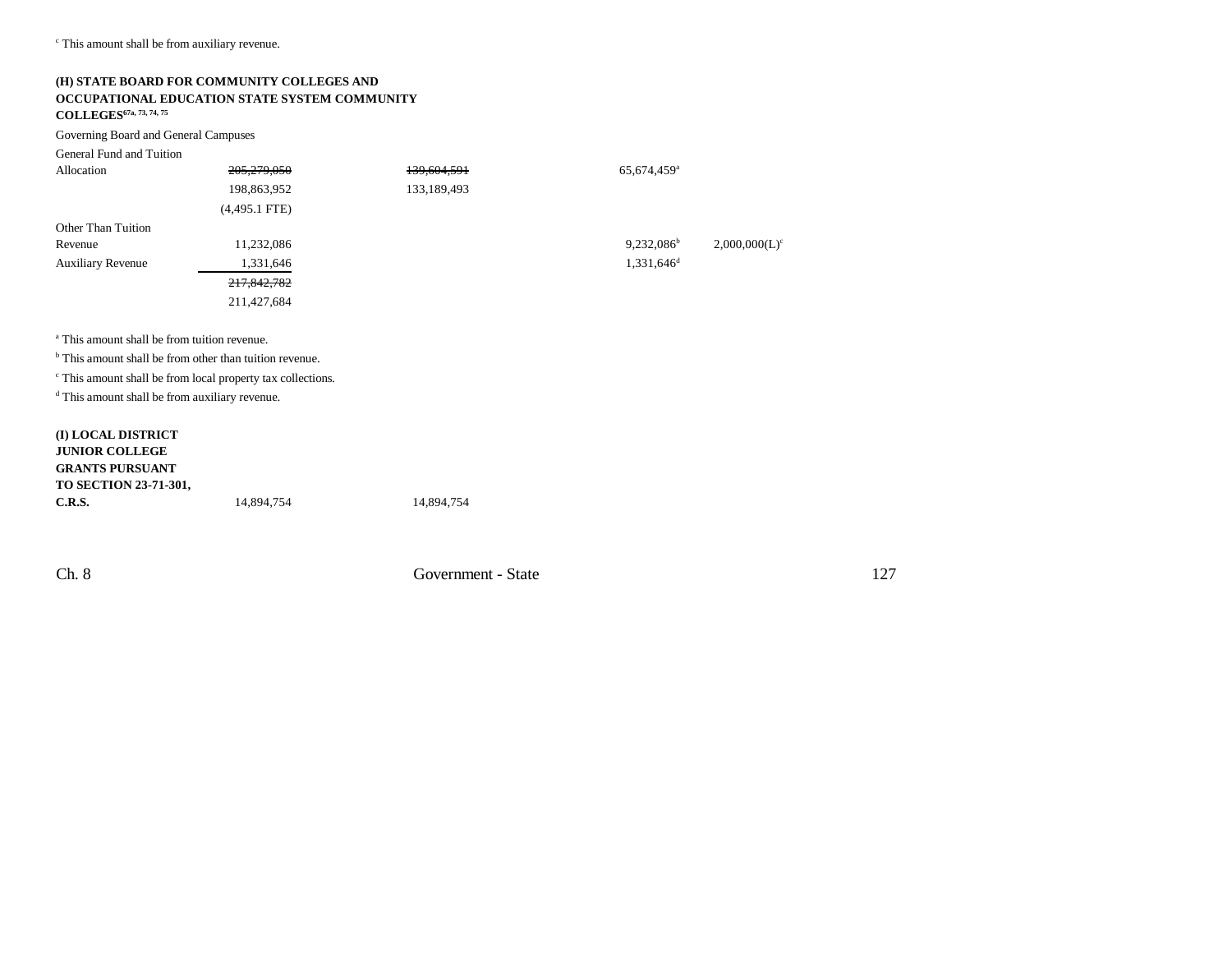| Ch. 8<br>____ | Government - State<br>$\begin{array}{cccccccccccccc} \multicolumn{4}{c}{} & \multicolumn{4}{c}{} & \multicolumn{4}{c}{} & \multicolumn{4}{c}{} & \multicolumn{4}{c}{} & \multicolumn{4}{c}{} & \multicolumn{4}{c}{} & \multicolumn{4}{c}{} & \multicolumn{4}{c}{} & \multicolumn{4}{c}{} & \multicolumn{4}{c}{} & \multicolumn{4}{c}{} & \multicolumn{4}{c}{} & \multicolumn{4}{c}{} & \multicolumn{4}{c}{} & \multicolumn{4}{c}{} & \multicolumn{4}{c}{} & \multicolumn{4}{c}{} & \multicolumn{4}{c}{} & \$<br>. | $\bigcap$<br>$\overline{\phantom{a}}$<br>$\sim$ |
|---------------|-------------------------------------------------------------------------------------------------------------------------------------------------------------------------------------------------------------------------------------------------------------------------------------------------------------------------------------------------------------------------------------------------------------------------------------------------------------------------------------------------------------------|-------------------------------------------------|
|               |                                                                                                                                                                                                                                                                                                                                                                                                                                                                                                                   |                                                 |

|                                                                                                                           |                                      |                                           | APPROPRIATION FROM            |                                                |                             |                                              |                                |
|---------------------------------------------------------------------------------------------------------------------------|--------------------------------------|-------------------------------------------|-------------------------------|------------------------------------------------|-----------------------------|----------------------------------------------|--------------------------------|
|                                                                                                                           | <b>ITEM &amp;</b><br><b>SUBTOTAL</b> | <b>TOTAL</b>                              | <b>GENERAL</b><br><b>FUND</b> | <b>GENERAL</b><br><b>FUND</b><br><b>EXEMPT</b> | <b>CASH</b><br><b>FUNDS</b> | <b>CASH</b><br><b>FUNDS</b><br><b>EXEMPT</b> | <b>FEDERAL</b><br><b>FUNDS</b> |
|                                                                                                                           | \$                                   | \$                                        | \$                            | \$                                             | \$                          | \$                                           | \$                             |
|                                                                                                                           |                                      |                                           |                               |                                                |                             |                                              |                                |
|                                                                                                                           |                                      | <del>1,408,493,378</del><br>1,385,532,697 |                               |                                                |                             |                                              |                                |
| (5) ADVISORY COMMISSION ON FAMILY MEDICINE                                                                                |                                      |                                           |                               |                                                |                             |                                              |                                |
| <b>Residency Training</b>                                                                                                 |                                      |                                           |                               |                                                |                             |                                              |                                |
| Programs                                                                                                                  | 2,274,398                            |                                           |                               |                                                |                             |                                              |                                |
| <b>Commission Expenses</b>                                                                                                | 95,409                               |                                           |                               |                                                |                             |                                              |                                |
|                                                                                                                           |                                      | 2,369,807                                 | 252,268                       |                                                |                             | $2,117,539(T)^{a}$                           |                                |
| <sup>a</sup> This amount shall be from Medicaid funds appropriated in the Department of Health Care Policy and Financing. |                                      |                                           |                               |                                                |                             |                                              |                                |
| (6) DIVISION OF OCCUPATIONAL EDUCATION                                                                                    |                                      |                                           |                               |                                                |                             |                                              |                                |
| (A) Administrative Costs                                                                                                  | 633,561                              |                                           | 633,561                       |                                                |                             |                                              |                                |
|                                                                                                                           |                                      |                                           | $(9.0$ FTE)                   |                                                |                             |                                              |                                |
| (B) Colorado Vocational<br><b>Act Distributions pursuant</b><br>to Section 23-8-102,                                      |                                      |                                           |                               |                                                |                             |                                              |                                |
| $\mathbf{C.R.S.}^{20}$                                                                                                    | 19,374,279                           |                                           |                               |                                                |                             | $19,374,279(T)^a$                            |                                |

a This amount shall be a transfer from the Department of Education.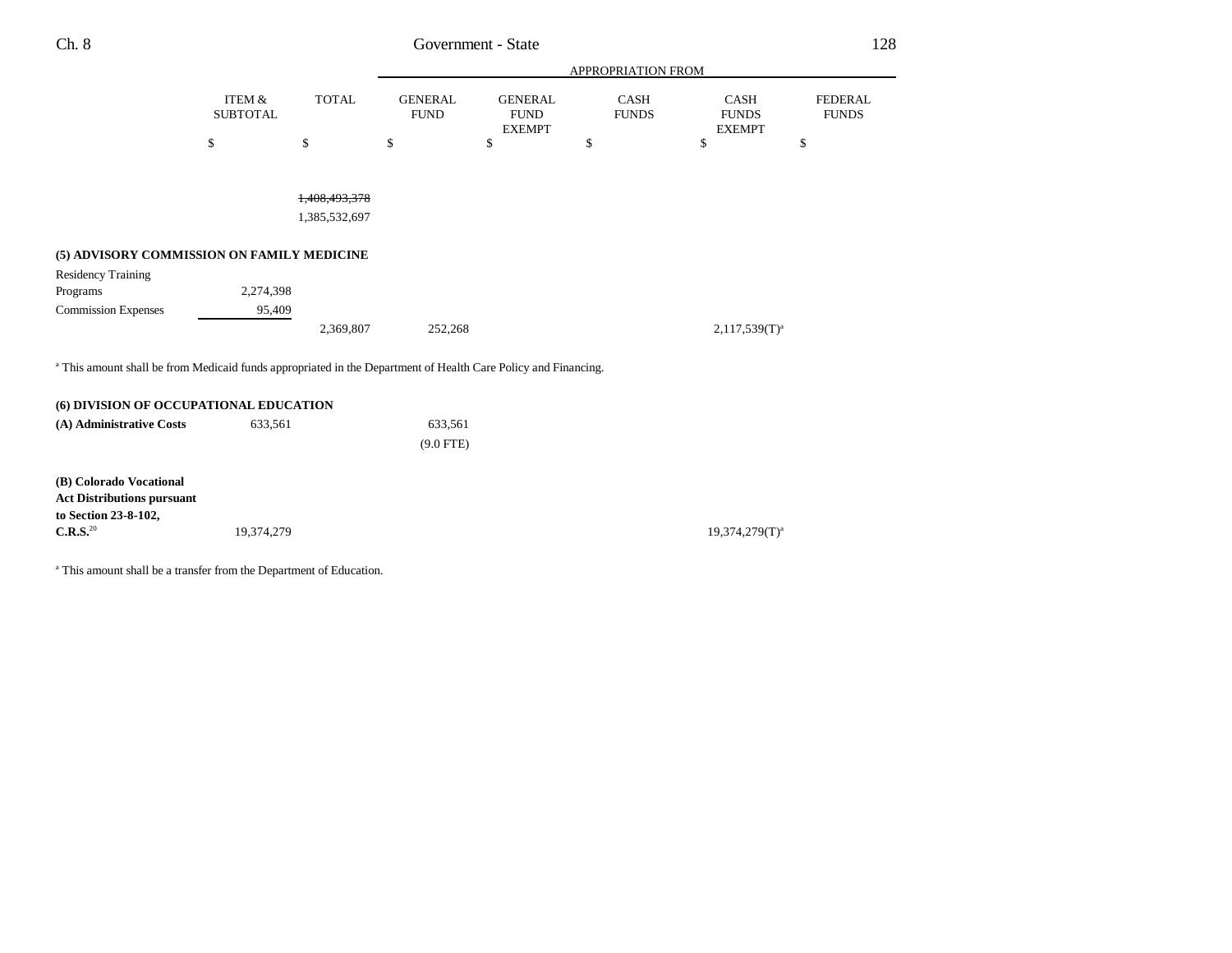| (C) Area Vocational                                                      |               |                    |                     |            |
|--------------------------------------------------------------------------|---------------|--------------------|---------------------|------------|
| <b>School Support</b>                                                    | 11,660,295    | 11,660,295         |                     |            |
|                                                                          |               |                    |                     |            |
| (D) Sponsored Programs                                                   |               |                    |                     |            |
| (1) Administration                                                       | 2,134,459     |                    |                     |            |
|                                                                          | $(25.2$ FTE)  |                    |                     |            |
| (2) Programs                                                             | 14,817,697    |                    |                     |            |
|                                                                          | 16,952,156    |                    |                     | 16,952,156 |
| (E) Colorado First                                                       |               |                    |                     |            |
| <b>Customized Job Training</b>                                           | 3,102,066     |                    | $3,102,066(T)^a$    |            |
| <sup>a</sup> This amount shall be a transfer from the Governor's Office. |               |                    |                     |            |
| (F) Existing Industry                                                    |               |                    |                     |            |
| <b>Training</b>                                                          | 1,113,968     |                    | $1,113,968(T)^{a}$  |            |
| <sup>a</sup> This amount shall be a transfer from the Governor's Office. |               |                    |                     |            |
|                                                                          | 52,836,325    |                    |                     |            |
| (7) AURARIA HIGHER EDUCATION CENTER <sup>67a, 73</sup>                   |               |                    |                     |            |
| Administration                                                           | 17,775,784    |                    | $17,775,784(T)^a$   |            |
|                                                                          | $(211.0$ FTE) |                    |                     |            |
|                                                                          |               |                    | 50,000 <sup>b</sup> |            |
| <b>Auxiliary Revenue</b>                                                 | 50,000        |                    |                     |            |
|                                                                          | 17,825,784    |                    |                     |            |
| Ch. 8                                                                    |               | Government - State |                     | 129        |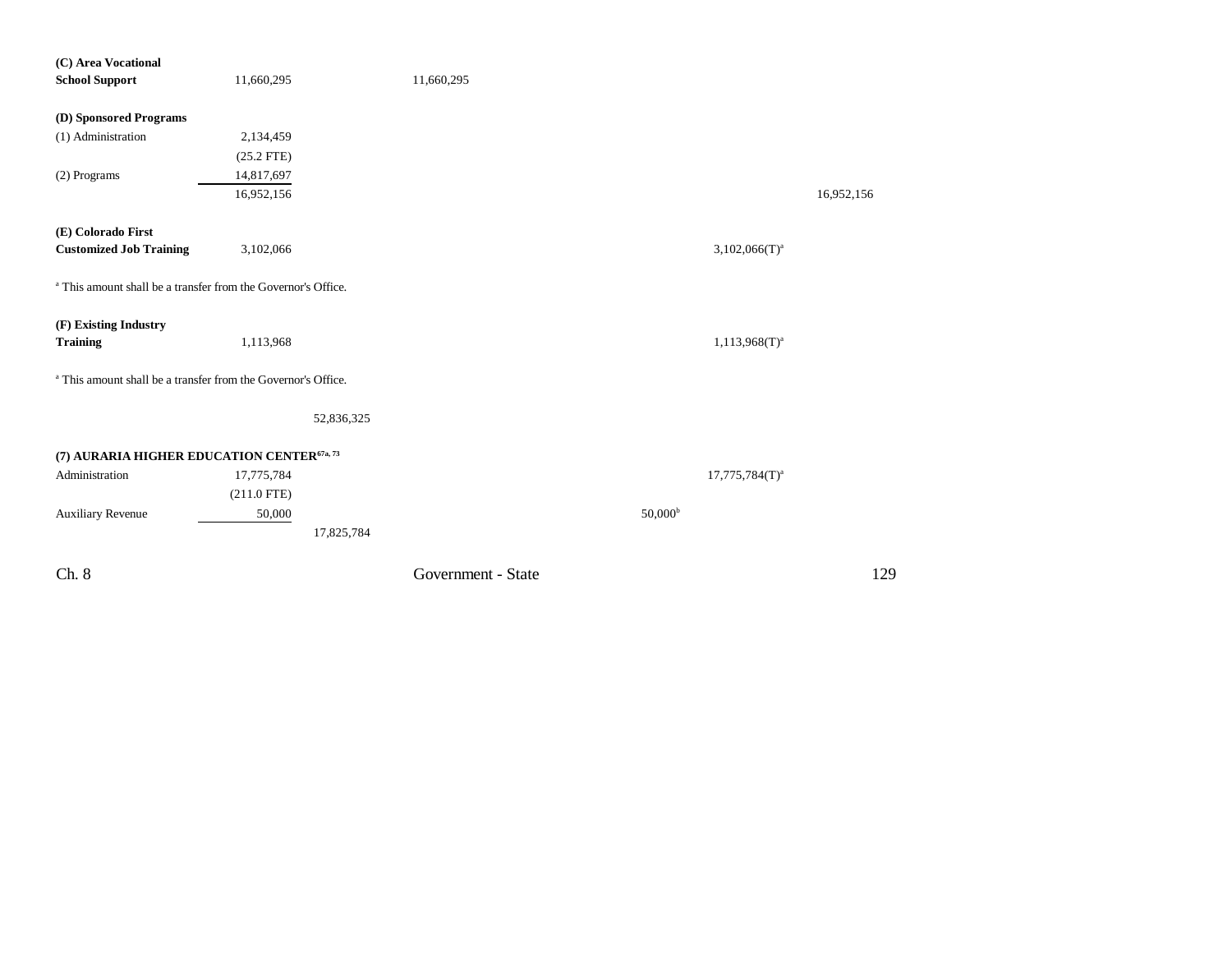|          |              |                |                | APPROPRIATION FROM |               |              |
|----------|--------------|----------------|----------------|--------------------|---------------|--------------|
| ITEM &   | <b>TOTAL</b> | <b>GENERAL</b> | <b>GENERAL</b> | CASH               | <b>CASH</b>   | FEDERAL      |
| SUBTOTAL |              | <b>FUND</b>    | <b>FUND</b>    | <b>FUNDS</b>       | <b>FUNDS</b>  | <b>FUNDS</b> |
|          |              |                | <b>EXEMPT</b>  |                    | <b>EXEMPT</b> |              |
|          |              |                |                |                    |               |              |

a This amount shall be from the appropriations for the State Board of Community Colleges and Occupational Education, the Trustees of the State Colleges, and the Regents of the University of Colorado.

<sup>b</sup> This amount shall be from auxiliary revenue.

| <b>Personal Services</b>            | 490,597 | 398,987     | $91,610^a$                                                                                                                                                           |         |
|-------------------------------------|---------|-------------|----------------------------------------------------------------------------------------------------------------------------------------------------------------------|---------|
|                                     | 477,125 | 385,515     |                                                                                                                                                                      |         |
|                                     |         | $(6.0$ FTE) | $(2.0$ FTE $)$                                                                                                                                                       |         |
| <b>Operating Expenses</b>           | 86,154  | 72,092      | $14,062^{\circ}$                                                                                                                                                     |         |
| Programs/Scientific and             |         |             |                                                                                                                                                                      |         |
| <b>Cultural Facilities District</b> | 990.649 | 718,449     | 4,250 <sup>b</sup>                                                                                                                                                   | 270,950 |
|                                     |         |             | (Governor lined through this provision. See L. 2002, p. 3053. The affected subtotals, totals, and grand totals have been adjusted to reflect the Governor's action.) |         |
| Programs/Greater Colorado           | 990,649 | 718,449     | $1,250^{\rm b}$                                                                                                                                                      | 270,950 |
|                                     |         | 1,567,400   |                                                                                                                                                                      |         |
|                                     |         | 1,553,928   |                                                                                                                                                                      |         |
|                                     |         |             |                                                                                                                                                                      |         |

<sup>a</sup> These amounts shall be from the Art in Public Places Fund originating from capital construction appropriations.

<sup>b</sup> These amounts shall be from gifts, grants, and donations.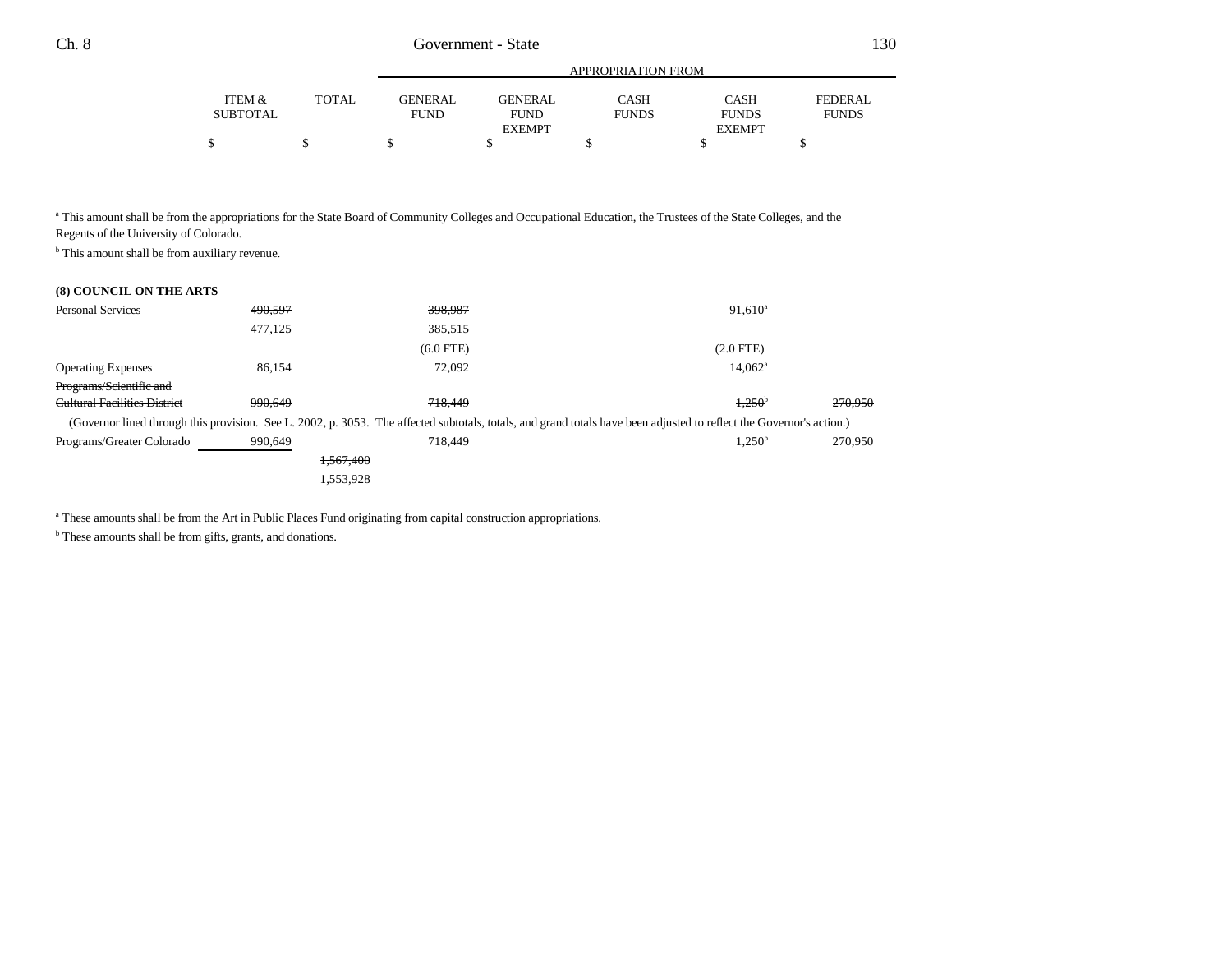## **(9) STATE HISTORICAL SOCIETY**

#### **(A) Administration**

| <b>Administration and General</b> | 4,232,193  | 2,849,136 | $600.810$ <sup>a</sup> | 152.247 <sup>b</sup> | 630,000 |
|-----------------------------------|------------|-----------|------------------------|----------------------|---------|
|                                   | (76.4 FTE) |           |                        |                      |         |
| Utilities                         | 54,163     | 29,781    | $24,382^{\rm a}$       |                      |         |
| Cumbres and Toltec                |            |           |                        |                      |         |
| Railroad Commission               | 10.000     | 10.000    |                        |                      |         |
| Certified Local Government        |            |           |                        |                      |         |
| Program                           | 100,000    |           |                        |                      | 100,000 |
|                                   | 4,396,356  |           |                        |                      |         |

<sup>a</sup> These amounts shall be from museum admission fees, user charges, and other sources of cash funds.

<sup>b</sup> Of this amount, \$107,247(T) shall be from indirect cost recoveries within the agency and \$45,000 shall be from various sources of cash funds exempt.

| (B) Sponsored Programs                                      |                                                                                                                         |                     |                     |         |
|-------------------------------------------------------------|-------------------------------------------------------------------------------------------------------------------------|---------------------|---------------------|---------|
| Program Costs                                               | 290,000                                                                                                                 | $20,000(T)^a$       | 50,000 <sup>b</sup> | 220,000 |
|                                                             | $(2.5$ FTE $)$                                                                                                          |                     |                     |         |
|                                                             | <sup>a</sup> This amount shall be from a contract with the Division of Wildlife in the Department of Natural Resources. |                     |                     |         |
| <sup>b</sup> This amount shall be from donations and gifts. |                                                                                                                         |                     |                     |         |
| (C) Auxiliary Programs                                      |                                                                                                                         |                     |                     |         |
| Program Costs                                               | 1,402,625                                                                                                               | $1,150,000^{\rm a}$ | $252,625^{\rm b}$   |         |
|                                                             | $(14.5$ FTE)                                                                                                            |                     |                     |         |
|                                                             |                                                                                                                         |                     |                     |         |

<sup>a</sup> This amount shall be from museum shop sales, microphoto services, public education programs, membership and publication services, traveling exhibits, rentals, and special event fees.

| Ch. 8<br>Government - State |  |
|-----------------------------|--|
|-----------------------------|--|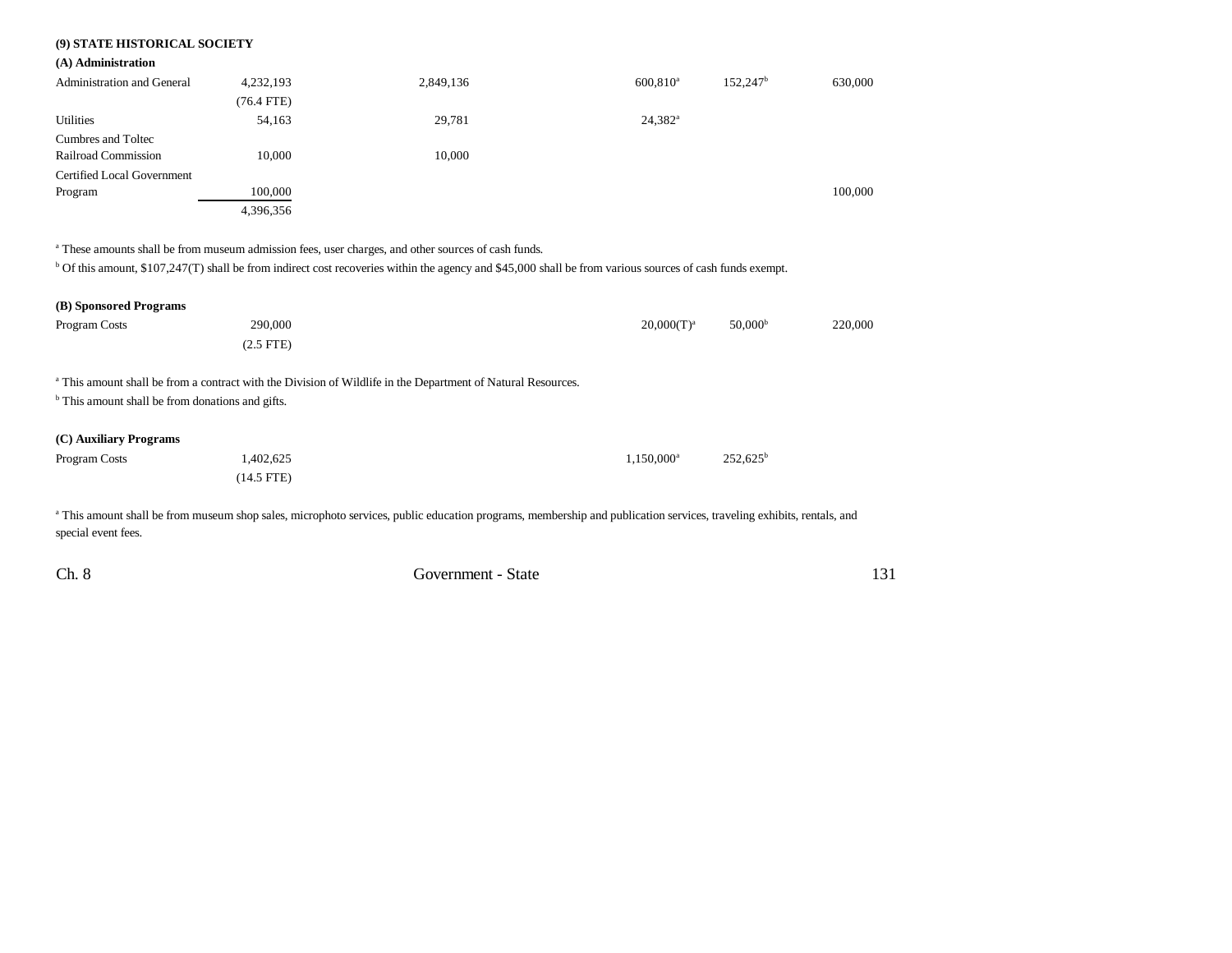|          |              | APPROPRIATION FROM |                              |              |                               |              |  |
|----------|--------------|--------------------|------------------------------|--------------|-------------------------------|--------------|--|
| ITEM &   | <b>TOTAL</b> | GENERAL            | GENERAL                      | CASH         | <b>CASH</b>                   | FEDERAL      |  |
| SUBTOTAL |              | <b>FUND</b>        | <b>FUND</b><br><b>EXEMPT</b> | <b>FUNDS</b> | <b>FUNDS</b><br><b>EXEMPT</b> | <b>FUNDS</b> |  |
|          |              |                    |                              |              |                               |              |  |

<sup>b</sup> This amount shall be from donations and gifts.

| (D) Gaming Revenue                 |              |
|------------------------------------|--------------|
| Historic Preservation for          |              |
| <b>Gaming Cities</b>               | 5,436,135    |
| <b>Historic Preservation Grant</b> |              |
| Program                            | 21,744,538   |
|                                    | $(13.0$ FTE) |
|                                    | 27,180,673   |

a This amount shall be from the Department of Revenue, Division of Gaming, and is dedicated to historic preservation.

33,269,654

## **TOTALS PART VI (HIGHER EDUCATION)<sup>5,6</sup>** \$1,625,761,674 \$797,870,851 \$721,408,270<sup>a</sup> \$87,008,845<sup>a</sup> \$19,473,708 \$1,602,622,482 \$774,731,659

<sup>a</sup> Of these amounts, \$76,557,335 contains a (T) notation and \$2,000,000 contains an (L) notation.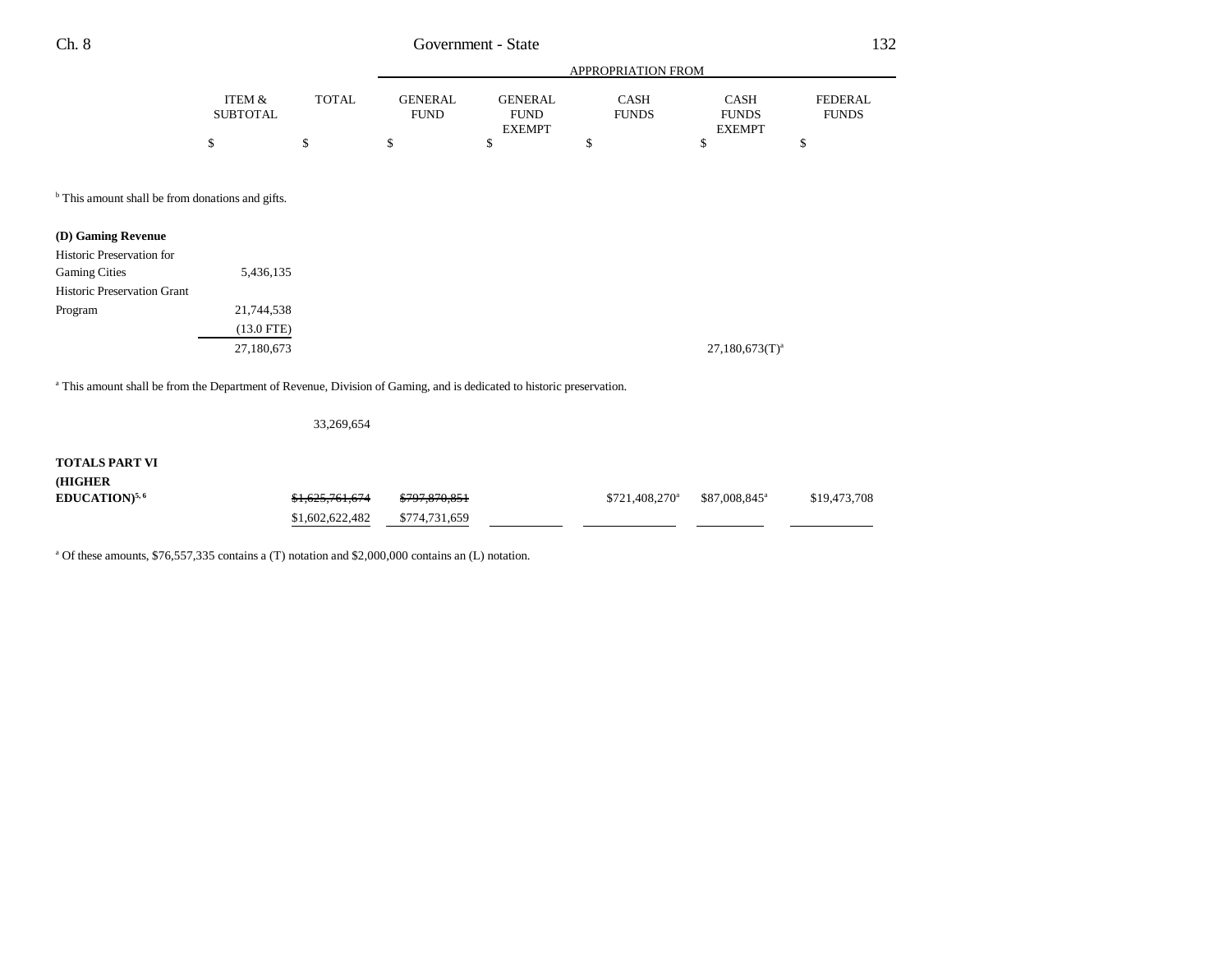**SECTION 9.** Part VII and the affected totals of section 2 of chapter 399, Session Laws of Colorado 2002, are amended to read:

# Section 2. **Appropriation.**

## **PART VII DEPARTMENT OF HUMAN SERVICES**

| (1) EXECUTIVE DIRECTOR'S<br>OFFICE <sup>77</sup> |               |
|--------------------------------------------------|---------------|
| (A) General                                      |               |
| <b>Administration</b>                            |               |
| <b>Personal Services</b>                         | 8,672,585     |
|                                                  | 8,244,808     |
|                                                  | $(132.5$ FTE) |
| Health, Life, and Dental                         | 10,112,393    |
| Short-term Disability                            | 282,081       |
| Salary Survey and Senior                         |               |
| <b>Executive Service</b>                         | 10,432,660    |
| Performance-Based Pay                            |               |
| Awards                                           | 2,160,684     |
| Shift Differential                               | 3,018,648     |
| Workers' Compensation                            | 4,763,981     |
| <b>Operating Expenses</b>                        | 1,019,846     |
| Legal Services for 19,615                        |               |
| hours                                            | 1,172,977     |
| Administrative Law Judge                         |               |
| <b>Services</b>                                  | 503,601       |

Ch. 8 Government - State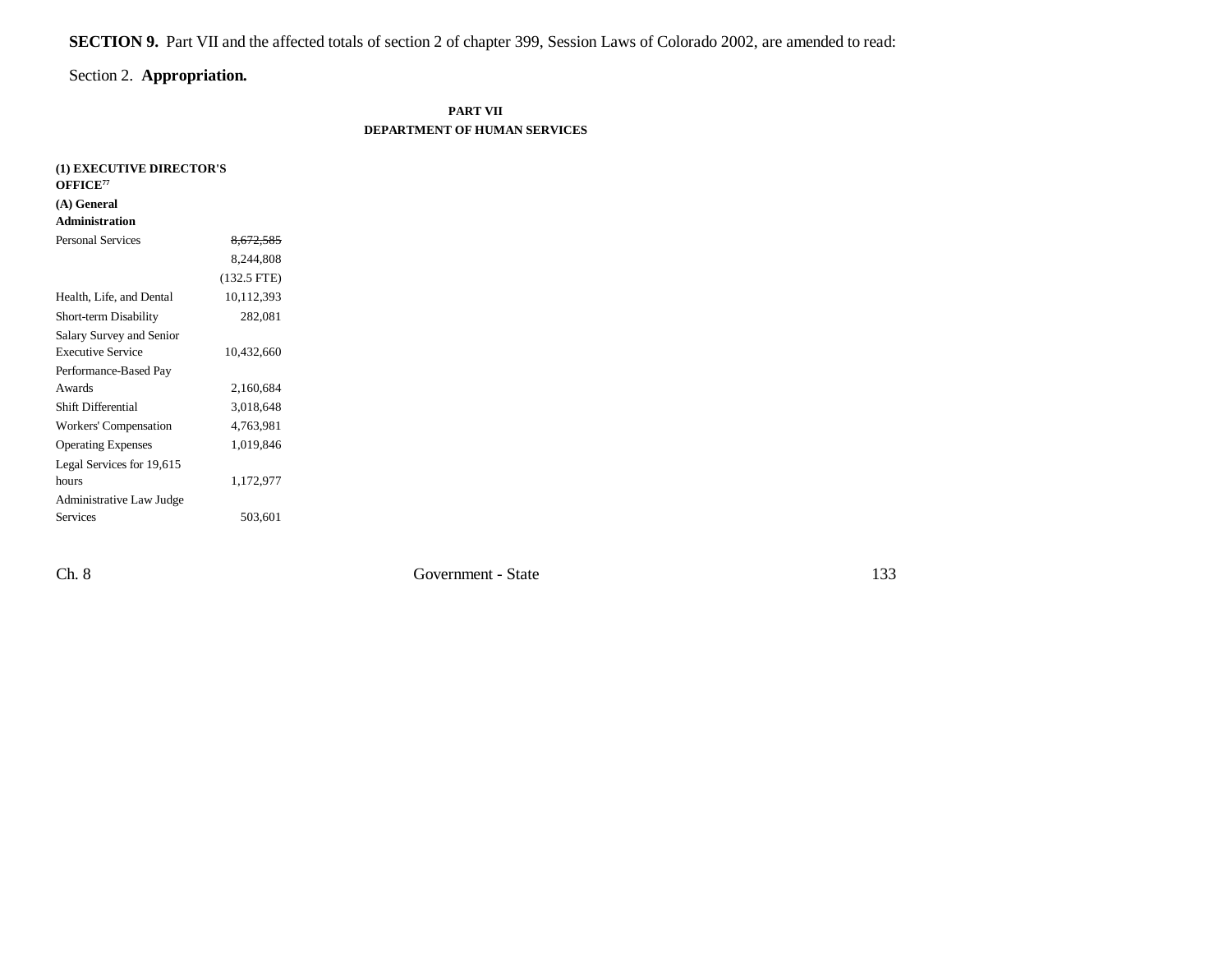|                                         |                           |              | APPROPRIATION FROM            |                                                |                             |                                              |                                |  |
|-----------------------------------------|---------------------------|--------------|-------------------------------|------------------------------------------------|-----------------------------|----------------------------------------------|--------------------------------|--|
|                                         | ITEM &<br><b>SUBTOTAL</b> | <b>TOTAL</b> | <b>GENERAL</b><br><b>FUND</b> | <b>GENERAL</b><br><b>FUND</b><br><b>EXEMPT</b> | <b>CASH</b><br><b>FUNDS</b> | <b>CASH</b><br><b>FUNDS</b><br><b>EXEMPT</b> | <b>FEDERAL</b><br><b>FUNDS</b> |  |
|                                         | \$                        | \$           | \$                            | \$                                             | \$                          | \$                                           | \$                             |  |
|                                         |                           |              |                               |                                                |                             |                                              |                                |  |
| Payment to Risk                         |                           |              |                               |                                                |                             |                                              |                                |  |
| Management and Property                 |                           |              |                               |                                                |                             |                                              |                                |  |
| Funds                                   | 1,314,827                 |              |                               |                                                |                             |                                              |                                |  |
| <b>Staff Training</b>                   | 99,512                    |              |                               |                                                |                             |                                              |                                |  |
| Injury Prevention Program <sup>78</sup> | 218,250                   |              |                               |                                                |                             |                                              |                                |  |
| Workers' Compensation                   |                           |              |                               |                                                |                             |                                              |                                |  |
| Self-Insurance Program                  | 155,990                   |              |                               |                                                |                             |                                              |                                |  |
|                                         | 43,928,035                |              | 25,918,715(M)                 |                                                | 436,417 <sup>a</sup>        | 11,283,847 <sup>b</sup>                      | $6,289,056$ <sup>c</sup>       |  |
|                                         | 43,500,258                |              | 25,610,370(M)                 |                                                |                             | $11,164,415^b$                               |                                |  |
|                                         |                           |              |                               |                                                |                             |                                              |                                |  |

<sup>a</sup> Of this amount, it is estimated that \$292,777 shall be from various sources of cash funds and \$143,640 shall be from patient fees collected by the Mental Health Institutes.

<sup>b</sup> Of this amount, it is estimated that  $\frac{69,792,810(T)}{9,673,378(T)}$  shall be from Medicaid funds appropriated to the Department of Health Care Policy and Financing, \$397,133 shall be from patient cash collected by the Mental Health Institutes, \$21,000(T) shall be from moneys in the Conferences and Training Fund, \$6,081(T) shall be from the Department of Health Care Policy and Financing, and \$1,066,823 shall be from various sources of exempt cash funds.

c Of this amount, it is estimated that \$1,740,647 shall be from federal indirect cost recoveries, \$707,332 shall be from the Temporary Assistance to Needy Families Block Grant, \$630,953 shall be from Section 110 vocational rehabilitation funds, \$280,000 shall be from Child Care Development Funds, \$240,443 shall be from the Substance Abuse Prevention and Treatment Block Grant, and \$2,689,681 shall be from various sources of federal funds.

#### **(B) Special Purpose**

Administrative Review Unit 2,237,448 1,789,958(M) 447,490<sup>a</sup>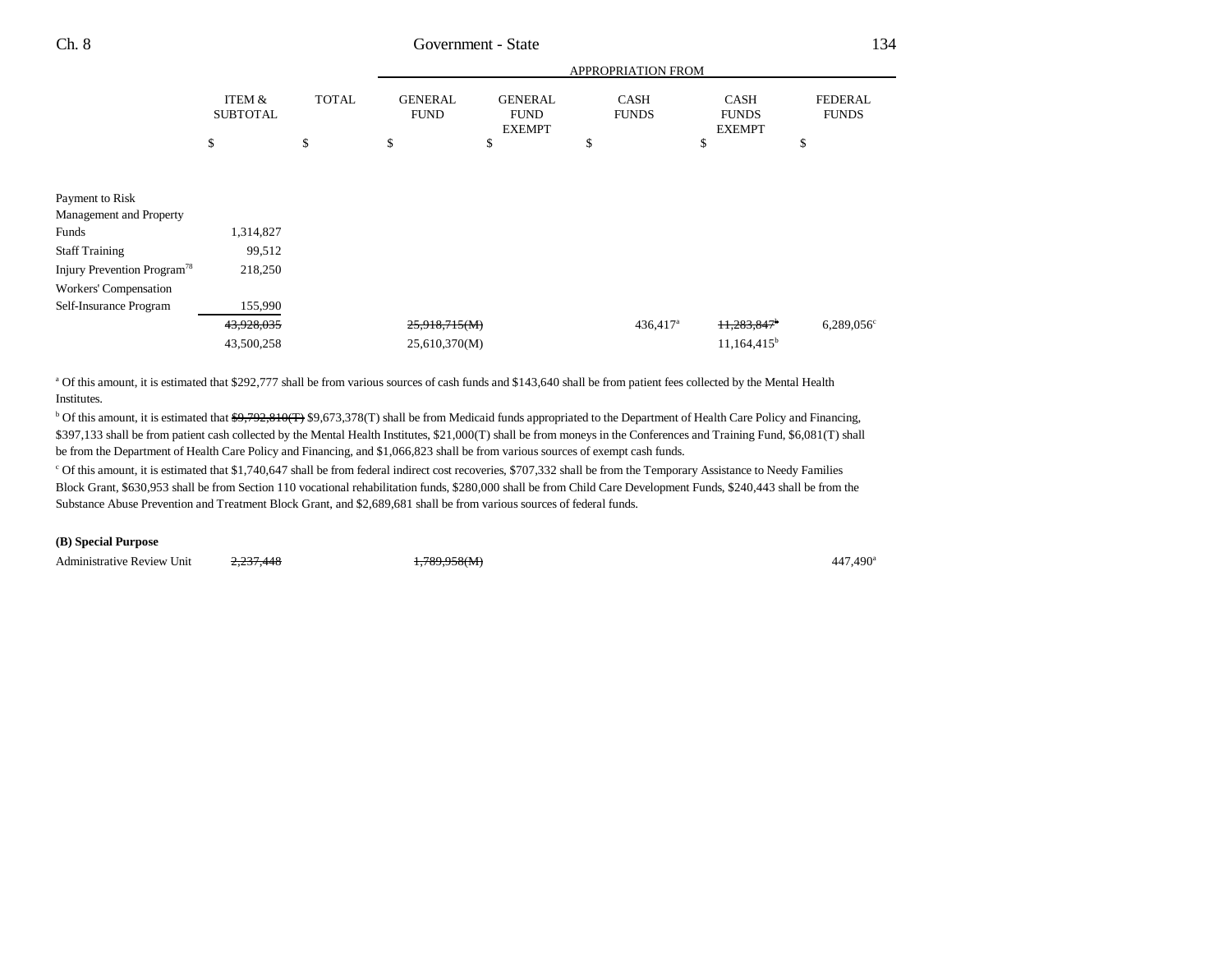|                              | 2,101,671    | 1,654,181(M)      |                     |                  |                        |
|------------------------------|--------------|-------------------|---------------------|------------------|------------------------|
|                              | $(31.0$ FTE) |                   |                     |                  |                        |
| Child Welfare Staff          |              |                   |                     |                  |                        |
| Training                     | 1,172,873    | 738,648(M)        |                     | $37,230(L)^{b}$  | 396,995 <sup>c</sup>   |
| Juvenile Parole Board        | 202,914      | 202,914           |                     |                  |                        |
|                              | 187,437      | 187,437           |                     |                  |                        |
|                              | $(2.8$ FTE)  |                   |                     |                  |                        |
| Developmental Disabilities   |              |                   |                     |                  |                        |
| Council                      | 826,931      | 25,000            |                     |                  | $801,931$ <sup>d</sup> |
|                              | $(6.0$ FTE)  |                   |                     |                  |                        |
| Health Insurance Portability |              |                   |                     |                  |                        |
| and Accountability Act of    |              |                   |                     |                  |                        |
| 1996                         | 333,412      | $162,400^{\circ}$ | 34,800 <sup>f</sup> | $136,212(T)^{g}$ |                        |
|                              | 327,837      | $156,825^{\circ}$ |                     |                  |                        |
|                              |              |                   |                     | $(1.0$ FTE)      |                        |
|                              | 4,773,578    |                   |                     |                  |                        |
|                              | 4,616,749    |                   |                     |                  |                        |

a This amount shall be from Title IV-E of the Social Security Act.

<sup>b</sup> This amount shall be from local funds.

c Of this amount, \$255,716 shall be from the Title XX Social Services Block Grant and \$141,279 shall be from Title IV-E of the Social Security Act.

d This amount shall be from Title I of the Developmental Disabilities Assistance and Bill of Rights Act 2000.

e This amount is exempt from the statutory limit on state General Fund appropriations pursuant to Section 24-75-201.1 (1) (a) (III) (A), C.R.S.

f This amount is estimated to be cash funds from the U.S. Department of Veterans Affairs.

<sup>g</sup> This amount shall be from transfers from other areas of the Department of Human Services.

48,701,613

Ch. 8 Government - State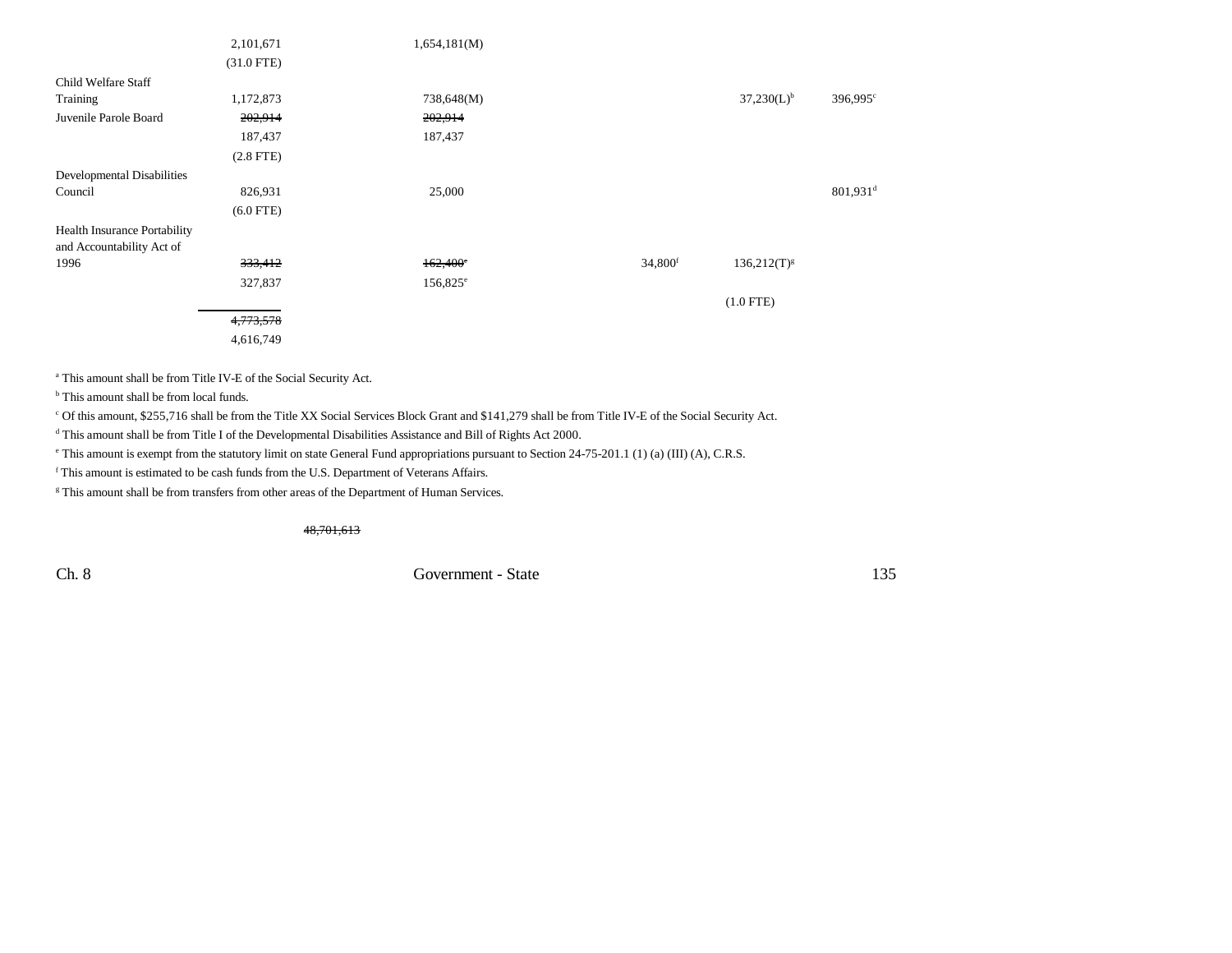| Ch. 8 | Government - State |
|-------|--------------------|
|       |                    |

|                                                                 |                                      |              | <b>APPROPRIATION FROM</b>     |                                                |                      |                                              |                                |  |  |
|-----------------------------------------------------------------|--------------------------------------|--------------|-------------------------------|------------------------------------------------|----------------------|----------------------------------------------|--------------------------------|--|--|
|                                                                 | <b>ITEM &amp;</b><br><b>SUBTOTAL</b> | <b>TOTAL</b> | <b>GENERAL</b><br><b>FUND</b> | <b>GENERAL</b><br><b>FUND</b><br><b>EXEMPT</b> | CASH<br><b>FUNDS</b> | <b>CASH</b><br><b>FUNDS</b><br><b>EXEMPT</b> | <b>FEDERAL</b><br><b>FUNDS</b> |  |  |
|                                                                 | \$                                   | $\mathbb{S}$ | \$                            | \$                                             | \$                   | \$<br>\$                                     |                                |  |  |
|                                                                 |                                      |              |                               |                                                |                      |                                              |                                |  |  |
|                                                                 |                                      | 48,117,007   |                               |                                                |                      |                                              |                                |  |  |
| (2) OFFICE OF INFORMATION TECHNOLOGY SERVICES <sup>12, 79</sup> |                                      |              |                               |                                                |                      |                                              |                                |  |  |
| <b>Personal Services</b>                                        | 5,806,310                            |              | 4,354,424                     |                                                | 22,408 <sup>a</sup>  | 494,023 <sup>b</sup>                         | 935,455 <sup>c</sup>           |  |  |
|                                                                 | 5,426,631                            |              | 4,011,341                     |                                                |                      | 457,427 <sup>b</sup>                         |                                |  |  |
|                                                                 | $(90.2$ FTE)                         |              |                               |                                                |                      |                                              |                                |  |  |
| <b>Operating Expenses</b>                                       | 408,373                              |              | 330,251                       |                                                |                      | $16,040(T)^d$                                | $62,082^{\circ}$               |  |  |
| Purchase of Services from                                       |                                      |              |                               |                                                |                      |                                              |                                |  |  |
| Computer Center                                                 | 5,231,705                            |              | 2,283,076                     |                                                | 7.092e               | $3,575$ <sup>f</sup>                         | 2,937,962 <sup>c</sup>         |  |  |
| Telecommunication                                               |                                      |              |                               |                                                |                      |                                              |                                |  |  |
| <b>Systems Lease Payments</b>                                   | 243,326                              |              | 140,976                       |                                                |                      | $102,350(T)^{d}$                             |                                |  |  |
| Microcomputer Lease                                             |                                      |              |                               |                                                |                      |                                              |                                |  |  |
| Payments                                                        | 822,159                              |              | 694,833                       |                                                |                      | $61,110$ <sup>g</sup>                        | $66,216^{\circ}$               |  |  |
| Colorado Trails <sup>80</sup>                                   | 11,188,256                           |              | 6,040,662                     |                                                |                      |                                              | 5,147,594°                     |  |  |
|                                                                 | 11,129,361                           |              | 5,981,767                     |                                                |                      |                                              |                                |  |  |
|                                                                 | $(23.0$ FTE)                         |              |                               |                                                |                      |                                              |                                |  |  |
| <b>Client-Oriented Information</b>                              |                                      |              |                               |                                                |                      |                                              |                                |  |  |
| <b>Network</b>                                                  | 1,818,310                            |              | 850,484                       |                                                | $3,361^h$            | $116, 151(T)^{i}$                            | 848,314°                       |  |  |
|                                                                 | 1,775,382                            |              | 807,556                       |                                                |                      |                                              |                                |  |  |
|                                                                 | $(16.0$ FTE)                         |              |                               |                                                |                      |                                              |                                |  |  |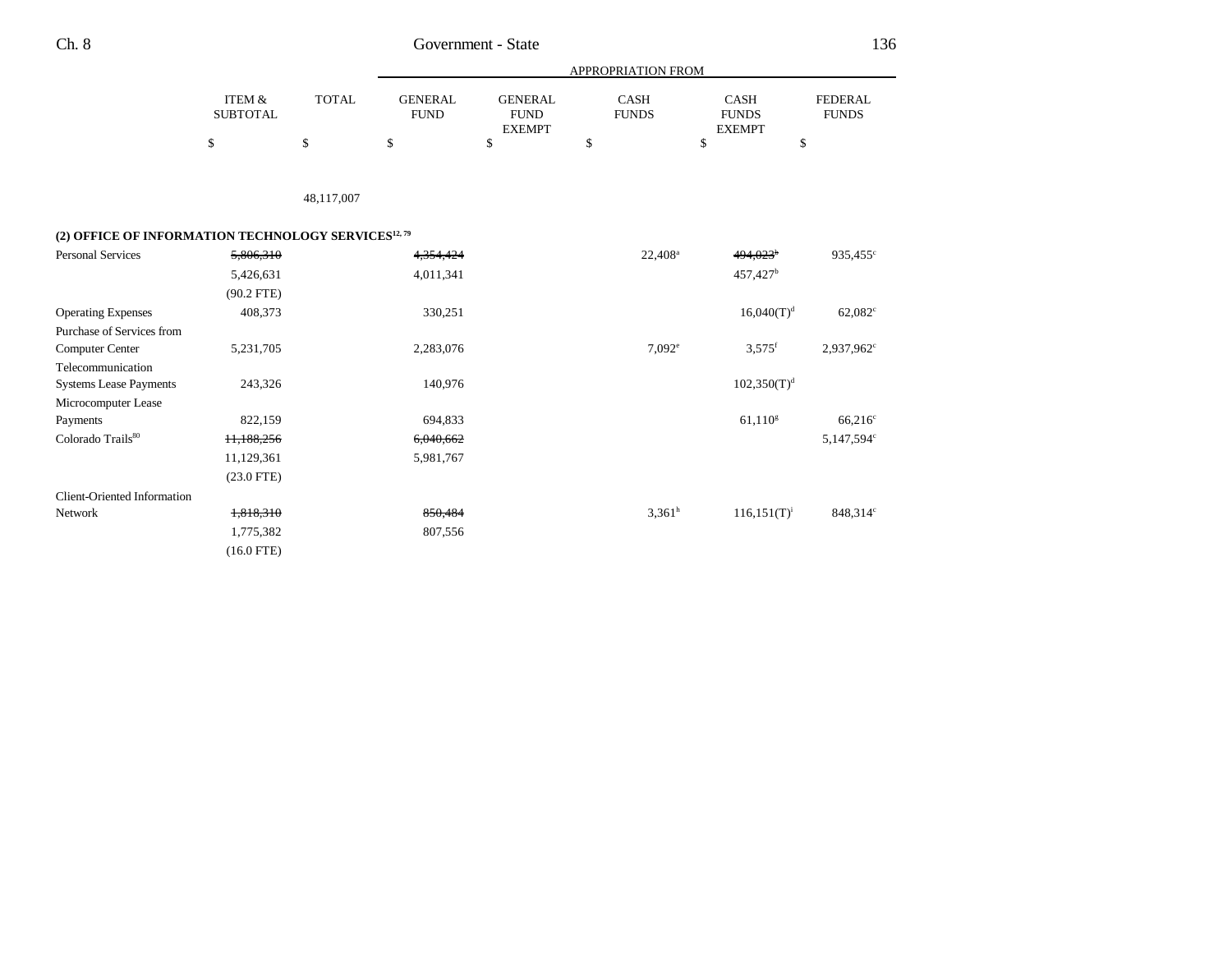| County Financial                  |              |            |           |                  |                       |                      |
|-----------------------------------|--------------|------------|-----------|------------------|-----------------------|----------------------|
| Management System                 | 2,093,652    |            | 1,176,675 |                  |                       | 916,977 <sup>c</sup> |
| Food Stamp Information            |              |            |           |                  |                       |                      |
| System                            | 1,184,788    |            | 594,106   |                  |                       | $590,682^{\circ}$    |
|                                   | 1,151,069    |            | 560,387   |                  |                       |                      |
|                                   | $(15.0$ FTE) |            |           |                  |                       |                      |
| <b>Health Information</b>         |              |            |           |                  |                       |                      |
| Management System                 | 233,515      |            | 233,515   |                  |                       |                      |
| <b>Client Index Project</b>       | 166,116      |            | 99,634    |                  |                       | 66,482 <sup>c</sup>  |
| National Aging Program            |              |            |           |                  |                       |                      |
| <b>Information System</b>         | 93,114       |            | 16,282    | $7,372^{j}$      |                       | $69,460^{\circ}$     |
| Colorado Benefits                 |              |            |           |                  |                       |                      |
| Management System                 |              |            |           |                  |                       |                      |
| $(CBMS)^{37, 41, 42}$             | 13,123,077   |            | 2,059,667 | $1,053,127^h$    | $4,555,020(T)^k$      | 5,455,263            |
|                                   | 13,067,630   |            | 2,041,924 |                  | $4,517,316(T)^k$      |                      |
|                                   | $(21.5$ FTE) |            |           |                  |                       |                      |
| Multiuse Network Payments         | 1,305,788    |            | 851,458   | $25,434^{\rm m}$ | $38,884$ <sup>n</sup> | $390,012^{\circ}$    |
| <b>Broomfield County Start-up</b> |              |            |           |                  |                       |                      |
| Costs                             | 135,496      |            | 88,072    |                  |                       | $47,424^{\circ}$     |
|                                   |              | 43,853,985 |           |                  |                       |                      |
|                                   |              | 43,283,317 |           |                  |                       |                      |

<sup>a</sup> This amount shall be from patient fees from the Mental Health Institutes.

<sup>b</sup> Of this amount, is estimated that \$254,613(T), \$218,017(T), including \$202,391 \$165,795 Medicaid cash funds, shall be from the Department of Health Care Policy and Financing, \$110,109 shall be from patient revenues collect by the Mental Health Institutes, \$3,739(T) shall be from the Department of Regulatory Agencies, and \$125,562 shall be from various sources of cash funds exempt.

Ch. 8 Government - State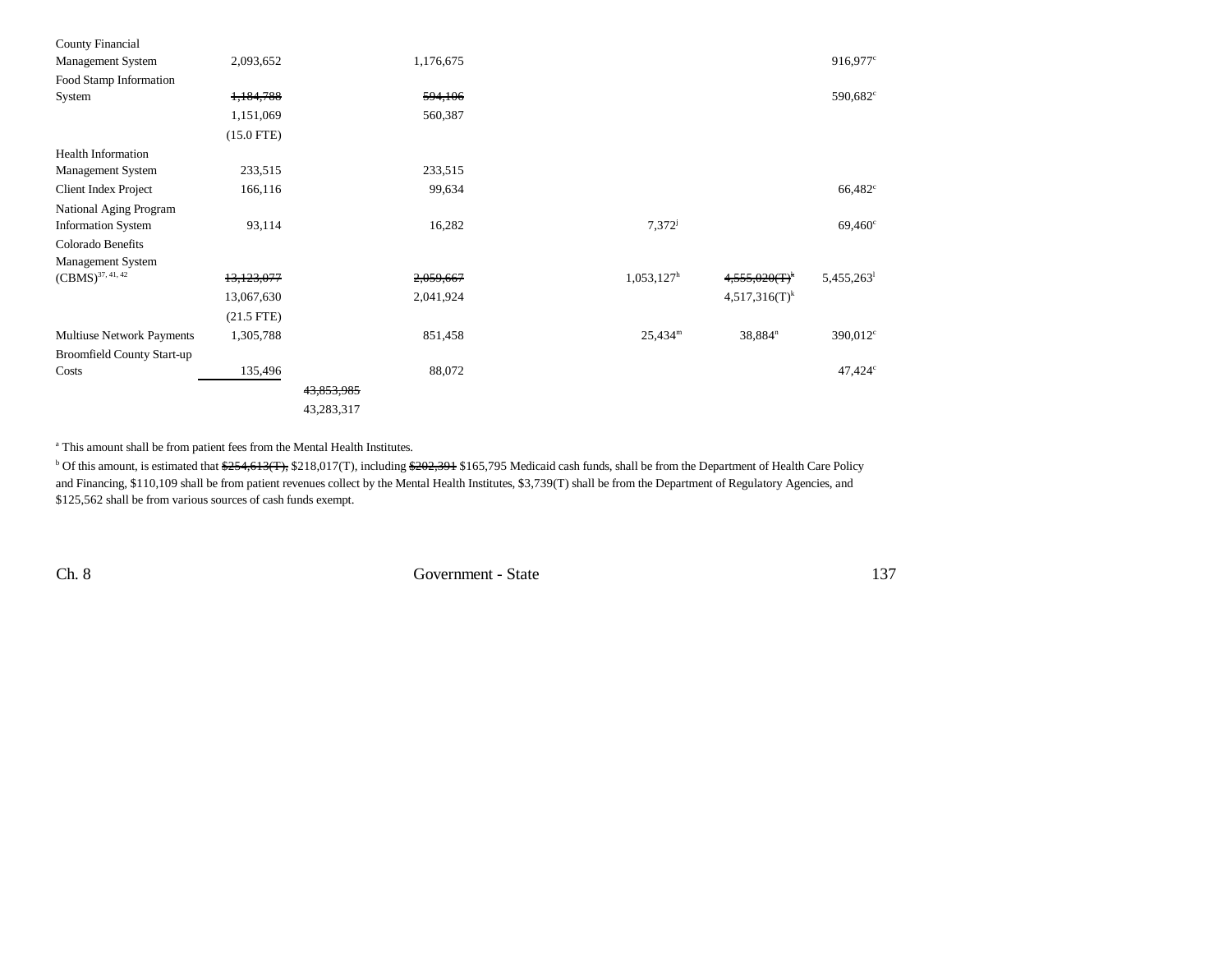|          |       | APPROPRIATION FROM |                |              |               |              |  |  |
|----------|-------|--------------------|----------------|--------------|---------------|--------------|--|--|
| ITEM &   | TOTAL | <b>GENERAL</b>     | <b>GENERAL</b> | <b>CASH</b>  | <b>CASH</b>   | FEDERAL      |  |  |
| SUBTOTAL |       | <b>FUND</b>        | <b>FUND</b>    | <b>FUNDS</b> | <b>FUNDS</b>  | <b>FUNDS</b> |  |  |
|          |       |                    | <b>EXEMPT</b>  |              | <b>EXEMPT</b> |              |  |  |
|          |       |                    |                |              |               |              |  |  |

c Of these amounts, \$2,498,151 shall be from Temporary Assistance to Needy Families (TANF) funds, \$385,000 shall be from Child Care Development Funds, and it is estimated that \$4,632,835 shall be from federal Title IV-E revenues, \$2,015,682 shall be from Food Stamp funds, \$81,600 shall be from federal Alcohol and Drug Abuse block grant funds, \$69,460 shall be from Title III Older Americans Act funds, and \$2,395,932 shall be from various sources.

d It is anticipated that these amounts shall be from Medicaid funds appropriated to the Department of Health Care Policy and Financing.

e Of this amount, it is estimated that \$3,538 shall be from patient fees from the Mental Health Institutes, \$2,500 shall be from the Child Abuse Registry, and \$1,054 shall be from various cash fund sources.

f Of this amount, it is estimated that \$2,991(T) shall be from Medicaid funds appropriated to the Department of Health Care Policy and Financing and \$584 shall be from various sources of cash exempt funds.

g Of this amount, it is estimated that \$59,988(T) shall be Medicaid funds from the Department of Health Care Policy and Financing and \$1,122 shall be from various sources of cash exempt funds.

h It is anticipated that these amounts shall be from the Old Age Pension Fund created pursuant to Article XXIV of the State Constitution.

i It is anticipated that this amount shall be from the Department of Health Care Policy and Financing.

j This amount shall be from various cash fund sources.

<sup>k</sup> This amount shall be transferred from the Department of Health Care Policy and Financing and shall include \$3,372,631 \$3,334,927 Medicaid cash funds, \$711,271 from the Children's Basic Health program, and \$471,118 from state medical programs.

l Of this amount, \$3,746,638 shall be from Temporary Assistance to Needy Families (TANF) funds, and it is estimated that \$1,708,625 shall be from Food Stamp funds.

m This amount shall be from various sources of cash funds.

n Of this amount, it is estimated that \$22,314(T) shall be Medicaid funds appropriated to the Department of Health Care Policy and Financing and \$16,570 shall be from various cash exempt sources.

**(3) OFFICE OF OPERATIONS81, 82**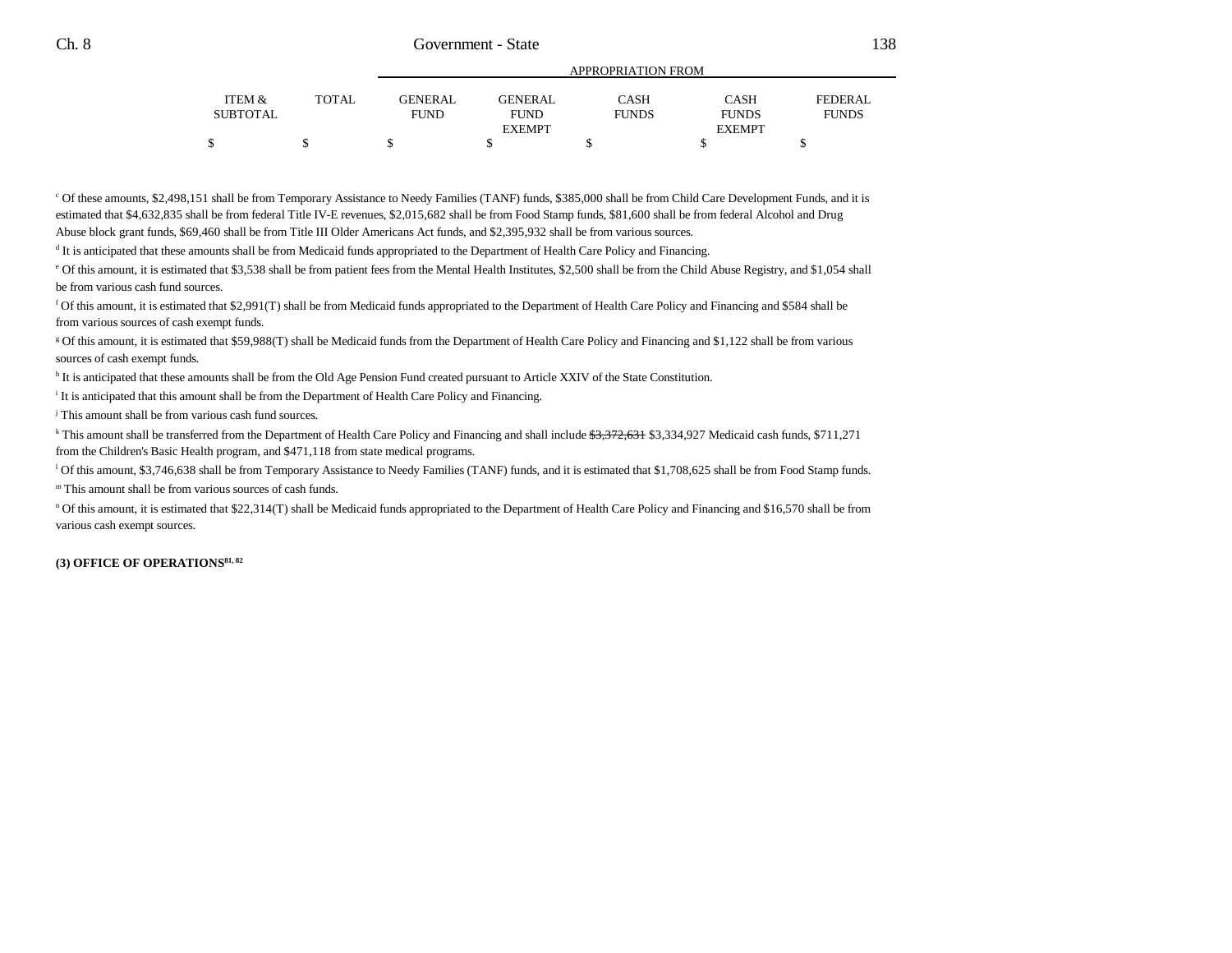| <b>Personal Services</b>     | 21,936,845     |              |               |                      |                           |                     |
|------------------------------|----------------|--------------|---------------|----------------------|---------------------------|---------------------|
|                              | 20,610,339     |              |               |                      |                           |                     |
|                              | $(507.1$ FTE)  |              |               |                      |                           |                     |
| <b>Operating Expenses</b>    | 2,537,396      |              |               |                      |                           |                     |
| Vehicle Lease Payments       | 1,217,097      |              |               |                      |                           |                     |
| <b>Leased Space</b>          | 3,652,398      |              |               |                      |                           |                     |
| Capitol Complex Leased       |                |              |               |                      |                           |                     |
| Space                        | 610,522        |              |               |                      |                           |                     |
| Utilities83                  | 4,539,804      |              |               |                      |                           |                     |
| <b>Utility Recovery Fund</b> | 551,560        |              |               |                      |                           |                     |
| <b>Buildings and Grounds</b> |                |              |               |                      |                           |                     |
| Rental                       | 763,800        |              |               |                      |                           |                     |
|                              | $(6.5$ FTE $)$ |              |               |                      |                           |                     |
| <b>State Garage Fund</b>     | 542,217        |              |               |                      |                           |                     |
|                              | $(2.1$ FTE)    |              |               |                      |                           |                     |
|                              |                | 36, 351, 639 | 19,585,031(M) | 696,274 <sup>a</sup> | $12,933,907$ <sup>b</sup> | $3,136,427^{\circ}$ |
|                              |                | 35,025,133   | 18,481,670(M) |                      | 12,710,762 <sup>b</sup>   |                     |

<sup>a</sup> Of this amount, it is estimated that \$410,366 shall be from patient cash collected by the Mental Health Institutes, \$222,927 shall be from the Buildings and Grounds Fund, and \$62,981 shall be from various sources of cash funds.

 $b$  Of this amount, it is estimated that  $\frac{65,469,975(\text{F})}{5,246,830(\text{T})}$  shall be from Medicaid funds appropriated to the Department of Health Care Policy and Financing, \$4,065,083 shall be from patient cash collected by the Mental Health Institutes, including \$2,915,619(T) from revenue earned from Mental Health Community Capitation, \$786,037(T) shall be from the Department of Corrections, \$551,560 shall be from the Utility Recovery Fund, \$542,217 shall be from moneys in the State Garage Fund collected from other state agencies, \$540,873 shall be from reserves in the Buildings and Grounds Fund, and \$978,161 shall be from various sources of exempt cash funds.

Ch. 8 Government - State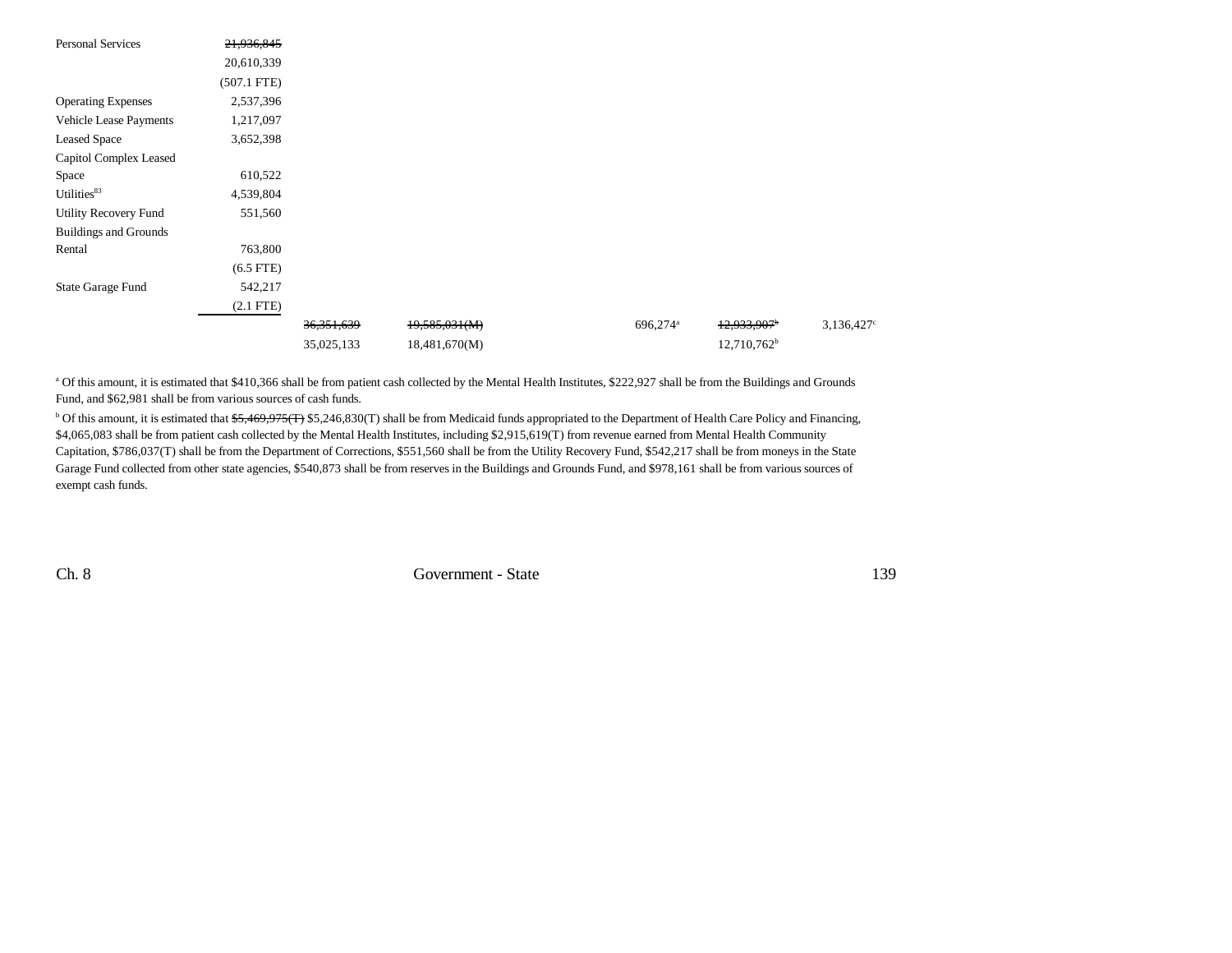|          |              |                |                | APPROPRIATION FROM |               |                |
|----------|--------------|----------------|----------------|--------------------|---------------|----------------|
| ITEM &   | <b>TOTAL</b> | <b>GENERAL</b> | <b>GENERAL</b> | CASH               | <b>CASH</b>   | <b>FEDERAL</b> |
| SUBTOTAL |              | <b>FUND</b>    | <b>FUND</b>    | <b>FUNDS</b>       | <b>FUNDS</b>  | <b>FUNDS</b>   |
|          |              |                | <b>EXEMPT</b>  |                    | <b>EXEMPT</b> |                |
|          |              |                |                |                    |               |                |

<sup>c</sup> Of this amount, it is estimated that \$1,067,441 shall be from Section 110 vocational rehabilitation funds, \$755,979 shall be from the Social Security Administration for disability determination services, \$253,686 shall be from the Substance Abuse Prevention and Treatment Block Grant, \$112,895 shall be from the Temporary Assistance to Needy Families Block Grant, and \$946,426 shall be from various sources of federal funds.

#### **(4) OFFICE OF BEHAVIORAL HEALTH AND HOUSING**

| $(A)$ Administration <sup>43</sup> |                 |         |                           |
|------------------------------------|-----------------|---------|---------------------------|
| <b>Personal Services</b>           | 1,551,888       |         |                           |
|                                    | 1,493,752       |         |                           |
|                                    | $(22.6$ FTE $)$ |         |                           |
| <b>Operating Expenses</b>          | 185,300         |         |                           |
| Federal Programs and               |                 |         |                           |
| Grants                             | 416,800         |         |                           |
|                                    | $(3.0$ FTE)     |         |                           |
| Supportive Housing and             |                 |         |                           |
| Homeless Program                   | 4,706,508       |         |                           |
|                                    | $(11.5$ FTE)    |         |                           |
|                                    | 6,860,496       | 570,572 | $5,366,280^b$<br>923,644° |
|                                    | 6,802,360       | 544,525 | 891,555 <sup>a</sup>      |

<sup>a</sup> Of this amount, \$835,306(T) \$803,217(T) shall be from Medicaid funds appropriated to the Department of Health Care Policy and Financing, and \$88,338 shall be from patient revenues earned by the Mental Health Institutes.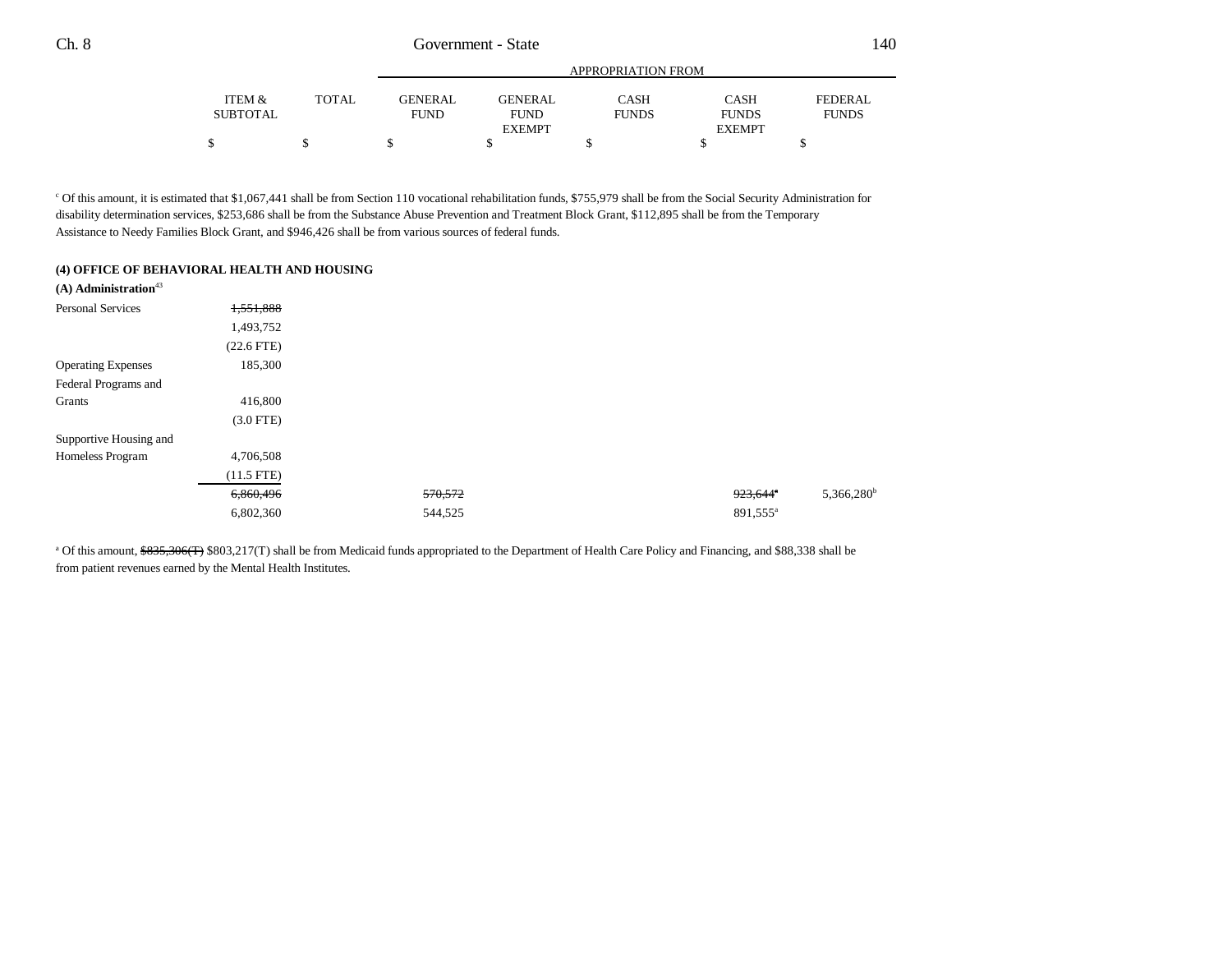b Of this amount, \$4,706,508 shall be from the U.S. Department of Housing and Urban Development, \$435,306 shall be from the Mental Health Services Block Grant, \$34,600 shall be from the Substance Abuse Prevention and Treatment Block Grant, and \$189,866 shall be from various sources of federal funds.

## **(B) Mental Health Community Programs**<sup>59, 84</sup>

| Mental Health Capitation <sup>54,</sup>   |               |             |                             |                          |
|-------------------------------------------|---------------|-------------|-----------------------------|--------------------------|
| 62                                        | 146, 127, 702 |             | $146, 127, 702(T)^a$        |                          |
| <b>Capitation Performance</b>             |               |             |                             |                          |
| Incentive Awards <sup>63</sup>            | 2,580,000     |             | $2,580,000(T)^{a}$          |                          |
| Medicaid Mental Health Fee                |               |             |                             |                          |
| for Service Payments                      | 3,618,529     |             | $3,618,529(T)^{a}$          |                          |
| Medicaid Mental Health                    |               |             |                             |                          |
| Services for Breast and                   |               |             |                             |                          |
| <b>Cervical Cancer Patients</b>           | 71,175        |             | $71,175(T)^{a}$             |                          |
| Medicaid Mental Health                    |               |             |                             |                          |
| Child Placement Agency                    |               |             |                             |                          |
| Program                                   | 7,152,728     |             | $7,152,728(T)$ <sup>b</sup> |                          |
| Medicaid Anti-Psychotic                   |               |             |                             |                          |
| Pharmaceuticals <sup>64</sup>             | 24,589,830    |             | $24,589,830(T)^{a}$         |                          |
| Services for Target Clients <sup>85</sup> | 27,399,346    | 20,164,969  | $2,235,259^{\circ}$         | $4,999,118$ <sup>d</sup> |
| Services for Non-Target                   |               |             |                             |                          |
| Clients                                   | 703,762       | 703,762     |                             |                          |
| Goebel Lawsuit                            |               |             |                             |                          |
| Settlement <sup>86, 87</sup>              | 18,313,230    | 9,316,678   | $8,996,552(T)^e$            |                          |
|                                           | 18,301,244    | 9,304,692   |                             |                          |
|                                           |               | $(2.0$ FTE) |                             |                          |
| <b>Assertive Community</b>                |               |             |                             |                          |
| <b>Treatment Programs</b>                 | 1,225,736     | 612,868     | $612,868(L)$ <sup>f</sup>   |                          |

Ch. 8 Government - State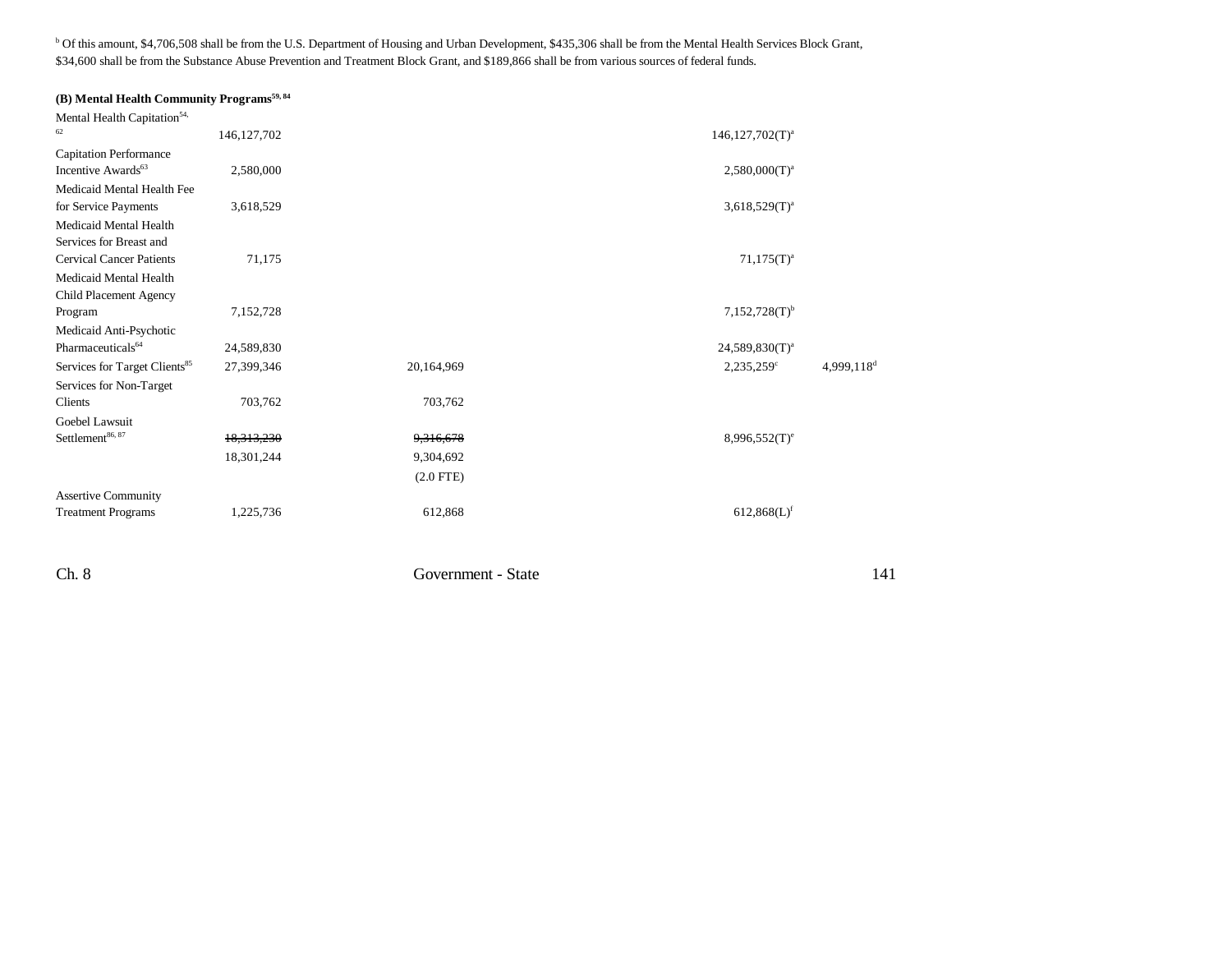|                           |                                               |                               | APPROPRIATION FROM          |                             |                         |
|---------------------------|-----------------------------------------------|-------------------------------|-----------------------------|-----------------------------|-------------------------|
| ITEM &<br><b>SUBTOTAL</b> | <b>TOTAL</b><br><b>GENERAL</b><br><b>FUND</b> | <b>GENERAL</b><br><b>FUND</b> | <b>CASH</b><br><b>FUNDS</b> | <b>CASH</b><br><b>FUNDS</b> | FEDERAL<br><b>FUNDS</b> |
|                           |                                               | <b>EXEMPT</b>                 |                             | <b>EXEMPT</b>               | ¢<br>ъ                  |
|                           |                                               |                               |                             |                             |                         |

Alternatives to Inpatient Hospitalization for Not Less than Twenty-four Full-time Placements for Six Months<sup>88</sup> 877,500 877,500 232,659,538 232,647,552

<sup>a</sup> These amounts shall be from Medicaid funds appropriated to the Department of Health Care Policy and Financing.

<sup>b</sup> This amount is shown for informational purposes only and reflects total estimated expenditures which originate as 50 percent General Fund appropriated to the Division of Child Welfare in the Department of Human Services and 50 percent federal funds transferred from the Department of Health Care Policy and Financing. c Of this amount, \$1,688,201(T) shall be from the Division of Vocational Rehabilitation and \$547,058(L) shall be from local matching funds to provide a 33 percent match for General Fund appropriations for purchase of pharmaceuticals.

d Of this amount, it is estimated that \$4,577,373 shall be from the Mental Health Services Block Grant and \$421,745 shall be from the Homeless Prevention Block Grant.

e Of this amount, \$161,909 shall be from the Division of Vocational Rehabilitation and \$8,834,643 is shown for informational purposes only and reflects the portion of the Mental Health Capitation line item estimated to be used for services to the Goebel plaintiff class.

f This amount shall be from local matching funds.

### **(C) Mental Health Institutes89, 90, 91**

Personal Services 75,656,797 70,377,355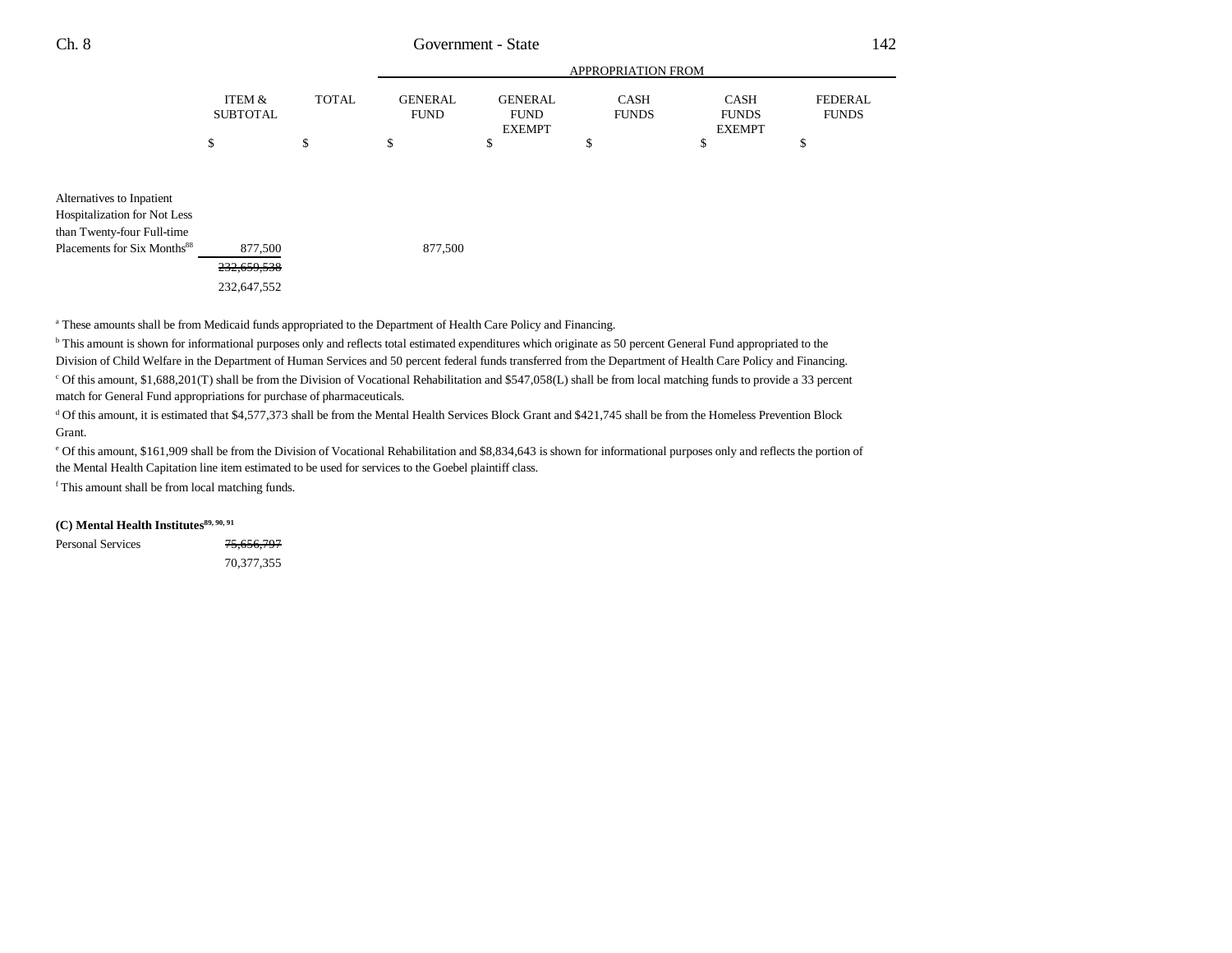|                                 | $(1,321.5$ FTE) |                           |               |                      |
|---------------------------------|-----------------|---------------------------|---------------|----------------------|
| <b>Operating Expenses</b>       | 8,903,864       |                           |               |                      |
| General Hospital Personal       |                 |                           |               |                      |
| Services                        | 2,665,114       |                           |               |                      |
|                                 | 2,490,651       |                           |               |                      |
|                                 | $(36.0$ FTE)    |                           |               |                      |
| General Hospital Operating      |                 |                           |               |                      |
| Expenses                        | 334,654         |                           |               |                      |
| <b>Educational Programs</b>     | 694, 335        |                           |               |                      |
|                                 | 645,125         |                           |               |                      |
|                                 | $(17.0$ FTE)    |                           |               |                      |
| <b>Indirect Cost Assessment</b> | 214,279         |                           |               |                      |
|                                 | 88,469,043      | $68,179,647$ <sup>*</sup> | $3,249,111^b$ | $17,040,285^{\circ}$ |
|                                 | 82,965,928      | 62,676,532 <sup>a</sup>   |               |                      |

a Of this amount, \$248,351 is appropriated pursuant to a new requirement of federal law that increases the required level of service for an existing program. This amount is exempt from the statutory limit on state General Fund appropriations pursuant to Section 24-75-201.1 (1) (a) (III) (A), C.R.S. b Of this amount, \$2,765,543 shall be from patient revenues and \$483,568 shall be from school districts and counties for the operation of residential treatment centers. c Of this amount, \$14,532,215 shall be from patient revenues, \$2,178,915(T) shall be from the Department of Corrections, \$317,155(T) shall be from the Department of Education, and \$12,000(T) shall be from Institutional Programs for Persons with Developmental Disabilities. For informational purposes only, of the patient revenues, \$6,913,330(T) is estimated to be from revenue earned from Mental Health Community Capitation, \$2,686,453 is estimated to be from federal and other sources of patient revenues, \$947,603(T) is estimated to be from the Division of Youth Corrections and the Department of Health Care Policy and Financing for the operation of Residential Treatment Centers, and \$3,984,829(T) is estimated to be from Medicaid funds appropriated to the Department of Health Care Policy and Financing.

#### **(D) Alcohol and Drug Abuse Division7, 8**

(1) Administration Personal Services 1,413,625

Ch. 8 Government - State 143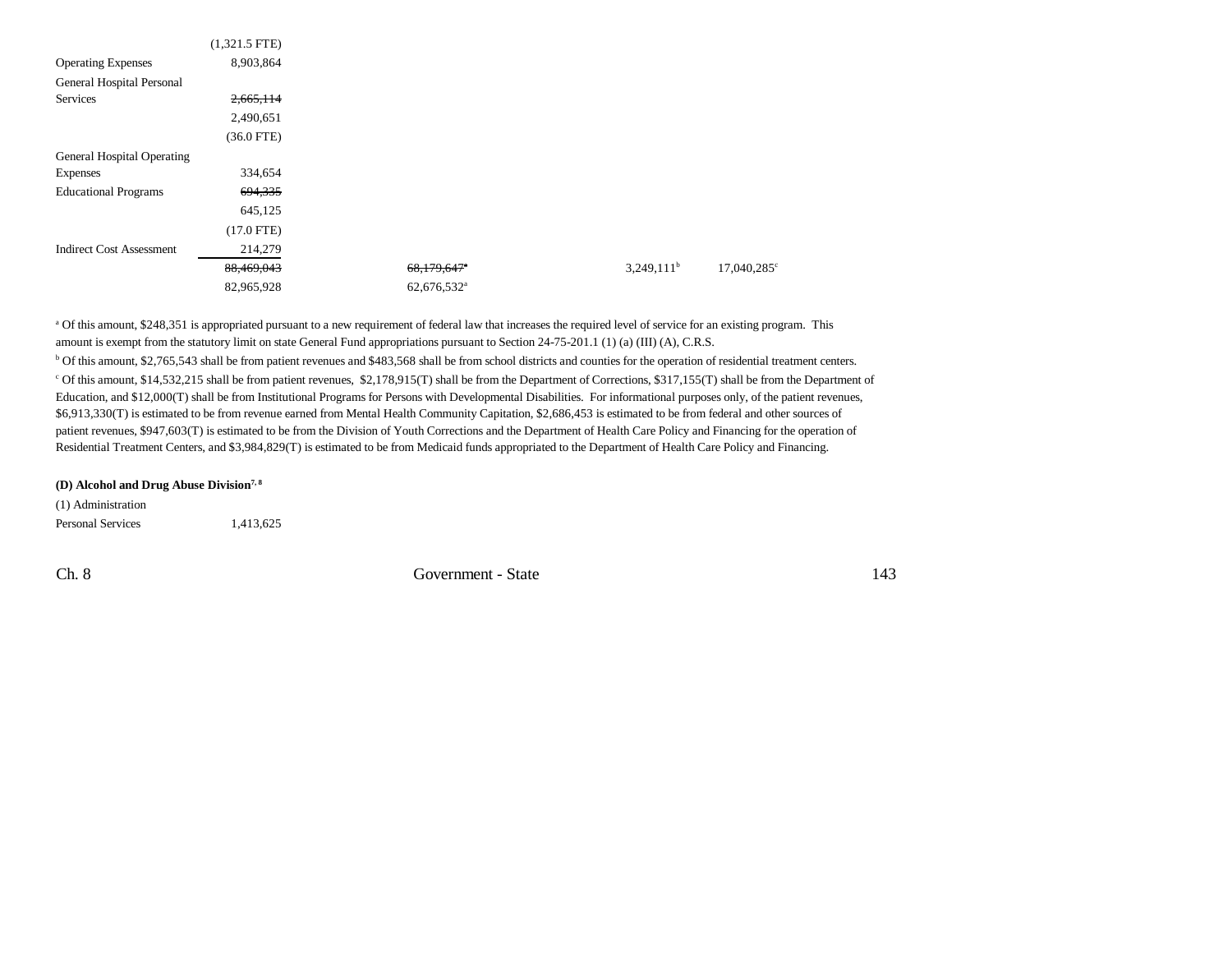|                                 |                                      |              |                               |                                                | APPROPRIATION FROM          |                                              |                                |
|---------------------------------|--------------------------------------|--------------|-------------------------------|------------------------------------------------|-----------------------------|----------------------------------------------|--------------------------------|
|                                 | <b>ITEM &amp;</b><br><b>SUBTOTAL</b> | <b>TOTAL</b> | <b>GENERAL</b><br><b>FUND</b> | <b>GENERAL</b><br><b>FUND</b><br><b>EXEMPT</b> | <b>CASH</b><br><b>FUNDS</b> | <b>CASH</b><br><b>FUNDS</b><br><b>EXEMPT</b> | <b>FEDERAL</b><br><b>FUNDS</b> |
|                                 | \$                                   | \$           | \$                            | \$                                             | \$                          | \$                                           | \$                             |
|                                 |                                      |              |                               |                                                |                             |                                              |                                |
|                                 | $(20.7$ FTE)                         |              |                               |                                                |                             |                                              |                                |
| <b>Operating Expenses</b>       | 243,662                              |              |                               |                                                |                             |                                              |                                |
| Other Federal Grants            | 244,841                              |              |                               |                                                |                             |                                              |                                |
|                                 | $(6.8$ FTE)                          |              |                               |                                                |                             |                                              |                                |
| Performance Outcome             |                                      |              |                               |                                                |                             |                                              |                                |
| Management Module               |                                      |              |                               |                                                |                             |                                              |                                |
| <b>Information System</b>       | 141,400                              |              |                               |                                                |                             |                                              |                                |
| <b>Indirect Cost Assessment</b> | 243,723                              |              |                               |                                                |                             |                                              |                                |
|                                 | 2,287,251                            |              | 320,310                       |                                                | 47,774 <sup>a</sup>         | $451,777$ <sup>b</sup>                       | 1,467,390 <sup>c</sup>         |
|                                 |                                      |              |                               |                                                |                             |                                              |                                |

<sup>a</sup> Of this amount, it is estimated that \$27,774 shall be from the Law Enforcement Assistance Fund, pursuant to Section 43-4-402 (2), C.R.S., \$15,000 shall be from the Persistent Drunk Driver Cash Fund, pursuant to Section 42-3-130.5, C.R.S., and \$5,000 shall be from the Alcohol Counselor Training Fund, pursuant to Section 25-1-211, C.R.S.

b Of this amount, \$440,993(T) shall be transferred from the Judicial Department for the Alcohol and Drug Driving Safety Program and \$10,784 shall be from reserves in the Law Enforcement Assistance Fund, pursuant to Section 43-4-402 (2), C.R.S.

c Of this amount, it is estimated that \$1,222,549 shall be from the Substance Abuse Prevention and Treatment Block Grant and \$244,841 shall be from various federal substance abuse and treatment grants.

(2) Community Programs

(a) Treatment Services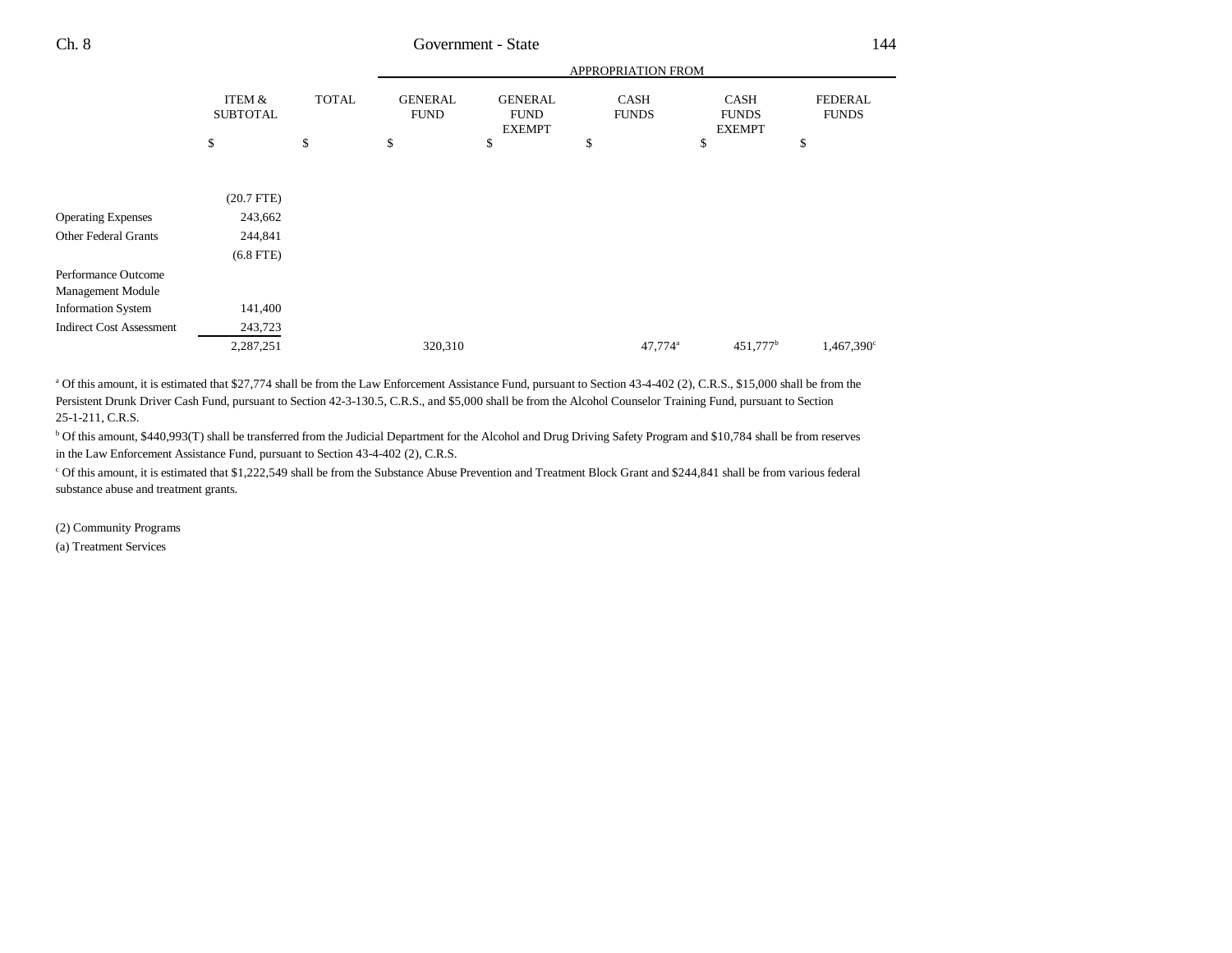| <b>Treatment and Detox</b>   |            |           |                      |                      |                      |
|------------------------------|------------|-----------|----------------------|----------------------|----------------------|
| Contracts <sup>92, 93</sup>  | 20,550,807 | 8,965,654 | 752.616 <sup>a</sup> | 532.957 <sup>b</sup> | $10,299,580^{\circ}$ |
| Case Management for          |            |           |                      |                      |                      |
| <b>Chronic Detox Clients</b> | 369,188    | 2,305     |                      |                      | 366,883 <sup>c</sup> |
| Residential Treatment for    |            |           |                      |                      |                      |
| Women with Dependent         |            |           |                      |                      |                      |
| Children                     | 800,000    | 800,000   |                      |                      |                      |
|                              | 21,719,995 |           |                      |                      |                      |

<sup>a</sup> This amount shall be from the Drug Offender Surcharge Fund, pursuant to Section 18-19-103, C.R.S.

<sup>b</sup> Of this amount, \$300,000 shall be from reserves in the Persistent Drunk Driver Cash Fund, pursuant to Section 42-3-130.5, C.R.S., and \$232,957(T) is anticipated to be from Department of Public Safety, Division of Criminal Justice.

c These amounts shall be from the Substance Abuse Prevention and Treatment Block Grant.

| (b) Other Community Programs     |           |         |                      |                          |  |
|----------------------------------|-----------|---------|----------------------|--------------------------|--|
| High Risk Pregnant Women         |           |         |                      |                          |  |
| Program                          | 349,656   |         |                      | $349,656(T)^a$           |  |
| <b>Prevention Contracts</b>      | 3,972,054 | 123,824 | 22,000 <sup>b</sup>  | $3,826,230^{\circ}$      |  |
| Persistent Drunk Driver          |           |         |                      |                          |  |
| Programs                         | 342,050   |         | 342,050 <sup>d</sup> |                          |  |
| Law Enforcement                  |           |         |                      |                          |  |
| <b>Assistance Fund Contracts</b> | 335,828   |         | $315.000^{\circ}$    | $20,828$ <sup>f</sup>    |  |
| <b>Federal Grants</b>            | 3,200,000 |         |                      | $3,200,000$ <sup>g</sup> |  |
|                                  | 8,199,588 |         |                      |                          |  |

a This amount shall be from Medicaid funds appropriated to the Department of Health Care Policy and Financing.

<sup>b</sup> This amount shall be from the Tobacco Use Prevention Fund, pursuant to Section 24-35-507, C.R.S.

Ch. 8 Government - State 145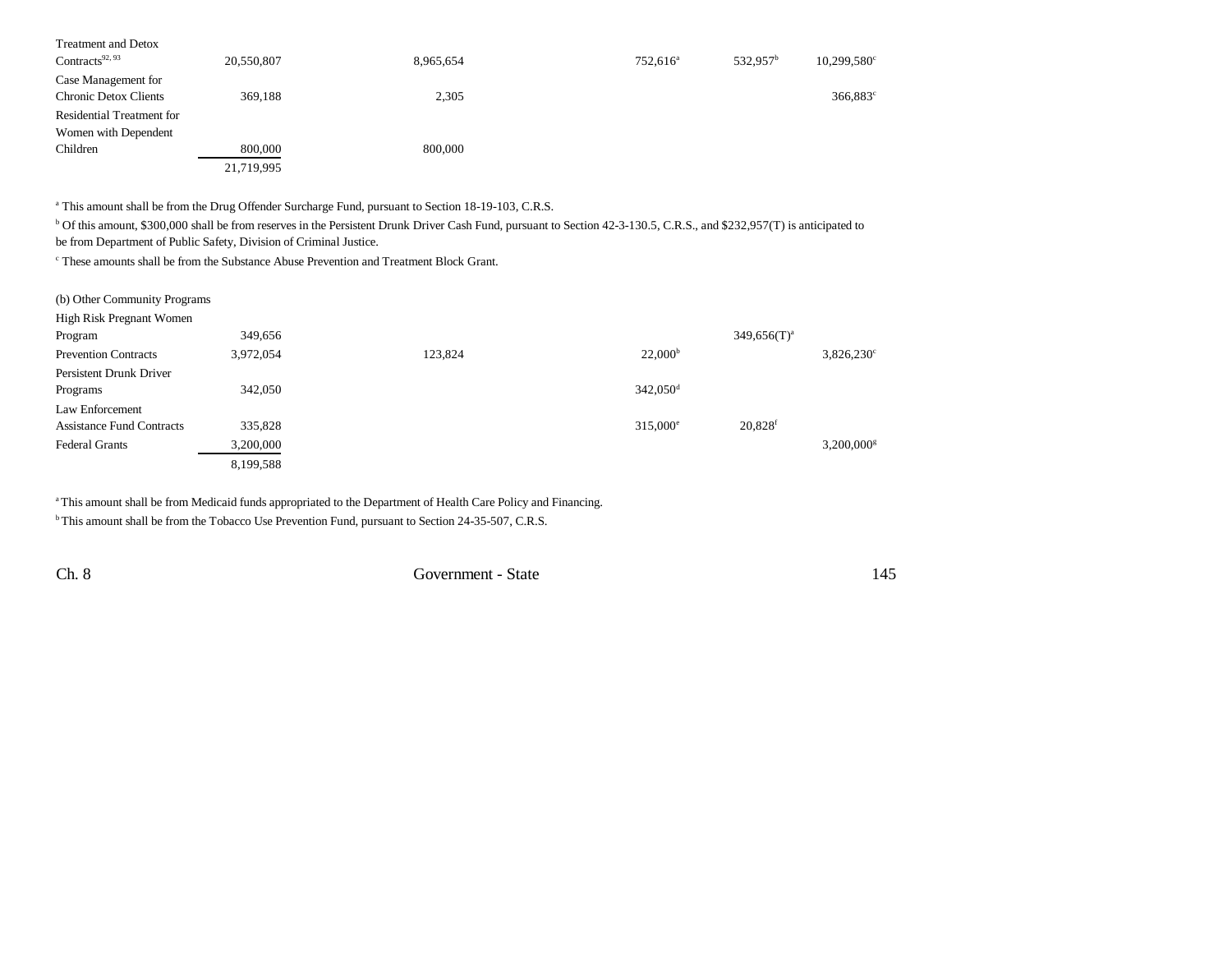|          |              |                |                | APPROPRIATION FROM |               |              |
|----------|--------------|----------------|----------------|--------------------|---------------|--------------|
| ITEM &   | <b>TOTAL</b> | <b>GENERAL</b> | <b>GENERAL</b> | CASH               | <b>CASH</b>   | FEDERAL      |
| SUBTOTAL |              | <b>FUND</b>    | <b>FUND</b>    | <b>FUNDS</b>       | <b>FUNDS</b>  | <b>FUNDS</b> |
|          |              |                | <b>EXEMPT</b>  |                    | <b>EXEMPT</b> |              |
|          |              |                |                |                    |               |              |

c It is anticipated that this amount shall be from the Substance Abuse Prevention and Treatment Block Grant.

<sup>d</sup> This amount shall be from the Persistent Drunk Driver Cash Fund, pursuant to Section 42-3-130.5, C.R.S.

e This amount shall be from the Law Enforcement Assistance Fund, pursuant to Section 43-4-402 (2), C.R.S. If cash revenues from this source are insufficient to cover

this appropriation, up to \$22,000 in reserves in the Law Enforcement Assistance Fund may be used to cover the balance of the appropriation.

f This amount shall be from reserves in the Law Enforcement Assistance Fund.

<sup>g</sup> This amount includes estimated receipts for various federal substance abuse prevention and treatment grants.

| (c) Balance of Substance |           |         |                          |
|--------------------------|-----------|---------|--------------------------|
| Abuse Block Grant        |           |         |                          |
| Programs                 | 7,014,825 | 239,996 | $6,774,829$ <sup>*</sup> |

a It is anticipated that this amount shall be from the Substance Abuse Prevention and Treatment Block Grant.

367,210,736 361,637,499

#### **(5) OFFICE OF REHABILITATION AND DISABILITY SERVICES**

**(A) Administration**

Personal Services 2,098,859 1,929,202 (30.0 FTE)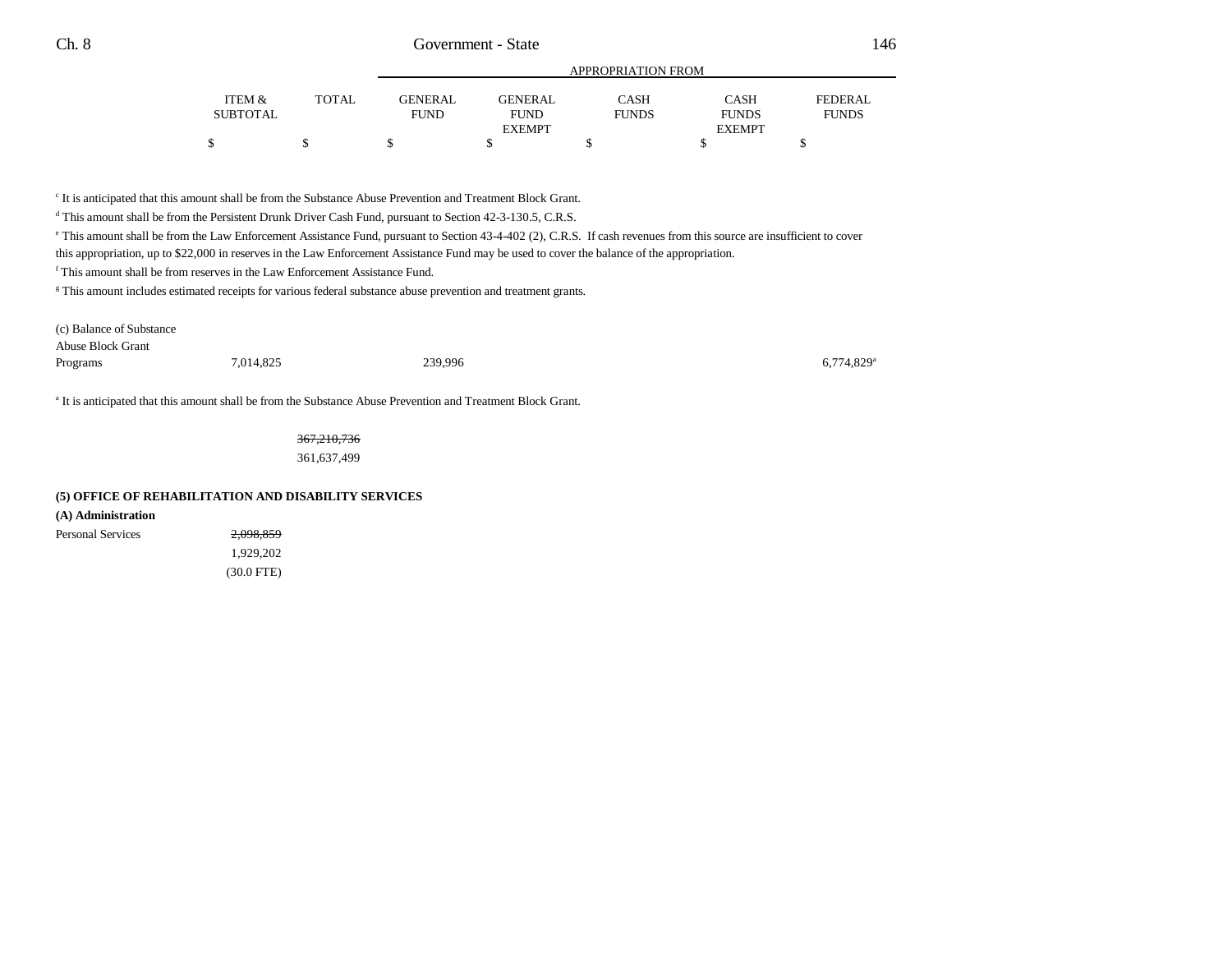| <b>Operating Expenses</b>  | 169.191   |                    |                    |
|----------------------------|-----------|--------------------|--------------------|
| Training                   | 87,551    |                    |                    |
| Performance Evaluation and |           |                    |                    |
| Monitoring                 | 41.216    |                    |                    |
|                            | 2,396,817 | <del>351,175</del> | $2,045,642(T)^{a}$ |
|                            | 2,227,160 | 324,030            | $1,903,130(T)^{a}$ |

a This amount shall be from Medicaid funds appropriated to the Department of Health Care Policy and Financing.

### **(B) Community Services for Persons with Developmental Disabilities**

| <b>Adult Community</b><br>Programs <sup>94, 95, 96</sup> | 260,350,354           | 12,705,147 | 247,645,207 <sup>a</sup> |
|----------------------------------------------------------|-----------------------|------------|--------------------------|
| Preventive Dental                                        |                       |            |                          |
| Hygiene <sup>98</sup>                                    | 70.568<br>260,420,922 | 67.040     | 3.528(L) <sup>b</sup>    |

<sup>a</sup> Of this amount, \$218,480,211(T) shall be from Medicaid funds appropriated to the Department of Health Care Policy and Financing, \$21,618,192 shall be from client cash sources, \$7,055,490(L) shall be from local matching funds, and \$491,314(T) shall be from the Division of Vocational Rehabilitation.

<sup>b</sup> This amount shall be from local funds.

#### **(C) Institutional Programs for Persons with Developmental Disabilities**

| <b>Personal Services</b>  | <del>37,417,521</del> |
|---------------------------|-----------------------|
|                           | 34,389,462            |
|                           | $(902.3$ FTE)         |
| <b>Operating Expenses</b> | 2,137,437             |
| Capital Outlay - Patient  |                       |
| <b>Needs</b>              | 80.249                |

Ch. 8 Government - State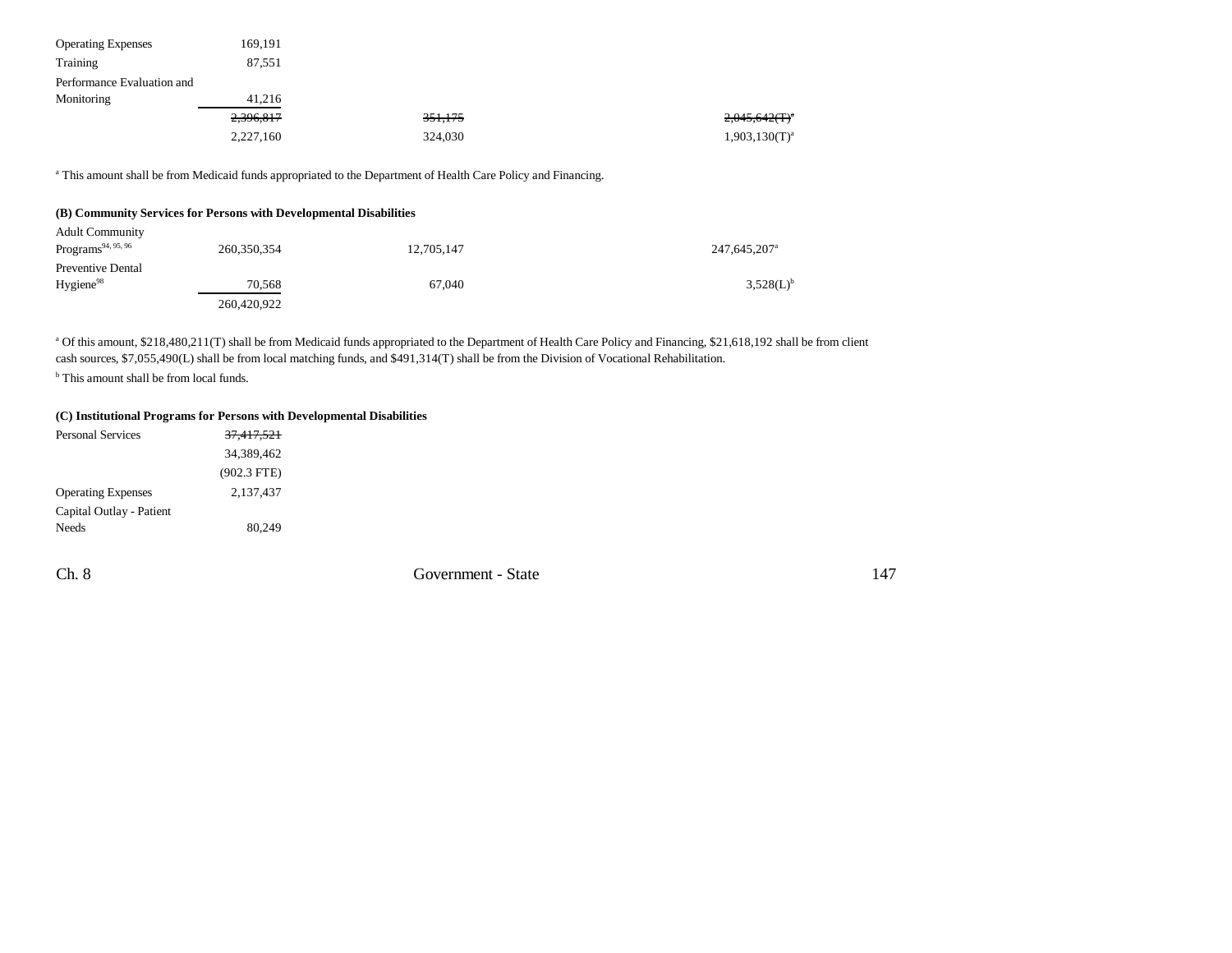|                                                                                                                           |                                      |              | APPROPRIATION FROM            |                                                |    |                             |                                       |                                |
|---------------------------------------------------------------------------------------------------------------------------|--------------------------------------|--------------|-------------------------------|------------------------------------------------|----|-----------------------------|---------------------------------------|--------------------------------|
|                                                                                                                           | <b>ITEM &amp;</b><br><b>SUBTOTAL</b> | <b>TOTAL</b> | <b>GENERAL</b><br><b>FUND</b> | <b>GENERAL</b><br><b>FUND</b><br><b>EXEMPT</b> |    | <b>CASH</b><br><b>FUNDS</b> | CASH<br><b>FUNDS</b><br><b>EXEMPT</b> | <b>FEDERAL</b><br><b>FUNDS</b> |
|                                                                                                                           | \$                                   | \$           | \$                            | \$                                             | \$ |                             | $\mathbb{S}$                          | \$                             |
|                                                                                                                           |                                      |              |                               |                                                |    |                             |                                       |                                |
| <b>Leased Space</b>                                                                                                       | 255,228                              |              |                               |                                                |    |                             |                                       |                                |
| <b>Resident Incentive</b>                                                                                                 |                                      |              |                               |                                                |    |                             |                                       |                                |
| Allowance                                                                                                                 | 138,176                              |              |                               |                                                |    |                             |                                       |                                |
| <b>Purchase of Services</b>                                                                                               | 262,112                              |              |                               |                                                |    |                             |                                       |                                |
|                                                                                                                           | 40,290,723                           |              |                               |                                                |    | $2,356,312^a$               | <del>37,934,411(T)</del>              |                                |
|                                                                                                                           | 37,262,664                           |              |                               |                                                |    |                             | $34,906,352(T)$ <sup>b</sup>          |                                |
|                                                                                                                           |                                      |              |                               |                                                |    |                             |                                       |                                |
| <sup>a</sup> This amount shall be from client cash revenues.                                                              |                                      |              |                               |                                                |    |                             |                                       |                                |
| <sup>b</sup> This amount shall be from Medicaid funds appropriated to the Department of Health Care Policy and Financing. |                                      |              |                               |                                                |    |                             |                                       |                                |
|                                                                                                                           |                                      |              |                               |                                                |    |                             |                                       |                                |
| (D) Division of Vocational Rehabilitation                                                                                 |                                      |              |                               |                                                |    |                             |                                       |                                |
| Rehabilitation Programs -                                                                                                 |                                      |              |                               |                                                |    |                             |                                       |                                |
| General Fund Match <sup>99</sup>                                                                                          | 20,393,730                           |              | 4,339,136(M)                  |                                                |    |                             |                                       | 16,054,594 <sup>a</sup>        |
|                                                                                                                           | 20,186,852                           |              | 4,132,258(M)                  |                                                |    |                             |                                       |                                |
|                                                                                                                           | $(224.7$ FTE)                        |              |                               |                                                |    |                             |                                       |                                |
| Rehabilitation Programs -                                                                                                 |                                      |              |                               |                                                |    |                             |                                       |                                |
| Local Funds Match <sup>100</sup>                                                                                          | 12,309,678                           |              |                               |                                                |    | $355,128^b$                 | $2,267,226^{\circ}$                   | 9,687,324 <sup>d</sup>         |
|                                                                                                                           | $(9.0$ FTE)                          |              |                               |                                                |    |                             |                                       |                                |
| <b>Business Enterprise</b>                                                                                                |                                      |              |                               |                                                |    |                             |                                       |                                |
| Program for the Blind                                                                                                     | 594,078                              |              |                               |                                                |    | $126,533^{\circ}$           |                                       | 467,545                        |
|                                                                                                                           | $(5.0$ FTE)                          |              |                               |                                                |    |                             |                                       |                                |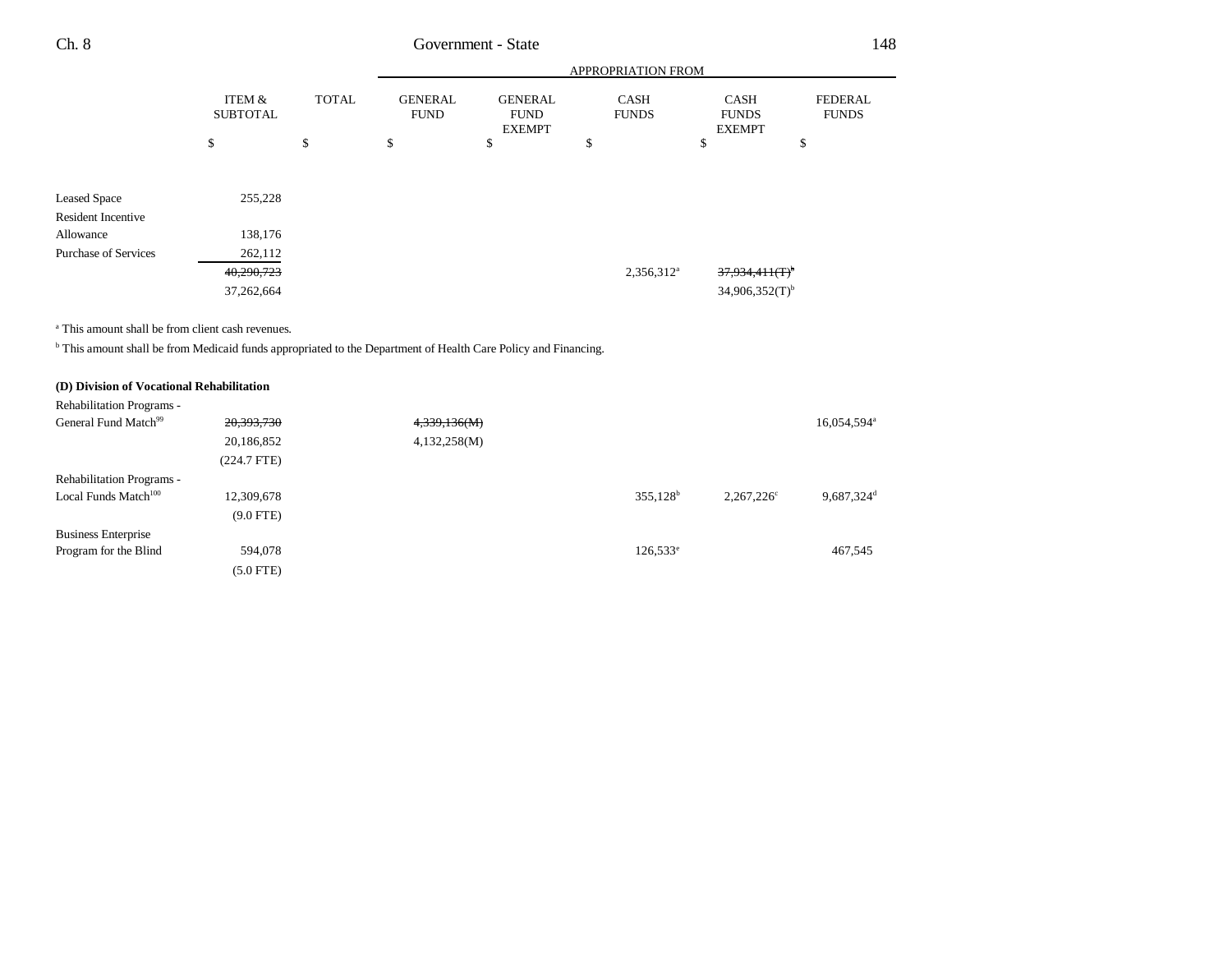| 685,000    |             | 575,000 <sup>e</sup> | $10,000$ <sup>f</sup> | 100,000 |
|------------|-------------|----------------------|-----------------------|---------|
|            |             |                      |                       |         |
|            |             |                      |                       |         |
| 823,325    | 369,795     |                      | $45,351(L)^{g}$       | 408,179 |
|            |             |                      |                       |         |
| 311,047    | 311,047     |                      |                       |         |
|            | $(5.2$ FTE) |                      |                       |         |
|            |             |                      |                       |         |
|            |             |                      |                       |         |
| 70,152     | 70,152      |                      |                       |         |
| 1,200      | 600         |                      | $600(L)$ <sup>h</sup> |         |
|            |             |                      |                       |         |
|            |             |                      |                       |         |
| 115,527    |             |                      | $115,527^{\rm i}$     |         |
|            |             |                      | $(1.0$ FTE)           |         |
| 308,332    |             |                      | $30,833^{j}$          | 277,499 |
| 35,612,069 |             |                      |                       |         |
| 35,405,191 |             |                      |                       |         |
|            |             |                      |                       |         |

a This amount shall be from Section 110 and Section 203 vocational rehabilitation funds.

<sup>b</sup> This amount shall be from school districts and other local matching funds that are received and processed through the state accounting system.

c Of this amount, it is estimated that \$1,795,267(T) shall be from the Department of Education on behalf of school districts, \$269,607(T) shall be from the Office of

Behavioral Health and Housing, \$82,334(L) shall be from local matching funds, and \$120,018 shall be from various sources of exempt cash funds.

<sup>d</sup> This amount shall be from Section 110 vocational rehabilitation funds.

e These amounts are estimated to be from the Business Enterprise Cash Fund.

Ch. 8 Government - State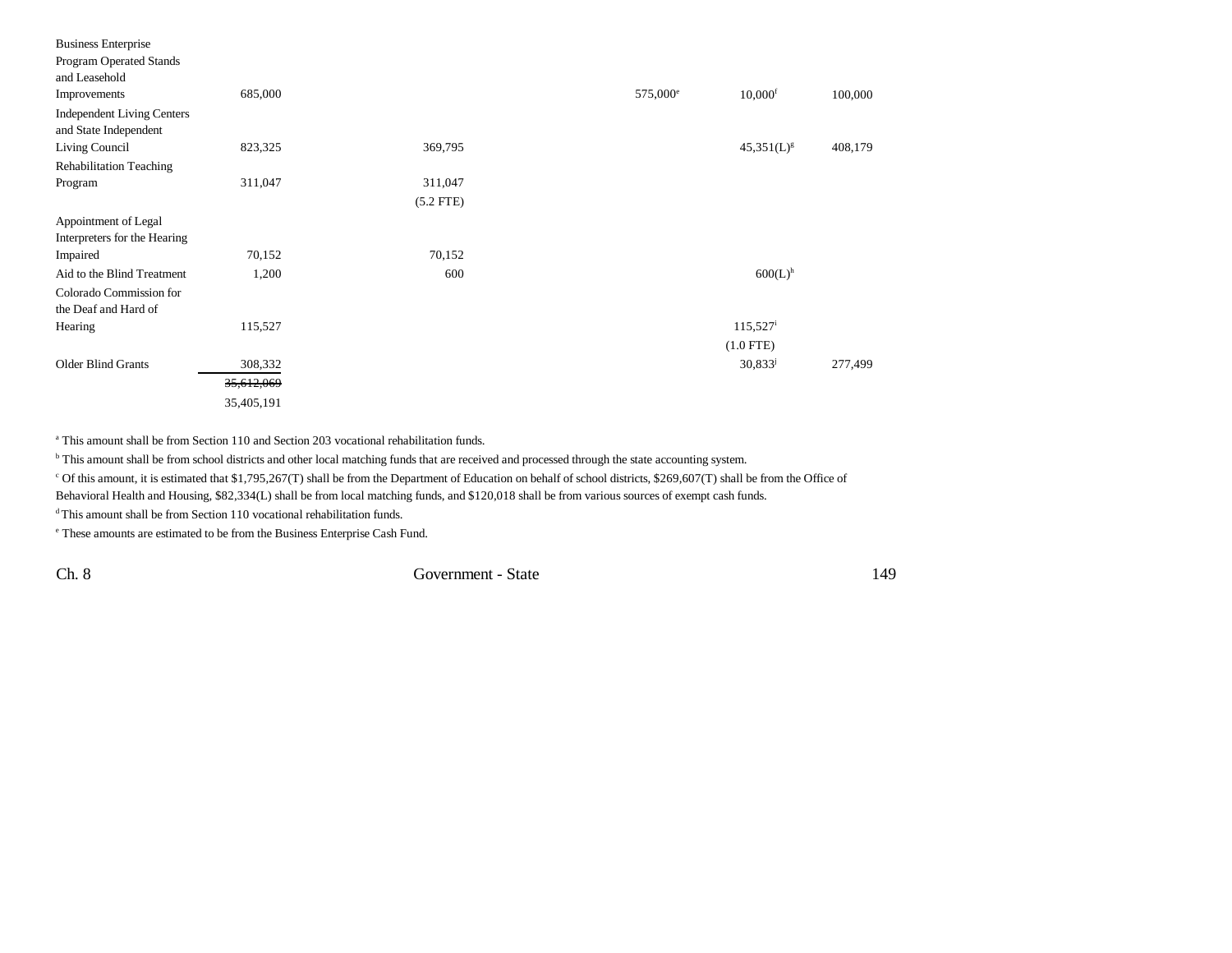|          |              |             | APPROPRIATION FROM |              |               |              |  |  |
|----------|--------------|-------------|--------------------|--------------|---------------|--------------|--|--|
| ITEM &   | <b>TOTAL</b> | GENERAL     | <b>GENERAL</b>     | CASH         | <b>CASH</b>   | FEDERAL      |  |  |
| SUBTOTAL |              | <b>FUND</b> | <b>FUND</b>        | <b>FUNDS</b> | <b>FUNDS</b>  | <b>FUNDS</b> |  |  |
|          |              |             | <b>EXEMPT</b>      |              | <b>EXEMPT</b> |              |  |  |
|          |              |             |                    |              |               |              |  |  |

f This amount shall be from reserves in the Business Enterprise Cash Fund.

<sup>g</sup> This amount shall be from local recipients of Independent Living Grants.

h This amount shall be from county Aid to the Blind Treatment Program funds.

<sup>i</sup> This amount shall be from the Colorado Commission for the Deaf and Hard of Hearing Cash Fund pursuant to Section 26-21-107, C.R.S.

<sup>j</sup> This amount shall be from recipients of Older Blind Grant funds.

#### **(E) Work Therapy**

| Program       |             |                      |                        |
|---------------|-------------|----------------------|------------------------|
| Program Costs | 763,650     | 623.507 <sup>a</sup> | $140.143$ <sup>t</sup> |
|               | $(1.5$ FTE) |                      |                        |

a This amount shall be from the Work Therapy Cash Fund.

b Of this amount, \$115,143 shall be from Work Therapy Cash Fund reserves and \$25,000 shall be from various sources of cash funds exempt.

339,484,181

336,079,587

### **(6) COUNTY ADMINISTRATION**

County Administration<sup>97</sup> 45,272,907 14,677,857(M) 17,788,888<sup>a</sup> 12,806,162<sup>b</sup>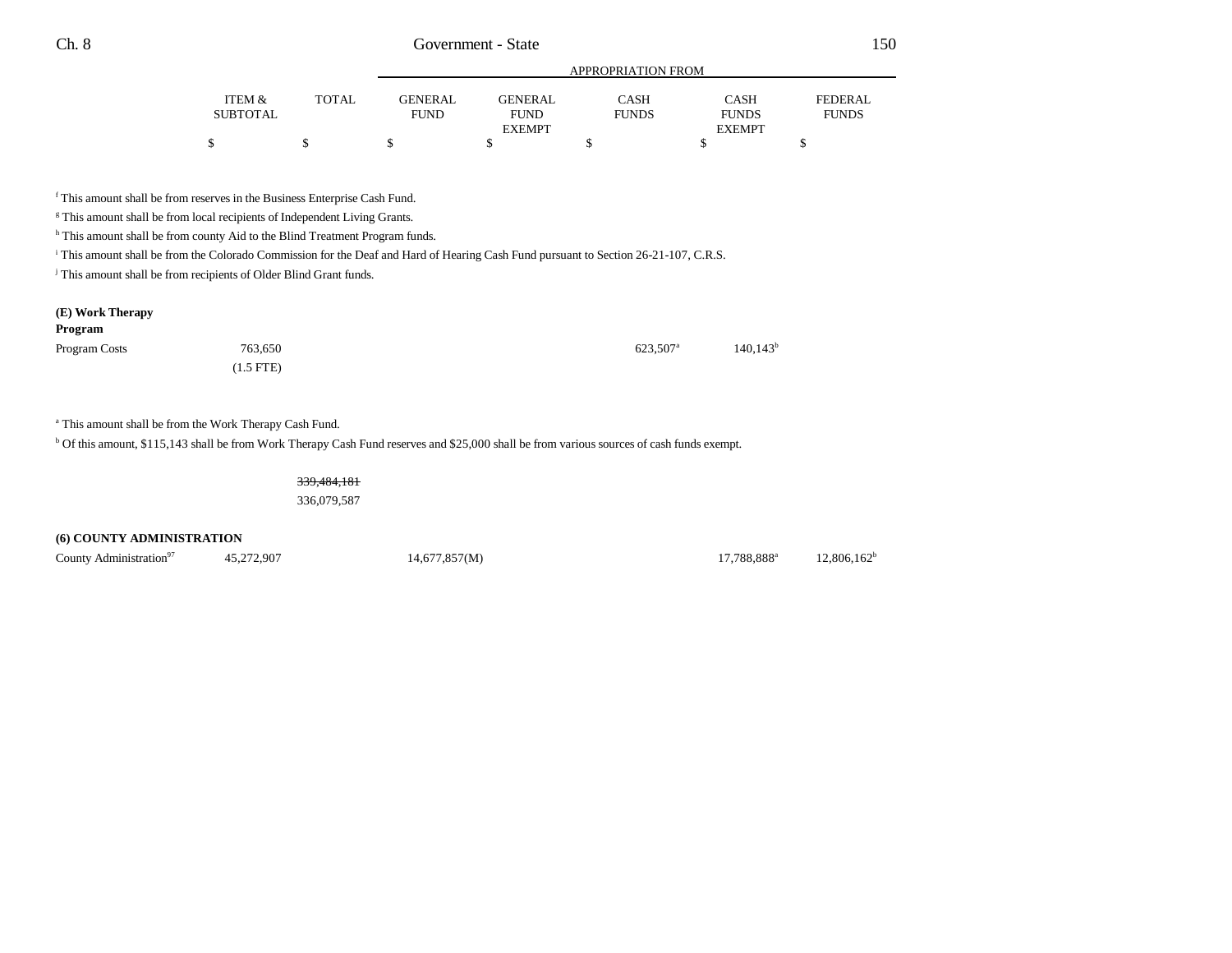| County Contingency         |            |            |            |                          |
|----------------------------|------------|------------|------------|--------------------------|
| Payments pursuant to       |            |            |            |                          |
| Section                    |            |            |            |                          |
| 26-1-126, C.R.S.           | 18,308,460 |            | 18,308,460 |                          |
| County Share of Offsetting |            |            |            |                          |
| Revenues <sup>101</sup>    | 5,426,796  |            |            | 5,426,796 <sup>c</sup>   |
| County Incentive           |            |            |            |                          |
| Payments <sup>102</sup>    | 3,620,097  |            |            | $3,620,097$ <sup>d</sup> |
|                            |            | 72,628,260 |            |                          |

<sup>a</sup> Of this amount, \$8,785,726(L) shall be from local funds and \$9,003,162(T) shall be from Medicaid funds appropriated to the Department of Health Care Policy and Financing.

b Of this amount, it is estimated that \$1,969,370 shall be from the Title XX Social Services Block Grant and \$10,836,792 shall be from various sources of federal funds. c This amount shall be from the counties' share of offsetting cash funds exempt revenues, including retained child support collections, retained fraud refunds, state revenue intercepts, and other refunds.

d This amount shall be from the State's share of retained child support collections and fraud refunds.

### **(7) OFFICE OF SELF SUFFICIENCY**

| (A) Administration        |              |         |              |                          |
|---------------------------|--------------|---------|--------------|--------------------------|
| <b>Personal Services</b>  | 2,162,129    |         |              |                          |
|                           | 2,106,734    |         |              |                          |
|                           | $(30.8$ FTE) |         |              |                          |
| <b>Operating Expenses</b> | 122,979      |         |              |                          |
|                           | 2,285,108    | 719,308 | $7,142(T)^a$ | $1,558,658$ <sup>t</sup> |
|                           | 2,229,713    | 663,913 |              |                          |

a This amount shall be from various sources transferred from other areas of the Department.

Ch. 8 Government - State 151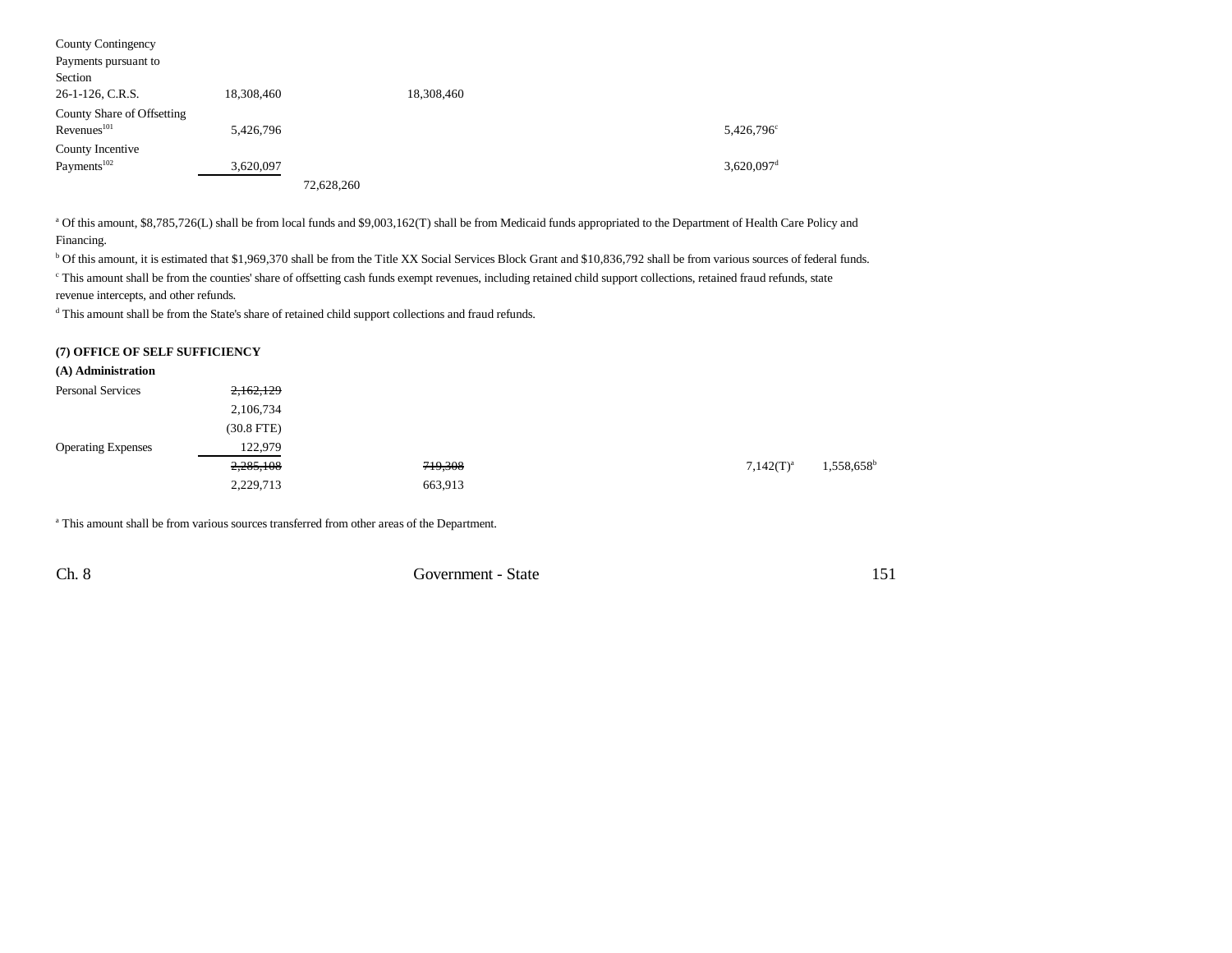|                 |              | APPROPRIATION FROM |                |              |               |              |  |
|-----------------|--------------|--------------------|----------------|--------------|---------------|--------------|--|
| ITEM &          | <b>TOTAL</b> | <b>GENERAL</b>     | <b>GENERAL</b> | CASH         | <b>CASH</b>   | FEDERAL      |  |
| <b>SUBTOTAL</b> |              | <b>FUND</b>        | <b>FUND</b>    | <b>FUNDS</b> | <b>FUNDS</b>  | <b>FUNDS</b> |  |
|                 |              |                    | <b>EXEMPT</b>  |              | <b>EXEMPT</b> |              |  |
|                 |              |                    |                |              |               |              |  |

b Of this amount, \$400,000 shall be from the Temporary Assistance for Needy Families Block Grant and \$1,158,658 shall be from various sources of federal funds.

| (B) Colorado Works Program              |             |         |                                            |
|-----------------------------------------|-------------|---------|--------------------------------------------|
| County Block Grants <sup>103, 104</sup> | 152,484,746 | 120,945 | $126,401,561^b$<br>25,962,240 <sup>a</sup> |
| Case Management System                  | 223,268     | 75,117  | 148.151 <sup>b</sup>                       |
| <b>Short-term Works</b>                 |             |         |                                            |
| <b>Emergency Fund</b>                   | 1,000,000   |         | $1,000,000^{\rm b}$                        |
| <b>County Reserve Accounts</b>          | 43,562,821  |         | $43,562,821^b$                             |
| County Training <sup>105</sup>          | 390,134     |         | $390,134^b$                                |
| Domestic Violence Training              | 122,788     |         | 122,788 <sup>b</sup>                       |
|                                         |             |         | $(1.0$ FTE)                                |
| <b>Community Resource</b>               |             |         |                                            |
| <b>Investment Liaison</b>               | 83,574      |         | 83,574 <sup>b</sup>                        |
|                                         |             |         | $(1.0$ FTE)                                |
| <b>Works Program Evaluation</b>         | 1,500,000   |         | $1,500,000^{\rm b}$                        |
|                                         | 199.367.331 |         |                                            |

<sup>a</sup> Of this amount, \$22,342,143(L) shall be from local funds and \$3,620,097 is estimated to be from the State's share of cash funds exempt revenues, including retained child support collections, retained fraud refunds, state revenue intercepts, and other refunds. Of the amount appropriated from local funds, \$5,426,796 is estimated to be from the local share of cash funds exempt revenues, including retained child support collections, fraud refunds, state revenue intercepts, and other refunds.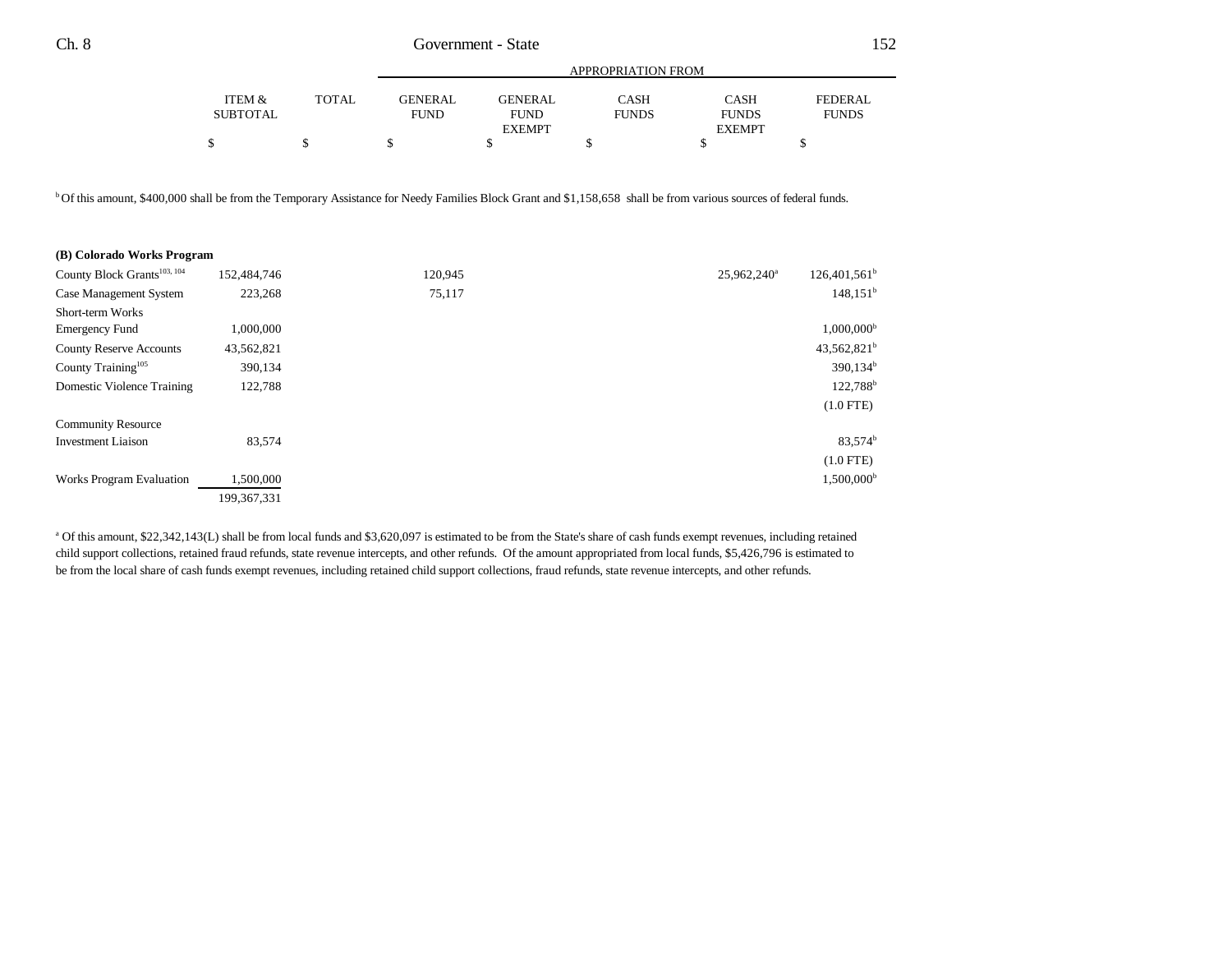**b** These amounts shall be from the Temporary Assistance for Needy Families Block Grant.

| (C) Special Purpose Welfare Programs |             |                       |             |                           |                          |
|--------------------------------------|-------------|-----------------------|-------------|---------------------------|--------------------------|
| (1) Low Income Energy                |             |                       |             |                           |                          |
| Assistance Program <sup>106</sup>    | 31,137,466  |                       |             | 2,500,000 <sup>a</sup>    | 28,637,466 <sup>b</sup>  |
|                                      | $(4.6$ FTE) |                       |             |                           |                          |
| (2) Food Stamp Job Search<br>Units   |             |                       |             |                           |                          |
| Program Costs                        | 1,977,278   | 287,050(M)            |             | 335,906 <sup>c</sup>      | 1,354,322 <sup>d</sup>   |
|                                      | 1,972,782   | 282,554               |             |                           |                          |
|                                      | $(6.2$ FTE) |                       |             |                           |                          |
| <b>Supportive Services</b>           | 262,208     | 78,435                |             | 52,291 <sup>c</sup>       | $131,482$ <sup>d</sup>   |
|                                      | 2,239,486   |                       |             |                           |                          |
|                                      | 2,234,990   |                       |             |                           |                          |
| (3) Food Distribution                |             |                       |             |                           |                          |
| Program                              | 556,029     | 261,441(M)            | $124,876^e$ |                           | $169,712$ <sup>d</sup>   |
|                                      | 535,673     | 241,085(M)            |             |                           |                          |
|                                      | $(8.5$ FTE) |                       |             |                           |                          |
| (4) Low-Income Telephone             |             |                       |             |                           |                          |
| Assistance Program                   | 84,026      |                       |             | $84,026(T)$ <sup>f</sup>  |                          |
|                                      | $(0.9$ FTE) |                       |             |                           |                          |
| (5) Emergency Assistance             |             |                       |             |                           |                          |
| for Legal Immigrants                 | 100,000     | 100,000               |             |                           |                          |
| (6) Income Tax Offset                | 32,922      | 16,461(M)             |             |                           | $16,461$ <sup>g</sup>    |
| (7) Denver Indian Center             | 25,709      | 25,709                |             |                           |                          |
| (8) Electronic Benefits              |             |                       |             |                           |                          |
| <b>Transfer Service</b>              | 2,423,389   | <del>973,163(M)</del> |             | $446,359(L)$ <sup>h</sup> | $1,003,867$ <sup>i</sup> |
| Ch. 8                                |             | Government - State    |             |                           | 153                      |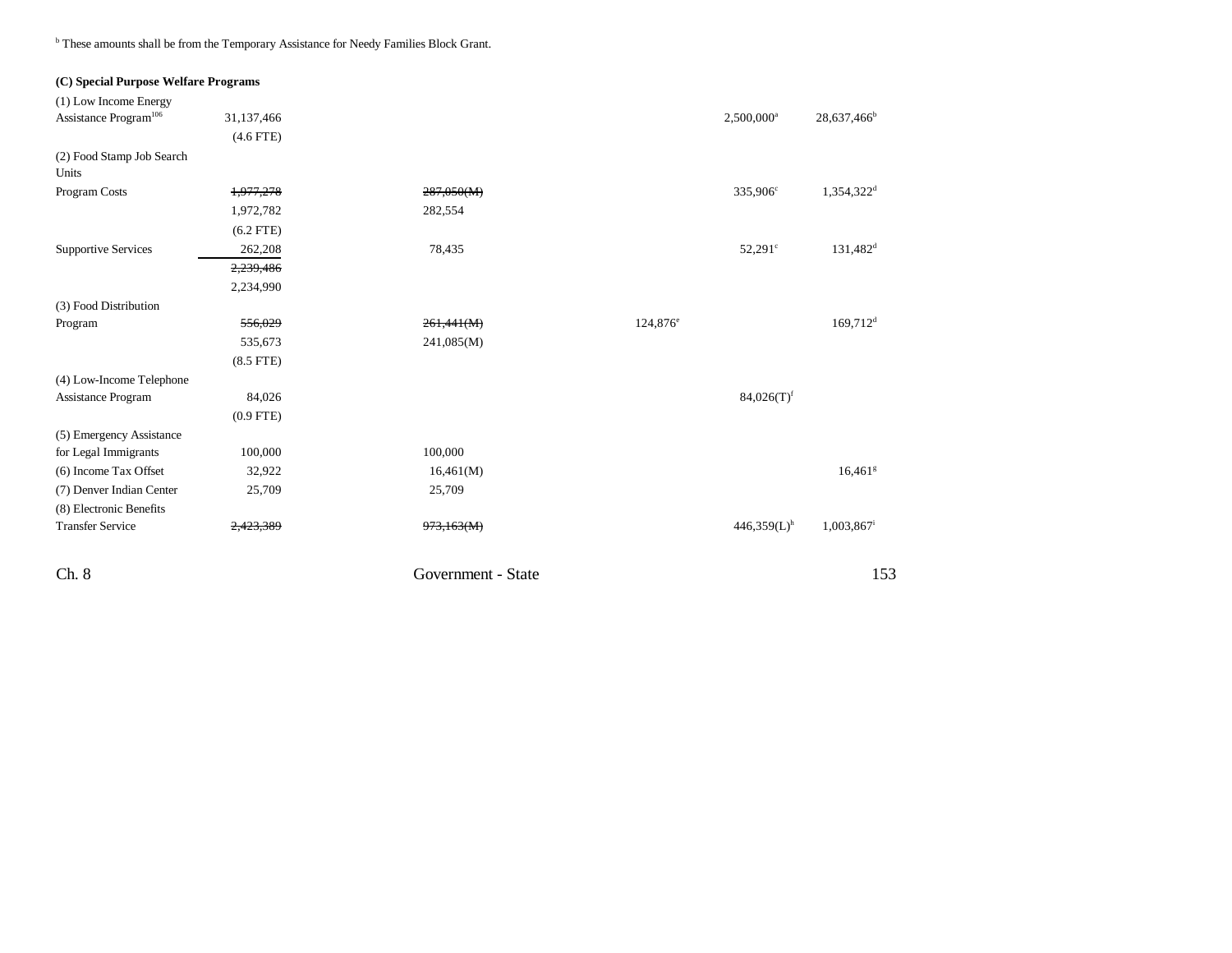|                        |                           |              |                               |                                                | APPROPRIATION FROM          |                                              |                         |
|------------------------|---------------------------|--------------|-------------------------------|------------------------------------------------|-----------------------------|----------------------------------------------|-------------------------|
|                        | ITEM &<br><b>SUBTOTAL</b> | <b>TOTAL</b> | <b>GENERAL</b><br><b>FUND</b> | <b>GENERAL</b><br><b>FUND</b><br><b>EXEMPT</b> | <b>CASH</b><br><b>FUNDS</b> | <b>CASH</b><br><b>FUNDS</b><br><b>EXEMPT</b> | FEDERAL<br><b>FUNDS</b> |
|                        | \$                        | \$           | \$                            | \$                                             | \$                          | \$                                           | \$                      |
|                        |                           |              |                               |                                                |                             |                                              |                         |
|                        | 2,412,154                 |              | 961,928                       |                                                |                             |                                              |                         |
|                        | $(5.0$ FTE)               |              |                               |                                                |                             |                                              |                         |
| (9) Refugee Assistance | 3,785,412                 |              | 15,000                        |                                                | $137,610^{\circ}$           | $4,000(T)^k$                                 | 3,628,802               |
|                        | 3,785,198                 |              | 14,786                        |                                                |                             |                                              |                         |
|                        |                           |              |                               |                                                |                             |                                              | $(11.0$ FTE)            |
|                        | 40,384,439                |              |                               |                                                |                             |                                              |                         |
|                        | 40,348,138                |              |                               |                                                |                             |                                              |                         |
|                        |                           |              |                               |                                                |                             |                                              |                         |

<sup>a</sup> This amount shall be from the Colorado Energy Assistance Foundation.

b Of this amount, \$27,137,466 shall be from the federal Office of Energy Assistance and \$1,500,000 shall be from the Temporary Assistance to Needy Families Block Grant.

c Of these amounts, \$288,197(L) shall be from county matching funds, and \$100,000 shall be from in-kind donations.

d These amounts shall be from the U.S. Department of Agriculture.

e This amount shall be from recipient agencies.

f This amount shall be from the Department of Regulatory Agencies.

g Of this amount, \$13,666 shall be from the Temporary Assistance for Needy Families Block Grant and \$2,795 shall be from various sources of federal funds.

<sup>h</sup> This amount shall be from local funds.

<sup>i</sup> Of this amount, \$818,724 shall be from the U.S. Department of Agriculture, \$150,143 shall be from the Temporary Assistance to Needy Families Block Grant, and \$35,000 shall be from Child Care Development Funds.

<sup>j</sup> This amount shall be from payments by county departments of social services.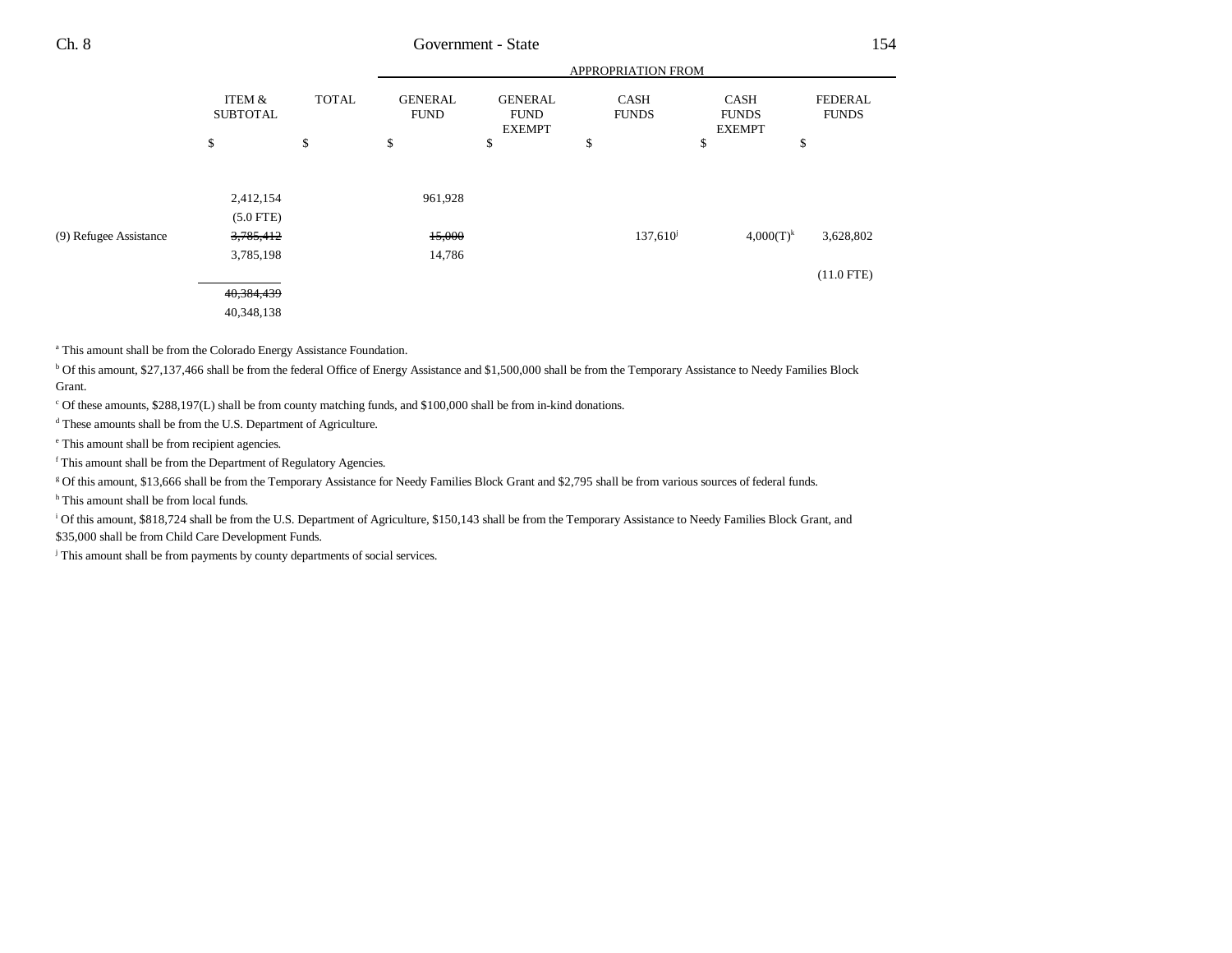### <sup>k</sup> This amount shall be from the Department of Health Care Policy and Financing.

## **(D) Child Support Enforcement**

| <b>Enforcement System</b>        | 11,356,507   | 3,716,420(M) | 144,978 <sup>a</sup> | $281,427^b$ | $7,213,682^{\circ}$ |
|----------------------------------|--------------|--------------|----------------------|-------------|---------------------|
|                                  | 11,285,054   | 3,644,967(M) |                      |             |                     |
|                                  | $(37.9$ FTE) |              |                      |             |                     |
| <b>Child Support Enforcement</b> | 1,999,052    | 679,732(M)   |                      |             | $1,319,320^{\circ}$ |
|                                  | 1,961,734    | 642,414      |                      |             |                     |
|                                  | $(24.5$ FTE) |              |                      |             |                     |
|                                  | 13,355,559   |              |                      |             |                     |
|                                  | 13,246,788   |              |                      |             |                     |

<sup>a</sup> This amount shall be from the State's share of revenues earned on funds in the Family Support Registry.

<sup>b</sup> This amount shall be from the federal government's share of revenues earned on funds in the Family Support Registry.

c These amounts shall be from Title IV-D of the Social Security Act.

| (E) Disability Determination Services |            |                    |               |
|---------------------------------------|------------|--------------------|---------------|
| Program Costs                         | 16,778,206 | $1,436,848(T)^a$   | 15,341,358    |
|                                       | 16.720.995 | $1,379,637(T)^{a}$ |               |
|                                       |            | $(13.3$ FTE)       | $(133.5$ FTE) |

<sup>a</sup> This amount shall be Medicaid funds appropriated to the Department of Health Care Policy and Financing.

272,170,643 271,912,965

Ch. 8 Government - State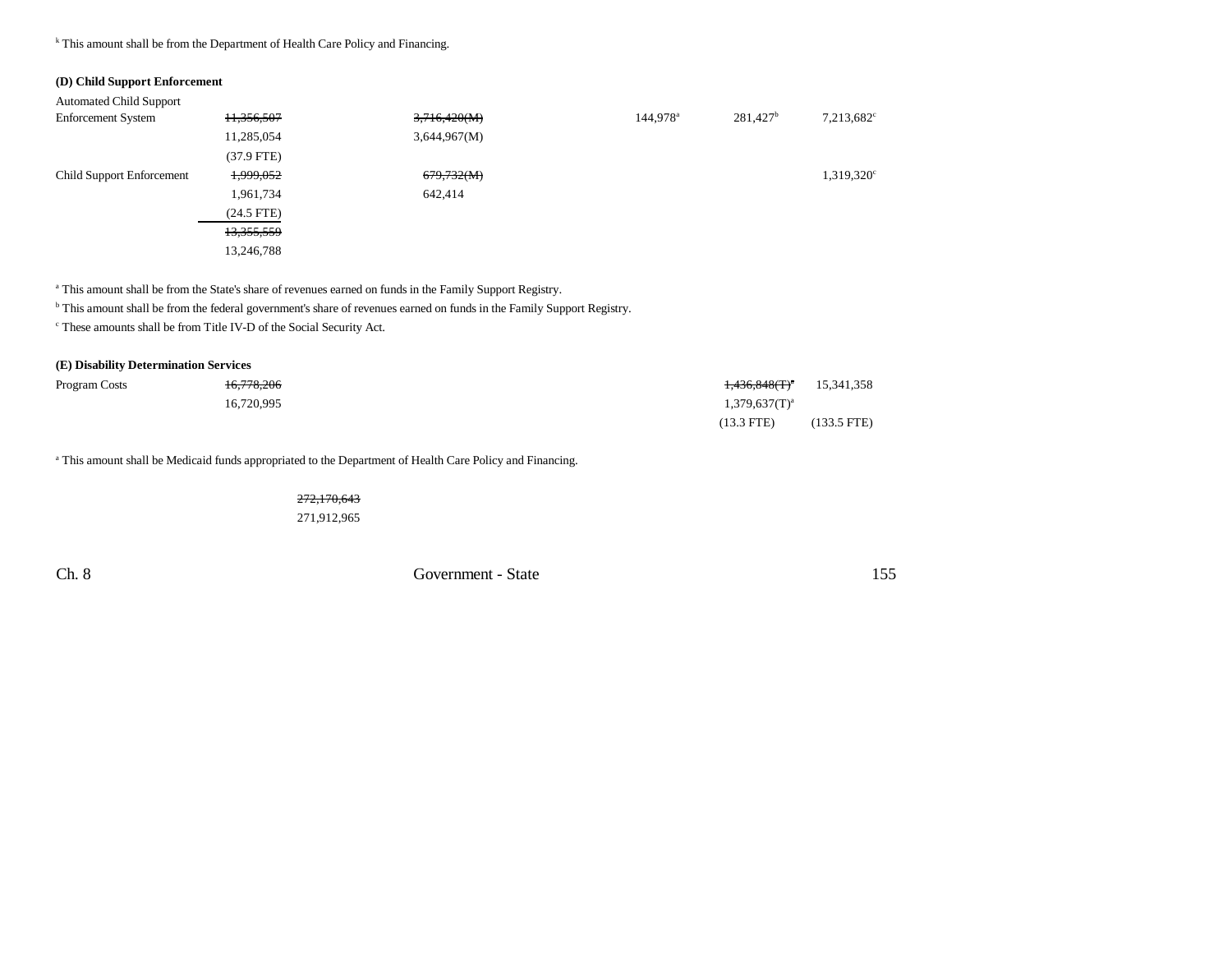|                                           |                                      |    | APPROPRIATION FROM |                               |    |                         |                                       |                                |
|-------------------------------------------|--------------------------------------|----|--------------------|-------------------------------|----|-------------------------|---------------------------------------|--------------------------------|
|                                           | <b>ITEM &amp;</b><br><b>SUBTOTAL</b> |    | <b>TOTAL</b>       | <b>GENERAL</b><br><b>FUND</b> |    | CASH<br><b>FUNDS</b>    | CASH<br><b>FUNDS</b><br><b>EXEMPT</b> | <b>FEDERAL</b><br><b>FUNDS</b> |
|                                           | \$                                   | \$ | \$                 | \$                            | \$ | \$                      | \$                                    |                                |
|                                           |                                      |    |                    |                               |    |                         |                                       |                                |
|                                           |                                      |    |                    |                               |    |                         |                                       |                                |
| (8) OFFICE OF ADULT AND VETERANS SERVICES |                                      |    |                    |                               |    |                         |                                       |                                |
| (A) Administration                        |                                      |    |                    |                               |    |                         |                                       |                                |
| General Administration                    | 926,462                              |    | 522,983            |                               |    | $84,276^{\circ}$        | $319,203^b$                           |                                |
|                                           | 889,198                              |    | 485,719            |                               |    |                         |                                       |                                |
|                                           | $(13.1$ FTE)                         |    |                    |                               |    |                         |                                       |                                |
| Colorado State Veterans                   |                                      |    |                    |                               |    |                         |                                       |                                |
| <b>Trust Fund</b>                         | 989,841                              |    |                    |                               |    | 989,841°                |                                       |                                |
| Colorado State Veterans                   |                                      |    |                    |                               |    |                         |                                       |                                |
| <b>Trust Fund Expenditures</b>            | 327,460                              |    |                    |                               |    | 327,460(T) <sup>d</sup> |                                       |                                |
| Western Slope Military                    |                                      |    |                    |                               |    |                         |                                       |                                |
| Veteran's Cemetery Fund <sup>82</sup>     | 138,736                              |    |                    |                               |    |                         | 138,736 <sup>e</sup>                  |                                |
|                                           | $(2.5$ FTE)                          |    |                    |                               |    |                         |                                       |                                |
|                                           | 2,382,499                            |    |                    |                               |    |                         |                                       |                                |
|                                           | 2,345,235                            |    |                    |                               |    |                         |                                       |                                |

a This amount shall be from various sources of cash funds exempt.

<sup>b</sup> This amount shall be from federal indirect cost recoveries.

<sup>e</sup> This amount shall be from the Tobacco Litigation Settlement Cash Fund created in Section 24-22-115, C.R.S., pursuant to Section 24-75-1104 (1) (f), C.R.S.

d Of this amount, \$247,460 shall be from the Colorado State Veterans Trust Fund created in Section 26-10-111, C.R.S., and \$80,000 shall be from interest earned on the balance of the Colorado State Veterans Trust Fund created in Section 26-10-111, C.R.S.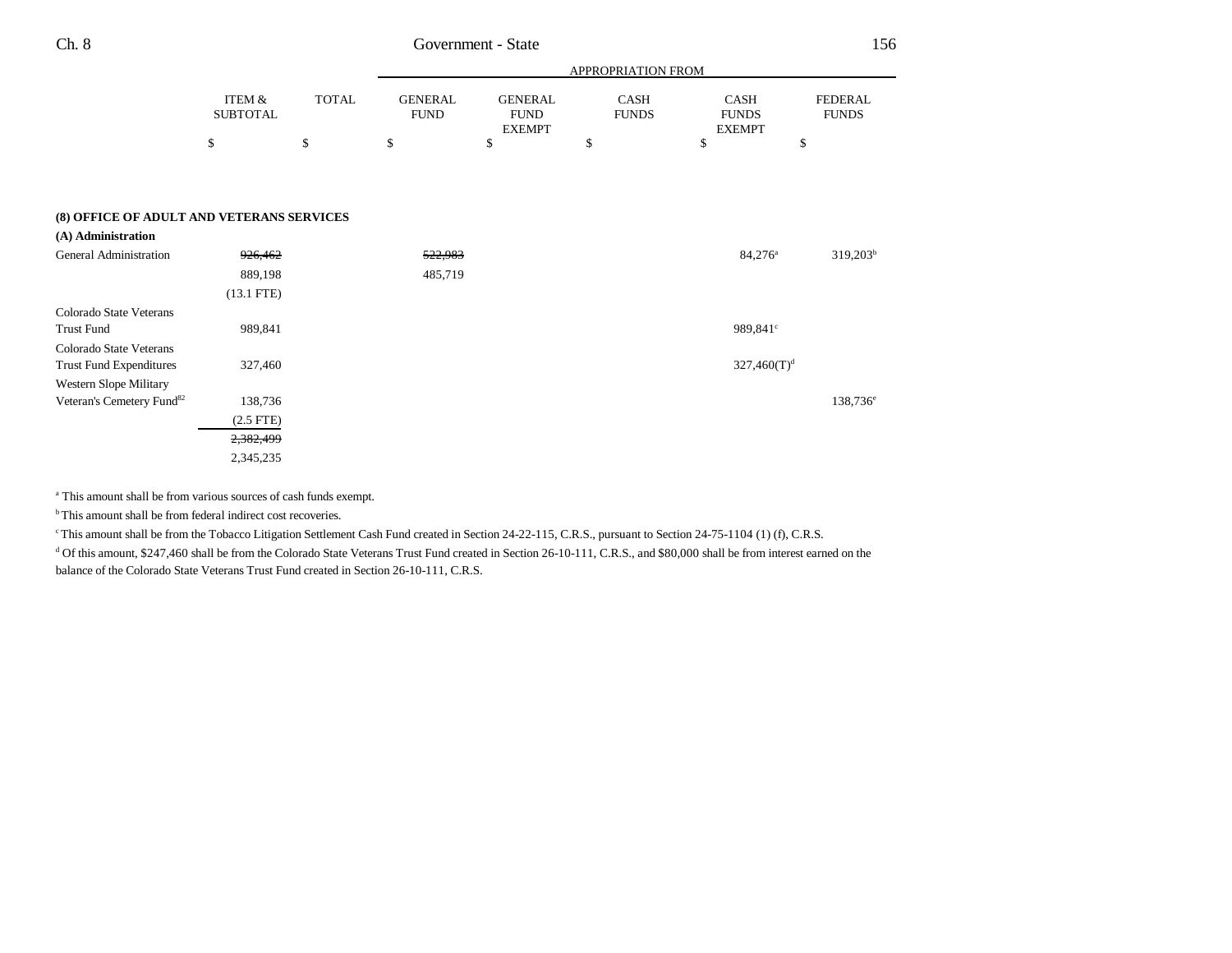e This amount shall be from the U.S. Department of Veterans Affairs.

|  | (B) Adult Assistance Programs |  |
|--|-------------------------------|--|
|  |                               |  |

| Ch. 8                                                                                                                                                  |            | Government - State |                         |                        |
|--------------------------------------------------------------------------------------------------------------------------------------------------------|------------|--------------------|-------------------------|------------------------|
| Home Care Allowance                                                                                                                                    | 15,391,151 |                    |                         | $15,391,151(T)^{g}$    |
| Program                                                                                                                                                | 306,652    | 306,652            |                         |                        |
| Medically Correctable                                                                                                                                  |            |                    |                         |                        |
| Aid to the Needy Disabled<br>and Aid to the Blind<br>recipients                                                                                        | 508,000    | 402,985            |                         | $105,015$ <sup>f</sup> |
| <b>Burial Reimbursements for</b>                                                                                                                       |            |                    |                         |                        |
| <b>State-only Grant Program</b><br>for an average of 5,503<br>recipients with an average<br>monthly payment not to<br>exceed \$225.52                  | 19,206,176 | 11,984,443         |                         | 7,221,733 <sup>e</sup> |
| not to exceed \$66.01<br>Aid to the Needy Disabled                                                                                                     | 13,124     | 10,247             |                         | $2,877$ <sup>d</sup>   |
| not to exceed \$56.72<br>Aid to the Blind State<br>Supplemental Grant<br>Program for an average of<br>17 recipients with an<br>average monthly payment | 3,733,073  | 2,792,338          |                         | 940,735 <sup>c</sup>   |
| Aid to the Needy Disabled<br><b>State Supplemental Grant</b><br>Program for an average of<br>4,662 recipients with an<br>average monthly payment       |            |                    |                         |                        |
| $\sim$ , require report there is a operation<br>Old Age Pension Program <sup>107</sup>                                                                 | 73,833,891 |                    | 73,263,045 <sup>a</sup> | 570,846 <sup>b</sup>   |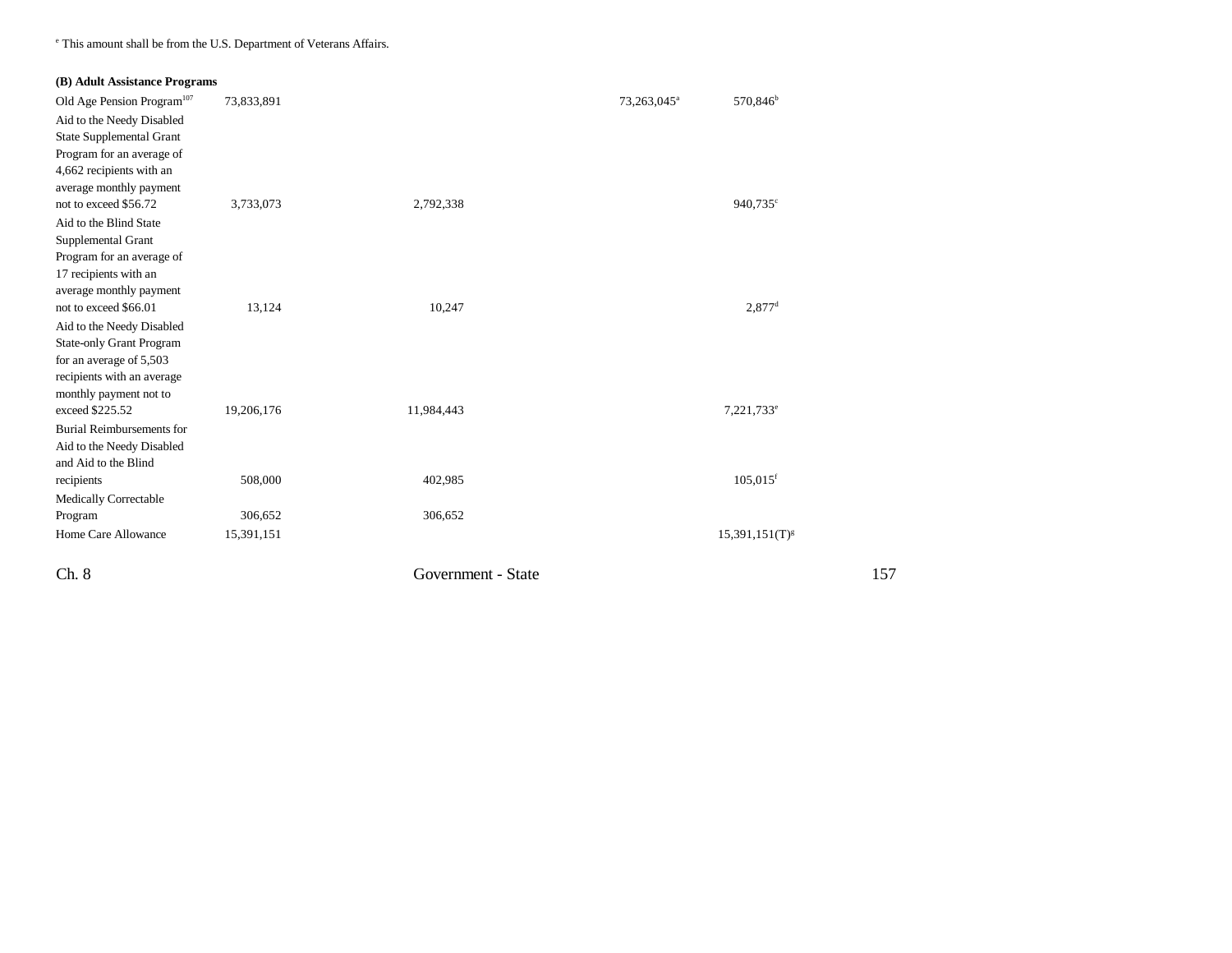|                   |                           |              |                               |                                                | <b>APPROPRIATION FROM</b>   |                                              |                                |  |
|-------------------|---------------------------|--------------|-------------------------------|------------------------------------------------|-----------------------------|----------------------------------------------|--------------------------------|--|
|                   | ITEM &<br><b>SUBTOTAL</b> | <b>TOTAL</b> | <b>GENERAL</b><br><b>FUND</b> | <b>GENERAL</b><br><b>FUND</b><br><b>EXEMPT</b> | <b>CASH</b><br><b>FUNDS</b> | <b>CASH</b><br><b>FUNDS</b><br><b>EXEMPT</b> | <b>FEDERAL</b><br><b>FUNDS</b> |  |
|                   | S                         | \$           | S                             | -S                                             | Ф                           | \$                                           | D                              |  |
| Adult Foster Care | 243,810                   |              |                               |                                                |                             | $243,810(T)^{g}$                             |                                |  |
|                   | 113,235,877               |              |                               |                                                |                             |                                              |                                |  |

a Of this amount, \$63,263,045 shall be from the Old Age Pension Fund and \$10,000,000 shall be from the Old Age Pension Health and Medical Care Fund pursuant to Section 26-2-117, C.R.S. For purposes of complying with the limitation on state fiscal year spending imposed by Article X, Section 20 of the State Constitution these moneys are included for informational purposes as they are continuously appropriated by Article XXIV of the State Constitution.

b Of this amount, \$505,905 shall be from cash funds exempt revenues, including refunds and state revenue intercepts, and \$64,941(T) shall be from the Department of Health Care Policy and Financing.

c Of this amount, \$698,085(L) shall be from local funds and \$242,650 shall be from cash funds exempt revenues, including refunds and state revenue intercepts.

d Of this amount, \$2,562(L) shall be from local funds and \$315 shall be from cash funds exempt revenues, including refunds and state revenue intercepts.

e Of this amount, \$3,841,347 shall be from federal interim assistance reimbursement payments, \$384,135 shall be from other refunds and \$2,996,251(L) shall be from local funds.

f Of this amount, \$100,744(L) shall be from local funds and \$4,271 shall be from cash funds exempt revenues, including refunds.

<sup>g</sup> These amounts shall be from the Department of Health Care Policy and Financing.

#### **(C) Aging Services Programs**108, 109

| Administration         | 593,527   | 147,992(M) | 445,535 <sup>a</sup> |
|------------------------|-----------|------------|----------------------|
|                        | 552,404   | 106,869(M) |                      |
|                        | (7.0 FTE) |            |                      |
| Colorado Commission on |           |            |                      |
| Aging                  | 72,253    | 17,981(M)  | 54,272 <sup>a</sup>  |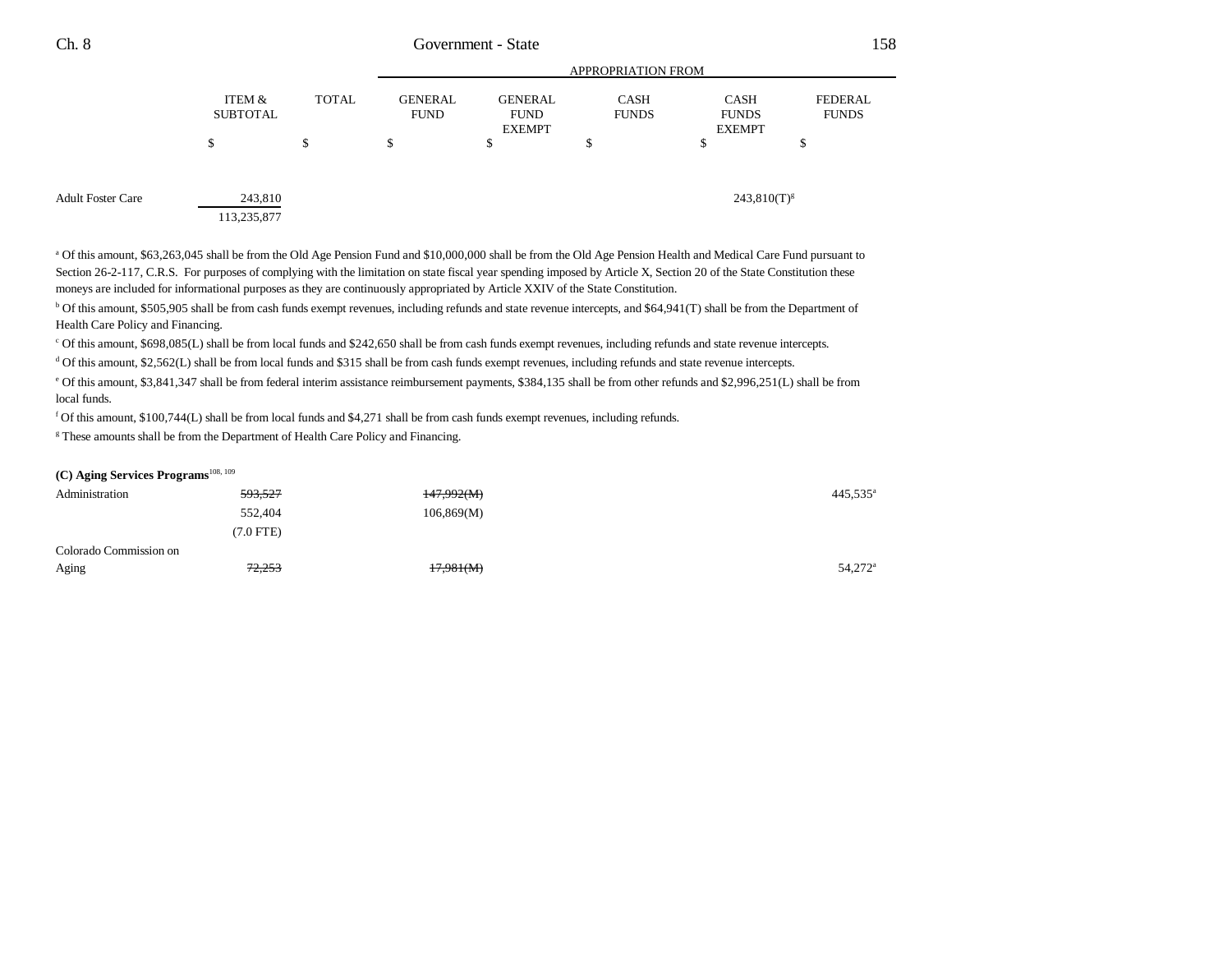|                               | 68,638      | 14,366(M)  |                             |                        |
|-------------------------------|-------------|------------|-----------------------------|------------------------|
|                               | $(1.0$ FTE) |            |                             |                        |
| Senior Community Services     |             |            |                             |                        |
| Employment                    | 860,537     |            |                             | $860,537^b$            |
| Older Americans Act           |             |            |                             |                        |
| Programs                      | 11,854,206  | 489,694(M) | $3,039,710(L)$ <sup>c</sup> | 8,324,802 <sup>a</sup> |
| National Family Caregiver     |             |            |                             |                        |
| Support Program <sup>97</sup> | 1,420,414   | 142,041    | $213,062(L)$ <sup>c</sup>   | $1,065,311^a$          |
| State Ombudsman               |             |            |                             |                        |
| $\rm{Program}^{110,\,110a}$   | 297,930     | 11,667(M)  | $127,930(T)^{d}$            | $158,333^a$            |
| State-funding for Senior      |             |            |                             |                        |
| Services                      | 780,253     | 780,253    |                             |                        |
| Area Agencies on Aging        |             |            |                             |                        |
| Administration                | 981,915     |            |                             | 981,915 <sup>a</sup>   |
|                               | 16,861,035  |            |                             |                        |
|                               | 16,816,297  |            |                             |                        |

a These amounts shall be from Title III of the Older Americans Act.

<sup>b</sup> This amount shall be from Title V of the Older Americans Act.

c These amounts, shown for informational purposes only, shall be from local funds.

d This amount shall be from Medicaid funds appropriated in the Department of Health Care Policy and Financing.

# **(D) Homelake**

# **Domiciliary**<sup>111</sup>

| Personal Services | 654,636      |
|-------------------|--------------|
|                   | 601.971      |
|                   | $(16.4$ FTE) |

Ch. 8 Government - State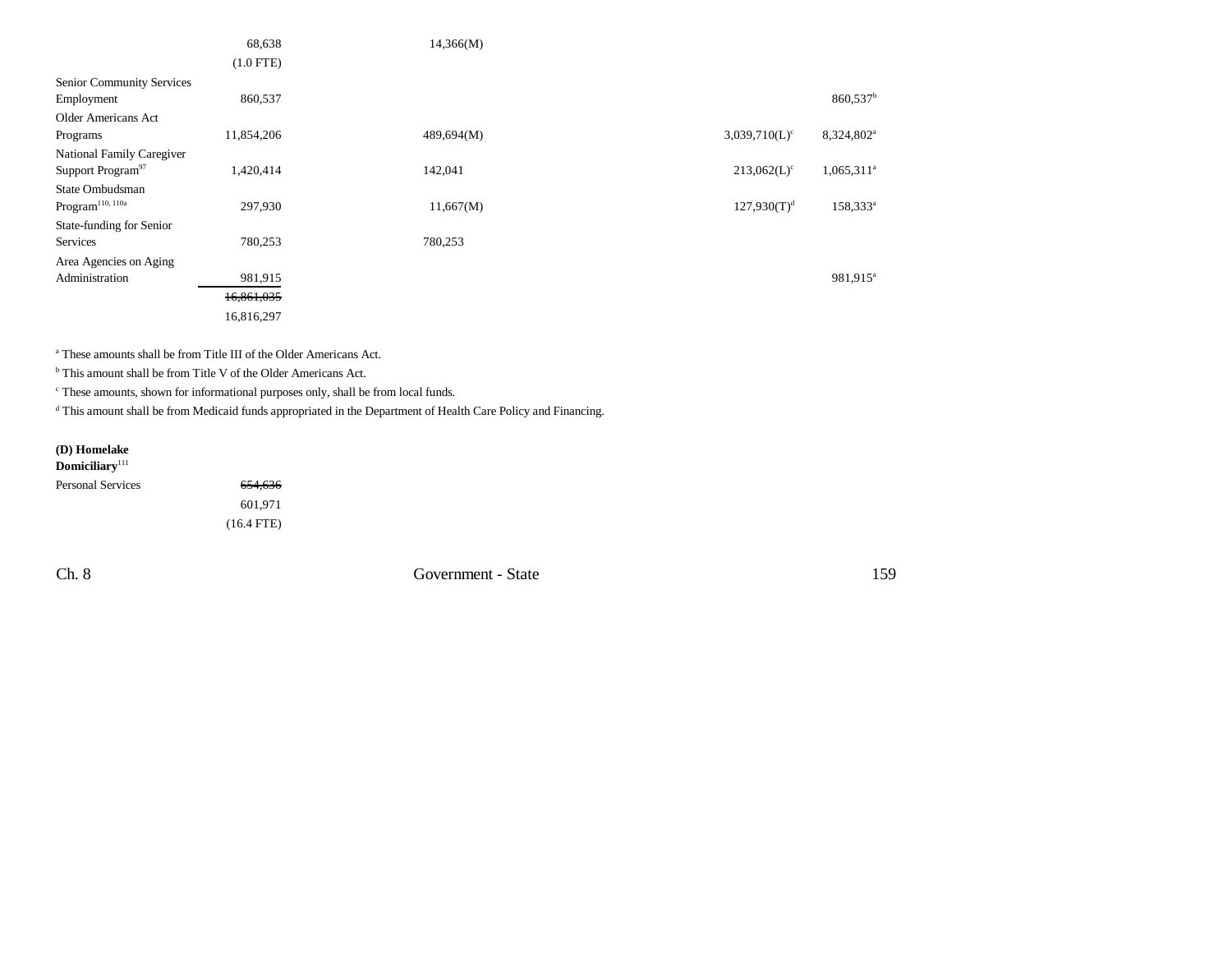| ×<br>I<br>. .<br>v | ×<br>۰. |
|--------------------|---------|
|--------------------|---------|

# Government - State

|                           |                           |              | APPROPRIATION FROM            |                                                |                             |                                              |                                |
|---------------------------|---------------------------|--------------|-------------------------------|------------------------------------------------|-----------------------------|----------------------------------------------|--------------------------------|
|                           | ITEM &<br><b>SUBTOTAL</b> | <b>TOTAL</b> | <b>GENERAL</b><br><b>FUND</b> | <b>GENERAL</b><br><b>FUND</b><br><b>EXEMPT</b> | <b>CASH</b><br><b>FUNDS</b> | <b>CASH</b><br><b>FUNDS</b><br><b>EXEMPT</b> | <b>FEDERAL</b><br><b>FUNDS</b> |
|                           | \$                        | \$           | \$                            | \$                                             | \$                          | \$                                           | \$                             |
|                           |                           |              |                               |                                                |                             |                                              |                                |
| <b>Operating Expenses</b> | 169,306                   |              |                               |                                                |                             |                                              |                                |
| Utilities                 | 64,518                    |              |                               |                                                |                             |                                              |                                |
|                           | 888,460                   |              | 211,012                       |                                                |                             | $448,659$ <sup>a</sup>                       | 228,789                        |
|                           | 835,795                   |              | 158,347                       |                                                |                             |                                              |                                |
|                           |                           |              |                               |                                                |                             |                                              |                                |

a This amount shall be from receipts for patient care.

## 133,367,871

133,233,204

## **(9) DIVISION OF CHILD WELFARE112, 113**

| Administration <sup>114</sup>              | 2,215,697    | 1,693,282(M) | $59,190(T)^n$    | $463,225^{\rm b}$        |
|--------------------------------------------|--------------|--------------|------------------|--------------------------|
|                                            | 2,110,595    | 1,592,121    | $55,249(T)^a$    |                          |
|                                            | $(29.0$ FTE) |              |                  |                          |
| Child Welfare Services <sup>115, 116</sup> | 293.377.461  | 107,998,796  | 120,995,600°     | 64,383,065 <sup>d</sup>  |
| Family and Children's                      |              |              |                  |                          |
| Programs                                   | 42,124,032   | 34,442,699   | $3,739,365(L)^e$ | $3,941,968$ <sup>b</sup> |
|                                            | 42,102,200   | 34,420,867   |                  |                          |
|                                            | $(3.0$ FTE)  |              |                  |                          |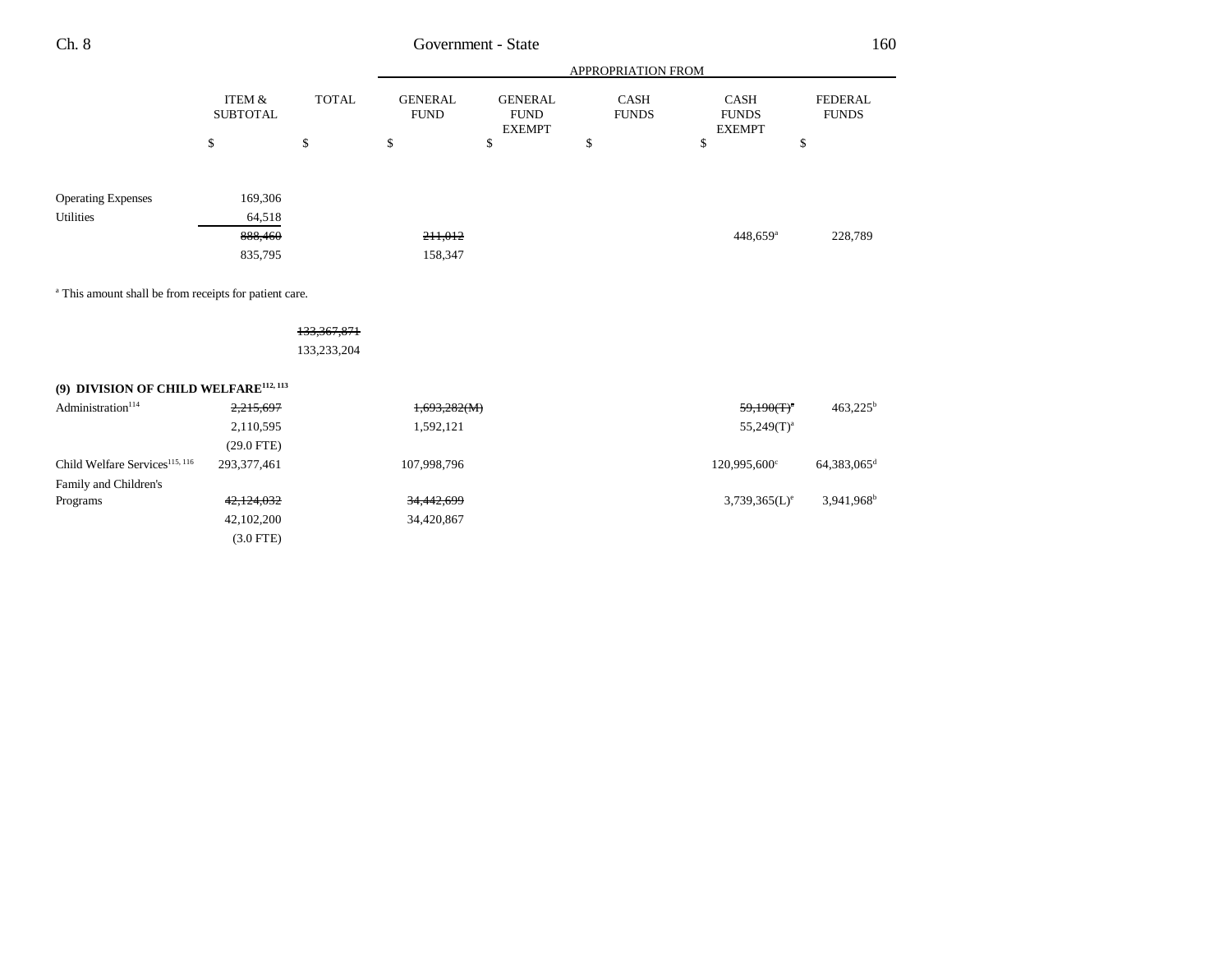| <b>Independent Living</b>        |             |             |            |                        |                     |                          |
|----------------------------------|-------------|-------------|------------|------------------------|---------------------|--------------------------|
| Program                          | 1,419,900   |             |            |                        |                     | 1,419,900 <sup>b</sup>   |
| Promoting Safe and Stable        |             |             |            |                        |                     |                          |
| Families Program                 | 4,189,086   |             | 50,025(M)  |                        | $997,246(L)^e$      | $3,141,815$ <sup>f</sup> |
|                                  | 4,187,074   |             | 48,013(M)  |                        |                     |                          |
|                                  | $(2.0$ FTE) |             |            |                        |                     |                          |
| <b>Expedited Permanency</b>      |             |             |            |                        |                     |                          |
| Planning Project                 | 2,927,791   |             | 2,927,791  |                        |                     |                          |
| <b>Evaluation of Performance</b> |             |             |            |                        |                     |                          |
| <b>Agreement Pilot Projects</b>  | 400,000     |             | 200,000(M) |                        |                     | $200,000^{\rm b}$        |
| Child Abuse Grant                | 269,455     |             |            |                        |                     | 269,455 <sup>g</sup>     |
|                                  |             |             |            |                        |                     | $(3.0$ FTE)              |
| Central Registry of Child        |             |             |            |                        |                     |                          |
| Protection                       | 384,515     |             |            | $285,997$ <sup>h</sup> | 98,518 <sup>i</sup> |                          |
|                                  |             |             |            | $(3.0$ FTE)            |                     |                          |
| Domestic Abuse Program           |             |             |            |                        |                     |                          |
| Fund                             | 676,776     |             | 676,776    |                        |                     |                          |
| Domestic Abuse Program           | 1,209,776   |             |            |                        | 1,209,776           |                          |
|                                  |             |             |            |                        | $(2.0$ FTE)         |                          |
| <b>Adoptive Family Resource</b>  |             |             |            |                        |                     |                          |
| Registry                         | 56,205      |             |            |                        | $56,205^k$          |                          |
|                                  |             | 349,250,694 |            |                        |                     |                          |
|                                  |             | 349,121,748 |            |                        |                     |                          |
|                                  |             |             |            |                        |                     |                          |

<sup>a</sup> This amount shall be from Medicaid funds appropriated to the Department of Health Care Policy and Financing.

 $^{\rm b}$  These amounts shall be from Title IV-E of the Social Security Act.

Ch. 8 Government - State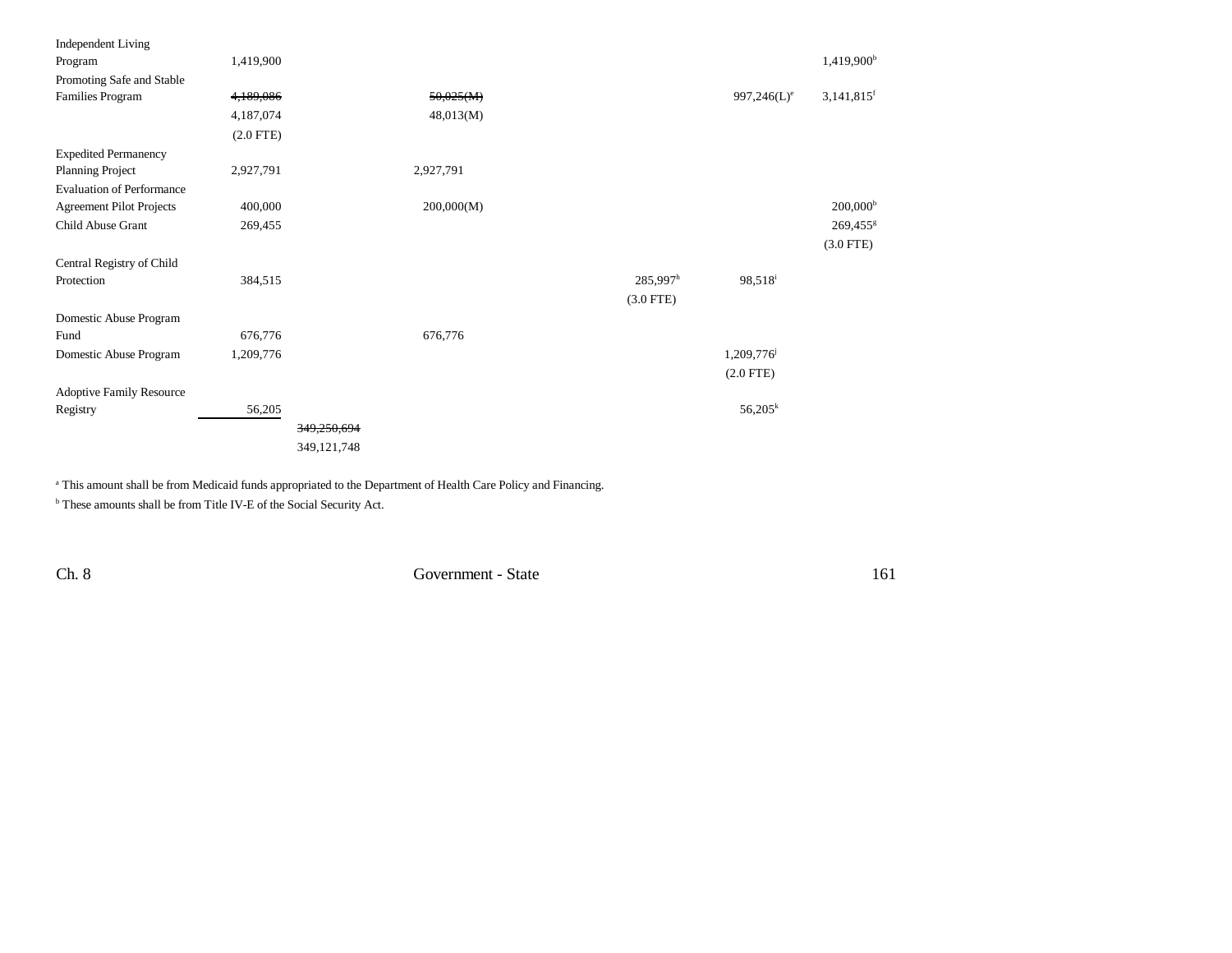|          |       |                | APPROPRIATION FROM |              |               |              |
|----------|-------|----------------|--------------------|--------------|---------------|--------------|
| ITEM &   | TOTAL | <b>GENERAL</b> | <b>GENERAL</b>     | CASH         | CASH          | FEDERAL      |
| SUBTOTAL |       | <b>FUND</b>    | <b>FUND</b>        | <b>FUNDS</b> | <b>FUNDS</b>  | <b>FUNDS</b> |
|          |       |                | <b>EXEMPT</b>      |              | <b>EXEMPT</b> |              |
|          |       |                |                    |              |               |              |

c Of this amount, \$76,349,075(T) shall be from Medicaid funds appropriated to the Department of Health Care Policy and Financing and \$44,646,525(L) shall be from local funds.

d Of this amount, \$36,422,532 shall be from Title IV-E of the Social Security Act, \$24,089,332 shall be from the Title XX Social Services Block Grant, and \$3,871,201 shall be from various sources of federal funds.

e These amounts shall be from be from local funds.

f This amount shall be from Title IV-B of the Social Security Act.

<sup>g</sup> This amount shall be from the National Center for Child Abuse.

h This amount shall be from the Central Registry Fund established pursuant to Section 19-3-313 (14), C.R.S.

i This amount shall be from reserves in the Central Registry Fund established pursuant to Section 19-3-313 (14), C.R.S.

j This amount shall be from donations to the Colorado Domestic Abuse Program and from reserves in the Colorado Domestic Abuse Program Fund, established pursuant to Section 39-22-802, C.R.S.

k This amount shall be from gifts, grants or donations.

#### **(10) DIVISION OF CHILD CARE**

| Child Care Licensing and |              |              |                      |                  |
|--------------------------|--------------|--------------|----------------------|------------------|
| Administration           | 5,865,969    | 2,430,693(M) | 349,880 <sup>a</sup> | $3,085,396^b$    |
|                          | 5,577,748    | 2,142,472    |                      |                  |
|                          | $(63.0$ FTE) |              |                      |                  |
| Child Care Licensing     |              |              |                      |                  |
| System Upgrade Project   | 50,000       | 25,000(M)    |                      | $25,000^{\circ}$ |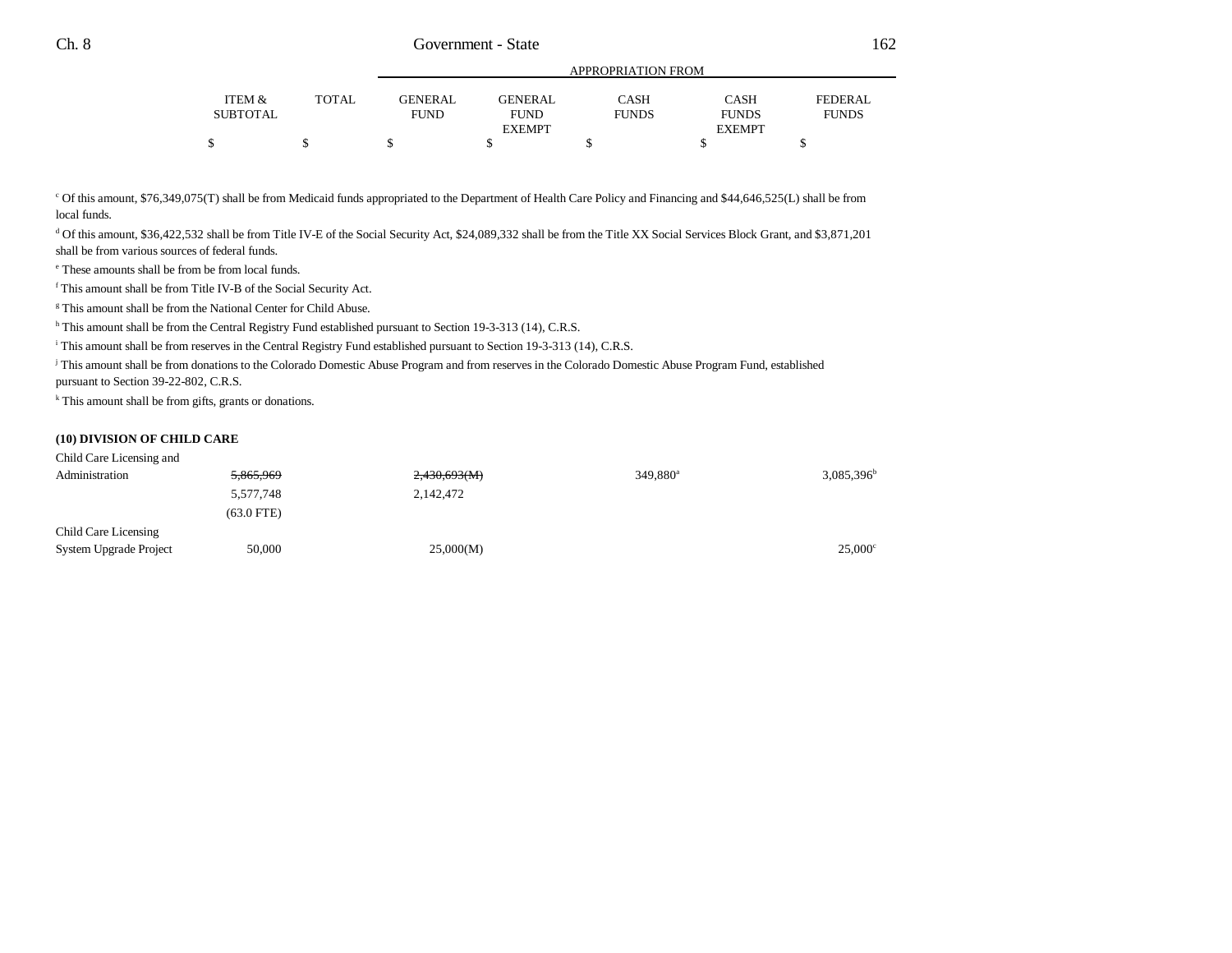| <b>Child Care Assistance</b>  |            |            |            |  |                           |                           |
|-------------------------------|------------|------------|------------|--|---------------------------|---------------------------|
| Program                       | 72,308,467 |            | 17,589,755 |  | 8,042,488(L) <sup>d</sup> | $46,676,224$ <sup>e</sup> |
| Child Care Grants             | 5,386,774  |            |            |  |                           | 5,386,774°                |
| Pilot Program for             |            |            |            |  |                           |                           |
| <b>Community Consolidated</b> |            |            |            |  |                           |                           |
| Child Care Services           | 972,438    |            |            |  |                           | 972,438 <sup>c</sup>      |
| Early Childhood               |            |            |            |  |                           |                           |
| Professional Loan             |            |            |            |  |                           |                           |
| <b>Repayment Program</b>      | 244,000    |            |            |  |                           | $244,000^{\circ}$         |
|                               |            | 84,827,648 |            |  |                           |                           |
|                               |            | 84,539,427 |            |  |                           |                           |

<sup>a</sup> It is estimated that of this amount, \$338,920 shall be from the Child Care Licensing Cash Fund established pursuant to Section 26-6-105, C.R.S. and \$10,960 shall be from the Child Care Cash Fund established pursuant to Section 26-6-114, C.R.S.

b Of this amount, \$2,917,104 shall be from Child Care Development Funds and \$168,292 shall be from Title IV-E of the Social Security Act.

c These amounts shall be from Child Care Development Funds.

d This amount shall be from local funds.

e Of this amount, \$45,676,224 shall be from Child Care Development Funds and \$1,000,000 shall be from the Title XX Social Services Block Grant.

## **(11) DIVISION OF YOUTH CORRECTIONS7, 8, 12**

| $(A)$ Administration <sup>117</sup> |           |              |               |
|-------------------------------------|-----------|--------------|---------------|
| <b>Personal Services</b>            | 1,213,811 | 1,213,811    |               |
|                                     | 1,127,925 | 1,127,925    |               |
|                                     |           | $(16.0$ FTE) |               |
| <b>Operating Expenses</b>           | 33,660    | 33,660       |               |
| Victim Assistance                   | 27,335    |              | $27,335(T)^a$ |
|                                     |           |              |               |

Ch. 8 Government - State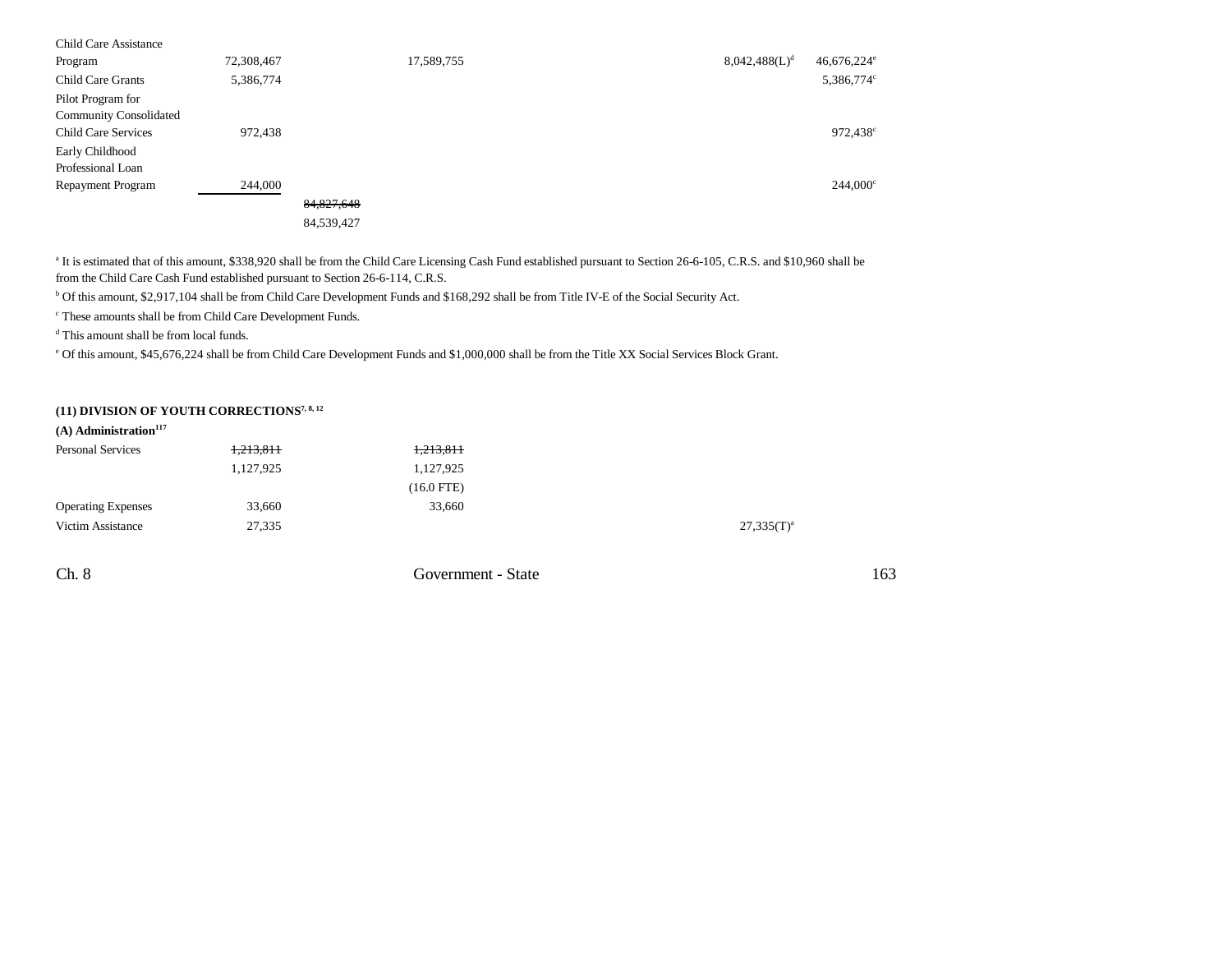|                           |              |                               | <b>APPROPRIATION FROM</b>                      |                             |                                              |                                |  |  |
|---------------------------|--------------|-------------------------------|------------------------------------------------|-----------------------------|----------------------------------------------|--------------------------------|--|--|
| ITEM &<br><b>SUBTOTAL</b> | <b>TOTAL</b> | <b>GENERAL</b><br><b>FUND</b> | <b>GENERAL</b><br><b>FUND</b><br><b>EXEMPT</b> | <b>CASH</b><br><b>FUNDS</b> | <b>CASH</b><br><b>FUNDS</b><br><b>EXEMPT</b> | <b>FEDERAL</b><br><b>FUNDS</b> |  |  |
| ሖ<br>Ф                    | Φ<br>Φ       | ¢<br>Φ                        | \$                                             | \$                          | \$                                           | \$                             |  |  |
| 1,274,806                 |              |                               |                                                |                             | $(0.5$ FTE $)$                               |                                |  |  |
| 1,188,920                 |              |                               |                                                |                             |                                              |                                |  |  |

a This amount shall be from State Victims Assistance and Law Enforcement funds appropriated to the Department of Public Safety, Division of Criminal Justice.

| (B) Institutional Programs <sup>118</sup> |            |               |                           |
|-------------------------------------------|------------|---------------|---------------------------|
| <b>Personal Services</b>                  | 31,860,841 | 31,860,841    |                           |
|                                           | 29,161,938 | 29, 161, 938  |                           |
|                                           |            | $(680.5$ FTE) |                           |
| <b>Operating Expenses</b>                 | 3,114,201  | 1,784,001     | $1,330,200(T)^a$          |
| <b>Medical Services</b>                   | 6,615,888  | 6,615,888     |                           |
|                                           | 6,417,827  | 6,417,827     |                           |
|                                           |            | $(35.5$ FTE)  |                           |
| <b>Enhanced Mental Health</b>             |            |               |                           |
| Services Pilot for                        |            |               |                           |
| Detention $119$                           | 326,532    | 326,532       |                           |
| <b>Educational Programs</b>               | 5,076,012  | 4,732,119     | $343.893(T)$ <sup>b</sup> |
|                                           | 4,937,189  | 4,593,296     |                           |
|                                           |            | $(33.3$ FTE)  | $(2.5$ FTE)               |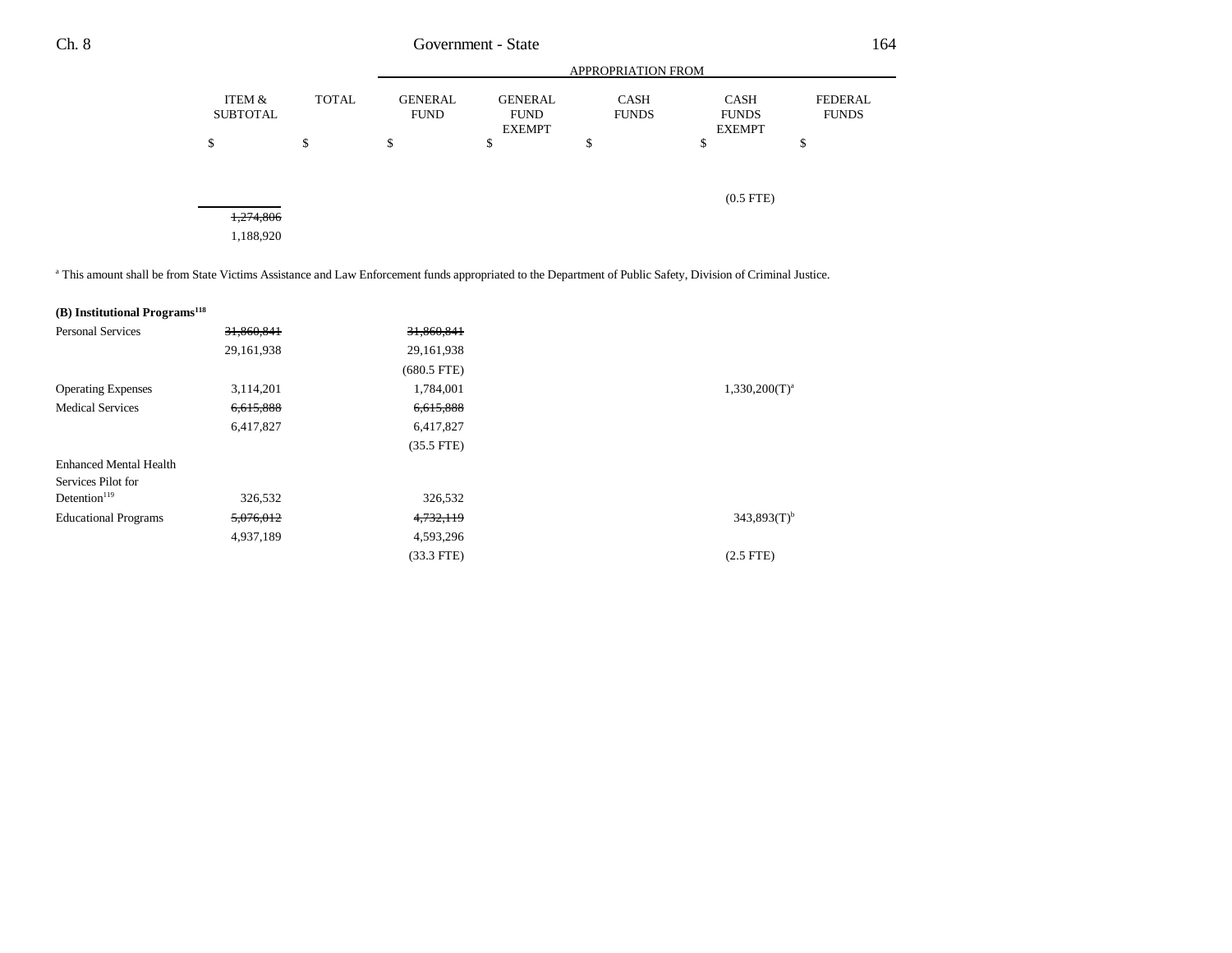| Prevention/Intervention        |            |                |
|--------------------------------|------------|----------------|
| Services                       | 130,854    | $130,854(T)^c$ |
|                                |            | $(2.0$ FTE $)$ |
| <b>Sexually Transmitted</b>    |            |                |
| <b>Disease Education Grant</b> | 20,000     | $20,000(T)^d$  |
|                                | 47,144,328 |                |
|                                | 44,108,541 |                |

a This amount shall be from the Department of Education for the federal school breakfast and lunch program.

<sup>b</sup> This amount shall be from the Department of Education.

 $\,^{\mathrm{c}}$  This amount shall be from the Alcohol and Drug Abuse Division.

 $^{\text{d}}$  This amount shall be from the Department of Public Health and Environment.

### **(C) Community Programs**

| <b>Personal Services</b>                | 6,853,863  | 6,805,135     | $48,728^{\rm a}$             |                      |
|-----------------------------------------|------------|---------------|------------------------------|----------------------|
|                                         | 6,295,417  | 6,246,689     |                              |                      |
|                                         |            | $(124.4$ FTE) | $(1.0$ FTE)                  |                      |
| <b>Operating Expenses</b>               | 355,421    | 352,973       | $2,448^{\circ}$              |                      |
| <b>Purchase of Contract</b>             |            |               |                              |                      |
| Placements                              | 49,211,627 | 39,113,495    | $10,098,132(T)$ <sup>b</sup> |                      |
| Managed Care Pilot Project              | 1,482,986  | 1,240,586     | $242,400(T)$ <sup>b</sup>    |                      |
| City and County of Denver               |            |               |                              |                      |
| Case Management                         | 242,735    | 242,735       |                              |                      |
| Community Accountability                |            |               |                              |                      |
| Program                                 | 3,203,760  | 3,203,760     |                              |                      |
| S.B. 91-94 Programs <sup>120, 121</sup> | 12,255,883 | 12,255,883    |                              |                      |
| Parole Program Services <sup>122</sup>  | 4,112,441  | 3,128,877     |                              | 983,564 <sup>c</sup> |
|                                         |            |               |                              |                      |
|                                         |            |               |                              |                      |

Ch. 8 Government - State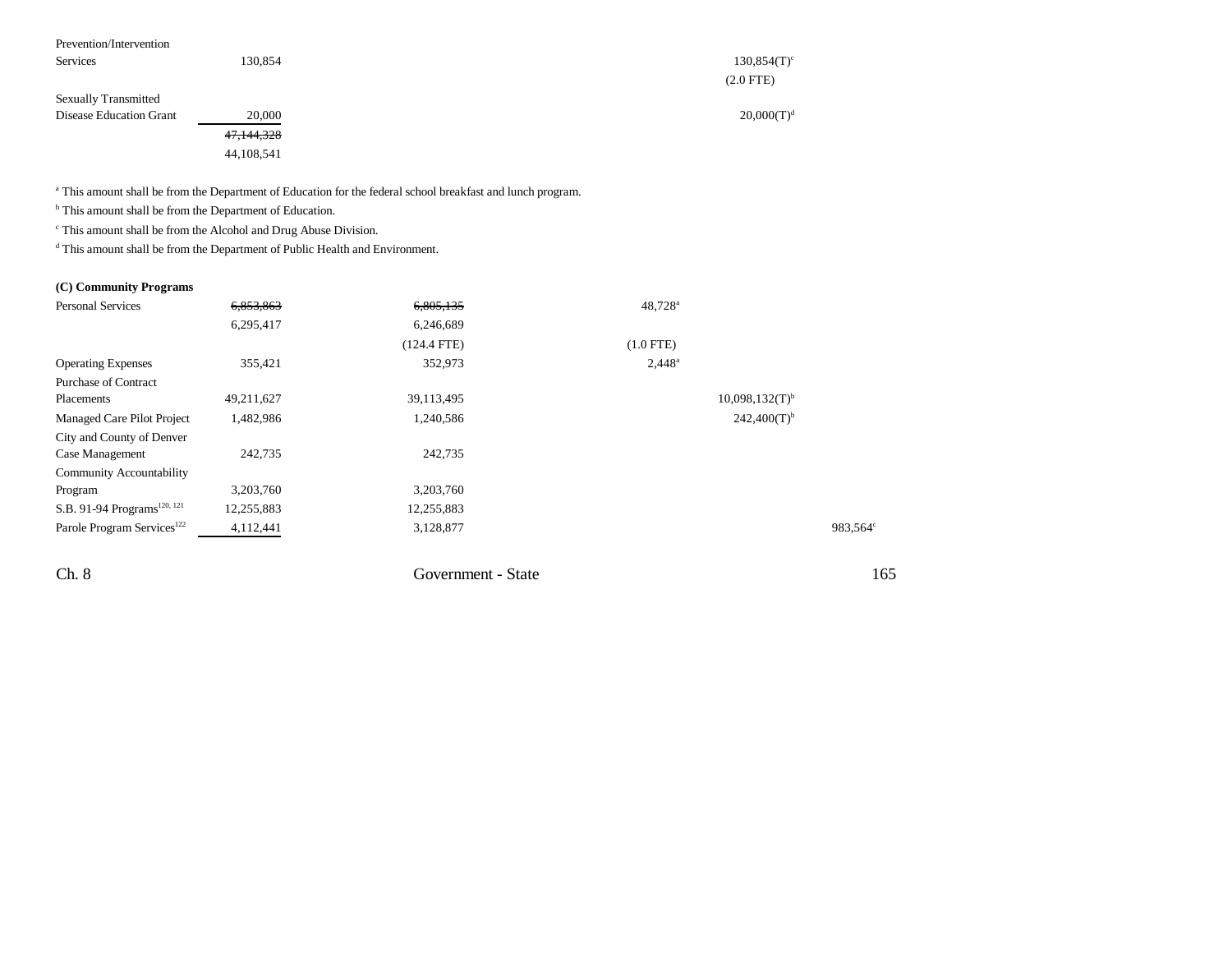|                 |        | APPROPRIATION FROM |                |              |               |              |
|-----------------|--------|--------------------|----------------|--------------|---------------|--------------|
| ITEM &          | TOTAL. | <b>GENERAL</b>     | <b>GENERAL</b> | CASH         | <b>CASH</b>   | FEDERAL      |
| <b>SUBTOTAL</b> |        | FUND               | <b>FUND</b>    | <b>FUNDS</b> | <b>FUNDS</b>  | <b>FUNDS</b> |
|                 |        |                    | <b>EXEMPT</b>  |              | <b>EXEMPT</b> |              |
|                 |        |                    |                |              |               |              |

77,718,716

77,160,270

<sup>a</sup> These amounts shall be from the contractor for the Ridge View facility pursuant to Section 19-2-411.5 (2) (e), C.R.S.

b These amounts shall be from Medicaid funds appropriated to the Department of Health Care Policy and Financing.

c This amount shall be from Title IV-E of the Social Security Act.

## 126,137,850

122,457,731

|  | (12) DIVISION OF CHILDREN'S HEALTH AND REHABILITATION |
|--|-------------------------------------------------------|
|--|-------------------------------------------------------|

| (A) Administration        |             |        |                 |                        |        |
|---------------------------|-------------|--------|-----------------|------------------------|--------|
| Personal Services         | 277,339     |        |                 |                        |        |
|                           | 260,319     |        |                 |                        |        |
|                           | $(4.5$ FTE) |        |                 |                        |        |
| <b>Operating Expenses</b> | 8,092       |        |                 |                        |        |
|                           | 285,431     | 87,309 | $5,890^{\rm a}$ | $+25,213$ <sup>b</sup> | 67,019 |
|                           | 268,411     | 79,645 |                 | $115,857^{\rm b}$      |        |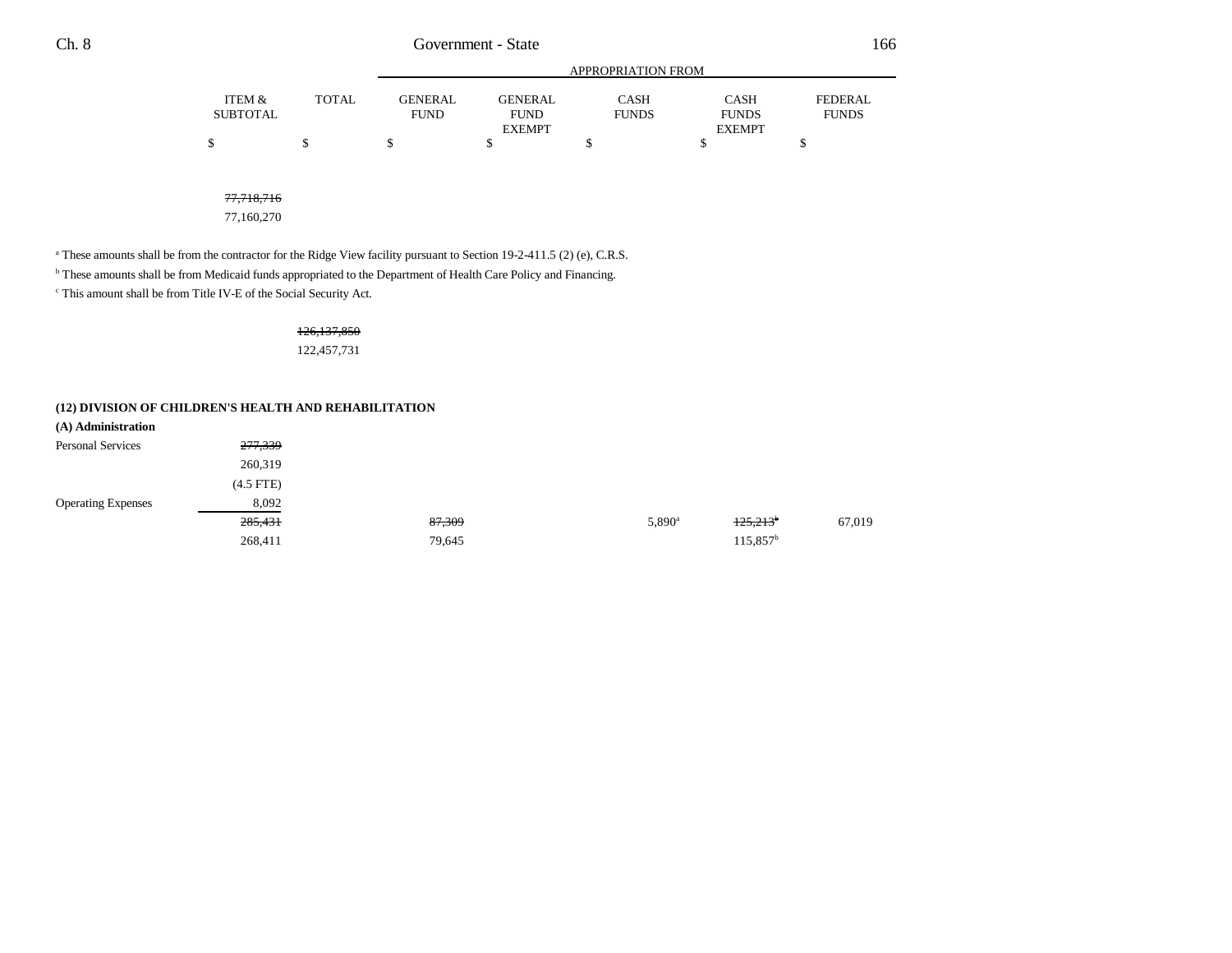<sup>a</sup> This amount shall be from various sources of cash funds.

<sup>b</sup> Of this amount, \$106,709(T) \$97,353(T) shall be from Medicaid funds appropriated to the Department of Health Care Policy and Financing and \$18,504(L) shall be from local funds.

| (B) Services for Children with Developmental Disabilities |            |            |                        |
|-----------------------------------------------------------|------------|------------|------------------------|
| Programs for Children with                                |            |            |                        |
| Developmental Disabilities                                | 17.875.906 | 13.196.574 | 4.679.332 <sup>a</sup> |
| Family Support Pilot <sup>123</sup>                       | 94.162     | 94.162     |                        |
|                                                           | 17.970.068 |            |                        |

a Of this amount, \$3,801,038(T) shall be from Medicaid funds appropriated to the Department of Health Care Policy and Financing and \$878,294(L) shall be from local funds.

| (C) Children's Mental Health Services   |         |         |                           |  |  |
|-----------------------------------------|---------|---------|---------------------------|--|--|
| <b>Enhanced Mental Health</b>           |         |         |                           |  |  |
| Pilot Services for Detained             |         |         |                           |  |  |
| Youth                                   | 450,162 | 450,162 |                           |  |  |
| Mental Health Early                     |         |         |                           |  |  |
| <b>Intervention Program</b>             | 390,213 | 351,192 | $39,021(L)^a$             |  |  |
| Juvenile Mental Health Pilot            |         |         |                           |  |  |
| $(H.B. 00-1034)$                        | 360,000 | 180,000 | 180,000(L) <sup>a</sup>   |  |  |
| <b>Residential Treatment for</b>        |         |         |                           |  |  |
| Youth (H.B. 99-1116) <sup>124</sup>     | 831,160 | 204,545 | $626,615(T)$ <sup>b</sup> |  |  |
| Early Childhood Mental                  |         |         |                           |  |  |
| Health Services <sup>125</sup>          | 469,000 | 398,650 | $70,350^{\circ}$          |  |  |
| Alternatives to Inpatient               |         |         |                           |  |  |
| Hospitalization for Youth <sup>91</sup> | 246,282 | 246,282 |                           |  |  |
|                                         |         |         |                           |  |  |

Ch. 8 Government - State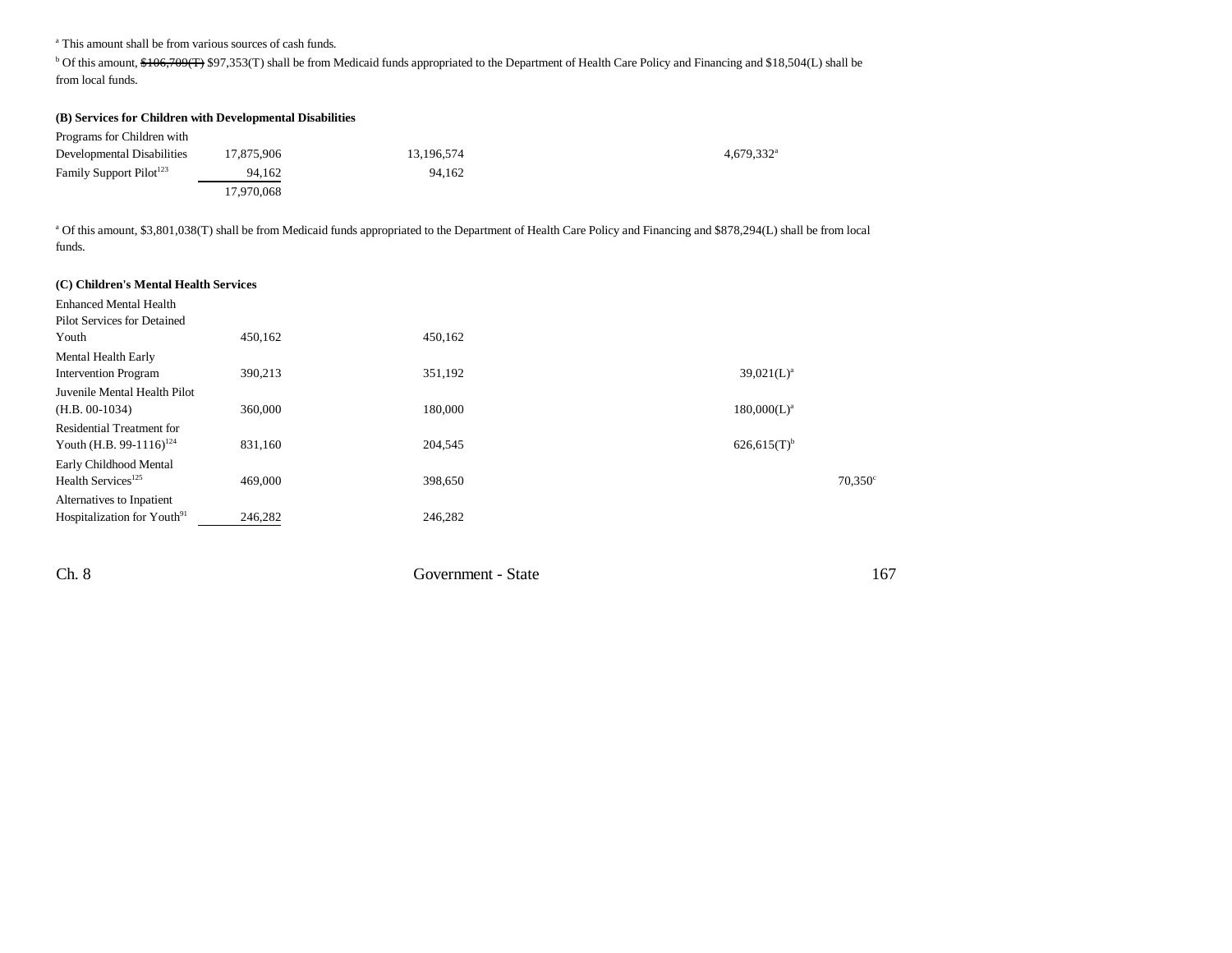|          | APPROPRIATION FROM |             |                |              |               |              |
|----------|--------------------|-------------|----------------|--------------|---------------|--------------|
| ITEM &   | TOTAL              | GENER AL.   | <b>GENERAL</b> | CASH         | <b>CASH</b>   | FEDERAL      |
| SUBTOTAL |                    | <b>FUND</b> | <b>FUND</b>    | <b>FUNDS</b> | <b>FUNDS</b>  | <b>FUNDS</b> |
|          |                    |             | <b>EXEMPT</b>  |              | <b>EXEMPT</b> |              |
|          |                    |             |                |              |               |              |

2,746,817

a These amounts shall be from local matching funds.

<sup>b</sup> This amount shall be from Medicaid funds appropriated to the Department of Health Care Policy and Financing.

c This amount shall be from Child Care Development Funds.

### 21,002,316 20,985,296

#### **TOTALS PART VII,**

| (HUMAN SERVICES) <sup>5, 6, 126, 127, 128, 129, 130</sup> \$1,894,987,436 |                 | \$551,358,333 <sup>*</sup> | \$85,414,768 | <del>\$776.015.115</del> * | \$482,199,220 |
|---------------------------------------------------------------------------|-----------------|----------------------------|--------------|----------------------------|---------------|
|                                                                           | \$1,879,021,174 | \$539,082,116 <sup>a</sup> |              | \$772,325,070 <sup>b</sup> |               |

<sup>a</sup> Of this amount, \$410,751 \$405,176 is exempt from the statutory limit on state General Fund appropriations pursuant to Section 24-75-201.1 (1) (a) (III) (A), C.R.S.  $b$  Of this amount,  $616,140,764$  \$612,450,719 contains a (T) notation, and \$105,838,701 contains an (L) notation.

**SECTION 10.** Part VIII and the affected totals of section 2 of chapter 399, Session Laws of Colorado 2002, are amended to read:

## Section 2. **Appropriation.**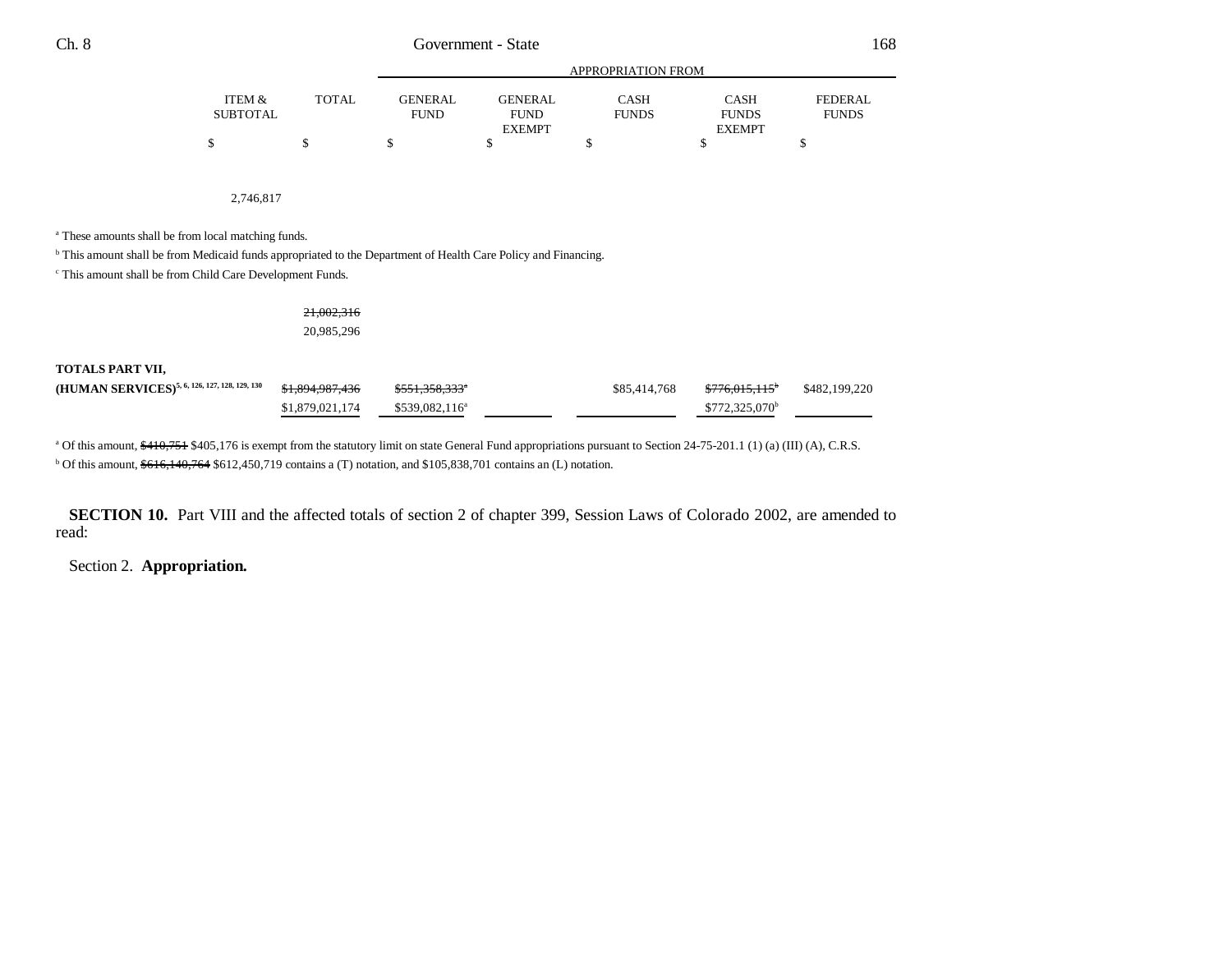## **PART VIII JUDICIAL DEPARTMENT**

#### **(1) SUPREME COURT**

| Personal Services <sup>131</sup> | 2,531,892 |           | 2,531,892    |                          |                        |
|----------------------------------|-----------|-----------|--------------|--------------------------|------------------------|
|                                  | 2,331,600 |           | 2,331,600    |                          |                        |
|                                  |           |           | $(39.0$ FTE) |                          |                        |
| <b>Operating Expenses</b>        | 84,694    |           | 34,694       | $50,000^{\rm a}$         |                        |
| <b>Attorney Regulation</b>       |           |           |              |                          |                        |
| Committees                       | 3,600,000 |           |              | $3,500,000$ <sup>b</sup> | $100,000$ <sup>c</sup> |
|                                  |           |           |              | $(35.5$ FTE)             |                        |
| Continuing Legal                 |           |           |              |                          |                        |
| Education                        | 280,000   |           |              | $275,000^{\rm b}$        | $5,000^d$              |
|                                  |           |           |              | $(4.0$ FTE)              |                        |
| Law Examiner Board               | 650,000   |           |              | $450,000^{\circ}$        | $200,000$ <sup>f</sup> |
|                                  |           |           |              | $(8.2$ FTE)              |                        |
| Law Library                      | 465,000   |           |              | $415,000$ <sup>g</sup>   | $50,000$ <sup>h</sup>  |
|                                  |           |           |              | $(2.0$ FTE)              |                        |
|                                  |           | 7,611,586 |              |                          |                        |
|                                  |           | 7,411,294 |              |                          |                        |

a This amount shall be from various fees and other cost recoveries.

**b** These amounts shall be from annual attorney registration fees and other fees. For purposes of complying with the limitation on state fiscal year spending imposed by Article X, Section 20 of the State Constitution, these moneys are included for informational purposes as they are continuously appropriated by a permanent statute or constitutional provision.

 $^{\mathrm{c}}$  This amount shall be from reserves in the Attorney Registration Fund.

d This amount shall be from reserves in the Continuing Legal Education Fund.

Ch. 8 Government - State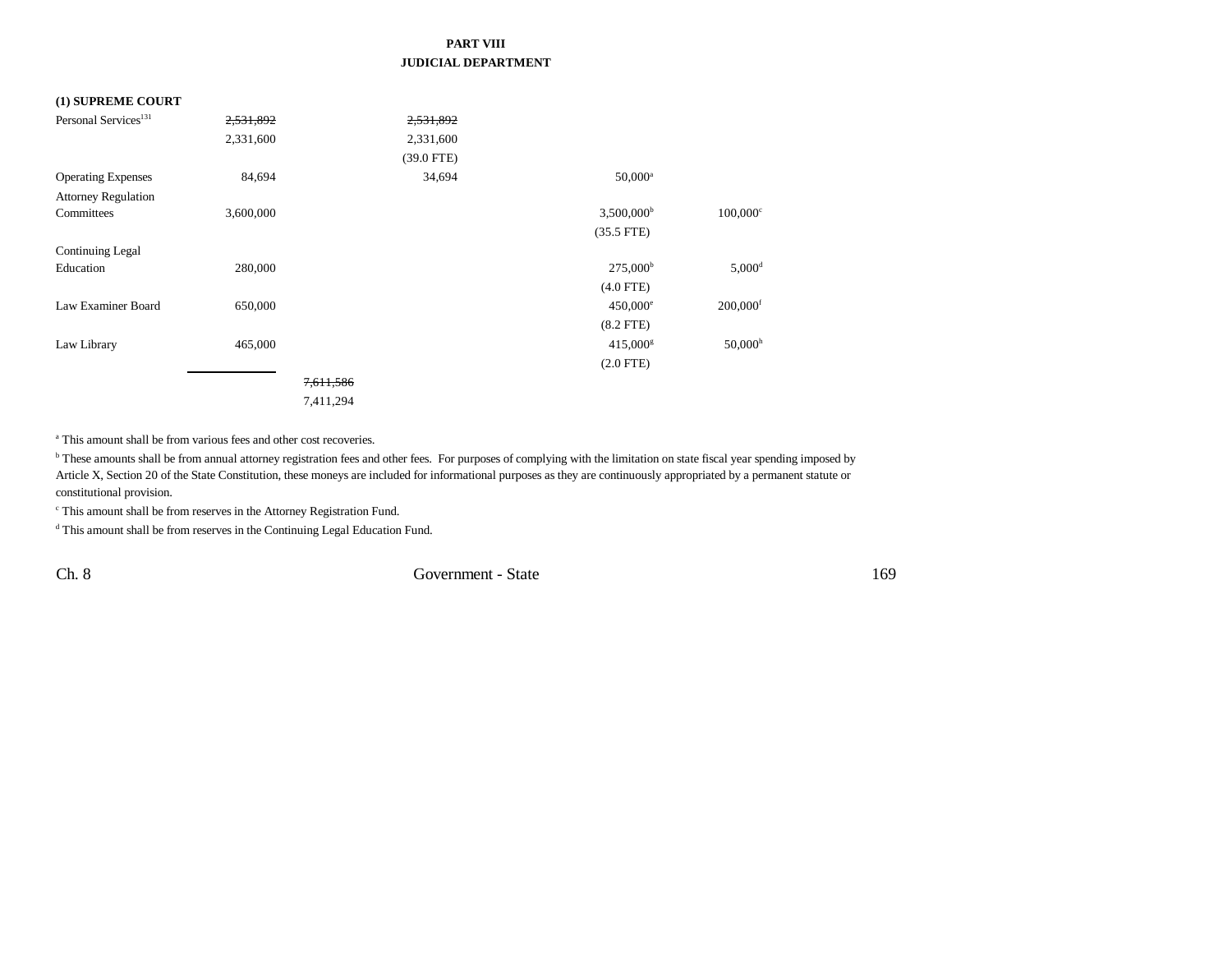|                 |              | APPROPRIATION FROM |                              |              |                               |              |
|-----------------|--------------|--------------------|------------------------------|--------------|-------------------------------|--------------|
| ITEM &          | <b>TOTAL</b> | <b>GENERAL</b>     | GENERAL                      | <b>CASH</b>  | CASH                          | FEDERAL      |
| <b>SUBTOTAL</b> |              | <b>FUND</b>        | <b>FUND</b><br><b>EXEMPT</b> | <b>FUNDS</b> | <b>FUNDS</b><br><b>EXEMPT</b> | <b>FUNDS</b> |
|                 |              |                    |                              |              |                               |              |

e This amount shall be from law examination application fees and other fees. For purposes of complying with the limitation on state fiscal year spending imposed by Article X, Section 20 of the State Constitution, these moneys are included for informational purposes as they are continuously appropriated by a permanent statute or constitutional provision.

f This amount shall be from reserves in the Law Examiner Board Fund.

<sup>g</sup> This amount shall be from appellate court filing fees and other fees credited to the Supreme Court Library Fund pursuant to Section 13-2-120, C.R.S. For purposes of complying with the limitation on state fiscal year spending imposed by Article X, Section 20 of the State Constitution, these moneys are included for informational purposes as they are continuously appropriated by a permanent statute or constitutional provision.

h This amount shall be from reserves in the Supreme Court Library Fund created in Section 13-2-120, C.R.S.

#### **(2) COURT OF APPEALS**

| Personal Services <sup>131</sup> | 5,358,210 | 5,358,210       |                 |
|----------------------------------|-----------|-----------------|-----------------|
|                                  | 4,930,415 | 4,930,415       |                 |
|                                  |           | $(80.0$ FTE $)$ |                 |
| <b>Operating Expenses</b>        | 104,018   | 96,018          | $8,000^{\circ}$ |
|                                  |           | 5,462,228       |                 |
|                                  |           | 5,034,433       |                 |

a This amount shall be from copier machine and postage receipts.

#### **(3) COURTS ADMINISTRATION**

**(A) Administration**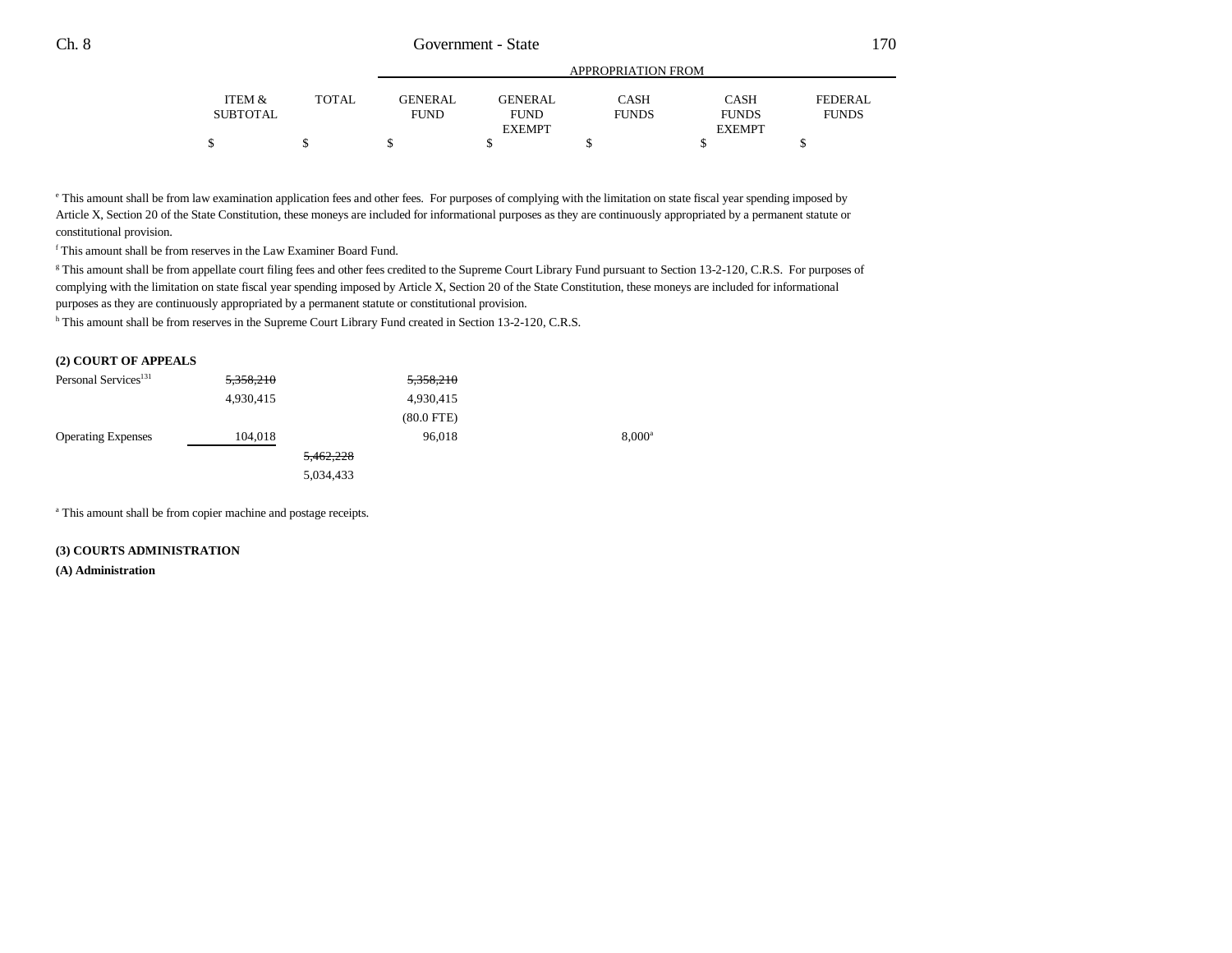| <b>Personal Services</b>         | 3,752,085 | 3,685,259    |              | $66,826(T)^a$ |       |
|----------------------------------|-----------|--------------|--------------|---------------|-------|
|                                  | 3,443,191 | 3,376,365    |              |               |       |
|                                  |           | $(51.0$ FTE) |              |               |       |
| <b>Operating Expenses</b>        | 356,321   | 356,321      |              |               |       |
| <b>County Courthouse</b>         |           |              |              |               |       |
| Furnishings <sup>132, 132a</sup> | 907,302   | 907,302      |              |               |       |
| <b>Family Violence</b>           | 500,000   | 500,000      |              |               |       |
| <b>Statewide Indirect Cost</b>   |           |              |              |               |       |
| Assessment                       | 66,826    |              | $56,210^{b}$ | $7,649^b$     | 2,967 |
|                                  | 5,582,534 |              |              |               |       |
|                                  | 5,273,640 |              |              |               |       |

<sup>a</sup> These amounts shall be from statewide indirect cost recoveries.

<sup>b</sup> These amounts shall be from various sources of cash funds.

### **(B) Administrative Special Purpose**

| Health, Life, and Dental     | 5,532,910 | 5,207,020 | $161,495^a$          | $164,395^b$      |
|------------------------------|-----------|-----------|----------------------|------------------|
| Short-term Disability        | 147,851   | 138,709   | $8,741^{\circ}$      | 401 <sup>b</sup> |
| <b>Salary Survey</b>         | 7,622,235 | 7,307,238 | 314,997 <sup>a</sup> |                  |
| <b>Anniversary Increases</b> | 1,854,863 | 1,720,679 | 134,184 <sup>a</sup> |                  |
| Workers' Compensation        | 706.186   | 706.186   |                      |                  |
| Legal Services for 2,812     |           |           |                      |                  |
| hours                        | 168,158   | 168,158   |                      |                  |
| Payment to Risk              |           |           |                      |                  |
| Management and               |           |           |                      |                  |
| <b>Property Funds</b>        | 336,097   | 336,097   |                      |                  |
| Vehicle Lease Payments       | 80,058    | 80,058    |                      |                  |
|                              |           |           |                      |                  |

Ch. 8 Government - State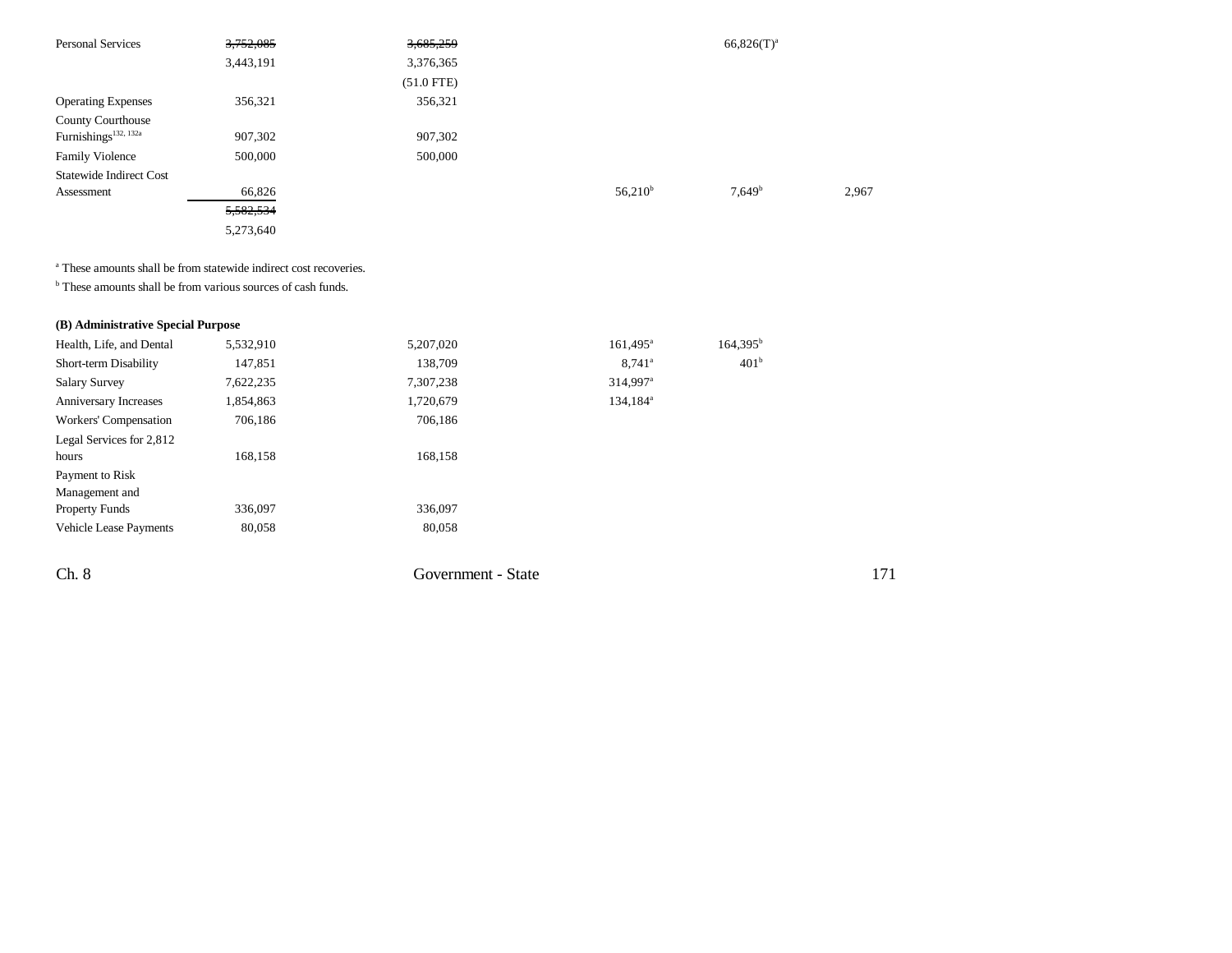|                                                                                                                                                                      |                           |              |                               |                                                | APPROPRIATION FROM       |                                              |                                |
|----------------------------------------------------------------------------------------------------------------------------------------------------------------------|---------------------------|--------------|-------------------------------|------------------------------------------------|--------------------------|----------------------------------------------|--------------------------------|
|                                                                                                                                                                      | ITEM &<br><b>SUBTOTAL</b> | <b>TOTAL</b> | <b>GENERAL</b><br><b>FUND</b> | <b>GENERAL</b><br><b>FUND</b><br><b>EXEMPT</b> | CASH<br><b>FUNDS</b>     | <b>CASH</b><br><b>FUNDS</b><br><b>EXEMPT</b> | <b>FEDERAL</b><br><b>FUNDS</b> |
|                                                                                                                                                                      | \$                        | \$           | \$                            | \$                                             | \$                       | \$                                           | \$                             |
|                                                                                                                                                                      |                           |              |                               |                                                |                          |                                              |                                |
| <b>Leased Space</b>                                                                                                                                                  | 559,838                   |              | 537,638                       |                                                | $22,200^{\circ}$         |                                              |                                |
| Lease Purchase                                                                                                                                                       | 94,561                    |              | 94,561                        |                                                |                          |                                              |                                |
| <b>Administrative Purposes</b>                                                                                                                                       | 159,993                   |              | 94,993                        |                                                | $65,000$ <sup>d</sup>    |                                              |                                |
| <b>Judicial Conference</b>                                                                                                                                           | 85,676                    |              | 85,676                        |                                                |                          |                                              |                                |
| (Governor lined through this provision. See L. 2002, p. 3065. The affected subtotals, totals, and grand totals have been adjusted to reflect the Governor's action.) |                           |              |                               |                                                |                          |                                              |                                |
| <b>Retired Judges</b>                                                                                                                                                | 882,825                   |              | 882,825                       |                                                |                          |                                              |                                |
| <b>Appellate Reports</b>                                                                                                                                             |                           |              |                               |                                                |                          |                                              |                                |
| Publication                                                                                                                                                          | 50,000                    |              | 50,000                        |                                                |                          |                                              |                                |
| Office of Dispute                                                                                                                                                    |                           |              |                               |                                                |                          |                                              |                                |
| Resolution                                                                                                                                                           | 1,295,939                 |              |                               |                                                | 1,155,939 <sup>e</sup>   | $40,000$ <sup>f</sup>                        | $100,000$ <sup>s</sup>         |
|                                                                                                                                                                      |                           |              |                               |                                                | $(4.5$ FTE)              |                                              |                                |
| Judicial Performance                                                                                                                                                 | 100.000                   |              | 100.000                       |                                                |                          |                                              |                                |
|                                                                                                                                                                      | 94,214                    |              | 94,214                        |                                                |                          |                                              |                                |
| Child Support                                                                                                                                                        |                           |              |                               |                                                |                          |                                              |                                |
| Enforcement                                                                                                                                                          | 87,272                    |              | 29,672                        |                                                |                          | $57,600(T)$ <sup>h</sup>                     |                                |
|                                                                                                                                                                      | 85,146                    |              | 27,546                        |                                                |                          |                                              |                                |
|                                                                                                                                                                      |                           |              |                               |                                                |                          | $(1.0$ FTE)                                  |                                |
| <b>Training</b>                                                                                                                                                      | 190,028                   |              | 190.028                       |                                                |                          |                                              |                                |
| (Governor lined through this provision. See L. 2002, p. 3066. The affected subtotals, totals, and grand totals have been adjusted to reflect the Governor's action.) |                           |              |                               |                                                |                          |                                              |                                |
| <b>Collections Investigators</b>                                                                                                                                     | 3,209,716                 |              |                               |                                                | $2,688,483$ <sup>i</sup> | $521,233(T)^{j}$                             |                                |
|                                                                                                                                                                      |                           |              |                               |                                                | $(69.2$ FTE)             |                                              |                                |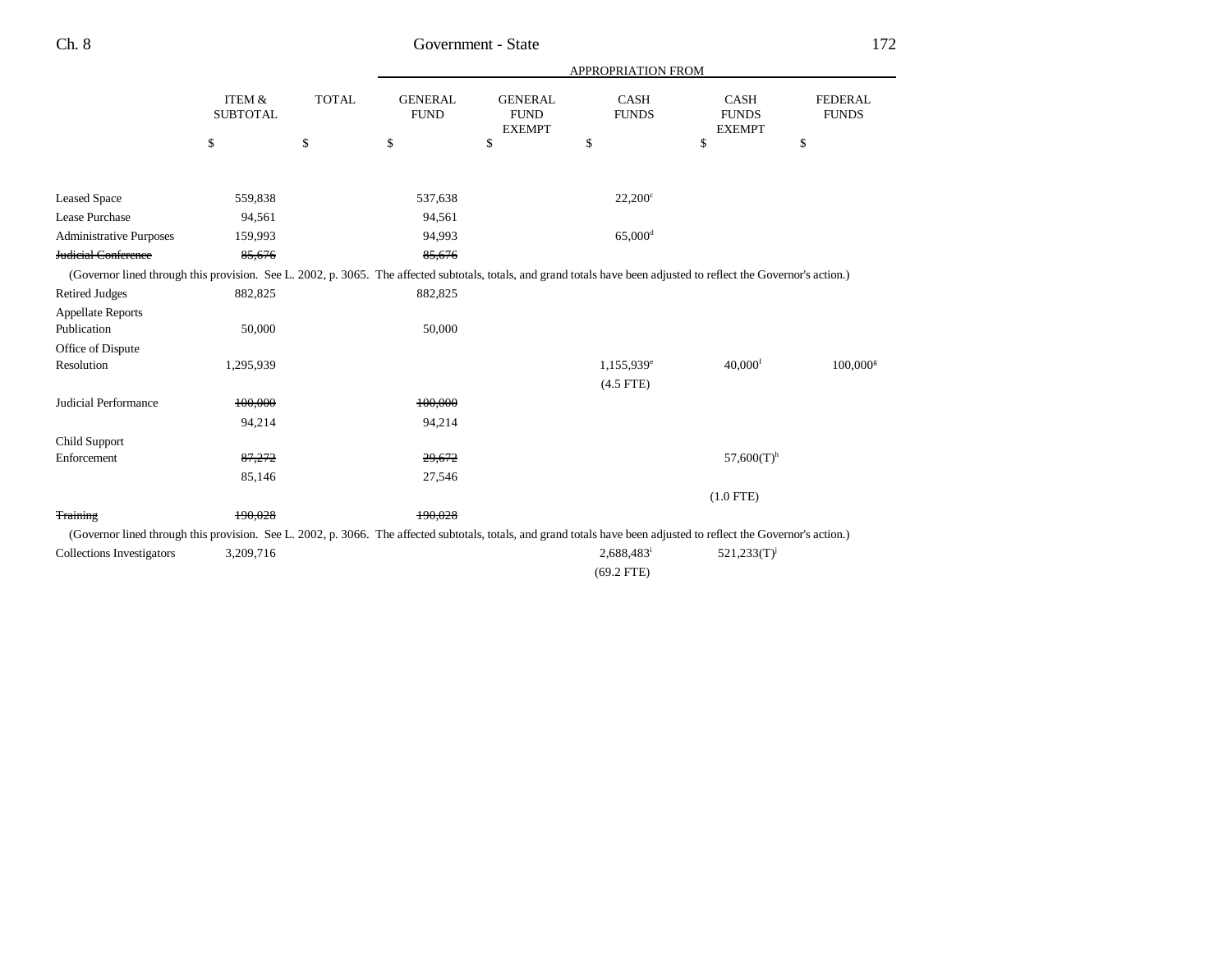23,030,688 23,022,776

Grants 142,186 142,186 142,186 142,186 142,186 142,186 142,186 142,186 142,186 142,186 142,186 142,186 15 (1.5 FTE)

<sup>a</sup> These amounts shall be from the Dispute Resolution Fund created in Section 13-22-310, C.R.S., from the Fines Collection Cash Fund pursuant to Section 18-1-105 (1) (a) (III) (D), C.R.S., from the Drug Offender Surcharge Fund pursuant to Section 18-19-103, C.R.S., and from the from the Alcohol and Drug Driving Safety Program Fund created in Section 42-4-1301 (10) (d), C.R.S.

b These amounts shall be from reserves in the Alcohol and Drug Driving Safety Program Fund created in Section 42-4-1301 (10) (d), C.R.S.

c This amount shall be from employee payments for parking fees.

d This amount shall be from royalties from the sale of pattern jury instructions.

e This amount shall be from the Dispute Resolution Fund created in Section 13-22-310, C.R.S.

f This amount shall be from reserves in the Dispute Resolution Fund created in Section 13-22-310, C.R.S.

g This amount is for a never-married parents program in pilot districts, and mediation for indigent persons statewide, and is shown for informational purposes only.

h This amount shall be from federal funds appropriated in the Department of Human Services.

<sup>i</sup> Of this amount, \$1,851,830 shall be from the Collection Enhancement Fund pursuant to Section 16-11-101.6 (2), C.R.S., and \$836,653 shall be from the Fines Collection Cash Fund pursuant to Section 18-1-105 (1) (a) (III) (D), C.R.S.

j This amount shall be from local Victims and Witness Assistance Law Enforcement (VALE) Boards pursuant to Section 24-4.2-105 (2.5) (a) (I), C.R.S.

<sup>k</sup> This amount shall be from federal funds from the Department of Public Safety, Division of Criminal Justice.

#### **(C) Judicial/Heritage Complex**

| <b>Personal Services</b>  | 359,516 | 359,516     |                 |
|---------------------------|---------|-------------|-----------------|
|                           | 344,292 | 344,292     |                 |
|                           |         | $(4.0$ FTE) |                 |
| <b>Operating Expenses</b> | 203,283 | 203,283     |                 |
| Parking Lot Maintenance   | 1,700   |             | $1.700^{\circ}$ |
|                           | 564,499 |             |                 |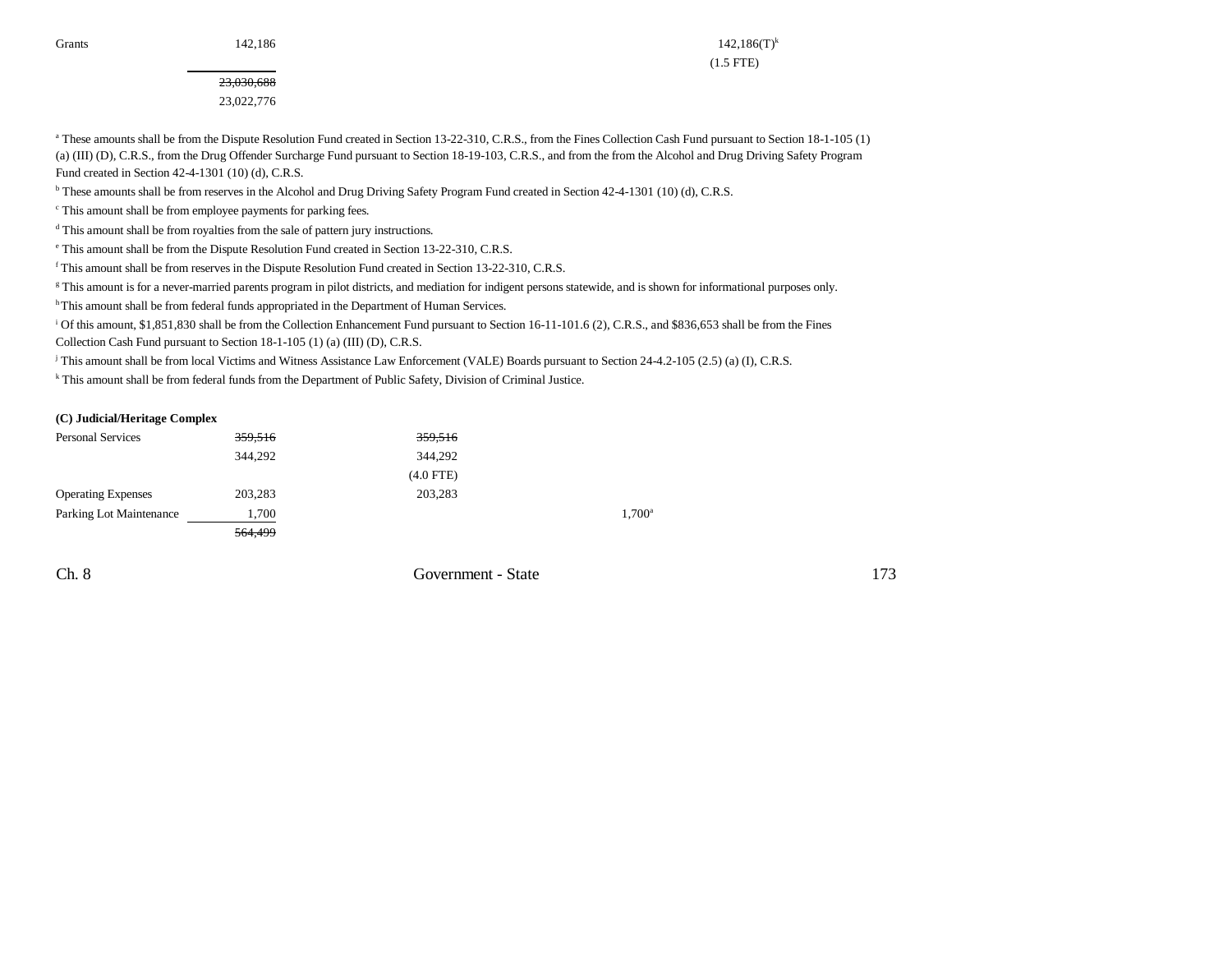|                                                          |                           |              |                               |                                                | APPROPRIATION FROM          |                                              |                                |
|----------------------------------------------------------|---------------------------|--------------|-------------------------------|------------------------------------------------|-----------------------------|----------------------------------------------|--------------------------------|
|                                                          | ITEM &<br><b>SUBTOTAL</b> | <b>TOTAL</b> | <b>GENERAL</b><br><b>FUND</b> | <b>GENERAL</b><br><b>FUND</b><br><b>EXEMPT</b> | <b>CASH</b><br><b>FUNDS</b> | <b>CASH</b><br><b>FUNDS</b><br><b>EXEMPT</b> | <b>FEDERAL</b><br><b>FUNDS</b> |
|                                                          | \$                        | \$           | \$                            | \$                                             | \$                          | \$                                           | \$                             |
|                                                          |                           |              |                               |                                                |                             |                                              |                                |
|                                                          | 549,275                   |              |                               |                                                |                             |                                              |                                |
| <sup>a</sup> This amount shall be from parking receipts. |                           |              |                               |                                                |                             |                                              |                                |
| (D) Integrated Information Services <sup>12, 133</sup>   |                           |              |                               |                                                |                             |                                              |                                |
| <b>Personal Services</b>                                 | 2,882,836                 |              | 2,749,326                     |                                                |                             |                                              | 133,510                        |
|                                                          | 2,674,100                 |              | 2,540,590                     |                                                |                             |                                              |                                |
|                                                          |                           |              | $(42.8$ FTE)                  |                                                |                             |                                              |                                |
| <b>Operating Expenses</b>                                | 222,654                   |              | 172,654                       |                                                | $50,000^{\rm a}$            |                                              |                                |
| Purchase of Services from                                |                           |              |                               |                                                |                             |                                              |                                |
| Computer Center                                          | 132,673                   |              | 132,673                       |                                                |                             |                                              |                                |
| <b>Multiuse Network</b>                                  |                           |              |                               |                                                |                             |                                              |                                |
| Payments                                                 | 84,729                    |              | 84,729                        |                                                |                             |                                              |                                |
| Telecommunications                                       |                           |              |                               |                                                |                             |                                              |                                |
| Expense                                                  | 350,000                   |              | 350,000                       |                                                |                             |                                              |                                |
| Hardware/Software                                        |                           |              |                               |                                                |                             |                                              |                                |
| Maintenance                                              | 1,078,094                 |              | 1,043,094                     |                                                | $35,000^a$                  |                                              |                                |
| Computer Integrated                                      |                           |              |                               |                                                |                             |                                              |                                |
| Courtroom                                                | 30,000                    |              | 30,000                        |                                                |                             |                                              |                                |
|                                                          | 4,780,986                 |              |                               |                                                |                             |                                              |                                |
|                                                          | 4,572,250                 |              |                               |                                                |                             |                                              |                                |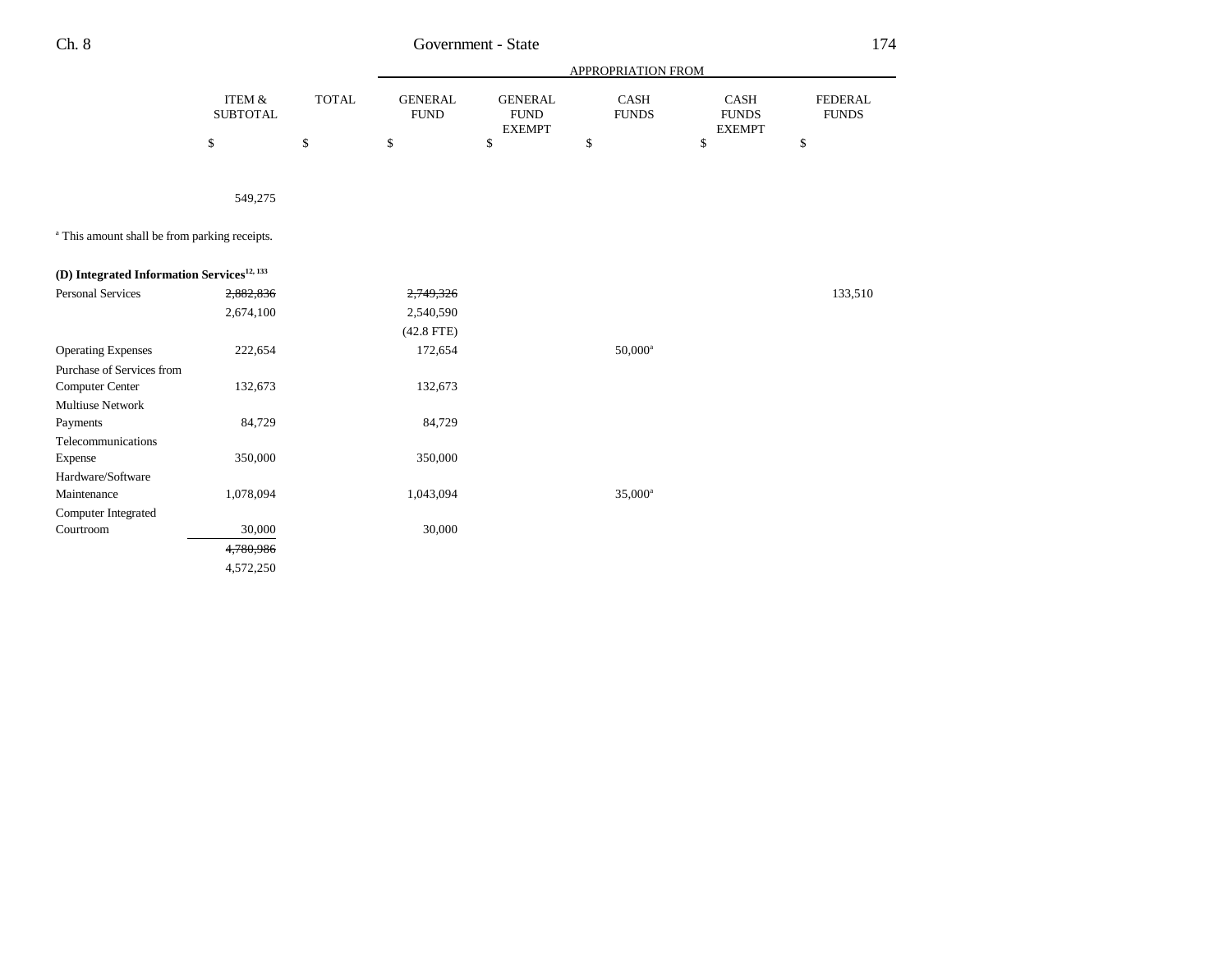a These amounts shall be from various fees and other cost recoveries.

### 33,958,707

33,417,941

| (4) TRIAL COURTS                        |            |                 |                         |                |                |
|-----------------------------------------|------------|-----------------|-------------------------|----------------|----------------|
| Personal Services <sup>131, 134</sup>   | 82,309,746 | 82,309,746      |                         |                |                |
|                                         | 75,687,594 | 75,687,594      |                         |                |                |
|                                         |            | $(1,553.1$ FTE) |                         |                |                |
| <b>Operating Expenses</b>               | 5,854,957  | 3,790,119       | 2,064,838 <sup>a</sup>  |                |                |
| Capital Outlay                          | 588,882    | 588,882         |                         |                |                |
| Mandated Costs <sup>135, 136, 137</sup> | 9,868,455  | 9,868,455       |                         |                |                |
|                                         | 9,777,218  | 9,777,218       |                         |                |                |
| <b>District Attorney</b>                |            |                 |                         |                |                |
| Mandated Costs <sup>138</sup>           | 2,025,199  | 2,025,199       |                         |                |                |
| Sex Offender Surcharge                  |            |                 |                         |                |                |
| Fund Program                            | 15,000     | 15,000          |                         |                |                |
| Victim Compensation                     | 9,580,000  |                 | $9,580,000^{\rm b}$     |                |                |
| Victim Assistance                       | 14,375,000 |                 | 14,375,000 <sup>c</sup> |                |                |
| <b>Family Preservation</b>              |            |                 |                         |                |                |
| <b>Matching Funds</b>                   | 216,882    | 48,814          |                         |                | 168,068        |
|                                         |            | $(0.5$ FTE)     |                         |                | $(0.8$ FTE $)$ |
| Federal Funds and Other                 |            |                 |                         |                |                |
| Grants                                  | 678,627    |                 |                         | 74,380 $(T)^d$ | 604,247        |
|                                         |            |                 |                         | $(6.0$ FTE)    | $(2.5$ FTE)    |
|                                         |            |                 |                         |                |                |
|                                         |            |                 |                         |                |                |

Ch. 8 Government - State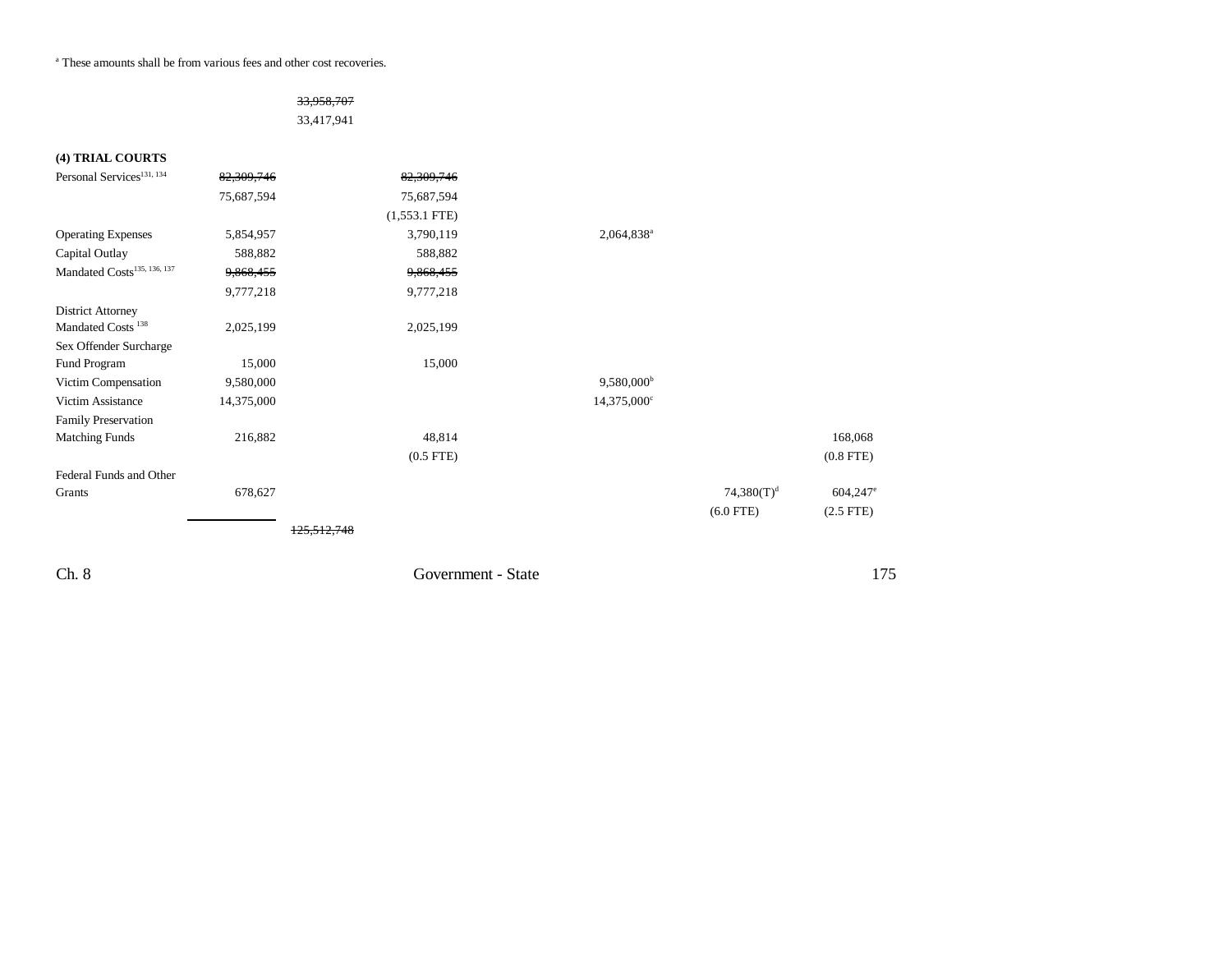|                 |              |                | APPROPRIATION FROM |              |               |              |  |
|-----------------|--------------|----------------|--------------------|--------------|---------------|--------------|--|
| ITEM &          | <b>TOTAL</b> | <b>GENERAL</b> | <b>GENERAL</b>     | CASH         | CASH          | FEDERAL      |  |
| <b>SUBTOTAL</b> |              | <b>FUND</b>    | <b>FUND</b>        | <b>FUNDS</b> | <b>FUNDS</b>  | <b>FUNDS</b> |  |
|                 |              |                | <b>EXEMPT</b>      |              | <b>EXEMPT</b> |              |  |
|                 |              |                |                    |              |               |              |  |

118,799,359

a This amount shall be from various fees and other cost recoveries.

<sup>b</sup> This amount shall be from the Crime Victim Compensation Funds established in the office of the court administrator of each judicial district pursuant to Section 24-4.1-117, C.R.S. For purposes of complying with the limitation on state fiscal year spending imposed by Article X, Section 20 of the State Constitution, these moneys are included for informational purposes as they are continuously appropriated by a permanent statute or constitutional provision.

c This amount shall be from the Victims and Witnesses Assistance and Law Enforcement Funds established in the office of the court administrator of each judicial district pursuant to Section 24-4.2-103, C.R.S. For purposes of complying with the limitation on state fiscal year spending imposed by Article X, Section 20 of the State Constitution, these moneys are included for informational purposes as they are continuously appropriated by a permanent statute or constitutional provision.

d This amount shall be from federal funds appropriated in the Department of Public Safety, Division of Criminal Justice.

e This amount is to fund juvenile programs, and an education grant to the State Court Administrator's Office, and is shown for informational purposes only.

### **(5) PROBATION AND RELATED SERVICES7, 8, 139, 140**

| <b>Personal Services</b>   | 41,696,908 | 40,474,541  | 1,222,367 <sup>a</sup> |                  |
|----------------------------|------------|-------------|------------------------|------------------|
|                            | 38,399,292 | 37,176,925  |                        |                  |
|                            |            | (734.4 FTE) | (30.0 FTE)             |                  |
| <b>Operating Expenses</b>  | 1,780,518  | 1,702,518   | $78,000^{\rm a}$       |                  |
| Sex Offender Intensive     |            |             |                        |                  |
| <b>Supervision Program</b> | 558,497    |             | 558,497 <sup>a</sup>   |                  |
| <b>Offender Services</b>   | 2,303,050  |             | $2,153,050^{\circ}$    | $150,000(T)^{b}$ |
|                            |            |             | $(4.5$ FTE)            | $(3.0$ FTE $)$   |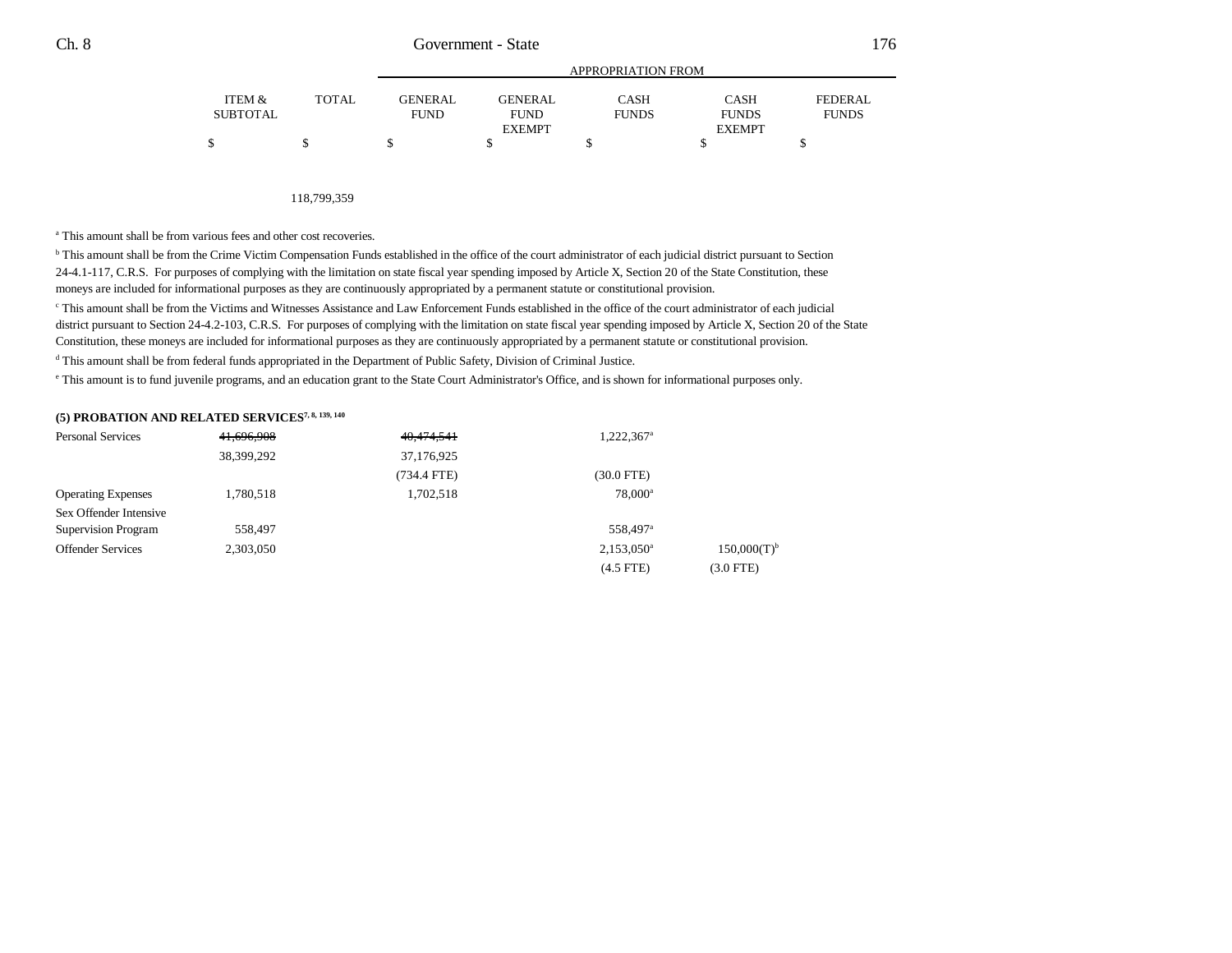| Electronic Monitoring/<br>Drug Testing | 487,193   |            | 487,193 |                          |                        |                      |
|----------------------------------------|-----------|------------|---------|--------------------------|------------------------|----------------------|
| Alcohol/Drug Driving                   |           |            |         |                          |                        |                      |
| Safety Contract                        | 4,504,792 |            |         | $4,297,337$ <sup>c</sup> | $207,455$ <sup>d</sup> |                      |
|                                        |           |            |         | $(70.2$ FTE)             | $(5.6$ FTE)            |                      |
| Drug Offender                          |           |            |         |                          |                        |                      |
| Assessment                             | 883,035   |            |         | 883,035 <sup>e</sup>     |                        |                      |
|                                        |           |            |         | $(11.5$ FTE)             |                        |                      |
| Substance Abuse                        |           |            |         |                          |                        |                      |
| Treatment                              | 993,600   |            |         | 993,600 <sup>f</sup>     |                        |                      |
| <b>Victims Grants</b>                  | 842,821   |            |         |                          | $677,821(T)^{g}$       | $165,000^{\rm h}$    |
|                                        |           |            |         |                          | $(12.3$ FTE)           | $(5.0$ FTE)          |
| S.B. 91-94                             | 3,123,260 |            |         |                          | $3,123,260(T)^{i}$     |                      |
|                                        |           |            |         |                          | $(59.3$ FTE)           |                      |
| Sex Offender Assessment                | 209,000   |            |         | 182,364 <sup>j</sup>     | $26,636^k$             |                      |
| Genetic Testing                        | 7,500     |            |         | $7,500^{\circ}$          |                        |                      |
| Violent Offender Genetic               |           |            |         |                          |                        |                      |
| Testing                                | 10,000    |            | 10,000  |                          |                        |                      |
| Juvenile Sex Offender                  |           |            |         |                          |                        |                      |
| Genetic Testing                        | 5,000     |            | 5,000   |                          |                        |                      |
| Federal Funds and Other                |           |            |         |                          |                        |                      |
| Grants                                 | 2,473,739 |            |         | 125,000                  | $1,587,985(T)^m$       | 760,754 <sup>n</sup> |
|                                        |           |            |         | $(2.0$ FTE)              | $(17.8$ FTE)           | $(12.5$ FTE)         |
|                                        |           | 59,878,913 |         |                          |                        |                      |
|                                        |           | 56,581,297 |         |                          |                        |                      |
|                                        |           |            |         |                          |                        |                      |

<sup>a</sup> These amounts shall be from the Offender Services Fund pursuant to Section 16-11-214 (1), C.R.S.

Ch. 8 Government - State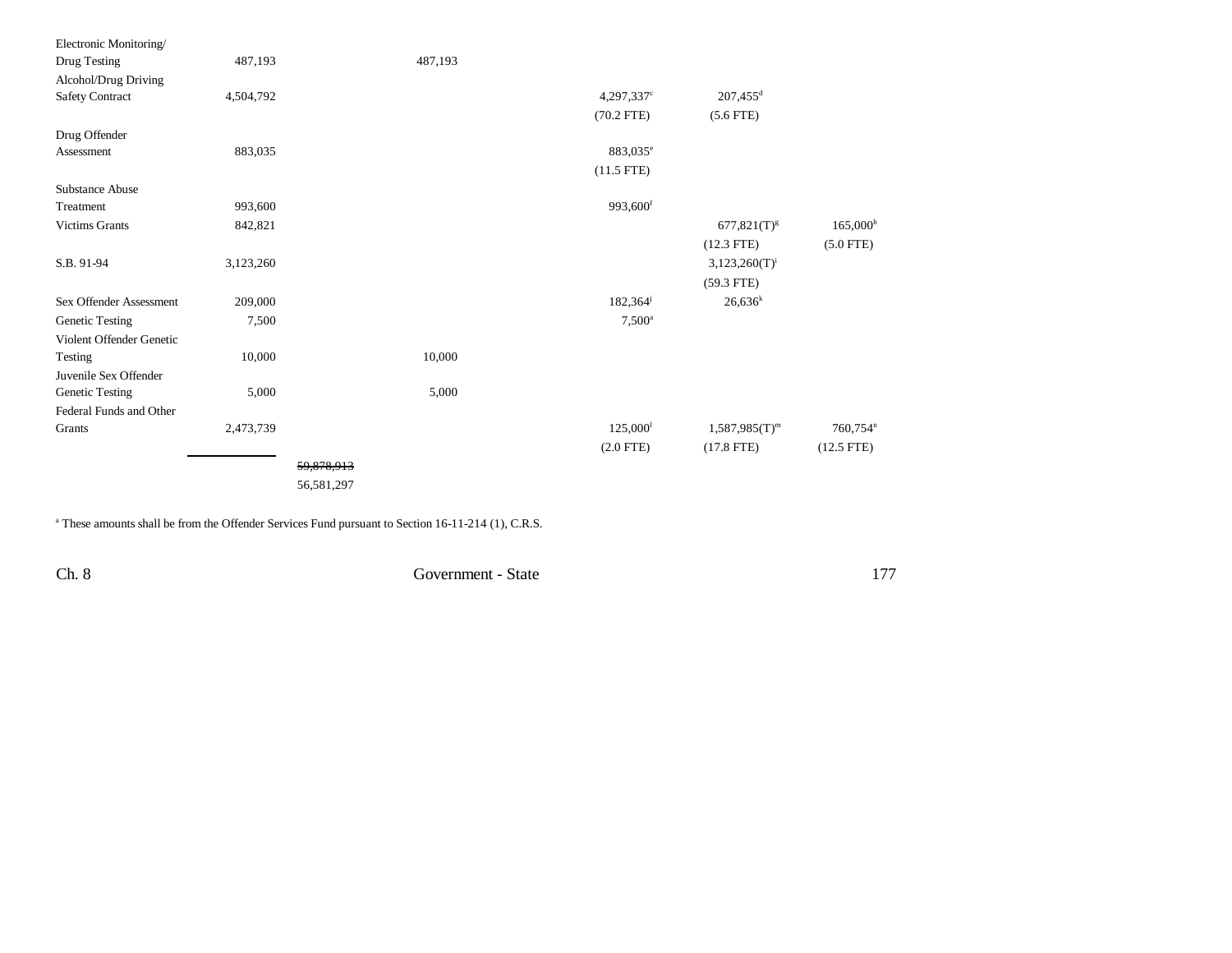|          |       |                |                | APPROPRIATION FROM |               |                |
|----------|-------|----------------|----------------|--------------------|---------------|----------------|
| ITEM &   | TOTAL | <b>GENERAL</b> | <b>GENERAL</b> | <b>CASH</b>        | <b>CASH</b>   | <b>FEDERAL</b> |
| SUBTOTAL |       | <b>FUND</b>    | <b>FUND</b>    | <b>FUNDS</b>       | <b>FUNDS</b>  | <b>FUNDS</b>   |
|          |       |                | <b>EXEMPT</b>  |                    | <b>EXEMPT</b> |                |
|          |       |                |                |                    |               |                |

b This amount shall be from federal funds appropriated in the Department of Public Safety, Division of Criminal Justice.

 $\degree$  This amount shall be from the Alcohol and Drug Driving Safety Program Fund created in Section 42-4-1301 (10) (d).

d This amount shall be from reserves in the Alcohol and Drug Driving Safety Program Fund created in Section 42-4-1301 (10) (d).

e This amount shall be from the Drug Offender Surcharge Fund pursuant to Section 18-19-103 (4), C.R.S.

f Of this amount, \$678,000 shall be from the Offender Services Fund created in Section 16-11-214 (1), C.R.S., and \$315,600 shall be from the Drug Offender Surcharge Fund created in Section 18-19-103 (4), C.R.S.

g Of this amount, \$500,000 shall be from grants from local Victims and Witnesses Assistance and Law Enforcement (VALE) Boards pursuant to Section 24-4.2-105 (2.5) (a) (II), C.R.S., and \$177,821 shall be from state Victims Assistance and Law Enforcement grant funds appropriated in the Department of Public Safety, Division

of Criminal Justice.

h This amount is to provide a model for victims services in probation departments, and is shown for informational purposes only.

i This amount shall be from the Department of Human Services, Division of Youth Corrections.

j This amount shall be from the Sex Offender Surcharge Fund created in Section 18-21-103 (3), C.R.S.

k This amount shall be from reserves in the Sex Offender Surcharge Fund created in Section 18-21-103 (3), C.R.S.

<sup>1</sup> This amount shall be from fees collected pursuant to Section 16-11-701 (6), C.R.S., from persons required to perform community or useful public service.

m Of this amount, \$990,911 shall be from federal funds appropriated in the Department of Public Safety, Division of Criminal Justice, \$497,589 shall be from federal

funds appropriated in the Department of Human Services for juvenile assessment and treatment programs, \$75,000 shall from federal funds appropriated in the Colorado Department of Education for an adult literacy program, and \$24,485 shall be from the Rose Foundation for juvenile programs.

<sup>n</sup> These funds are for the Juvenile Justice Treatment Network to establish a community assessment center in Denver, the planning of a drug court in the 8<sup>th</sup> district, the enhancement of adjudication in domestic violence cases, and are shown for informational purposes only.

**(6) PUBLIC DEFENDER141, 142**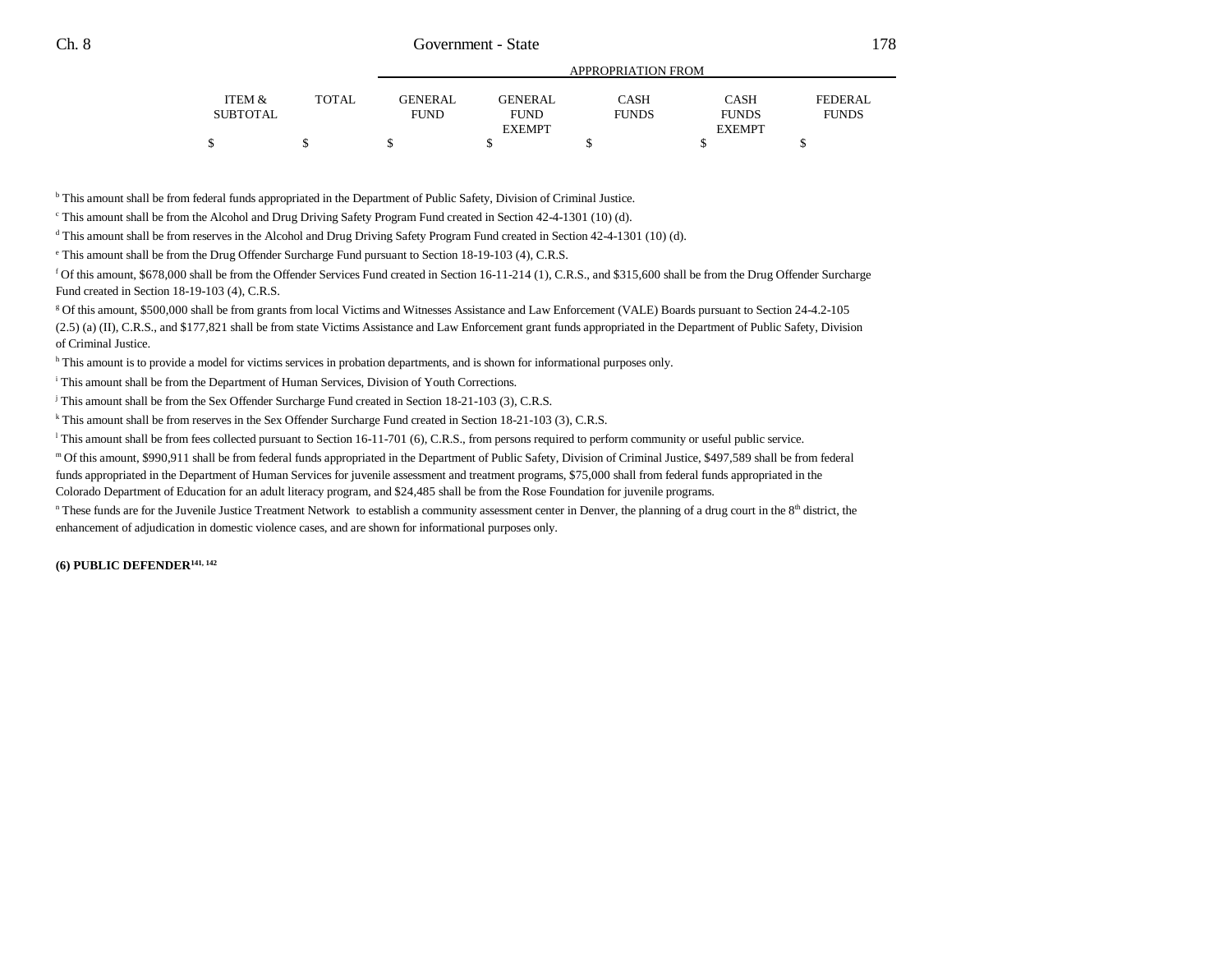| Personal Services <sup>131</sup> | 23.991.028 |              | 23.991.028    |                          |
|----------------------------------|------------|--------------|---------------|--------------------------|
|                                  | 21,977,450 |              | 21,977,450    |                          |
|                                  |            |              | $(340.7$ FTE) |                          |
| Health, Life, and Dental         | 835,193    |              | 835,193       |                          |
| Short-term Disability            | 27,350     |              | 27,350        |                          |
| <b>Salary Survey</b>             | 912,180    |              | 912,180       |                          |
| Anniversary Increases            | 522,471    |              | 522,471       |                          |
| <b>Operating Expenses</b>        | 1,157,474  |              | 1,144,724     | $12,750^{\circ}$         |
| Purchase of Services from        |            |              |               |                          |
| <b>Computer Center</b>           | 17,878     |              | 17,878        |                          |
| <b>Multiuse Network</b>          |            |              |               |                          |
| Payments                         | 17,166     |              | 17,166        |                          |
| Vehicle Lease Payments           | 67,756     |              | 67,756        |                          |
| Capital Outlay                   | 13,784     |              | 13,784        |                          |
| Leased Space/Utilities           | 1,833,041  |              | 1,833,041     |                          |
| <b>Automation Plan</b>           | 434,738    |              | 434,738       |                          |
| <b>Contract Services</b>         | 20,000     |              | 20,000        |                          |
| Mandated Costs <sup>143</sup>    | 1,398,292  |              | 1,398,292     |                          |
| Drug Court Pilot Program         | 64,896     |              |               | $64,896(T)$ <sup>t</sup> |
|                                  |            | 31, 313, 247 |               |                          |
|                                  |            | 29,299,669   |               |                          |

<sup>a</sup> This amount shall be from training fees.

b This amount shall be from federal funds received by the Department of Public Safety, Division of Criminal Justice.

| (7) ALTERNATE DEFENSE COUNSEL <sup>144, 145, 146</sup> |         |                    |     |
|--------------------------------------------------------|---------|--------------------|-----|
| Personal Services <sup>131</sup>                       | 352.144 | 352.144            |     |
| Ch. 8                                                  |         | Government - State | 179 |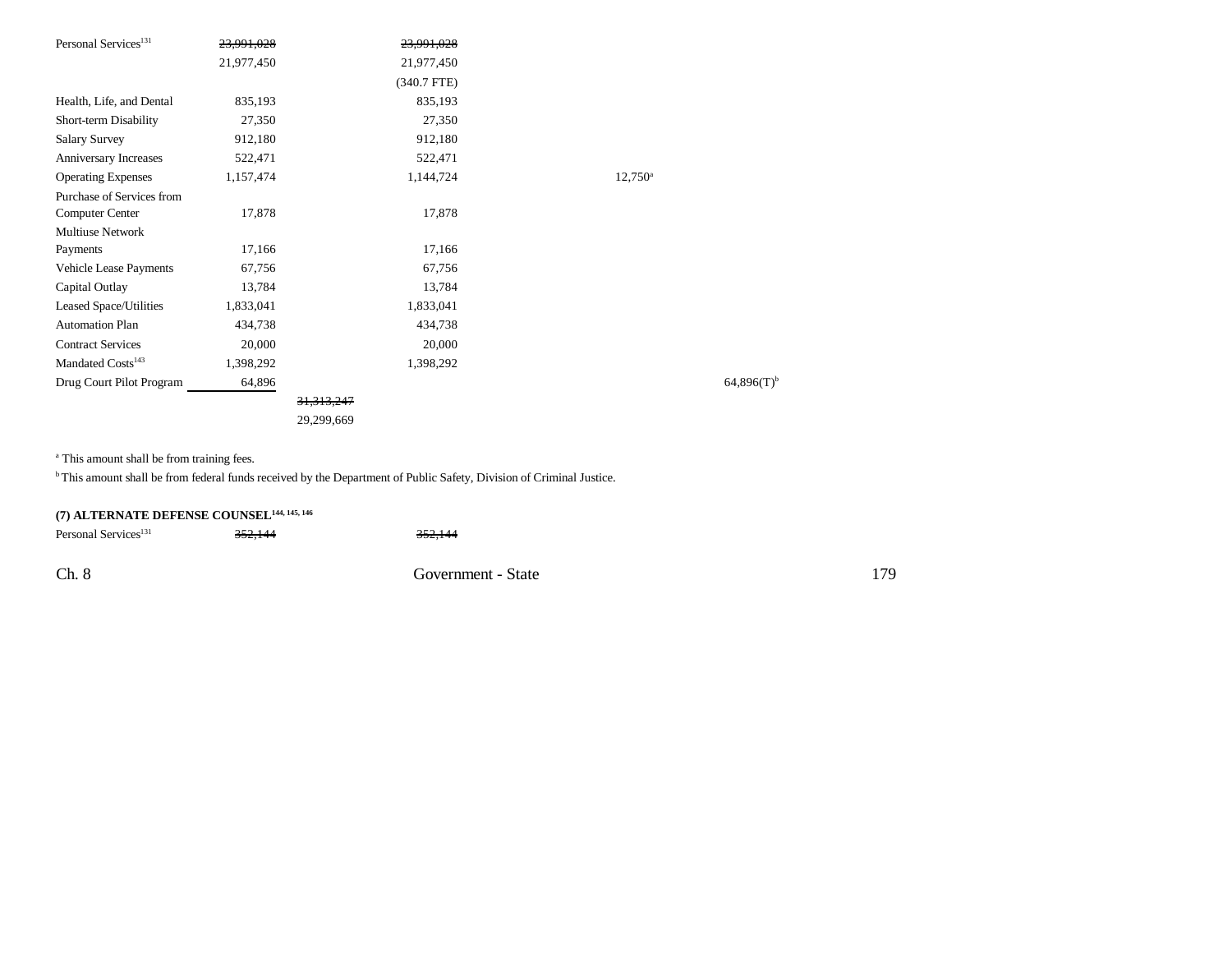|                               |                           |              |                               |                                                | APPROPRIATION FROM   |                                       |                                |
|-------------------------------|---------------------------|--------------|-------------------------------|------------------------------------------------|----------------------|---------------------------------------|--------------------------------|
|                               | ITEM &<br><b>SUBTOTAL</b> | <b>TOTAL</b> | <b>GENERAL</b><br><b>FUND</b> | <b>GENERAL</b><br><b>FUND</b><br><b>EXEMPT</b> | CASH<br><b>FUNDS</b> | CASH<br><b>FUNDS</b><br><b>EXEMPT</b> | <b>FEDERAL</b><br><b>FUNDS</b> |
|                               | \$                        | $\mathbb{S}$ | \$                            | \$                                             | \$                   | \$                                    | \$                             |
|                               |                           |              |                               |                                                |                      |                                       |                                |
|                               | 319,959                   |              | 319,959                       |                                                |                      |                                       |                                |
|                               |                           |              | $(3.0$ FTE)                   |                                                |                      |                                       |                                |
| Health, Life, and Dental      | 7,819                     |              | 7,819                         |                                                |                      |                                       |                                |
| Short-term Disability         | 420                       |              | 420                           |                                                |                      |                                       |                                |
| <b>Salary Survey</b>          | 7,153                     |              | 7,153                         |                                                |                      |                                       |                                |
| Anniversary Increases         | 1,695                     |              | 1,695                         |                                                |                      |                                       |                                |
| <b>Operating Expenses</b>     | 25,430                    |              | 22,430                        |                                                | $3,000^a$            |                                       |                                |
| Purchase of Services from     |                           |              |                               |                                                |                      |                                       |                                |
| Computer Center               | 2,905                     |              | 2,905                         |                                                |                      |                                       |                                |
| <b>Leased Space</b>           | 16,645                    |              | 16,645                        |                                                |                      |                                       |                                |
| Conflict of Interest          |                           |              |                               |                                                |                      |                                       |                                |
| Contracts <sup>147</sup>      | 10,477,160                |              | 10,477,160                    |                                                |                      |                                       |                                |
| Mandated Costs <sup>148</sup> | 1,081,964                 |              | 1,081,964                     |                                                |                      |                                       |                                |
|                               |                           | 11,973,335   |                               |                                                |                      |                                       |                                |
|                               |                           | 11,941,150   |                               |                                                |                      |                                       |                                |

<sup>a</sup> This amount shall be from training fees.

## (8) **OFFICE OF THE CHILD'S REPRESENTATIVE<sup>149</sup>**

| Personal Services <sup>150</sup> | 1, 222, 261<br>1,555,501 | 1, 222, 261<br>1,555,501 |
|----------------------------------|--------------------------|--------------------------|
|                                  |                          |                          |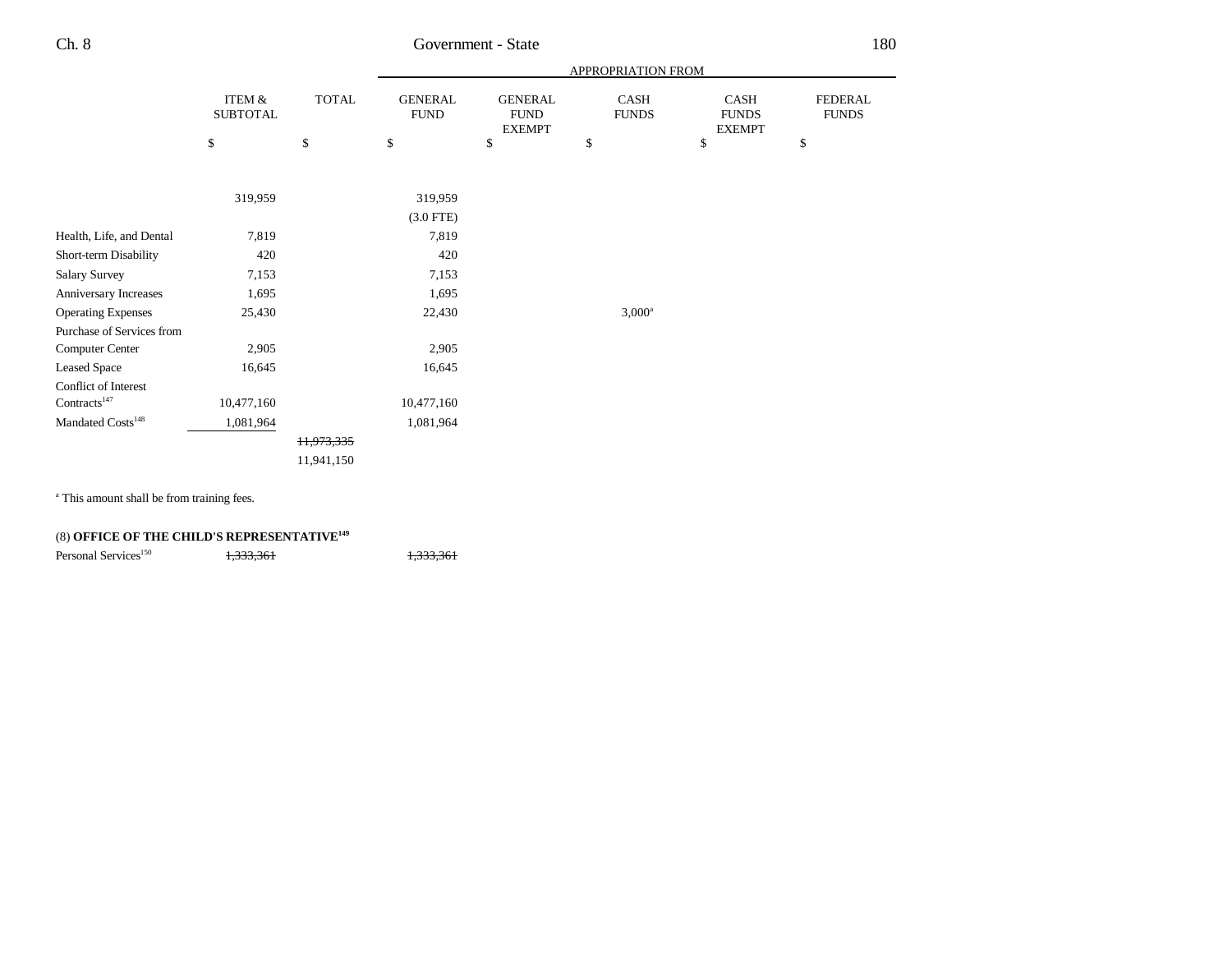|                                | 1,227,721 |           | 1,227,721   |            |
|--------------------------------|-----------|-----------|-------------|------------|
|                                |           |           | $(4.0$ FTE) |            |
|                                |           |           |             |            |
| Health, Life, and Dental       | 54,540    |           | 54,540      |            |
| Short-term Disability          | 1,506     |           | 1,506       |            |
| <b>Salary Survey</b>           | 8,337     |           | 8,337       |            |
| Anniversary Increases          | 5,250     |           | 5,250       |            |
| <b>Operating Expenses</b>      | 130,836   |           | 130,836     |            |
| Purchase of Services from      |           |           |             |            |
| <b>Computer Center</b>         | 1,245     |           | 1,245       |            |
| <b>Leased Space</b>            | 109,391   |           | 109,391     |            |
| Training                       | 28,000    |           | 28,000      |            |
| <b>CASA</b> Contracts          | 50,000    |           | 20,000      | $30,000^a$ |
| <b>Court Appointed</b>         |           |           |             |            |
| $\mathrm{Counsel}^{151,\,152}$ | 5,706,101 |           | 5,706,101   |            |
|                                |           | 7,428,567 |             |            |
|                                |           | 7,322,927 |             |            |

<sup>a</sup> This amount shall be from gifts, grants and donations.

## **TOTALS PART VIII (JUDICIAL)<sup>5, 6, 153</sup>** \$283,139,331 \$227,978,775 \$45,958,287 \$7,267,723<sup>a</sup> \$1,934,546 \$269,808,070 \$214,647,514

a Of this amount, \$6,466,187 contains a (T) notation.

Ch. 8 Government - State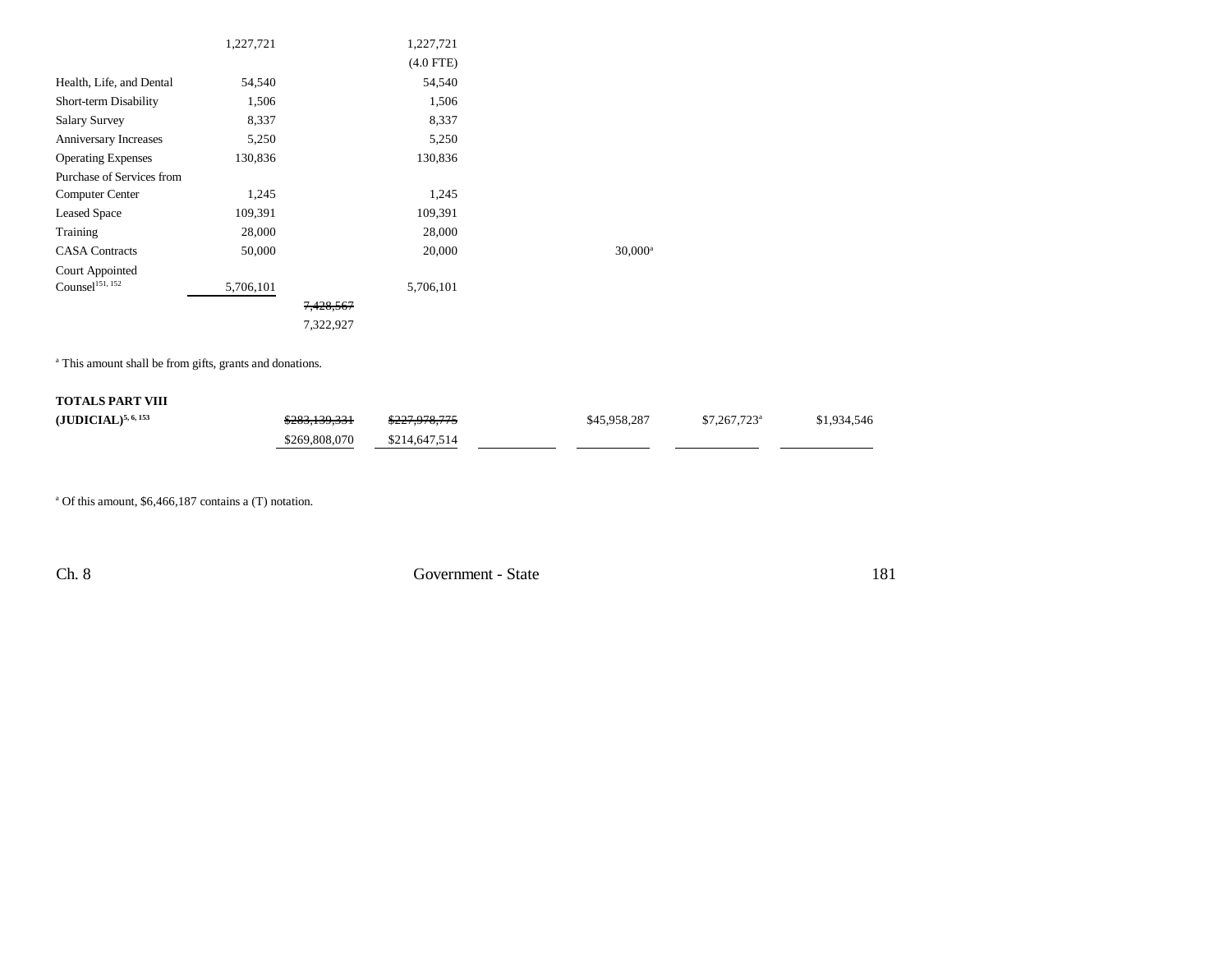|          |       | APPROPRIATION FROM |               |              |               |              |  |  |
|----------|-------|--------------------|---------------|--------------|---------------|--------------|--|--|
| ITEM &   | TOTAL | <b>GENERAL</b>     | GENERAL       | CASH         | <b>CASH</b>   | FEDERAL      |  |  |
| SUBTOTAL |       | <b>FUND</b>        | <b>FUND</b>   | <b>FUNDS</b> | <b>FUNDS</b>  | <b>FUNDS</b> |  |  |
|          |       |                    | <b>EXEMPT</b> |              | <b>EXEMPT</b> |              |  |  |
| Φ        |       |                    |               |              |               |              |  |  |

**SECTION 11.** Part X and the affected totals of section 2 of chapter 399, Session Laws of Colorado 2002, are amended to read:

Section 2. **Appropriation.**

### **PART X DEPARTMENT OF LAW**

| (1) ADMINISTRATION          |              |         |                 |                      |        |  |
|-----------------------------|--------------|---------|-----------------|----------------------|--------|--|
| <b>Personal Services</b>    | 2,204,957    | 104,899 |                 | $2,100,058(T)^{a}$   |        |  |
|                             | 2,195,978    | 95,920  |                 |                      |        |  |
|                             | $(38.7$ FTE) |         |                 |                      |        |  |
| Health, Life, and Dental    | 735,548      | 266,810 | $5,619^{b}$     | $448,370^{\circ}$    | 14,749 |  |
|                             | 715,375      | 246,637 |                 |                      |        |  |
| Short-term Disability       | 27,702       | 8,971   | $222^b$         | 17,740°              | 769    |  |
|                             | 26,914       | 8,183   |                 |                      |        |  |
| Salary Survey for           |              |         |                 |                      |        |  |
| <b>Classified Employees</b> | 341,907      | 161,846 | $3,587^b$       | $151,516^c$          | 24,958 |  |
| Salary Survey for Exempt    |              |         |                 |                      |        |  |
| <b>Employees</b>            | 742,155      | 199,053 | $2,995^{\rm b}$ | 534.219 <sup>c</sup> | 5,888  |  |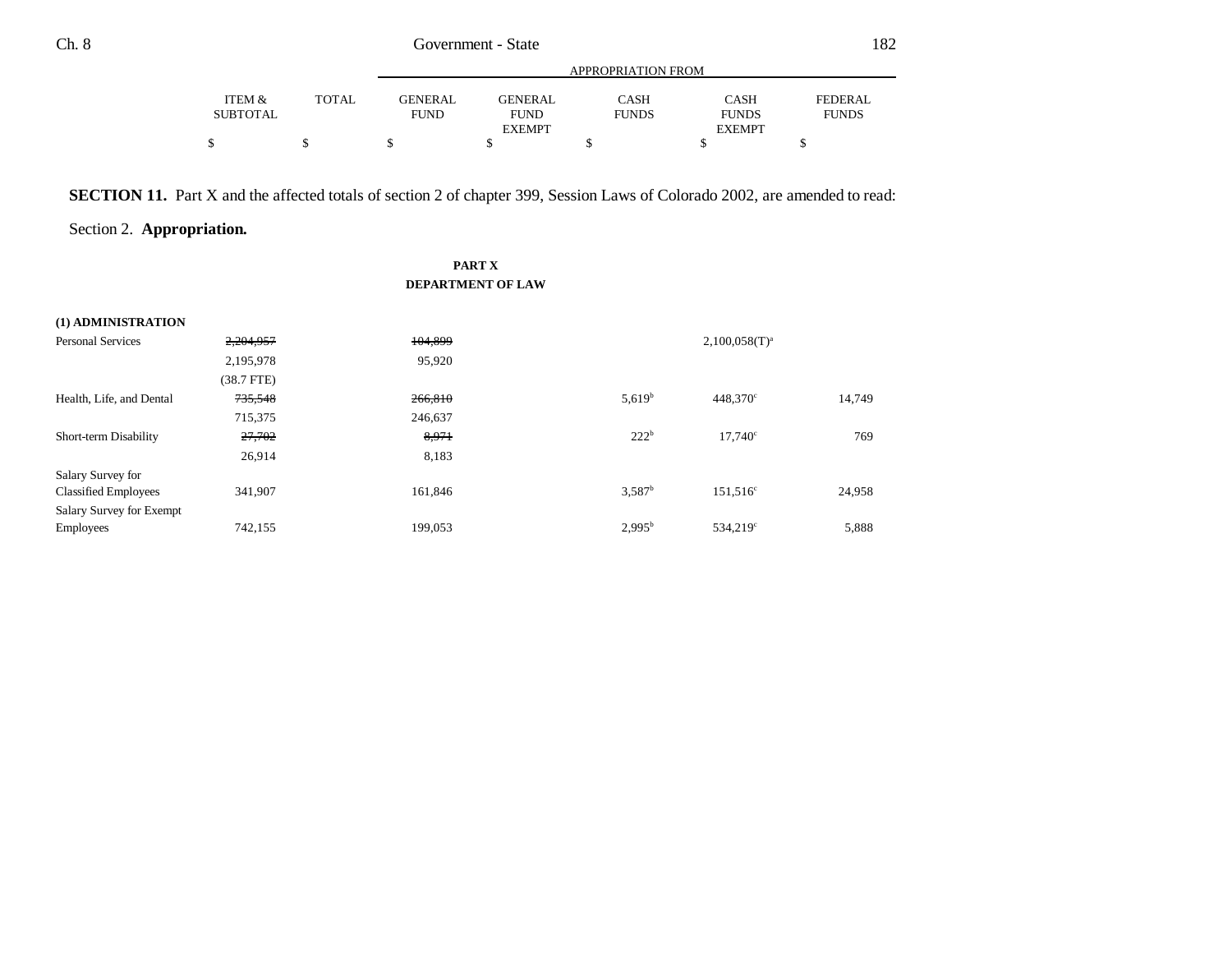| Performance-based Pay         |         |           |                  |                     |        |
|-------------------------------|---------|-----------|------------------|---------------------|--------|
| Awards for Classified         |         |           |                  |                     |        |
| Employees                     | 80,155  | 38,086    | $922^{b}$        | $35,109^{\circ}$    | 6,038  |
| Performance-based Pay         |         |           |                  |                     |        |
| Awards for Exempt             |         |           |                  |                     |        |
| Employees                     | 256,750 | 68,571    | $1,075^{\rm b}$  | $184,991^{\circ}$   | 2,113  |
| Worker's Compensation         | 40,014  | 13,795    | 231 <sup>b</sup> | 25,034c             | 954    |
| <b>Operating Expenses</b>     | 222,021 | 222,021   |                  |                     |        |
| <b>Administrative Law</b>     |         |           |                  |                     |        |
| Judge Services                | 5,135   |           |                  | $5,135^{\circ}$     |        |
| Purchase of Services from     |         |           |                  |                     |        |
| <b>Computer Center</b>        | 31,577  | 31,577    |                  |                     |        |
| Payment to Risk               |         |           |                  |                     |        |
| Management and                |         |           |                  |                     |        |
| <b>Property Funds</b>         | 71,863  | 71,863    |                  |                     |        |
| Vehicle Lease Payments        | 56,920  | 21,065    |                  | 34,656 <sup>c</sup> | 1,199  |
| <b>Information Technology</b> |         |           |                  |                     |        |
| <b>Asset Maintenance</b>      | 110,825 | 38,207    | 641 <sup>b</sup> | 69,334°             | 2,643  |
| Upgrade the Office Suite      |         |           |                  |                     |        |
| and Windows Operating         |         |           |                  |                     |        |
| System                        | 23,400  |           |                  | $23,400^{\circ}$    |        |
| <b>Leased Space</b>           | 12,600  | 4,258     |                  | 7.996 <sup>c</sup>  | 346    |
| Capitol Complex Leased        |         |           |                  |                     |        |
| Space                         | 768,418 | 264,914   | $4,443^b$        | 480,734°            | 18,327 |
| <b>Attorney General</b>       |         |           |                  |                     |        |
| Discretionary Fund            | 5,000   | 5,000     |                  |                     |        |
|                               |         | 5,736,947 |                  |                     |        |
|                               |         | 5,707,007 |                  |                     |        |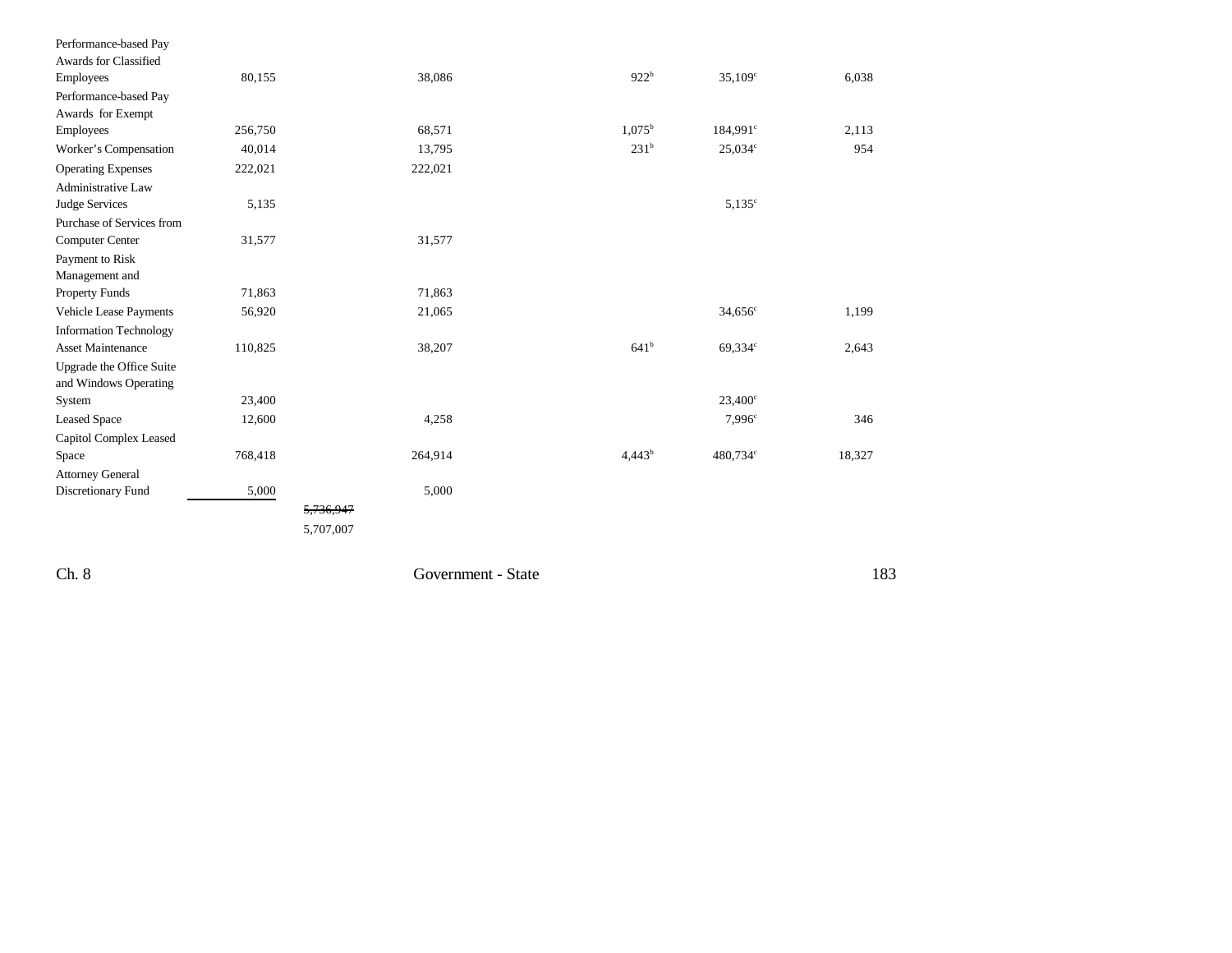|                 |              |             | APPROPRIATION FROM |              |               |              |  |  |
|-----------------|--------------|-------------|--------------------|--------------|---------------|--------------|--|--|
| ITEM &          | <b>TOTAL</b> | GENERAL     | <b>GENERAL</b>     | CASH         | CASH          | FEDERAL      |  |  |
| <b>SUBTOTAL</b> |              | <b>FUND</b> | <b>FUND</b>        | <b>FUNDS</b> | <b>FUNDS</b>  | <b>FUNDS</b> |  |  |
|                 |              |             | <b>EXEMPT</b>      |              | <b>EXEMPT</b> |              |  |  |
|                 |              |             |                    |              |               |              |  |  |

<sup>a</sup> This amount shall be from indirect cost recoveries.

b These amounts shall be from various sources of cash funds within the department.

c Of these amounts, \$2,009,865 shall be from various sources of cash funds exempt, of which \$1,882,470(T) shall have a (T) designation, and \$8,369 shall be from the Tobacco Settlement Defense Account of the Tobacco Litigation Settlement Cash Fund created pursuant to Section 24-22-115 (2) (a), C.R.S.

## **(2) LEGAL SERVICES TO STATE AGENCIES161, 162,**

| .<br>163                        |             |            |                   |                              |
|---------------------------------|-------------|------------|-------------------|------------------------------|
| <b>Personal Services</b>        | 13,453,142  |            |                   |                              |
|                                 | (194.9 FTE) |            |                   |                              |
| <b>Operating Expenses</b>       | 638,560     |            |                   |                              |
| <b>Litigation Expenses</b>      | 227,357     |            |                   |                              |
| <b>Indirect Cost Assessment</b> | 1,874,090   |            |                   |                              |
|                                 |             | 16,193,149 | $450,000^{\rm a}$ | $15,743,149(T)$ <sup>b</sup> |

<sup>a</sup> This amount shall include funds from the Division of Wildlife in the Department of Natural Resources, the Public Employees' Retirement Association, the State Lottery Division in the Department of Revenue, the Correctional Industries Subprogram in the Department of Corrections, the Colorado Student Loan Program in the Department of Higher Education, Veterans' Nursing Homes in the Department of Human Services, Auraria Higher Education Center Enterprises, and the Colorado Student Obligation Bonding Authority.

b This amount shall be from various sources of funds appropriated for legal services to state agencies.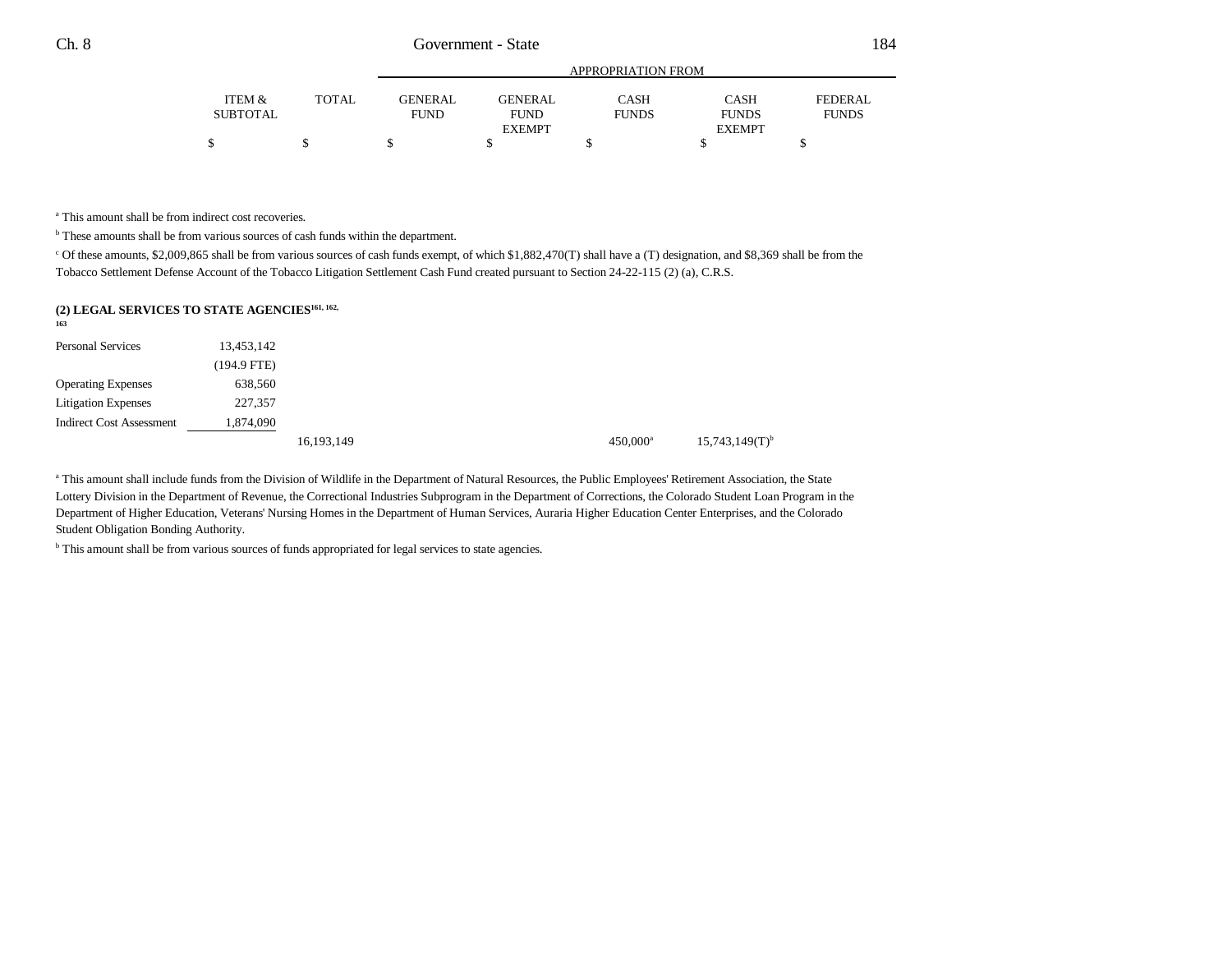| (3) CRIMINAL JUSTICE AND APPELLATE             |                    |           |              |                   |                       |         |
|------------------------------------------------|--------------------|-----------|--------------|-------------------|-----------------------|---------|
| Special Prosecutions Unit                      | 1,389,885          |           | 710,921      | $167,264^{\circ}$ | $511,700(T)^{b}$      |         |
|                                                | 1,338,174          |           | 659,210      |                   |                       |         |
|                                                |                    |           | $(8.8$ FTE)  | $(2.0$ FTE $)$    | $(6.0$ FTE)           |         |
| Appellate Unit                                 | 1,986,422          |           | 1,986,422    |                   |                       |         |
|                                                | 1,826,690          |           | 1,826,690    |                   |                       |         |
|                                                |                    |           | $(31.0$ FTE) |                   |                       |         |
| Medicaid Fraud Grant <sup>164</sup>            | <del>975,934</del> |           | 243,983(M)   |                   |                       | 731,951 |
|                                                | 957,464            |           | 225,513(M)   |                   |                       |         |
|                                                | $(11.0$ FTE)       |           |              |                   |                       |         |
| Capital Crimes                                 |                    |           |              |                   |                       |         |
| Prosecution Unit <sup>165, 166, 167</sup>      | 409,419            |           | 409,419      |                   |                       |         |
|                                                | 382,803            |           | 382,803      |                   |                       |         |
|                                                |                    |           | $(5.0$ FTE)  |                   |                       |         |
| Peace Officers Standards<br>and Training Board |                    |           |              |                   |                       |         |
| Support                                        | 255,186            |           | 100,186      | $145,000^{\circ}$ | $10,000$ <sup>d</sup> |         |
|                                                | 248,073            |           | 93,073       |                   |                       |         |
|                                                | $(4.0$ FTE)        |           |              |                   |                       |         |
| <b>Victims Assistance</b>                      | 62,760             |           |              |                   | $47,010(T)^e$         | 15,750  |
|                                                |                    |           |              |                   | $(1.0$ FTE)           |         |
| <b>Indirect Cost Assessment</b>                | 76,925             |           |              | $19,231^a$        | 57,694 $(T)^f$        |         |
|                                                |                    | 5,156,531 |              |                   |                       |         |
|                                                |                    | 4,892,889 |              |                   |                       |         |

a These amounts shall be from the State Compensation Insurance Authority.

Ch. 8 Government - State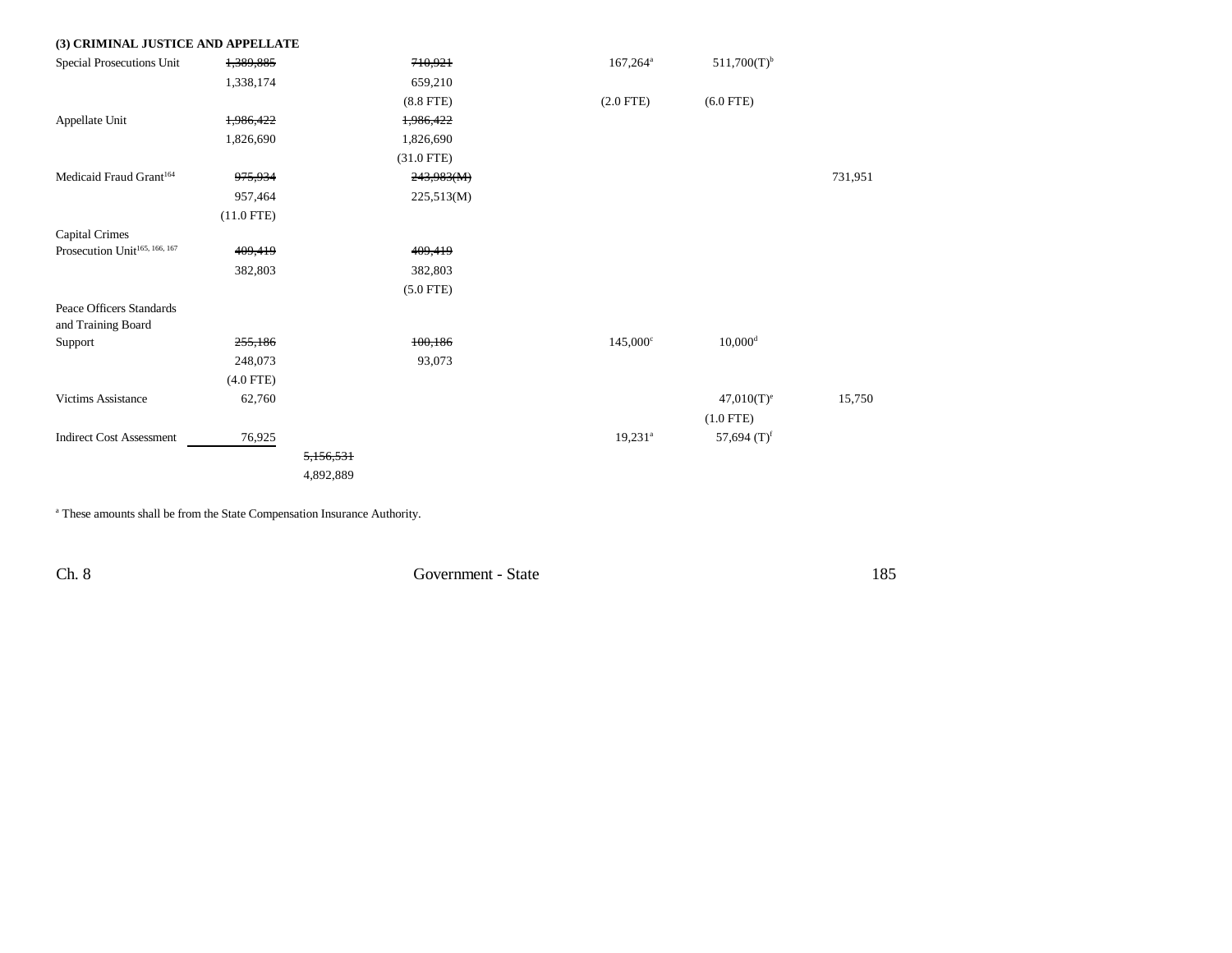|                           |              |                        | APPROPRIATION FROM            |                      |                      |                         |  |  |  |  |
|---------------------------|--------------|------------------------|-------------------------------|----------------------|----------------------|-------------------------|--|--|--|--|
| ITEM &<br><b>SUBTOTAL</b> | <b>TOTAL</b> | GENERAL<br><b>FUND</b> | <b>GENERAL</b><br><b>FUND</b> | CASH<br><b>FUNDS</b> | CASH<br><b>FUNDS</b> | FEDERAL<br><b>FUNDS</b> |  |  |  |  |
|                           |              |                        | <b>EXEMPT</b>                 |                      | <b>EXEMPT</b>        |                         |  |  |  |  |
|                           |              |                        |                               |                      |                      |                         |  |  |  |  |

<sup>b</sup> Of this amount, \$299,257 shall be from the Department of Regulatory Agencies, Division of Securities, and \$212,443 shall be from the Department of Regulatory Agencies, Division of Insurance Cash Fund.

c This amount shall be from the Peace Officers Standards and Training Board Cash Fund created pursuant to Section 24-31-303 (2) (a) (II) (b), C.R.S.

<sup>d</sup> This amount shall be from reserves in the Peace Officers Standards and Training Board Cash Fund created pursuant to Section 24-31-303 (2) (a) (II) (b), C.R.S.

e This amount shall be from the Department of Public Safety, Division of Criminal Justice, Victims Assistance and Law Enforcement Fund.

f Of this amount, \$33,655 shall be from the Department of Regulatory Agencies, Division of Securities, and \$24,039 shall be from the Department of Regulatory Agencies, Division of Insurance Cash Fund.

#### **(4) WATER AND NATURAL RESOURCES**

| <del>530.030</del> |
|--------------------|
| 485,264            |
| $(7.0$ FTE)        |
|                    |
| 348,741            |
|                    |
| 254,000            |
| 50,000             |
|                    |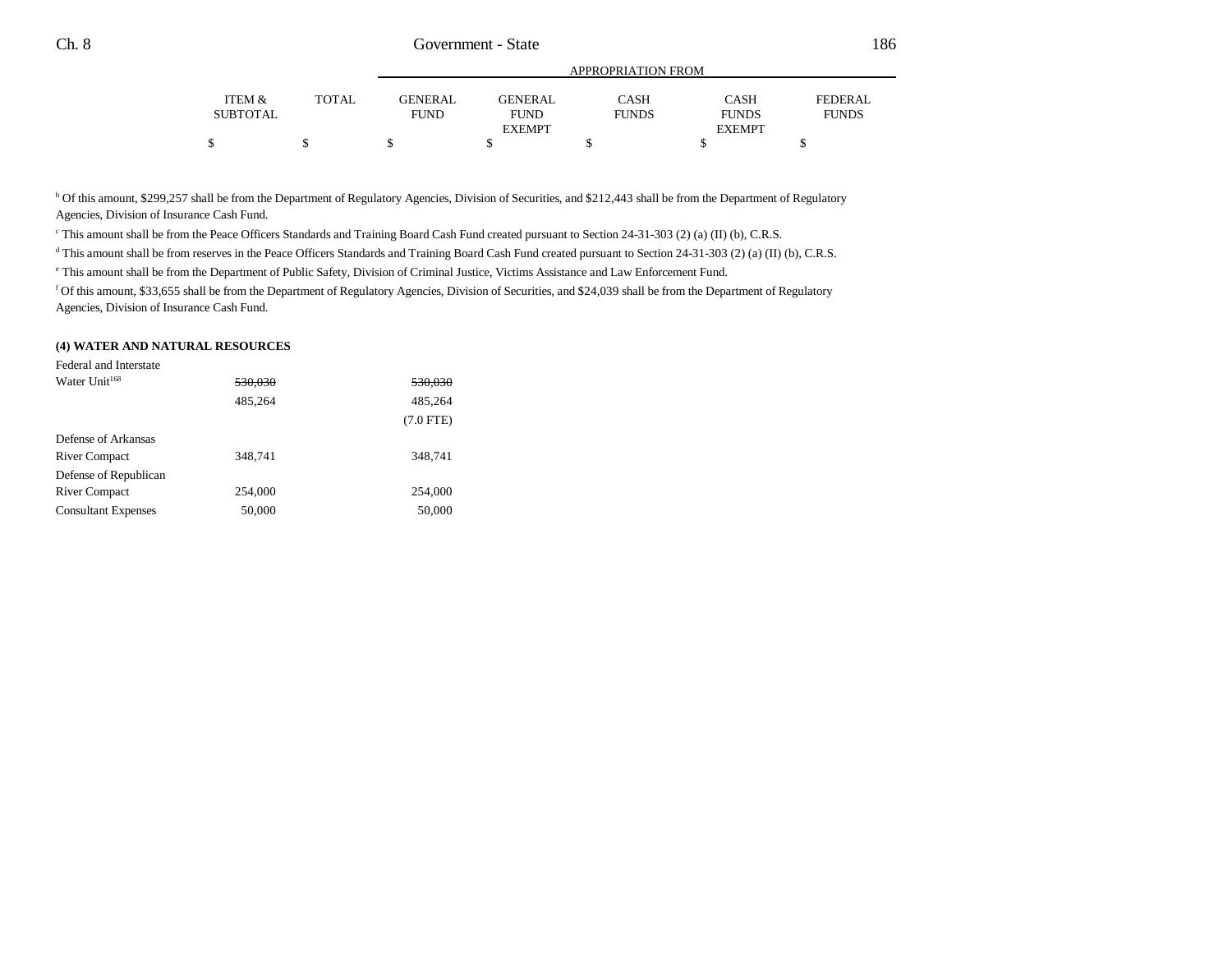| Comprehensive<br>Environmental Response,<br>Compensation and |             |           |         |                |
|--------------------------------------------------------------|-------------|-----------|---------|----------------|
| Liability Act                                                | 737,396     |           | 578,926 | $158,470(T)^a$ |
|                                                              | 705,763     |           | 547,293 |                |
|                                                              | $(9.3$ FTE) |           |         |                |
| Comprehensive                                                |             |           |         |                |
| Environmental Response,                                      |             |           |         |                |
| Compensation and                                             |             |           |         |                |
| Liability Act Contracts <sup>169</sup>                       | 642,074     |           | 642,074 |                |
| <b>Indirect Cost Assessment</b>                              | 14,423      |           |         | $14,423(T)^a$  |
|                                                              |             | 2,576,664 |         |                |
|                                                              |             | 2.500.265 |         |                |

a These amounts shall be from the Department of Public Health and Environment.

#### **(5) CONSUMER PROTECTION**

| Consumer Protection and |                |              |                       |                     |
|-------------------------|----------------|--------------|-----------------------|---------------------|
| Anti-Trust              | 1,235,683      | 925,808      | $20,761$ <sup>a</sup> | $289,114^b$         |
|                         | 1,157,652      | 847,777      |                       |                     |
|                         |                | $(12.5$ FTE) | $(0.5$ FTE $)$        | $(3.0$ FTE)         |
| Collection Agency Board | 161,349        |              | $68,181^{\circ}$      | 93,168 <sup>d</sup> |
|                         | $(2.5$ FTE)    |              |                       |                     |
| Uniform Consumer Credit |                |              |                       |                     |
| Code                    | 629,402        |              | $170,190^e$           | 459,212f            |
|                         | $(8.5$ FTE $)$ |              |                       |                     |

Ch. 8 Government - State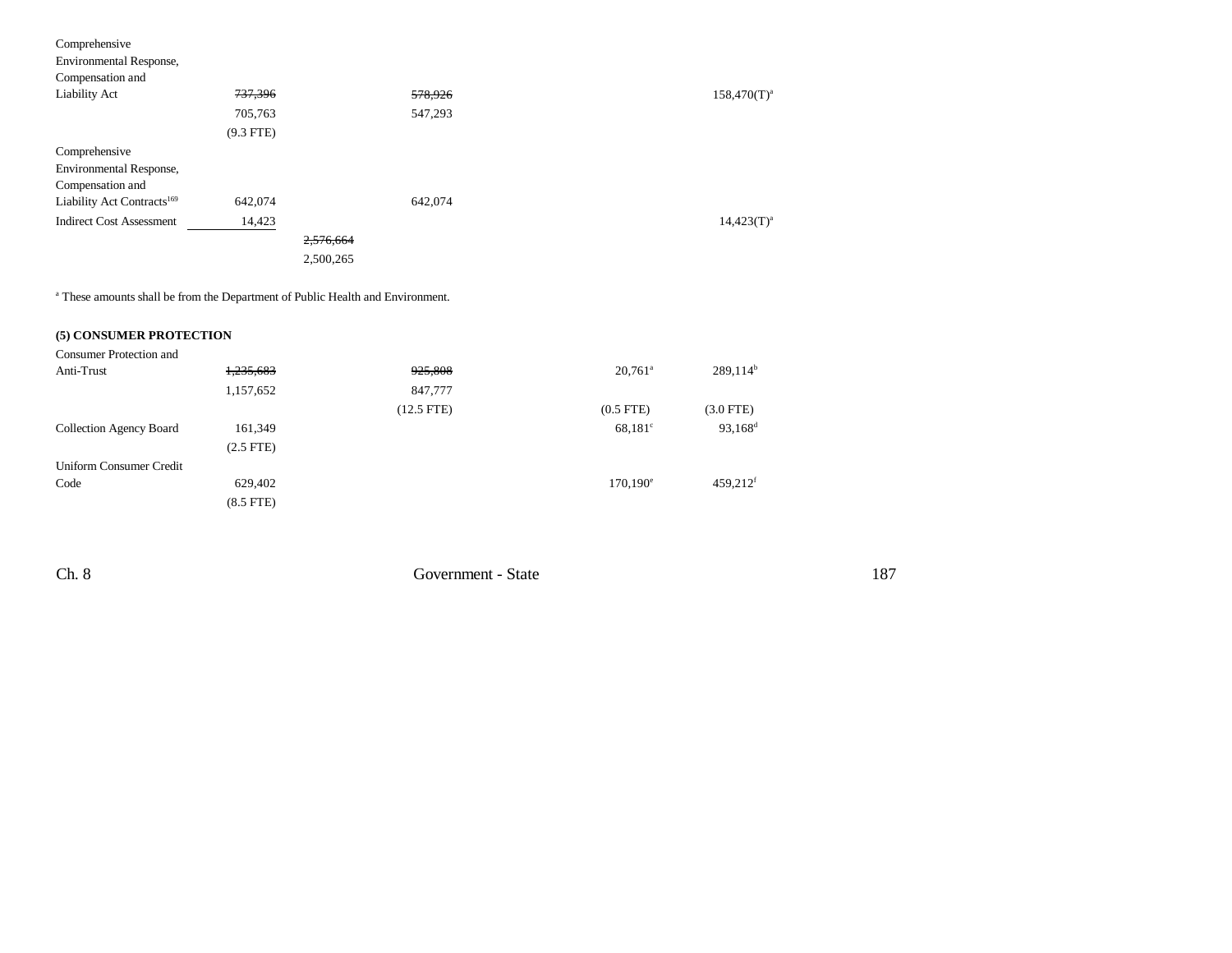|                                 | APPROPRIATION FROM        |              |                               |                                                |                             |                                              |                                |
|---------------------------------|---------------------------|--------------|-------------------------------|------------------------------------------------|-----------------------------|----------------------------------------------|--------------------------------|
|                                 | ITEM &<br><b>SUBTOTAL</b> | <b>TOTAL</b> | <b>GENERAL</b><br><b>FUND</b> | <b>GENERAL</b><br><b>FUND</b><br><b>EXEMPT</b> | <b>CASH</b><br><b>FUNDS</b> | <b>CASH</b><br><b>FUNDS</b><br><b>EXEMPT</b> | <b>FEDERAL</b><br><b>FUNDS</b> |
|                                 | \$                        | \$           | \$                            | \$                                             | \$                          | \$                                           | \$                             |
|                                 |                           |              |                               |                                                |                             |                                              |                                |
| <b>Consumer Protection</b>      |                           |              |                               |                                                |                             |                                              |                                |
| Recovery Fund                   | 49,500                    |              |                               |                                                |                             | $49,500^{\rm g}$                             |                                |
| <b>Indirect Cost Assessment</b> | 134,619                   |              |                               |                                                |                             | 134,619 <sup>h</sup>                         |                                |
|                                 |                           | 2,210,553    |                               |                                                |                             |                                              |                                |
|                                 |                           | 2,132,522    |                               |                                                |                             |                                              |                                |

<sup>a</sup> This amount shall be from the Manufactured Home Fund created pursuant to Section 6-1-603(4), C.R.S.

b Of this amount, \$153,187 shall be from the Tobacco Settlement Defense Account of the Tobacco Litigation Settlement Cash Fund created pursuant to Section 24-22-115 (2) (a), C.R.S., and \$135,927 shall be from court-awarded settlements.

<sup>c</sup> This amount shall be from the Collection Agency Board Fund created pursuant to Section 12-14-136, C.R.S.

<sup>d</sup> This amount shall be from reserves in the Collection Agency Board Fund created pursuant to Section 12-14-136, C.R.S.

e This amount shall be from the Uniform Consumer Credit Code Fund created pursuant to Section 5-6-204, C.R.S.

f This amount shall be from reserves in the Uniform Consumer Credit Code Fund created pursuant to Section 5-6-204, C.R.S.

<sup>g</sup> This amount shall be from court-awarded settlements.

h Of this amount, \$81,733 shall be from reserves in the Uniform Consumer Credit Code Fund created pursuant to Section 5-6-204, C.R.S., \$24,039 shall be from reserves in the Collection Agency Board Fund created pursuant to Section 12-14-136, C.R.S., \$19,231 shall be from court-awarded settlements, and \$9,616 shall be from the Tobacco Settlement Defense Account of the Tobacco Litigation Settlement Cash Fund created pursuant to Section 24-22-115 (2) (a), C.R.S.

#### **(6) SPECIAL PURPOSE**

District Attorneys' Salaries 1,297,567 1,297,567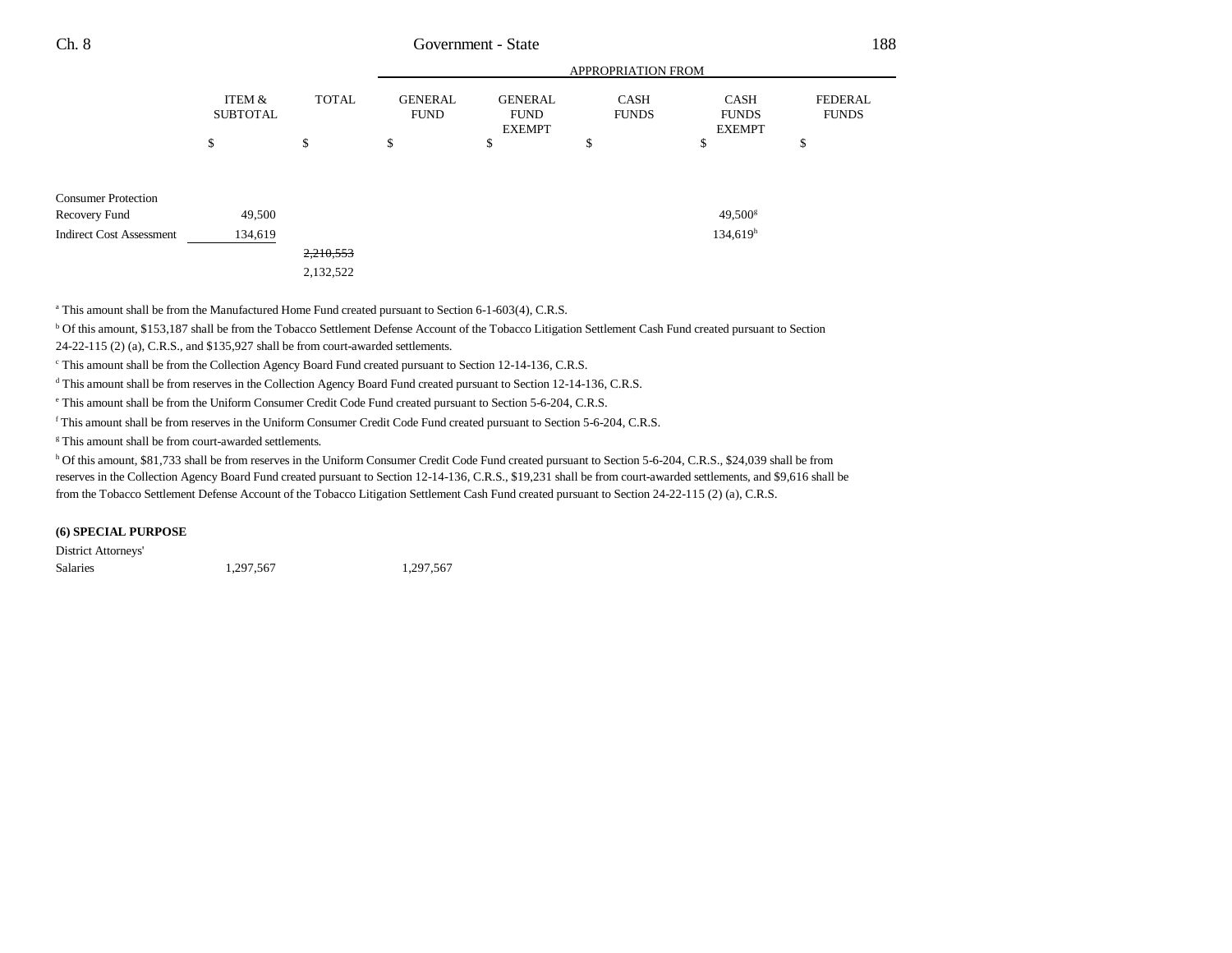| <b>Trinidad Correctional</b> |                                                                       |             |             |                 |           |
|------------------------------|-----------------------------------------------------------------------|-------------|-------------|-----------------|-----------|
| <b>Facility Construction</b> |                                                                       |             |             |                 |           |
| Litigation                   | 466,200                                                               |             |             | $466,200(T)^a$  |           |
|                              | 1,763,767                                                             |             |             |                 |           |
|                              |                                                                       |             |             |                 |           |
|                              | <sup>a</sup> This amount shall be from the Department of Corrections. |             |             |                 |           |
|                              |                                                                       |             |             |                 |           |
| <b>TOTALS PART X</b>         |                                                                       |             |             |                 |           |
| $(LAW)^{5,6}$                | \$33,637,611                                                          | \$9,599,013 | \$1,060,362 | $$22,152,551^a$ | \$825,685 |
|                              | \$33,189,599                                                          | \$9,151,001 |             |                 |           |
|                              |                                                                       |             |             |                 |           |

a Of this amount, \$20,981,174 contains a (T) notation.

**SECTION 12.** Section 1 of chapter 353, Session Laws of Colorado 2002, is amended to read:

Section 1. **Appropriation.** In addition to any other appropriation, there is hereby appropriated, to the legislative department of the state of Colorado, the sum of thirty million ninety-one thousand eight hundred eighty TWENTY-EIGHT MILLION FIVE HUNDRED SIXTY-NINE THOUSAND NINE dollars <del>(\$30,091,880),</del> (\$28,569,009), or so much thereof as may be necessary, of which amount <del>twenty-eight million four hundred two thousand eight hundred ninety-six</del> TWENTY-SIX MILLION EIGHT HUNDRED EIGHTY THOUSAND TWENTY-FIVE dollars (\$28,402,896) (\$26,880,025) shall be out of any moneys in the general fund not otherwise appropriated, ninety thousand dollars (\$90,000) shall be from cash funds, and one million five hundred ninety-eight thousand nine hundred eighty-four dollars (\$1,598,984) shall be from cash funds exempt, for payment of the expenses of the legislative department for the fiscal year beginning July 1, 2002, to be allocated as follows:

| House of representatives and senate | \$11,734,183 <sup>+</sup> |
|-------------------------------------|---------------------------|
|                                     | \$11,248,357 <sup>1</sup> |
|                                     | $(73.2 \text{ FTE})$      |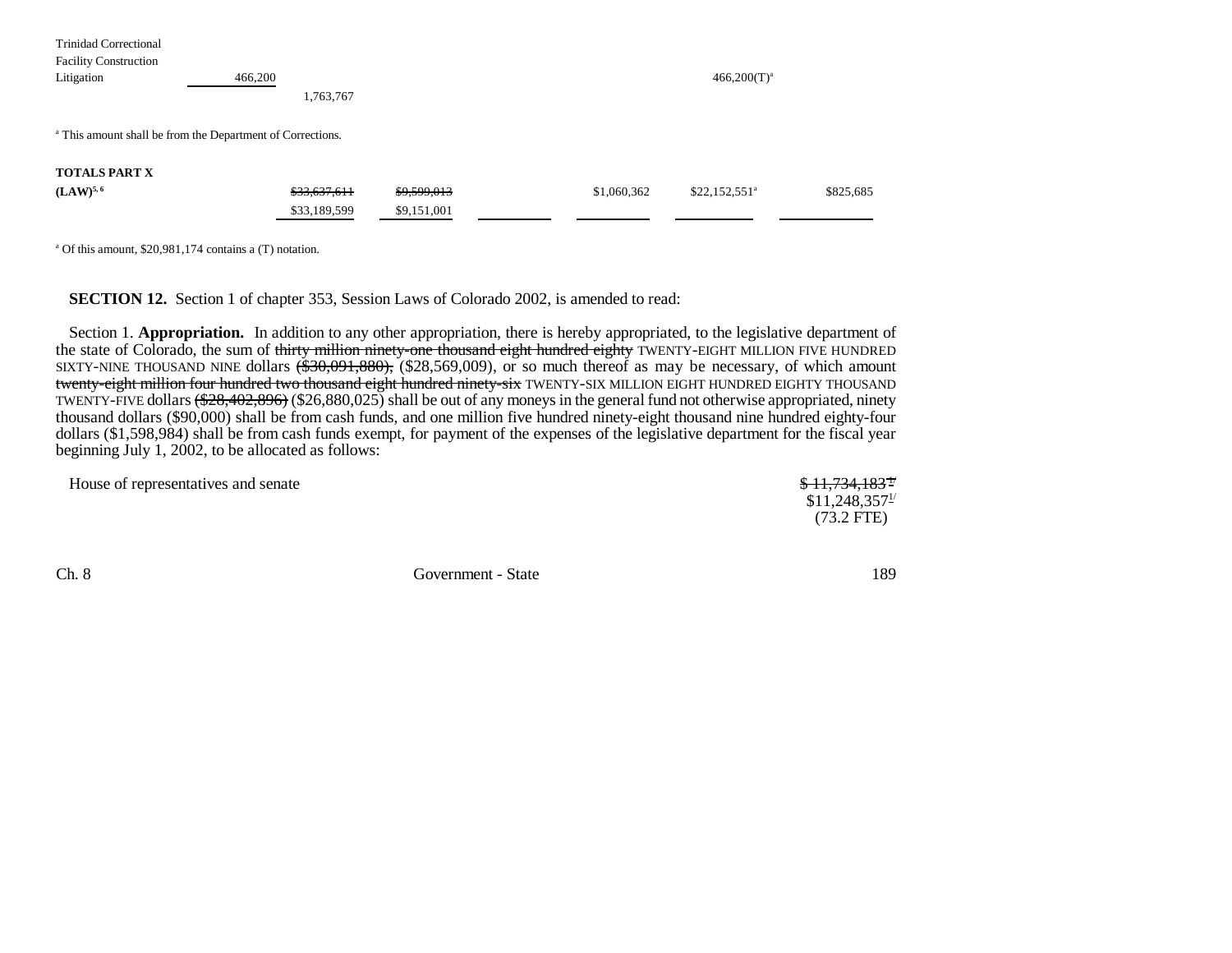|                              |                           |              | APPROPRIATION FROM            |                                                |                             |                                       |                                                          |
|------------------------------|---------------------------|--------------|-------------------------------|------------------------------------------------|-----------------------------|---------------------------------------|----------------------------------------------------------|
|                              | ITEM &<br><b>SUBTOTAL</b> | <b>TOTAL</b> | <b>GENERAL</b><br><b>FUND</b> | <b>GENERAL</b><br><b>FUND</b><br><b>EXEMPT</b> | <b>CASH</b><br><b>FUNDS</b> | CASH<br><b>FUNDS</b><br><b>EXEMPT</b> | <b>FEDERAL</b><br><b>FUNDS</b>                           |
|                              | \$                        | \$           | \$                            | \$                                             | \$                          | \$                                    | \$                                                       |
| State auditor                |                           |              |                               |                                                |                             |                                       | $8,068,246^2$<br>7,729,6912                              |
|                              |                           |              |                               |                                                |                             |                                       | $(73.0$ FTE)                                             |
| Joint budget committee       |                           |              |                               |                                                |                             |                                       | 1,293,896<br>1,196,543<br>$(16.0$ FTE)                   |
| Legislative council          |                           |              |                               |                                                |                             |                                       | 4,466,694<br>4,147,044<br>$(54.60$ FTE)                  |
| Committee on legal services  |                           |              |                               |                                                |                             |                                       | $4,528,861$ <sup>37</sup><br>4,247,3743/<br>$(56.0$ FTE) |
| Total legislative department |                           |              |                               |                                                |                             |                                       | \$30,091,880<br>\$28,569,009                             |

 $1/2$  Of this amount, \$90,000 is appropriated out of cash funds generated by the joint bill room and  $11,644,183$  \$11,158,357 is

appropriated out of the general fund.<br><sup>2/</sup> Of this amount,  $\frac{6,469,262}{6,130,707}$  is appropriated out of the general fund, \$1,500,000 is appropriated out of cash funds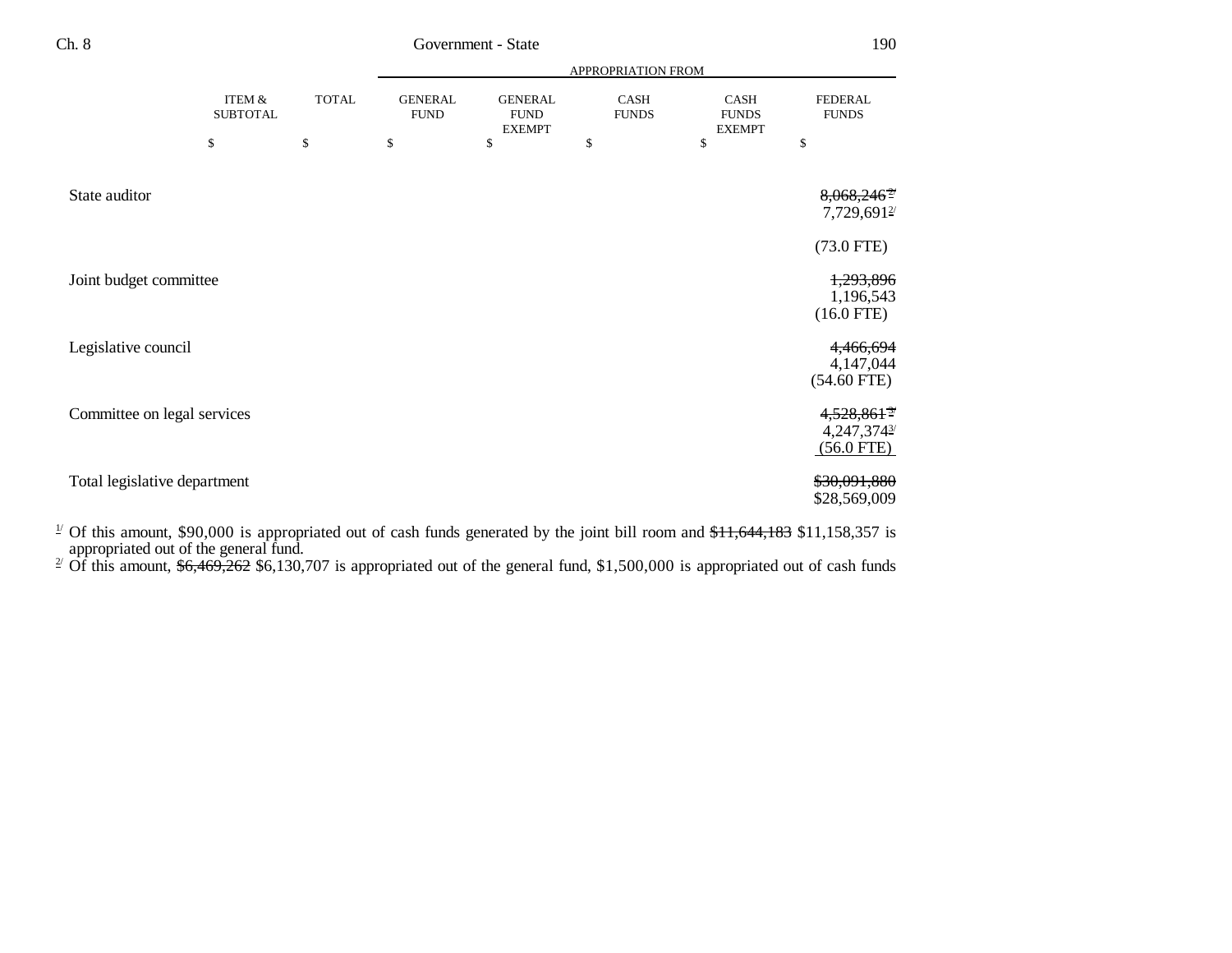exempt received from the department of human services for evaluation of the works program pursuant to section 26-2-723, Colorado Revised Statutes, and \$98,984 is appropriated out of cash funds exempt received from the agencies audited under the provisions of tobacco settlement programs pursuant to section 2-3-113, Colorado Revised Statutes.

 $\frac{3}{2}$  In addition, it is anticipated that, during the 2002-03 fiscal year, the tax levy on civil actions provided for in section 2-5-119, Colorado Revised Statutes, will return approximately \$250,000 to the general fund to offset expenses of the revision of statutes by the office of legislative legal services.

**SECTION 13.** Part XII and the affected totals of section 2 of chapter 399, Session Laws of Colorado 2002, are amended to read:

## Section 2. **Appropriation.**

#### **PART XII DEPARTMENT OF LOCAL AFFAIRS**

| (1) EXECUTIVE DIRECTOR'S OFFICE |           |                    |                      |                  |        |
|---------------------------------|-----------|--------------------|----------------------|------------------|--------|
| <b>Personal Services</b>        | 1,020,777 | 742,172            |                      | $278,605(T)^{a}$ |        |
|                                 | 966,552   | 687,947            |                      |                  |        |
|                                 |           | $(8.0$ FTE $)$     |                      | $(6.0$ FTE)      |        |
| Health, Life, and Dental        | 422,739   | 310,140            | $15,507^{\rm b}$     | $20,247^{\circ}$ | 76,845 |
|                                 | 406,885   | 294,286            |                      |                  |        |
| Short-term Disability           | 13,066    | 9,873              | 398 <sup>b</sup>     | $628^\circ$      | 2,167  |
|                                 | 12,267    | 9,074              |                      |                  |        |
| Salary Survey and Senior        |           |                    |                      |                  |        |
| <b>Executive Service</b>        | 512,888   | 387,806            | $15,708^{\rm b}$     | $32,883^{\circ}$ | 76,491 |
| Performance-based Pay           |           |                    |                      |                  |        |
| Awards                          | 97,711    | 78,965             | $8,278$ <sup>b</sup> | 4.976c           | 5,492  |
| Workers' Compensation           | 22,730    | 21,048             | 797 <sup>b</sup>     | $885^\circ$      |        |
| Ch. 8                           |           | Government - State |                      |                  | 191    |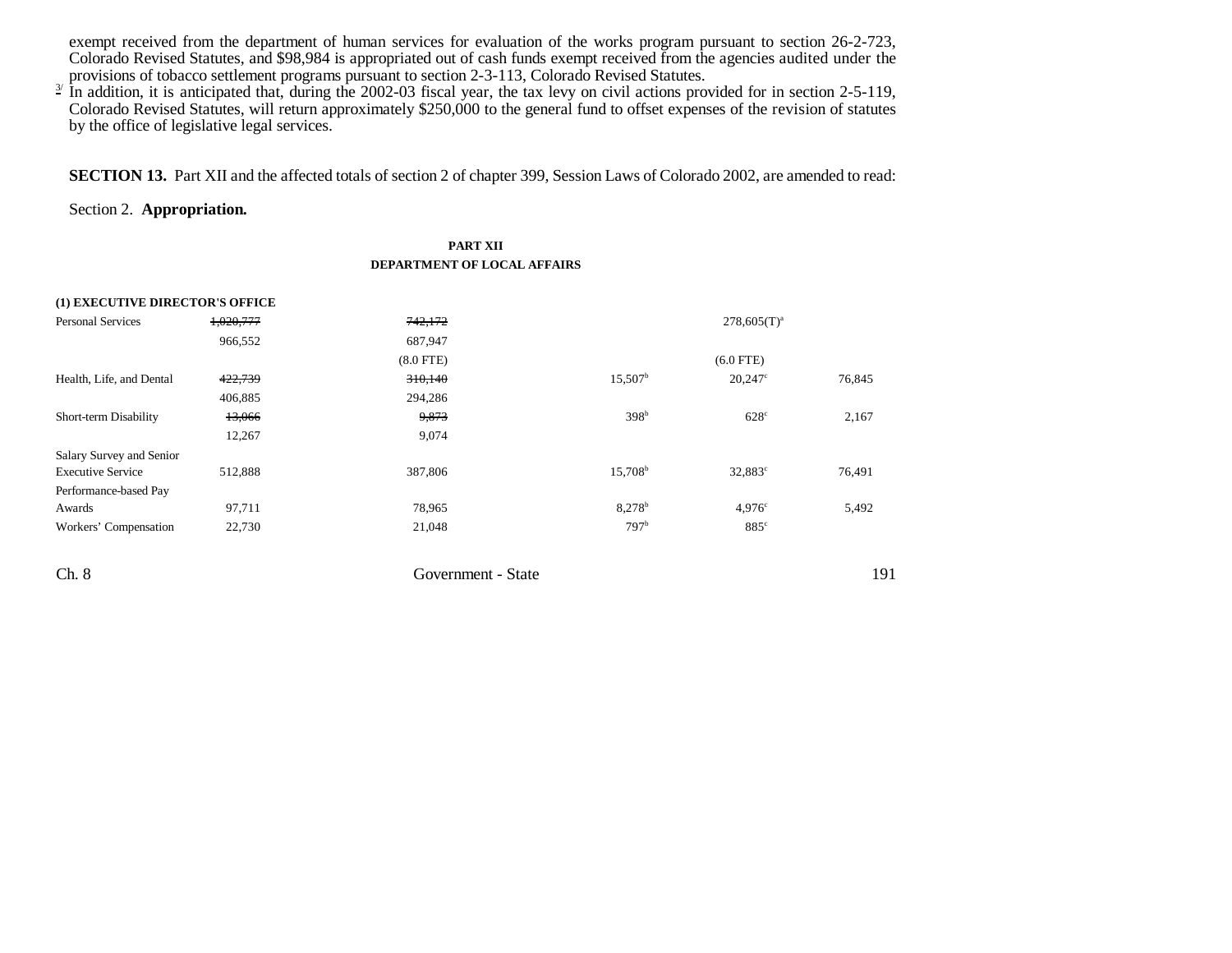|                                     |                                      |              | <b>APPROPRIATION FROM</b>     |                                                |                             |                                              |                                |
|-------------------------------------|--------------------------------------|--------------|-------------------------------|------------------------------------------------|-----------------------------|----------------------------------------------|--------------------------------|
|                                     | <b>ITEM &amp;</b><br><b>SUBTOTAL</b> | <b>TOTAL</b> | <b>GENERAL</b><br><b>FUND</b> | <b>GENERAL</b><br><b>FUND</b><br><b>EXEMPT</b> | <b>CASH</b><br><b>FUNDS</b> | <b>CASH</b><br><b>FUNDS</b><br><b>EXEMPT</b> | <b>FEDERAL</b><br><b>FUNDS</b> |
|                                     | \$                                   | $\mathbb{S}$ | \$                            | \$                                             | \$                          | \$                                           | \$                             |
|                                     |                                      |              |                               |                                                |                             |                                              |                                |
| <b>Operating Expenses</b>           | 155,126                              |              | 140,632                       |                                                | $2,332^b$                   | $2,165(T)^d$                                 | 9,997                          |
| Legal Services for 1,823            |                                      |              |                               |                                                |                             |                                              |                                |
| hours                               | 109,015                              |              | 101,779                       |                                                | $2,093^b$                   | $1,196^\circ$                                | 3,947                          |
| Purchase of Services from           |                                      |              |                               |                                                |                             |                                              |                                |
| Computer Center                     | 5,124                                |              | 5,124                         |                                                |                             |                                              |                                |
| Payment to Risk                     |                                      |              |                               |                                                |                             |                                              |                                |
| Management and Property             |                                      |              |                               |                                                |                             |                                              |                                |
| Funds                               | 59,182                               |              | 56,445                        |                                                | 853 <sup>b</sup>            | $1,884^\circ$                                |                                |
| Vehicle Lease Payments              | 144,187                              |              | 144,187                       |                                                |                             |                                              |                                |
| <b>Information Technology</b>       |                                      |              |                               |                                                |                             |                                              |                                |
| <b>Asset Maintenance</b>            | 41,384                               |              | 29,913                        |                                                | $1,537^b$                   | $1,698^{\circ}$                              | 8,236                          |
| <b>Leased Space</b>                 | 41,175                               |              | 22,221                        |                                                |                             | $5,812(T)^e$                                 | 13,142                         |
| <b>Capitol Complex Leased</b>       |                                      |              |                               |                                                |                             |                                              |                                |
| Space                               | 373,700                              |              | 304,026                       |                                                | $7,043$ <sup>f</sup>        | $16,562(T)^{g}$                              | 46,069                         |
| <b>Moffat Tunnel</b>                |                                      |              |                               |                                                |                             |                                              |                                |
| Improvement District <sup>170</sup> | 83,542                               |              |                               |                                                | $23,542^h$                  | $60,000$ <sup>i</sup>                        |                                |
| Workforce Development               |                                      |              |                               |                                                |                             |                                              |                                |
| Council                             | 316,250                              |              |                               |                                                |                             | $316,250(T)^{j}$                             |                                |
|                                     |                                      |              |                               |                                                |                             | $(4.0$ FTE)                                  |                                |
|                                     |                                      | 3,418,596    |                               |                                                |                             |                                              |                                |

3,347,718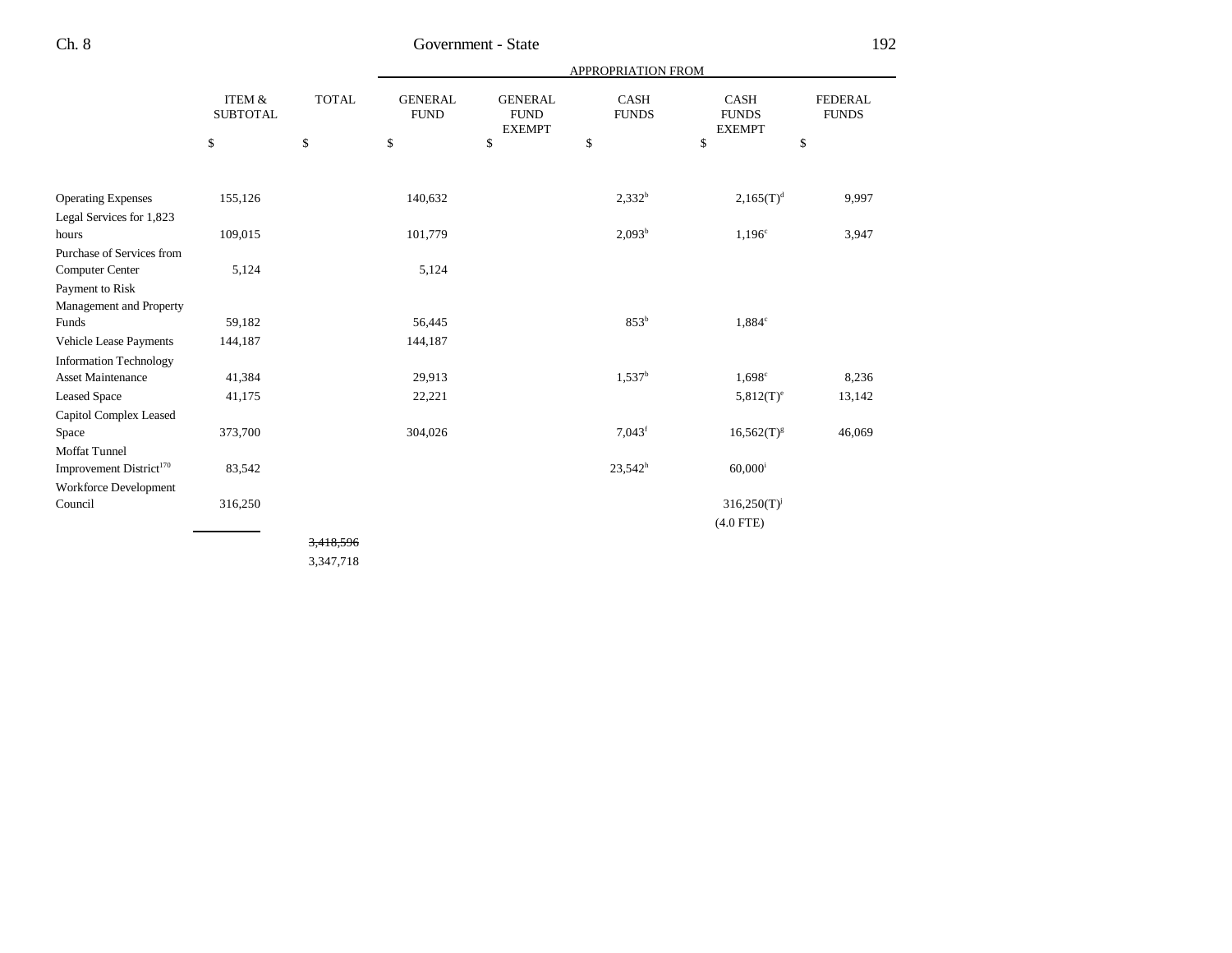a This amount shall be from indirect cost recoveries.

<sup>b</sup> These amounts shall be from various sources of cash funds.

c These amounts shall be from various sources of cash funds exempt.

<sup>d</sup> Of this amount, \$1,100 shall be from state agency user charges for the sale of information and \$1,065 shall be from the Local Government Severance Tax Fund, which is transferred from the Local Government Mineral and Energy Impact Grants and Disbursements line item.

e Of this amount, \$3,874 shall be from the Local Government Severance Tax Fund created in Section 39-29-110, C.R.S., and \$1,938 shall be from the Local Government Mineral Impact Fund created in Section 34-63-102, C.R.S. These amounts are transferred from the Local Government Mineral and Energy Impact Grants and Disbursements line item.

f Of this amount, \$2,811 shall be from the Search and Rescue Fund pursuant to Section 33-1-112.5, C.R.S., \$2,604 shall be from the Colorado Water Resources and Power Development Authority pursuant to Section 37-95-107.6, C.R.S., and \$1,628 shall be from the Nonresidential Structure Regulation Fund pursuant to Section 24-32-1905, C.R.S.

g Of this amount, \$10,092 shall be from the Local Government Severance Tax Fund, \$5,038 shall be from the Local Government Mineral Impact Fund, and \$1,432 shall be from Limited Gaming Funds appropriated to the Department of Revenue. The Severance Tax and Mineral Impact amounts are transferred from the Local Government Mineral and Energy Impact Grants and Disbursements line item.

h This amount shall be from the Moffat Tunnel Cash Fund pursuant to Section 32-8-126, C.R.S.

i This amount shall be from reserves in the Moffat Tunnel Cash Fund pursuant to Section 32-8-126, C.R.S.

<sup>j</sup> This amount shall be from federal funds transferred to the Department of Local Affairs from other state agencies.

#### **(2) PROPERTY TAXATION**

| <b>Board of Assessment</b> |           |              |
|----------------------------|-----------|--------------|
| Appeals                    | 640.795   | 640.795      |
|                            | 600,959   | 600,959      |
|                            |           | $(16.0$ FTE) |
| <b>Property Taxation</b>   | 2,648,725 | 2,648,725    |
|                            | 2.448.363 | 2.448.363    |
|                            |           | $(40.0$ FTE) |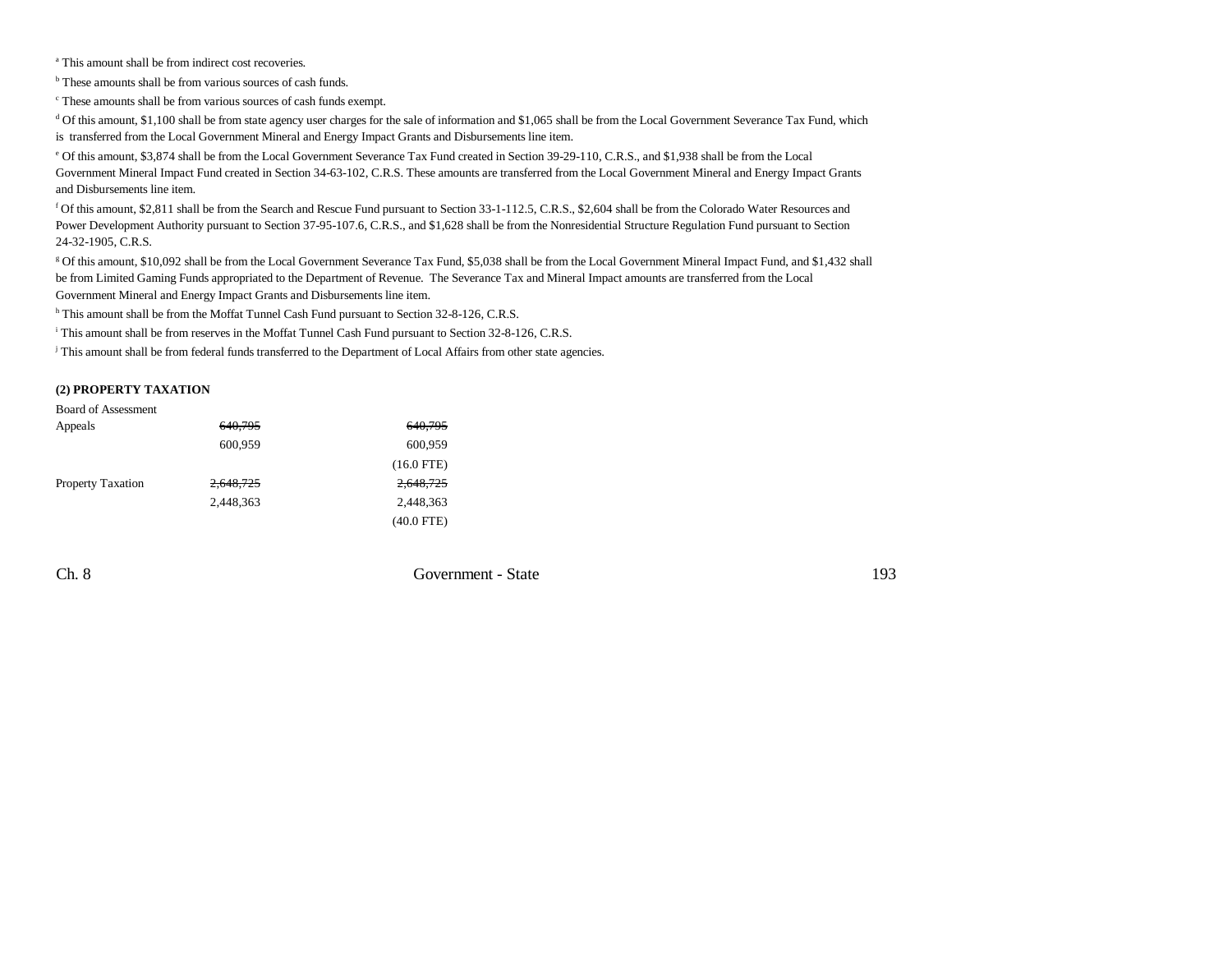|                                 | ITEM &<br><b>SUBTOTAL</b> |              |                               |                                                | APPROPRIATION FROM   |                                       |                                |
|---------------------------------|---------------------------|--------------|-------------------------------|------------------------------------------------|----------------------|---------------------------------------|--------------------------------|
|                                 |                           | <b>TOTAL</b> | <b>GENERAL</b><br><b>FUND</b> | <b>GENERAL</b><br><b>FUND</b><br><b>EXEMPT</b> | CASH<br><b>FUNDS</b> | CASH<br><b>FUNDS</b><br><b>EXEMPT</b> | <b>FEDERAL</b><br><b>FUNDS</b> |
|                                 | \$                        | \$           | \$                            | \$                                             | \$                   | \$                                    | \$                             |
| Property Tax Advisory           |                           |              |                               |                                                |                      |                                       |                                |
| Committee                       | 2,423                     |              | 2,423                         |                                                |                      |                                       |                                |
| State Board of                  |                           |              |                               |                                                |                      |                                       |                                |
| Equalization                    | 12,856                    |              | 12,856                        |                                                |                      |                                       |                                |
|                                 |                           | 3,304,799    |                               |                                                |                      |                                       |                                |
|                                 |                           | 3,064,601    |                               |                                                |                      |                                       |                                |
| (3) DIVISION OF HOUSING         |                           |              |                               |                                                |                      |                                       |                                |
| (A) Administration              |                           |              |                               |                                                |                      |                                       |                                |
| <b>Personal Services</b>        | 1,648,601                 |              | 1,001,706                     |                                                | $16,203^a$           | $96,795(T)^{b}$                       | 533,897                        |
|                                 | 1,577,164                 |              | 930,269                       |                                                |                      |                                       |                                |
|                                 |                           |              | $(15.0$ FTE)                  |                                                | $(0.5$ FTE $)$       | $(2.6$ FTE)                           | $(8.8$ FTE)                    |
| <b>Operating Expenses</b>       | 166,233                   |              | 33,022                        |                                                |                      | $11,993(T)^{b}$                       | 121,218                        |
| <b>Housing Seminars</b>         | 14,795                    |              |                               |                                                | $14,795^{\circ}$     |                                       |                                |
| <b>Indirect Cost Assessment</b> | 221,080                   |              |                               |                                                | $20,336^d$           |                                       | 200,744                        |
|                                 | 2,050,709                 |              |                               |                                                |                      |                                       |                                |
|                                 | 1,979,272                 |              |                               |                                                |                      |                                       |                                |
|                                 |                           |              |                               |                                                |                      |                                       |                                |

<sup>a</sup> This amount shall be from the Manufactured Home Fund pursuant to Section 6-1-603, C.R.S.

b These amounts shall be from indirect cost recoveries.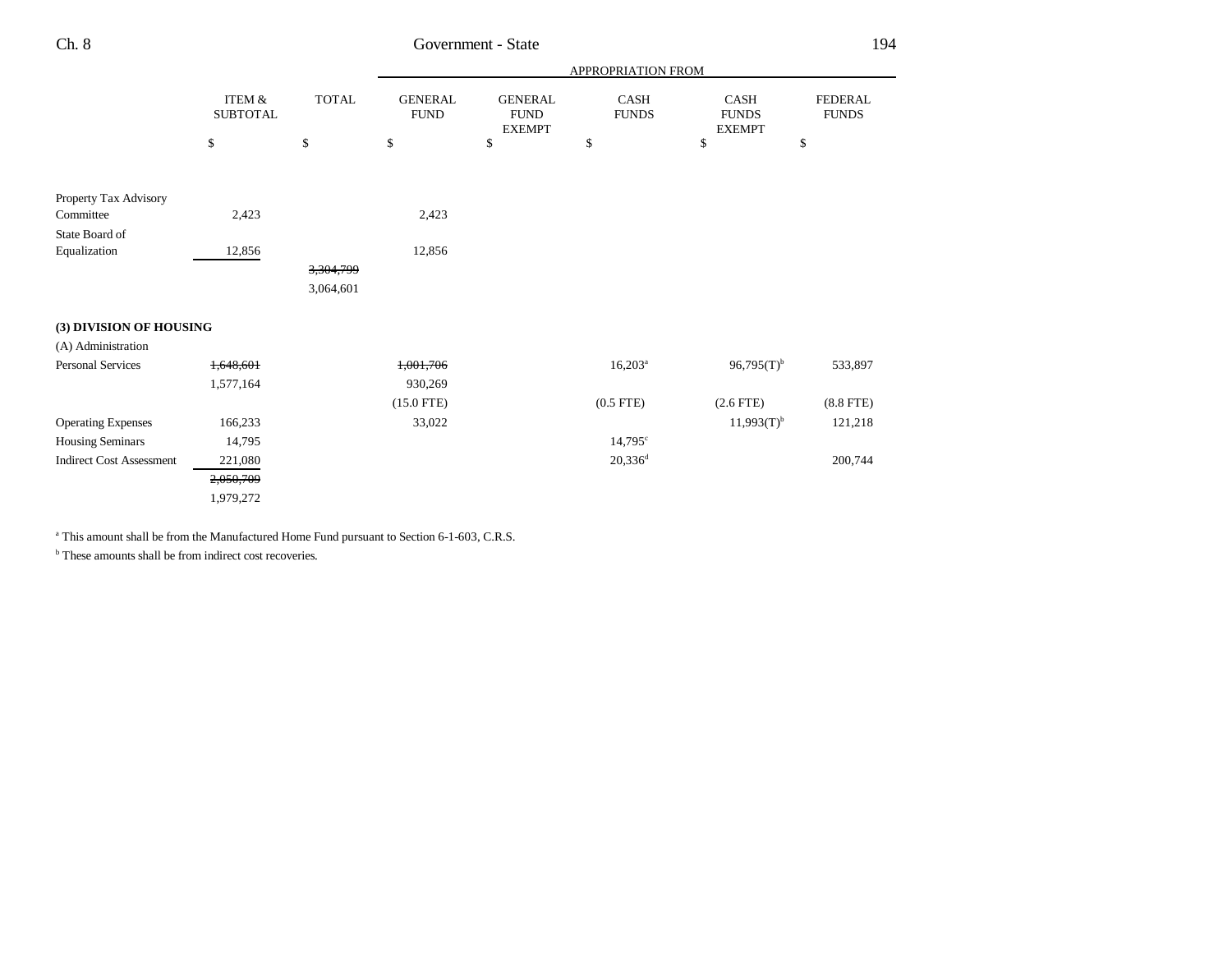c This amount shall be from fees paid by seminar participants.

d This amount shall be from the Nonresidential Structure Regulation Fund pursuant to Section 24-32-1905, C.R.S.

| (B) Manufactured Buildings Inspection |         |              |
|---------------------------------------|---------|--------------|
| <b>Factory Built Commercial</b>       |         |              |
| <b>Buildings Inspection</b>           | 101,133 | $101, 133^a$ |
|                                       |         | $(1.0$ FTE)  |
| <b>Manufactured Home</b>              |         |              |
| <b>Installation Inspection</b>        | 91.043  | $91,043^b$   |
|                                       |         | $(1.0$ FTE)  |
|                                       | 192,176 |              |

a This amount shall be from the Nonresidential Structure Regulation Fund pursuant to Section 24-32-1905, C.R.S.

<sup>b</sup> This amount shall be from fees collected pursuant to Sections 24-32-3103 (7) and 24-32-3105, C.R.S.

| (C) Affordable Housing Development   |            |                                                                                                                                                                      |            |
|--------------------------------------|------------|----------------------------------------------------------------------------------------------------------------------------------------------------------------------|------------|
| Colorado Affordable                  |            |                                                                                                                                                                      |            |
| <b>Housing Construction</b>          |            |                                                                                                                                                                      |            |
| Grants and Loans <sup>171, 172</sup> | 2.904.376  | 2,904,376                                                                                                                                                            |            |
|                                      |            | (Governor lined through this provision. See L. 2002, p. 3070. The affected subtotals, totals, and grand totals have been adjusted to reflect the Governor's action.) |            |
| Federal Affordable                   |            |                                                                                                                                                                      |            |
| <b>Housing Construction</b>          |            |                                                                                                                                                                      |            |
| Grants and Loans                     | 11.453.112 |                                                                                                                                                                      | 11,453,112 |
| <b>Emergency Shelter</b>             |            |                                                                                                                                                                      |            |
| Program                              | 904,000    |                                                                                                                                                                      | 904,000    |
| Private Activity Bond                |            |                                                                                                                                                                      |            |
| <b>Allocation Committee</b>          | 2,850      | 2,850                                                                                                                                                                |            |
|                                      |            |                                                                                                                                                                      |            |

Ch. 8 Government - State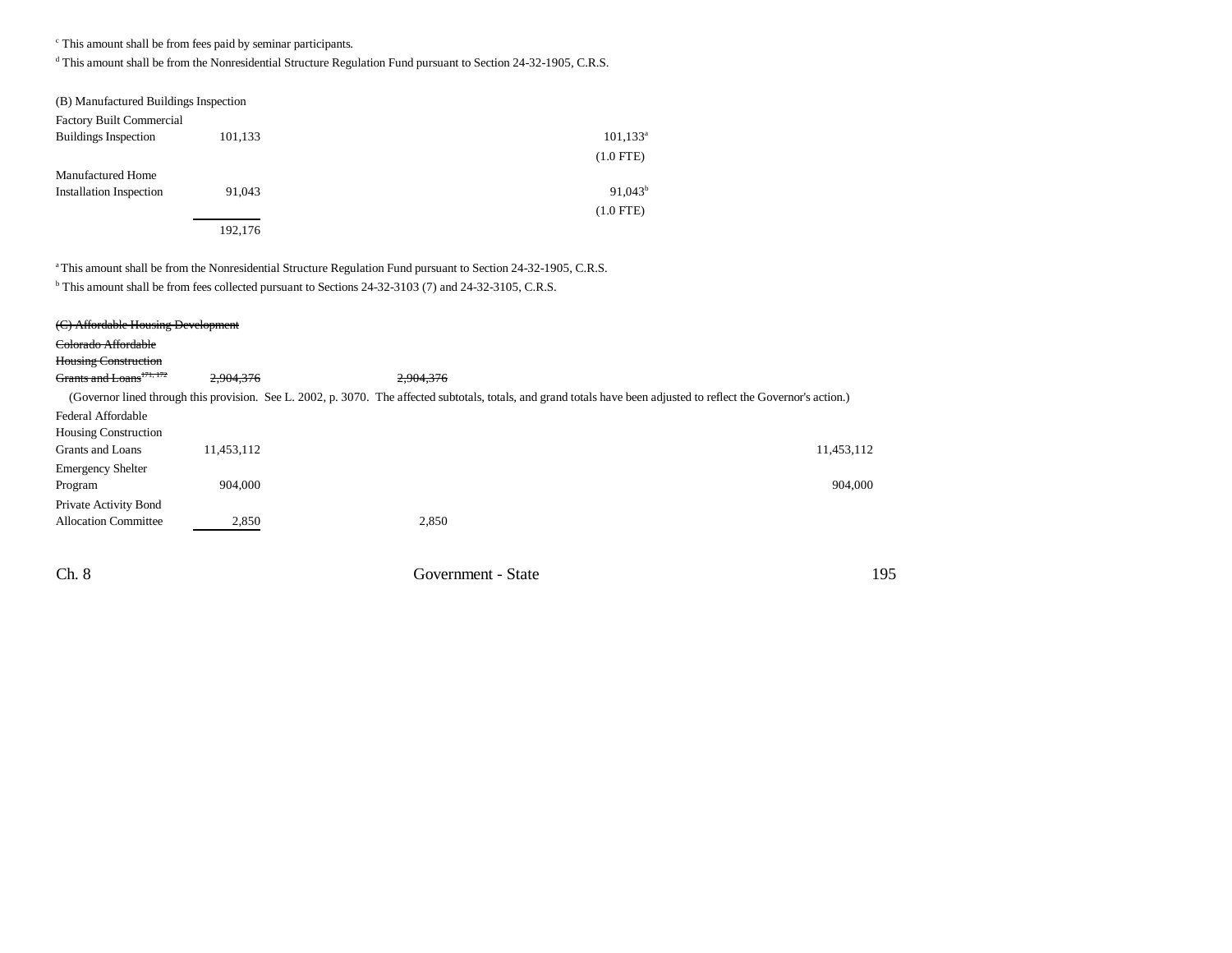| ×<br>×<br>۰, | ٧ |
|--------------|---|
|--------------|---|

# Government - State

|                                                         |                                      |              | APPROPRIATION FROM            |                                                |                      |                                              |                                |
|---------------------------------------------------------|--------------------------------------|--------------|-------------------------------|------------------------------------------------|----------------------|----------------------------------------------|--------------------------------|
|                                                         | <b>ITEM &amp;</b><br><b>SUBTOTAL</b> | <b>TOTAL</b> | <b>GENERAL</b><br><b>FUND</b> | <b>GENERAL</b><br><b>FUND</b><br><b>EXEMPT</b> | CASH<br><b>FUNDS</b> | <b>CASH</b><br><b>FUNDS</b><br><b>EXEMPT</b> | <b>FEDERAL</b><br><b>FUNDS</b> |
|                                                         | $\mathbb{S}$                         | \$           | \$                            | $\mathbf S$                                    | \$                   | $\mathbb S$                                  | \$                             |
|                                                         |                                      |              |                               |                                                |                      |                                              |                                |
|                                                         | 12,359,962                           |              |                               |                                                |                      |                                              |                                |
| (D) Rental Assistance<br>Low Income Rental<br>Subsidies | 13,001,035                           |              |                               |                                                |                      |                                              | 13,001,035                     |
|                                                         |                                      |              |                               |                                                |                      |                                              |                                |
|                                                         |                                      | 27,603,882   |                               |                                                |                      |                                              |                                |
|                                                         |                                      | 27,532,445   |                               |                                                |                      |                                              |                                |
| (4) DIVISION OF LOCAL GOVERNMENT                        |                                      |              |                               |                                                |                      |                                              |                                |
| (A) Local Government and Community Services             |                                      |              |                               |                                                |                      |                                              |                                |
| (1) Administration                                      |                                      |              |                               |                                                |                      |                                              |                                |
| <b>Personal Services</b>                                | 1,660,927                            |              | 1,404,837                     |                                                | $11,768^a$           | $51,967(T)^{b}$                              | 192,355                        |
|                                                         | 1,591,492                            |              | 1,335,402                     |                                                |                      |                                              |                                |
|                                                         |                                      |              | $(19.8$ FTE)                  |                                                | $(0.3$ FTE)          | $(1.1$ FTE)                                  | $(2.6$ FTE)                    |
| <b>Operating Expenses</b>                               | 122,896                              |              | 74,157                        |                                                |                      | $4,239(T)^{b}$                               | 44,500                         |
|                                                         | 1,783,823                            |              |                               |                                                |                      |                                              |                                |
|                                                         | 1,714,388                            |              |                               |                                                |                      |                                              |                                |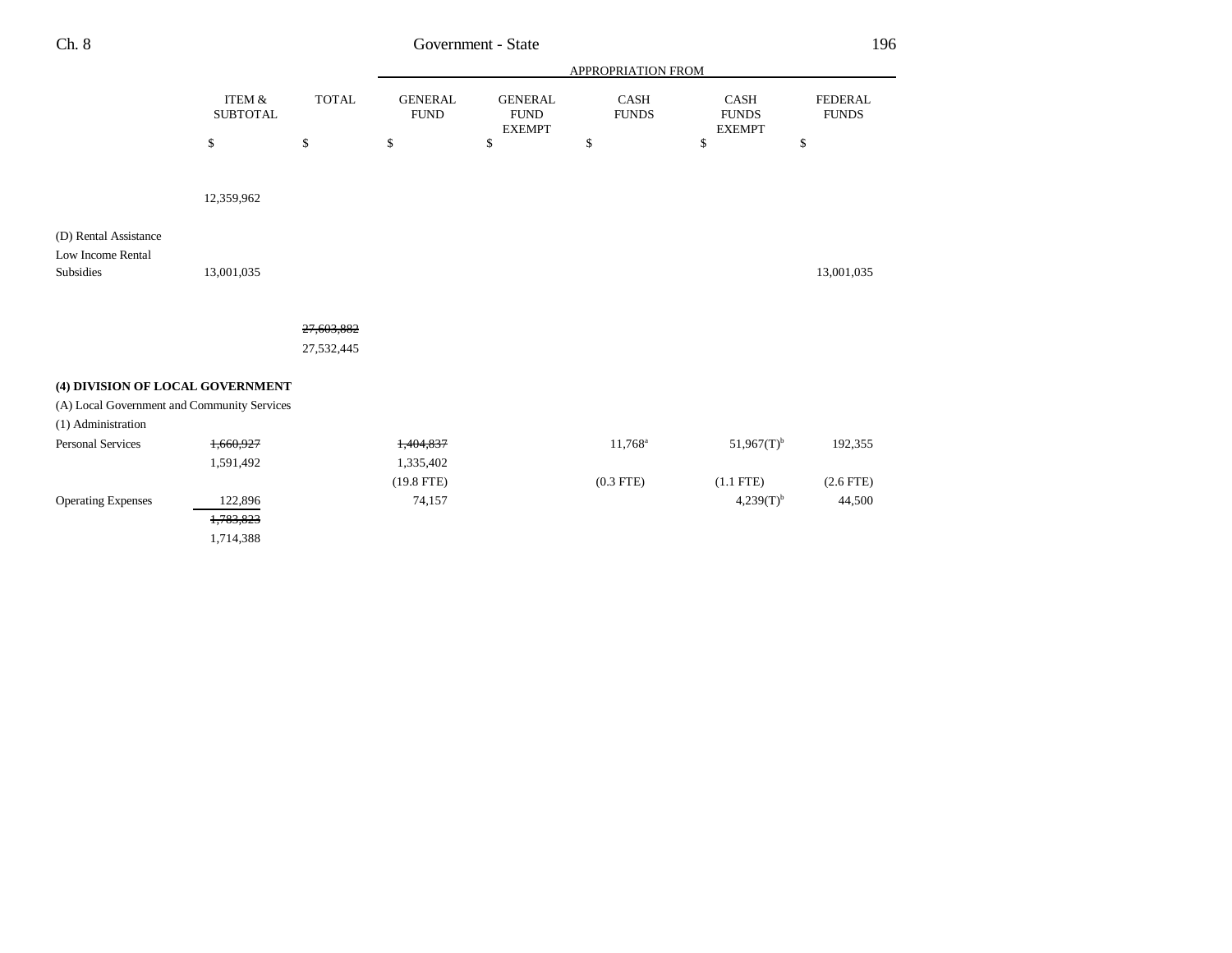<sup>a</sup> This amount shall be from charges to non-state agencies for use of the Automated Mapping System.

<sup>b</sup> This amount shall be from indirect cost recoveries.

| (2) Local Government Services<br><b>Local Utility Management</b>          |            |                                                                                                                                                                                                                                                            |           |
|---------------------------------------------------------------------------|------------|------------------------------------------------------------------------------------------------------------------------------------------------------------------------------------------------------------------------------------------------------------|-----------|
| Assistance                                                                | 132,654    | $132,654^{\circ}$                                                                                                                                                                                                                                          |           |
|                                                                           |            | $(2.0$ FTE)                                                                                                                                                                                                                                                |           |
| <b>Conservation Trust Fund</b>                                            |            |                                                                                                                                                                                                                                                            |           |
| Disbursements                                                             | 48,000,000 | $48,000,000$ <sup>b</sup>                                                                                                                                                                                                                                  |           |
| <b>Local Government</b>                                                   |            |                                                                                                                                                                                                                                                            |           |
| <b>Training Seminars</b>                                                  | 35,540     | $35,540^{\circ}$                                                                                                                                                                                                                                           |           |
| Bureau of Land                                                            |            |                                                                                                                                                                                                                                                            |           |
| Management                                                                |            |                                                                                                                                                                                                                                                            |           |
| Demographics                                                              | 19,000     |                                                                                                                                                                                                                                                            | 19,000    |
|                                                                           | 48,187,194 |                                                                                                                                                                                                                                                            |           |
| <sup>c</sup> This amount shall be from fees paid by seminar participants. |            | <sup>a</sup> This amount shall be from the Colorado Water Resources and Power Development Authority pursuant to Section 37-95-107.6, C.R.S.<br><sup>b</sup> This amount shall be from the State Lottery Fund pursuant to Section 33-60-104 (1) (a), C.R.S. |           |
| (3) Community Services                                                    |            |                                                                                                                                                                                                                                                            |           |
| <b>Community Services</b>                                                 |            |                                                                                                                                                                                                                                                            |           |
| <b>Block Grant</b>                                                        | 5,519,133  |                                                                                                                                                                                                                                                            | 5,519,133 |

(4) Waste Tire Fund Waste Tire Recycling,

| Reuse and Removal Grants 2.300,000 | $0.800 \cdot 000$ <sup>a</sup> | 500.000 <sup>b</sup> |
|------------------------------------|--------------------------------|----------------------|
|                                    |                                |                      |

Ch. 8 Government - State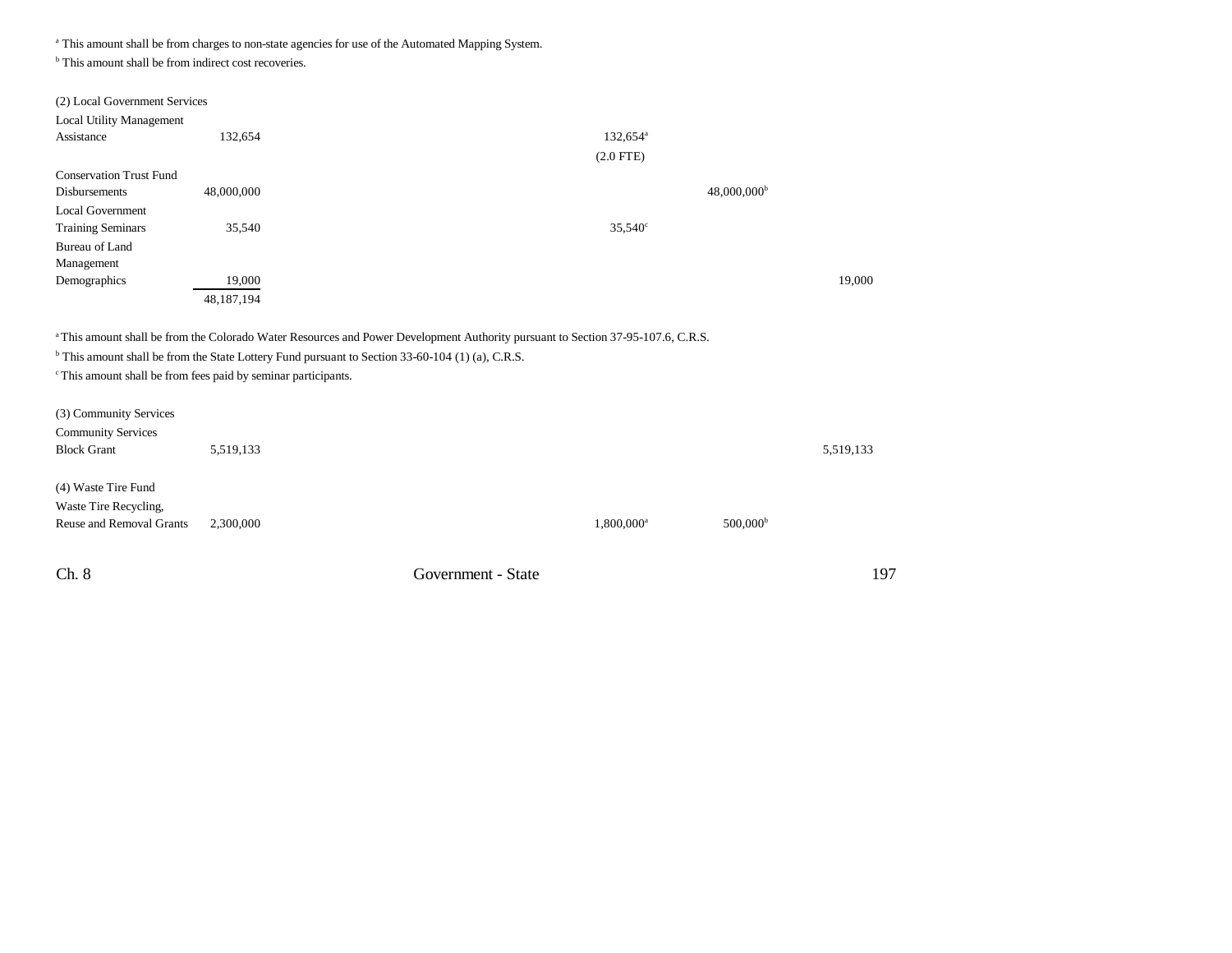| Ch. 8                                                                                                                                                                                                                                                                            |                                      |              |                               | Government - State                             |                             |                                              | 198                            |
|----------------------------------------------------------------------------------------------------------------------------------------------------------------------------------------------------------------------------------------------------------------------------------|--------------------------------------|--------------|-------------------------------|------------------------------------------------|-----------------------------|----------------------------------------------|--------------------------------|
|                                                                                                                                                                                                                                                                                  |                                      |              |                               |                                                | APPROPRIATION FROM          |                                              |                                |
|                                                                                                                                                                                                                                                                                  | <b>ITEM &amp;</b><br><b>SUBTOTAL</b> | <b>TOTAL</b> | <b>GENERAL</b><br><b>FUND</b> | <b>GENERAL</b><br><b>FUND</b><br><b>EXEMPT</b> | <b>CASH</b><br><b>FUNDS</b> | <b>CASH</b><br><b>FUNDS</b><br><b>EXEMPT</b> | <b>FEDERAL</b><br><b>FUNDS</b> |
|                                                                                                                                                                                                                                                                                  | \$                                   | \$           | \$                            | $\mathbb{S}$                                   | \$                          | \$                                           | \$                             |
|                                                                                                                                                                                                                                                                                  |                                      |              |                               |                                                | $(0.5$ FTE)                 |                                              |                                |
| Allocations to the<br>Commission on Higher<br>Education, Advanced                                                                                                                                                                                                                |                                      |              |                               |                                                |                             |                                              |                                |
| <b>Technology Fund</b>                                                                                                                                                                                                                                                           | 900,000<br>3,200,000                 |              |                               |                                                | $900,000$ <sup>a</sup>      |                                              |                                |
| <sup>a</sup> These amounts shall be from the Waste Tire Recycling Development Cash Fund pursuant to Section 25-17-202 (3), C.R.S.<br><sup>b</sup> This amount shall be from reserves in the Waste Tire Recycling Development Cash Fund pursuant to Section 25-17-202 (3), C.R.S. |                                      |              |                               |                                                |                             |                                              |                                |
| (B) Field Services                                                                                                                                                                                                                                                               |                                      |              |                               |                                                |                             |                                              |                                |
| Program Costs                                                                                                                                                                                                                                                                    | 2,045,383                            |              | 994,340                       |                                                |                             | $727,736(T)^a$                               | 323,307                        |
|                                                                                                                                                                                                                                                                                  | 2,020,534                            |              | 969,491                       |                                                |                             |                                              |                                |
|                                                                                                                                                                                                                                                                                  |                                      |              | $(11.0$ FTE)                  |                                                |                             | $(10.1$ FTE)                                 | $(4.9$ FTE)                    |
| <b>Community Development</b><br>Block Grant (Business and<br>Infrastructure                                                                                                                                                                                                      |                                      |              |                               |                                                |                             |                                              |                                |
| Development)<br><b>Local Government Mineral</b><br>and Energy Impact Grants                                                                                                                                                                                                      | 8,237,787                            |              |                               |                                                |                             |                                              | 8,237,787                      |
| and Disbursements                                                                                                                                                                                                                                                                | 62,544,000                           |              |                               |                                                | $20,034,000^{\circ}$        | 42,510,000 <sup>d</sup>                      |                                |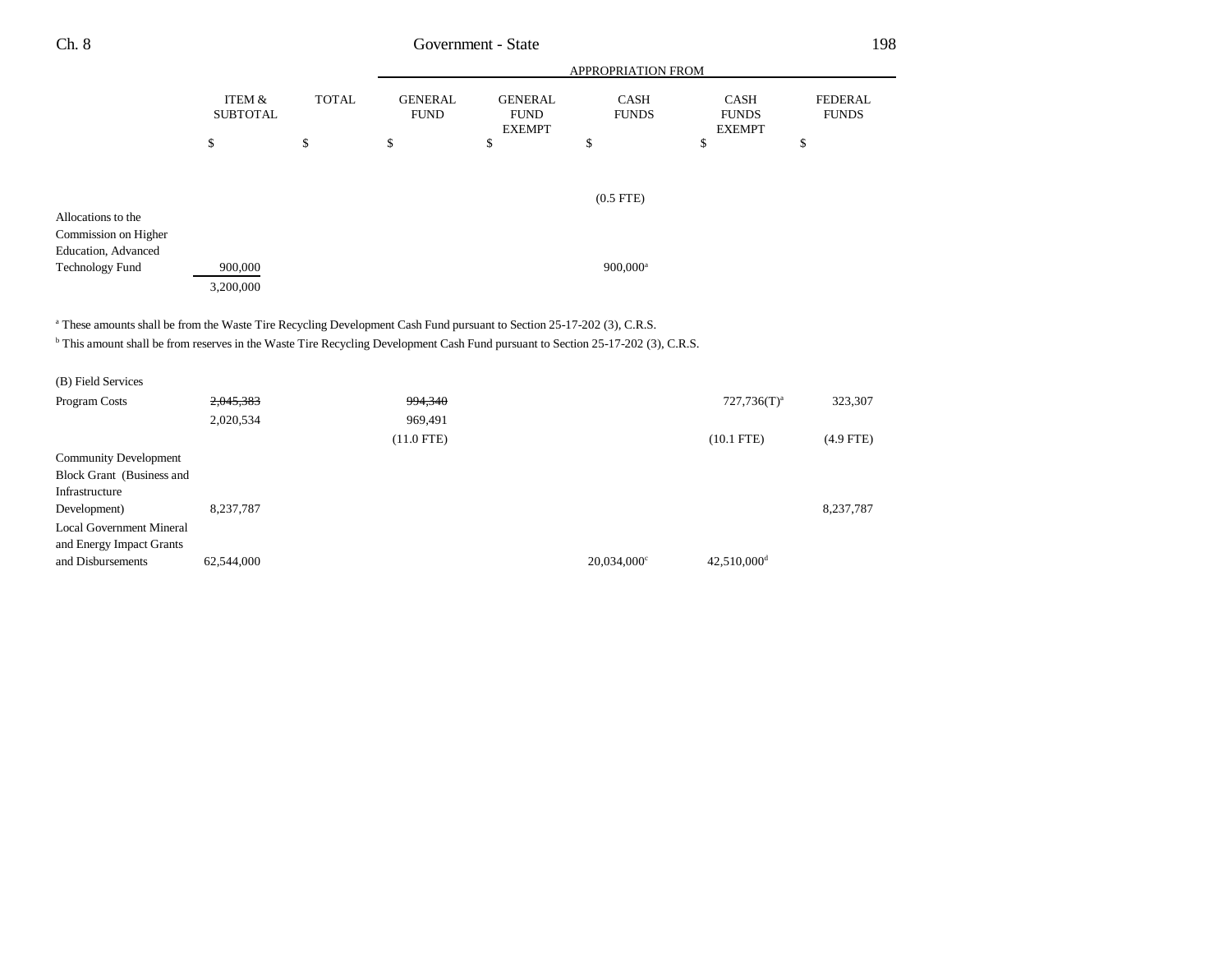| Local Government Limited    |            |         |                        |                     |
|-----------------------------|------------|---------|------------------------|---------------------|
| <b>Gaming Impact Grants</b> | 5,695,000  |         |                        | $5,695,000^{\circ}$ |
| Search and Rescue           |            |         |                        |                     |
| Program                     | 574,631    |         | $464,631$ <sup>f</sup> | $110,000^{\rm g}$   |
|                             |            |         | $(1.3$ FTE)            |                     |
| Colorado Heritage           |            |         |                        |                     |
| <b>Communities Fund</b>     | 251,051    | 251,051 |                        |                     |
| Colorado Heritage           |            |         |                        |                     |
| <b>Communities Grants</b>   | 555,000    |         |                        | 555,000h            |
|                             | 79,902,852 |         |                        |                     |
|                             | 79,878,003 |         |                        |                     |

a Of this amount, \$326,435 shall be from the Local Government Severance Tax Fund, \$162,973 shall be from the Local Government Mineral Impact Fund, \$140,292 shall be from indirect cost recoveries, \$65,031 shall be from Limited Gaming Funds appropriated to the Department of Revenue, and \$33,005 shall be from funds transferred from the Economic Development Commission in the Governor's Office. The Severance Tax and Mineral Impact amounts are transferred from the Local Government Mineral and Energy Impact Grants and Disbursements line item.

c This amount shall be from the Local Government Severance Tax Fund pursuant to Section 39-29-110, C.R.S.

d Of this amount, \$23,010,000 shall be from reserves in the Local Government Severance Tax Fund and \$19,500,000 shall be from the Local Government Mineral Impact Fund, pursuant to Section 34-63-102, C.R.S., which is comprised of federal mineral leasing revenues and the existing fund balance.

e This amount shall be from the fund balance in the Local Government Limited Gaming Impact Fund, which consists of funds transferred from the Limited Gaming Fund in the Department of Revenue during the prior fiscal year, pursuant to Sections 12-47.1-701 and 12-47.1-1601, C.R.S.

f This amount shall be from the Search and Rescue Fund pursuant to Section 33-1-112.5, C.R.S.

<sup>g</sup> This amount shall be from reserves in the Search and Rescue Fund pursuant to Section 33-1-112.5, C.R.S.

h Of this amount, \$303,949 shall be from the existing fund balance in the Colorado Heritage Communities Fund and \$251,051(T) shall be from General Fund moneys appropriated to the Colorado Heritage Communities Fund pursuant to Section 24-32-3207, C.R.S.

(C) Office of Emergency Management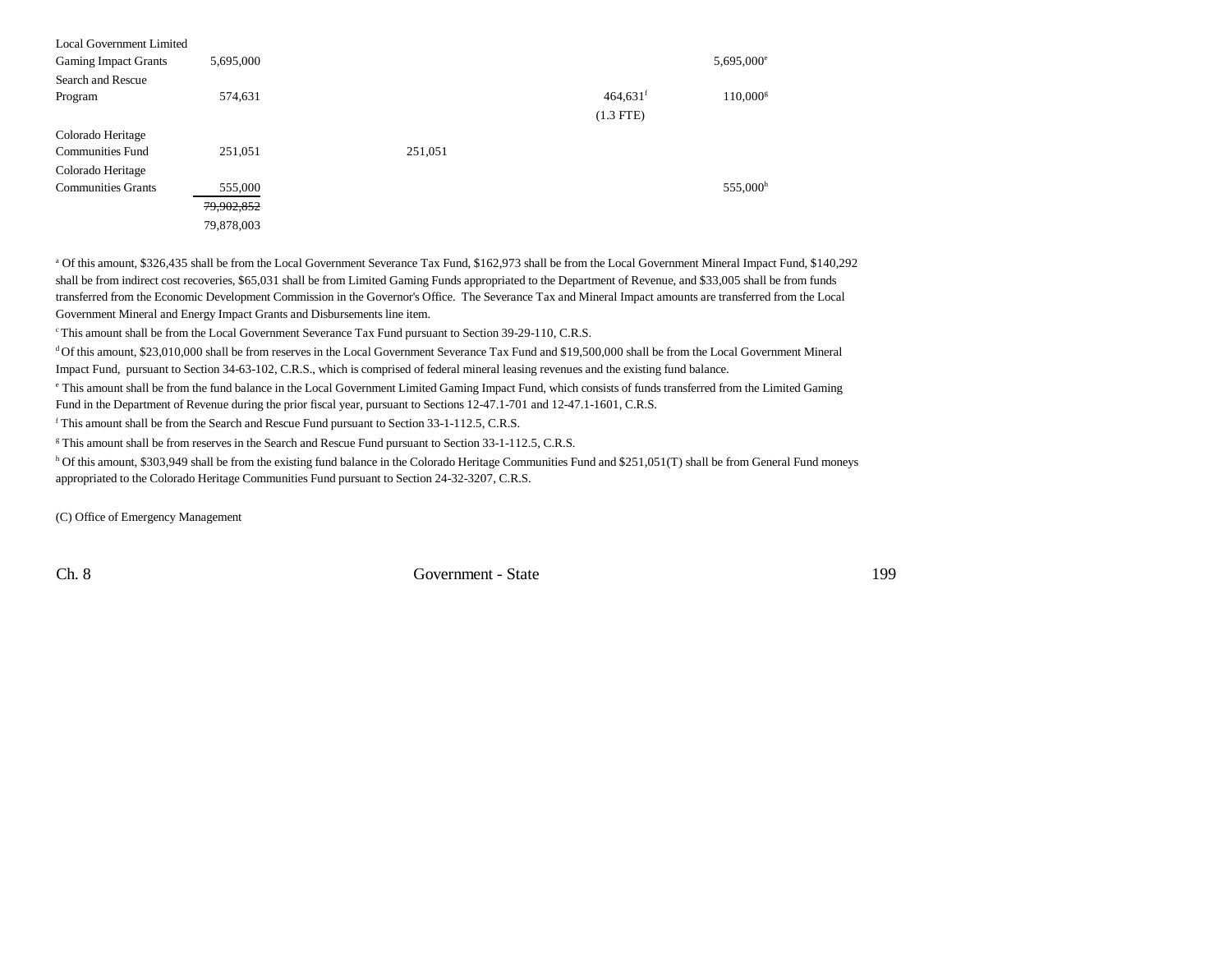APPROPRIATION FROM

|               |                           |              | APPROPRIATION FROM                |                                                |                             |                                              |                                |
|---------------|---------------------------|--------------|-----------------------------------|------------------------------------------------|-----------------------------|----------------------------------------------|--------------------------------|
|               | ITEM &<br><b>SUBTOTAL</b> | <b>TOTAL</b> | <b>GENERAL</b><br><b>FUND</b>     | <b>GENERAL</b><br><b>FUND</b><br><b>EXEMPT</b> | <b>CASH</b><br><b>FUNDS</b> | <b>CASH</b><br><b>FUNDS</b><br><b>EXEMPT</b> | <b>FEDERAL</b><br><b>FUNDS</b> |
|               | \$                        | \$           | \$                                | ¢<br>Ф                                         | \$                          | ¢<br>Ф                                       | \$                             |
| Program Costs | 7,874,075<br>7,846,032    |              | 318,735<br>290,692<br>$(3.5$ FTE) |                                                | $6,000^{\rm a}$             | 940,749 <sup>b</sup><br>$(4.7$ FTE $)$       | 6,608,591<br>$(16.8$ FTE)      |

a This amount shall be from fees paid for local government emergency training programs.

b Of this amount, \$700,000 shall be from the Disaster Emergency Fund created pursuant to Section 24-32-2106, \$235,749(T) shall be from indirect cost recoveries and \$5,000 shall be from fees paid for state college and state agency emergency training programs.

| (D) Division of Local    |         |                     |                  |         |
|--------------------------|---------|---------------------|------------------|---------|
| Government Indirect Cost |         |                     |                  |         |
| Assessments              | 598.561 | 63.877 <sup>a</sup> | 98,460 $(T)^{b}$ | 436.224 |

<sup>a</sup> Of this amount, \$34,265 shall be from the Colorado Water Resources and Power Development Authority pursuant to Section 37-95-107.6, C.R.S., \$20,765 shall be from the Search and Rescue Fund pursuant to Section 33-1-112.5, C.R.S., and \$8,847 shall be from the Waste Tire Recycling Development Cash Fund pursuant to Section 25-17-202 (3), C.R.S.

b Of this amount, \$83,022 shall be from reserves in the Local Government Severance Tax Fund and \$15,438 shall be from Limited Gaming Funds appropriated to the Department of Revenue.

c Of this amount, \$241,001 is anticipated from the Federal Emergency Management Agency, \$105,736 is anticipated from the Community Development Block Grant, \$49,051 is anticipated from the Community Services Block Grant, and \$40,436 is anticipated from the Local Government Mineral Impact Fund.

147,065,638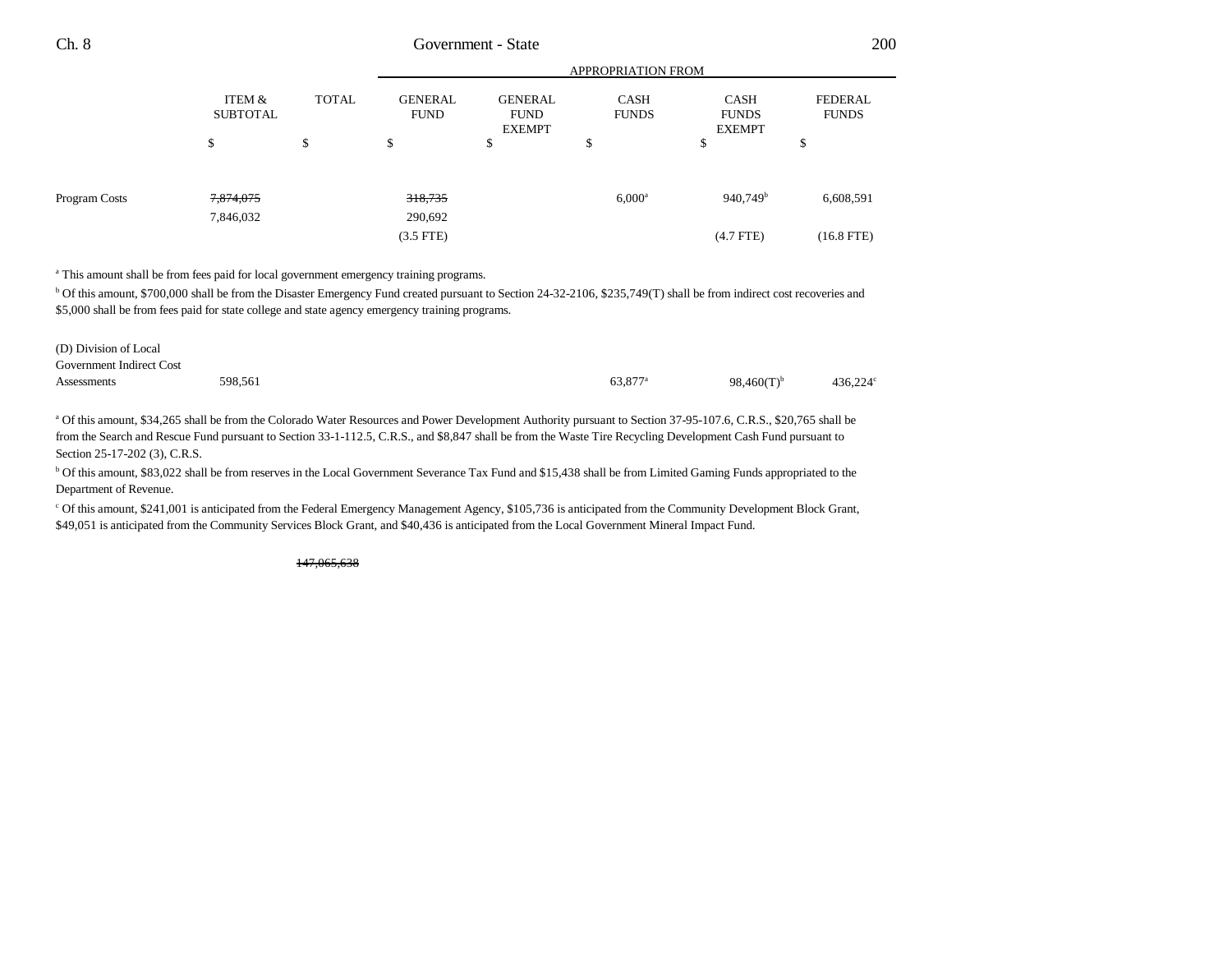146,943,311

**TOTALS PART XII**

**(LOCAL AFFAIRS)<sup>5,6</sup>** \$181,392,915 \$9,739,828 \$23,770,068 \$100,045,730<sup>a</sup> \$47,837,289 \$180,888,075 \$9,234,988

a Of this amount, \$2,097,384 contains a (T) notation.

**SECTION 14.** Part XIII and the affected totals of section 2 of chapter 399, Session Laws of Colorado 2002, are amended to read:

# Section 2. **Appropriation.**

### **PART XIII DEPARTMENT OF MILITARY AFFAIRS**

| (1) EXECUTIVE DIRECTOR AND ARMY NATIONAL GUARD |           |              |                  |                |
|------------------------------------------------|-----------|--------------|------------------|----------------|
| <b>Personal Services</b>                       | 1,592,112 | 1,513,535    | $3,168^a$        | 75.409         |
|                                                | 1,474,094 | 1,395,517    |                  |                |
|                                                |           | $(26.7$ FTE) | $(0.1$ FTE $)$   | $(0.8$ FTE $)$ |
| Health, Life, and Dental                       | 144,023   | 63,676       |                  | 80,347         |
|                                                | 138.107   | 57,760       |                  |                |
| Short-term Disability                          | 5,582     | 2,556        |                  | 3,026          |
|                                                | 5,336     | 2.310        |                  |                |
| Salary Survey and                              |           |              |                  |                |
| Senior Executive Service                       | 202,185   | 92.236       | 104 <sup>a</sup> | 109.845        |
|                                                |           |              |                  |                |
|                                                |           |              |                  |                |

201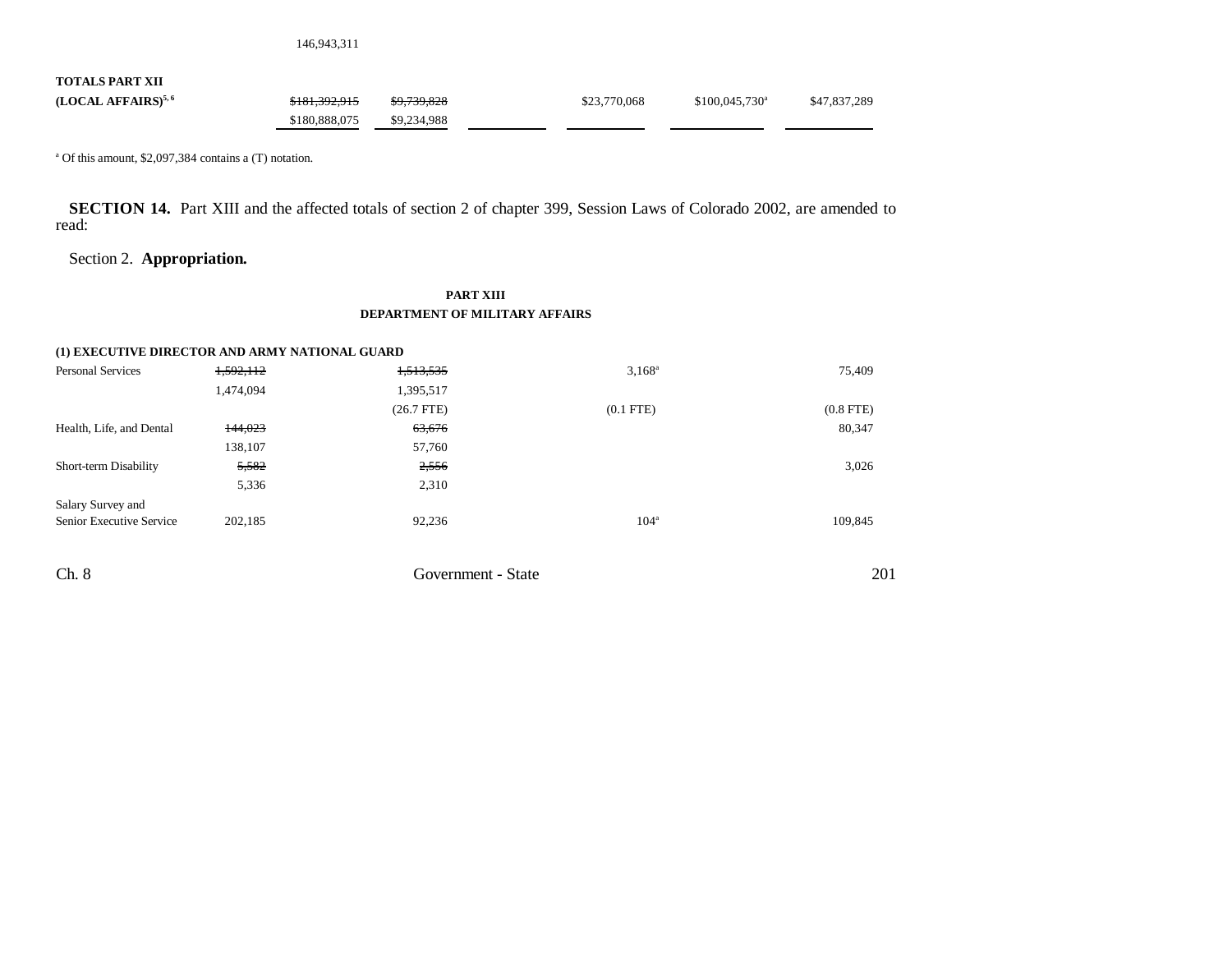|                               |                                      |              |                               |                                                 |                             | <b>APPROPRIATION FROM</b>             |                                |  |  |
|-------------------------------|--------------------------------------|--------------|-------------------------------|-------------------------------------------------|-----------------------------|---------------------------------------|--------------------------------|--|--|
|                               | <b>ITEM &amp;</b><br><b>SUBTOTAL</b> | <b>TOTAL</b> | <b>GENERAL</b><br><b>FUND</b> | <b>GENERAL</b><br>${\rm FUND}$<br><b>EXEMPT</b> | <b>CASH</b><br><b>FUNDS</b> | CASH<br><b>FUNDS</b><br><b>EXEMPT</b> | <b>FEDERAL</b><br><b>FUNDS</b> |  |  |
|                               | \$                                   | $\$$         | \$                            | \$                                              | \$                          | \$                                    | \$                             |  |  |
|                               |                                      |              |                               |                                                 |                             |                                       |                                |  |  |
| Performance-based Pay         |                                      |              |                               |                                                 |                             |                                       |                                |  |  |
| Awards                        | 63,137                               |              | 28,907                        |                                                 |                             |                                       | 34,230                         |  |  |
| Shift Differential            | 11,233                               |              |                               |                                                 |                             |                                       | 11,233                         |  |  |
| Workers' Compensation         | 62,828                               |              | 25,420                        |                                                 |                             |                                       | 37,408                         |  |  |
| <b>Operating Expenses</b>     | 887,981                              |              | 539,448                       |                                                 |                             |                                       | 348,533                        |  |  |
| <b>Information Technology</b> |                                      |              |                               |                                                 |                             |                                       |                                |  |  |
| <b>Asset Maintenance</b>      | 19,147                               |              | 14,224                        |                                                 |                             |                                       | 4,923                          |  |  |
| Legal Services for 110        |                                      |              |                               |                                                 |                             |                                       |                                |  |  |
| hours                         | 6,578                                |              | 6,578                         |                                                 |                             |                                       |                                |  |  |
| <b>Purchase of Services</b>   |                                      |              |                               |                                                 |                             |                                       |                                |  |  |
| from Computer Center          | 5,124                                |              | 5,124                         |                                                 |                             |                                       |                                |  |  |
| Payment to Risk               |                                      |              |                               |                                                 |                             |                                       |                                |  |  |
| Management and                |                                      |              |                               |                                                 |                             |                                       |                                |  |  |
| <b>Property Funds</b>         | 111,662                              |              | 111,662                       |                                                 |                             |                                       |                                |  |  |
| Vehicle Lease Payments        | 53,455                               |              | 47,305                        |                                                 |                             |                                       | 6,150                          |  |  |
| Capitol Complex Leased        |                                      |              |                               |                                                 |                             |                                       |                                |  |  |
| Space                         | 61,542                               |              | 48,334                        |                                                 |                             |                                       | 13,208                         |  |  |
| Utilities                     | 653,601                              |              | 512,421                       |                                                 |                             |                                       | 141,180                        |  |  |
| Local Armory Incentive        |                                      |              |                               |                                                 |                             |                                       |                                |  |  |
| Plan                          | 21,841                               |              |                               |                                                 | $21,841^a$                  |                                       |                                |  |  |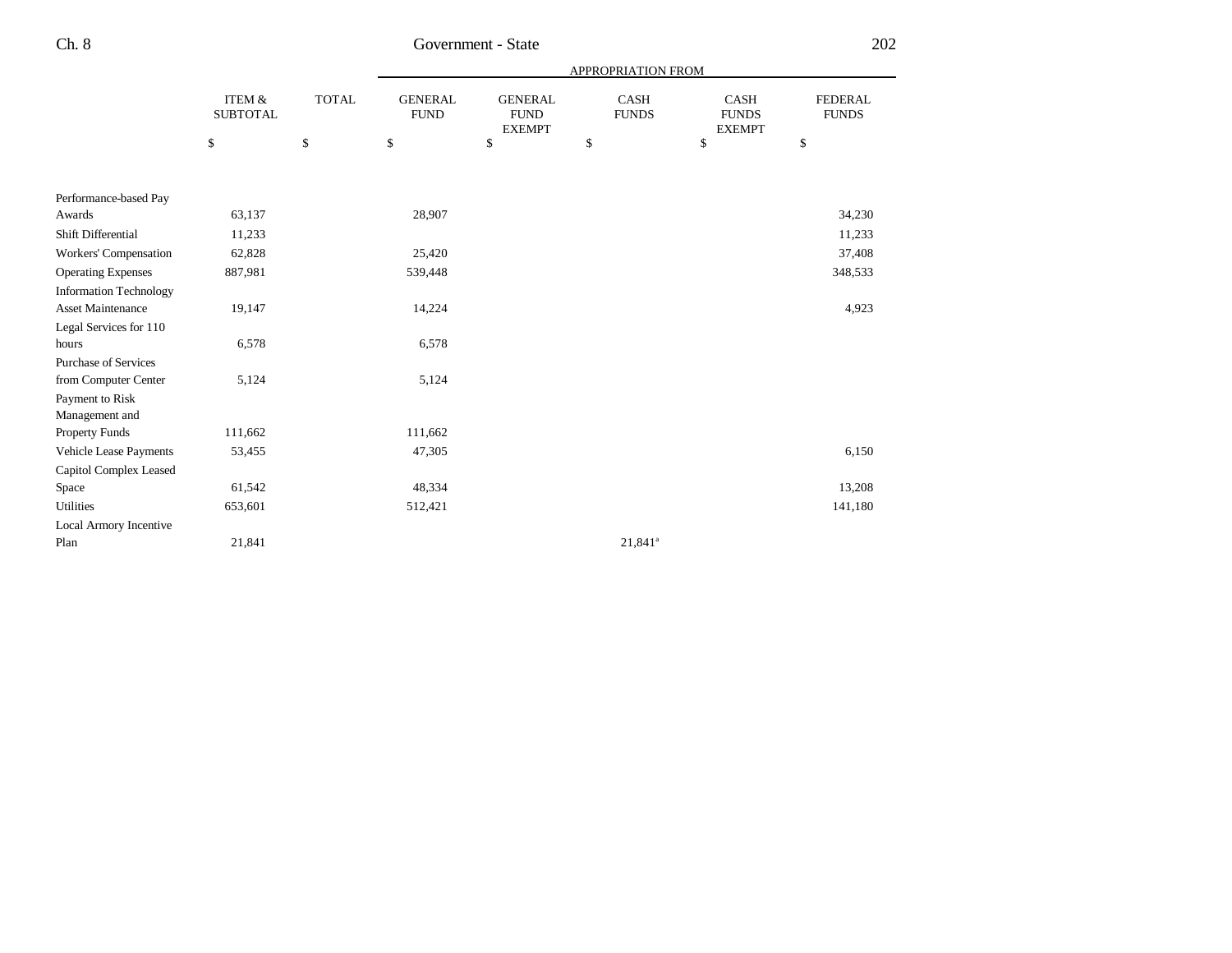| Colorado National              |           |             |             |
|--------------------------------|-----------|-------------|-------------|
| <b>Guard Tuition Fund</b>      | 386,000   | 386,000     |             |
| Army National Guard            |           |             |             |
| Cooperative Agreement          | 1,259,289 |             | 1,259,289   |
|                                |           |             | $(9.5$ FTE) |
| <b>Administrative Services</b> | 261,303   | 147,850     | 113,453     |
|                                | 248,667   | 135,214     |             |
|                                |           | $(3.3$ FTE) | $(1.8$ FTE) |
|                                |           | 5,808,623   |             |
|                                |           | 5,671,807   |             |

a These amounts shall be from fees, including armory rental fees.

# **(2) AIR NATIONAL GUARD**

| Operations and        |           |             |              |
|-----------------------|-----------|-------------|--------------|
| Maintenance Agreement |           |             |              |
| for Buckley/Greeley   | 3,029,225 | 457,787(M)  | 2,571,438    |
|                       | 3,011,023 | 439,585(M)  |              |
|                       |           | $(5.4$ FTE) | $(35.7$ FTE) |
| Security for Space    |           |             |              |
| Command Facility at   |           |             |              |
| Greeley               | 396,051   |             | 396,051      |
|                       |           |             | $(5.0$ FTE)  |
|                       |           | 3,425,276   |              |

3,407,074

Ch. 8 Government - State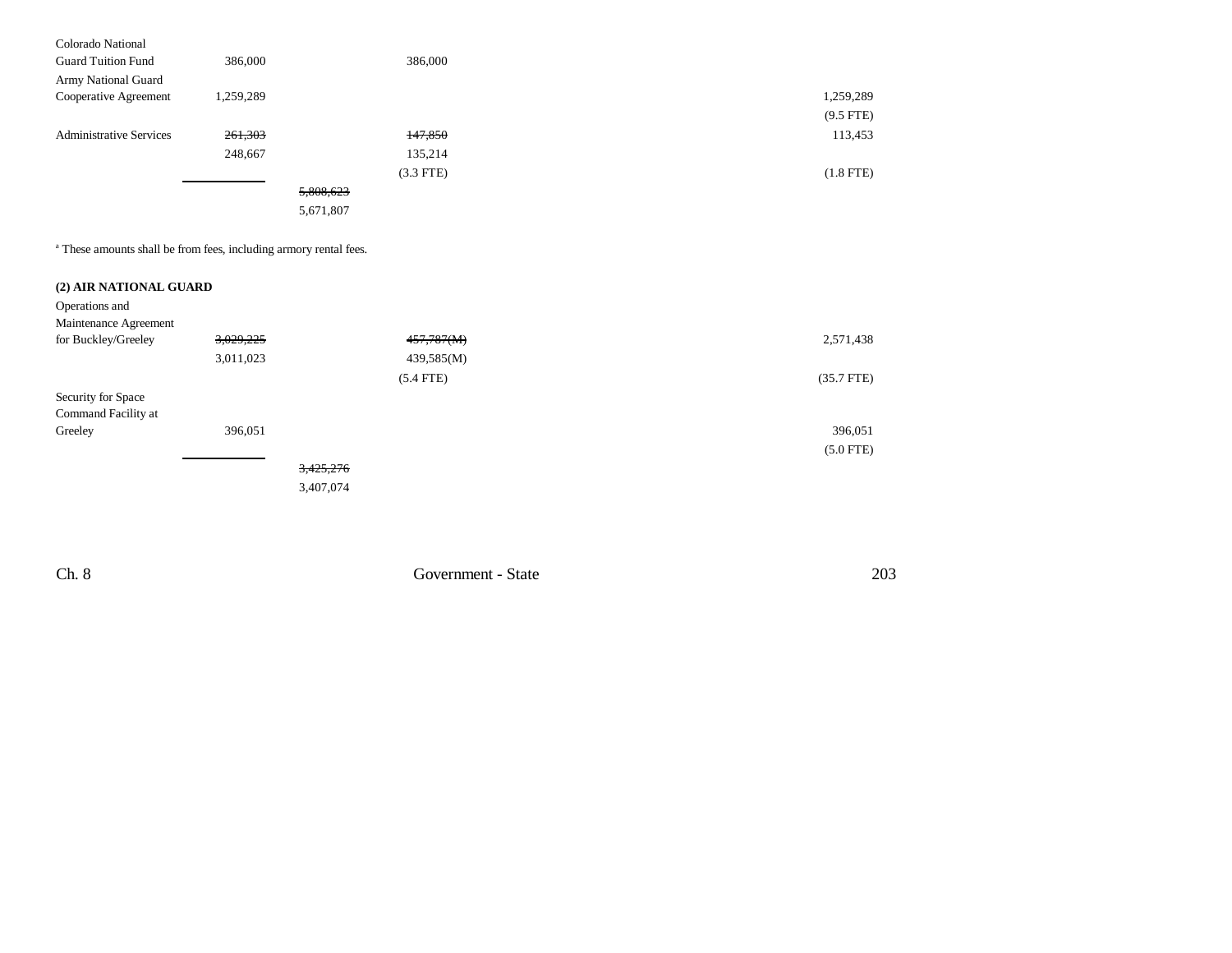|                                               |                              |              |                               |                                                | APPROPRIATION FROM   |                                       |                                |
|-----------------------------------------------|------------------------------|--------------|-------------------------------|------------------------------------------------|----------------------|---------------------------------------|--------------------------------|
|                                               | ITEM $\&$<br><b>SUBTOTAL</b> | <b>TOTAL</b> | <b>GENERAL</b><br><b>FUND</b> | <b>GENERAL</b><br><b>FUND</b><br><b>EXEMPT</b> | CASH<br><b>FUNDS</b> | CASH<br><b>FUNDS</b><br><b>EXEMPT</b> | <b>FEDERAL</b><br><b>FUNDS</b> |
|                                               | $\mathbb{S}$                 | $\mathbb{S}$ | $\mathbb{S}$                  | \$                                             | \$                   | $\mathbb{S}$                          | $\$$                           |
|                                               |                              |              |                               |                                                |                      |                                       |                                |
| (3) FEDERAL FUNDED<br>PROGRAMS <sup>173</sup> |                              |              |                               |                                                |                      |                                       |                                |
| <b>Personal Services</b>                      | 66,375,685                   |              |                               |                                                |                      |                                       |                                |
|                                               | $(1055.0$ FTE)               |              |                               |                                                |                      |                                       |                                |
| Operating and                                 |                              |              |                               |                                                |                      |                                       |                                |
| Maintenance                                   | 29,122,586                   |              |                               |                                                |                      |                                       |                                |
| Construction                                  | 21,100,000                   |              |                               |                                                |                      |                                       |                                |
| Special Programs                              | 128,933                      |              |                               |                                                |                      |                                       |                                |
|                                               |                              | 116,727,204  |                               |                                                |                      |                                       | 116,727,204                    |
| $(4)$ CIVIL AIR                               |                              |              |                               |                                                |                      |                                       |                                |
| <b>PATROL</b>                                 |                              |              |                               |                                                |                      |                                       |                                |
| Personal Services                             | 112,923                      |              |                               |                                                |                      |                                       |                                |
|                                               | 102,977                      |              |                               |                                                |                      |                                       |                                |
|                                               | $(2.0$ FTE)                  |              |                               |                                                |                      |                                       |                                |
| <b>Operating Expenses</b>                     | 22,260                       |              |                               |                                                |                      |                                       |                                |
| Repeater Upgrade                              | 24,000                       |              |                               |                                                |                      |                                       |                                |
| Aircraft Maintenance                          | 35,400                       |              |                               |                                                |                      |                                       |                                |
|                                               |                              | 194,583      | 194,583                       |                                                |                      |                                       |                                |
|                                               |                              | 184,637      | 184,637                       |                                                |                      |                                       |                                |
|                                               |                              |              |                               |                                                |                      |                                       |                                |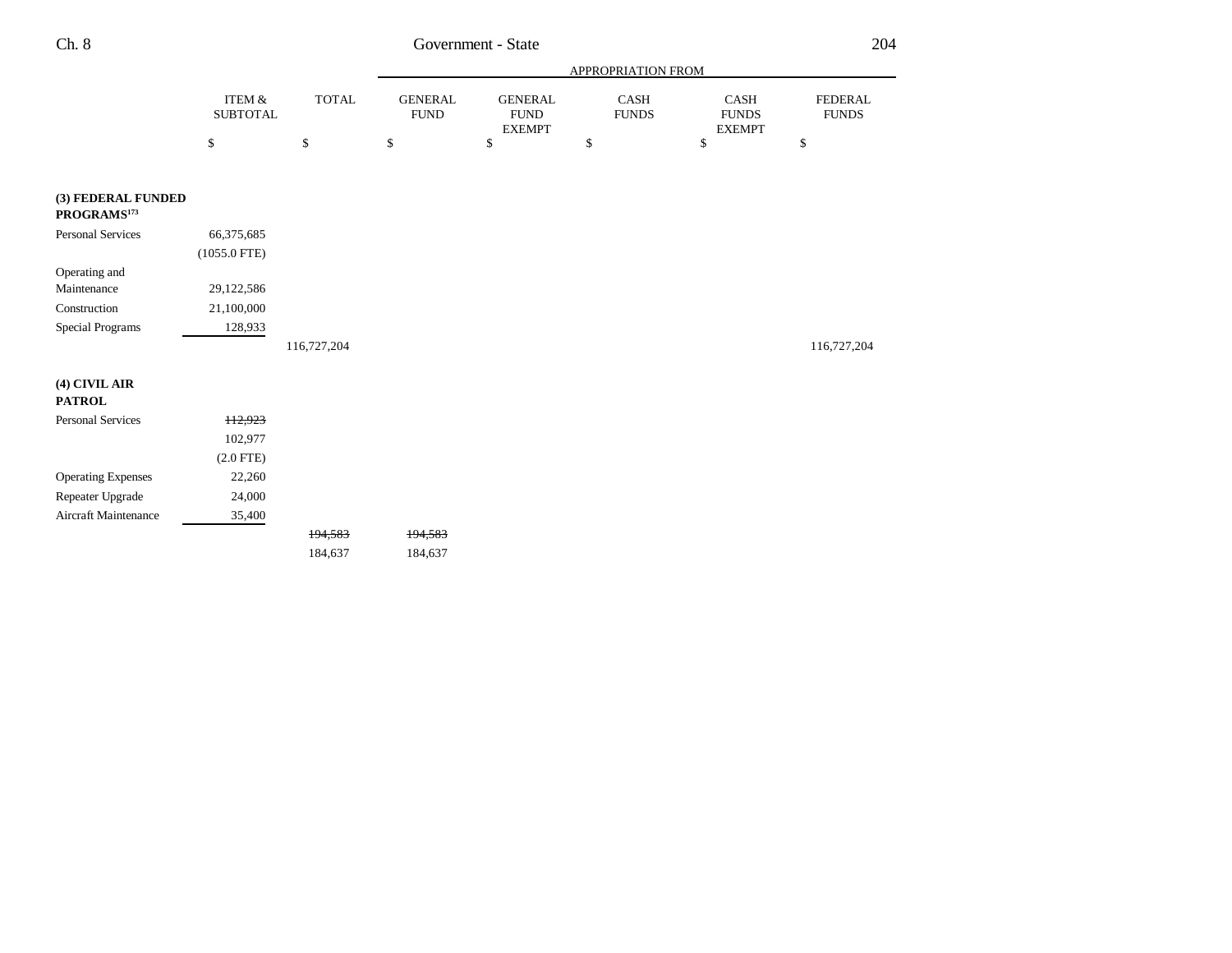| <b>TOTALS PART XIII</b>           |                          |             |          |                             |
|-----------------------------------|--------------------------|-------------|----------|-----------------------------|
| (MILITARY AFFAIRS) <sup>5,6</sup> | <del>\$126,155,686</del> | \$4,197,646 | \$25,113 | $$121.932.927$ <sup>a</sup> |
|                                   | \$125,990,722            | \$4,032,682 |          |                             |

<sup>a</sup> These federal dollars are pursuant to agreements with the federal government regarding the operation of Army National Guard and Air National Guard facilities as well as operations of the Colorado National Guard pursuant to federal directives.

**SECTION 15.** Section 31 of chapter 121, Session Laws of Colorado 2002, is amended to read:

Section 31. **Transfer of appropriation.** From the appropriation made in the annual general appropriation act for the fiscal year beginning July 1, 2002, to the department of human services, for the division of veterans affairs and the Colorado board of veterans affairs the sum of two million one hundred thirty-four thousand twenty-three dollars  $(\$2,134,023)$  TWO MILLION NINETY-SIX THOUSAND SEVEN HUNDRED FIFTY-NINE DOLLARS (\$2,096,759) and 12.0 FTE is hereby transferred to the department of military and veterans affairs for the implementation of this act. Of said sum, six hundred seventy-seven thousand nine hundred eighty-six dollars (\$677,986) SIX HUNDRED FORTY THOUSAND SEVEN HUNDRED TWENTY-TWO (\$640,722) shall be from the general fund, one million three hundred seventeen thousand three hundred one dollars (\$1,317,301) shall be from cash funds exempt, and one hundred thirty-eight thousand seven hundred thirty-six dollars (\$138,736) shall be from federal funds.

**SECTION 16.** Part XIV and the affected totals of section 2 of chapter 399, Session Laws of Colorado 2002, are amended to read:

Section 2. **Appropriation.**

**PART XIVDEPARTMENT OF NATURAL RESOURCES**

**(1) EXECUTIVE DIRECTOR'S OFFICE<sup>174</sup>**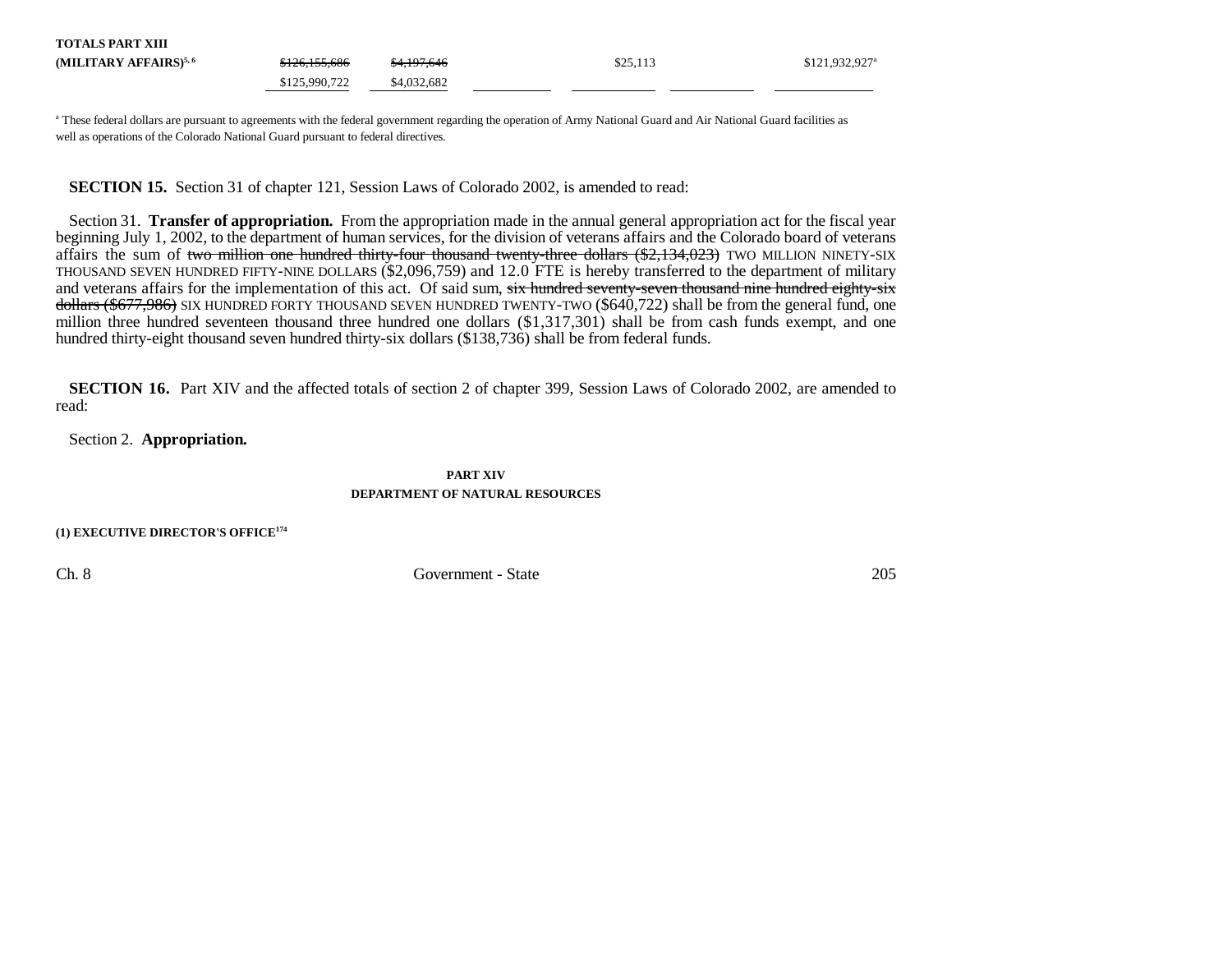|                           |                           |              |                               |                                                | APPROPRIATION FROM          |                                              |                                |
|---------------------------|---------------------------|--------------|-------------------------------|------------------------------------------------|-----------------------------|----------------------------------------------|--------------------------------|
|                           | ITEM &<br><b>SUBTOTAL</b> | <b>TOTAL</b> | <b>GENERAL</b><br><b>FUND</b> | <b>GENERAL</b><br><b>FUND</b><br><b>EXEMPT</b> | <b>CASH</b><br><b>FUNDS</b> | <b>CASH</b><br><b>FUNDS</b><br><b>EXEMPT</b> | <b>FEDERAL</b><br><b>FUNDS</b> |
|                           | \$                        | \$           | \$                            | \$                                             | \$                          | \$                                           | \$                             |
|                           |                           |              |                               |                                                |                             |                                              |                                |
| (A) Administration        |                           |              |                               |                                                |                             |                                              |                                |
| <b>Personal Services</b>  | 2,911,935                 |              |                               |                                                | $881,304(T)^{a}$            | $2,030,631(T)^a$                             |                                |
|                           |                           |              |                               |                                                |                             | $(43.6$ FTE)                                 |                                |
| Health, Life, and Dental  | 3,461,051                 |              | 1,303,366                     |                                                | $393.964^b$                 | 1,655,966 <sup>c</sup>                       | 107,755                        |
|                           | 3,359,493                 |              | 1,201,808                     |                                                |                             |                                              |                                |
| Short-term Disability     | 103,332                   |              | 34,013                        |                                                | $12,744^b$                  | $53,201^{\circ}$                             | 3,374                          |
|                           | 100,348                   |              | 31,029                        |                                                |                             |                                              |                                |
| Salary Survey and Senior  |                           |              |                               |                                                |                             |                                              |                                |
| <b>Executive Service</b>  | 4,122,170                 |              | 1,462,753                     |                                                | 559,152 <sup>b</sup>        | $1,975,445^{\circ}$                          | 124,820                        |
| Performance-based Pay     |                           |              |                               |                                                |                             |                                              |                                |
| Awards                    | 581,110                   |              | 212,076                       |                                                | $92,608^b$                  | $251,582^{\circ}$                            | 24,844                         |
| Shift Differential        | 15,927                    |              | 15,927                        |                                                |                             |                                              |                                |
| Workers' Compensation     | 1,112,846                 |              | 213,710                       |                                                | 74,055 <sup>b</sup>         | 808,783 <sup>c</sup>                         | 16,298                         |
| <b>Operating Expenses</b> | 1,503,650                 |              | 146,844                       |                                                | $180,359^b$                 | $1,171,110^c$                                | 5,337                          |
| Legal Services for 37,800 |                           |              |                               |                                                |                             |                                              |                                |
| hours                     | 2,260,440                 |              | 967,695                       |                                                | 510,590 <sup>b</sup>        | 698,225°                                     | 83,930                         |
| Legal Services for        |                           |              |                               |                                                |                             |                                              |                                |
| 10-Year Abandonment       |                           |              |                               |                                                |                             |                                              |                                |
| Water Litigation - 1,260  |                           |              |                               |                                                |                             |                                              |                                |
| hours                     | 75,348                    |              | 75,348                        |                                                |                             |                                              |                                |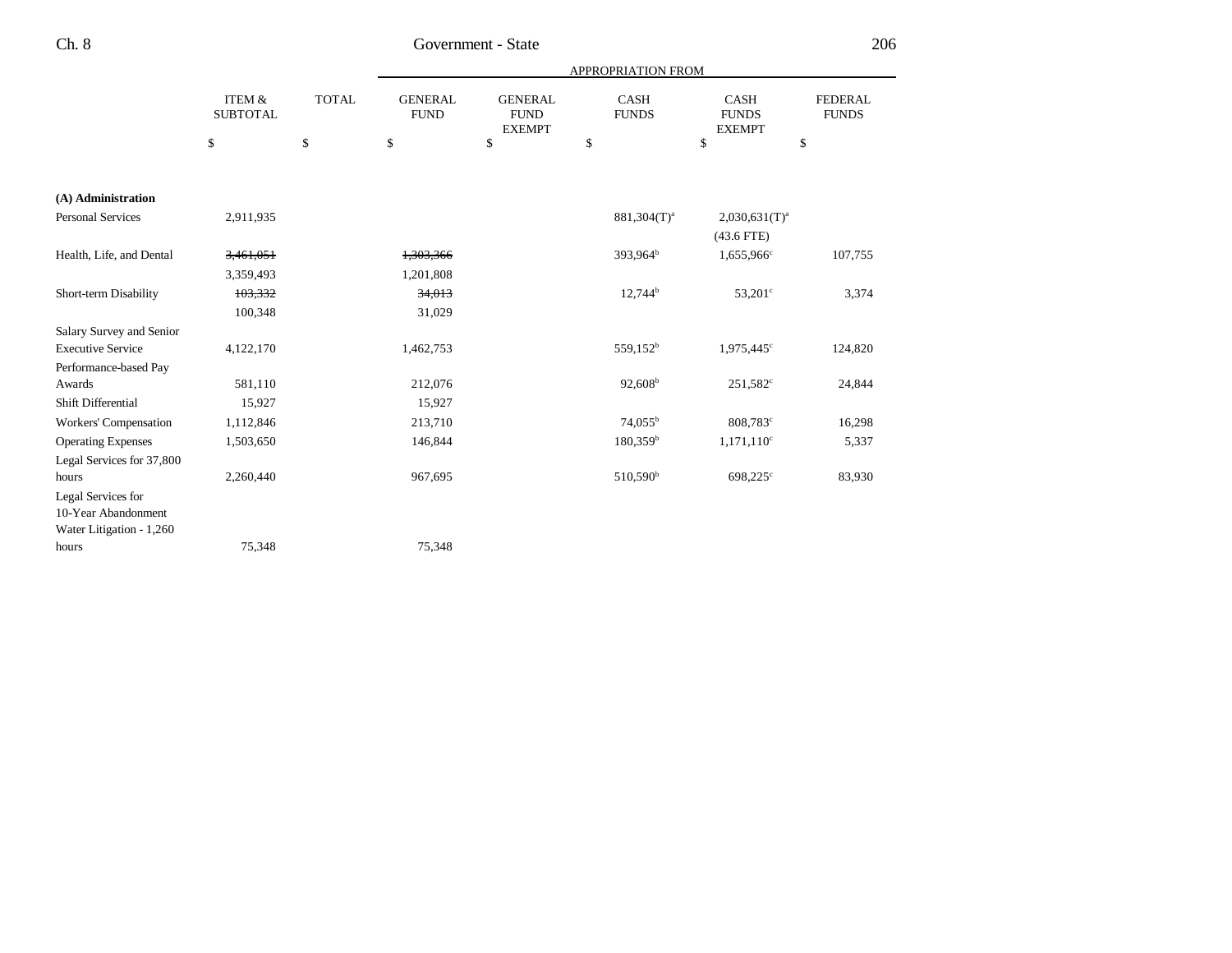| Payment to Risk               |            |           |                     |                     |        |
|-------------------------------|------------|-----------|---------------------|---------------------|--------|
| Management and                |            |           |                     |                     |        |
| <b>Property Funds</b>         | 344,215    | 120,113   | 29,900 <sup>b</sup> | 188.927c            | 5,275  |
| <b>Vehicle Lease Payments</b> | 3,445,331  | 1,050,707 | $156,583^b$         | $2,161,580^{\circ}$ | 76,461 |
| <b>Leased Space</b>           | 755,692    | 416,655   | $200,039^{\rm b}$   | 85,774°             | 53,224 |
| Capitol Complex Leased        |            |           |                     |                     |        |
| Space                         | 662,401    | 287,438   | $251,460^{\rm b}$   | 48,999°             | 74,504 |
|                               | 21,355,448 |           |                     |                     |        |
|                               | 21,250,906 |           |                     |                     |        |
|                               |            |           |                     |                     |        |

a These amounts shall be from statewide and departmental indirect cost recoveries.

b Of these amounts, \$1,729,969 shall be from various sources of cash funds and \$731,485 (T) shall be from statewide and departmental indirect cost recoveries.

c These amounts shall be from various sources of cash funds exempt.

| (B) Information Technology Services |  |  |
|-------------------------------------|--|--|
|-------------------------------------|--|--|

| <b>Personal Services</b>             | 1,482,051 |         | $1,482,051$ (T) <sup>a</sup> |                        |        |
|--------------------------------------|-----------|---------|------------------------------|------------------------|--------|
|                                      |           |         | $(15.0$ FTE)                 |                        |        |
| <b>Operating Expenses</b>            | 20,969    |         | $20,969(T)^a$                |                        |        |
| Purchase of Services from            |           |         |                              |                        |        |
| <b>Computer Center</b>               | 237,106   | 9,160   | 58,718 <sup>b</sup>          | 169.228c               |        |
| <b>Multiuse Network</b>              |           |         |                              |                        |        |
| Payments                             | 414,360   | 105,321 | $3.483^{b}$                  | $305,053^{\circ}$      | 503    |
| <b>Information Technology</b>        |           |         |                              |                        |        |
| <b>Asset Maintenance</b>             | 300,058   | 110,354 | $145,001^{\rm b}$            | $32,467^{\circ}$       | 12,236 |
| Technology Initiative <sup>175</sup> | 212,000   |         |                              | $212,000$ <sup>d</sup> |        |
|                                      | 2,666,544 |         |                              |                        |        |

Ch. 8 Government - State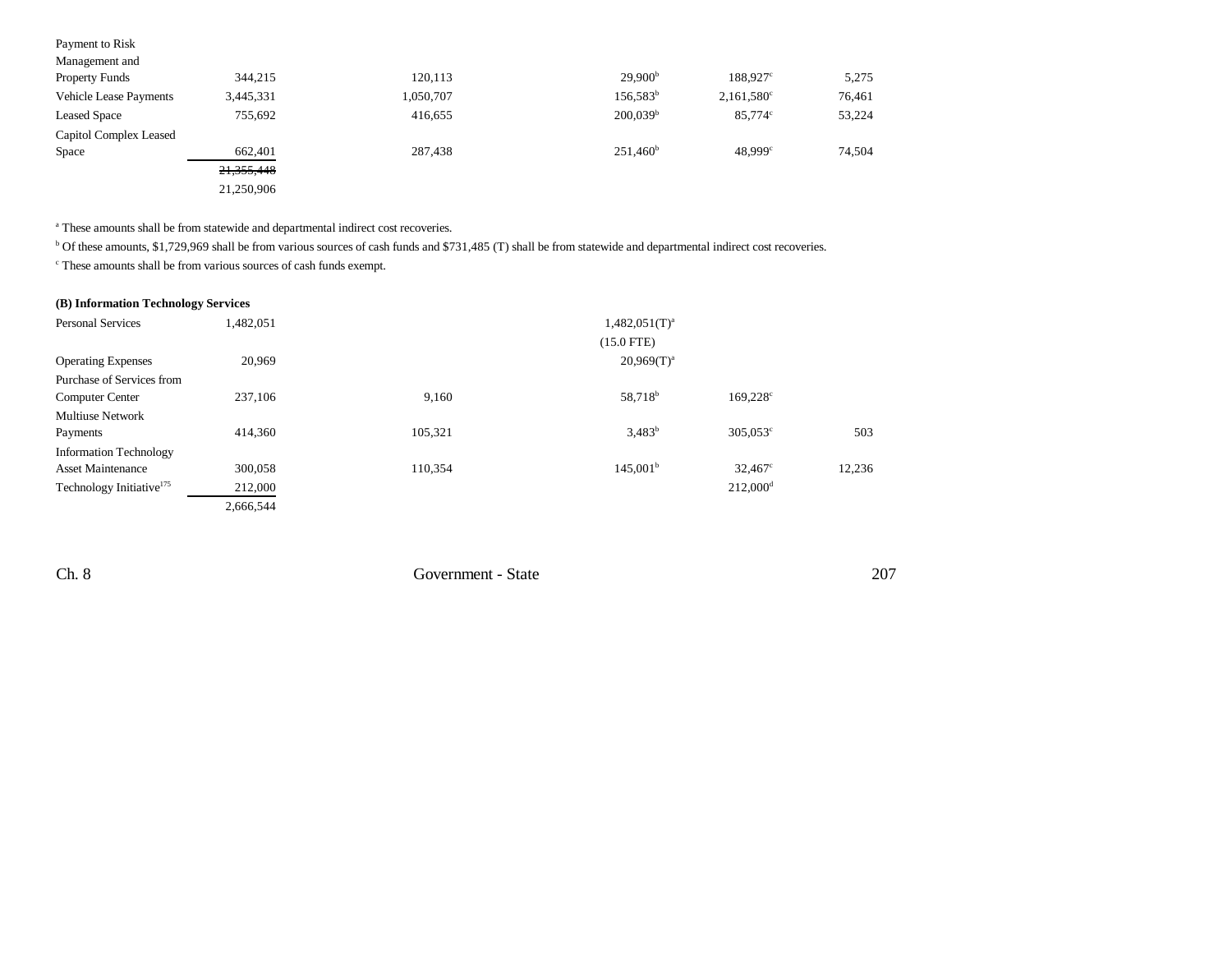|          |              |             | APPROPRIATION FROM |              |               |              |  |
|----------|--------------|-------------|--------------------|--------------|---------------|--------------|--|
| ITEM &   | <b>TOTAL</b> | GENERAL     | <b>GENERAL</b>     | CASH         | <b>CASH</b>   | FEDERAL      |  |
| SUBTOTAL |              | <b>FUND</b> | <b>FUND</b>        | <b>FUNDS</b> | <b>FUNDS</b>  | <b>FUNDS</b> |  |
|          |              |             | <b>EXEMPT</b>      |              | <b>EXEMPT</b> |              |  |
|          |              |             |                    |              |               |              |  |

<sup>a</sup> These amounts shall be from statewide and departmental indirect cost recoveries.

122,627

<sup>b</sup> These amounts shall be from various sources of cash funds and \$162,659(T) shall be from statewide and departmental indirect cost recoveries.

c These amounts shall be from various sources of cash funds exempt.

d This amount shall be from reserves in the Water Conservation Board Construction Fund.

| (C) Comprehensive<br><b>Environmental</b><br>Response,<br><b>Compensation and</b><br>Liability Act <sup>169</sup> | 9,030   | 9,030                                                                                                                                                                |               |               |         |
|-------------------------------------------------------------------------------------------------------------------|---------|----------------------------------------------------------------------------------------------------------------------------------------------------------------------|---------------|---------------|---------|
| (D) EPA Wetlands<br>Grant                                                                                         | 475,000 |                                                                                                                                                                      |               |               | 475,000 |
| (E) Youth in Natural<br><b>Resources Program</b>                                                                  |         |                                                                                                                                                                      |               |               |         |
| <b>Program Administration</b>                                                                                     | 113,472 | 113,472                                                                                                                                                              |               |               |         |
|                                                                                                                   |         | (Governor lined through this provision. See L. 2002, p. 3071. The affected subtotals, totals, and grand totals have been adjusted to reflect the Governor's action.) |               |               |         |
|                                                                                                                   |         | $(2.0$ FTE)                                                                                                                                                          |               |               |         |
| <b>Crew Operating Costs</b>                                                                                       | 122,627 |                                                                                                                                                                      | $29,700(T)^a$ | $55,927(T)^a$ | 37,000  |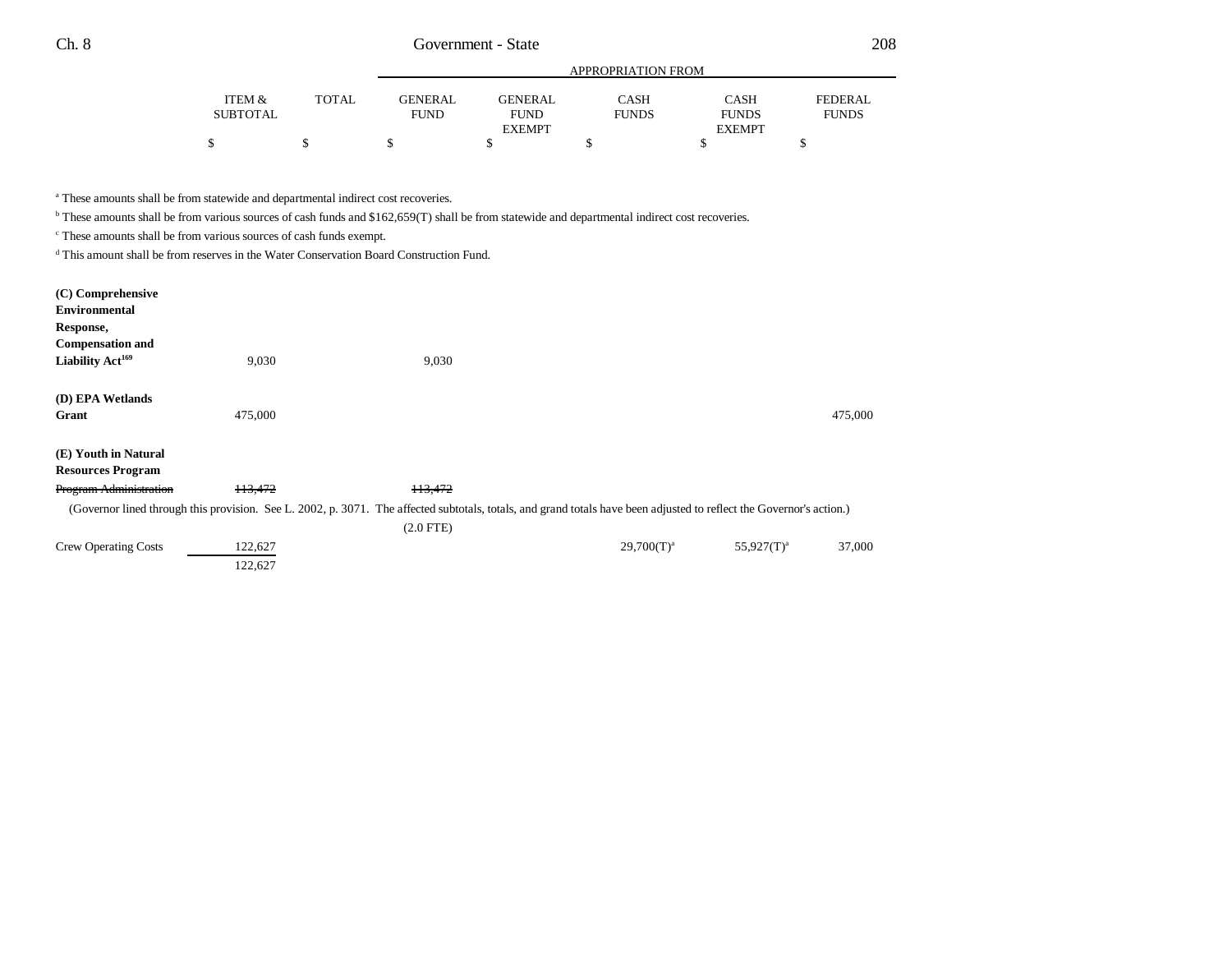$^{\rm a}$  These amounts shall be from various sources transferred from within the Department.

### 24,628,649

24,524,107

## **(2) MINERALS AND GEOLOGY**

| (A) Coal Land Reclamation |  |  |  |  |  |  |
|---------------------------|--|--|--|--|--|--|
|---------------------------|--|--|--|--|--|--|

| <b>Program Expenses</b>         | 1,761,575   | $369.931(H)^a$         | $1,391,644^b$    |
|---------------------------------|-------------|------------------------|------------------|
|                                 | (22.0 FTE)  |                        |                  |
| <b>Coal Program Support</b>     | 104,040     | $104,040$ <sup>a</sup> |                  |
|                                 | $(1.0$ FTE) |                        |                  |
| <b>Indirect Cost Assessment</b> | 148,207     | 58,781 <sup>a</sup>    | $89,426^{\rm b}$ |
|                                 | 2,013,822   |                        |                  |

a These amounts shall be from the Operational Account of the Severance Tax Trust Fund.

b This amount shall be from the Office of Surface Mining, and is shown for informational purposes only.

### **(B) Inactive Mines**

| Program Costs                        | 734,657        |
|--------------------------------------|----------------|
|                                      | $(13.6$ FTE)   |
| Mine Site Reclamation <sup>176</sup> | 125,000        |
| <b>Abandoned Mine Safety</b>         | 111,665        |
|                                      | $(0.2$ FTE $)$ |
| <b>Indirect Cost Assessment</b>      | 52,627         |
|                                      | 1,023,949      |

Ch. 8 Government - State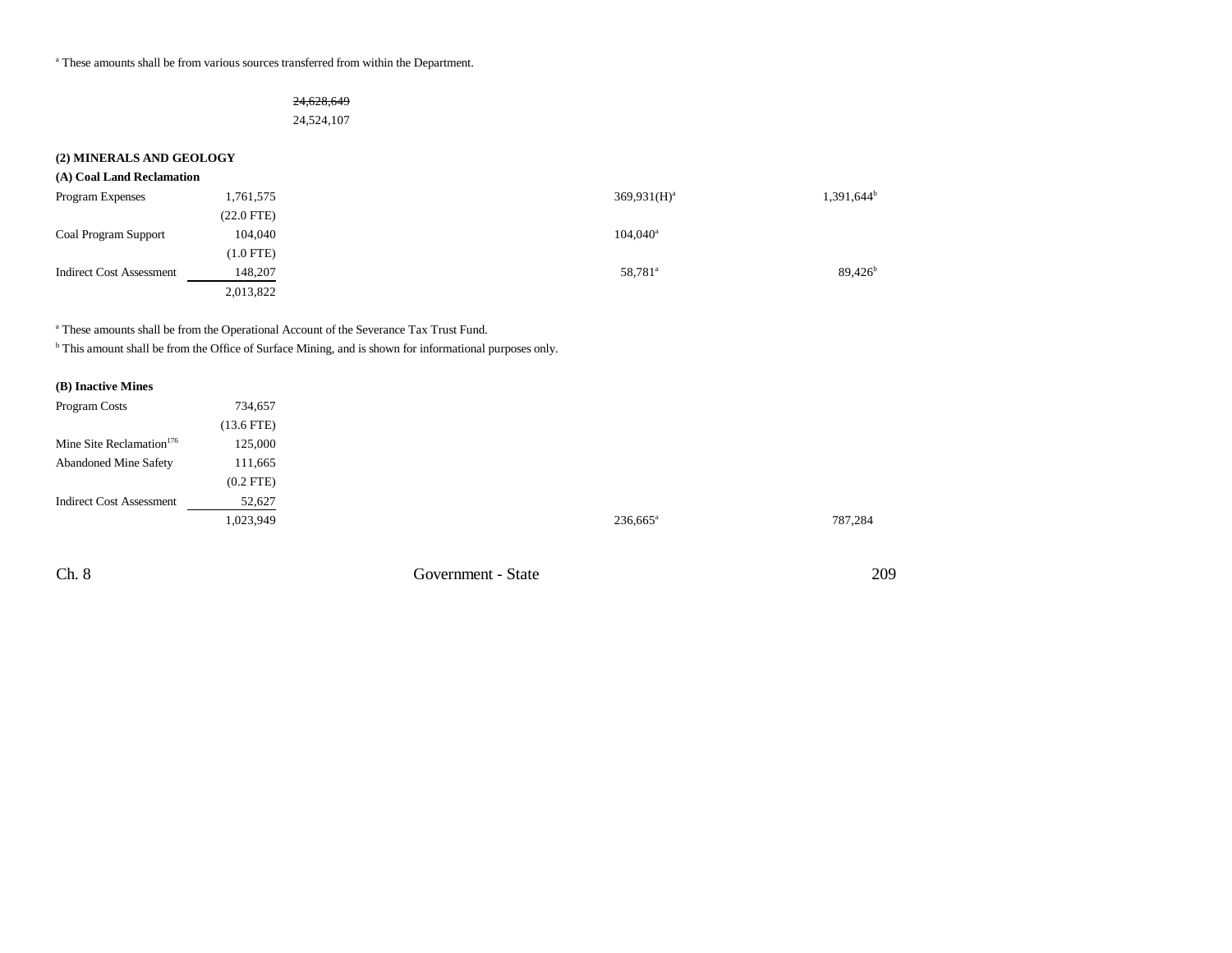|          |       |             | APPROPRIATION FROM |              |               |                |  |
|----------|-------|-------------|--------------------|--------------|---------------|----------------|--|
| ITEM &   | TOTAL | GENERAL     | <b>GENERAL</b>     | CASH         | <b>CASH</b>   | <b>FEDERAL</b> |  |
| SUBTOTAL |       | <b>FUND</b> | <b>FUND</b>        | <b>FUNDS</b> | <b>FUNDS</b>  | <b>FUNDS</b>   |  |
|          |       |             | <b>EXEMPT</b>      |              | <b>EXEMPT</b> |                |  |
|          |       |             |                    |              |               |                |  |

<sup>a</sup> This amount shall be from the Operational Account of the Severance Tax Trust Fund.

| (C) Minerals                    |              |         |                        |                 |
|---------------------------------|--------------|---------|------------------------|-----------------|
| <b>Personal Services</b>        | 1,777,771    |         |                        |                 |
|                                 | $(23.9$ FTE) |         |                        |                 |
| <b>Operating Expenses</b>       | 123,114      |         |                        |                 |
| <b>Indirect Cost Assessment</b> | 63,721       |         |                        |                 |
|                                 | 1,964,606    | 370,672 | 1,584,429 <sup>a</sup> | $9.505^{\rm b}$ |

<sup>a</sup> Of this amount, \$950,000 shall be from the Mined Land Reclamation Fund and \$634,429 shall be from the Operational Account of the Severance Tax Trust Fund.

<sup>b</sup> This amount shall be from reserves in the Mined Land Reclamation Fund.

#### **(D) Mines Program**

| Colorado and Federal         |             |                  |             |
|------------------------------|-------------|------------------|-------------|
| Mine Safety Program          | 446,480     | $261,002^a$      | 185,478     |
|                              |             | $(1.7$ FTE)      | $(3.3$ FTE) |
| <b>Blaster Certification</b> |             | (H)              |             |
| Program                      | 97,823      | $20,543^{\rm b}$ | 77,280      |
|                              | $(1.0$ FTE) |                  |             |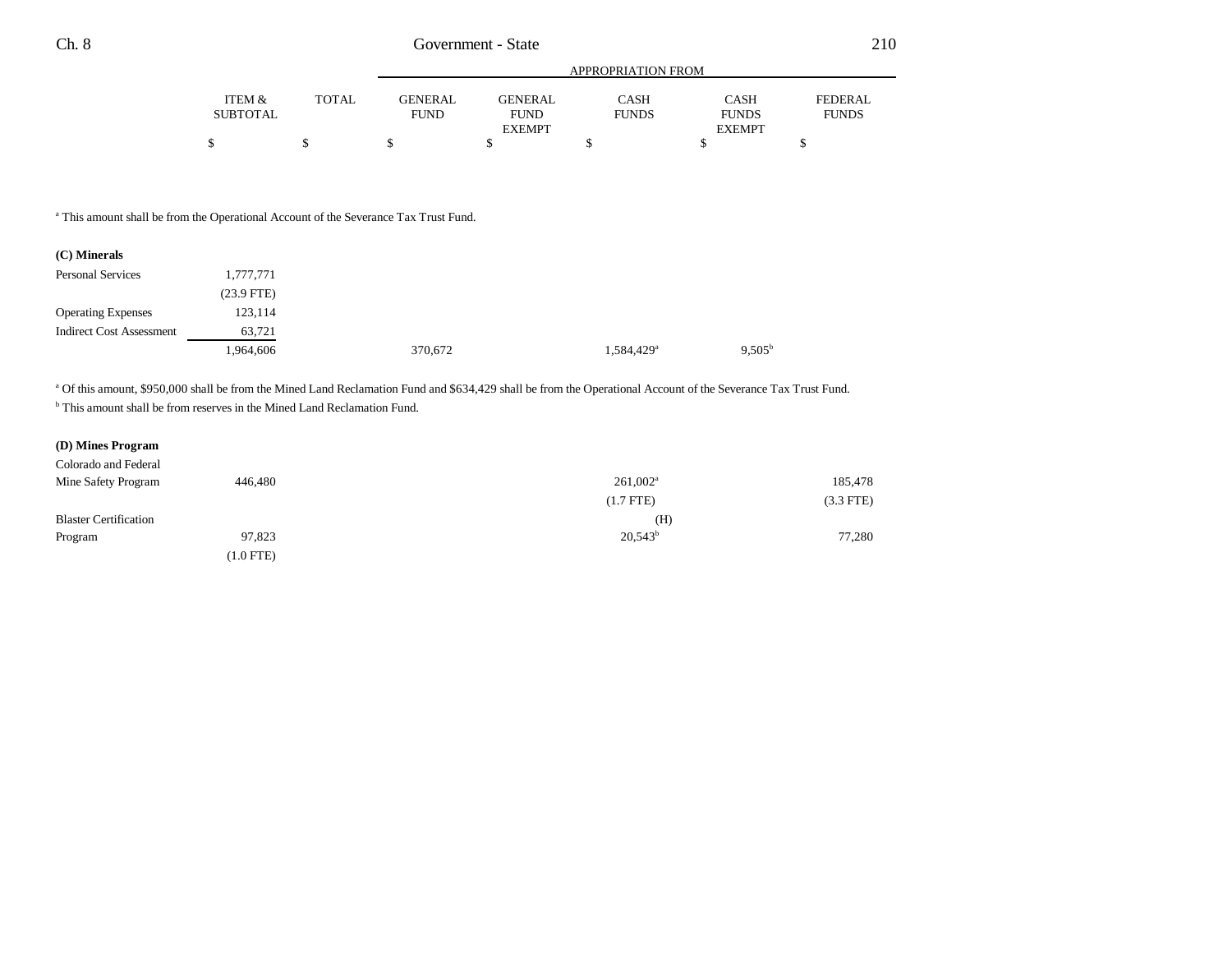| <b>Indirect Cost Assessment</b>                                                            | 22,652<br>566,955                                                                                                                                                                                                                                 | $6,896^{b}$                                            |                           | 15,756                                |
|--------------------------------------------------------------------------------------------|---------------------------------------------------------------------------------------------------------------------------------------------------------------------------------------------------------------------------------------------------|--------------------------------------------------------|---------------------------|---------------------------------------|
|                                                                                            | <sup>a</sup> Of this amount, \$254,002 shall be from the Operational Account of the Severance Tax Trust Fund and \$7,000 shall be from fees.<br><sup>b</sup> These amounts shall be from the Operational Account of the Severance Tax Trust Fund. |                                                        |                           |                                       |
| (E) Emergency<br>Response Costs <sup>177</sup>                                             | 468,829                                                                                                                                                                                                                                           |                                                        | 468,829 <sup>a</sup>      |                                       |
|                                                                                            | <sup>a</sup> This amount shall be from reserves in the Emergency Response Cash Fund created under Section 34-32-122 (3)(a)(I), C.R.S.                                                                                                             |                                                        |                           |                                       |
| (F) Severance Tax Projects<br>Shrub Establishment<br>Research                              | 20,000                                                                                                                                                                                                                                            | $20,000^a$                                             |                           |                                       |
|                                                                                            | <sup>a</sup> This amount shall be from the Operational Account of the Severance Tax Trust Fund.                                                                                                                                                   |                                                        |                           |                                       |
|                                                                                            | 6,058,161                                                                                                                                                                                                                                         |                                                        |                           |                                       |
| (3) GEOLOGICAL SURVEY<br><b>Environmental Geology</b><br>and Geological Hazards<br>Program | 2,464,708                                                                                                                                                                                                                                         | 1,129,985 <sup>a</sup>                                 | $745,086(T)$ <sup>b</sup> | 589,637                               |
| Mineral Resources and<br>Mapping                                                           | 1,581,543                                                                                                                                                                                                                                         | $(9.7$ FTE)<br>$1,067,695$ <sup>c</sup><br>$(7.7$ FTE) | $(6.0$ FTE)               | $(2.5$ FTE)<br>513,848<br>$(3.8$ FTE) |
| Ch. 8                                                                                      | Government - State                                                                                                                                                                                                                                |                                                        |                           | 211                                   |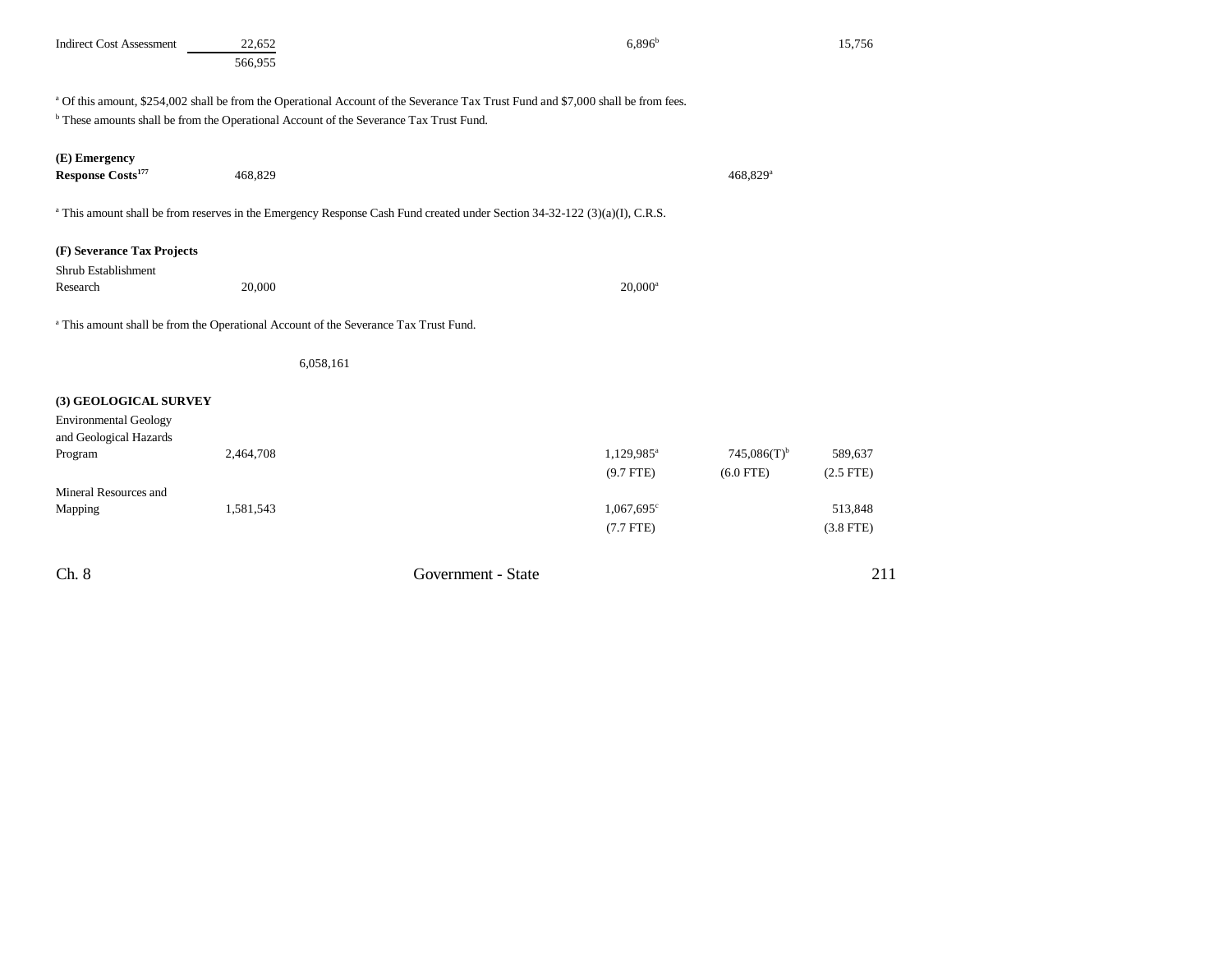| Ch. 8<br>____ | State<br>Government |  |
|---------------|---------------------|--|
|               |                     |  |

|                                                                                    |                           |              | APPROPRIATION FROM            |                                                |                               |                                              |                                 |
|------------------------------------------------------------------------------------|---------------------------|--------------|-------------------------------|------------------------------------------------|-------------------------------|----------------------------------------------|---------------------------------|
|                                                                                    | ITEM &<br><b>SUBTOTAL</b> | <b>TOTAL</b> | <b>GENERAL</b><br><b>FUND</b> | <b>GENERAL</b><br><b>FUND</b><br><b>EXEMPT</b> | <b>CASH</b><br><b>FUNDS</b>   | <b>CASH</b><br><b>FUNDS</b><br><b>EXEMPT</b> | <b>FEDERAL</b><br><b>FUNDS</b>  |
|                                                                                    | \$                        | \$           | \$                            | \$                                             | P                             | \$                                           | \$                              |
| Colorado Avalanche<br><b>Information Center</b><br><b>Indirect Cost Assessment</b> | 529,351<br>20,133         |              |                               |                                                | $120,301^d$<br>$(0.5$ FTE $)$ | $385,050^{\circ}$<br>$(6.5$ FTE)             | 24,000<br>$(0.3$ FTE)<br>20,133 |
|                                                                                    |                           | 4,595,735    |                               |                                                |                               |                                              |                                 |

a Of this amount, \$795,559 shall be from the Operational Account of the Severance Tax Trust Fund and \$334,426 shall be from fees for geological services.

<sup>b</sup> This amount shall be from the Department of Transportation, other state agencies, and federal indirect cost recoveries.

c Of this amount, \$1,042,754 shall be from the Operational Account of the Severance Tax Trust Fund and \$24,941 shall be from local governments.

<sup>d</sup> Of this amount, \$117,051 shall be from the Operational Account of the Severance Tax Trust Fund, \$2,000 shall be from the Snowmobile Recreation Fund, and \$1,250 shall be from the sale of avalanche products.

e Of this amount, \$288,000(T) shall be from the Department of Transportation and \$97,050 shall be from grants and donations.

#### **(4) OIL AND GAS CONSERVATION COMMISSION**

| <b>Personal Services</b>        | 1,928,541    | 1,900,043 <sup>a</sup> | 28,498 <sup>b</sup> |        |
|---------------------------------|--------------|------------------------|---------------------|--------|
|                                 | $(28.0$ FTE) |                        |                     |        |
| <b>Operating Expenses</b>       | 299,646      | 299,646 <sup>c</sup>   |                     |        |
| <b>Indirect Cost Assessment</b> | 232,191      | $197.366^d$            |                     | 34,825 |
| <b>Mineral Audits</b>           | 500          | 500 <sup>d</sup>       |                     |        |
| Underground Injection           |              |                        |                     |        |
| Program                         | 70,635       |                        |                     | 70,635 |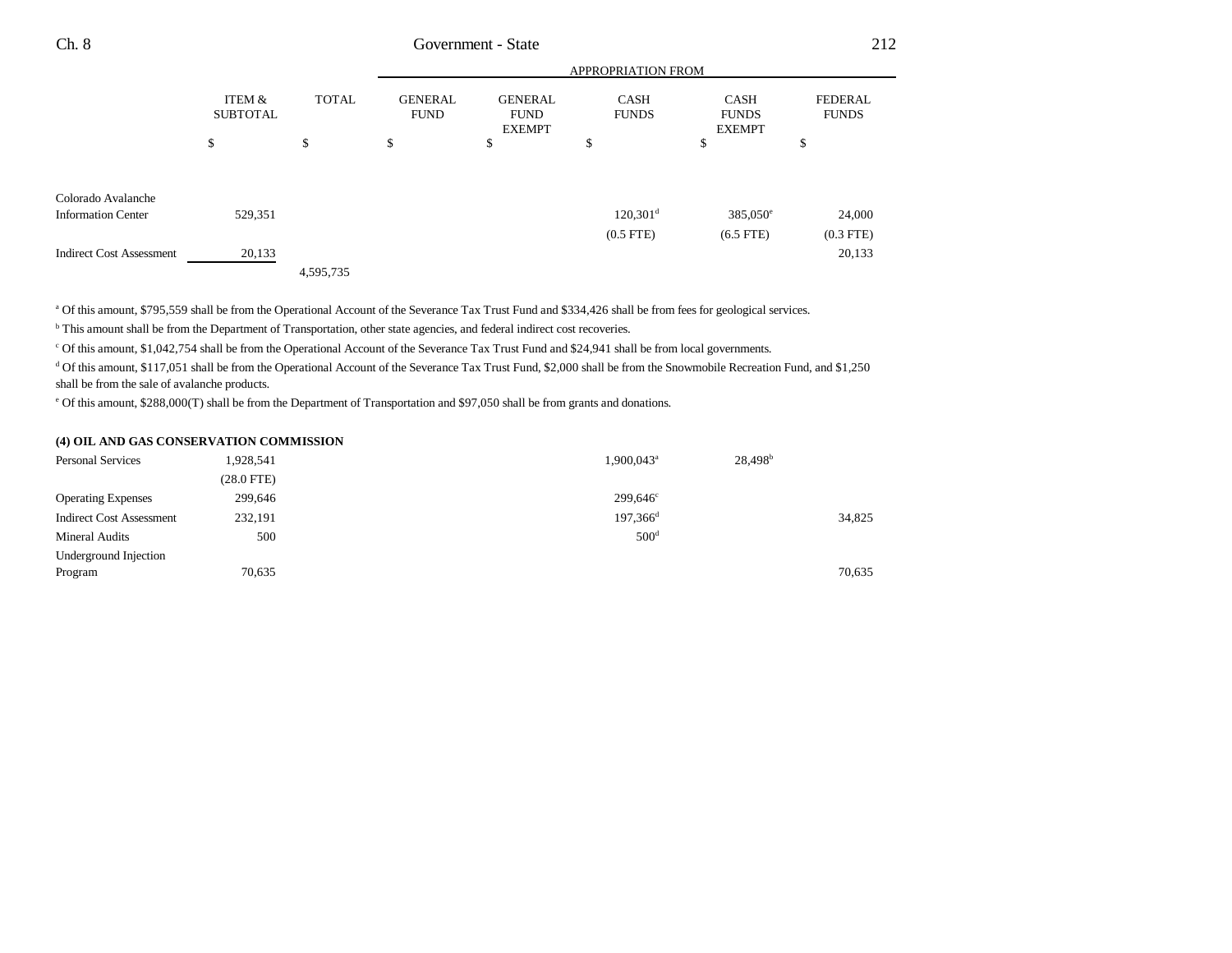|                                     |             |                        | $(2.0$ FTE) |
|-------------------------------------|-------------|------------------------|-------------|
| Accelerated Drilling <sup>178</sup> | 277,207     | $277,207$ <sup>e</sup> |             |
|                                     | $(4.0$ FTE) |                        |             |
| Well Reclamation and                |             |                        |             |
| Plugging and                        |             |                        |             |
| Abandonment                         | 220,000     | $220,000$ <sup>f</sup> |             |
| <b>Environmental Assistance</b>     |             |                        |             |
| Projects                            | 180,000     | $180,000$ <sup>f</sup> |             |
| Data Cleanup                        | 126,415     | $126,415$ <sup>g</sup> |             |
| Energy Research <sup>178a</sup>     | 250,000     | $250,000$ <sup>s</sup> |             |

(Governor lined through this provision. See L. 2002, p. 3071. The affected subtotals, totals, and grand totals have been adjusted to reflect the Governor's action.) 3,335,135

a Of this amount, \$1,001,943 shall be from the Oil and Gas Conservation Fund and \$898,100 shall be from the Operational Account of the Severance Tax Trust Fund.

<sup>b</sup> This amount shall be from federal indirect cost recoveries.

c Of this amount, \$240,708 shall be from the Operational Account of the Severance Tax Trust Fund and \$58,938 shall be from the Oil and Gas Conservation Fund.

d These amounts shall be from the Oil and Gas Conservation Fund.

e Of this amount, \$143,465 shall be from the Oil and Gas Conservation Fund and \$133,742 shall be from the Operational Account of the Severance Tax Trust Fund.

f These amounts shall be from reserves in the Oil and Gas Environmental Response Fund created pursuant to Section 34-60-124, C.R.S.

<sup>g</sup> These amounts shall be from the Operational Account of the Severance Tax Trust Fund.

#### **(5) STATE BOARD OF LAND COMMISSIONERS**

| <b>Personal Services</b>  | 2.036.081    |
|---------------------------|--------------|
|                           | $(33.0$ FTE) |
| <b>Operating Expenses</b> | 233.422      |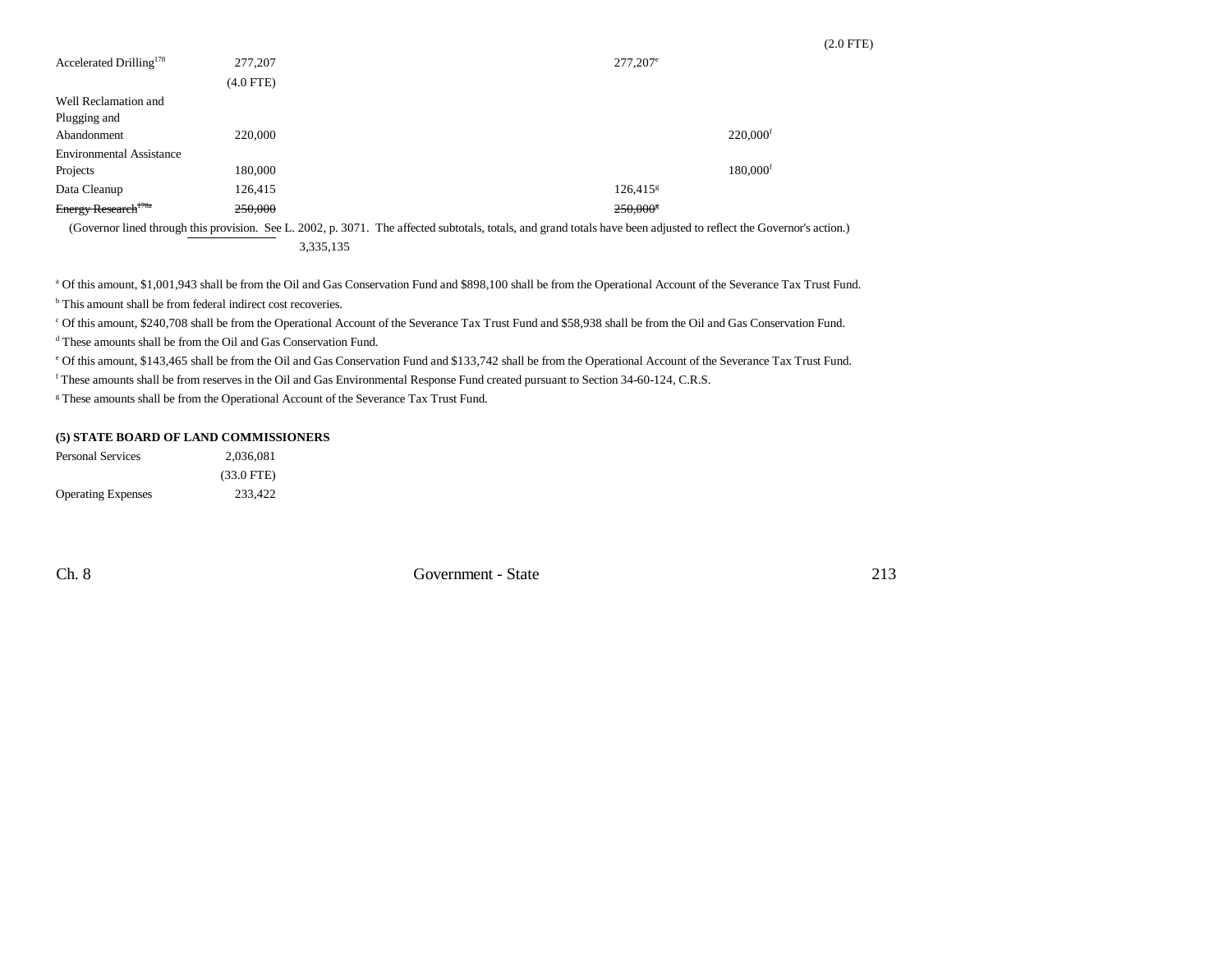| Ch. 8                                                | Government - State        |              |                               |                                                |                             | 214                                          |                                |
|------------------------------------------------------|---------------------------|--------------|-------------------------------|------------------------------------------------|-----------------------------|----------------------------------------------|--------------------------------|
|                                                      |                           |              |                               |                                                | APPROPRIATION FROM          |                                              |                                |
|                                                      | ITEM &<br><b>SUBTOTAL</b> | <b>TOTAL</b> | <b>GENERAL</b><br><b>FUND</b> | <b>GENERAL</b><br><b>FUND</b><br><b>EXEMPT</b> | <b>CASH</b><br><b>FUNDS</b> | <b>CASH</b><br><b>FUNDS</b><br><b>EXEMPT</b> | <b>FEDERAL</b><br><b>FUNDS</b> |
|                                                      | \$                        | \$           | \$                            | \$                                             | \$                          | <sup>\$</sup>                                | \$                             |
| <b>State Trust Land</b>                              |                           |              |                               |                                                |                             |                                              |                                |
| <b>Evaluations and Trust</b><br>Asset Management and |                           |              |                               |                                                |                             |                                              |                                |
| Analysis <sup>1</sup>                                | 567,509                   |              |                               |                                                |                             |                                              |                                |
| Lowry Range Project                                  | 75,000                    |              |                               |                                                |                             |                                              |                                |
| <b>Indirect Cost Assessment</b>                      | 140,314                   |              |                               |                                                |                             |                                              |                                |
|                                                      |                           | 3,052,326    |                               |                                                | 1,316,247 <sup>a</sup>      | 1,736,079 <sup>b</sup>                       |                                |

a Of this amount, \$1,241,247 shall be from the Land Board Trust Administration Fund and \$75,000 shall be from the Land and Water Management Fund.

**b** This amount shall be from the Land Board Trust Administration Fund and is derived from property sales and mineral royalties.

| (6) PARKS AND OUTDOOR RECREATION <sup>1</sup> |                      |           |                |                        |                   |
|-----------------------------------------------|----------------------|-----------|----------------|------------------------|-------------------|
| $(A)$ Established State Parks <sup>179</sup>  |                      |           |                |                        |                   |
| <b>Personal Services</b>                      | 13,427,886           |           |                |                        |                   |
|                                               | $(251.0$ FTE)        |           |                |                        |                   |
| <b>Operating Expenses</b>                     | <del>3,834,212</del> |           |                |                        |                   |
| PROGRAM COSTS                                 | 17,060,357           |           |                |                        |                   |
|                                               | $(251.0$ FTE)        |           |                |                        |                   |
| Seasonal Work Program                         | 3,947,092            |           |                |                        |                   |
| <b>Impact Assistance Grants</b>               | 19,870               |           |                |                        |                   |
|                                               | 21,229,060           | 4,231,636 | $15,137,211^a$ | 1,440,313 <sup>b</sup> | $419,900^{\circ}$ |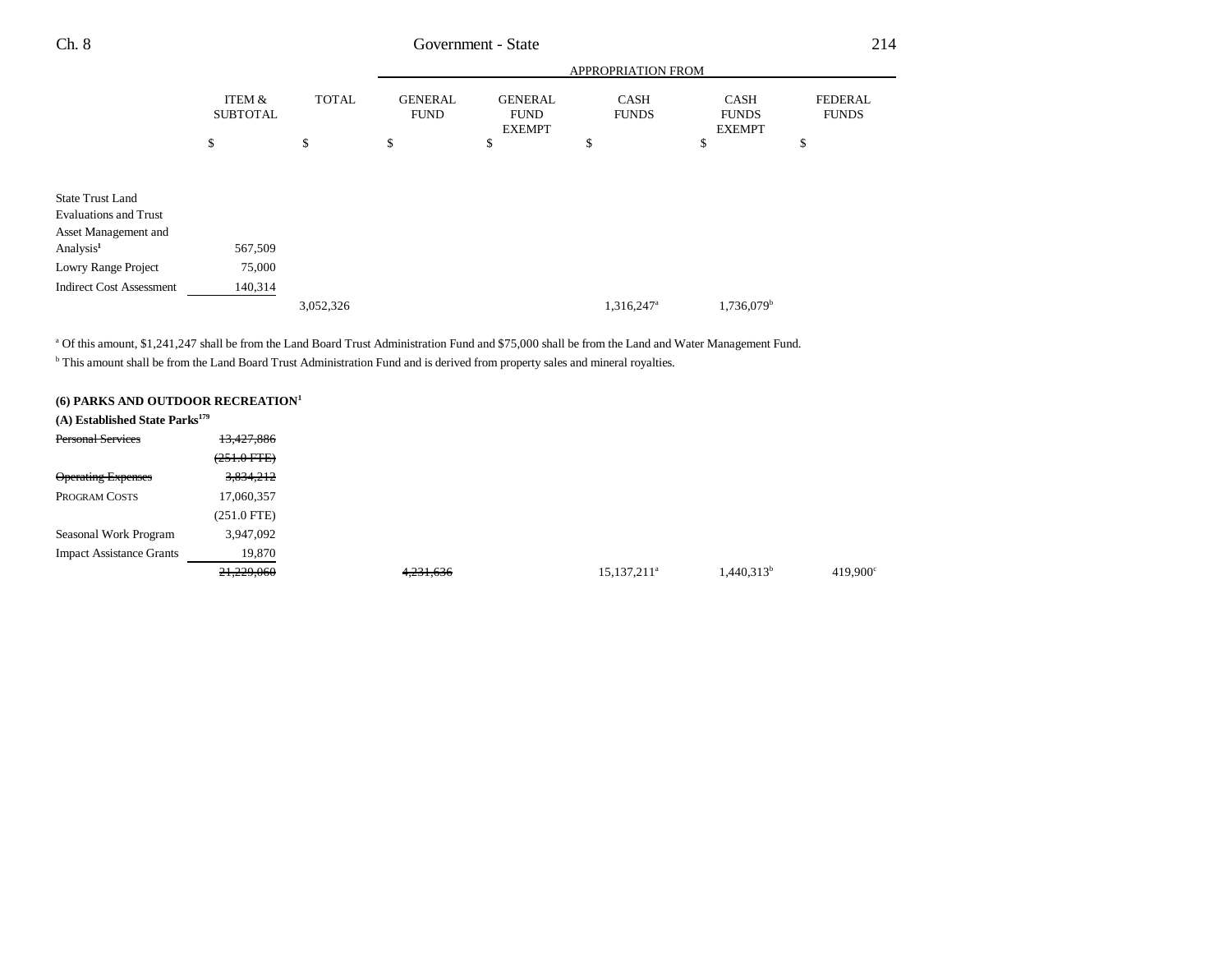21,027,319 4,029,895

a Of this amount, \$15,124,716 shall be from the Parks and Outdoor Recreation Cash Fund, \$7,437 shall be from the Off-Highway Vehicle Recreation Fund, and \$5,058 shall be from the Snowmobile Recreation Fund. Of this amount, \$20,877 shall be for State Patrol dispatch.

b Of this amount, \$505,806 shall be from Lottery proceeds (including reserves from prior years) and is shown for informational purposes only, \$482,000 shall be from the Great Outdoors Colorado Board and is shown for informational purposes only, \$407,507 shall be from various sources of cash funds exempt, and \$45,000 shall be from reserves in the Snowmobile Recreation Fund.

<sup>c</sup> Of this amount, \$367,500 is anticipated to be received from the United States Bureau of Reclamation through a cost-sharing agreement for the net operating deficit of Paonia, Vega, Rifle Gap, Crawford, and Navajo State parks, and is shown for informational purposes only.

#### **(B) New State Parks<sup>180</sup>** Personal Services 485,124  $~~(11.5~~ FTE)$ </del> Operating Expenses 241,409 PROGRAM COSTS 713,243 (11.5 FTE) Seasonal Work Program 156,696

| Seasonal WOIK FIOGIAIL | 190.090 |         |                      |                      |
|------------------------|---------|---------|----------------------|----------------------|
|                        | 883,229 | 176,056 | 368,173 <sup>a</sup> | 339,000 <sup>b</sup> |
|                        | 869.939 | 162,766 |                      |                      |

a This amount shall be from the Parks and Outdoor Recreation Cash Fund.

<sup>b</sup> This amount shall be from the Great Outdoors Colorado Board and is shown for informational purposes only.

|  | (C) Great Outdoors Colorado Board Grants <sup>181</sup> |  |  |
|--|---------------------------------------------------------|--|--|
|  |                                                         |  |  |

| Land and Water |             |
|----------------|-------------|
| Protection     | 786,000     |
|                | $(2.0$ FTE) |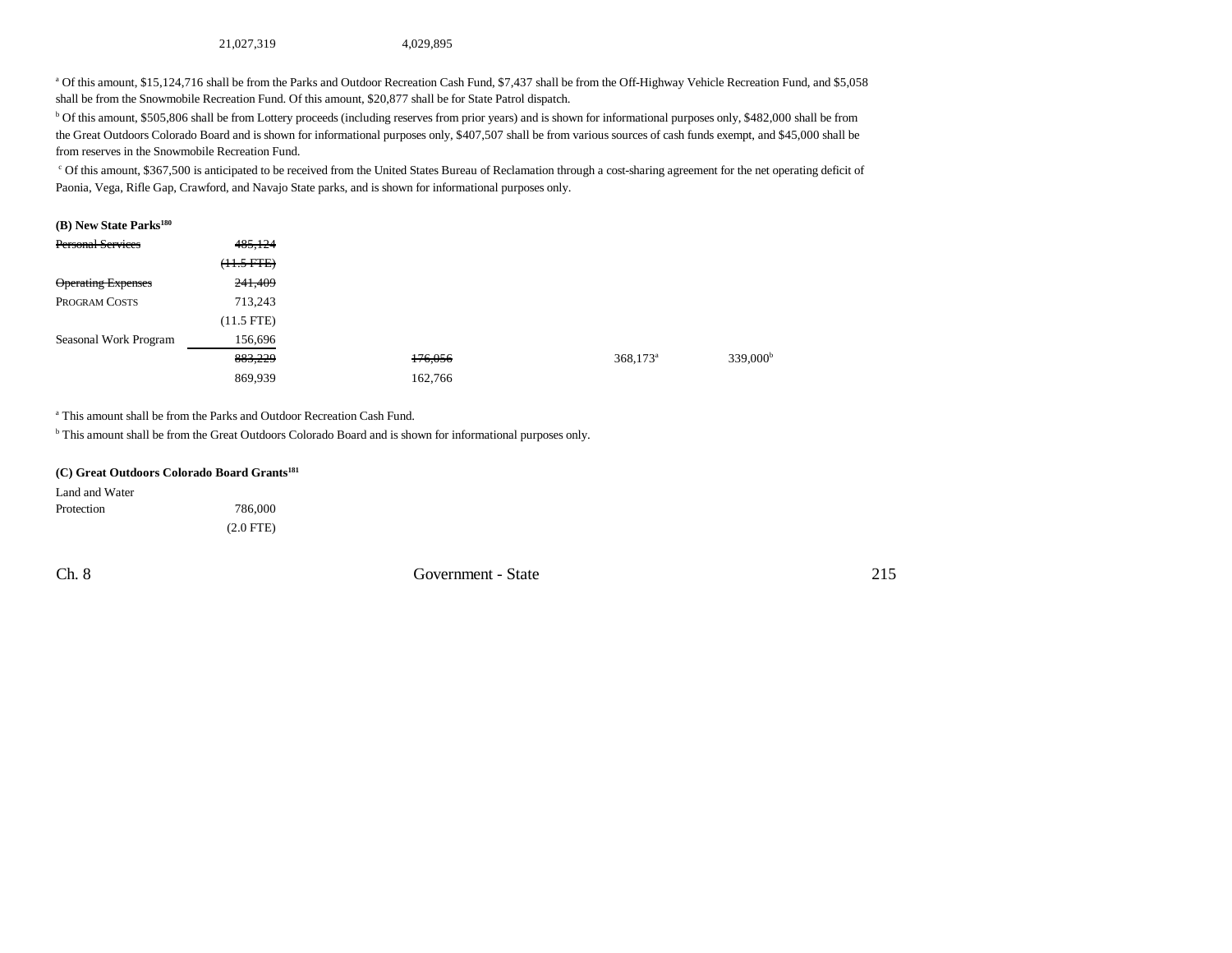| Ch. 8 | Government - State        |              |                        |                                                |                             |                                              | 216                            |
|-------|---------------------------|--------------|------------------------|------------------------------------------------|-----------------------------|----------------------------------------------|--------------------------------|
|       |                           |              |                        |                                                | <b>APPROPRIATION FROM</b>   |                                              |                                |
|       | ITEM &<br><b>SUBTOTAL</b> | <b>TOTAL</b> | GENERAL<br><b>FUND</b> | <b>GENERAL</b><br><b>FUND</b><br><b>EXEMPT</b> | <b>CASH</b><br><b>FUNDS</b> | <b>CASH</b><br><b>FUNDS</b><br><b>EXEMPT</b> | <b>FEDERAL</b><br><b>FUNDS</b> |
|       |                           |              |                        |                                                |                             |                                              |                                |

| Operations and            |             |
|---------------------------|-------------|
| Maintenance               | 310,000     |
|                           | $(2.5$ FTE) |
| <b>Statewide Programs</b> | 1,222,000   |
|                           | $(2.3$ FTE) |
|                           | 2,318,000   |

<sup>a</sup> This amount shall be from the Great Outdoors Colorado Board and is shown for informational purposes only.

| (D) Special Purpose             |           |                                    |                   |
|---------------------------------|-----------|------------------------------------|-------------------|
| Snowmobile Program              | 610,176   | $24,533^b$<br>585,643 <sup>a</sup> |                   |
| <b>River Outfitters</b>         |           |                                    |                   |
| Regulation                      | 74,220    | $74,220^{\circ}$                   |                   |
| Off-Highway Vehicle             |           |                                    |                   |
| Program                         | 328,568   | 328,568 <sup>d</sup>               |                   |
|                                 |           | $(3.0$ FTE)                        |                   |
| <b>Federal Grants</b>           | 514,000   |                                    | $514,000^{\circ}$ |
| <b>Indirect Cost Assessment</b> | 952,571   | 877,197 <sup>f</sup>               | 75,374            |
|                                 | 2,479,535 |                                    |                   |

a This amount shall be from the Snowmobile Recreation Fund.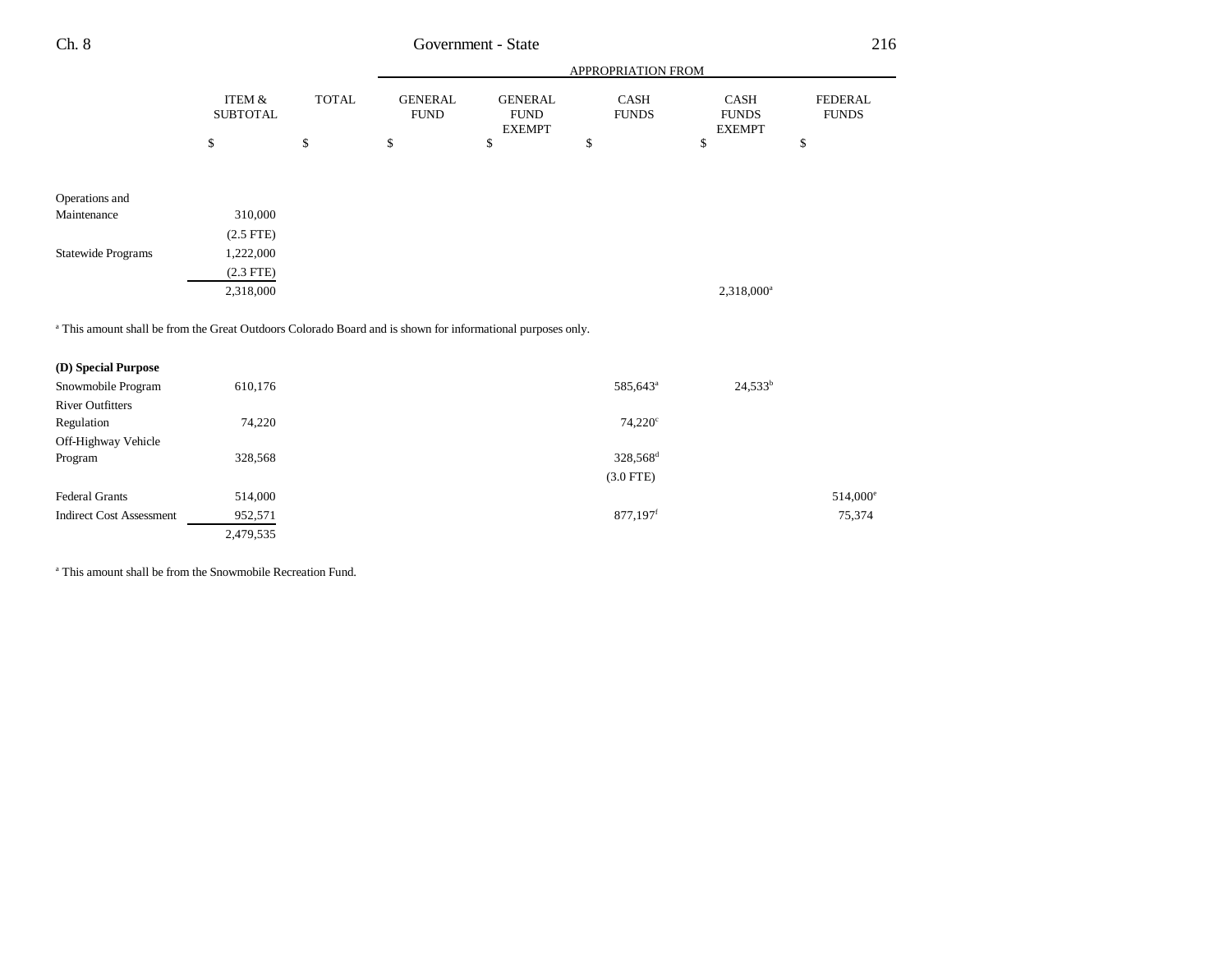<sup>b</sup> This amount shall be from reserves in the Snowmobile Recreation Fund.

c This amount shall be from the River Outfitters Cash Fund.

 $^{\rm d}$  This amount shall be from the Off-highway Vehicle Recreation Fund.

e This amount reflects funds anticipated to be received from the United States Coast Guard and is shown for informational purposes only.

f This amount shall be from the Parks and Outdoor Recreation Cash Fund.

|                               |              | 26,909,824 |                      |               |
|-------------------------------|--------------|------------|----------------------|---------------|
|                               |              | 26,694,793 |                      |               |
|                               |              |            |                      |               |
| (7) WATER CONSERVATION        |              |            |                      |               |
| <b>BOARD</b> <sup>182</sup>   |              |            |                      |               |
| (A) Administration            |              |            |                      |               |
| Personal Services             | 2,357,259    |            |                      |               |
|                               | $(29.0$ FTE) |            |                      |               |
| <b>Operating Expenses</b>     | 88,655       |            |                      |               |
| <b>Interstate Compacts</b>    | 284,726      |            |                      |               |
| <b>Western States Water</b>   |              |            |                      |               |
| <b>Council Dues</b>           | 25,000       |            |                      |               |
| <b>River Decision Support</b> |              |            |                      |               |
| Systems                       | 480,145      |            |                      |               |
|                               | $(5.0$ FTE)  |            |                      |               |
|                               | 3,235,785    | 1,312,723  | 339,777 <sup>a</sup> | $1,583,285^b$ |
|                               |              |            |                      |               |

<sup>a</sup> Of this amount, \$296,027(T) shall be from the Wildlife Cash Fund and \$43,750 shall be from the Operational Account of the Severance Tax Trust Fund.

b This amount shall be from reserves in the Water Conservation Board Construction Fund.

**(B) Special Purpose**

Ch. 8 Government - State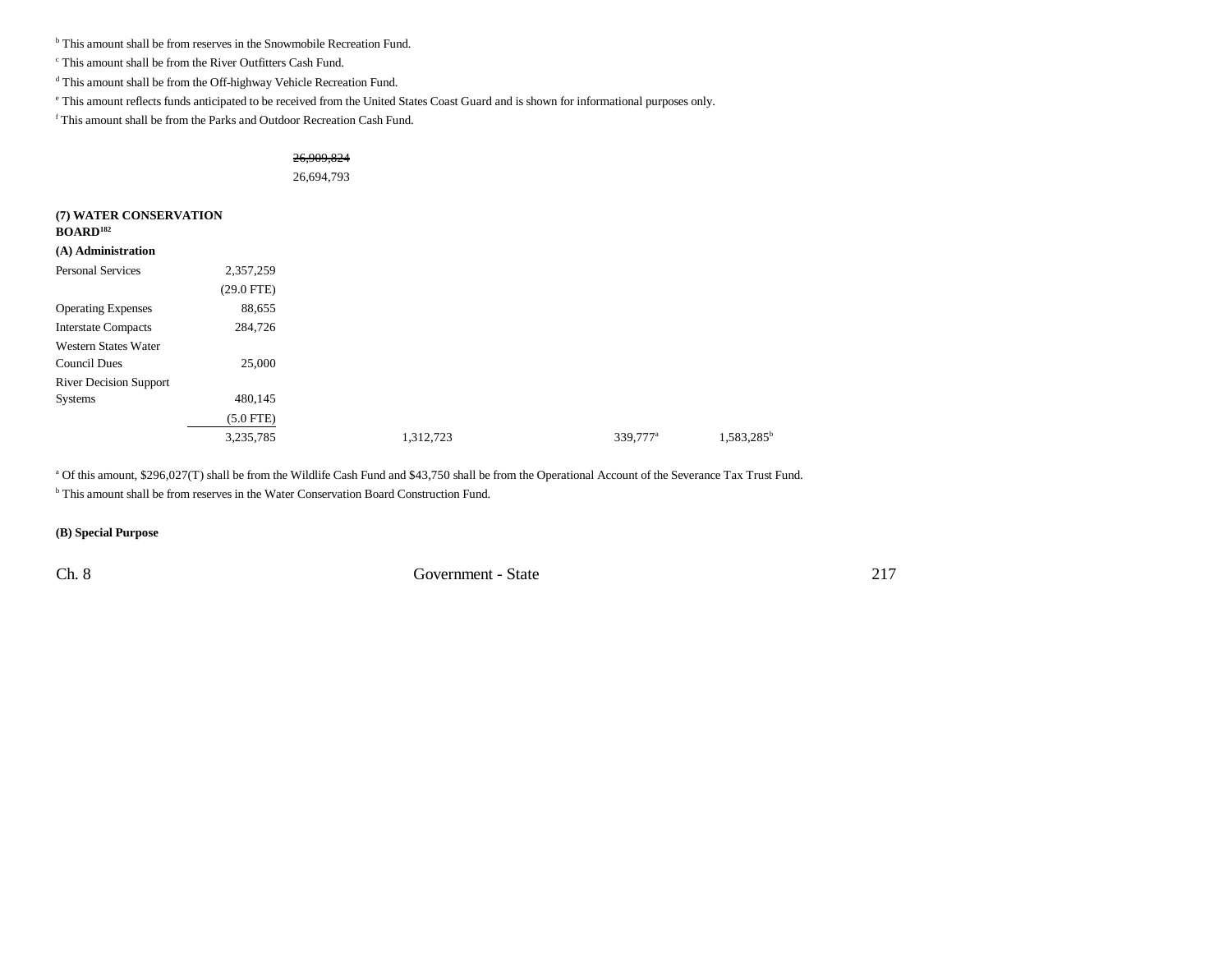|                                 |                           |              | APPROPRIATION FROM            |                                                |                      |                                       |                                |
|---------------------------------|---------------------------|--------------|-------------------------------|------------------------------------------------|----------------------|---------------------------------------|--------------------------------|
|                                 | ITEM &<br><b>SUBTOTAL</b> | <b>TOTAL</b> | <b>GENERAL</b><br><b>FUND</b> | <b>GENERAL</b><br><b>FUND</b><br><b>EXEMPT</b> | CASH<br><b>FUNDS</b> | CASH<br><b>FUNDS</b><br><b>EXEMPT</b> | <b>FEDERAL</b><br><b>FUNDS</b> |
|                                 | \$                        | \$           | \$                            | \$                                             | \$                   | \$                                    | \$                             |
|                                 |                           |              |                               |                                                |                      |                                       |                                |
| <b>Federal Emergency</b>        |                           |              |                               |                                                |                      |                                       |                                |
| Management Assistance           | 86,471                    |              |                               |                                                |                      |                                       | 86,471                         |
|                                 |                           |              |                               |                                                |                      |                                       | $(1.0$ FTE)                    |
| Dam Site Inventory              | 4,735                     |              |                               |                                                |                      | $4,735^{\circ}$                       |                                |
| <b>Weather Modification</b>     | 7,100                     |              |                               |                                                | $7,100^b$            |                                       |                                |
| Water Conservation              |                           |              |                               |                                                |                      |                                       |                                |
| Program                         | 291,923                   |              |                               |                                                |                      | $167,081$ <sup>a</sup>                | 124,842                        |
|                                 |                           |              |                               |                                                |                      | $(2.5$ FTE $)$                        |                                |
| Severance Tax Fund              | 585,000                   |              |                               |                                                | 585,000°             |                                       |                                |
| <b>Platte River Basin</b>       |                           |              |                               |                                                |                      |                                       |                                |
| Cooperative Agreement           | 227,719                   |              |                               |                                                |                      | $227,719^d$                           |                                |
|                                 |                           |              |                               |                                                |                      | $(1.0$ FTE)                           |                                |
| <b>Indirect Cost Assessment</b> | 406,635                   |              |                               |                                                |                      | 394,539 <sup>a</sup>                  | 12,096                         |
|                                 | 1,609,583                 |              |                               |                                                |                      |                                       |                                |

a These amounts shall be from reserves in the Water Conservation Board Construction Fund.

 $<sup>b</sup>$  This amount shall be from weather modification permit fees.</sup>

 $^{\mathrm{c}}$  This amount shall be from the Operational Account of the Severance Tax Trust Fund.

d This amount shall be from the Fish and Wildlife Resources Fund.

4,845,368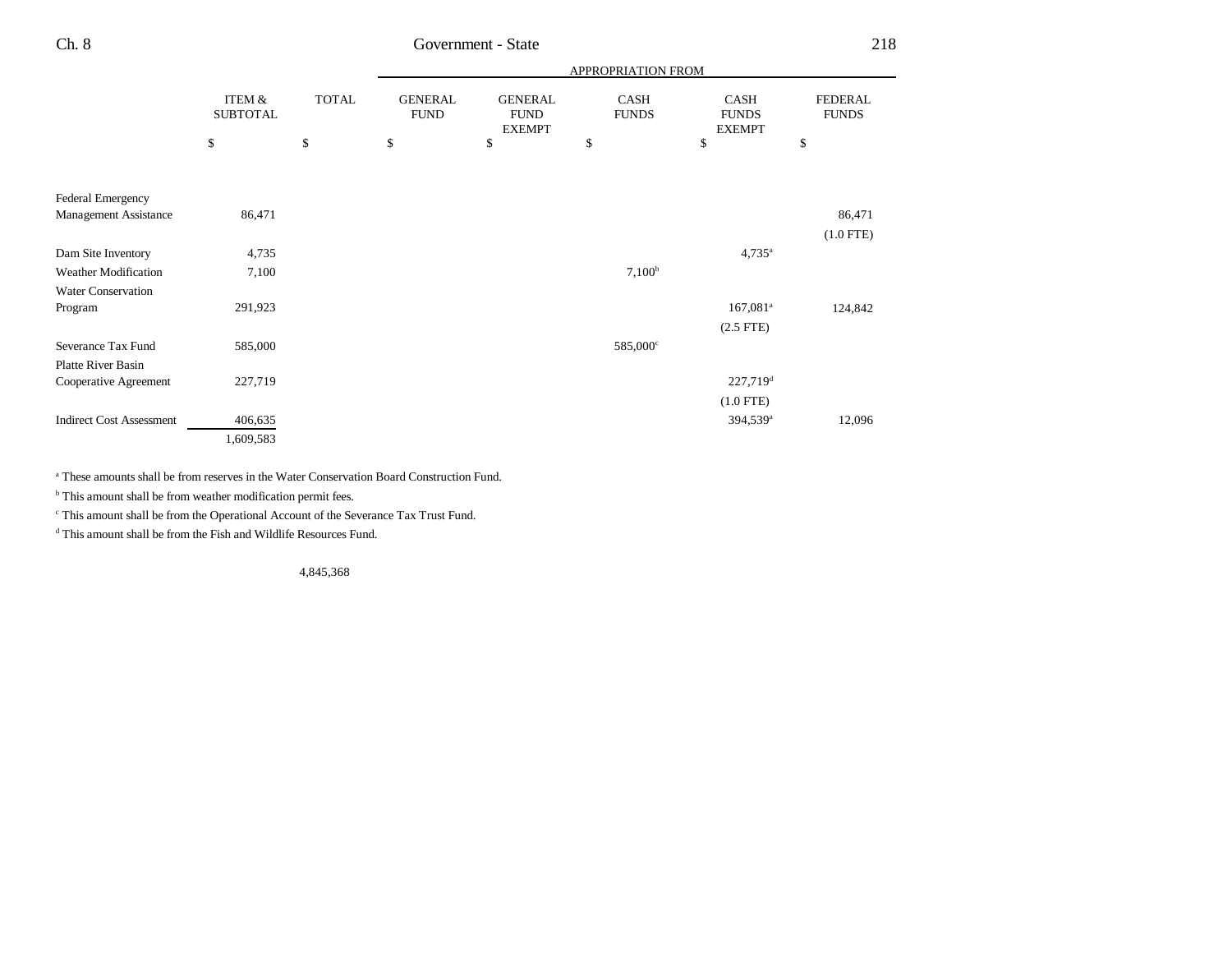| <b>(8) WATER RESOURCES DIVISION</b> |             |                                                                                                                                                                      |                     |                        |        |
|-------------------------------------|-------------|----------------------------------------------------------------------------------------------------------------------------------------------------------------------|---------------------|------------------------|--------|
| Personal Services <sup>183</sup>    | 14,777,807  | 14,777,807                                                                                                                                                           |                     |                        |        |
|                                     | 13,791,727  | 13,791,727                                                                                                                                                           |                     |                        |        |
|                                     |             | $(237.6$ FTE)                                                                                                                                                        |                     |                        |        |
| Retirements                         | 122,918     | 122,918                                                                                                                                                              |                     |                        |        |
|                                     |             | (Governor lined through this provision. See L. 2002, p. 3071. The affected subtotals, totals, and grand totals have been adjusted to reflect the Governor's action.) |                     |                        |        |
| <b>Operating Expenses</b>           | 838,382     | 739,033                                                                                                                                                              | 73,428 <sup>a</sup> | 25.921 <sup>b</sup>    |        |
| <b>Interstate Compacts</b>          | 74,762      | 74,762                                                                                                                                                               |                     |                        |        |
| Satellite Monitoring                |             |                                                                                                                                                                      |                     |                        |        |
| System                              | 327,169     | 229,029                                                                                                                                                              | 94,443 <sup>c</sup> | $3,697$ <sup>d</sup>   |        |
|                                     | 316,498     | 218,358                                                                                                                                                              |                     |                        |        |
|                                     | $(2.0$ FTE) |                                                                                                                                                                      |                     |                        |        |
| Ground Water                        |             |                                                                                                                                                                      |                     |                        |        |
| Management                          | 469,482     |                                                                                                                                                                      | $418,742^e$         | 50,740 <sup>f</sup>    |        |
|                                     | $(3.0$ FTE) |                                                                                                                                                                      |                     |                        |        |
| Augmentation of Water               |             |                                                                                                                                                                      |                     |                        |        |
| for Sand and Gravel                 |             |                                                                                                                                                                      |                     |                        |        |
| Extraction                          | 35,000      |                                                                                                                                                                      | $35,000^{\rm g}$    |                        |        |
| Dam Emergency Repair                | 50,000      |                                                                                                                                                                      |                     | 50,000 <sup>h</sup>    |        |
| <b>Federal Grant</b>                | 12,639      |                                                                                                                                                                      |                     |                        | 12,639 |
| <b>River Decision Support</b>       |             |                                                                                                                                                                      |                     |                        |        |
| <b>Systems</b>                      | 393,666     | 159,267                                                                                                                                                              |                     | $234,399$ <sup>h</sup> |        |
|                                     | $(4.0$ FTE) |                                                                                                                                                                      |                     |                        |        |
| Arkansas River Litigation           | 205,667     |                                                                                                                                                                      |                     | $205,667$ <sup>h</sup> |        |
|                                     |             |                                                                                                                                                                      |                     |                        |        |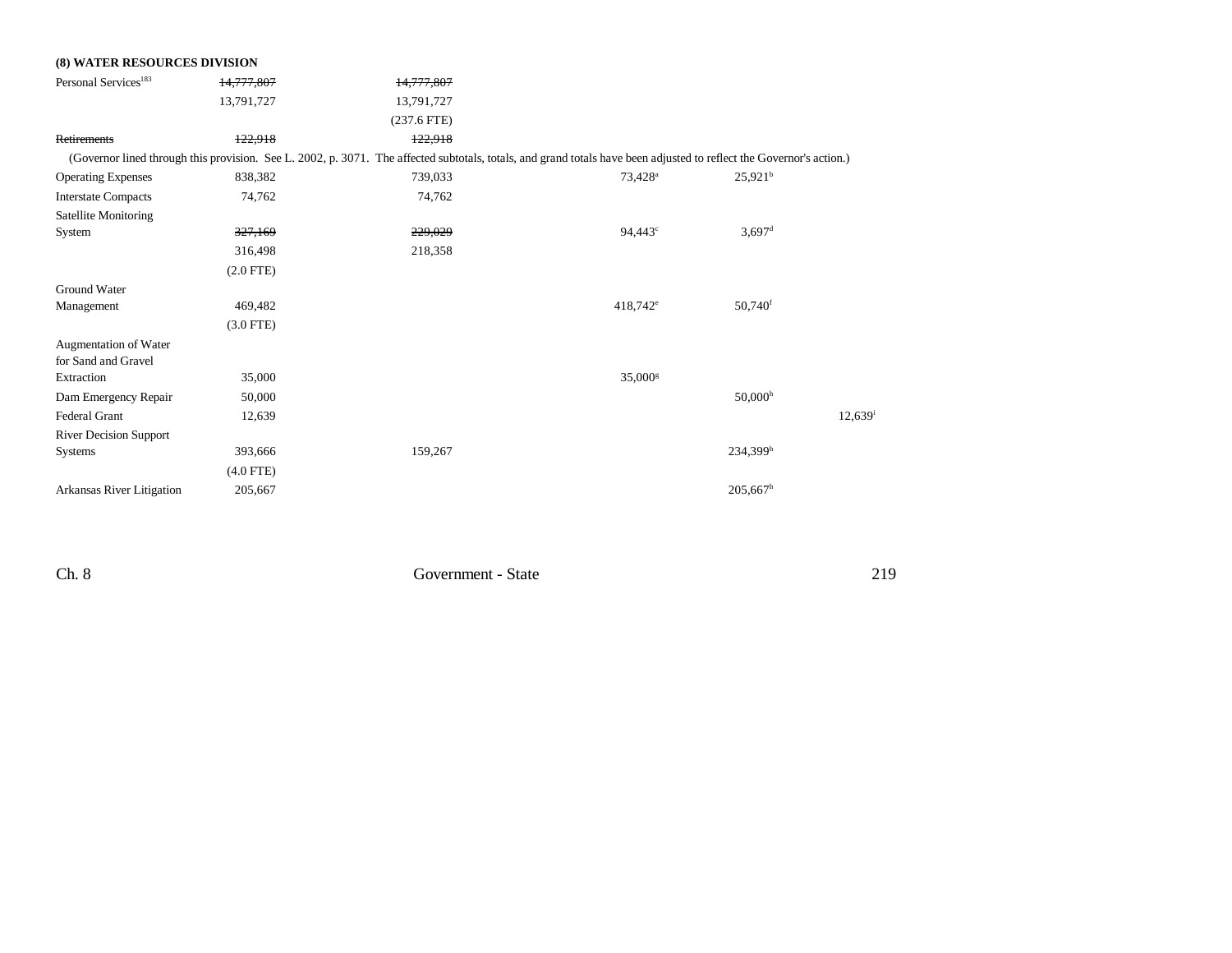| Ch. 8                                      | Government - State                   |              |                               |                                                |                             |                                              | 220                            |  |
|--------------------------------------------|--------------------------------------|--------------|-------------------------------|------------------------------------------------|-----------------------------|----------------------------------------------|--------------------------------|--|
|                                            |                                      |              |                               | APPROPRIATION FROM                             |                             |                                              |                                |  |
|                                            | <b>ITEM &amp;</b><br><b>SUBTOTAL</b> | <b>TOTAL</b> | <b>GENERAL</b><br><b>FUND</b> | <b>GENERAL</b><br><b>FUND</b><br><b>EXEMPT</b> | <b>CASH</b><br><b>FUNDS</b> | <b>CASH</b><br><b>FUNDS</b><br><b>EXEMPT</b> | <b>FEDERAL</b><br><b>FUNDS</b> |  |
|                                            | \$                                   | \$           | \$                            | \$                                             | \$                          | \$                                           | \$                             |  |
| Republican River<br>Compact Litigation and |                                      |              |                               |                                                |                             |                                              |                                |  |
| Sportsman's Ranch<br>Litigation            | 750,000                              |              |                               |                                                |                             | 750,000h                                     |                                |  |
| <b>Indirect Cost Assessment</b>            | 17,908                               |              |                               |                                                | 16,689                      |                                              | 1,219                          |  |
|                                            |                                      | 17,952,482   |                               |                                                |                             |                                              |                                |  |
|                                            |                                      | 16,955,731   |                               |                                                |                             |                                              |                                |  |
|                                            |                                      |              |                               |                                                |                             |                                              |                                |  |

a Of this amount, \$44,736 shall be from the Water Data Bank Cash Fund, \$8,364 shall be from the Publication Cash Fund, \$5,264 shall be from the Groundwater

Publication Fund, and \$15,064 shall be from various sources of cash funds.

b Of this amount, \$25,029 shall be from reserves in the Water Data Bank Cash Fund and \$892 shall be from reserves in the Publication Cash Fund.

c This amount shall be from the Satellite Monitoring System Cash Fund.

d This amount shall be from reserves in the Satellite Monitoring System Cash Fund.

e This amount shall be from the Groundwater Management Cash Fund.

f This amount shall be from reserves in the Groundwater Management Cash Fund.

<sup>g</sup> This amount shall be from the Gravel Pit Lakes Augmentation Fund.

<sup>h</sup> These amounts shall be from reserves in the Water Conservation Board Construction Fund.

i This amount reflects funds anticipated to be received from the United States Bureau of Reclamation and is shown for informational purposes only.

j This amount shall be from various sources of cash funds.

**(9) DIVISION OF WILDLIFE1, 184, 185, 186, 187, 188**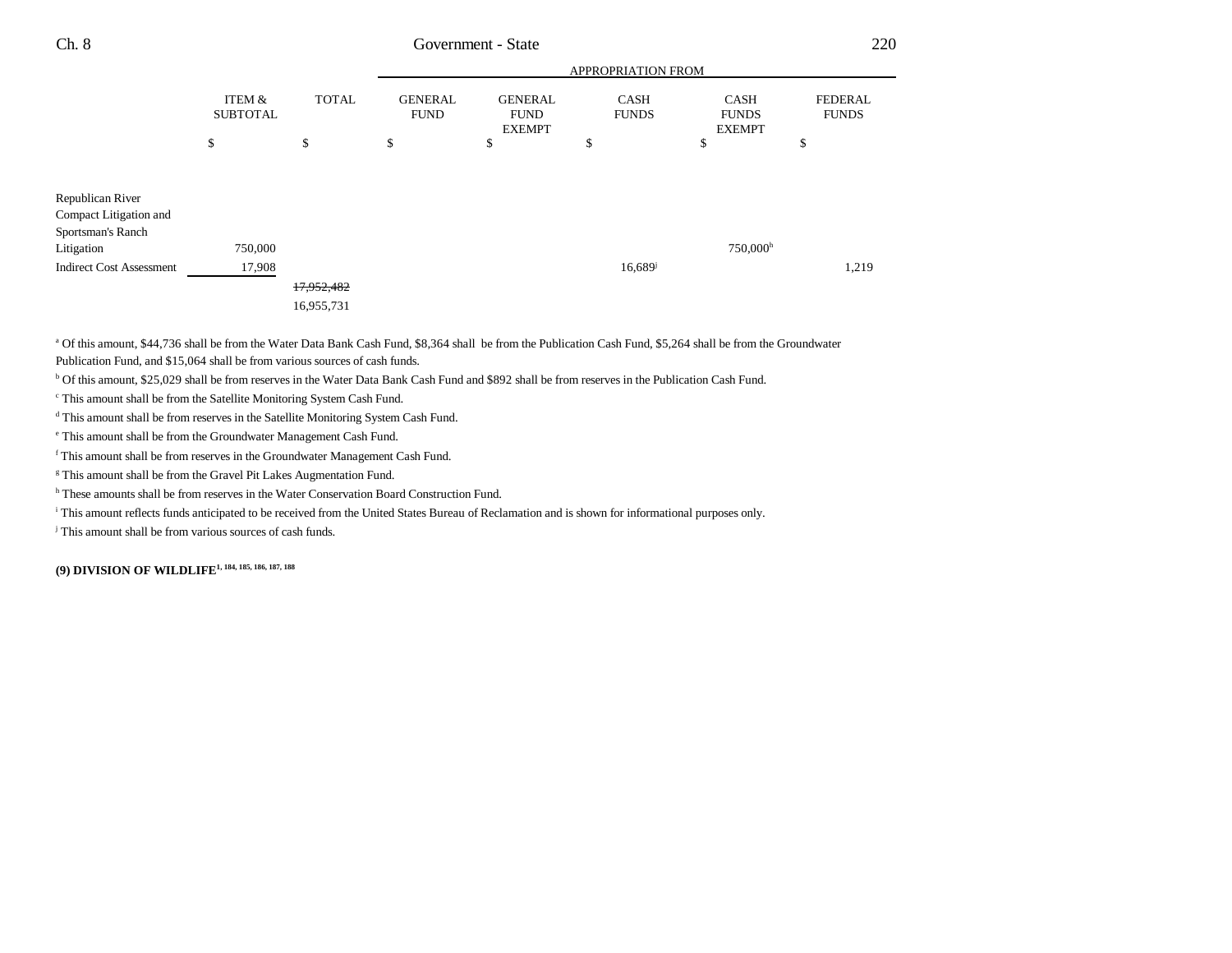## **(A) Division Operations**

| (1) Director's Office     |               |  |
|---------------------------|---------------|--|
| <b>Personal Services</b>  | 1,571,233     |  |
|                           | $(19.0$ FTE)  |  |
| <b>Operating Expenses</b> | 648,153       |  |
| (2) Biological Programs   |               |  |
| <b>Personal Services</b>  | 14,902,923    |  |
|                           | $(227.5$ FTE) |  |
| <b>Operating Expenses</b> | 9.370.055     |  |
| (3) State Fish Hatcheries |               |  |
| <b>Personal Services</b>  | 4,245,017     |  |
|                           | $(93.6$ FTE)  |  |
| <b>Operating Expenses</b> | 3,523,803     |  |
| (4) Regional Operations   |               |  |
| <b>Personal Services</b>  | 15,394,038    |  |
|                           | (294.5 FTE)   |  |
| <b>Operating Expenses</b> | 4,793,690     |  |
| (5) Information and       |               |  |
| Education                 |               |  |
| <b>Personal Services</b>  | 2,338,369     |  |
|                           | $(38.5$ FTE)  |  |
| <b>Operating Expenses</b> | 2,381,724     |  |
| (6) Law Enforcement       |               |  |
| <b>Personal Services</b>  | 760,216       |  |
|                           | $(10.3$ FTE)  |  |
| <b>Operating Expenses</b> | 185,635       |  |
|                           |               |  |

Ch. 8 Government - State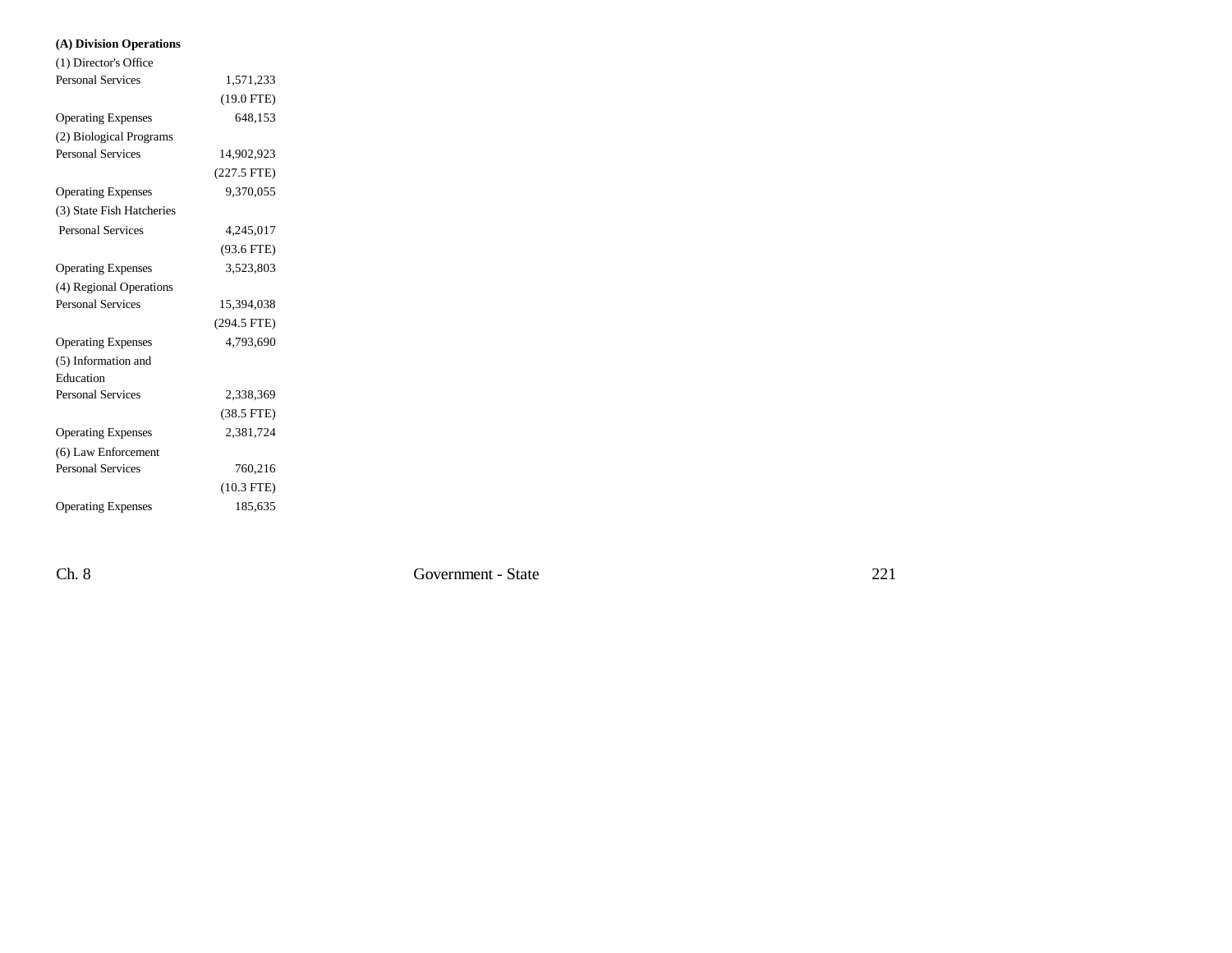|                           |                           |              | APPROPRIATION FROM            |                                                |                             |                                       |                                |
|---------------------------|---------------------------|--------------|-------------------------------|------------------------------------------------|-----------------------------|---------------------------------------|--------------------------------|
|                           | ITEM &<br><b>SUBTOTAL</b> | <b>TOTAL</b> | <b>GENERAL</b><br><b>FUND</b> | <b>GENERAL</b><br><b>FUND</b><br><b>EXEMPT</b> | <b>CASH</b><br><b>FUNDS</b> | CASH<br><b>FUNDS</b><br><b>EXEMPT</b> | <b>FEDERAL</b><br><b>FUNDS</b> |
|                           | \$                        | \$           | \$                            | \$                                             | \$                          | \$                                    | \$                             |
| (7) Information           |                           |              |                               |                                                |                             |                                       |                                |
| Technology                |                           |              |                               |                                                |                             |                                       |                                |
| Personal Services         | 1,335,079                 |              |                               |                                                |                             |                                       |                                |
|                           | $(18.0$ FTE)              |              |                               |                                                |                             |                                       |                                |
| <b>Operating Expenses</b> | 1,154,718                 |              |                               |                                                |                             |                                       |                                |
| (8) Engineering           |                           |              |                               |                                                |                             |                                       |                                |
| Personal Services         | 1,563,496                 |              |                               |                                                |                             |                                       |                                |
|                           | $(21.3$ FTE)              |              |                               |                                                |                             |                                       |                                |
| <b>Operating Expenses</b> | 157,754                   |              |                               |                                                |                             |                                       |                                |
| (9) Support Services      |                           |              |                               |                                                |                             |                                       |                                |
| <b>Personal Services</b>  | 2,759,514                 |              |                               |                                                |                             |                                       |                                |
|                           | $(41.5$ FTE)              |              |                               |                                                |                             |                                       |                                |
| <b>Operating Expenses</b> | 2,020,398                 |              |                               |                                                |                             |                                       |                                |
|                           | 69,105,815                |              |                               |                                                |                             | 59,650,084 <sup>a</sup>               | 9,455,731                      |

a Of this amount, \$50,045,284 shall be from the Wildlife Cash Fund, \$7,180,000 shall be from the Great Outdoors Colorado Board and is shown for information purposes only, \$1,251,800 is from the Species Conservation Trust Fund and is shown for information purposes only, \$550,000 shall be from subscription revenues from Colorado Outdoors Magazine, \$500,000 shall be from the Nongame Wildlife Voluntary Contribution Fund, \$105,000 is from the Wildlife for Future Generations Trust Fund and is shown for informational purposes only, \$10,000 is from gifts, grants, and donations, \$5,000 shall be from the Federal Aid Projects Income Fund, and \$3,000 shall be from the Search and Rescue Fund.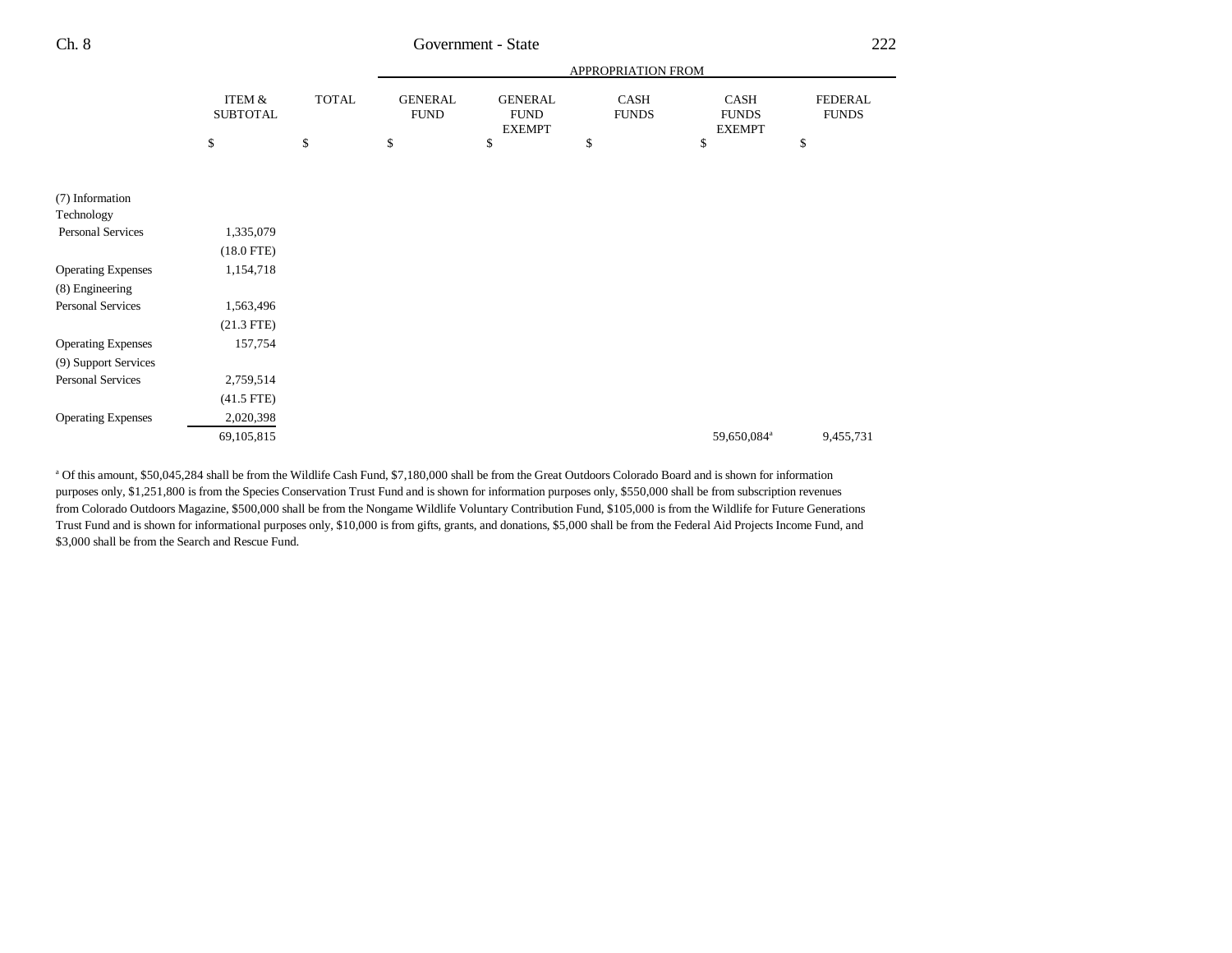| (B) Special Purpose             |           |
|---------------------------------|-----------|
| <b>Wildlife Commission</b>      |           |
| Discretionary Fund              | 250,000   |
| Game Damage Claims              |           |
| and Prevention                  | 1,050,000 |
| Special License Fund            |           |
| Projects                        | 107,000   |
| State Trust Land and            |           |
| <b>Property Leases</b>          | 889,964   |
| Department of Education         |           |
| Partnership                     | 84,352    |
| <b>Instream Flow Program</b>    | 296,027   |
| Habitat Partnership             |           |
| Program                         | 1,800,004 |
| <b>Indirect Cost Assessment</b> | 3,278,467 |
|                                 | 7,755,814 |

a Of this amount, \$5,848,810 shall be from the Wildlife Cash Fund, \$1,800,004 shall be from the Habitat Partnership Cash Fund pursuant to Section 33-1-112 (8), C.R.S., \$102,000 shall be from the raffle and auction of big game licenses pursuant to Section 33-4-116.5, C.R.S., and \$5,000 shall be from the Waterfowl Stamp Fund created pursuant to Section 33-4-102.5, C.R.S.

|                              | 76,861,629    |                    |                 |                           |              |
|------------------------------|---------------|--------------------|-----------------|---------------------------|--------------|
| <b>TOTALS PART XIV</b>       |               |                    |                 |                           |              |
| (NATURAL                     |               |                    |                 |                           |              |
| $RESOURCES)$ <sup>5, 6</sup> | \$168,239,309 | \$28,611,495       | $$33,121,563^a$ | \$90,903,472 <sup>b</sup> | \$15,602,779 |
|                              | \$166,922,985 | \$27,295,171       |                 |                           |              |
|                              |               |                    |                 |                           |              |
| Ch. 8                        |               | Government - State |                 |                           | 223          |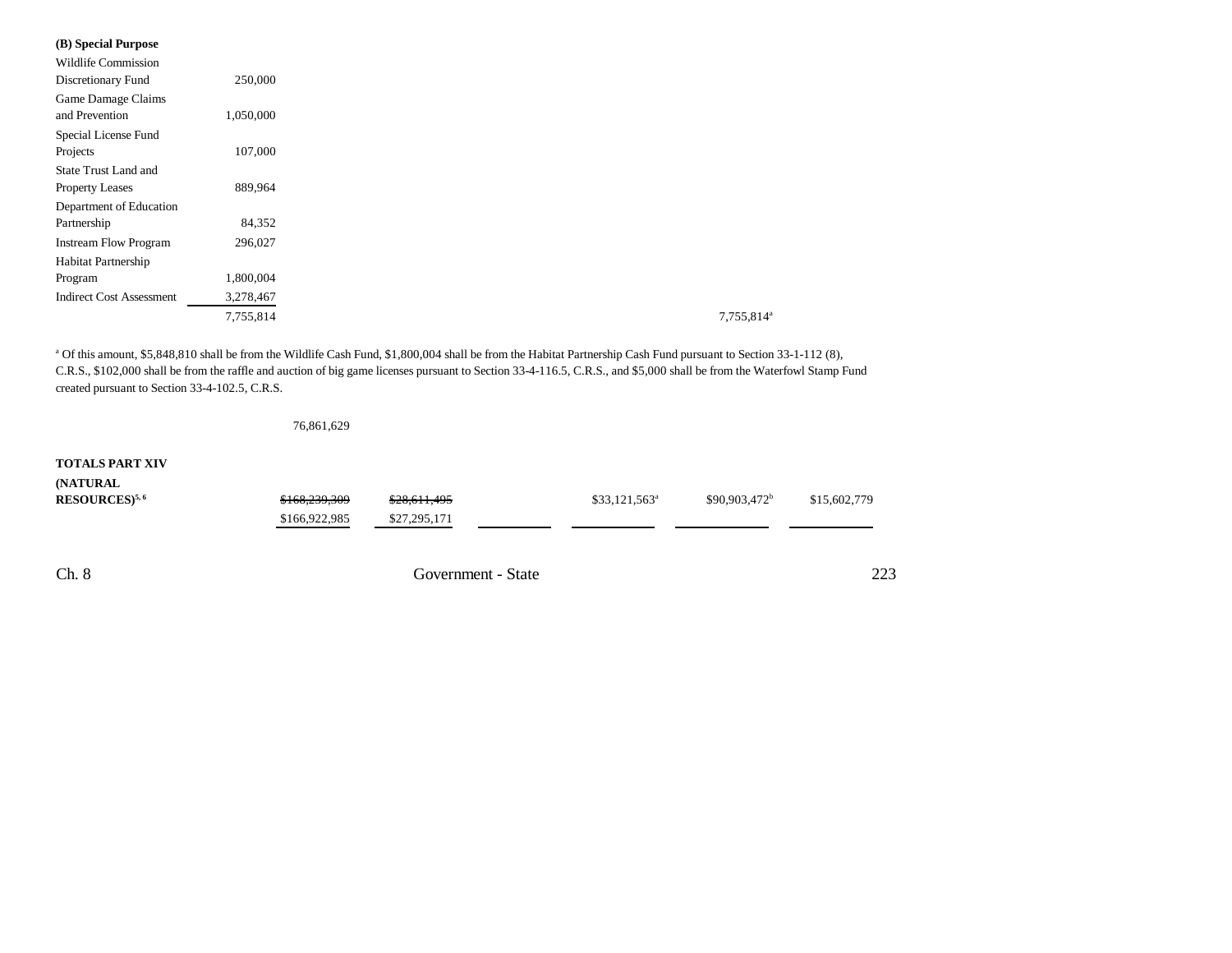|          |       |             |                | APPROPRIATION FROM |               |              |
|----------|-------|-------------|----------------|--------------------|---------------|--------------|
| ITEM &   | TOTAL | GENER AL.   | <b>GENERAL</b> | CASH               | <b>CASH</b>   | FEDERAL      |
| SUBTOTAL |       | <b>FUND</b> | <b>FUND</b>    | <b>FUNDS</b>       | <b>FUNDS</b>  | <b>FUNDS</b> |
|          |       |             | <b>EXEMPT</b>  |                    | <b>EXEMPT</b> |              |
|          |       |             |                |                    |               |              |

<sup>a</sup> This amount includes \$3,604,195 which contains a (T) notation and \$6,637,930 from the Operational Account of the Severance Tax Trust Fund. The total Severance Tax Trust Fund amount includes an estimated \$699,564 in the Executive Director's Office which is shown as being from various sources of cash funds.  $b$  Of this amount, \$3,119,644 contains a (T) notation.

# **SECTION 17.** Part XV and the affected totals of section 2 of chapter 399, Session Laws of Colorado 2002, are amended to read:

## Section 2. **Appropriation.**

### **PART XV DEPARTMENT OF PERSONNEL**

| (1) EXECUTIVE DIRECTOR'S OFFICE <sup>67a</sup> |            |         |                       |                    |  |  |
|------------------------------------------------|------------|---------|-----------------------|--------------------|--|--|
| <b>Personal Services</b>                       | 1,718,004  |         |                       | $1,718,004(T)^{a}$ |  |  |
|                                                | (26.0 FTE) |         |                       |                    |  |  |
| Health, Life, and Dental                       | 1,115,750  | 434,233 | $14,268(T)^{b}$       | $667,249(T)^c$     |  |  |
|                                                | 1,079,981  | 398,464 |                       |                    |  |  |
| Short-term Disability                          | 34,931     | 12.088  | $818(T)$ <sup>b</sup> | $22.025(T)^c$      |  |  |
|                                                | 33,557     | 10.714  |                       |                    |  |  |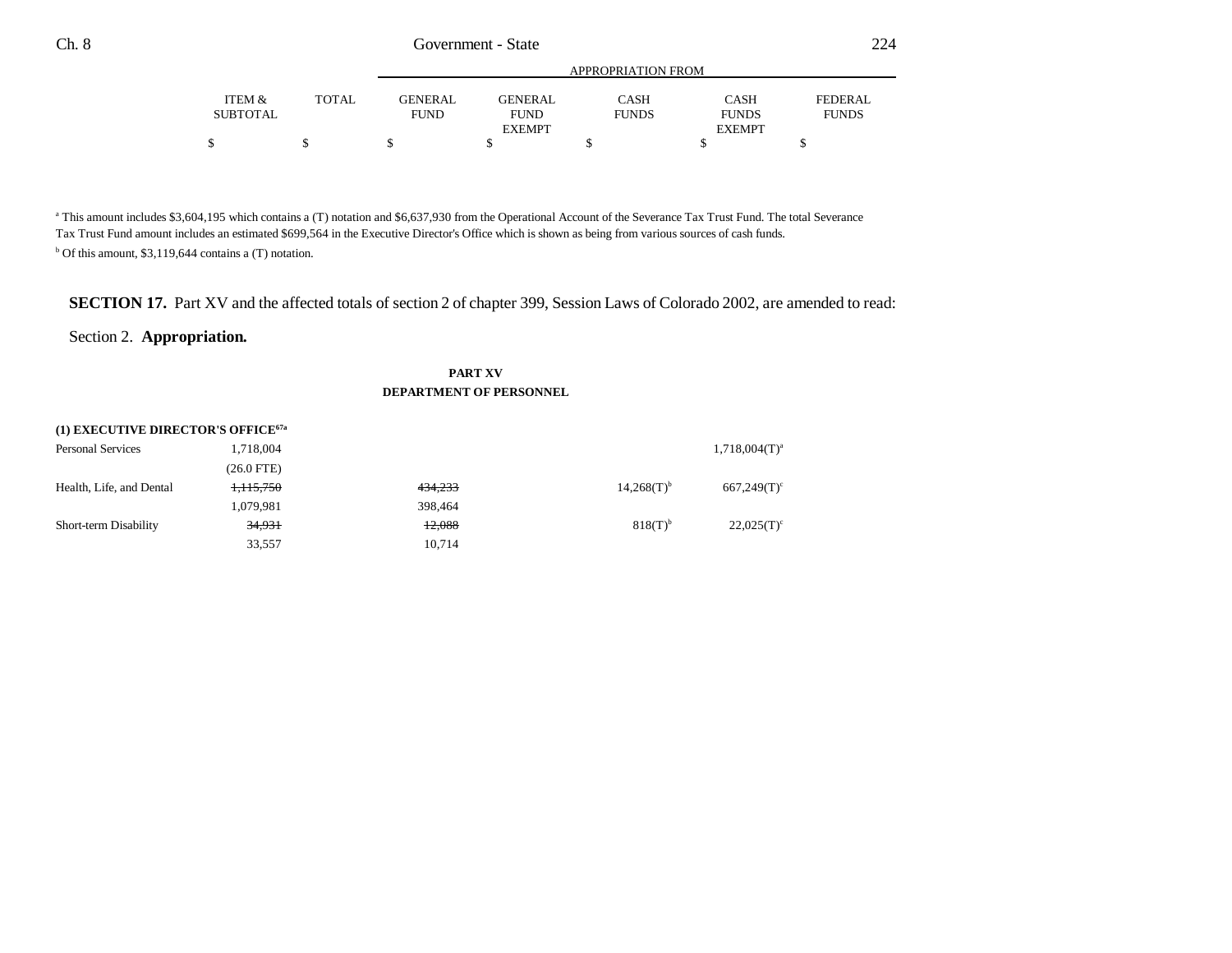| Salary Survey and Senior         |           |           |                          |                           |
|----------------------------------|-----------|-----------|--------------------------|---------------------------|
| <b>Executive Service</b>         | 1,472,777 | 669,520   | $13,382(T)^{b}$          | $789.875(T)^c$            |
| Performance-based Pay            |           |           |                          |                           |
| Awards                           | 315,162   | 141,261   | $2,555(T)^{b}$           | $171,346(T)^c$            |
| Shift Differential               | 78,422    |           |                          | $78,422(T)^c$             |
| Workers' Compensation            | 310,132   | 114,929   | $2,858(T)^{b}$           | $192,345(T)$ <sup>c</sup> |
| <b>Operating Expenses</b>        | 121,080   |           |                          | $121,080(T)^d$            |
| Legal Services for 3,432         |           |           |                          |                           |
| hours                            | 205,234   | 142,922   | $3,349(T)^{b}$           | $58,963(T)^c$             |
| Purchase of Services from        |           |           |                          |                           |
| <b>Computer Center</b>           | 1,402,969 | 1,284,204 |                          | $118,765(T)^c$            |
| <b>Multiuse Network Payments</b> | 345,565   |           |                          | $345,565(T)$ <sup>c</sup> |
| Payment to Risk                  |           |           |                          |                           |
| Management and Property          |           |           |                          |                           |
| Funds                            | 489,186   | 181,283   | $4,507(T)^{b}$           | $303,396(T)^c$            |
| Vehicle Lease Payments           | 164,744   | 115,371   |                          | $49,373(T)$ <sup>c</sup>  |
| <b>Leased Space</b>              | 907,395   | 361,645   | $10,072(T)$ <sup>b</sup> | $535,678(T)^c$            |
| Capitol Complex Leased           |           |           |                          |                           |
| Space                            | 1,133,861 | 474,118   | 138,028 <sup>e</sup>     | $521,715(T)^c$            |
| <b>Test Facility Lease</b>       | 116,351   | 116,351   |                          |                           |
| <b>Employment Security</b>       |           |           |                          |                           |
| <b>Contract Payment</b>          | 17,400    | 10,889    |                          | $6,511(T)^f$              |
| <b>Employees Emeritus</b>        |           |           |                          |                           |
| Retirement                       | 11,039    | 11,039    |                          |                           |
| Governor's Transition            | 10,000    | 10,000    |                          |                           |
|                                  |           | 9,970,002 |                          |                           |
|                                  |           | 9,932,859 |                          |                           |
|                                  |           |           |                          |                           |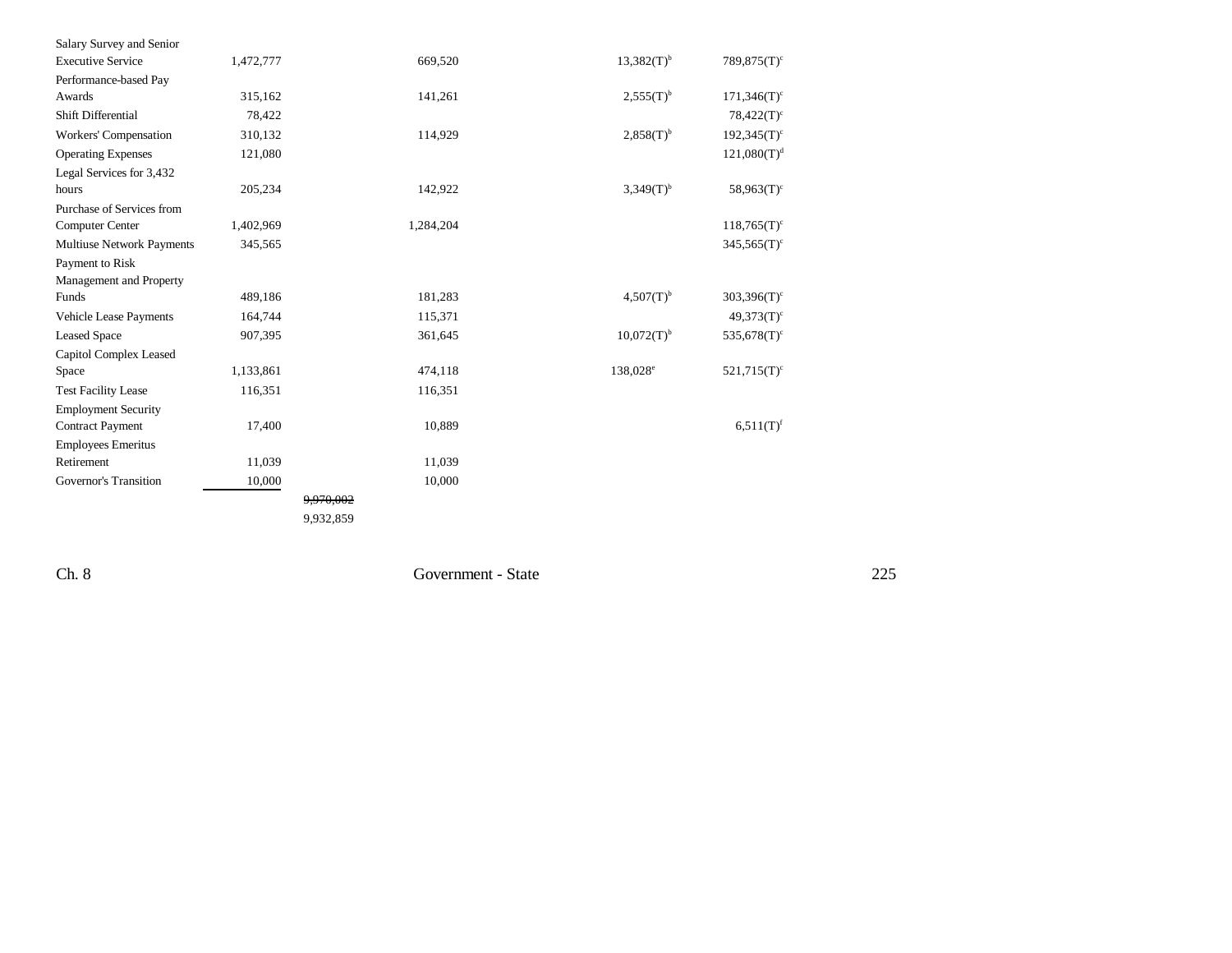|                 |              | APPROPRIATION FROM |                |              |               |              |
|-----------------|--------------|--------------------|----------------|--------------|---------------|--------------|
| ITEM &          | <b>TOTAL</b> | <b>GENERAL</b>     | <b>GENERAL</b> | CASH         | <b>CASH</b>   | FEDERAL      |
| <b>SUBTOTAL</b> |              | <b>FUND</b>        | <b>FUND</b>    | <b>FUNDS</b> | <b>FUNDS</b>  | <b>FUNDS</b> |
|                 |              |                    | <b>EXEMPT</b>  |              | <b>EXEMPT</b> |              |
|                 |              |                    |                |              |               |              |

<sup>a</sup> Of this amount, \$1,593,006 shall be from indirect cost recoveries and \$124,998 shall be from user fees from other state agencies.

 $^{\rm b}$  These amounts shall be from user fees from other state agencies.

c These amounts shall be from user fees from other state agencies.

d This amount shall be from indirect cost recoveries from other divisions within the Department.

e Of this amount, \$131,331 shall be from the Capitol Parking Fund and \$6,697 shall be from the Deferred Compensation Administration Fund.

f Of this amount, \$2,291 shall be from the Department of Human Services, \$1,228 shall be from the Department of Natural Resources, \$922 shall be from the Department of Personnel, \$744 shall be from the Department of Law, \$597 shall be from the Department of Agriculture, \$368 shall be from the Department of Public Health and Environment, \$101 shall be from the Department of Regulatory Agencies, \$88 shall be from the Department of Revenue, \$65 from the Department of Local Affairs, \$62 shall be from the Department of Corrections, \$32 shall be from the Department of Public Safety, and \$13 shall be from the Department of State.

#### **(2) HUMAN RESOURCE SERVICES<sup>30</sup>**

#### **(A) Human Resource Services**

(1) State Agency Services

| <b>Personal Services</b>  | 2,126,779    | 829,023 | $1,297,756(T)^a$ |
|---------------------------|--------------|---------|------------------|
|                           | 2,058,648    | 760,892 |                  |
|                           | $(37.0$ FTE) |         |                  |
| <b>Operating Expenses</b> | 108,462      | 108.462 |                  |
|                           | 2,235,241    |         |                  |
|                           | 2,167,110    |         |                  |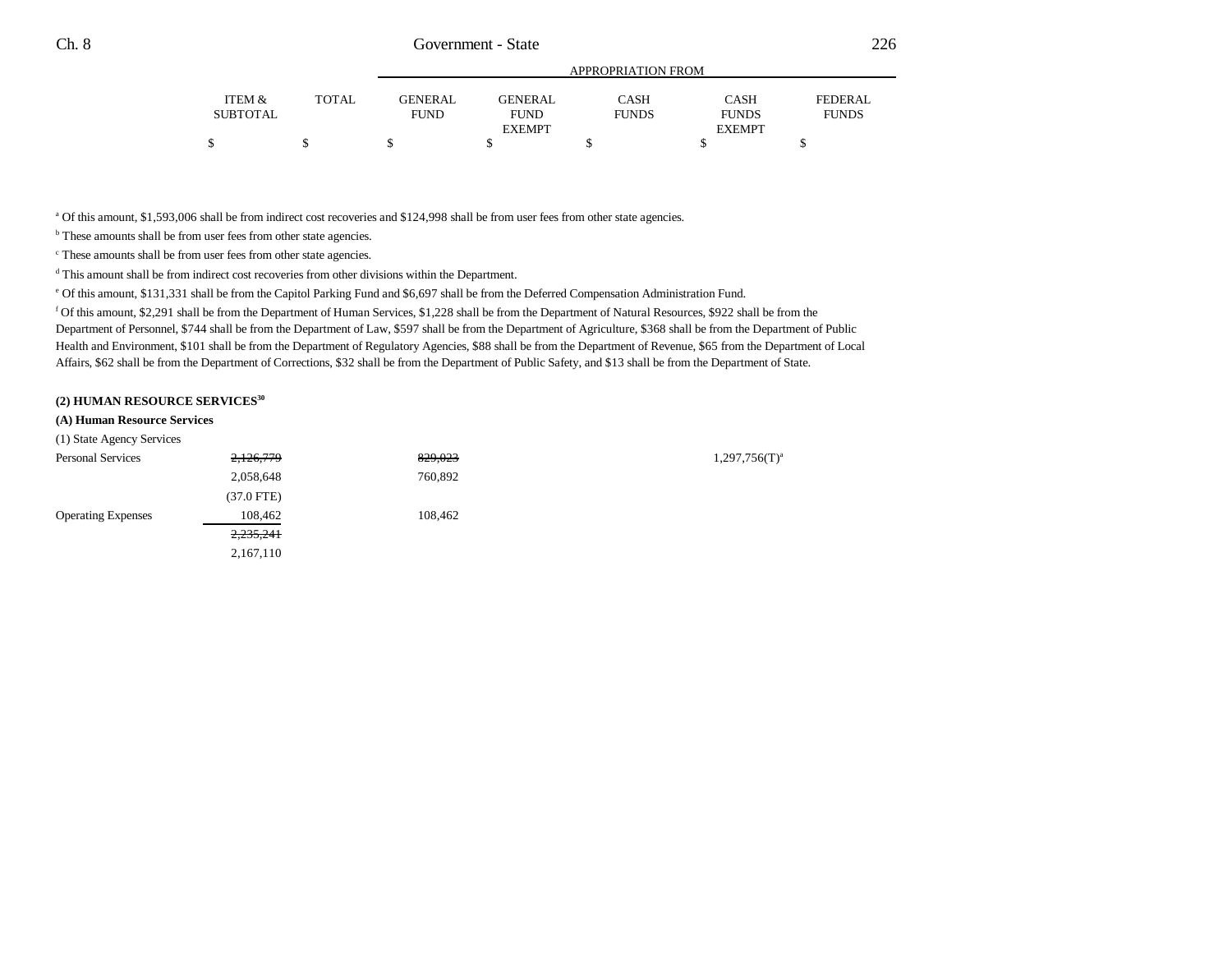<sup>a</sup> This amount shall be from indirect cost recoveries from other divisions within the department.

| (2) Training Services           |         |            |                           |
|---------------------------------|---------|------------|---------------------------|
| <b>Personal Services</b>        | 165,765 | $21,419^a$ | $144,346(T)$ <sup>t</sup> |
|                                 |         |            | $(3.0$ FTE)               |
| <b>Operating Expenses</b>       | 79,573  |            | $79,573(T)^t$             |
| <b>Indirect Cost Assessment</b> | 46.726  |            | $46,726(T)$ <sup>t</sup>  |
|                                 | 292,064 |            |                           |

a This amount shall be from the sale of job reference manuals and training revenue from non-state agencies.

**b** These amounts shall be from training revenues from state agencies.

#### **(B) Employee Benefits Services**

| <b>Personal Services</b>          | 783.976    | $211.294^a$           | $572,682(T)$ <sup>b</sup> |
|-----------------------------------|------------|-----------------------|---------------------------|
|                                   | (11.0 FTE) |                       |                           |
| <b>Operating Expenses</b>         | 51,355     | $23,574$ <sup>a</sup> | $27,781(T)$ <sup>b</sup>  |
| <b>Utilization Review</b>         | 40,000     |                       | $40,000(T)$ <sup>b</sup>  |
| Deferred Compensation             |            |                       |                           |
| Plans                             | 84,500     | 84,500 <sup>a</sup>   |                           |
| <b>Defined Contribution Plans</b> | 6,226      | 6.226c                |                           |
| <b>Indirect Cost Assessment</b>   | 138,080    | $37,658^{\circ}$      | $100,422(T)$ <sup>b</sup> |
|                                   | 1,104,137  |                       |                           |

a These amounts shall be from the Deferred Compensation Fund.

<sup>b</sup> These amounts shall be from the Benefits Administration Fund, which is counted as cash funds exempt because the funds are generated from employee contributions.

c This amount shall be from the Defined Contribution Fund.

Ch. 8 Government - State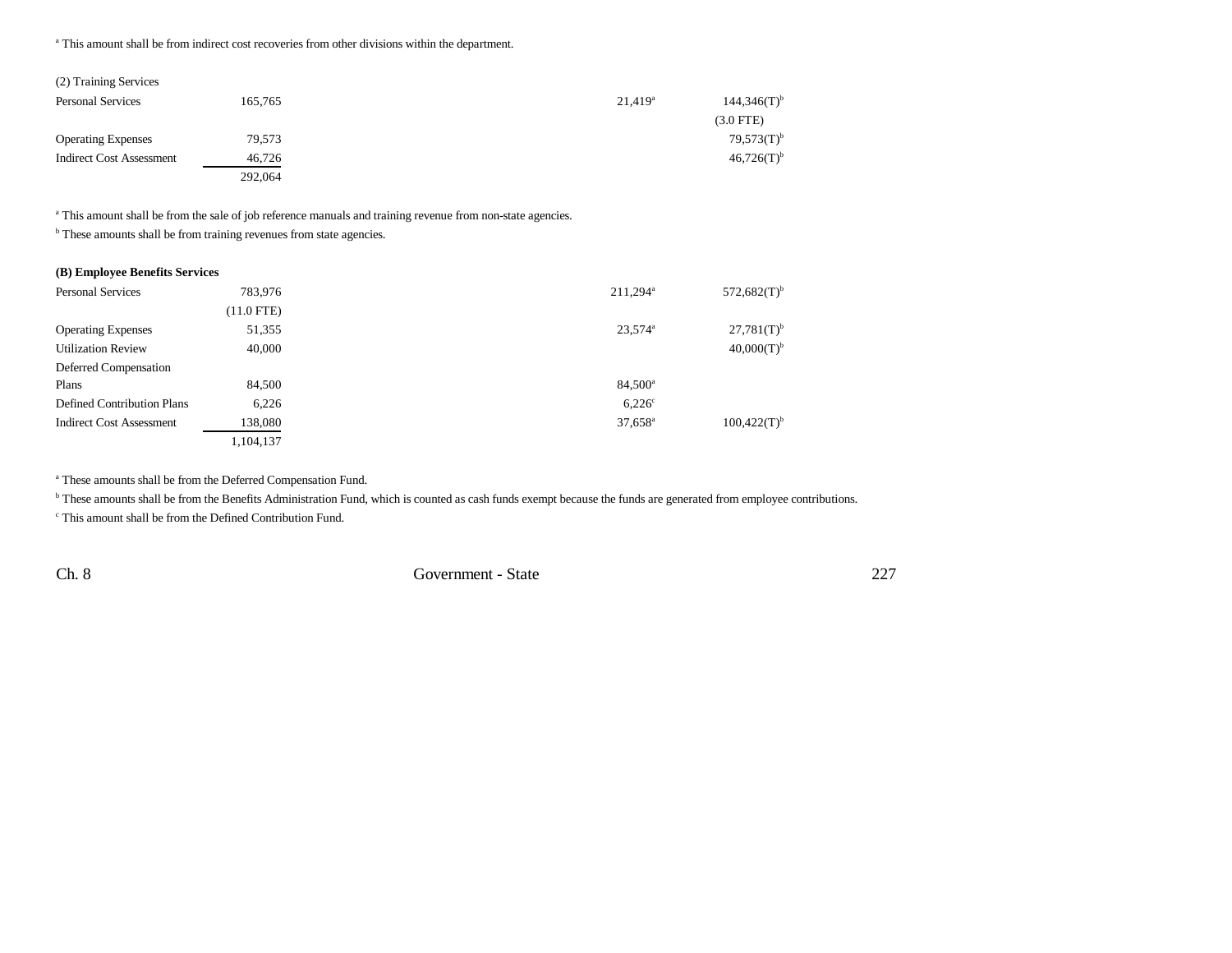|                                 |                           |              |                               |                                                | APPROPRIATION FROM          |                                              |                                |
|---------------------------------|---------------------------|--------------|-------------------------------|------------------------------------------------|-----------------------------|----------------------------------------------|--------------------------------|
|                                 | ITEM &<br><b>SUBTOTAL</b> | <b>TOTAL</b> | <b>GENERAL</b><br><b>FUND</b> | <b>GENERAL</b><br><b>FUND</b><br><b>EXEMPT</b> | <b>CASH</b><br><b>FUNDS</b> | <b>CASH</b><br><b>FUNDS</b><br><b>EXEMPT</b> | <b>FEDERAL</b><br><b>FUNDS</b> |
|                                 | \$                        | \$           | \$                            | \$                                             | \$                          | \$                                           | \$                             |
|                                 |                           |              |                               |                                                |                             |                                              |                                |
| (C) Risk Management Services    |                           |              |                               |                                                |                             |                                              |                                |
| Personal Services               | 536,117                   |              |                               |                                                |                             | $536,117(T)^a$                               |                                |
|                                 |                           |              |                               |                                                |                             | $(9.0$ FTE)                                  |                                |
| <b>Operating Expenses</b>       | 57,104                    |              |                               |                                                |                             | $57,104(T)^a$                                |                                |
| <b>Audit Expense</b>            | 63,120                    |              |                               |                                                |                             | $63,120(T)^{a}$                              |                                |
| Legal Services for 31,860       |                           |              |                               |                                                |                             |                                              |                                |
| hours                           | 1,905,228                 |              |                               |                                                |                             | $1,905,228(T)$ <sup>b</sup>                  |                                |
| <b>Liability Premiums</b>       | 6,089,172                 |              |                               |                                                | $900,158(T)^c$              | $5,189,014(T)$ <sup>b</sup>                  |                                |
| <b>Property Premiums</b>        | 5,599,850                 |              |                               |                                                | $571,135(T)^d$              | $5,028,715(T)^e$                             |                                |
| <b>Workers' Compensation</b>    |                           |              |                               |                                                |                             |                                              |                                |
| Premiums                        | 23,001,966                |              |                               |                                                | $2,517,113(T)^c$            | $20,484,853(T)$ <sup>b</sup>                 |                                |
| <b>Indirect Cost Assessment</b> | 100,403                   |              |                               |                                                |                             | $100,403(T)^{a}$                             |                                |
|                                 | 37,352,960                |              |                               |                                                |                             |                                              |                                |

<sup>a</sup> These amounts shall be from state agency appropriations to the Risk Management Fund and the Self-Insured Property Fund.

**b** These amounts shall be from state agency appropriations to the Risk Management Fund.

c These amounts shall be from enterprises within state agency appropriations to the Risk Management Fund.

d This amount shall be from enterprises within state agency appropriations to the Self-Insured Property Fund.

e This amount shall be from state agency appropriations to the Self-Insured Property Fund.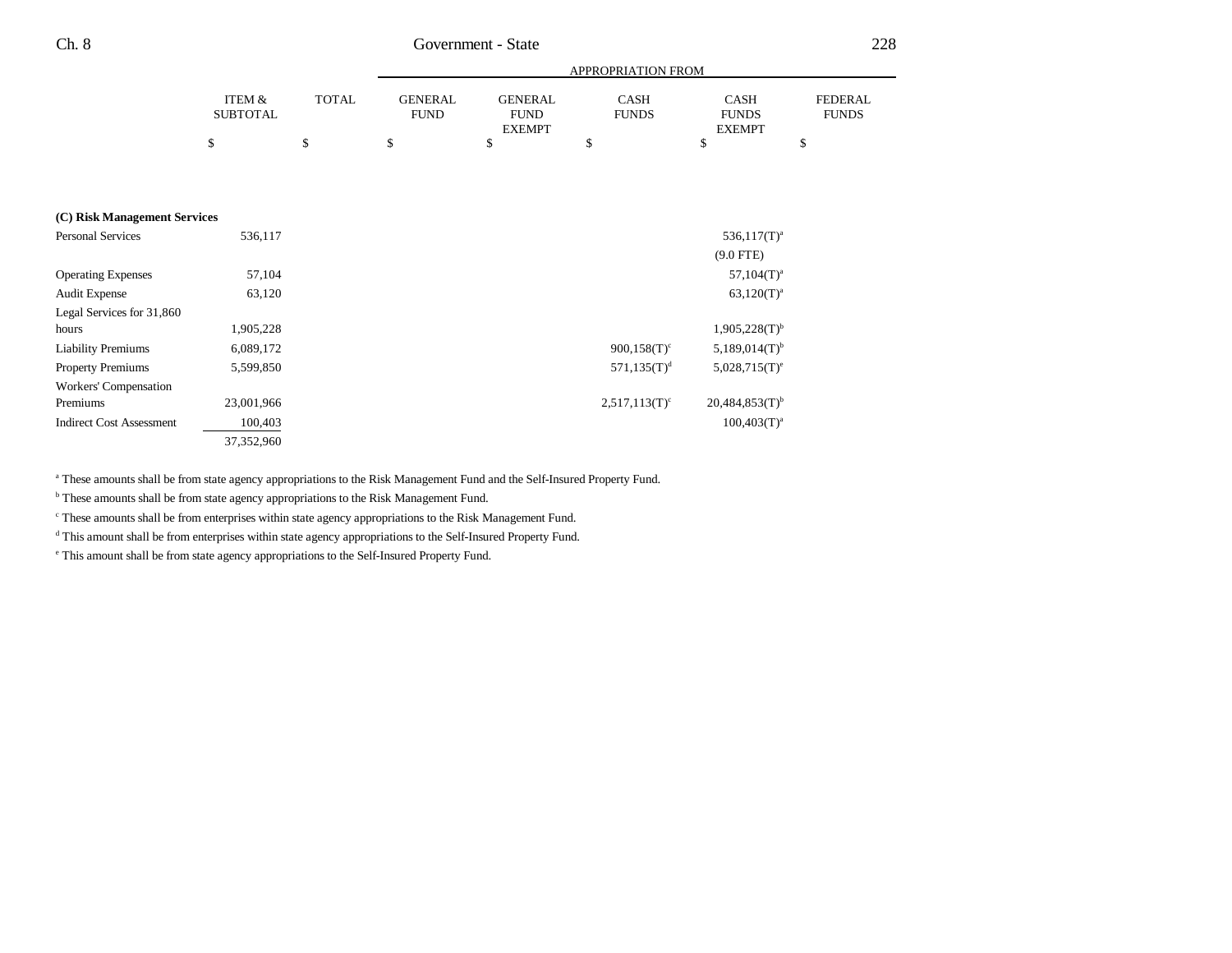### 40,984,402

40,916,271

### **(3) PERSONNEL BOARD**

| <b>Personal Services</b>  | 373,669     | 371,669 | $1,200^{\rm a}$ | $800(T)$ <sup>b</sup> |
|---------------------------|-------------|---------|-----------------|-----------------------|
|                           | 346,154     | 344,154 |                 |                       |
|                           | $(4.8$ FTE) |         |                 |                       |
| <b>Operating Expenses</b> | 29,033      | 29,033  |                 |                       |
|                           | 402,702     |         |                 |                       |
|                           | 375,187     |         |                 |                       |

a This amount shall be from receipts collected for copies of information and case documentation.

<sup>b</sup> This amount shall be from receipts from state agencies for copies of information and case documentation.

## **(4) CENTRAL SERVICES**

| 687,647      |
|--------------|
| $(11.0$ FTE) |
| 77.427       |
| 369,680      |
| 1,134,754    |
|              |

<sup>a</sup> This amount shall be from all sections of Central Services and from user fees from other state agencies.

### **(B) Integrated Document Factory**

Ch. 8 Government - State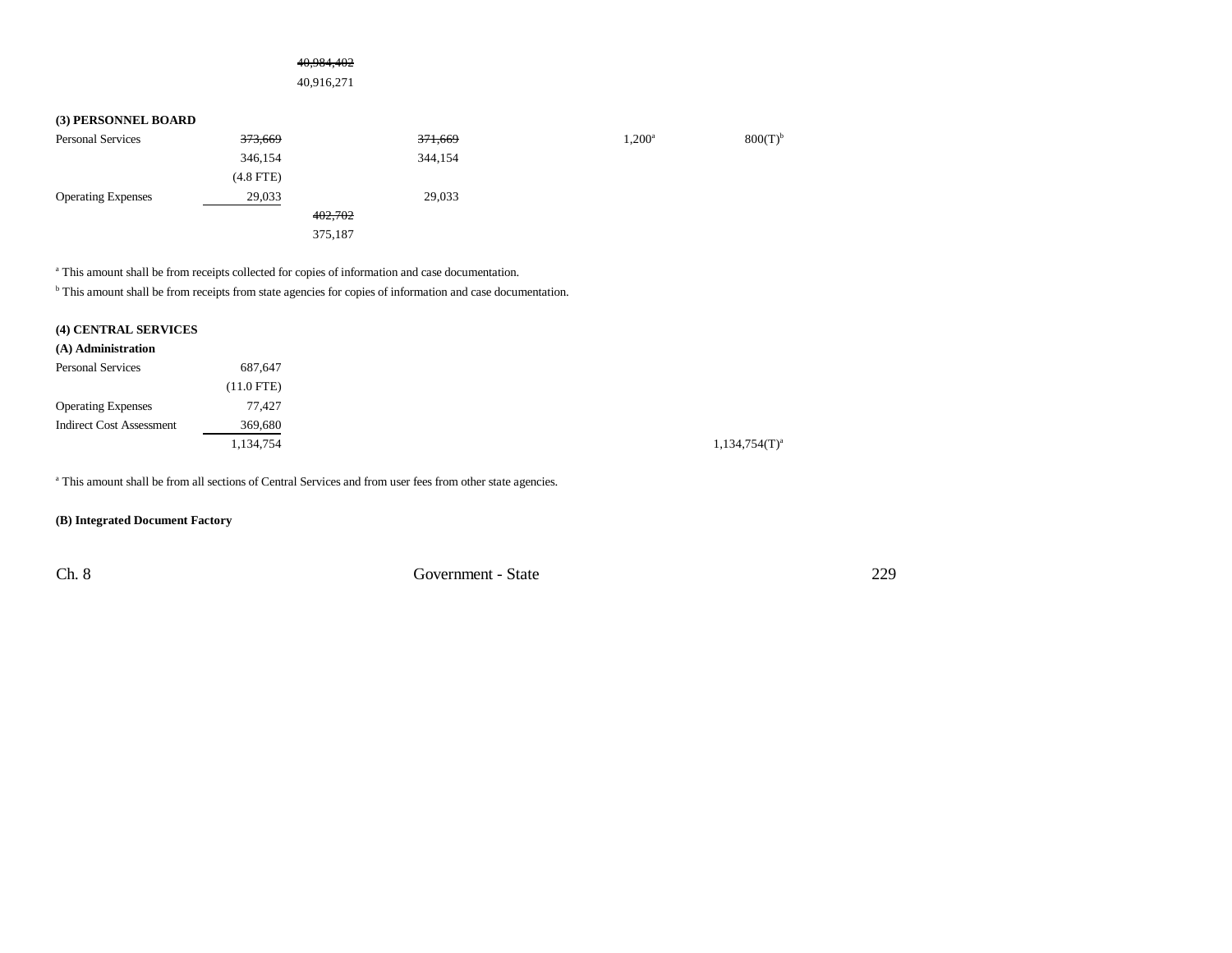| I<br>. .<br>v | ۰.<br>M. |
|---------------|----------|
|---------------|----------|

# Government - State

|                                                                                                                                                    |                                      |              | APPROPRIATION FROM            |                                                |                        |                                       |                                |  |
|----------------------------------------------------------------------------------------------------------------------------------------------------|--------------------------------------|--------------|-------------------------------|------------------------------------------------|------------------------|---------------------------------------|--------------------------------|--|
|                                                                                                                                                    | <b>ITEM &amp;</b><br><b>SUBTOTAL</b> | <b>TOTAL</b> | <b>GENERAL</b><br><b>FUND</b> | <b>GENERAL</b><br><b>FUND</b><br><b>EXEMPT</b> | CASH<br><b>FUNDS</b>   | CASH<br><b>FUNDS</b><br><b>EXEMPT</b> | <b>FEDERAL</b><br><b>FUNDS</b> |  |
|                                                                                                                                                    | \$                                   | \$           | \$                            | \$                                             | \$                     | \$                                    | \$                             |  |
|                                                                                                                                                    |                                      |              |                               |                                                |                        |                                       |                                |  |
| (1) Reprographics Services                                                                                                                         |                                      |              |                               |                                                |                        |                                       |                                |  |
| <b>Personal Services</b>                                                                                                                           | 1,170,843                            |              |                               |                                                |                        |                                       |                                |  |
|                                                                                                                                                    | $(30.1$ FTE)                         |              |                               |                                                |                        |                                       |                                |  |
| <b>Operating Expenses</b>                                                                                                                          | 2,080,722                            |              |                               |                                                |                        |                                       |                                |  |
|                                                                                                                                                    | 3,251,565                            |              |                               |                                                | $240,618$ <sup>a</sup> | $3,010,947(T)$ <sup>b</sup>           |                                |  |
| <sup>a</sup> This amount shall be from user fees from non-state agencies.<br><sup>b</sup> This amount shall be from user fees from state agencies. |                                      |              |                               |                                                |                        |                                       |                                |  |
| (2) Imaging and Microfilm Services                                                                                                                 |                                      |              |                               |                                                |                        |                                       |                                |  |
| <b>Personal Services</b>                                                                                                                           | 780,316                              |              |                               |                                                |                        |                                       |                                |  |
|                                                                                                                                                    | $(15.0$ FTE)                         |              |                               |                                                |                        |                                       |                                |  |
| <b>Operating Expenses</b>                                                                                                                          | 220,610                              |              |                               |                                                |                        |                                       |                                |  |
|                                                                                                                                                    | 1,000,926                            |              |                               |                                                | 35,878 <sup>a</sup>    | $965,048(T)$ <sup>b</sup>             |                                |  |
| <sup>a</sup> This amount shall be from user fees from non-state agencies.<br><sup>b</sup> This amount shall be from user fees from state agencies. |                                      |              |                               |                                                |                        |                                       |                                |  |
|                                                                                                                                                    |                                      |              |                               |                                                |                        |                                       |                                |  |
| (3) Mail Services                                                                                                                                  |                                      |              |                               |                                                |                        |                                       |                                |  |
| <b>Personal Services</b>                                                                                                                           | 1,034,482                            |              |                               |                                                |                        |                                       |                                |  |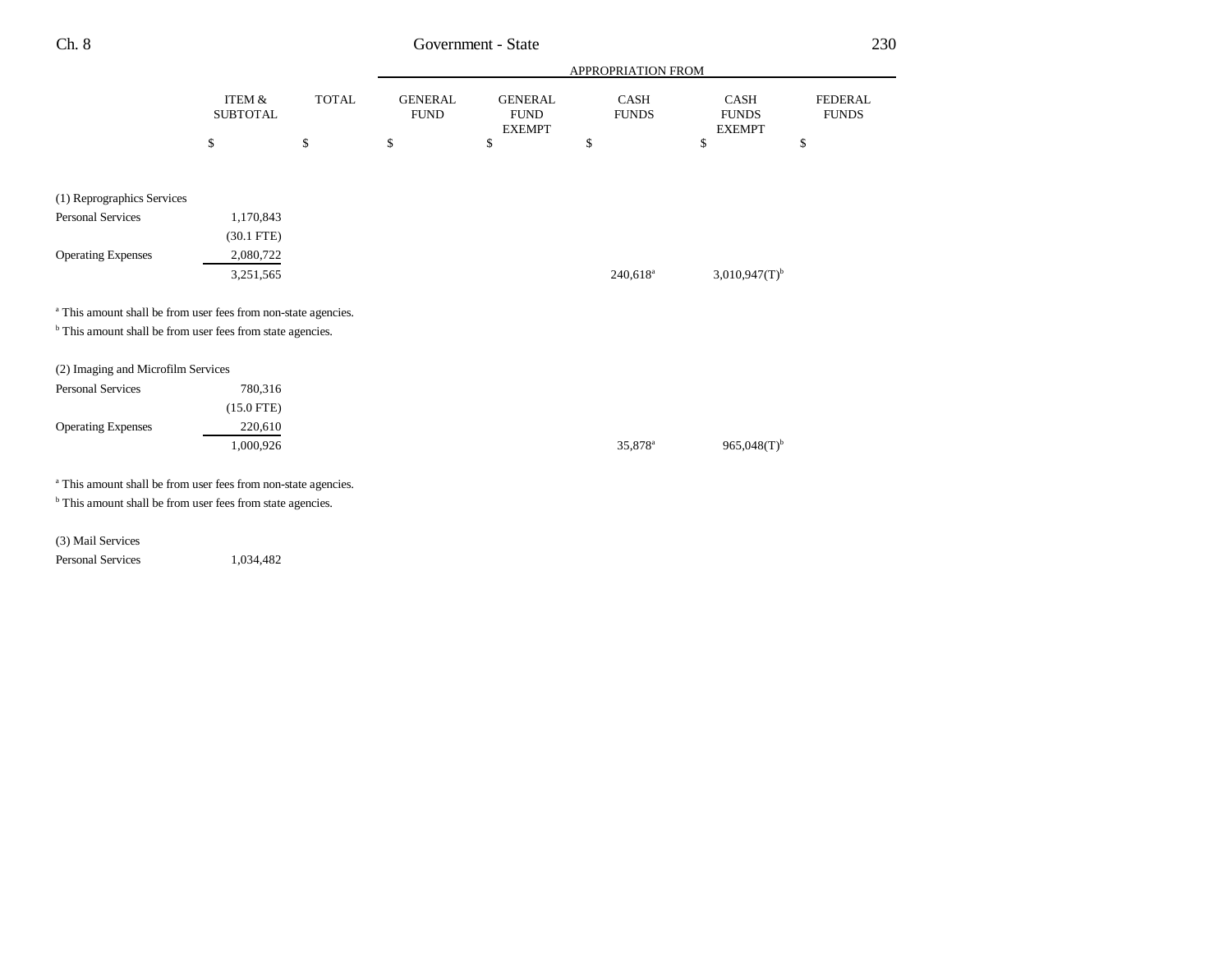| <b>Operating Expenses</b>                                                                                                                                                                                                                                                                                                                             | $(32.0$ FTE)<br>4,500,522<br>5,535,004 | 351,498 <sup>a</sup> | $5,183,506(T)$ <sup>b</sup>  |  |
|-------------------------------------------------------------------------------------------------------------------------------------------------------------------------------------------------------------------------------------------------------------------------------------------------------------------------------------------------------|----------------------------------------|----------------------|------------------------------|--|
| <sup>a</sup> This amount shall be from user fees from non-state agencies.                                                                                                                                                                                                                                                                             |                                        |                      |                              |  |
| <sup>b</sup> This amount shall be from user fees from state agencies.                                                                                                                                                                                                                                                                                 |                                        |                      |                              |  |
| (C) Fleet Management Program<br>and Motor Pool Services <sup>189, 190, 191</sup>                                                                                                                                                                                                                                                                      |                                        |                      |                              |  |
| Personal Services                                                                                                                                                                                                                                                                                                                                     | 779,915                                |                      |                              |  |
|                                                                                                                                                                                                                                                                                                                                                       | $(17.0$ FTE)                           |                      |                              |  |
| <b>Operating Expenses</b>                                                                                                                                                                                                                                                                                                                             | 12,305,933                             |                      |                              |  |
| Vehicle Replacement Lease,                                                                                                                                                                                                                                                                                                                            |                                        |                      |                              |  |
| Purchase or Lease/Purchase                                                                                                                                                                                                                                                                                                                            | 17,638,256                             |                      |                              |  |
|                                                                                                                                                                                                                                                                                                                                                       | 30,724,104                             | $2,711,581(T)^a$     | $28,012,523(T)$ <sup>b</sup> |  |
| <sup>a</sup> Of this amount, \$2,133,461 shall be from the Division of Wildlife, \$234,082 shall be from user fees from the Colorado State Lottery, \$144,038 shall be from<br>Correctional Industries, and \$200,000 shall be from user fees from other non-state agencies.<br><sup>b</sup> This amount shall be from user fees from state agencies. |                                        |                      |                              |  |

## **(D) Facilities Maintenance<sup>192</sup>**

| (1) Capitol Complex<br>Facilities |           |                    |                  |
|-----------------------------------|-----------|--------------------|------------------|
| <b>Personal Services</b>          | 2,358,252 | 34,479             | $2,323,773(T)^a$ |
|                                   | 2,355,611 | 31,838             |                  |
|                                   |           | $(1.0$ FTE $)$     | $(54.2$ FTE)     |
| <b>Operating Expenses</b>         | 1,652,842 | 15,376             | $1,637,466(T)^a$ |
|                                   |           |                    |                  |
| Ch. 8                             |           | Government - State |                  |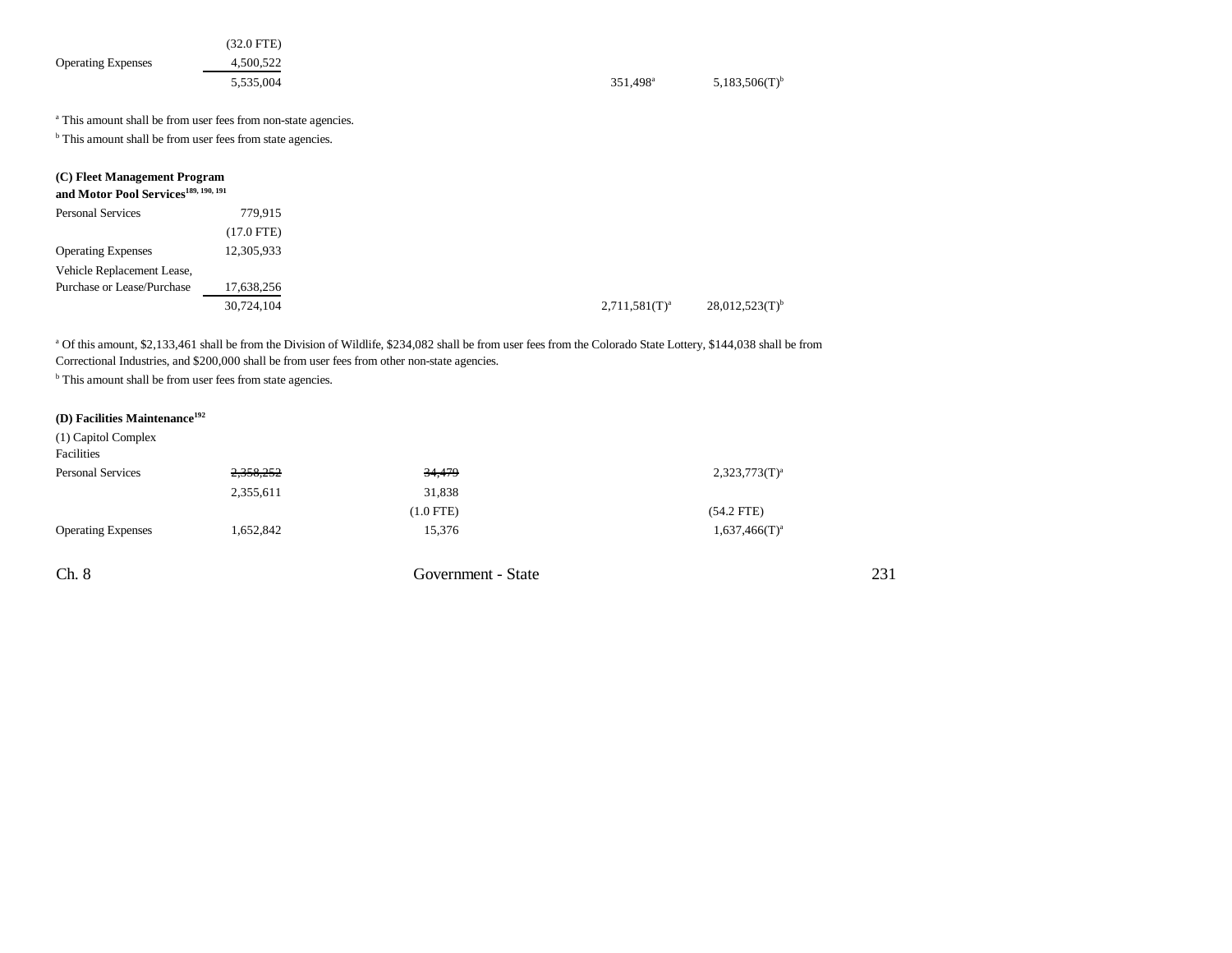|                                 |                           |              |                               |                                                | <b>APPROPRIATION FROM</b>   |                                              |                                |
|---------------------------------|---------------------------|--------------|-------------------------------|------------------------------------------------|-----------------------------|----------------------------------------------|--------------------------------|
|                                 | ITEM &<br><b>SUBTOTAL</b> | <b>TOTAL</b> | <b>GENERAL</b><br><b>FUND</b> | <b>GENERAL</b><br><b>FUND</b><br><b>EXEMPT</b> | <b>CASH</b><br><b>FUNDS</b> | <b>CASH</b><br><b>FUNDS</b><br><b>EXEMPT</b> | <b>FEDERAL</b><br><b>FUNDS</b> |
|                                 | \$                        | \$           | \$                            | \$                                             | \$                          | \$                                           | \$                             |
|                                 |                           |              |                               |                                                |                             |                                              |                                |
| Capitol Complex Repairs         | 805,429                   |              |                               |                                                |                             | $805,429(T)^{b}$                             |                                |
| <b>Capitol Complex Security</b> | 305,451                   |              |                               |                                                |                             | $305,451(T)^{a}$                             |                                |
| Utilities                       | 2,399,202                 |              |                               |                                                |                             | $2,399,202(T)^a$                             |                                |
| <b>Indirect Cost Assessment</b> | 400,190                   |              |                               |                                                |                             | $400,190(T)^{a}$                             |                                |
|                                 | 7,921,366                 |              |                               |                                                |                             |                                              |                                |
|                                 | 7,918,725                 |              |                               |                                                |                             |                                              |                                |

<sup>a</sup> These amounts shall be from lease payments by the state agency occupants of the Capitol Complex.

<sup>b</sup> Of this amount, \$744,029 shall be from state agency appropriations and \$61,400 shall be from lease payments by the state agency occupants of the Capitol Complex.

| (2) Grand Junction State Services Building |             |  |                |                           |
|--------------------------------------------|-------------|--|----------------|---------------------------|
| <b>Personal Services</b>                   | 40,796      |  |                |                           |
|                                            | $(1.0$ FTE) |  |                |                           |
| <b>Operating Expenses</b>                  | 76,873      |  |                |                           |
| <b>Utilities</b>                           | 42,563      |  |                |                           |
|                                            | 160,232     |  | $5.087(T)^{a}$ | $155,145(T)$ <sup>b</sup> |

a This amount shall be from lease payments from the Department of Higher Education for the Colorado State University Forest Service.

<sup>b</sup> This amount shall be from lease payments by the state agency occupants of the Grand Junction State Office Building.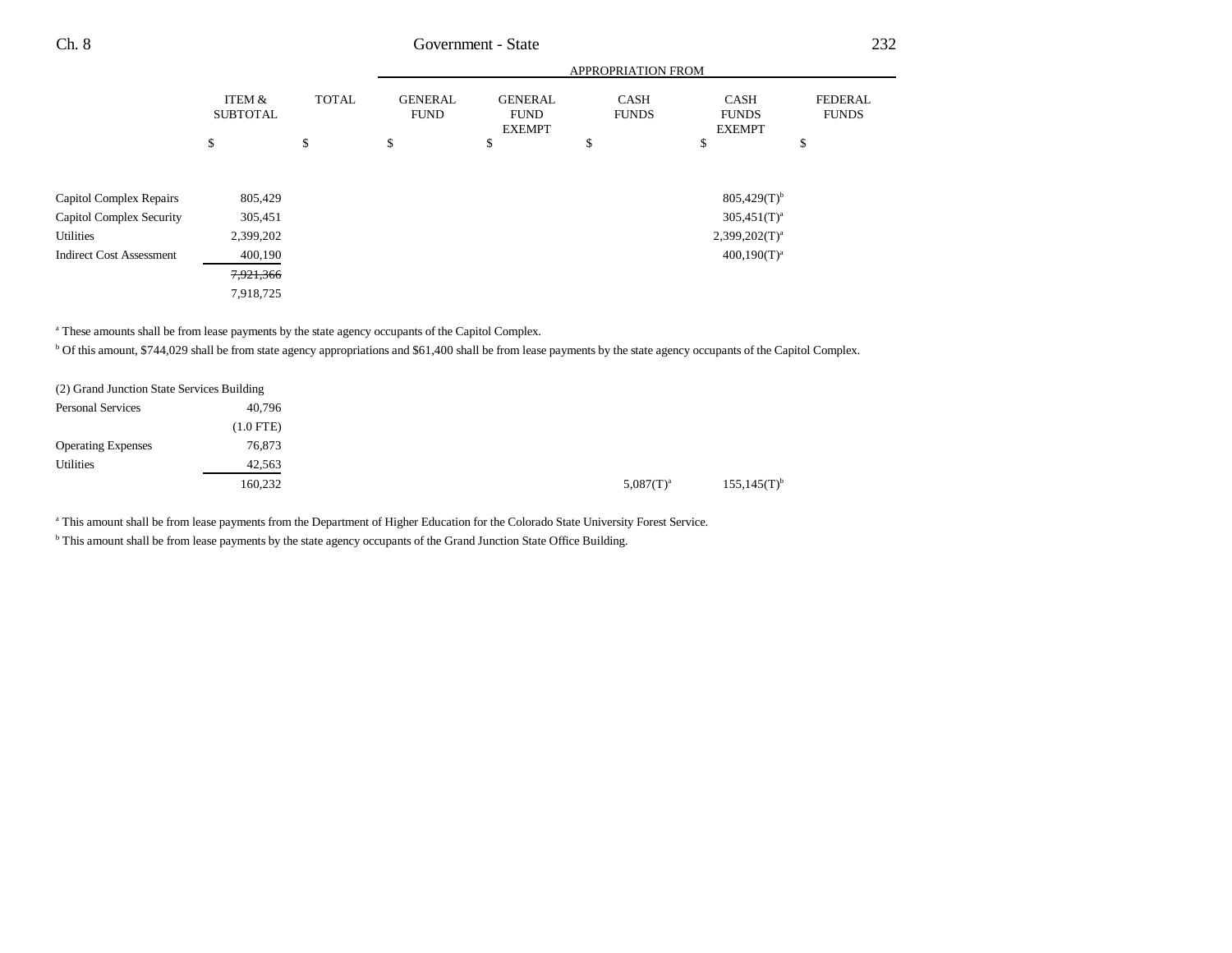| (3) Camp George West      |             |                  |                           |
|---------------------------|-------------|------------------|---------------------------|
| <b>Personal Services</b>  | 55,818      |                  |                           |
|                           | $(1.0$ FTE) |                  |                           |
| <b>Operating Expenses</b> | 130,900     |                  |                           |
| Utilities                 | 228,716     |                  |                           |
|                           | 415,434     | $38,950^{\circ}$ | $376,484(T)$ <sup>b</sup> |

a Of this amount, \$28,763(T) shall be from lease and utility payments from Correctional Industries and \$10,187 shall be from lease and utility payments from other non-state agency occupants of Camp George West.

**b** This amount shall be from lease and utility payments by the state agency occupants of Camp George West.

# 50,143,385

50,140,744

| (5) FINANCE AND PROCUREMENT |                                                        |         |                        |
|-----------------------------|--------------------------------------------------------|---------|------------------------|
|                             | (A) State Controller's Office and Procurement Services |         |                        |
| <b>Personal Services</b>    | 2,886,712                                              | 908,271 | 1,978,441 <sup>a</sup> |
|                             | 2,859,852                                              | 881,411 |                        |
|                             | $(42.7$ FTE)                                           |         |                        |
| <b>Operating Expenses</b>   | 162.233                                                | 162.233 |                        |
|                             | 3,048,945                                              |         |                        |
|                             | 3,022,085                                              |         |                        |

a Of this amount, \$917,648(T) shall be from statewide indirect cost recoveries from the Department of Transportation pursuant to Section 43-1-113(8)(a), C.R.S., \$873,030 shall be from rebates received from the Procurement Card Program, and \$187,763(T) shall be from statewide indirect cost recoveries from the Department of State.

Ch. 8 Government - State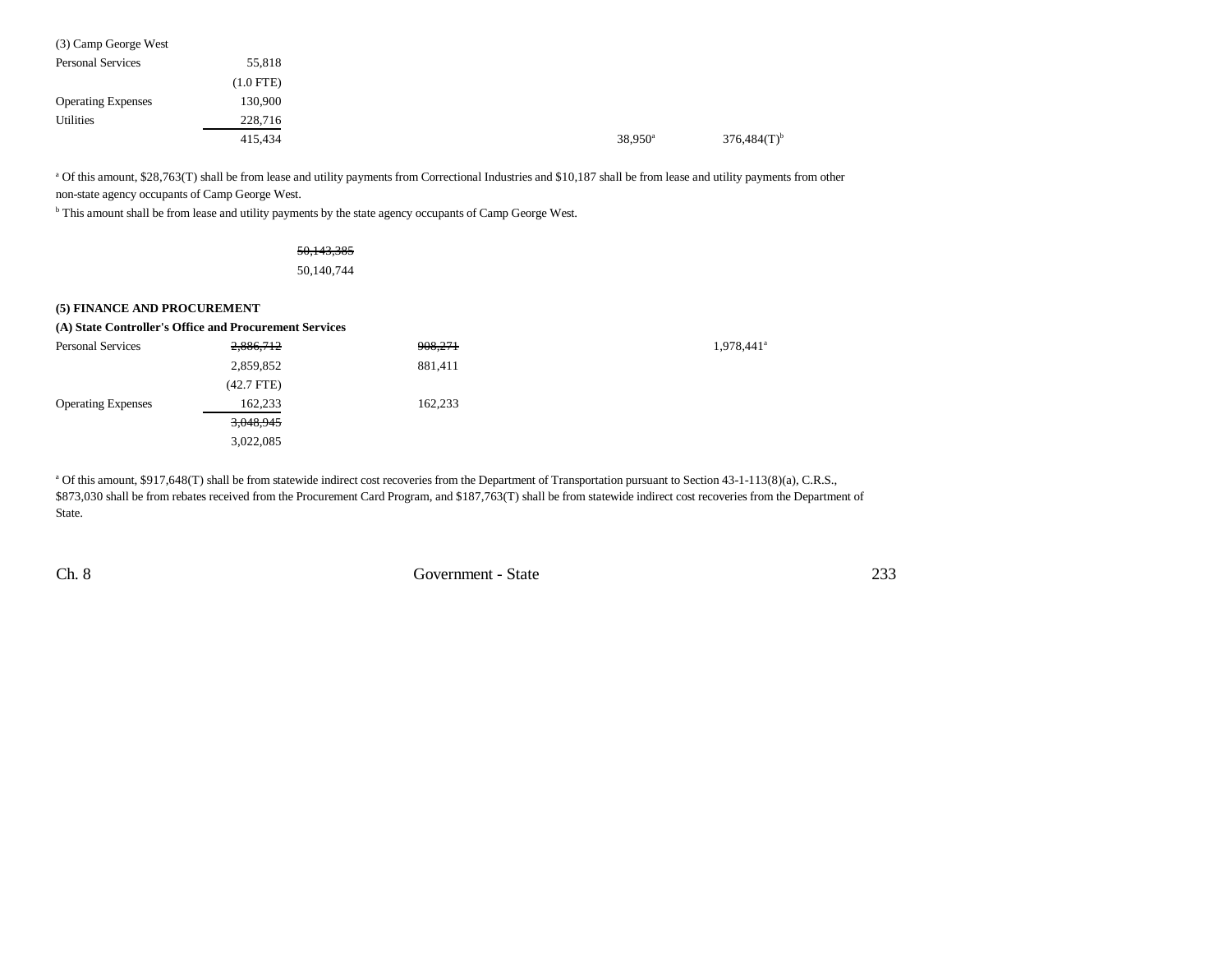|                           |                           |              |                               |                                                | APPROPRIATION FROM          |                                              |                         |
|---------------------------|---------------------------|--------------|-------------------------------|------------------------------------------------|-----------------------------|----------------------------------------------|-------------------------|
|                           | ITEM &<br><b>SUBTOTAL</b> | <b>TOTAL</b> | <b>GENERAL</b><br><b>FUND</b> | <b>GENERAL</b><br><b>FUND</b><br><b>EXEMPT</b> | <b>CASH</b><br><b>FUNDS</b> | <b>CASH</b><br><b>FUNDS</b><br><b>EXEMPT</b> | FEDERAL<br><b>FUNDS</b> |
|                           | \$                        | \$           | \$                            | \$                                             | \$                          | \$                                           | \$                      |
|                           |                           |              |                               |                                                |                             |                                              |                         |
| (B) Supplier Database     |                           |              |                               |                                                |                             |                                              |                         |
| <b>Personal Services</b>  | 129,887                   |              |                               |                                                | 129,887 <sup>a</sup>        |                                              |                         |
|                           |                           |              |                               |                                                | $(2.5$ FTE $)$              |                                              |                         |
| <b>Operating Expenses</b> | 100,830                   |              |                               |                                                | $100,830^{\rm a}$           |                                              |                         |
|                           | 230,717                   |              |                               |                                                |                             |                                              |                         |

<sup>a</sup> These amounts shall be from the Supplier Database Cash Fund pursuant to Section 24-102-202.5, C.R.S.

| (C) Collections Services   |            |
|----------------------------|------------|
| <b>Personal Services</b>   | 718,556    |
|                            | (18.0 FTE) |
| <b>Operating Expenses</b>  | 331,706    |
| Collection of Debts Due to |            |
| the State                  | 20,702     |
|                            | 1,070,964  |

a This amount shall be from collection fees assessed to individuals.

**b** This amount shall be from collection receipts previously booked as cash.

**(D) Real Estate Services Program81, 193**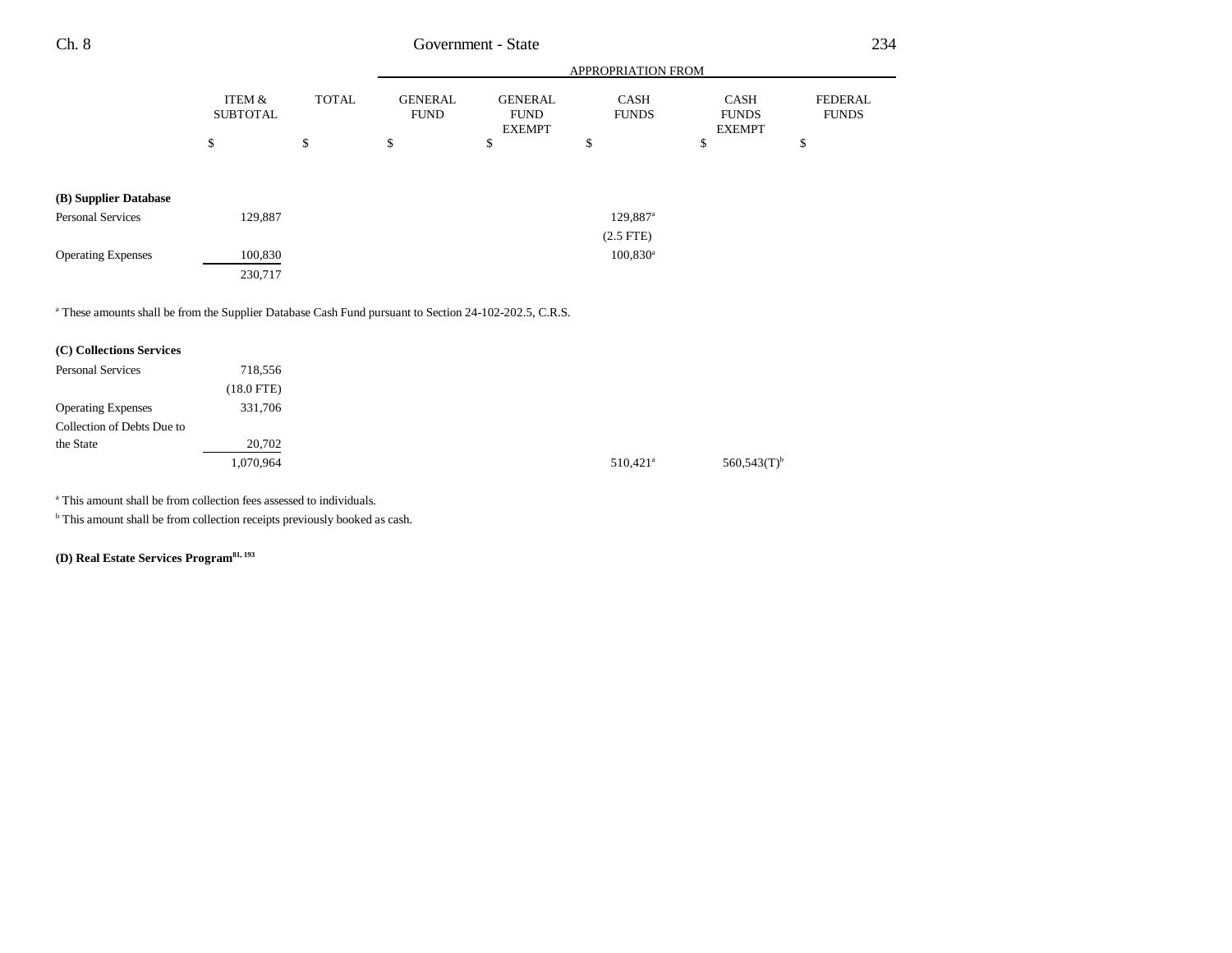| Ch. 8                                                                 |             | Government - State     |                  | $\tilde{ }$ |
|-----------------------------------------------------------------------|-------------|------------------------|------------------|-------------|
| <b>Local Systems Development</b>                                      | 29,260      |                        | $7,422(T)^{b}$   | 21,838      |
| <b>Utilities</b>                                                      | 98,957      | 98,957                 |                  |             |
| Training                                                              | 18,500      | 18,500                 |                  |             |
| <b>Operating Expenses</b>                                             | 160,658     | 160,658                |                  |             |
|                                                                       |             | (44.0 FTE)             | $(1.0$ FTE)      |             |
|                                                                       | 2,695,882   | 2,629,731              |                  |             |
| <b>Personal Services</b>                                              | 2,959,410   | 2,893,259              | $66,151(T)^{a}$  |             |
| (B) Communications Services                                           |             |                        |                  |             |
| <sup>a</sup> This amount shall be from user fees from state agencies. |             |                        |                  |             |
|                                                                       | 513,926     | 341,571                | $172,355(T)^{a}$ |             |
| <b>Operating Expenses</b>                                             | 6,450       |                        |                  |             |
|                                                                       | $(8.0$ FTE) |                        |                  |             |
| <b>Personal Services</b>                                              | 507,476     |                        |                  |             |
| (A) Business Services                                                 |             |                        |                  |             |
| (6) COLORADO INFORMATION TECHNOLOGY SERVICES                          |             |                        |                  |             |
|                                                                       | 4,771,908   |                        |                  |             |
|                                                                       | 4,837,227   |                        |                  |             |
|                                                                       |             |                        |                  |             |
|                                                                       | 448,142     | 448,142<br>$(7.0$ FTE) |                  |             |
| <b>Building Lease Review</b>                                          | 486,601     | 486,601                |                  |             |
| Maintenance Requests, and                                             |             |                        |                  |             |
| Construction, Controlled                                              |             |                        |                  |             |
| Coordination of Capital                                               |             |                        |                  |             |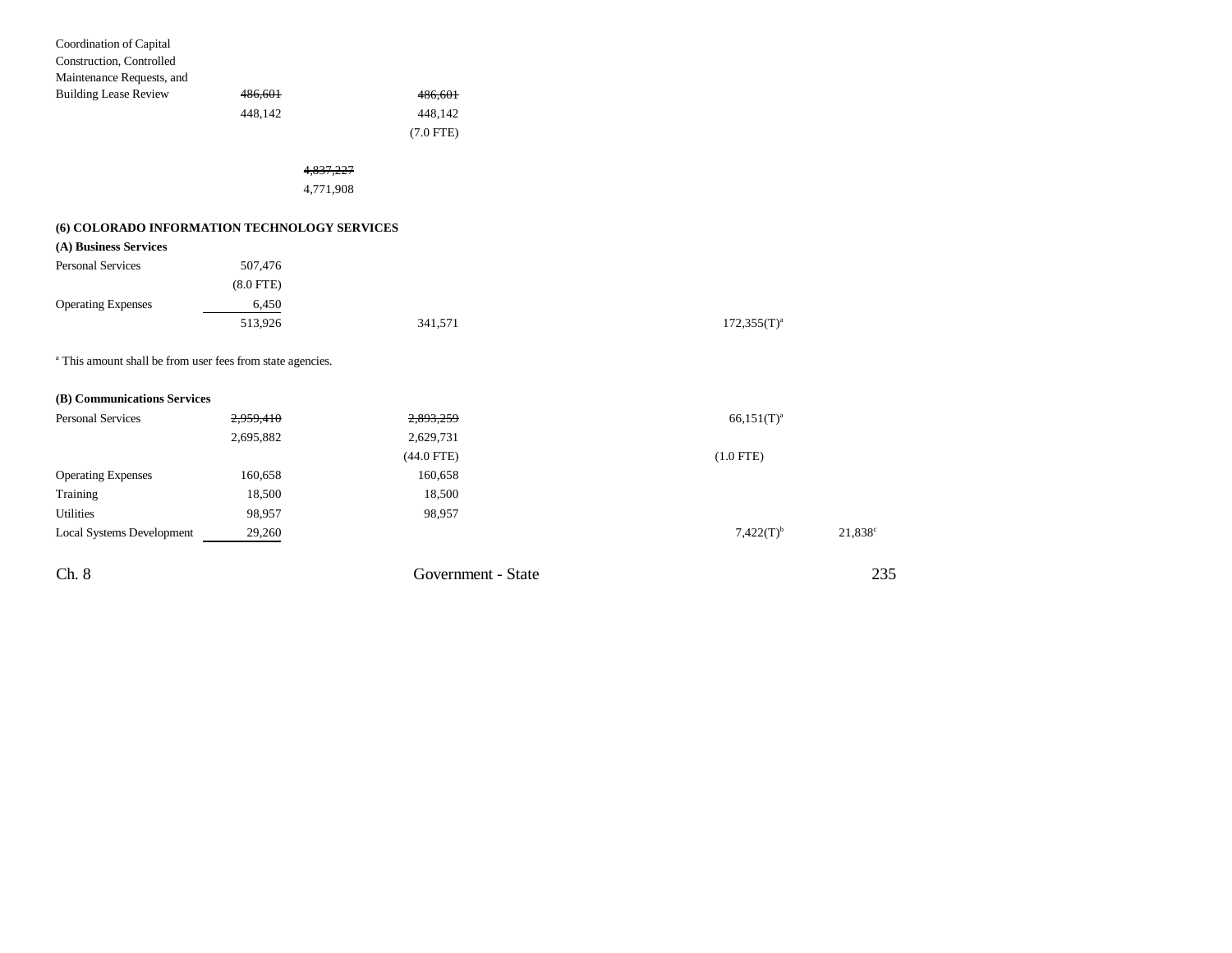|                 |              |                |                | <b>APPROPRIATION FROM</b> |               |                |
|-----------------|--------------|----------------|----------------|---------------------------|---------------|----------------|
| ITEM &          | <b>TOTAL</b> | <b>GENERAL</b> | <b>GENERAL</b> | CASH                      | <b>CASH</b>   | <b>FEDERAL</b> |
| <b>SUBTOTAL</b> |              | <b>FUND</b>    | <b>FUND</b>    | <b>FUNDS</b>              | <b>FUNDS</b>  | <b>FUNDS</b>   |
|                 |              |                | <b>EXEMPT</b>  |                           | <b>EXEMPT</b> |                |
| ሖ               |              |                |                |                           |               |                |
|                 |              |                |                |                           |               |                |

3,266,785

3,003,257

<sup>a</sup> This amount shall be from the Department of Public Health and Environment from unexpended moneys in the Emergency Medical Services Account within the Highway Users Tax Fund that are not distributed to counties pursuant to Section 25-3.5-603(2), C.R.S.

<sup>b</sup> This amount shall be from user fees from state agencies.

<sup>c</sup> This amount reflects funds anticipated to be received from the National Oceanic and Atmospheric Administration and is only shown for informational purposes.

### **(C) Network Services**

| <b>Personal Services</b>        | 1,222,581       |                      |
|---------------------------------|-----------------|----------------------|
|                                 | $(18.0$ FTE $)$ |                      |
| <b>Operating Expenses</b>       | 16,309,278      |                      |
| Toll-free Telephone Access      |                 |                      |
| to Members of the General       |                 |                      |
| Assembly                        | 25,000          |                      |
| <b>Indirect Cost Assessment</b> | 1,584,707       |                      |
|                                 | 19,141,566      | 585,589 <sup>a</sup> |
|                                 |                 |                      |

a Of this amount, \$486,039(T) shall be from the Colorado State Lottery, \$58,559 shall be from other user fees from non-state agencies, and \$40,991(T) shall be from Correctional Industries.

b Of this amount, \$18,530,977 shall be from user fees from other state agencies and \$25,000 shall be from the Legislative Department.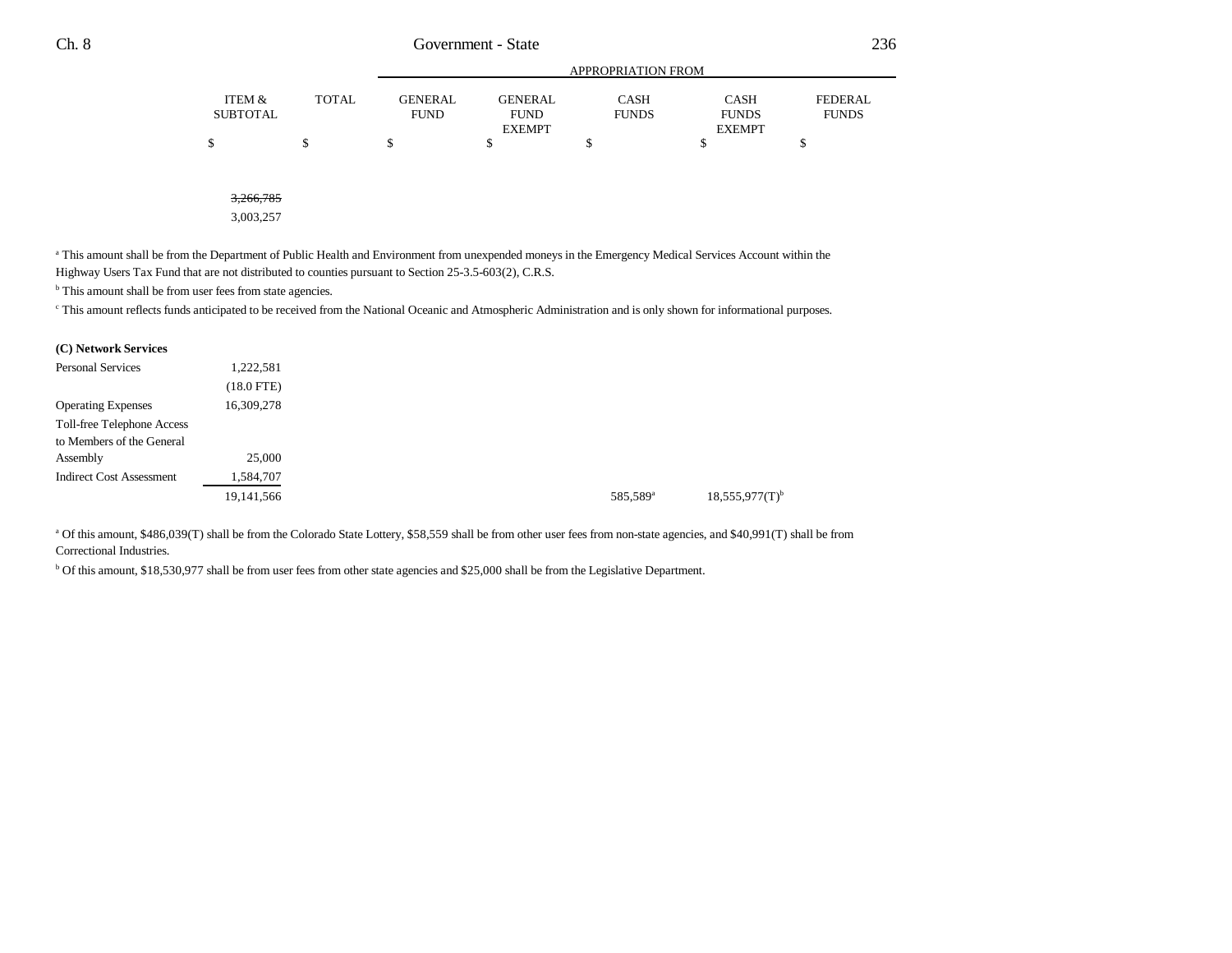| (D) Computer Services <sup>194</sup> |              |
|--------------------------------------|--------------|
| <b>Personal Services</b>             | 3,147,994    |
|                                      | $(58.0$ FTE) |
| <b>Operating Expenses</b>            | 6,107,721    |
| Rental, Lease, or                    |              |
| Lease/Purchase of Central            |              |
| Processing Unit                      | 380,000      |
| <b>Indirect Cost Assessment</b>      | 131,932      |
|                                      | 9,767,647    |

<sup>a</sup> Of this amount, \$169,228(T) shall be from the Division of Wildlife, and \$5,955(T) shall be from the Colorado State Lottery, and \$12,525 shall be from various local governments and other sources of cash revenue.

<sup>b</sup> This amount shall be from user fees from state agencies.

### **(E) Pueblo Data Entry**

| <b>Personal Services</b>        | 1,642,376    |
|---------------------------------|--------------|
|                                 | $(38.0$ FTE) |
| <b>Operating Expenses</b>       | 197,287      |
| Utilities                       | 10,763       |
| <b>Indirect Cost Assessment</b> | 88,713       |
|                                 | 1,939,139    |

<sup>a</sup> This amount shall be user fees from state agencies.

### **(F) Information and Archival Services**

| <b>Personal Services</b> | 881,987 |                    |     |
|--------------------------|---------|--------------------|-----|
| Ch. 8                    |         | Government - State | 237 |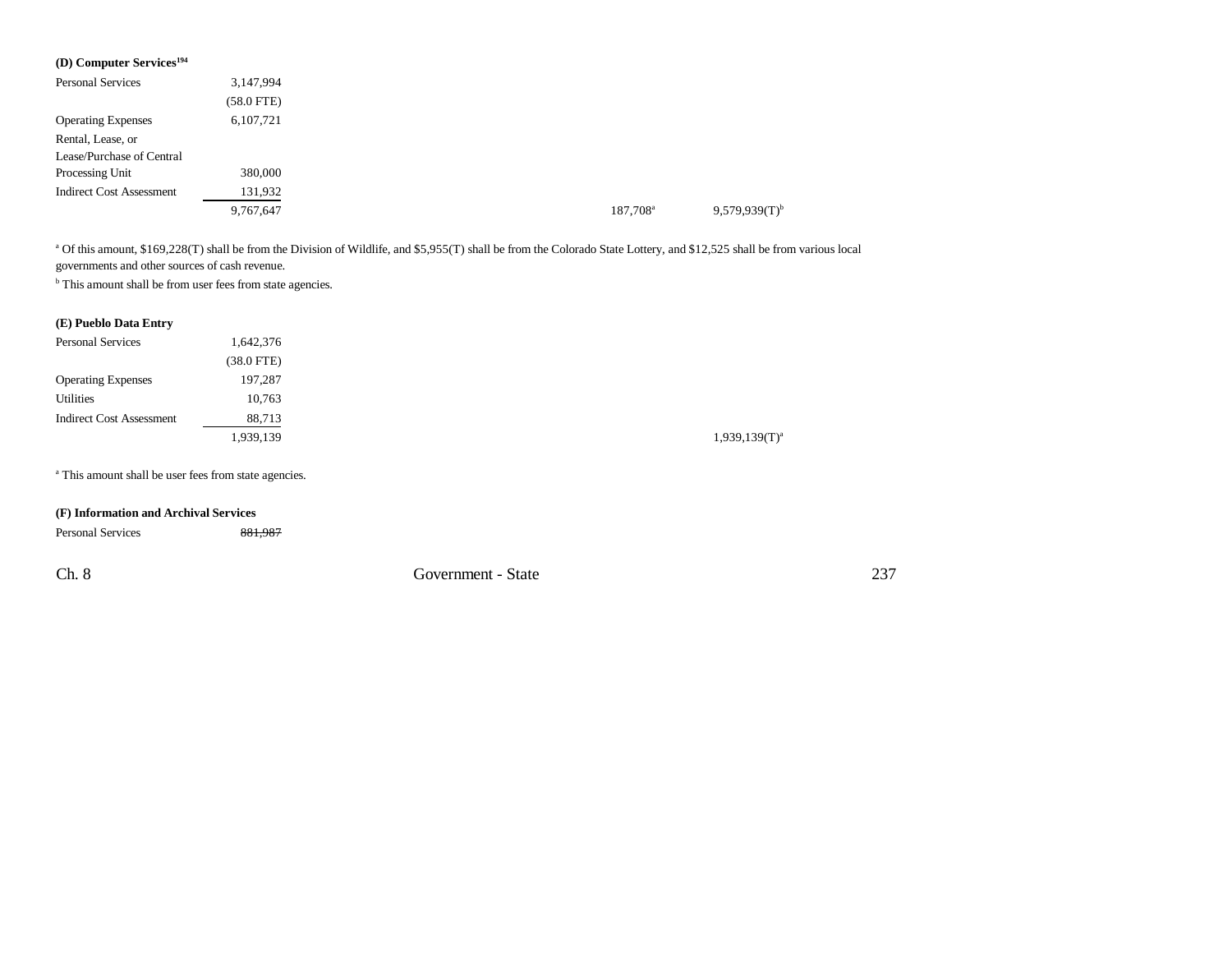|                           |                           |              |                               |                                                | <b>APPROPRIATION FROM</b>   |                                              |                         |
|---------------------------|---------------------------|--------------|-------------------------------|------------------------------------------------|-----------------------------|----------------------------------------------|-------------------------|
|                           | ITEM &<br><b>SUBTOTAL</b> | <b>TOTAL</b> | <b>GENERAL</b><br><b>FUND</b> | <b>GENERAL</b><br><b>FUND</b><br><b>EXEMPT</b> | <b>CASH</b><br><b>FUNDS</b> | <b>CASH</b><br><b>FUNDS</b><br><b>EXEMPT</b> | FEDERAL<br><b>FUNDS</b> |
|                           | \$                        | \$           | \$                            | \$                                             | \$                          | \$                                           | \$                      |
|                           |                           |              |                               |                                                |                             |                                              |                         |
|                           | 840,712                   |              |                               |                                                |                             |                                              |                         |
|                           | $(15.0$ FTE)              |              |                               |                                                |                             |                                              |                         |
| <b>Operating Expenses</b> | 58,293                    |              |                               |                                                |                             |                                              |                         |
|                           | 940,280                   |              | <del>541,451</del>            |                                                | $86,169^{\circ}$            | $312,660(T)$ <sup>b</sup>                    |                         |
|                           | 899,005                   |              | 500,176                       |                                                |                             |                                              |                         |

<sup>a</sup> This amount shall be from user fees from non-state agencies.

 $^{\rm b}$  This amount shall be from user fees from state agencies.

### **(G) Application Services**

| <b>Personal Services</b>  | 3,216,354            |                      |
|---------------------------|----------------------|----------------------|
|                           | 2,944,783            |                      |
|                           | $(44.5$ FTE)         |                      |
| <b>Operating Expenses</b> | 534,983              |                      |
|                           | <del>3,751,337</del> | <del>3,751,337</del> |
|                           | 3,479,766            | 3,479,766            |

39,320,680

38,744,306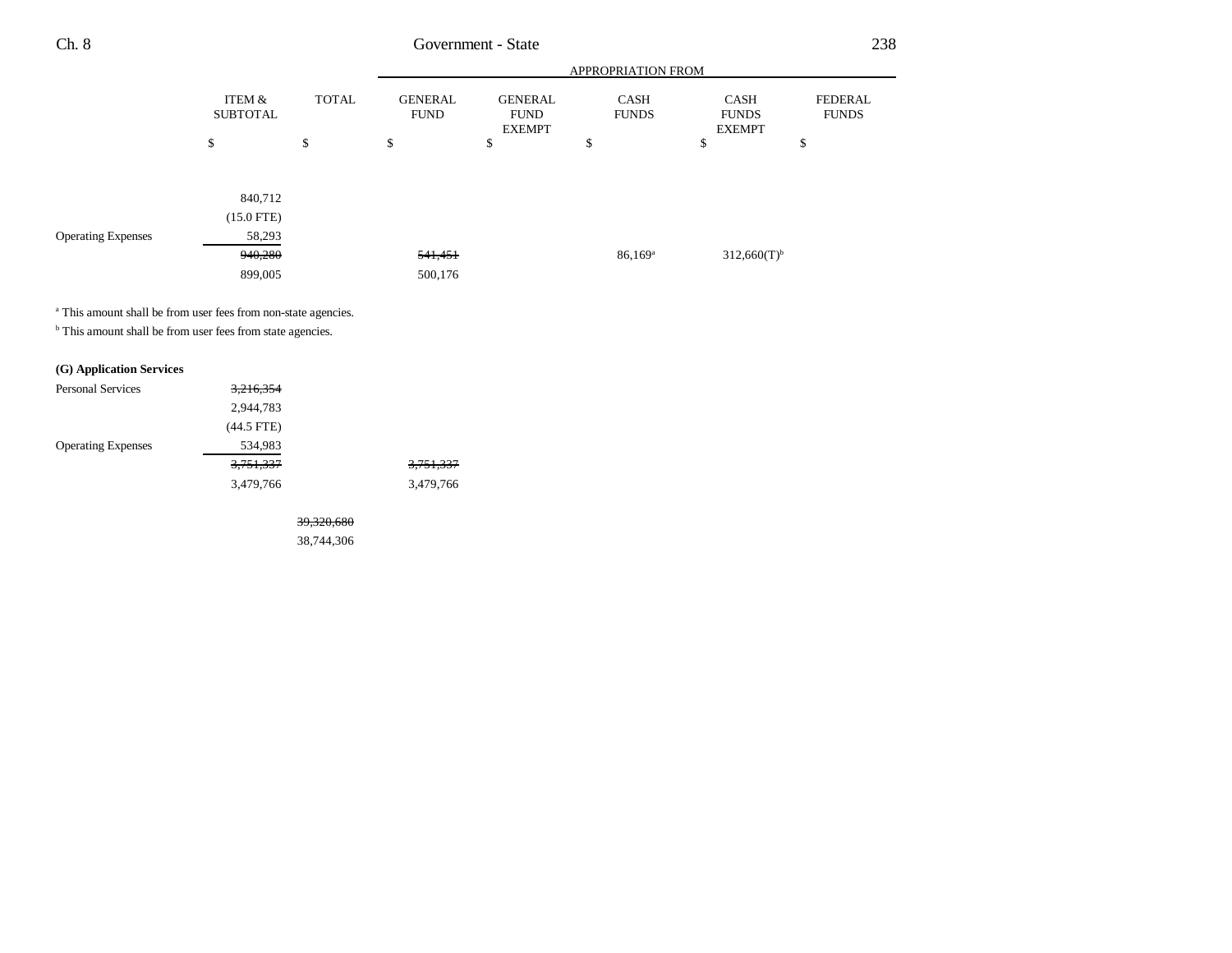| (7) ADMINISTRATIVE HEARINGS <sup>195</sup>                            |              |           |                    |
|-----------------------------------------------------------------------|--------------|-----------|--------------------|
| <b>Personal Services</b>                                              | 2,783,420    |           |                    |
|                                                                       | $(40.3$ FTE) |           |                    |
| <b>Operating Expenses</b>                                             | 137,042      |           |                    |
| <b>Indirect Cost Assessment</b>                                       | 151,411      |           |                    |
|                                                                       |              | 3,071,873 | $3,071,873(T)^{a}$ |
| <sup>a</sup> This amount shall be from user fees from state agencies. |              |           |                    |

**TOTALS PART XV**

| (PERSONNEL) <sup>5,6</sup> | \$148,730,271 | \$14,830,733 | $$9.548.330$ <sup>a</sup> | $$124.329.370$ <sup>a</sup> | \$21,838 |
|----------------------------|---------------|--------------|---------------------------|-----------------------------|----------|
|                            | \$147,953,148 | \$14,053,610 |                           |                             |          |

a Of these amounts, \$130,944,199 contains a (T) notation.

**SECTION 18.** Part XVI and the affected totals of section 2 of chapter 399, Session Laws of Colorado 2002, are amended to read:

Section 2. **Appropriation.**

### **PART XVIDEPARTMENT OF PUBLIC HEALTH AND ENVIRONMENT**

239

# Ch. 8 Government - State **(1) ADMINISTRATION AND SUPPORT196, 19 (A) Administration** Personal Services **4,051,155** 164,237 101,610<sup>a</sup> 3,720,276(T)<sup>b</sup> 65,032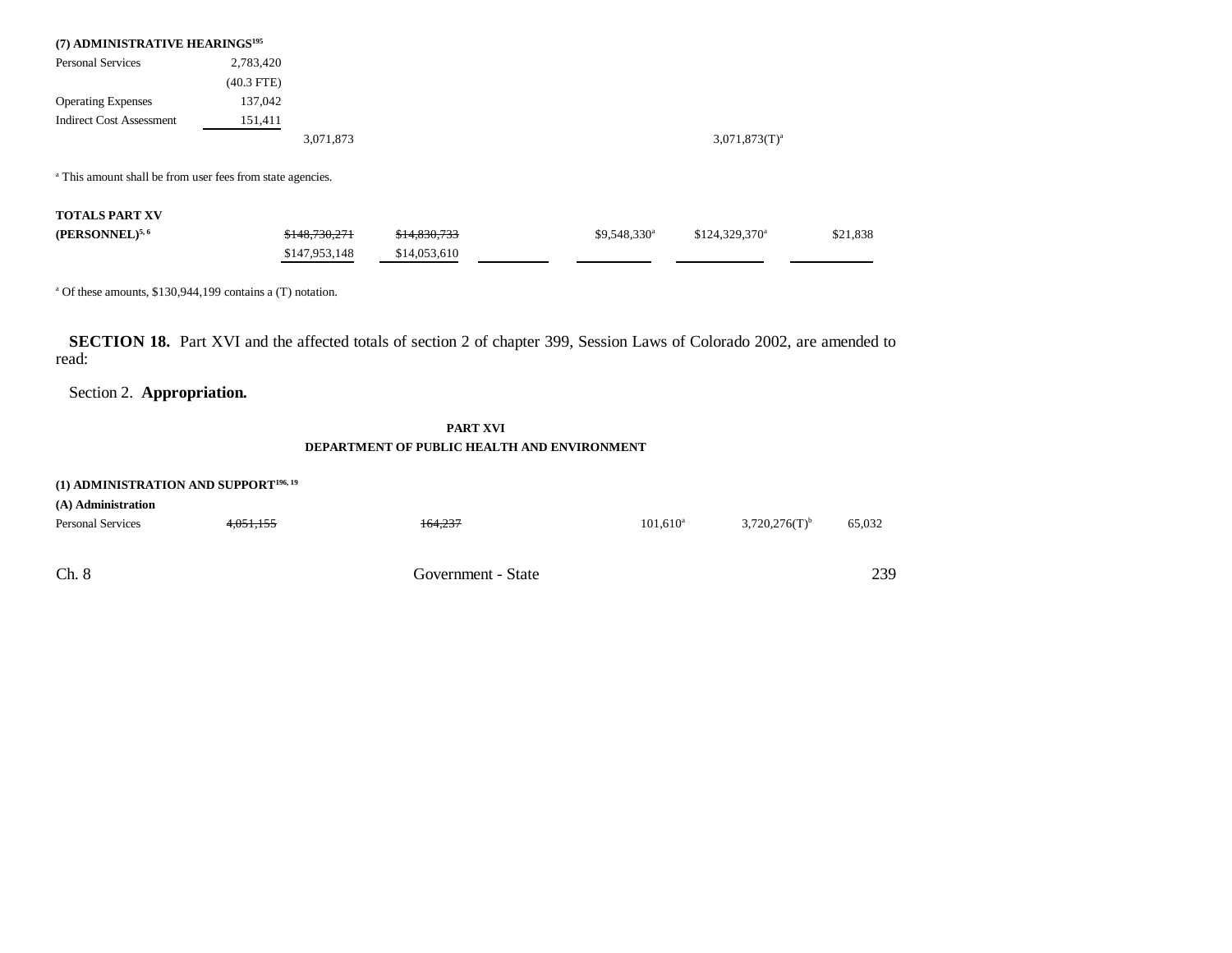|                           |                                      |              | APPROPRIATION FROM            |                                                |                             |                                              |                                |  |  |
|---------------------------|--------------------------------------|--------------|-------------------------------|------------------------------------------------|-----------------------------|----------------------------------------------|--------------------------------|--|--|
|                           | <b>ITEM &amp;</b><br><b>SUBTOTAL</b> | <b>TOTAL</b> | <b>GENERAL</b><br><b>FUND</b> | <b>GENERAL</b><br><b>FUND</b><br><b>EXEMPT</b> | <b>CASH</b><br><b>FUNDS</b> | <b>CASH</b><br><b>FUNDS</b><br><b>EXEMPT</b> | <b>FEDERAL</b><br><b>FUNDS</b> |  |  |
|                           | \$                                   | $\$$         | \$                            | \$                                             | \$                          | \$                                           | \$                             |  |  |
|                           |                                      |              |                               |                                                |                             |                                              |                                |  |  |
|                           | 4,040,369                            |              | 153,451                       |                                                |                             |                                              |                                |  |  |
|                           | $(68.2$ FTE)                         |              |                               |                                                |                             |                                              |                                |  |  |
| Retirements               | 584,000                              |              |                               |                                                |                             | $584,000(T)$ <sup>b</sup>                    |                                |  |  |
| Health, Life, and Dental  | 1,244,605                            |              | 36,807                        |                                                | 442,499 <sup>c</sup>        | $671,814$ <sup>d</sup>                       | 93,485                         |  |  |
|                           | 1,237,260                            |              |                               |                                                |                             | 664,469 <sup>d</sup>                         |                                |  |  |
| Short-term Disability     | 73,589                               |              | 10,605                        |                                                | $16,272$ <sup>c</sup>       | $16,180^{\circ}$                             | 30,532                         |  |  |
|                           | 72,477                               |              | 9,771                         |                                                |                             | $15,902^e$                                   |                                |  |  |
| Salary Survey and Senior  |                                      |              |                               |                                                |                             |                                              |                                |  |  |
| <b>Executive Service</b>  | 3,375,607                            |              | 447,019                       |                                                | 720,270°                    | 711,525 <sup>f</sup>                         | 1,496,793                      |  |  |
| Performance-based Pay     |                                      |              |                               |                                                |                             |                                              |                                |  |  |
| Awards                    | 655,900                              |              | 97,662                        |                                                | $139,676^{\circ}$           | 127,588 <sup>f</sup>                         | 290,974                        |  |  |
| Shift Differential        | 9,928                                |              |                               |                                                |                             |                                              | 9,928                          |  |  |
| Workers' Compensation     | 284,346                              |              |                               |                                                |                             | $284,346(T)$ <sup>b</sup>                    |                                |  |  |
| <b>Operating Expenses</b> | 1,215,392                            |              |                               |                                                |                             | $1,140,392(T)$ <sup>b</sup>                  | 75,000                         |  |  |
| Legal Services for 21,033 |                                      |              |                               |                                                |                             |                                              |                                |  |  |
| hours                     | 1,257,773                            |              |                               |                                                | 79,114 <sup>c</sup>         | $1,105,456(T)$ <sup>b</sup>                  | 73,203                         |  |  |
| <b>Administrative Law</b> |                                      |              |                               |                                                |                             |                                              |                                |  |  |
| <b>Judge Services</b>     | 2,171                                |              |                               |                                                |                             | $2,171(T)^{b}$                               |                                |  |  |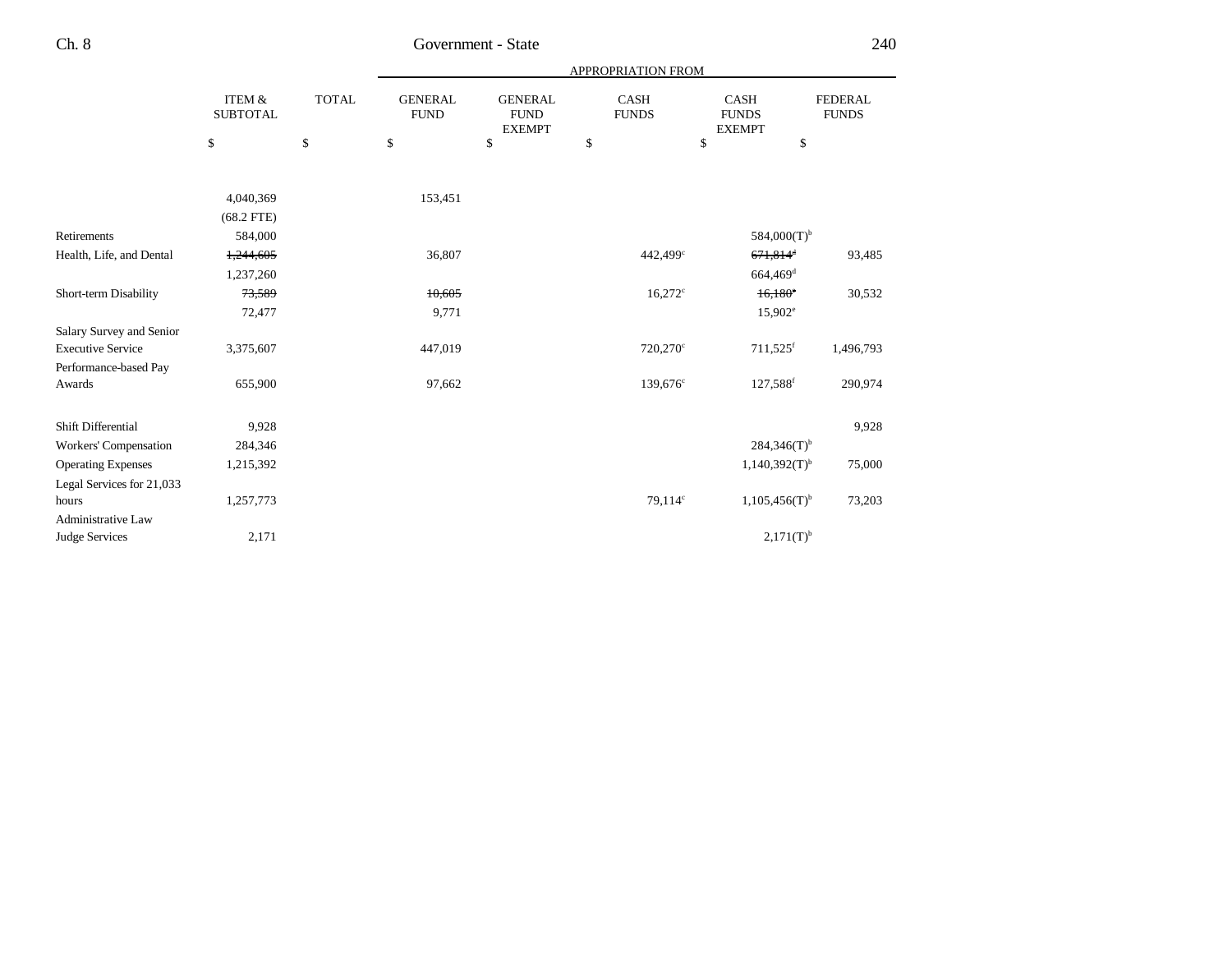| Payment to Risk             |            |       |                  |                           |         |
|-----------------------------|------------|-------|------------------|---------------------------|---------|
| Management and              |            |       |                  |                           |         |
| <b>Property Funds</b>       | 74,241     |       |                  | $74,241(T)$ <sup>b</sup>  |         |
| Vehicle Lease Payments      | 274,447    |       | $92,136^{\circ}$ | 124,824 <sup>g</sup>      | 57,487  |
| <b>Leased Space</b>         | 4,016,637  |       |                  | $4,003,497$ <sup>h</sup>  | 13,140  |
| Capitol Complex Leased      |            |       |                  |                           |         |
| Space                       | 21,258     |       |                  | $21,258(T)$ <sup>b</sup>  |         |
| Utilities                   | 427,147    |       | $13,154^c$       | $291,817^i$               | 122,176 |
| <b>Building Maintenance</b> |            |       |                  |                           |         |
| and Repair                  | 184,502    |       |                  | $184,502(T)$ <sup>b</sup> |         |
| Reimbursement for           |            |       |                  |                           |         |
| Members of the State        |            |       |                  |                           |         |
| Board of Health             | 4,000      | 4,000 |                  |                           |         |
|                             | 17,756,698 |       |                  |                           |         |
|                             | 17,737,455 |       |                  |                           |         |

<sup>a</sup> This amount shall be from the Stationary Sources Control Fund pursuant to Section 25-7-114.7(2)(b), C.R.S.

b Of these amounts, \$6,954,142 shall be from indirect cost recoveries and \$162,500 shall be from private grants and donations.

c These amounts shall be from various sources of cash funds.

<sup>d</sup> Of this amount, \$235,000 shall be from various fines and penalties, \$154,611(T) shall be from indirect cost recoveries, and <del>\$282,203</del> \$274,858 shall be from various exempt sources of cash funds.

e Of this amount, \$6,846(T) shall be from indirect cost recoveries and \$9,334 \$9,056 shall be from various exempt sources of cash funds.

f Of these amounts, \$307,922(T) shall be from indirect cost recoveries and \$531,191 shall be from various exempt sources of cash funds.

g Of this amount, \$80,421(T) shall be from indirect cost recoveries and \$44,403 shall be from various exempt sources of cash funds.

h Of this amount, \$3,803,474(T) shall be from indirect cost recoveries and \$200,023 shall be from the Automobile Inspection and Readjustment Account of the Highway Users Trust Fund.

i Of this amount, \$229,856(T) shall be from indirect cost recoveries and \$61,961 shall be from various exempt sources of cash funds.

Ch. 8 Government - State 241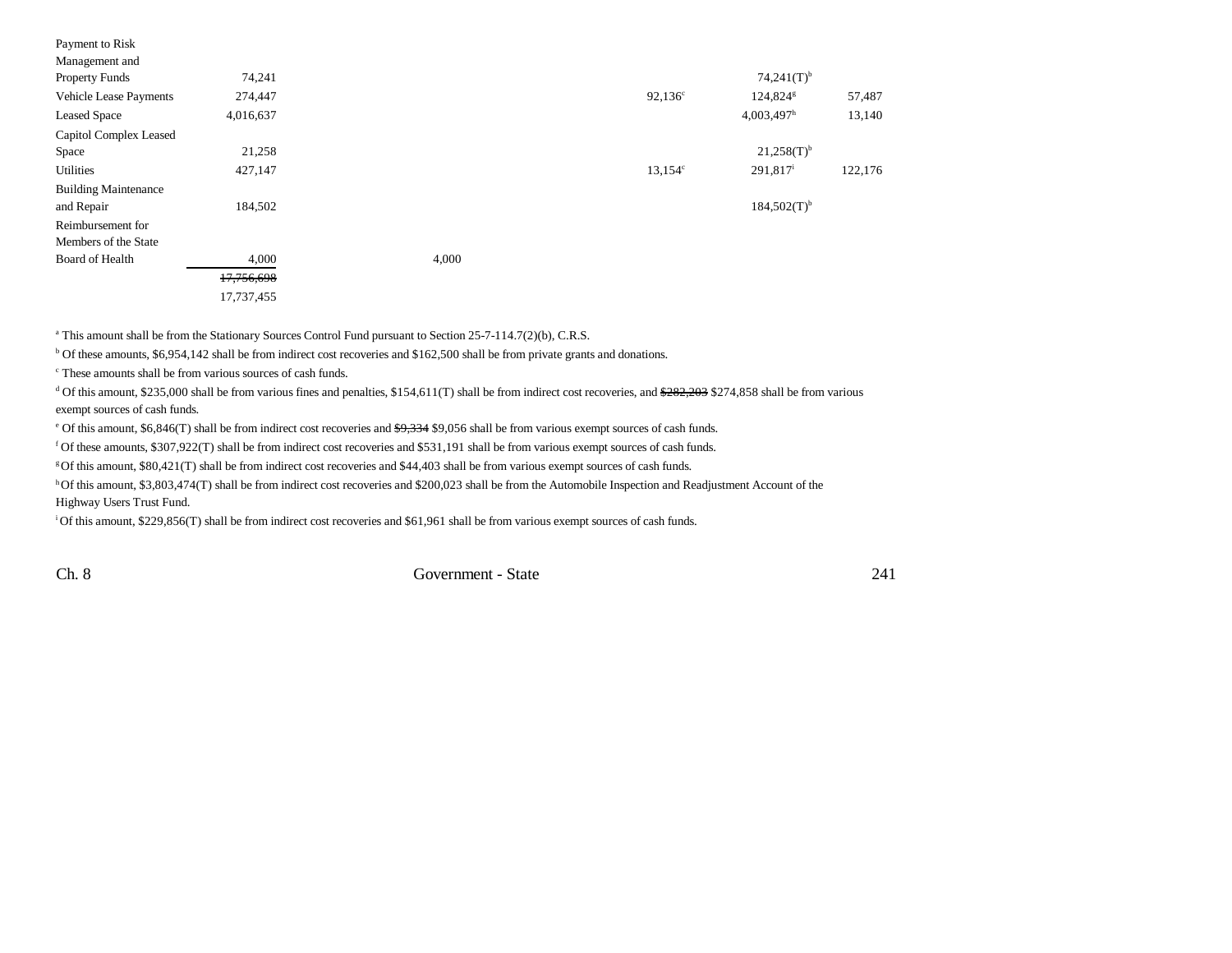| Ch. 8                                                                                                                                          | Government - State                   |              |                               |                                                |                      |    |                                              | 242                            |  |
|------------------------------------------------------------------------------------------------------------------------------------------------|--------------------------------------|--------------|-------------------------------|------------------------------------------------|----------------------|----|----------------------------------------------|--------------------------------|--|
|                                                                                                                                                |                                      |              |                               | APPROPRIATION FROM                             |                      |    |                                              |                                |  |
|                                                                                                                                                | <b>ITEM &amp;</b><br><b>SUBTOTAL</b> | <b>TOTAL</b> | <b>GENERAL</b><br><b>FUND</b> | <b>GENERAL</b><br><b>FUND</b><br><b>EXEMPT</b> | CASH<br><b>FUNDS</b> |    | <b>CASH</b><br><b>FUNDS</b><br><b>EXEMPT</b> | <b>FEDERAL</b><br><b>FUNDS</b> |  |
|                                                                                                                                                | \$                                   | \$           | \$                            | \$                                             | \$                   | \$ | \$                                           |                                |  |
| (B) Special Programs                                                                                                                           |                                      |              |                               |                                                |                      |    |                                              |                                |  |
| (1) Environmental                                                                                                                              |                                      |              |                               |                                                |                      |    |                                              |                                |  |
| Leadership and Pollution                                                                                                                       |                                      |              |                               |                                                |                      |    |                                              |                                |  |
| Prevention                                                                                                                                     | 912,579                              |              |                               |                                                | $124,912^a$          |    | 510,848 <sup>b</sup>                         | 276,819                        |  |
|                                                                                                                                                | $(3.0$ FTE)                          |              |                               |                                                |                      |    |                                              |                                |  |
| <sup>a</sup> This amount shall be from the Pollution Prevention Fund pursuant to Section 25-16.5-109, C.R.S.                                   |                                      |              |                               |                                                |                      |    |                                              |                                |  |
| <sup>b</sup> This amount shall be from the Environmental Leadership Pollution Prevention Revolving Fund pursuant to Section 25-6.7-109, C.R.S. |                                      |              |                               |                                                |                      |    |                                              |                                |  |
| (2) Health Insurance<br>Portability and<br>Accountability Act of                                                                               |                                      |              |                               |                                                |                      |    |                                              |                                |  |
| 1996                                                                                                                                           | 259,090                              |              | 259,090 <sup>a</sup>          |                                                |                      |    |                                              |                                |  |
| This amount is exempt from the statutory limit on state General Fund appropriations pursuant to Section 24-75-201.1 (1) (a) (III) (B), C.R.S.  |                                      |              |                               |                                                |                      |    |                                              |                                |  |
| (3) Tobacco Oversight                                                                                                                          |                                      |              |                               |                                                |                      |    |                                              |                                |  |
| Personal Services                                                                                                                              | 171,570                              |              |                               |                                                |                      |    | $171,570(T)^{a}$                             |                                |  |
|                                                                                                                                                |                                      |              |                               |                                                |                      |    | $(1.0$ FTE)                                  |                                |  |
| <b>Operating Expenses</b>                                                                                                                      | 41,573                               |              |                               |                                                |                      |    | $41,573(T)^{a}$                              |                                |  |
|                                                                                                                                                |                                      |              |                               |                                                |                      |    |                                              |                                |  |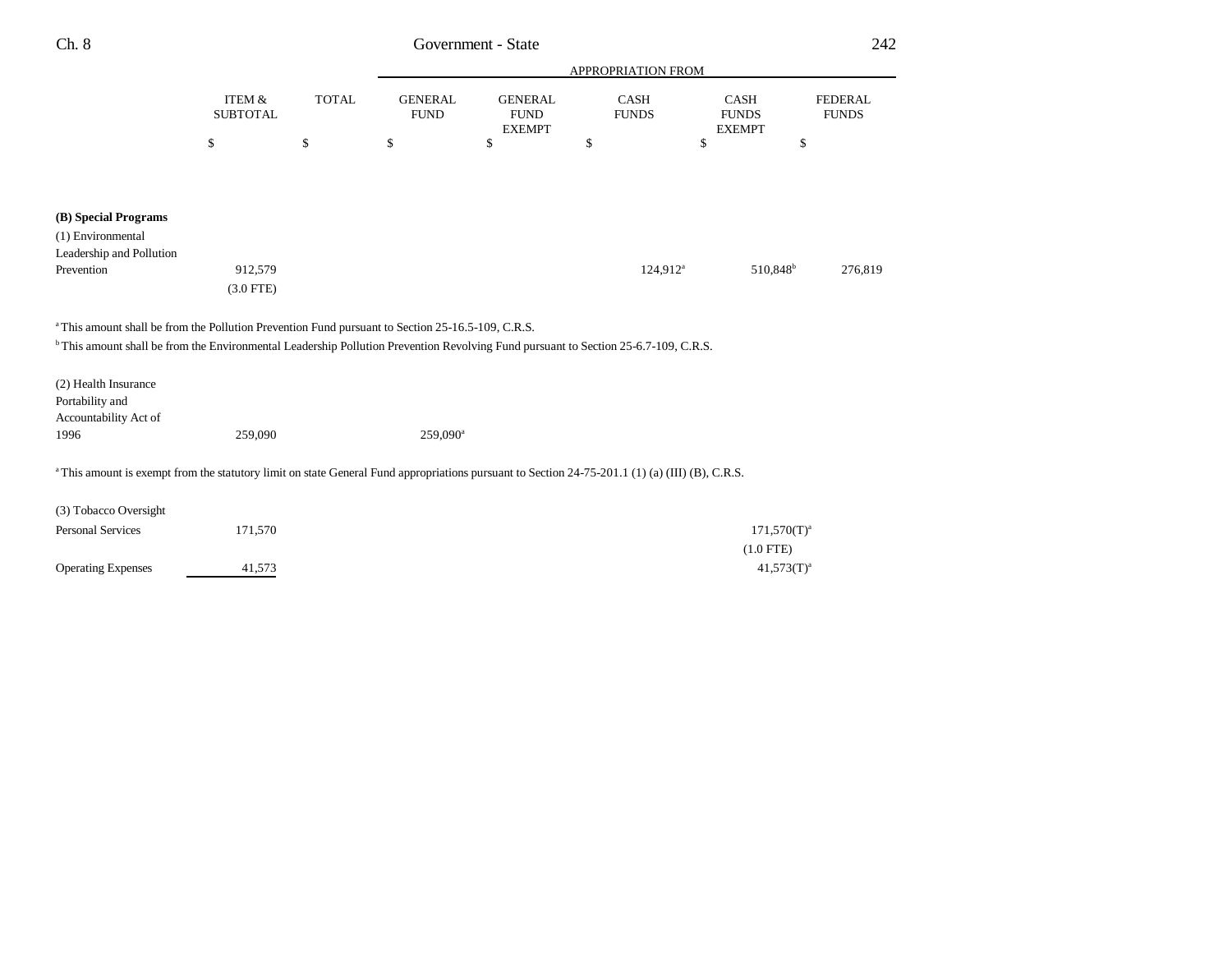#### 213,143

#### a These amounts shall be from other state agencies with tobacco settlement programs pursuant to Section 25-1-108.5 (5), C.R.S.

| <b>Indirect Cost Assessment</b> | 190.776 | 1.423<br>4 | 57.778 <sup>b</sup> | 1,575<br>л. |
|---------------------------------|---------|------------|---------------------|-------------|
|                                 |         |            |                     |             |

a This amount shall be from various sources of cash funds.

 $^{\rm b}$  This amount shall be from various exempt sources of cash funds.

19,332,286

19,313,043

### **(2) CENTER FOR HEALTH AND ENVIRONMENTAL INFORMATION<sup>199</sup>**

| (A) Health Statistics and Vital Records |              |                          |                      |           |
|-----------------------------------------|--------------|--------------------------|----------------------|-----------|
| <b>Personal Services</b>                | 2,238,384    |                          |                      |           |
|                                         | $(47.1$ FTE) |                          |                      |           |
| <b>Operating Expenses</b>               | 306,543      |                          |                      |           |
| <b>Indirect Cost Assessment</b>         | 535.750      |                          |                      |           |
|                                         | 3,080,677    | $1,632,409$ <sup>a</sup> | 386.702 <sup>b</sup> | 1,061,566 |

a This amount shall be from the Vital Statistics Records Cash Fund pursuant to Section 25-2-121, C.R.S.

<sup>b</sup> Of this amount, \$200,000 shall be from reserves in the Vital Statistics Records Cash Fund pursuant to Section 25-2-121, C.R.S., \$87,224 shall be from the Medical Marijuana Program Cash Fund pursuant to Section 25-1-107(1)(jj)(II) C.R.S., \$3,660(T) shall be from Medicaid funds appropriated in the Department of Health Care Policy and Financing, and \$95,818 shall be from various sources of cash funds exempt.

| (B) Information Technology Services |           |                    |                        |                      |                   |  |  |  |  |
|-------------------------------------|-----------|--------------------|------------------------|----------------------|-------------------|--|--|--|--|
| <b>Personal Services</b>            | 2,022,813 | <del>734,393</del> | $164.039$ <sup>a</sup> | 825.918 <sup>b</sup> | $298.463^{\circ}$ |  |  |  |  |
| Ch. 8                               |           | Government - State |                        |                      | 243               |  |  |  |  |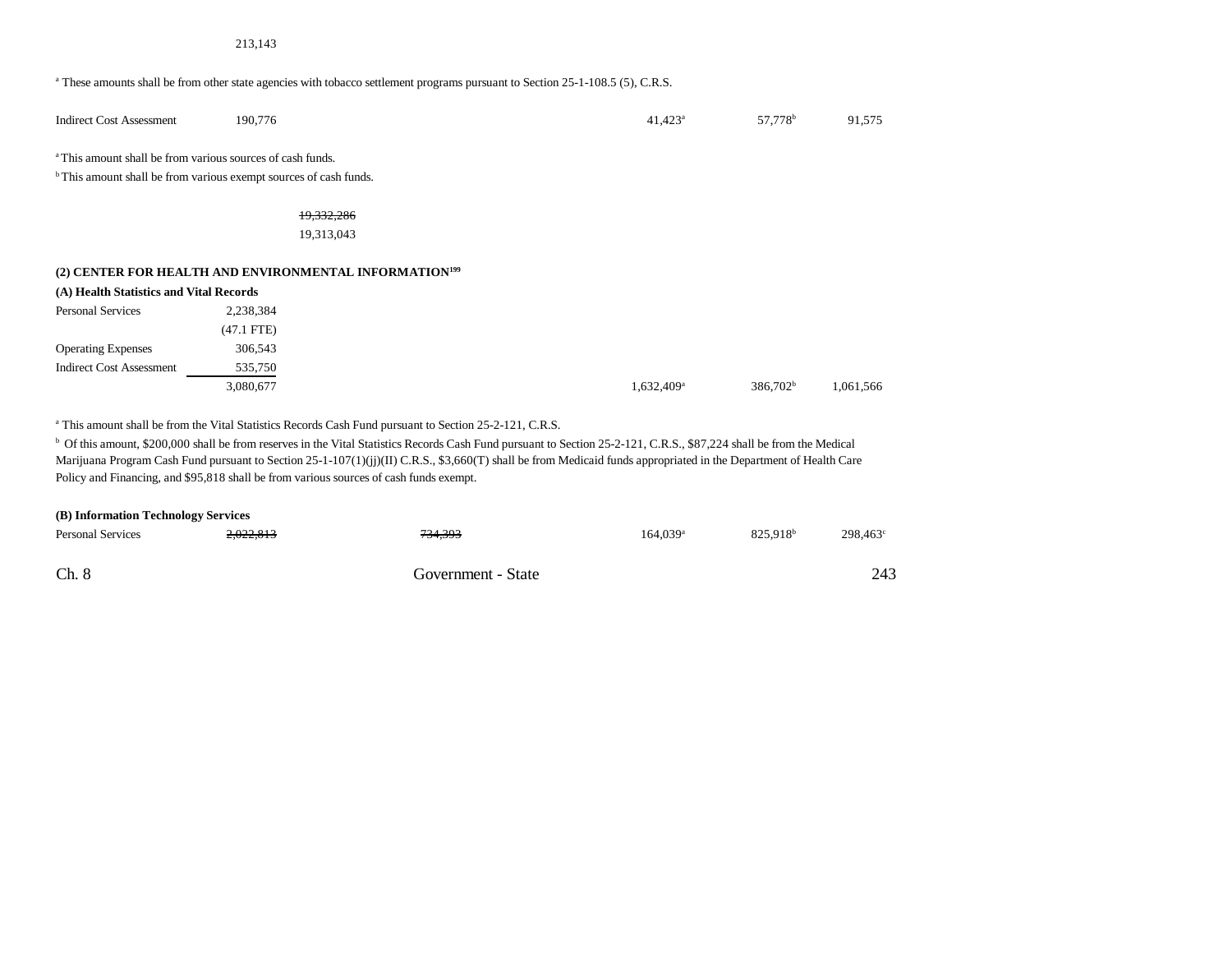|                           |              | APPROPRIATION FROM            |                                                |                             |                                              |                                |  |  |
|---------------------------|--------------|-------------------------------|------------------------------------------------|-----------------------------|----------------------------------------------|--------------------------------|--|--|
| ITEM &<br><b>SUBTOTAL</b> | <b>TOTAL</b> | <b>GENERAL</b><br><b>FUND</b> | <b>GENERAL</b><br><b>FUND</b><br><b>EXEMPT</b> | <b>CASH</b><br><b>FUNDS</b> | <b>CASH</b><br><b>FUNDS</b><br><b>EXEMPT</b> | <b>FEDERAL</b><br><b>FUNDS</b> |  |  |
| \$                        | \$           | \$                            | \$                                             | \$                          | \$                                           | \$                             |  |  |
|                           |              |                               |                                                |                             |                                              |                                |  |  |
| 2,002,925                 |              | 714,505                       |                                                |                             |                                              |                                |  |  |
| $(30.5$ FTE)              |              |                               |                                                |                             |                                              |                                |  |  |
| 693,959                   |              |                               |                                                | $22,761^a$                  | $661,219$ <sup>b</sup>                       | $9,979$ <sup>c</sup>           |  |  |
|                           |              |                               |                                                |                             |                                              |                                |  |  |
| 338,762                   |              | 10,692                        |                                                | 69,709 <sup>a</sup>         | $199, 107^{\rm b}$                           | 59,254                         |  |  |
|                           |              |                               |                                                |                             |                                              |                                |  |  |
| 39,735                    |              |                               |                                                |                             | 39,735 <sup>b</sup>                          |                                |  |  |
| 109,487                   |              |                               |                                                | $28,243^a$                  | $8,116^b$                                    | $73,128^{\circ}$               |  |  |
| 3,204,756                 |              |                               |                                                |                             |                                              |                                |  |  |
| 3,184,868                 |              |                               |                                                |                             |                                              |                                |  |  |
|                           |              |                               |                                                |                             |                                              |                                |  |  |

a These amounts shall be from various sources of cash funds.

b Of these amounts, \$1,701,492(T) shall be from indirect cost recoveries, and \$32,603 shall be from various sources of cash funds.

c These amounts are funds anticipated to be received from various sources of federal funds and are reflected for informational purposes only.

6,285,433

6,265,545

**(3) LABORATORY AND RADIATION SERVICES**

**(A) Director's Office**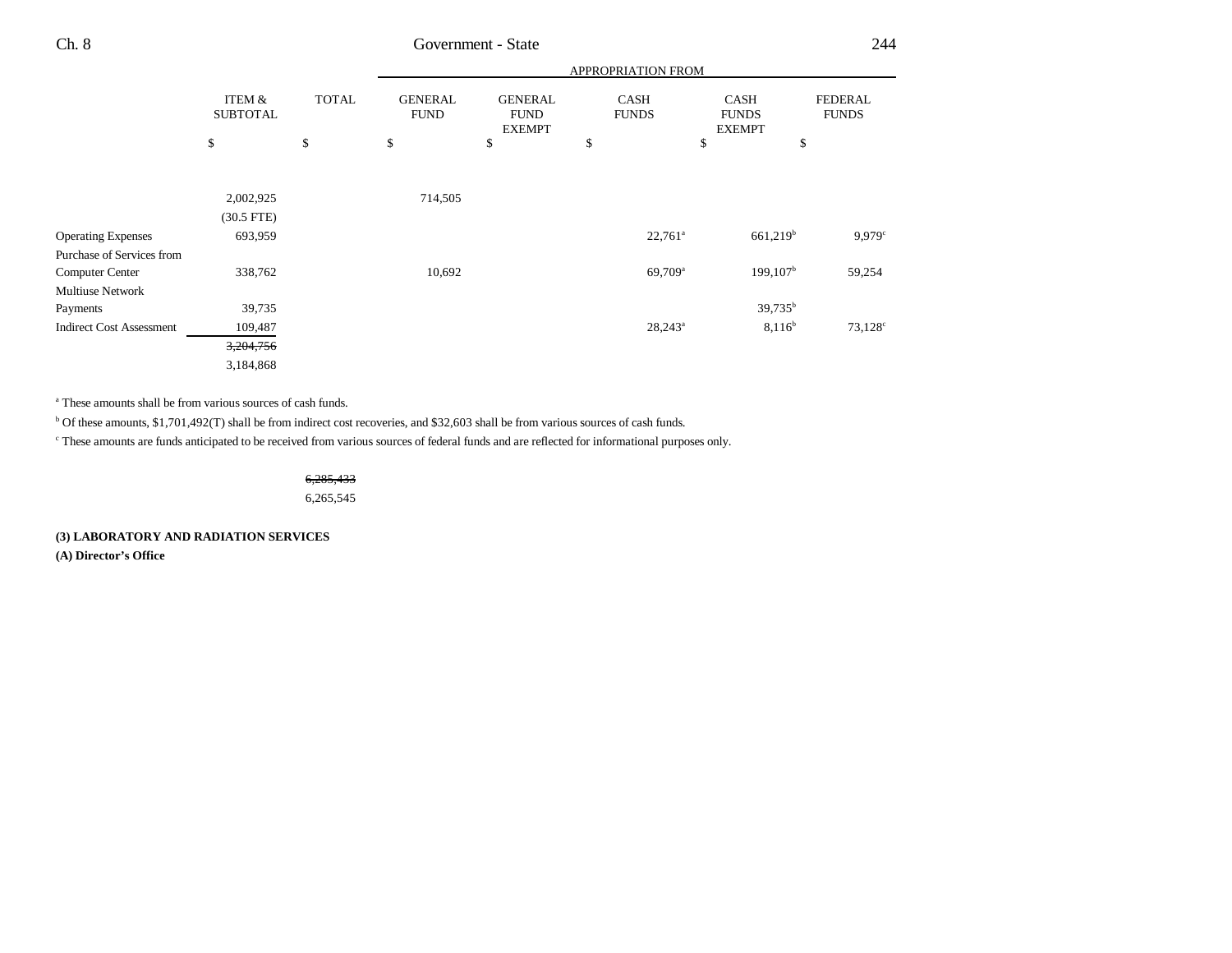| <b>Personal Services</b>        | 1,448,711 | 476,818      | $648,108^{\rm a}$        | $66.288^{b}$       | 257,497     |
|---------------------------------|-----------|--------------|--------------------------|--------------------|-------------|
|                                 | 1,409,737 | 437.844      |                          |                    |             |
|                                 |           | $(12.4$ FTE) | $(9.4$ FTE)              | $(0.5$ FTE $)$     | $(3.7$ FTE) |
| <b>Operating Expenses</b>       | 109,525   | 101,349      |                          |                    | 8,176       |
| <b>Indirect Cost Assessment</b> | 1,285,008 |              | $1,079,220$ <sup>a</sup> | 5.951 <sup>b</sup> | 199,837     |
|                                 | 2,843,244 |              |                          |                    |             |
|                                 | 2.804.270 |              |                          |                    |             |

a Of these amounts, \$200,000 shall be from the Newborn Screening and Genetic Counseling Cash Funds pursuant to Section 25-4-1006, C.R.S., \$107,641 shall be from the Radiation Control Cash Fund, \$50,529 shall be from the Law Enforcement Assistance Fund, and \$1,369,158 shall be from various sources of cash funds.

b These amounts shall be from various exempt sources of cash funds.

#### **(B) Laboratory Services - Chemistry and Microbiology**

| <b>Personal Services</b>  | 2,700,507 | 366,541     | 1,445,660 <sup>a</sup> | 168.228 <sup>b</sup> | 720,078      |
|---------------------------|-----------|-------------|------------------------|----------------------|--------------|
|                           | 2,665,637 | 331,671     |                        |                      |              |
|                           |           | $(7.3$ FTE) | $(21.4$ FTE)           | $(2.4$ FTE)          | $(10.6$ FTE) |
| <b>Operating Expenses</b> | 1,923,984 | 130,268     | 1,316,523 <sup>a</sup> | 264.653 <sup>b</sup> | 212,540      |
|                           | 4,624,491 |             |                        |                      |              |
|                           | 4,589,621 |             |                        |                      |              |

<sup>a</sup> Of these amounts, \$1,508,800 shall be from the Newborn Screening and Genetic Counseling Cash Funds pursuant to Section 25-4-1006, C.R.S., \$32,914 shall be from the Law Enforcement Assistance Fund, and \$1,220,469 shall be from various sources of cash funds.

<sup>b</sup> Of these amounts, \$224,744(T) shall be from funds appropriated to the Water Quality Control Division, \$29,309 shall be from the Automobile Inspection and Readjustment Account in the Highway Users Tax Fund, and \$178,828 shall be from various exempt sources of cash funds.

| (C) Radioactive Materials and Certification |           |        |                        |            |         |  |
|---------------------------------------------|-----------|--------|------------------------|------------|---------|--|
| <b>Personal Services</b>                    | 1,866,474 | 40.663 | $1.452.422^{\text{a}}$ | $27.072^b$ | 346,317 |  |
| Ch. 8<br>Government - State                 |           |        |                        |            | 245     |  |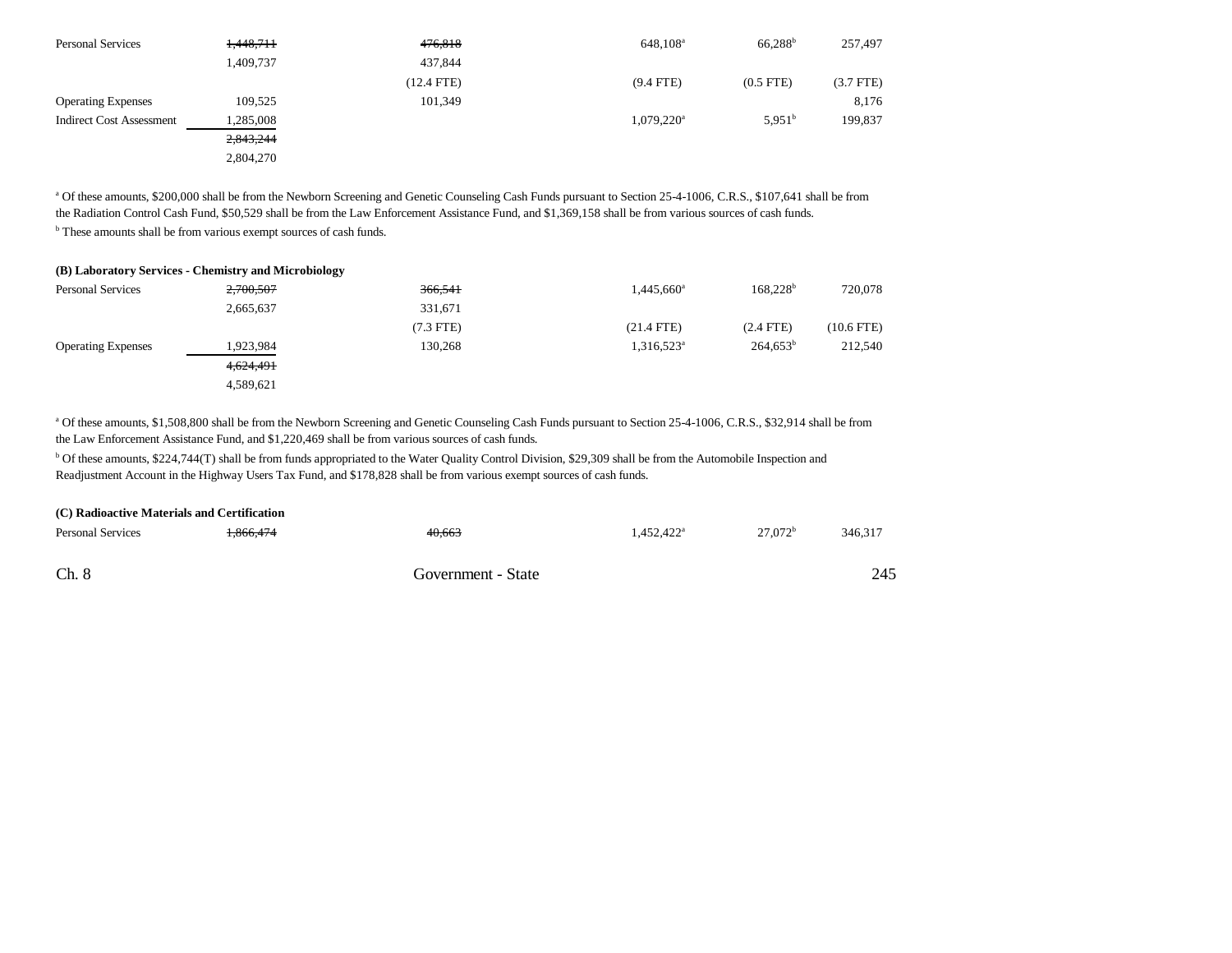|                           |                           |              | <b>APPROPRIATION FROM</b>     |                                                |                             |                                              |                                |
|---------------------------|---------------------------|--------------|-------------------------------|------------------------------------------------|-----------------------------|----------------------------------------------|--------------------------------|
|                           | ITEM &<br><b>SUBTOTAL</b> | <b>TOTAL</b> | <b>GENERAL</b><br><b>FUND</b> | <b>GENERAL</b><br><b>FUND</b><br><b>EXEMPT</b> | <b>CASH</b><br><b>FUNDS</b> | <b>CASH</b><br><b>FUNDS</b><br><b>EXEMPT</b> | <b>FEDERAL</b><br><b>FUNDS</b> |
|                           | ¢<br>Ф                    | \$           | \$                            | \$                                             | Φ                           | \$                                           | ¢<br>⊅                         |
|                           | 1,865,453                 |              | 39,642                        |                                                |                             |                                              |                                |
|                           |                           |              | $(2.1$ FTE $)$                |                                                | $(20.6$ FTE)                |                                              | $(7.0$ FTE)                    |
| <b>Operating Expenses</b> | 297,357                   |              |                               |                                                | $110,468^{\circ}$           |                                              | 186,889                        |
|                           | 2,163,831                 |              |                               |                                                |                             |                                              |                                |
|                           | 2,162,810                 |              |                               |                                                |                             |                                              |                                |

a Of these amounts, \$1,124,908 shall be from the Radiation Control Fund and \$437,982 shall be from the Law Enforcement Assistance Fund.

<sup>b</sup> This amount shall be from reserves in the Radiation Control Fund.

#### 9,631,566

9,556,701

### **(4) LOCAL HEALTH SERVICES**

| (A) Local Liaison           |           |           |
|-----------------------------|-----------|-----------|
| Public Health Nurses in     |           |           |
| areas not served by local   |           |           |
| health departments          | 1.122.854 | 1,122,854 |
| <b>Environmental Health</b> |           |           |
| Specialists in areas not    |           |           |
| served by local health      |           |           |
| departments                 | 281.644   | 281.644   |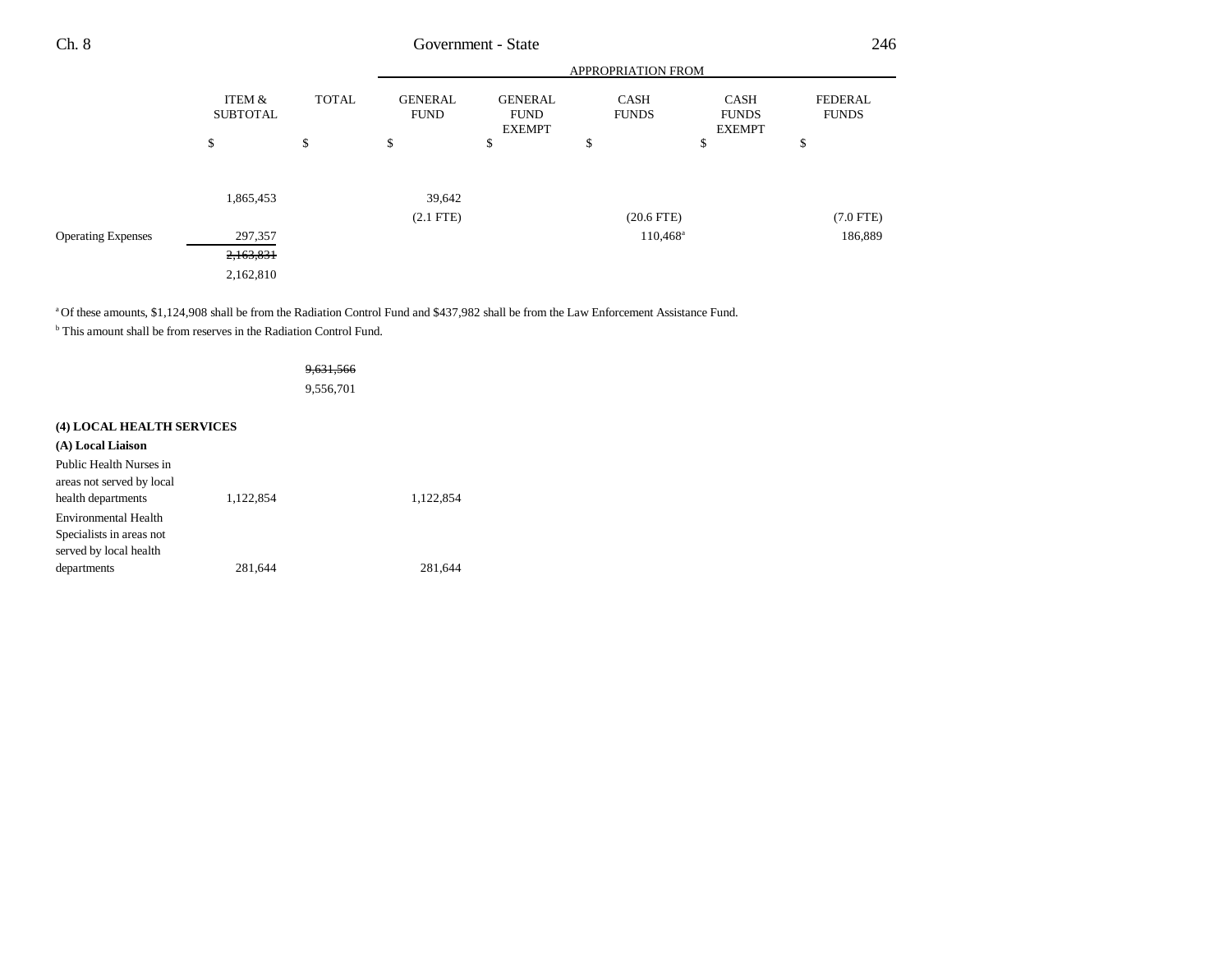| Local, District, and<br><b>Regional Health</b><br><b>Department Distributions</b><br>pursuant to Section<br>25-1-516, C.R.S. | 5,348,337<br>1,404,498 | 4,960,273<br>(Governor lined through this provision. See L. 2002, p. 3076. The affected subtotals, totals, and grand totals have been adjusted to reflect the Governor's action.) | 388,064     |
|------------------------------------------------------------------------------------------------------------------------------|------------------------|-----------------------------------------------------------------------------------------------------------------------------------------------------------------------------------|-------------|
| (B) Community Nursing                                                                                                        |                        |                                                                                                                                                                                   |             |
| <b>Personal Services</b>                                                                                                     | 433,254                | 238,487(M)                                                                                                                                                                        | 194,767     |
|                                                                                                                              | 414,607                | 219,840(M)                                                                                                                                                                        |             |
|                                                                                                                              |                        | $(3.0$ FTE)                                                                                                                                                                       | $(2.4$ FTE) |
| <b>Operating Expenses</b>                                                                                                    | 16,705                 | 16,705                                                                                                                                                                            |             |
|                                                                                                                              | 449,959                |                                                                                                                                                                                   |             |
|                                                                                                                              | 431,312                |                                                                                                                                                                                   |             |
|                                                                                                                              |                        |                                                                                                                                                                                   |             |
| <b>Indirect Cost Assessment</b>                                                                                              | 40,317                 |                                                                                                                                                                                   | 40,317      |
|                                                                                                                              |                        |                                                                                                                                                                                   |             |
|                                                                                                                              |                        | 1,894,774                                                                                                                                                                         |             |
|                                                                                                                              |                        | 1,876,127                                                                                                                                                                         |             |
|                                                                                                                              |                        |                                                                                                                                                                                   |             |
|                                                                                                                              |                        |                                                                                                                                                                                   |             |

### **(5) AIR QUALITY CONTROL DIVISION200**

| (A) Administration        |         |                    |                      |                |                  |
|---------------------------|---------|--------------------|----------------------|----------------|------------------|
| <b>Personal Services</b>  | 306,776 |                    | 113,748 <sup>a</sup> | $121,540^b$    | $71,488^{\circ}$ |
|                           |         |                    | $(1.6$ FTE)          | $(1.5$ FTE $)$ | $(1.4$ FTE)      |
| <b>Operating Expenses</b> | 9,187   |                    |                      |                | 9.187c           |
| Ch. 8                     |         | Government - State |                      |                | 247              |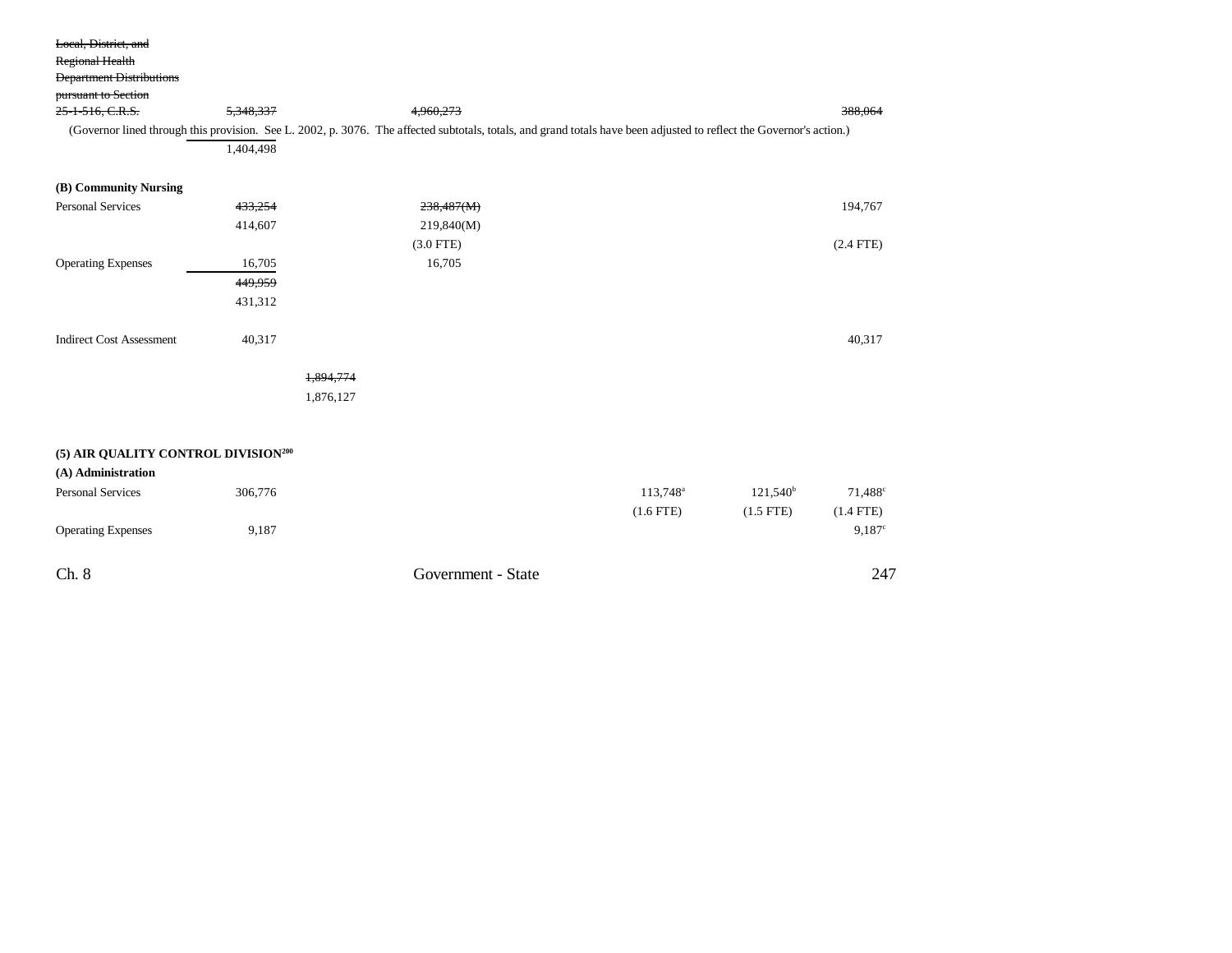| Ch. 8 | 248<br><b>State</b><br>dovernment - |
|-------|-------------------------------------|
|-------|-------------------------------------|

|                                 | <b>APPROPRIATION FROM</b> |              |                               |                                                |                             |                                              |                         |
|---------------------------------|---------------------------|--------------|-------------------------------|------------------------------------------------|-----------------------------|----------------------------------------------|-------------------------|
|                                 | ITEM &<br><b>SUBTOTAL</b> | <b>TOTAL</b> | <b>GENERAL</b><br><b>FUND</b> | <b>GENERAL</b><br><b>FUND</b><br><b>EXEMPT</b> | <b>CASH</b><br><b>FUNDS</b> | <b>CASH</b><br><b>FUNDS</b><br><b>EXEMPT</b> | FEDERAL<br><b>FUNDS</b> |
|                                 | \$                        | \$           | \$                            | \$                                             | ¢<br>D                      | P                                            | \$                      |
| <b>Indirect Cost Assessment</b> | 2,165,038<br>2,481,001    |              |                               |                                                | 943,935 <sup>d</sup>        | 756,532 <sup>b</sup>                         | $464,571$ °             |

<sup>a</sup> This amount shall be from the Stationary Sources Control Fund pursuant to Section 25-7-114.7 (2) (b), C.R.S.

b These amounts shall be from the Automobile Inspection and Readjustment Account of the Highway Users Tax Fund.

<sup>c</sup> These amounts are funds anticipated to be received from the U.S. Environmental Protection Agency and are reflected for informational purposes only.

d This amount shall be from various sources of cash funds.

### **(B) Technical Services**

| (1) Air Quality Monitoring |           |                                               |                     |
|----------------------------|-----------|-----------------------------------------------|---------------------|
| <b>Personal Services</b>   | 1,249,870 | $905.953(H)$ <sup>b</sup><br>$53,695^{\circ}$ | $290,222^{\circ}$   |
|                            |           | $(1.8$ FTE)<br>(12.8 FTE)                     | $(5.1$ FTE)         |
| <b>Operating Expenses</b>  | 112,815   | $96,458(H)$ <sup>b</sup>                      | $16,357^{\circ}$    |
| <b>Local Contracts</b>     | 17,042    | $73.246(H)$ <sup>b</sup><br>$10,843^{\circ}$  | 32,953 <sup>c</sup> |
|                            | 1,479,727 |                                               |                     |

<sup>a</sup> These amounts shall be from the Stationary Sources Control Fund pursuant to Section 25-7-114.7 (2) (b), C.R.S.

b These amounts shall be from the Automobile Inspection and Readjustment Account of the Highway Users Tax Fund.

c These amounts shall be from the U.S. Environmental Protection Agency.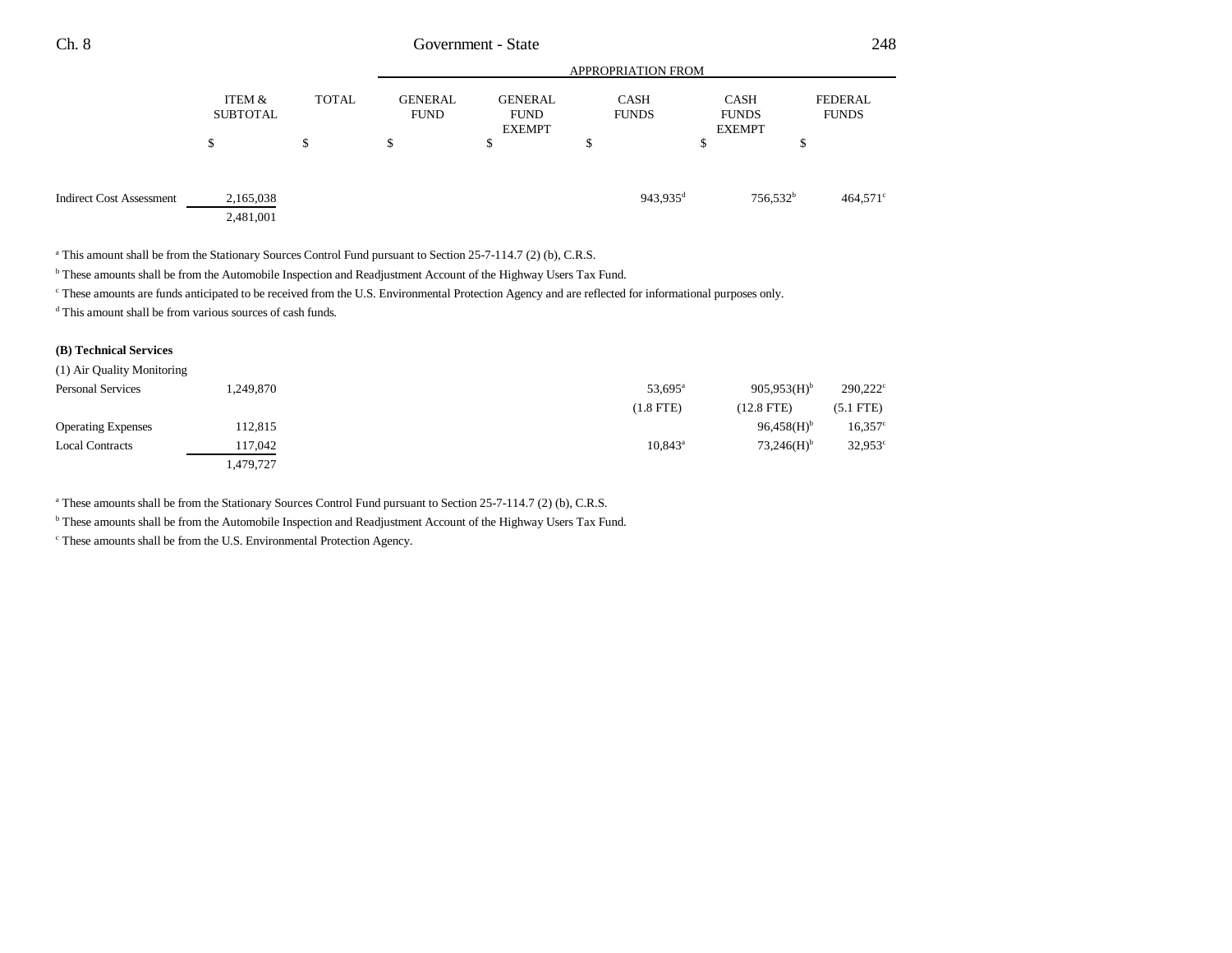| (2) Modeling and Analysis |         |                     |                      |                   |
|---------------------------|---------|---------------------|----------------------|-------------------|
| <b>Personal Services</b>  | 564.384 | $73.533^a$          | 172.461 <sup>b</sup> | $318,390^{\circ}$ |
|                           |         | $(1.4$ FTE)         | $(2.4$ FTE)          | $(4.7$ FTE)       |
| <b>Operating Expenses</b> | 155,207 | 12.759 <sup>a</sup> | $122.256^{\rm b}$    | $20,192^{\circ}$  |
|                           | 719,591 |                     |                      |                   |

<sup>a</sup> These amounts shall be from the Stationary Sources Control Fund pursuant to Section 25-7-114.7 (2) (b), C.R.S.

b These amounts shall be from the Automobile Inspection and Readjustment Account of the Highway Users Tax Fund.

<sup>c</sup> These amounts are funds anticipated to be received from the U.S. Environmental Protection Agency and are reflected for informational purposes only.

| (3) Visibility and Risk Assessment |         |                        |                  |             |
|------------------------------------|---------|------------------------|------------------|-------------|
| <b>Personal Services</b>           | 389.464 | $227.287$ <sup>a</sup> | $70.725^{\rm b}$ | 91,452      |
|                                    |         | $(2.8$ FTE $)$         | (1.0 FTE)        | $(1.6$ FTE) |
| <b>Operating Expenses</b>          | 30,420  |                        |                  | 30,420      |
|                                    | 419.884 |                        |                  |             |

<sup>a</sup> This amount shall be from the Stationary Sources Control Fund pursuant to Section 25-7-114.7 (2) (b), C.R.S.

b This amount shall be from the Automobile Inspection and Readjustment Account of the Highway Users Tax Fund.

c These amounts are funds anticipated to be received from the U.S. Environmental Protection Agency and are reflected for informational purposes only.

### **(C) Mobile Sources**

| (1) Research and Support  |           |                  |                   |
|---------------------------|-----------|------------------|-------------------|
| <b>Personal Services</b>  | 436,386.  | $1,242,717(H)^a$ | $193,669^{\rm b}$ |
|                           |           | $(18.4$ FTE)     | $(2.9$ FTE)       |
| <b>Operating Expenses</b> | 306,377   | $288,127(H)^a$   | $18,250^{\rm b}$  |
|                           | 1,742,763 |                  |                   |

Ch. 8 Government - State 249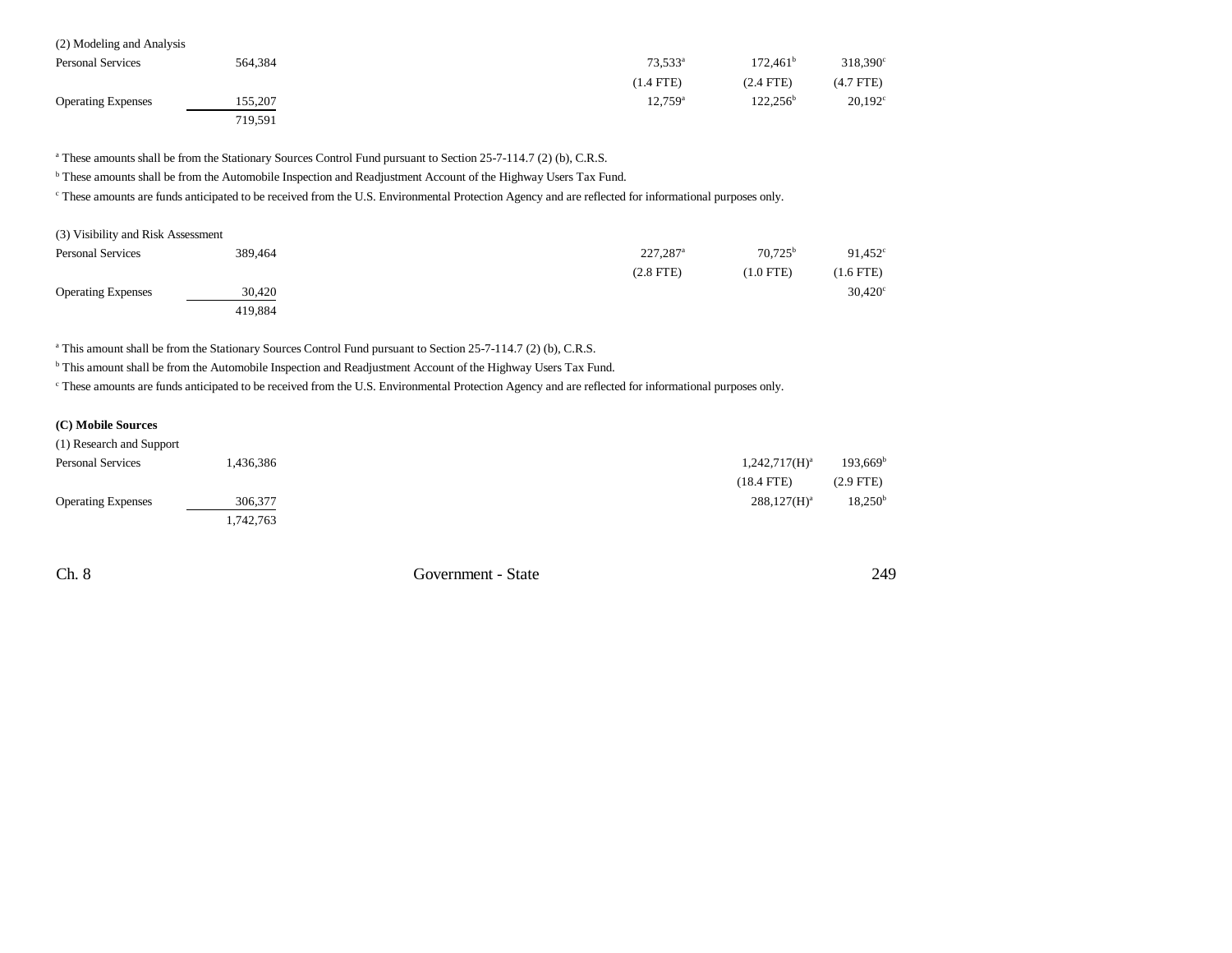|          |              |             |               | APPROPRIATION FROM |               |              |
|----------|--------------|-------------|---------------|--------------------|---------------|--------------|
| ITEM &   | <b>TOTAL</b> | GENERAL     | GENERAL       | CASH               | <b>CASH</b>   | FEDERAL      |
| SUBTOTAL |              | <b>FUND</b> | <b>FUND</b>   | <b>FUNDS</b>       | <b>FUNDS</b>  | <b>FUNDS</b> |
|          |              |             | <b>EXEMPT</b> |                    | <b>EXEMPT</b> |              |
|          |              |             |               |                    |               |              |

a These amounts shall be from the Automobile Inspection and Readjustment Account of the Highway Users Tax Fund.

<sup>b</sup> These amounts shall be from the U.S. Environmental Protection Agency.

| (2) Inspection and Maintenance |           |                     |                       |
|--------------------------------|-----------|---------------------|-----------------------|
| <b>Personal Services</b>       | 656,108   |                     | 656,108 <sup>a</sup>  |
|                                |           |                     | $(9.8$ FTE)           |
| <b>Operating Expenses</b>      | 36,638    |                     | $36,638$ <sup>a</sup> |
| Diesel Inspection/             |           |                     |                       |
| Maintenance Program            | 607,700   | $171,764^b$         | $435,936^{\circ}$     |
|                                |           | $(2.0$ FTE)         | $(5.0$ FTE)           |
| Mechanic Certification         |           |                     |                       |
| Program                        | 22,048    | 22.048 <sup>b</sup> |                       |
|                                |           | $(0.3$ FTE)         |                       |
| <b>Local Grants</b>            | 45,299    |                     | $45,299$ <sup>a</sup> |
|                                | 1,367,793 |                     |                       |

<sup>a</sup> These amounts shall be from the Automobile Inspection and Readjustment Account of the Highway Users Tax Fund.

<sup>b</sup> These amounts shall be from diesel inspection and mechanic certification fees.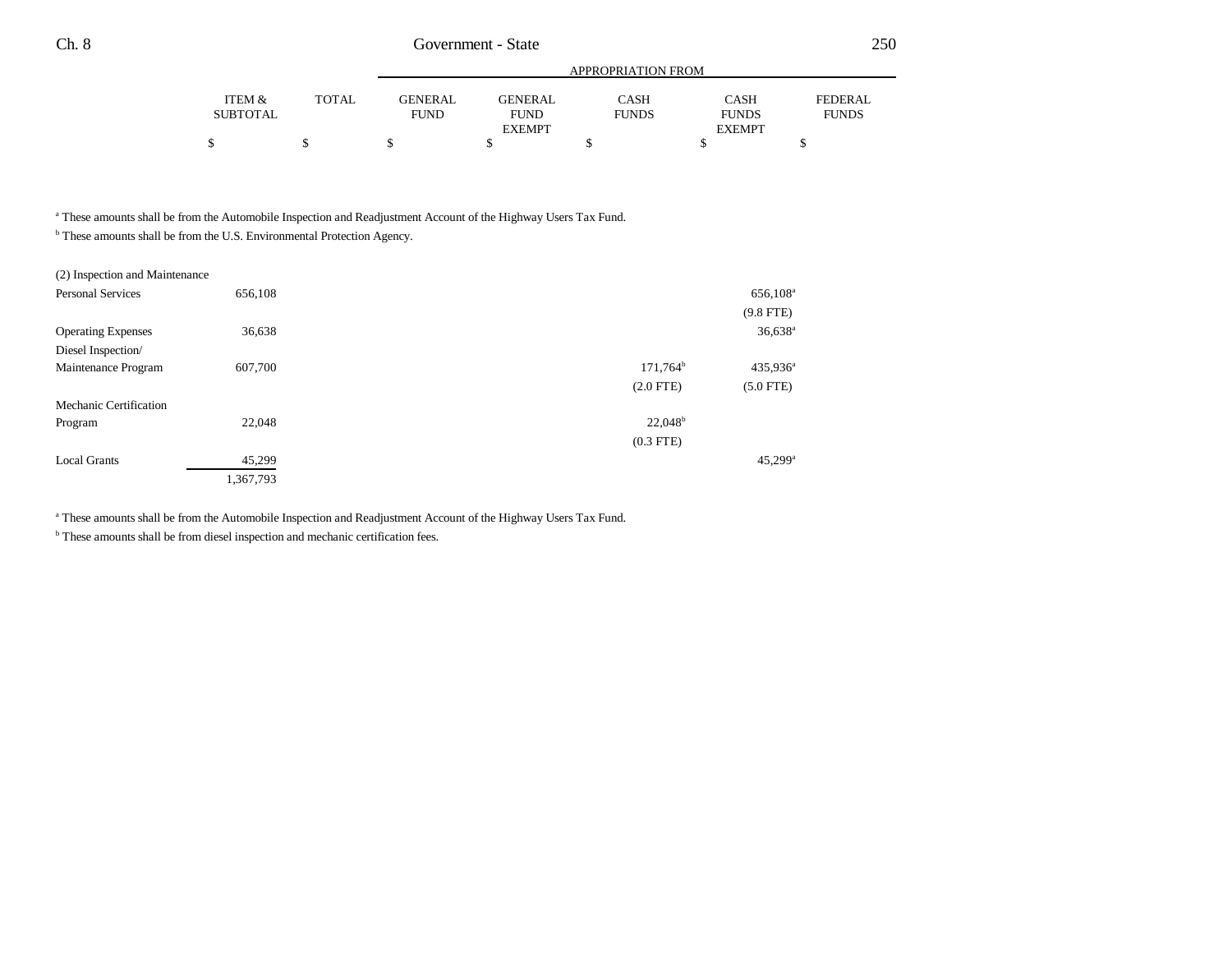### **(D) Stationary Sources**

| (1) Inventory and Support Services |           |                      |             |
|------------------------------------|-----------|----------------------|-------------|
| <b>Personal Services</b>           | 1,407,037 | $855,645(H)^a$       | $551,392^b$ |
|                                    |           | $(11.4$ FTE)         | $(8.9$ FTE) |
| <b>Operating Expenses</b>          | 253,481   | 253,481 <sup>a</sup> |             |
|                                    | 1,660,518 |                      |             |

<sup>a</sup> These amounts shall be from the Stationary Sources Control Fund pursuant to Section 25-7-114.7 (2) (b), C.R.S.

<sup>b</sup> This amount shall be from the U.S. Environmental Protection Agency.

| (2) Permits and Compliance Assurance |           |                        |                     |                |
|--------------------------------------|-----------|------------------------|---------------------|----------------|
| <b>Personal Services</b>             | 2,660,025 | 1,983,656 <sup>a</sup> | 99.641 <sup>b</sup> | 576,728        |
|                                      |           | $(30.5$ FTE)           |                     | $(8.6$ FTE $)$ |
| <b>Operating Expenses</b>            | 38,092    | $31,762^{\rm a}$       |                     | 6,330          |
| <b>Local Contracts</b>               | 563,492   | $319,114^a$            |                     | 244,378        |
|                                      | 3,261,609 |                        |                     |                |

### <sup>a</sup> These amounts shall be from the Stationary Sources Control Fund pursuant to Section 25-7-114.7 (2) (b), C.R.S.

<sup>b</sup> This amount shall be from reserves in the Stationary Sources Control Fund pursuant to Section 25-7-114.7 (2) (b), C.R.S.

| (3) Hazardous and Toxic Control |         |                    |                  |
|---------------------------------|---------|--------------------|------------------|
| <b>Personal Services</b>        | 750,249 | $605, 163^{\circ}$ | 145,086          |
|                                 |         | $(9.8$ FTE)        | (2.2 FTE)        |
| <b>Operating Expenses</b>       | 63,763  | $63,763^{\circ}$   |                  |
| Preservation of the Ozone       |         |                    |                  |
| Layer                           | 194,268 | $132,593^b$        | $61,675^{\circ}$ |
|                                 |         |                    |                  |

Ch. 8 Government - State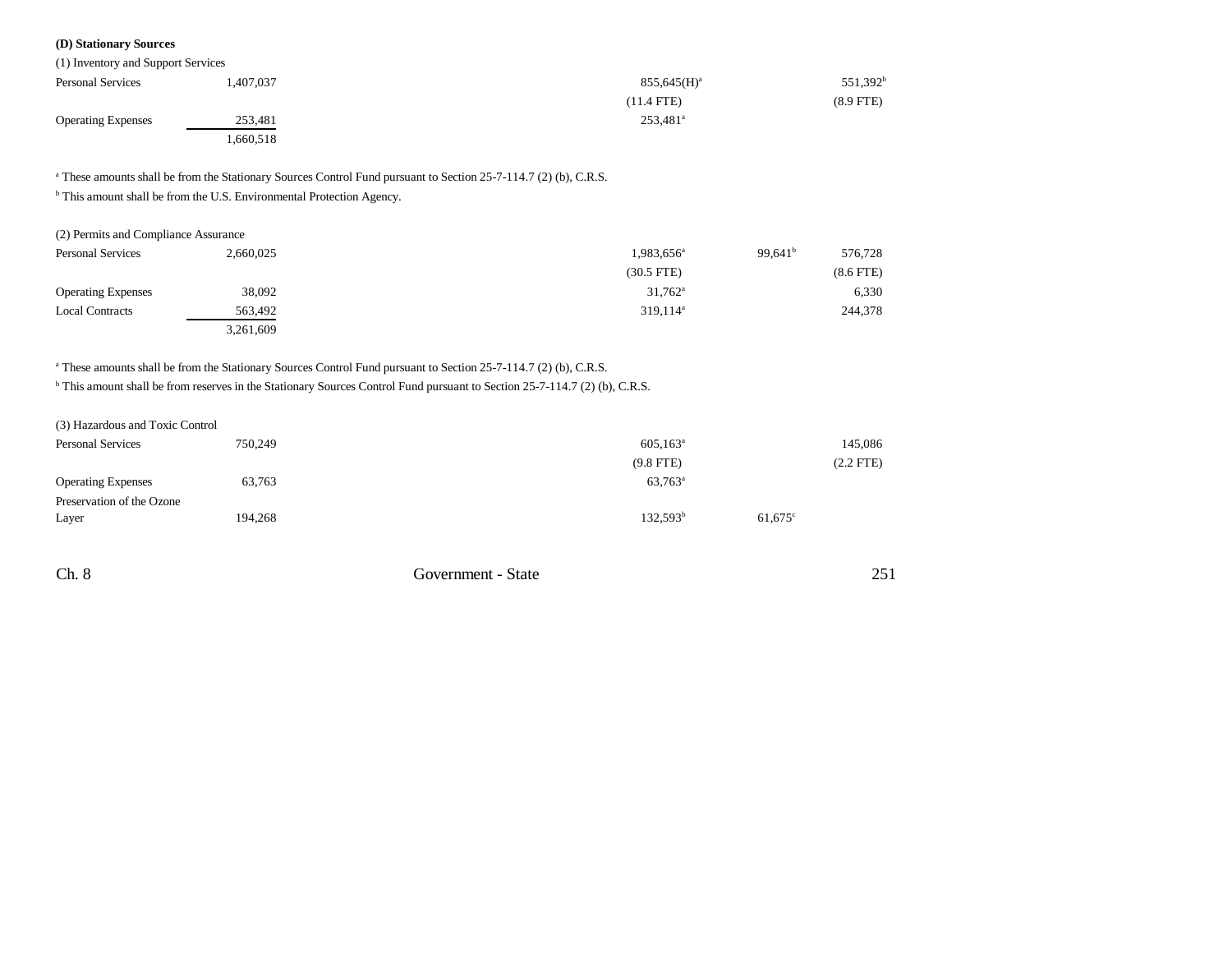|                 |              |                |                | APPROPRIATION FROM |               |                |
|-----------------|--------------|----------------|----------------|--------------------|---------------|----------------|
| ITEM &          | <b>TOTAL</b> | <b>GENERAL</b> | <b>GENERAL</b> | CASH               | <b>CASH</b>   | <b>FEDERAL</b> |
| <b>SUBTOTAL</b> |              | <b>FUND</b>    | <b>FUND</b>    | <b>FUNDS</b>       | <b>FUNDS</b>  | <b>FUNDS</b>   |
|                 |              |                | <b>EXEMPT</b>  |                    | <b>EXEMPT</b> |                |
|                 | S            |                |                |                    |               |                |
|                 |              |                |                |                    |               |                |

(2.0 FTE)

1,008,280

<sup>a</sup> Of these amounts, \$631,626 shall be from the Stationary Sources Control Fund pursuant to Section 25-7-114.7(2)(b), C.R.S., and \$37,300 shall be from the Lead Hazard Reduction Cash Fund pursuant to Section 25-5-1106, C.R.S.

b This amount shall be from the Ozone Protection Fund pursuant to Section 25-7-135, C.R.S.

c Of this amount, \$33,433 shall be from reserves in the Stationary Sources Control Fund pursuant to Section 25-7-114.7 (2) (b), C.R.S., and \$28,242 shall be from reserves in the Automobile Inspection and Readjustment Account of the Highway Users Tax Fund.

#### 14,141,166

#### **(6) WATER QUALITY CONTROL DIVISION**

| (A) Administration              |           |             |                   |                       |                      |
|---------------------------------|-----------|-------------|-------------------|-----------------------|----------------------|
| <b>Personal Services</b>        | 622,716   | 389,166(M)  | $100,709^a$       |                       | $132,841^b$          |
|                                 | 590,407   | 356,857(M)  |                   |                       |                      |
|                                 |           | $(8.6$ FTE) | $(2.4$ FTE)       |                       | $(1.5$ FTE)          |
| <b>Operating Expenses</b>       | 39,473    | 19,635(M)   | $1,876^{\circ}$   |                       | 17,962 <sup>b</sup>  |
| <b>Indirect Cost Assessment</b> | 1,248,953 |             | $318,612^{\circ}$ | $44,344$ <sup>d</sup> | 885,997 <sup>b</sup> |
|                                 | 1,911,142 |             |                   |                       |                      |
|                                 | 1,878,833 |             |                   |                       |                      |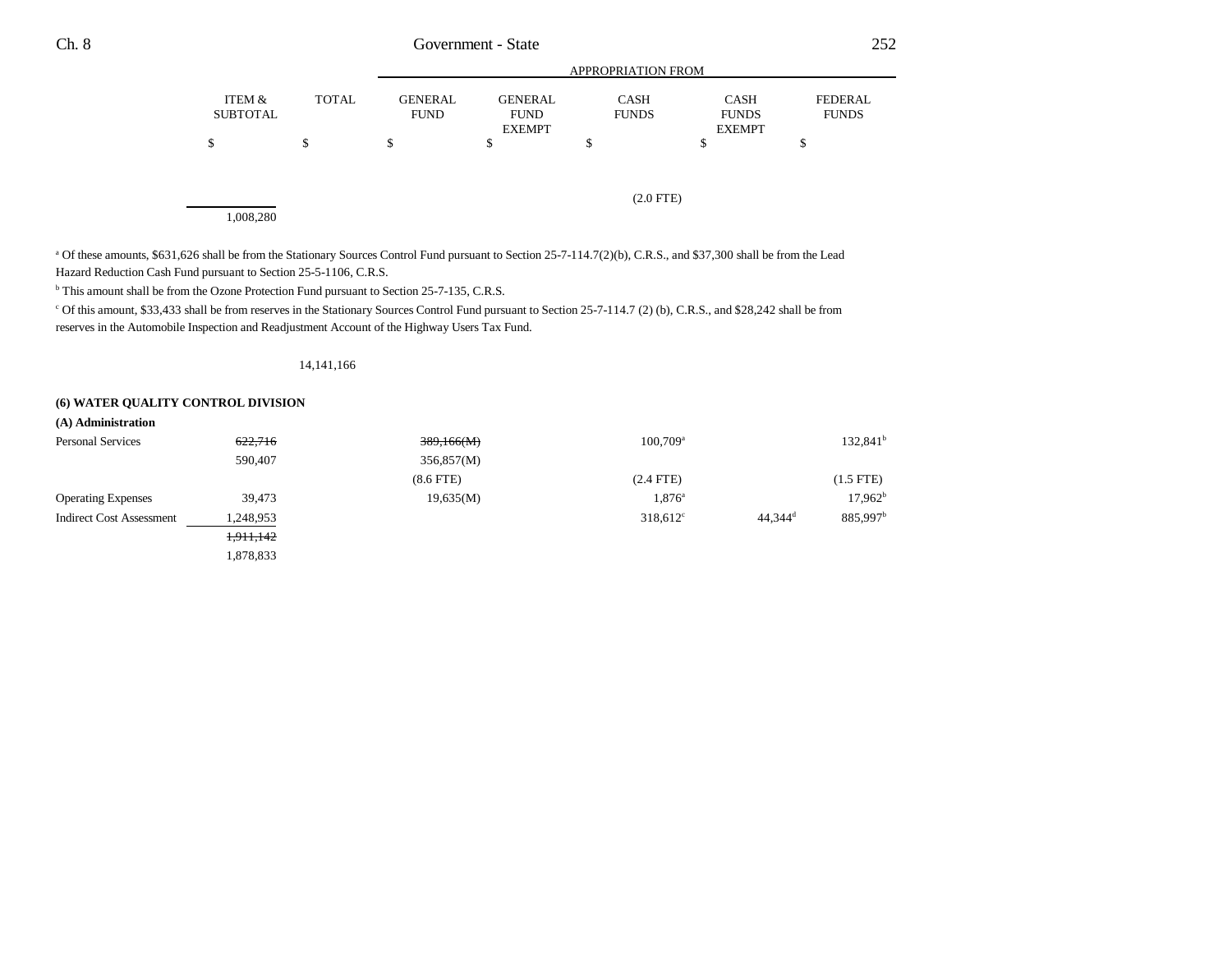<sup>a</sup> These amounts shall be from the Water Quality Control Fund pursuant to Section 25-8-502, C.R.S.

b These amounts shall be from the U.S. Environmental Protection Agency.

c This amount shall be from various sources of cash funds.

<sup>d</sup> Of these amounts, \$36,189 shall be from cash funds exempt revenues that are from a revenue change as a result of Amendment 14, concerning the regulation of commercial hog facilities, which was approved by voters statewide at the 1998 general election, and \$8,155(T) shall be from the Department of Agriculture, Groundwater Protection Fund pursuant to Section 25-8-205.5 (8), C.R.S.

#### **(B) Watershed Assessment, Outreach, and Assistance**

| <b>Personal Services</b>  | 1,831,853 | 484,333        | $126,627$ <sup>a</sup> | $186,240(T)$ <sup>b</sup><br>$1,034,653^{\circ}$ |
|---------------------------|-----------|----------------|------------------------|--------------------------------------------------|
|                           | 1,796,668 | 449.148        |                        |                                                  |
|                           |           | $(6.5$ FTE $)$ | $(3.0$ FTE)            | $(16.0$ FTE)<br>$(3.3$ FTE)                      |
| <b>Operating Expenses</b> | 499,973   | 389,799        |                        | $11,295(T)$ <sup>b</sup><br>98,879°              |
| Local Grants and          |           |                |                        |                                                  |
| Contracts                 | 1,042,392 |                |                        | $1,042,392^{\circ}$                              |
|                           | 3,374,218 |                |                        |                                                  |
|                           | 3,339,033 |                |                        |                                                  |

<sup>a</sup> This amount shall be from the Water Quality Control Fund pursuant to Section 25-8-502, C.R.S.

b These amounts shall be from the Department of Agriculture, Groundwater Protection Fund Pursuant to Section 25-8-205.5 (8), C.R.S.

c These amounts shall be from the U.S. Environmental Protection Agency.

| (C) Permitting and Compliance Assurance |           |                    |                     |                      |                   |
|-----------------------------------------|-----------|--------------------|---------------------|----------------------|-------------------|
| <b>Personal Services</b>                | 1,957,593 | 342,642            | $1,041,525^{\circ}$ | 151.958 <sup>b</sup> | $421,468^{\circ}$ |
|                                         | 1,952,249 | 337,298            |                     |                      |                   |
|                                         |           | $(5.6$ FTE $)$     | $(20.9$ FTE)        | $(2.0$ FTE)          | $(4.7$ FTE)       |
| <b>Operating Expenses</b>               | 150,146   | 12,328             | $103,843^{\circ}$   | $10.727^{\rm b}$     | $23,248^{\circ}$  |
| Ch. 8                                   |           | Government - State |                     |                      | 253               |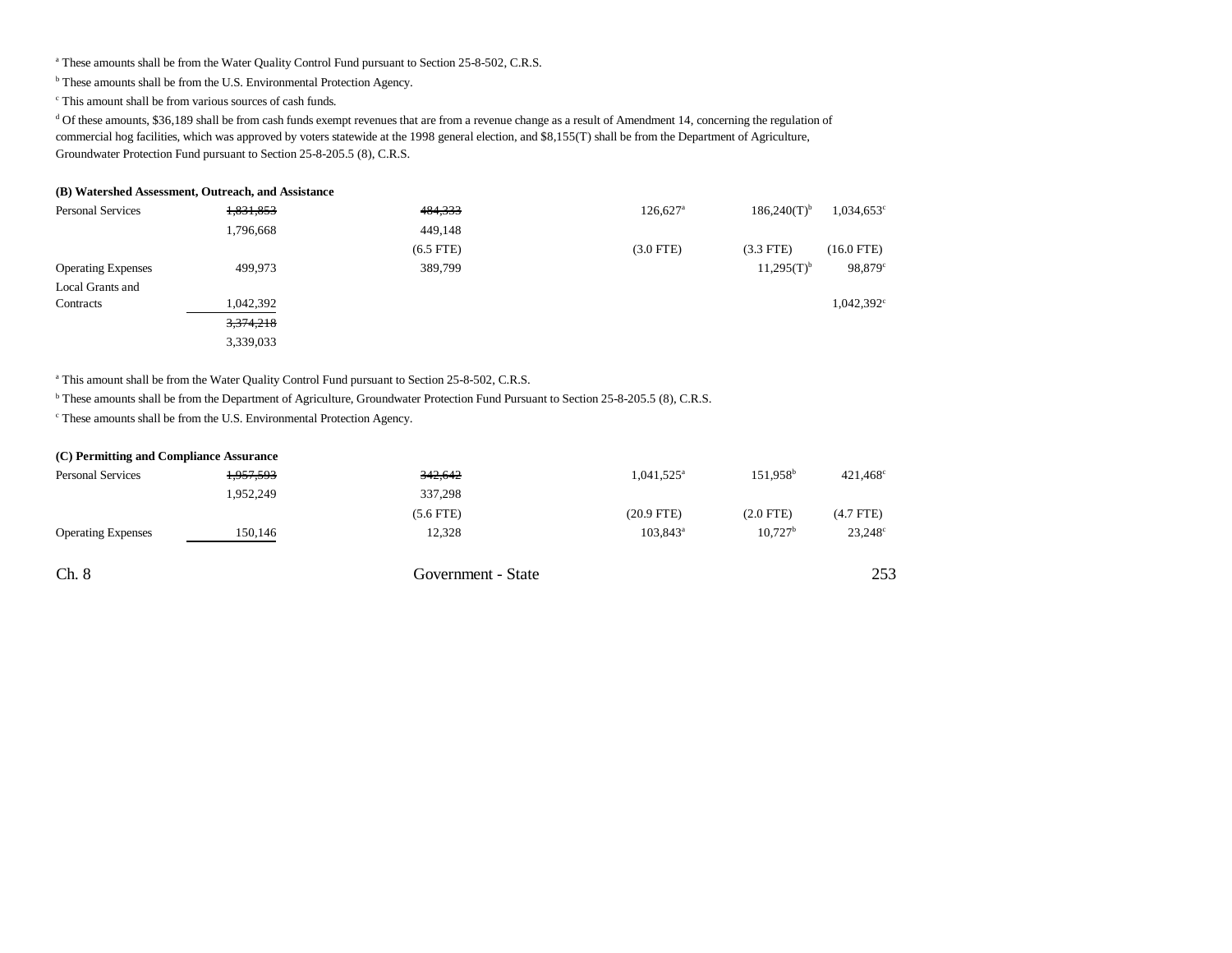|          |       |             |               | APPROPRIATION FROM |               |              |
|----------|-------|-------------|---------------|--------------------|---------------|--------------|
| ITEM &   | TOTAL | GENERAL     | GENERAL       | CASH               | <b>CASH</b>   | FEDERAL      |
| SUBTOTAL |       | <b>FUND</b> | <b>FUND</b>   | <b>FUNDS</b>       | <b>FUNDS</b>  | <b>FUNDS</b> |
|          |       |             | <b>EXEMPT</b> |                    | <b>EXEMPT</b> |              |
| \$       |       |             |               |                    |               |              |

2,107,739

2,102,395

<sup>a</sup> Of these amounts, \$813,828 shall be from the Water Quality Control Fund pursuant to Section 25-8-502, C.R.S., \$179,134 shall be from the Sludge Management Program Fund pursuant to Section 30-20-110.5 (3), C.R.S., and \$152,406 shall be fees collected by the Industrial Pretreatment Program pursuant to Section 25-8-508, C.R.S.

b These amounts shall be from cash funds exempt revenues that are from a revenue change as a result of Amendment 14, concerning the regulation of commercial hog facilities, which was approved by voters statewide at the 1998 general election.

c These amounts shall be from the U.S. Environmental Protection Agency and are shown for informational purposes only.

#### **(D) Drinking Water Program**

| <b>Personal Services</b>  | 1,841,540 | 463,409(M)     | 1,378,131 <sup>a</sup> |
|---------------------------|-----------|----------------|------------------------|
|                           | 1,804,471 | 426,340(M)     |                        |
|                           |           | $(8.6$ FTE $)$ | (19.8 FTE)             |
| <b>Operating Expenses</b> | 154,064   | 33,220(M)      | 120,844 <sup>a</sup>   |
|                           | 1,995,604 |                |                        |
|                           | 1,958,535 |                |                        |

a These amounts shall be from the U.S. Environmental Protection Agency.

9,388,703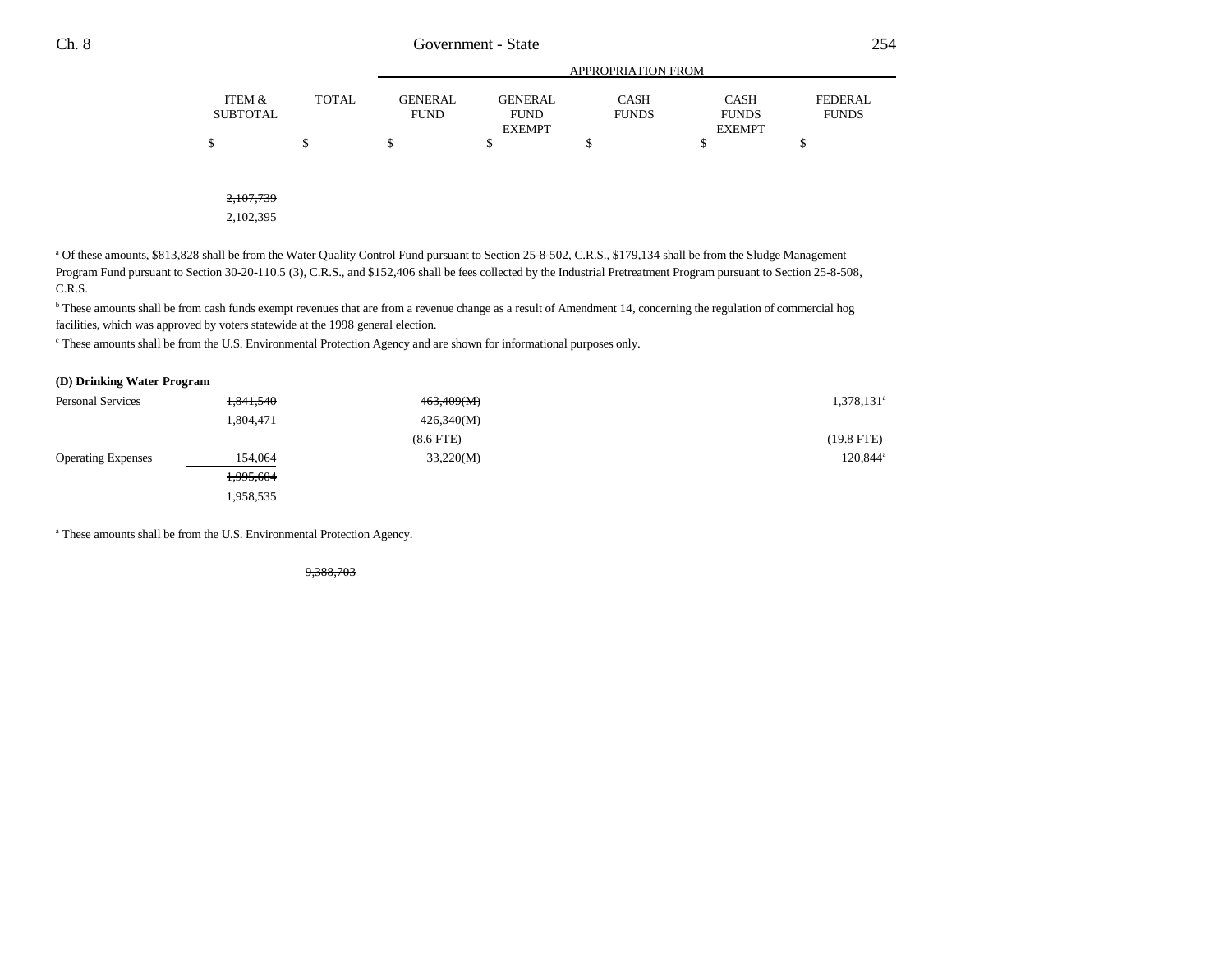9,278,796

### **(7) HAZARDOUS MATERIALS AND WASTE MANAGEMENT DIVISION**

**(A) Division Director's Office**

| Program Costs                   | 376,928   | 148,176     | 157,634 <sup>a</sup> | 54,401 <sup>b</sup>   | $16,717^c$               |
|---------------------------------|-----------|-------------|----------------------|-----------------------|--------------------------|
|                                 | 374,512   | 145,760     |                      |                       |                          |
|                                 |           | $(2.5$ FTE) | $(2.3$ FTE)          |                       | $(0.2$ FTE)              |
| Legal Services for 6,145        |           |             |                      |                       |                          |
| hours                           | 367,471   |             | 215,668 <sup>a</sup> | $1,060(T)^{d}$        | 150,743 <sup>c</sup>     |
| Cathode Ray Tube                |           |             |                      |                       |                          |
| Recycling                       | 34,247    |             |                      | $34,247$ <sup>e</sup> |                          |
| <b>Indirect Cost Assessment</b> | 1,681,988 |             | 646,072 <sup>a</sup> | $35.916(T)^d$         | $1,000,000$ <sup>c</sup> |
|                                 | 2,460,634 |             |                      |                       |                          |
|                                 | 2,458,218 |             |                      |                       |                          |

a Of these amounts, \$177,563 shall be from the Solid Waste Management Fund pursuant to Section 30-20-118, C.R.S., \$82,997 shall be from the Hazardous Waste Commission Fund pursuant to Section 25-15-315, C.R.S., \$54,210 shall be from the Hazardous Waste Service Fund pursuant to Section 25-15-304, C.R.S., \$52,039 shall be from the Hazardous Substance Response Fund pursuant to Section 25-16-104.6, C.R.S., and \$652,565 shall be from various sources of cash funds.

b This amount shall be from reserves in the Hazardous Waste Commission Fund pursuant to Section 25-15-315, C.R.S.

c These amounts shall be from the various sources of federal funds and are reflected for informational purposes only.

<sup>d</sup> Of these amounts, \$35,437 shall be from the Department of Local Affairs using the Local Government Severance Tax Fund pursuant to Section 39-29-110 (1) (b) (I), C.R.S., and \$479 shall be from gifts, grants, and public or private donations.

e This amount shall be from gifts, grants, and public or private donations.

#### **(B) Hazardous Waste Control Program**

| <b>Personal Services</b><br>. | 2,421,273 | 1,226,506 <sup>a</sup> | 1,194,767    |
|-------------------------------|-----------|------------------------|--------------|
|                               |           | $(17.4$ FTE)           | $(17.2$ FTE) |

Ch. 8 Government - State 255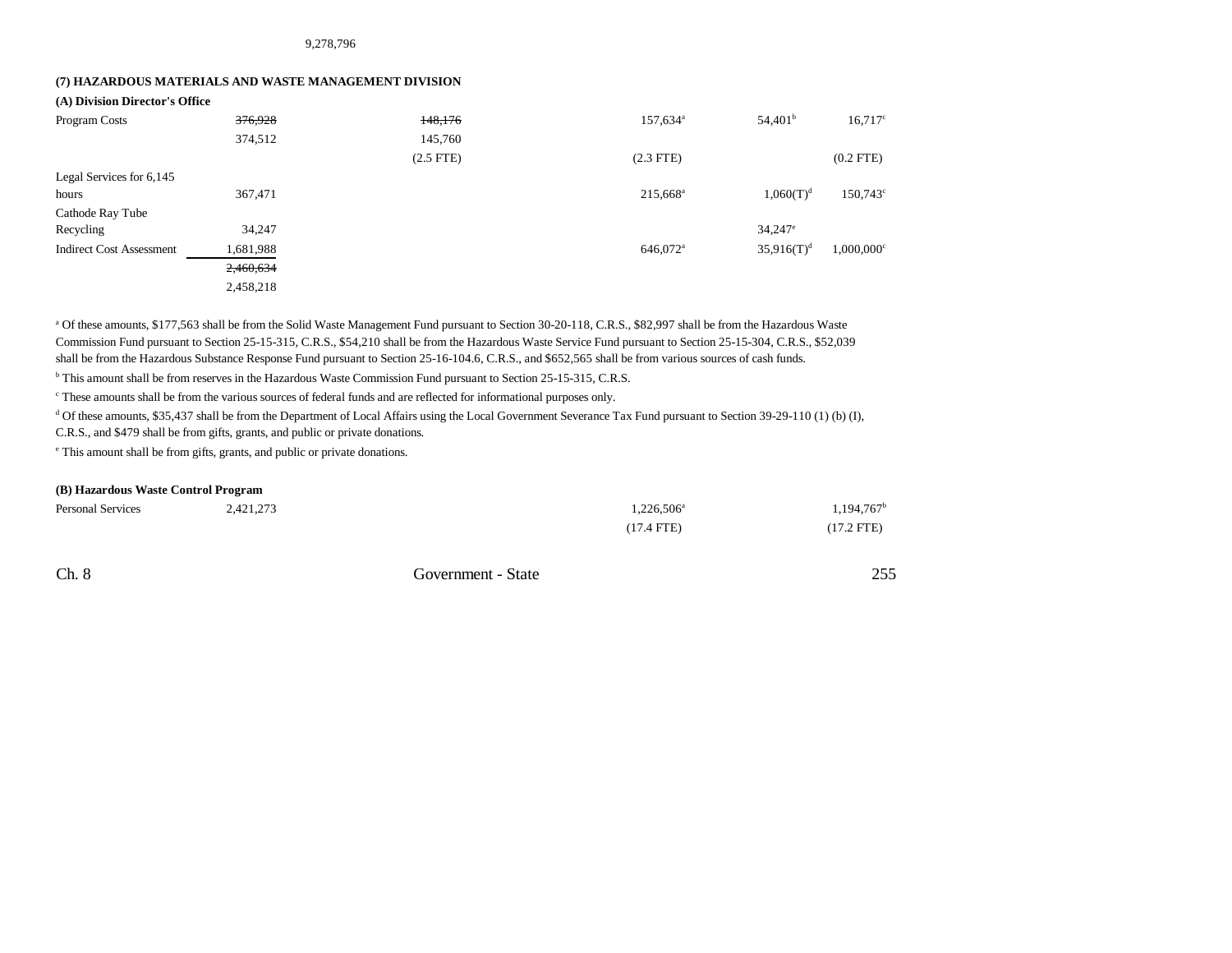| Ch. 8                                                                                                                                                                                                                                                    | Government - State        |              |                               |                                                |                             | 256                                          |                                |
|----------------------------------------------------------------------------------------------------------------------------------------------------------------------------------------------------------------------------------------------------------|---------------------------|--------------|-------------------------------|------------------------------------------------|-----------------------------|----------------------------------------------|--------------------------------|
|                                                                                                                                                                                                                                                          |                           |              | APPROPRIATION FROM            |                                                |                             |                                              |                                |
|                                                                                                                                                                                                                                                          | ITEM &<br><b>SUBTOTAL</b> | <b>TOTAL</b> | <b>GENERAL</b><br><b>FUND</b> | <b>GENERAL</b><br><b>FUND</b><br><b>EXEMPT</b> | <b>CASH</b><br><b>FUNDS</b> | <b>CASH</b><br><b>FUNDS</b><br><b>EXEMPT</b> | <b>FEDERAL</b><br><b>FUNDS</b> |
|                                                                                                                                                                                                                                                          | \$                        | \$           | \$                            | \$                                             | \$                          | \$                                           | \$                             |
| <b>Operating Expenses</b>                                                                                                                                                                                                                                | 83,214<br>2,504,487       |              |                               |                                                | $44,273^a$                  |                                              | 38,941 <sup>b</sup>            |
|                                                                                                                                                                                                                                                          |                           |              |                               |                                                |                             |                                              |                                |
| <sup>a</sup> These amounts shall be from the Hazardous Waste Service Fund pursuant to Section 25-15-304, C.R.S.                                                                                                                                          |                           |              |                               |                                                |                             |                                              |                                |
| <sup>b</sup> These amounts are anticipated to be received from the U.S. Environmental Protection Agency, the U.S. Department of Defense, and the Agency for Toxic Substances<br>and Disease Registry, and are reflected for informational purposes only. |                           |              |                               |                                                |                             |                                              |                                |
| (C) Solid Waste Control Program                                                                                                                                                                                                                          |                           |              |                               |                                                |                             |                                              |                                |
| Program Costs                                                                                                                                                                                                                                            | 1,520,027                 |              |                               |                                                | 1,449,097 <sup>a</sup>      |                                              | 70,930 <sup>b</sup>            |

Of this amount, \$1,304,000 shall be from the Solid Waste Management Fund pursuant to Section 30-20-118, C.R.S., and \$145,097 shall be from the Hazardous Substance Response Fund pursuant to Section 25-16-104.6, C.R.S.

<sup>b</sup> This amount shall be from various sources of federal funds and is reflected for informational purposes only.

### **(D) Uranium Mill Tailings Remedial Action Program**

| Program Costs | 259,011 | $192,896(T)^{a}$ | $66,115$ <sup>t</sup> |
|---------------|---------|------------------|-----------------------|
|               |         | $(2.5$ FTE)      | $(0.6$ FTE)           |

a This amount shall be from the Department of Local Affairs using the Local Government Severance Tax Fund pursuant to Section 39-29-110 (1) (b) (I), C.R.S.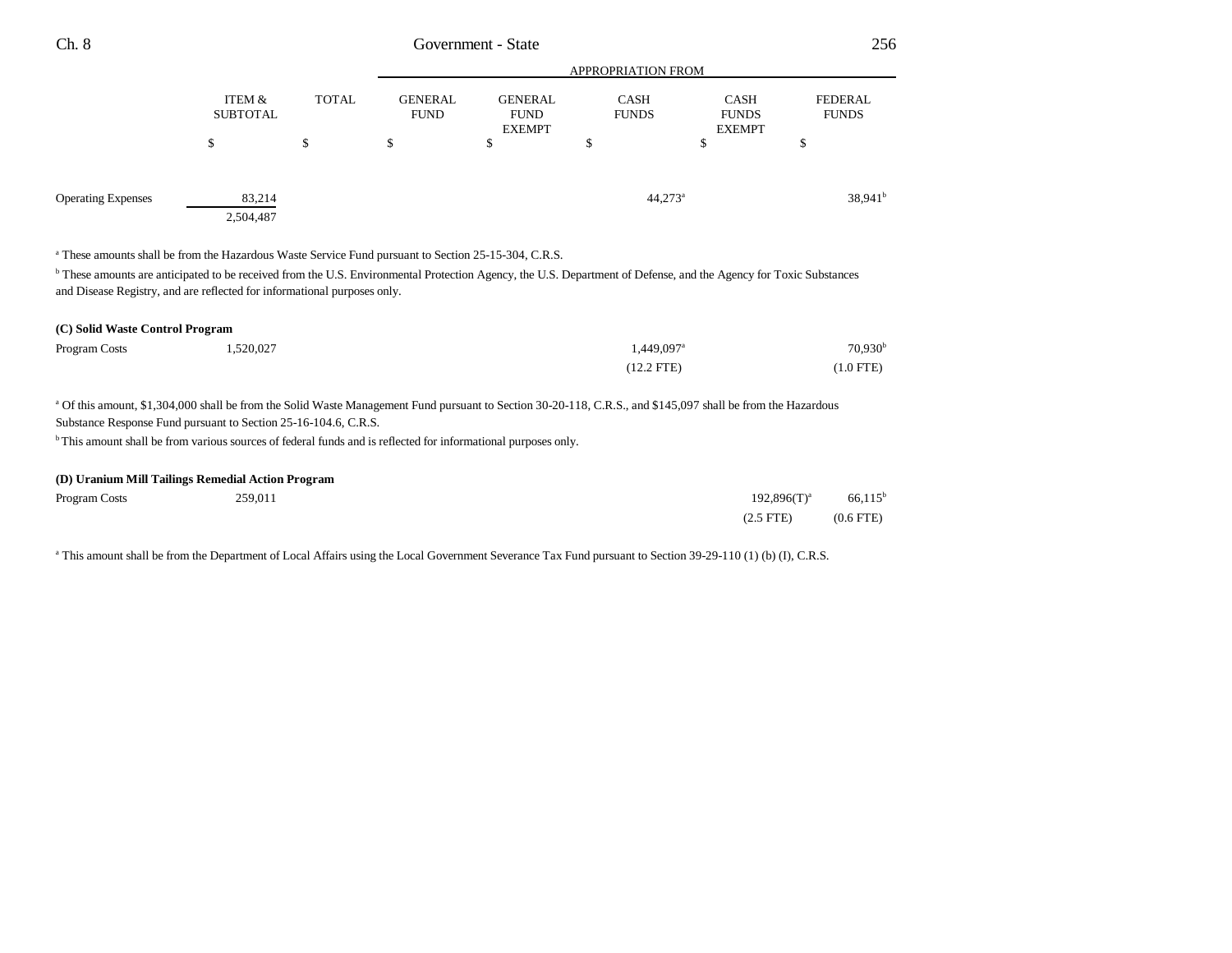<sup>b</sup> This amount shall be from the U.S. Department of Energy, and is shown for information purposes only.

### **(E) Contaminated Site Cleanups169**

| <b>Personal Services</b>  | 3,502,434 | 541,630     | 919,451 <sup>a</sup> | $2,041,353^b$          |
|---------------------------|-----------|-------------|----------------------|------------------------|
|                           |           | $(9.0$ FTE) | $(12.8$ FTE)         | $(23.4$ FTE)           |
| <b>Operating Expenses</b> | 103,262   | 12,056      | $36,508^{\rm a}$     | 54,698 <sup>b</sup>    |
| <b>Contaminated Sites</b> |           |             |                      |                        |
| Operation and             |           |             |                      |                        |
| Maintenance               | 2,088,864 |             | $260,186(H)^a$       | 1,828,678 <sup>b</sup> |
|                           | 5,694,560 |             |                      |                        |

<sup>a</sup> Of these amounts, \$1,210,585 shall be from the Hazardous Substance Response Fund pursuant to Section 25-16-104.6, C.R.S., and \$5,560 shall be from Colorado Open Records Act fees collected.

b These amounts shall be from the U.S. Environmental Protection Agency and the U.S. Department of Defense.

### **(F) Rocky Flats Agreement**

| Program Costs                   | 2,492,724 | 2,492,724    |
|---------------------------------|-----------|--------------|
|                                 |           | $(30.3$ FTE) |
| Legal Services for 400          |           |              |
| hours                           | 23,372    | 23,372       |
| Payment to the Office of        |           |              |
| the Governor                    | 20,000    | 20,000       |
| <b>Indirect Cost Assessment</b> | 400,000   | 400,000      |
|                                 | 2,936,096 |              |

15,374,815 15,372,399

Ch. 8 Government - State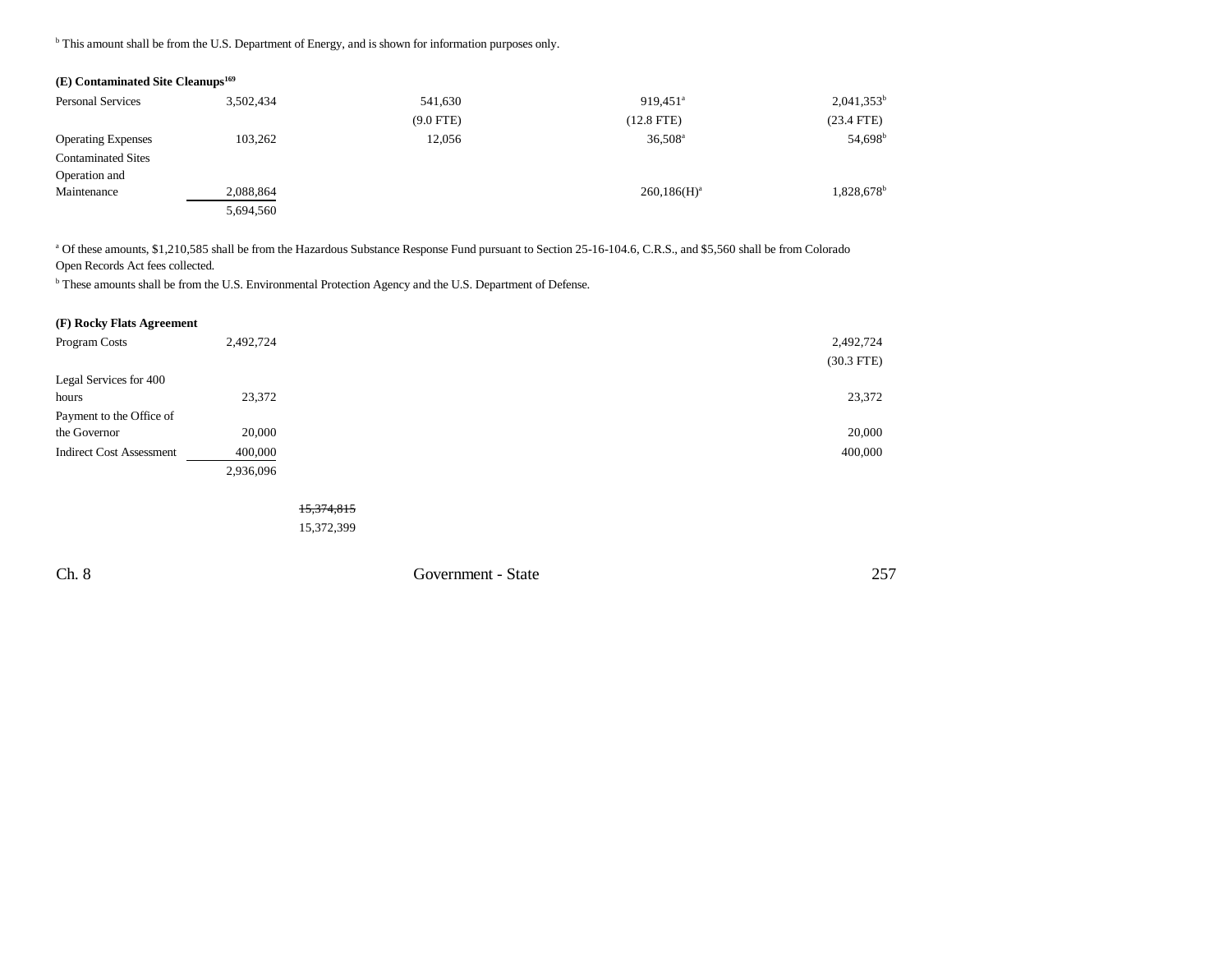|                                 |                           |              | APPROPRIATION FROM            |                                                |                             |                                              |                                |
|---------------------------------|---------------------------|--------------|-------------------------------|------------------------------------------------|-----------------------------|----------------------------------------------|--------------------------------|
|                                 | ITEM &<br><b>SUBTOTAL</b> | <b>TOTAL</b> | <b>GENERAL</b><br><b>FUND</b> | <b>GENERAL</b><br><b>FUND</b><br><b>EXEMPT</b> | <b>CASH</b><br><b>FUNDS</b> | <b>CASH</b><br><b>FUNDS</b><br><b>EXEMPT</b> | <b>FEDERAL</b><br><b>FUNDS</b> |
|                                 | \$                        | \$           | \$                            | \$                                             | \$                          | \$<br>\$                                     |                                |
|                                 |                           |              |                               |                                                |                             |                                              |                                |
| (8) CONSUMER PROTECTION         |                           |              |                               |                                                |                             |                                              |                                |
| <b>Personal Services</b>        | 1,863,945                 |              | <del>1,413,986</del>          |                                                | 305,975 <sup>a</sup>        | $61,946(T)$ <sup>b</sup>                     | 82,038                         |
|                                 | 1,762,866                 |              | 1,312,907                     |                                                |                             |                                              |                                |
|                                 |                           |              | $(20.9$ FTE)                  |                                                | $(4.6$ FTE)                 | $(0.8$ FTE $)$                               | $(1.4$ FTE)                    |
| <b>Operating Expenses</b>       | 98,226                    |              | 19,813                        |                                                | $50,601$ <sup>a</sup>       | $6,165(T)^{b}$                               | 21,647                         |
| <b>Indirect Cost Assessment</b> | 97,425                    |              |                               |                                                | $77,324$ <sup>a</sup>       |                                              | 20,101                         |
|                                 |                           | 2,059,596    |                               |                                                |                             |                                              |                                |
|                                 |                           | 1,958,517    |                               |                                                |                             |                                              |                                |

<sup>a</sup> Of these amounts, \$323,176 shall be from the Food Protection Cash Fund pursuant to Section 25-4-1608, C.R.S., \$33,400 shall be from the Artificial Tanning Device Education Fund pursuant to Section 25-5-1004, C.R.S., and \$77,324 shall be from various sources of cash funds.

b Of these amounts, \$59,938 shall be from the Department of Corrections and \$8,173 shall be from the Department of Human Services.

#### **(9) DISEASE CONTROL AND ENVIRONMENTAL EPIDEMIOLOGY DIVISION**

### **(A) Administration, General Disease Control and Surveillance**

| <b>Personal Services</b>  | 988,539 | 396,217        |                    | $7.914$ <sup>a</sup> | 584.408     |
|---------------------------|---------|----------------|--------------------|----------------------|-------------|
|                           | 956.794 | 364,472        |                    |                      |             |
|                           |         | $(8.1$ FTE $)$ |                    |                      | $(6.4$ FTE) |
| <b>Operating Expenses</b> | 462,377 | 343,116        | 6.441 <sup>b</sup> |                      | 112.820     |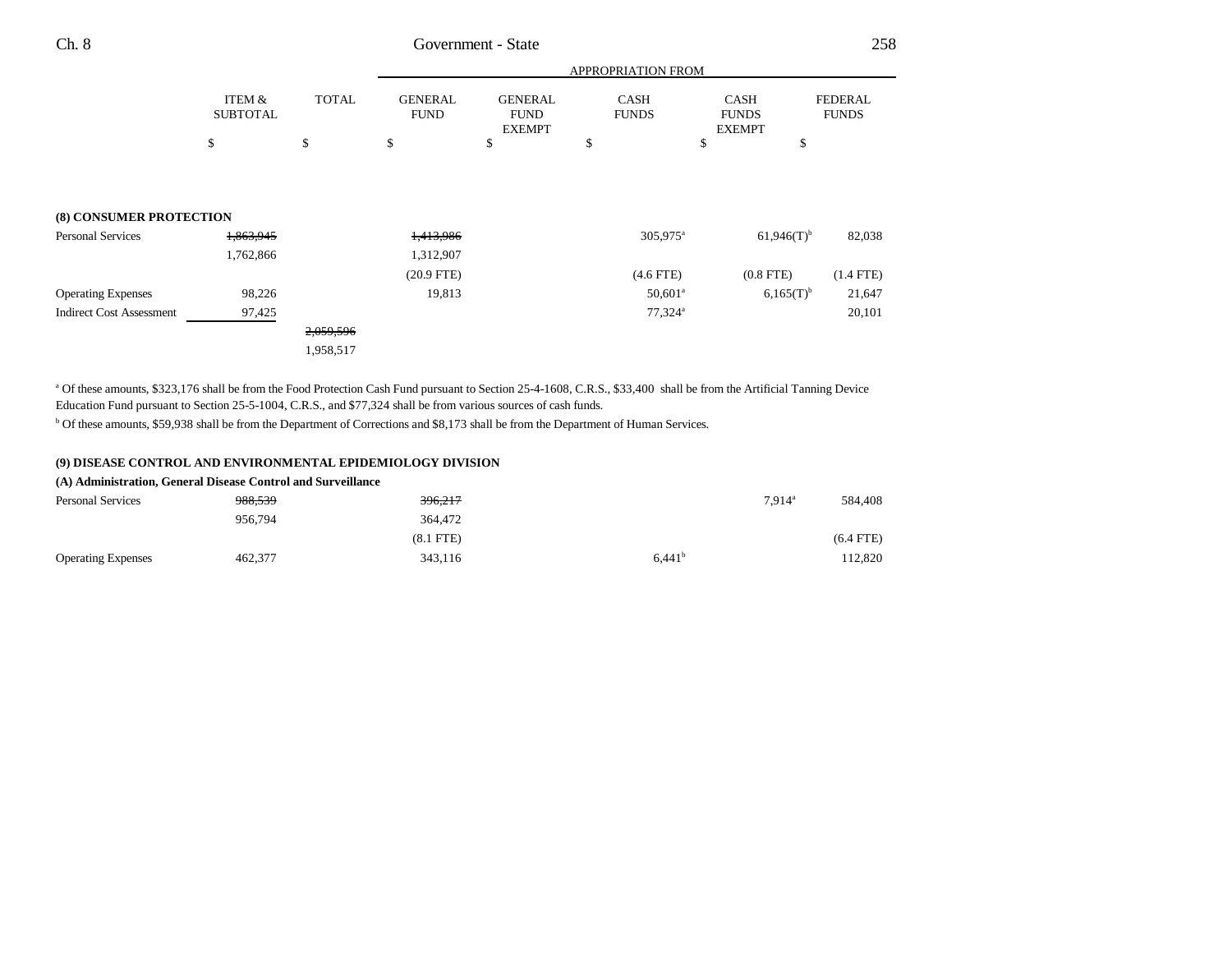| <b>Indirect Cost Assessment</b>                                     | 1,855,880<br>3,306,796<br>3,275,051                                            |                    | $13,449(T)^{a}$ | 1,842,431    |
|---------------------------------------------------------------------|--------------------------------------------------------------------------------|--------------------|-----------------|--------------|
|                                                                     | <sup>a</sup> These amounts shall be from various exempt sources of cash funds. |                    |                 |              |
| <sup>b</sup> This amount shall be from the sale of rabies vaccines. |                                                                                |                    |                 |              |
| (B) Special Purpose Disease Control Programs                        |                                                                                |                    |                 |              |
| $(1)$ Immunization <sup>201</sup>                                   |                                                                                |                    |                 |              |
| <b>Personal Services</b>                                            | 511,309                                                                        |                    |                 | 511,309      |
|                                                                     |                                                                                |                    |                 | $(7.4$ FTE)  |
| <b>Operating Expenses</b>                                           | 209,483                                                                        |                    |                 | 209,483      |
|                                                                     | 720,792                                                                        |                    |                 |              |
| (2) Sexually Transmitted Disease, HIV and AIDS                      |                                                                                |                    |                 |              |
| <b>Personal Services</b>                                            | 3,146,443                                                                      |                    |                 | 3,146,443    |
|                                                                     |                                                                                |                    |                 | $(54.6$ FTE) |
| <b>Operating Expenses</b>                                           | 2,609,589                                                                      |                    |                 | 2,609,589    |
|                                                                     | 5,756,032                                                                      |                    |                 |              |
| (3) Ryan White Act <sup>202</sup>                                   |                                                                                |                    |                 |              |
| <b>Personal Services</b>                                            | 302,731                                                                        | 25,194             |                 | 277,537      |
|                                                                     | 300,788                                                                        | 23,251             |                 |              |
|                                                                     |                                                                                | $(0.4$ FTE)        |                 | $(3.6$ FTE)  |
| <b>Operating Expenses</b>                                           | 5,725,031                                                                      | 1,363,748          |                 | 4,361,283    |
|                                                                     |                                                                                |                    |                 |              |
| Ch. 8                                                               |                                                                                | Government - State |                 | 259          |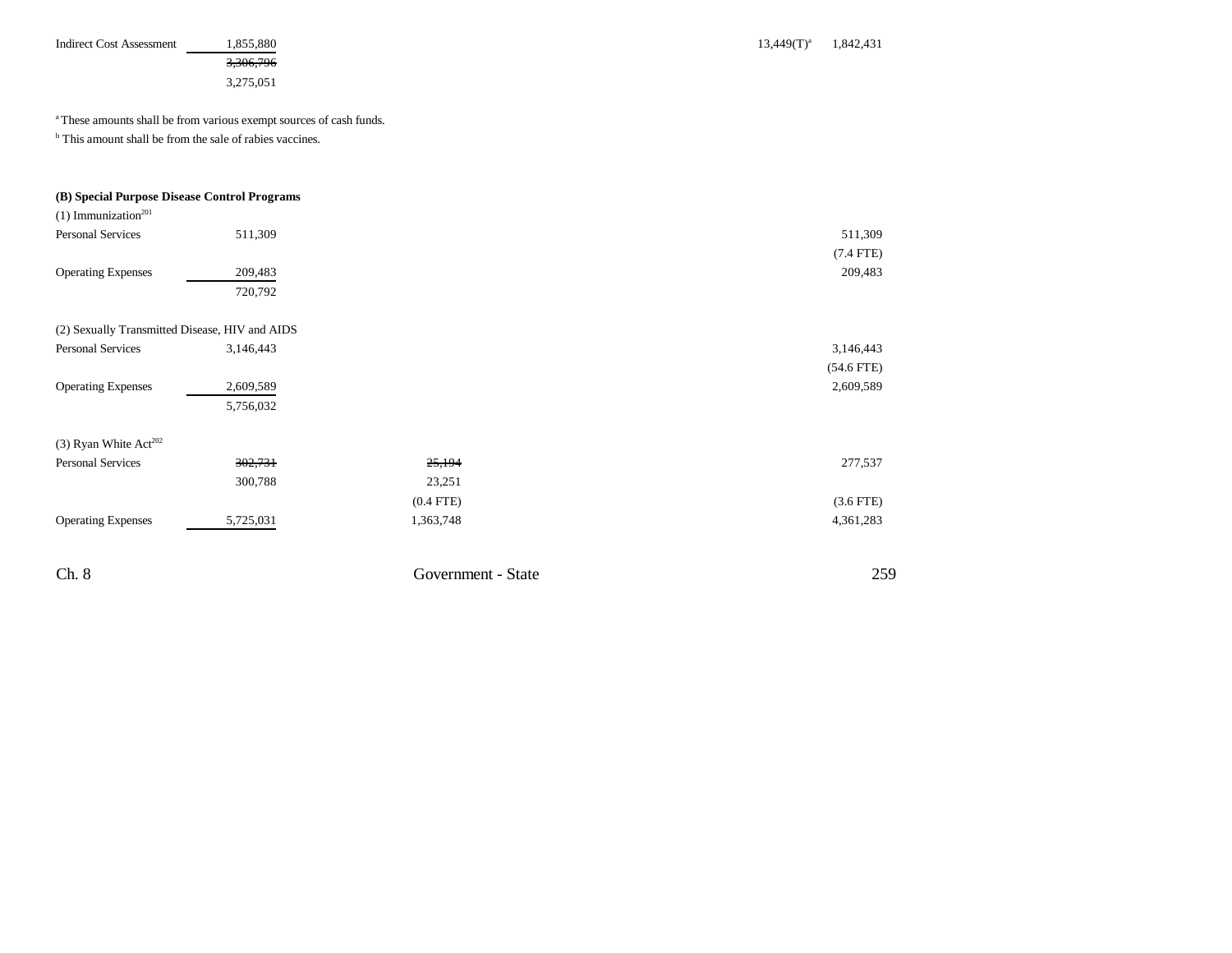|                                                       |                           |              | APPROPRIATION FROM            |                                                |                             |                                       |                                |
|-------------------------------------------------------|---------------------------|--------------|-------------------------------|------------------------------------------------|-----------------------------|---------------------------------------|--------------------------------|
|                                                       | ITEM &<br><b>SUBTOTAL</b> | <b>TOTAL</b> | <b>GENERAL</b><br><b>FUND</b> | <b>GENERAL</b><br><b>FUND</b><br><b>EXEMPT</b> | <b>CASH</b><br><b>FUNDS</b> | CASH<br><b>FUNDS</b><br><b>EXEMPT</b> | <b>FEDERAL</b><br><b>FUNDS</b> |
|                                                       | \$                        | \$           | \$                            | \$                                             | \$                          | \$                                    | \$                             |
|                                                       |                           |              |                               |                                                |                             |                                       |                                |
|                                                       | 6,027,762                 |              |                               |                                                |                             |                                       |                                |
|                                                       | 6,025,819                 |              |                               |                                                |                             |                                       |                                |
| (4) Tuberculosis Control and Treatment <sup>203</sup> |                           |              |                               |                                                |                             |                                       |                                |
| Personal Services                                     | 415,207                   |              | 64,869                        |                                                |                             | 94,501 <sup>a</sup>                   | 255,837                        |
|                                                       | 410,294                   |              | 59,956                        |                                                |                             |                                       |                                |
|                                                       |                           |              | $(1.2$ FTE $)$                |                                                |                             | $(1.7$ FTE $)$                        | $(3.9$ FTE)                    |
| <b>Operating Expenses</b>                             | 1,229,665                 |              | 938,385                       |                                                |                             | $207,520^{\rm a}$                     | 83,760                         |
|                                                       | 1,644,872                 |              |                               |                                                |                             |                                       |                                |
|                                                       | 1,639,959                 |              |                               |                                                |                             |                                       |                                |
|                                                       |                           |              |                               |                                                |                             |                                       |                                |

<sup>a</sup> These amounts shall be from federal funds appropriated in the Department of Human Services.

### **(C) Environmental Epidemiology**

| (1) Birth Defects Monitoring and Prevention |         |             |                |
|---------------------------------------------|---------|-------------|----------------|
| <b>Personal Services</b>                    | 497,865 | 349,321     | 148,544        |
|                                             | 478,893 | 330,349     |                |
|                                             |         | $(5.5$ FTE) | $(2.6$ FTE $)$ |
| <b>Operating Expenses</b>                   | 48.184  | 13.942      | 34,242         |
|                                             | 546,049 |             |                |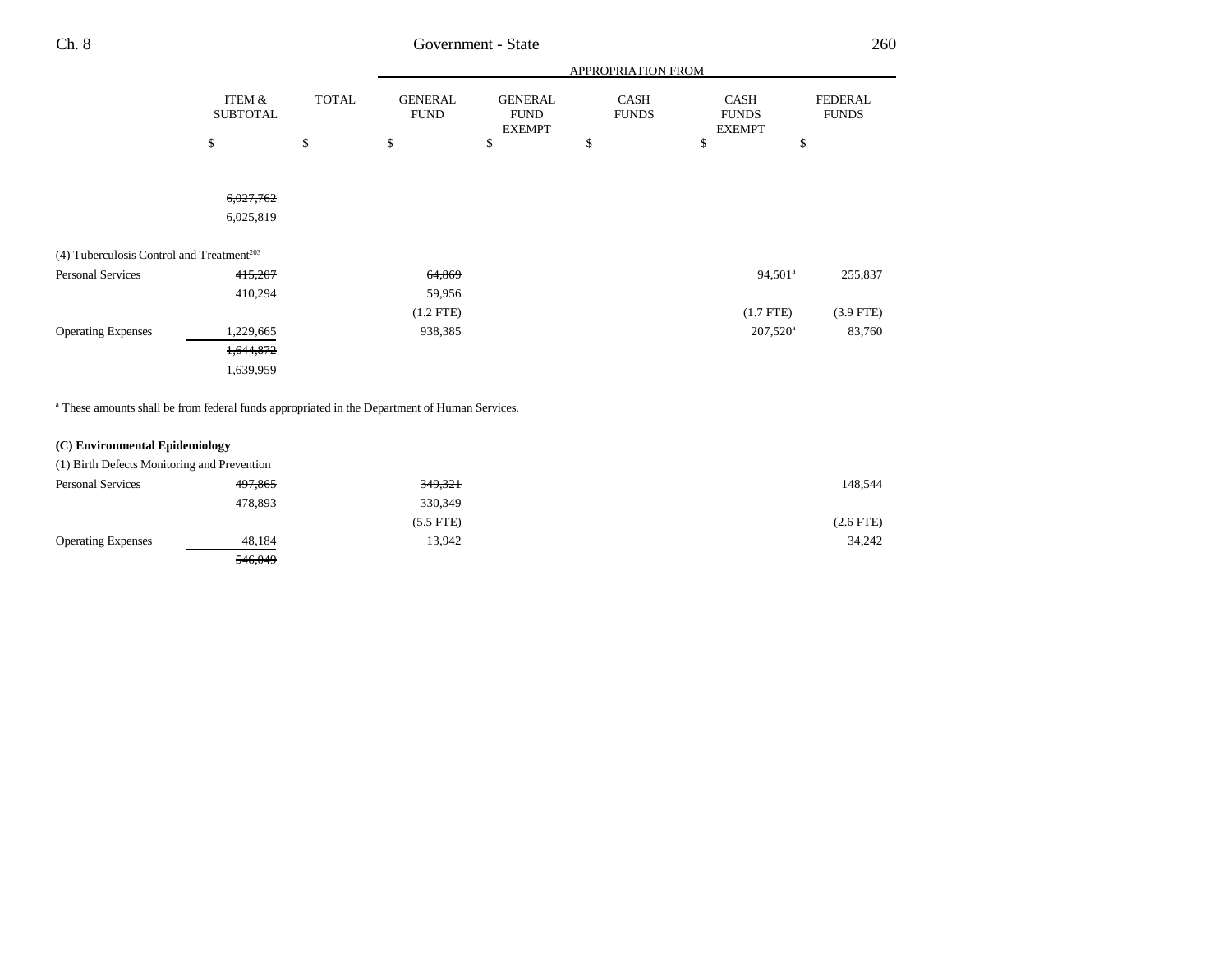|                                 | 527,077   |                                                                  |            |           |                           |
|---------------------------------|-----------|------------------------------------------------------------------|------------|-----------|---------------------------|
| (2) Federal Grants              | 2,804,041 |                                                                  |            |           | 2,804,041<br>$(15.5$ FTE) |
| (D) Emergency Management        |           |                                                                  |            |           |                           |
| Personal Services               | 401,165   | 78,127                                                           |            |           | 323,038                   |
|                                 | 398,263   | 75,225                                                           |            |           |                           |
|                                 |           | $(1.4$ FTE)                                                      |            |           | $(4.8$ FTE)               |
| <b>Operating Expenses</b>       | 64,533    |                                                                  |            |           | 64,533                    |
|                                 | 465,698   |                                                                  |            |           |                           |
|                                 | 462,796   |                                                                  |            |           |                           |
| (E) New Federal Grants          | 1,742,533 |                                                                  |            |           | 1,742,533<br>$(11.3$ FTE) |
|                                 |           | 23,014,575                                                       |            |           |                           |
|                                 |           | 22,954,100                                                       |            |           |                           |
| (A) Program and Administration  |           | (10) PREVENTION AND INTERVENTION SERVICES FOR CHILDREN AND YOUTH |            |           |                           |
| <b>Personal Services</b>        | 318,526   | 318,526                                                          |            |           |                           |
|                                 | 294,737   | 294,737                                                          |            |           |                           |
|                                 |           | $(5.5$ FTE)                                                      |            |           |                           |
| <b>Operating Expenses</b>       | 17,839    | 17,839                                                           |            |           |                           |
| <b>Indirect Cost Assessment</b> | 30,068    |                                                                  | $25,636^a$ | $3,332^b$ | 1,100                     |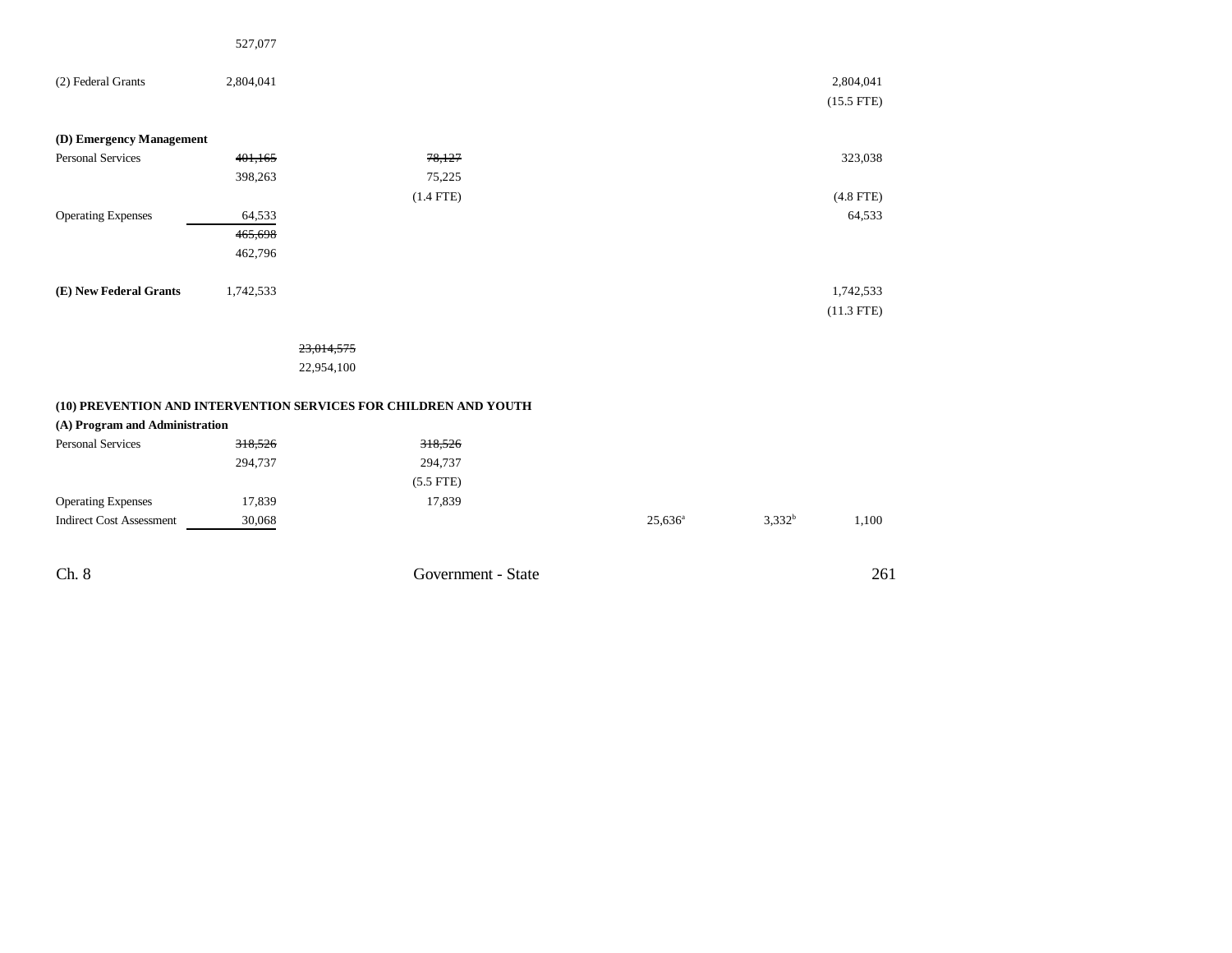|          |       |             |                | APPROPRIATION FROM |               |              |
|----------|-------|-------------|----------------|--------------------|---------------|--------------|
| ITEM &   | TOTAL | GENERAL     | <b>GENERAL</b> | CASH               | <b>CASH</b>   | FEDERAL.     |
| SUBTOTAL |       | <b>FUND</b> | <b>FUND</b>    | <b>FUNDS</b>       | <b>FUNDS</b>  | <b>FUNDS</b> |
|          |       |             | <b>EXEMPT</b>  |                    | <b>EXEMPT</b> |              |
|          |       |             |                |                    |               |              |

366,433

342,644

a This amount shall be from various sources of cash funds.

 $^{\rm b}$  This amount shall be from various exempt sources of cash funds.

### **(B) Prevention Partnerships**

| (1) Tony Grampsas Youth Services Program |           |                                                                                                                                                                      |               |
|------------------------------------------|-----------|----------------------------------------------------------------------------------------------------------------------------------------------------------------------|---------------|
| <b>Prevention Services</b>               |           |                                                                                                                                                                      |               |
| Programs <sup>204, 205</sup>             | 7.594.816 | 7.594.816                                                                                                                                                            |               |
|                                          |           | (Governor lined through this provision. See L. 2002, p. 3077. The affected subtotals, totals, and grand totals have been adjusted to reflect the Governor's action.) |               |
|                                          |           | $(3.0$ FTE)                                                                                                                                                          |               |
| Youth Mentoring Cash                     |           |                                                                                                                                                                      |               |
| Fund                                     | 1.200.000 | 1.200.000                                                                                                                                                            |               |
| Youth Mentoring                          |           |                                                                                                                                                                      |               |
| Services                                 | 1,415,946 |                                                                                                                                                                      | $1.415.946^a$ |
|                                          | 2,615,946 |                                                                                                                                                                      |               |

<sup>a</sup> This amount shall be from the Youth Mentoring Services Cash Fund pursuant to Section 25-20.5-203 (6), C.R.S.

(2) Colorado Children's Trust Fund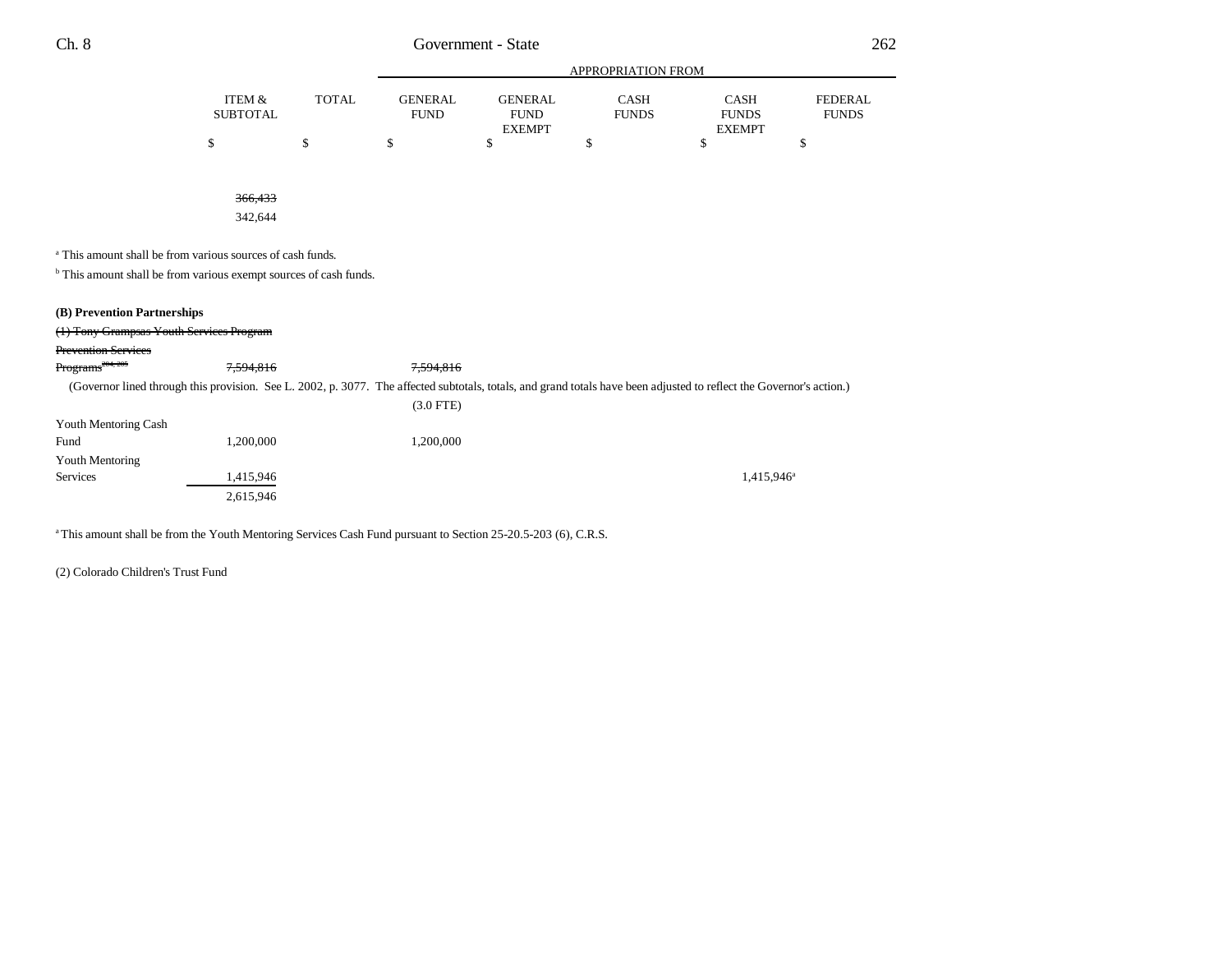| <b>Personal Services</b>  | 108,029 | $108.029$ <sup>a</sup> |                      |         |
|---------------------------|---------|------------------------|----------------------|---------|
|                           |         | $(2.5$ FTE)            |                      |         |
| <b>Operating Expenses</b> | 448.445 | $110.445^{\circ}$      | 238,000 <sup>b</sup> | 100,000 |
|                           | 556,474 |                        |                      |         |

a These amounts shall be from the Colorado Children's Trust Fund.

<sup>b</sup> This amount shall be from the reserves in the Colorado Children's Trust Fund.

|  | $(2)$ Duild a Consuming |
|--|-------------------------|
|  | (3) Dung a Generation   |

| Grants                                       | 425,597                | 425,597                                                                                                                                                              |                  |                  |                        |
|----------------------------------------------|------------------------|----------------------------------------------------------------------------------------------------------------------------------------------------------------------|------------------|------------------|------------------------|
|                                              |                        | (Governor lined through this provision. See L. 2002, p. 3077. The affected subtotals, totals, and grand totals have been adjusted to reflect the Governor's action.) |                  |                  |                        |
| (C) Maternal and Child<br>Health             |                        |                                                                                                                                                                      |                  |                  |                        |
| (1) General Programs,<br>Administration, and |                        |                                                                                                                                                                      |                  |                  |                        |
| Evaluation                                   | 4.404.549              |                                                                                                                                                                      |                  |                  | 4,404,549 <sup>a</sup> |
|                                              |                        |                                                                                                                                                                      |                  |                  | $(17.4$ FTE)           |
| <b>Indirect Cost Assessment</b>              | 1,286,151<br>5,690,700 |                                                                                                                                                                      | $23,308^{\rm a}$ | $51,156^{\rm b}$ | 1.211.687              |

<sup>a</sup> This amount shall be from the Newborn Screening and Genetic Counseling Cash Funds pursuant to Section 25-4-1006, C.R.S.

b This amount shall be from various sources of cash funds exempt.

(2) Child, Adolescent, and School Health

Ch. 8 Government - State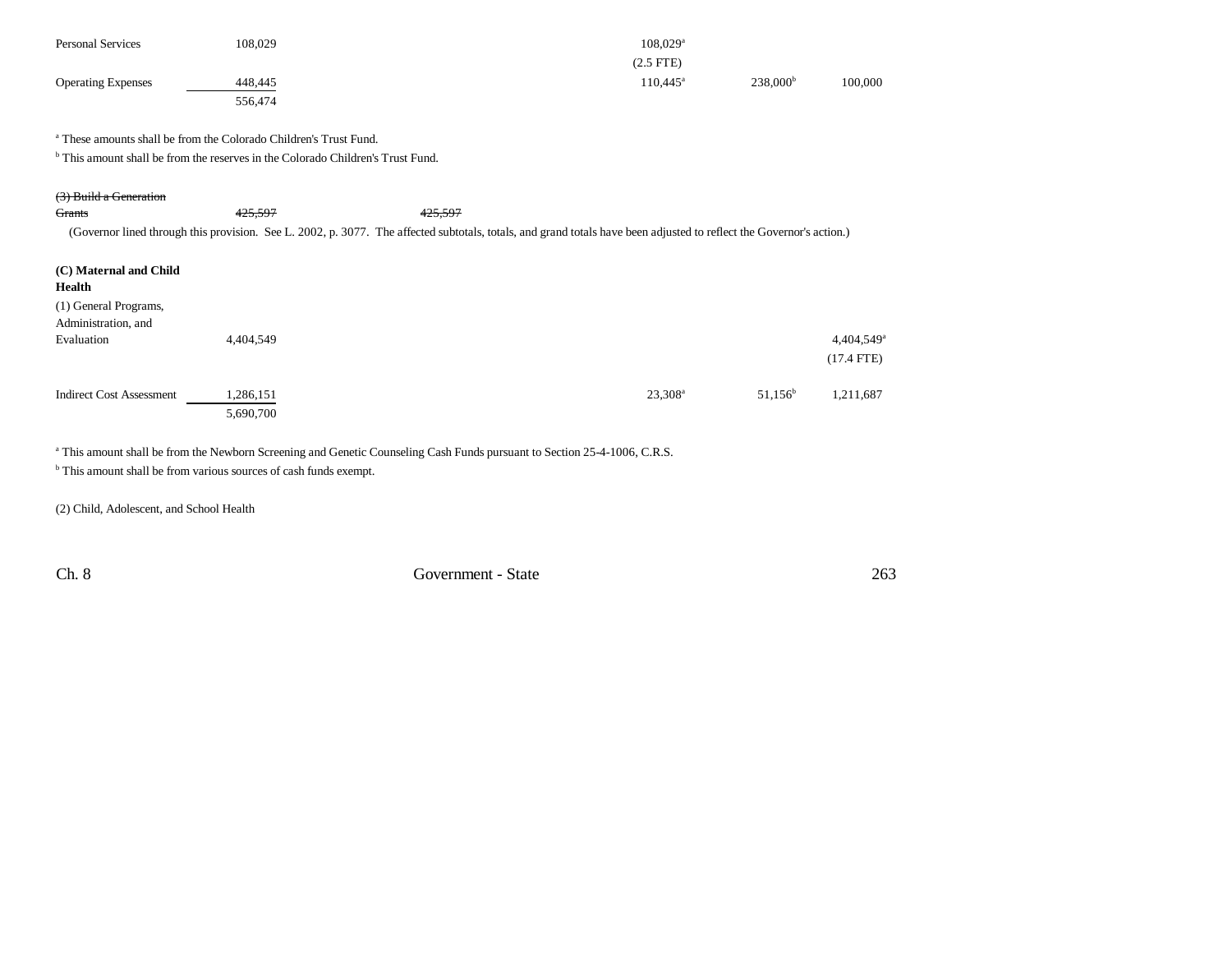|                               |                                      |              |                               |                                                | APPROPRIATION FROM   |                                       |                                |
|-------------------------------|--------------------------------------|--------------|-------------------------------|------------------------------------------------|----------------------|---------------------------------------|--------------------------------|
|                               | <b>ITEM &amp;</b><br><b>SUBTOTAL</b> | <b>TOTAL</b> | <b>GENERAL</b><br><b>FUND</b> | <b>GENERAL</b><br><b>FUND</b><br><b>EXEMPT</b> | CASH<br><b>FUNDS</b> | CASH<br><b>FUNDS</b><br><b>EXEMPT</b> | <b>FEDERAL</b><br><b>FUNDS</b> |
|                               | \$                                   | \$           | \$                            | \$                                             | \$                   | \$                                    | \$                             |
|                               |                                      |              |                               |                                                |                      |                                       |                                |
| Early and Periodic            |                                      |              |                               |                                                |                      |                                       |                                |
| Screening, Diagnosis and      |                                      |              |                               |                                                |                      |                                       |                                |
| <b>Treatment Program</b>      | 2,961,339                            |              |                               |                                                |                      | $2,961,339(T)^{a}$                    |                                |
|                               | 2,937,708                            |              |                               |                                                |                      | $2,937,708(T)^{a}$                    |                                |
|                               |                                      |              |                               |                                                |                      | $(6.0$ FTE)                           |                                |
| Private Grants                | 585,333                              |              |                               |                                                |                      | 585,333 <sup>b</sup>                  |                                |
|                               |                                      |              |                               |                                                |                      | $(1.0$ FTE)                           |                                |
| Nurse Home Visitor            |                                      |              |                               |                                                |                      |                                       |                                |
| Program Fund                  | 6,297,110                            |              |                               |                                                |                      | $6,297,110^{\circ}$                   |                                |
| Nurse Home Visitor            |                                      |              |                               |                                                |                      |                                       |                                |
| Program                       | 6,297,110                            |              |                               |                                                |                      | $6,297,110$ <sup>d</sup>              |                                |
|                               |                                      |              |                               |                                                |                      | $(2.0$ FTE)                           |                                |
| Federal Grants <sup>206</sup> | 868,914                              |              |                               |                                                |                      |                                       | 868,914                        |
|                               |                                      |              |                               |                                                |                      |                                       | $(3.6$ FTE)                    |
|                               | 17,009,806                           |              |                               |                                                |                      |                                       |                                |
|                               | 16,986,175                           |              |                               |                                                |                      |                                       |                                |
|                               |                                      |              |                               |                                                |                      |                                       |                                |

<sup>a</sup> This amount shall be from Medicaid funds appropriated in the Department of Health Care Policy and Financing.

<sup>b</sup> This amount shall be from grants and donations.

c This amount shall be from the Tobacco Litigation Settlement Cash Fund created in Section 24-22-115, C.R.S., pursuant to Section 24-75-1104 (1) (a), C.R.S.

<sup>d</sup> This amount shall be from the Nurse Home Visitor Program Fund created in Section 25-31-107 (2) (b), C.R.S.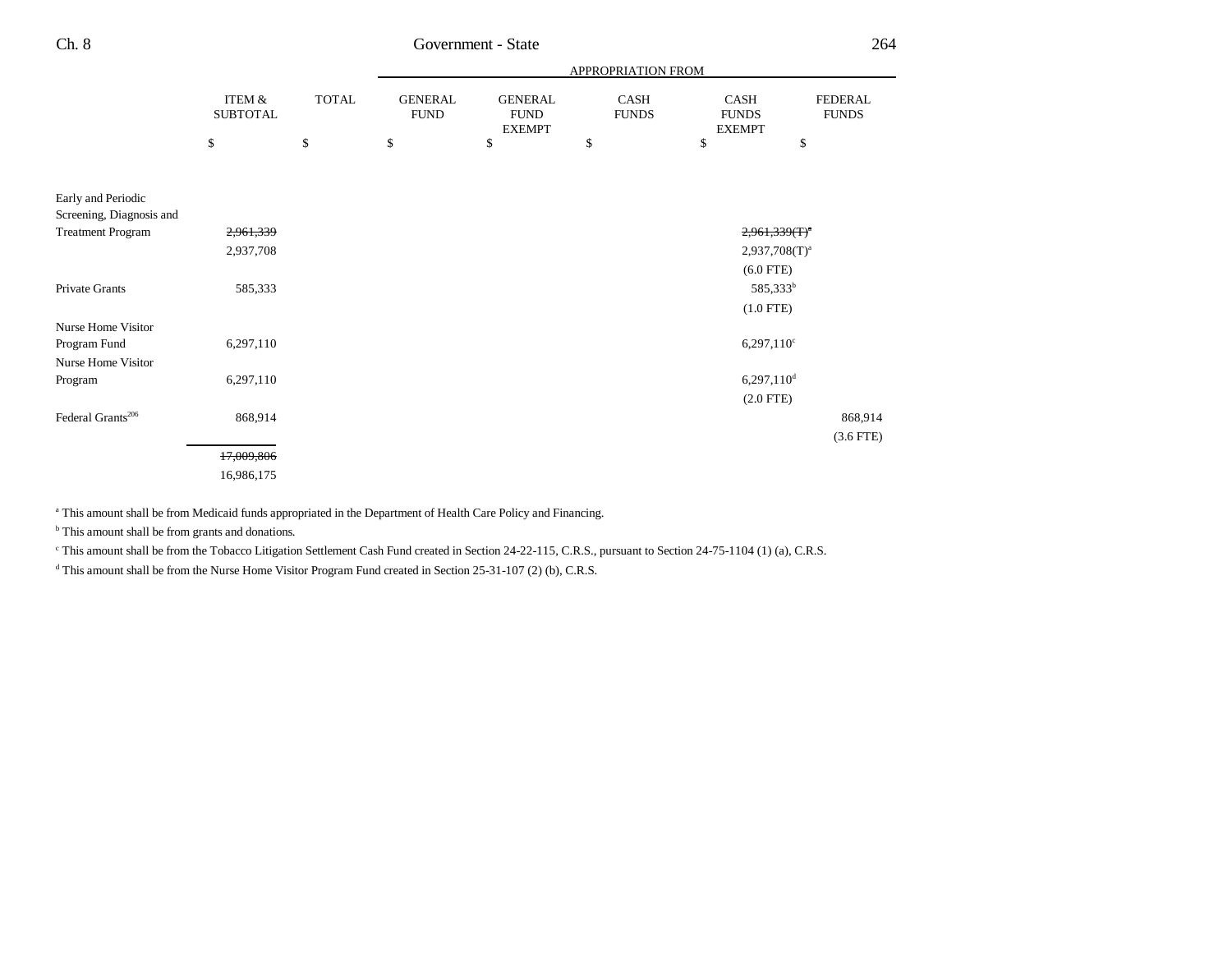### (3) Children With Special Needs - Genetics

(a) Health Care Program for Children with Special Needs

| <b>Personal Services</b>    | 1,261,385 | 701,426(M)   |                  |                  | 559,959 <sup>a</sup>   |
|-----------------------------|-----------|--------------|------------------|------------------|------------------------|
|                             | 1,202,805 | 642,846(M)   |                  |                  |                        |
|                             |           | $(14.6$ FTE) |                  |                  | $(7.4$ FTE)            |
| <b>Operating Expenses</b>   | 100,577   | 87,577(M)    |                  |                  | 13,000 <sup>a</sup>    |
| Community-based Case        |           |              |                  |                  |                        |
| Management                  | 204,529   |              |                  |                  | $204,529$ <sup>a</sup> |
| <b>Purchase of Services</b> | 5,217,130 | 2,176,543(M) | $40,874^{\rm b}$ | $1,496,839(T)^c$ | 1,502,874 <sup>a</sup> |
|                             | 6,783,621 |              |                  |                  |                        |
|                             | 6,725,041 |              |                  |                  |                        |

a These amounts shall be from the Maternal and Child Health Block Grant and is shown for informational purposes only.

<sup>b</sup> This amount shall be from client fees.

c This amount shall be from Medicaid funds appropriated in the Department of Health Care Policy and Financing.

| (b) Genetics Counseling   |         |                        |
|---------------------------|---------|------------------------|
| <b>Personal Services</b>  | 45.369  | $45.369$ <sup>a</sup>  |
|                           |         | $(1.0$ FTE)            |
| <b>Operating Expenses</b> | 939,187 | $939.187$ <sup>a</sup> |
|                           | 984.556 |                        |

a These amounts shall be from the Newborn Screening and Genetic Counseling Cash Funds pursuant to Section 25-4-1006, C.R.S.

| (4) Department of      |        |                    |                 |
|------------------------|--------|--------------------|-----------------|
| <b>Education Grant</b> | 69,400 |                    | $69,400(T)^{a}$ |
|                        |        |                    |                 |
| Ch. 8                  |        | Government - State |                 |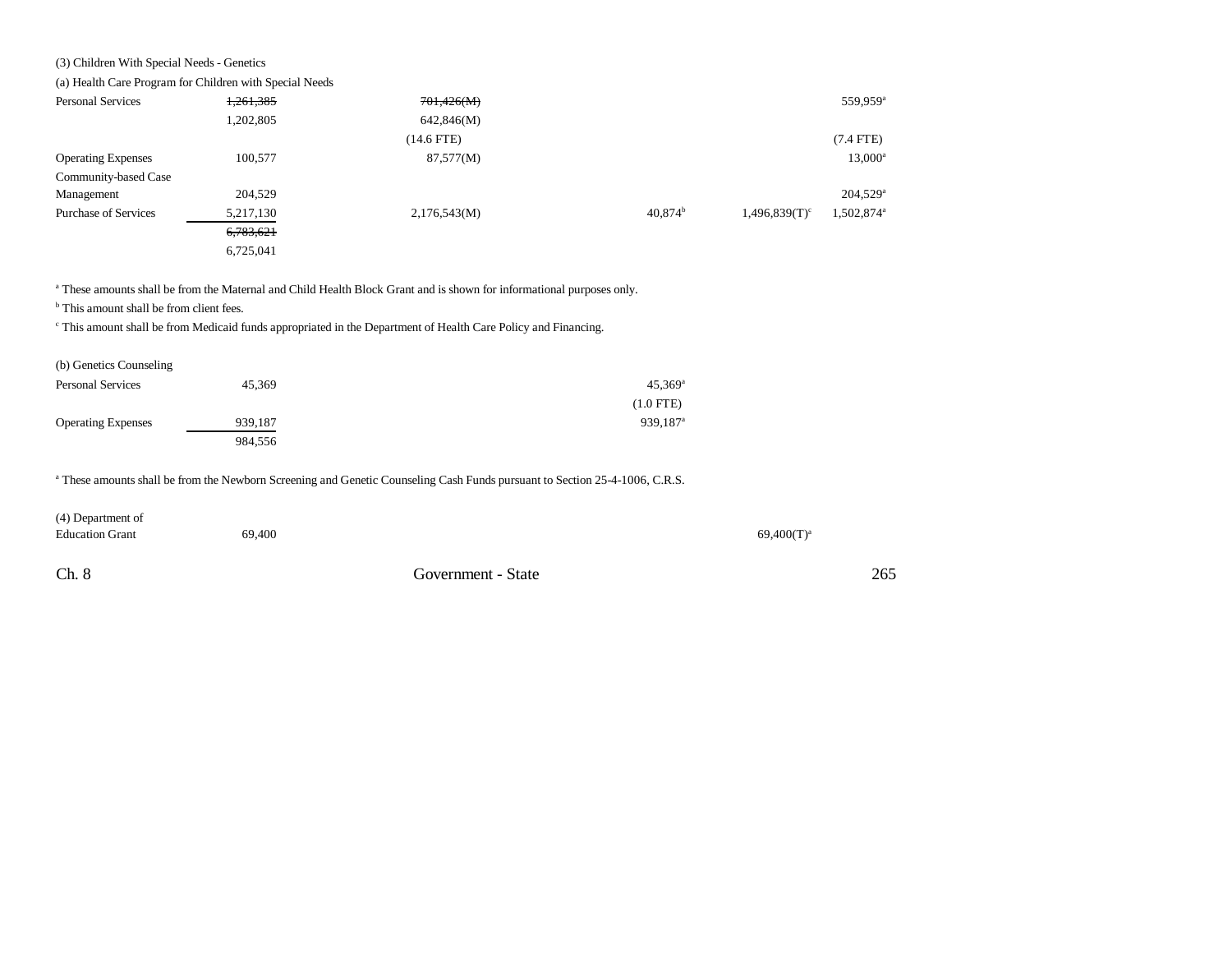| Ch. 8                                                                                             |                           |              |                               | Government - State                             |                      |                                              | 266                            |
|---------------------------------------------------------------------------------------------------|---------------------------|--------------|-------------------------------|------------------------------------------------|----------------------|----------------------------------------------|--------------------------------|
|                                                                                                   |                           |              |                               | APPROPRIATION FROM                             |                      |                                              |                                |
|                                                                                                   | ITEM &<br><b>SUBTOTAL</b> | <b>TOTAL</b> | <b>GENERAL</b><br><b>FUND</b> | <b>GENERAL</b><br><b>FUND</b><br><b>EXEMPT</b> | CASH<br><b>FUNDS</b> | <b>CASH</b><br><b>FUNDS</b><br><b>EXEMPT</b> | <b>FEDERAL</b><br><b>FUNDS</b> |
|                                                                                                   | \$                        | \$           | \$                            | \$                                             | \$                   | \$                                           | \$                             |
|                                                                                                   |                           |              |                               |                                                |                      |                                              |                                |
|                                                                                                   |                           |              |                               |                                                |                      | $(0.4$ FTE)                                  |                                |
| <sup>a</sup> This amount shall be from federal funds appropriated in the Department of Education. |                           |              |                               |                                                |                      |                                              |                                |
| (5) Federal Grants                                                                                | 666,170                   |              |                               |                                                |                      |                                              | 666,170                        |
|                                                                                                   |                           |              |                               |                                                |                      |                                              | $(4.6$ FTE)                    |
| (6) Immunization                                                                                  |                           |              |                               |                                                |                      |                                              |                                |
| Personal Services                                                                                 | 552,010                   |              |                               |                                                |                      | $3,520^{\circ}$                              | 548,490                        |

<sup>a</sup> Of these amounts, \$729,171 shall be from reserves in the Infant Immunization Fund pursuant to Section 25-4-1708, C.R.S., and \$11,291(T) shall be from Medicaid funds appropriated in the Department of Health Care Policy and Financing.

Operating Expenses 8,023,892 8,023,892 736,942<sup>a</sup> 7,286,950

(11.6 FTE)

### **(D) Nutrition Services**

8,575,902

| Women, Infants, and   |            |              |
|-----------------------|------------|--------------|
| Children Supplemental |            |              |
| Food Grant            | 52,644,309 | 52,644,309   |
|                       |            | $(20.6$ FTE) |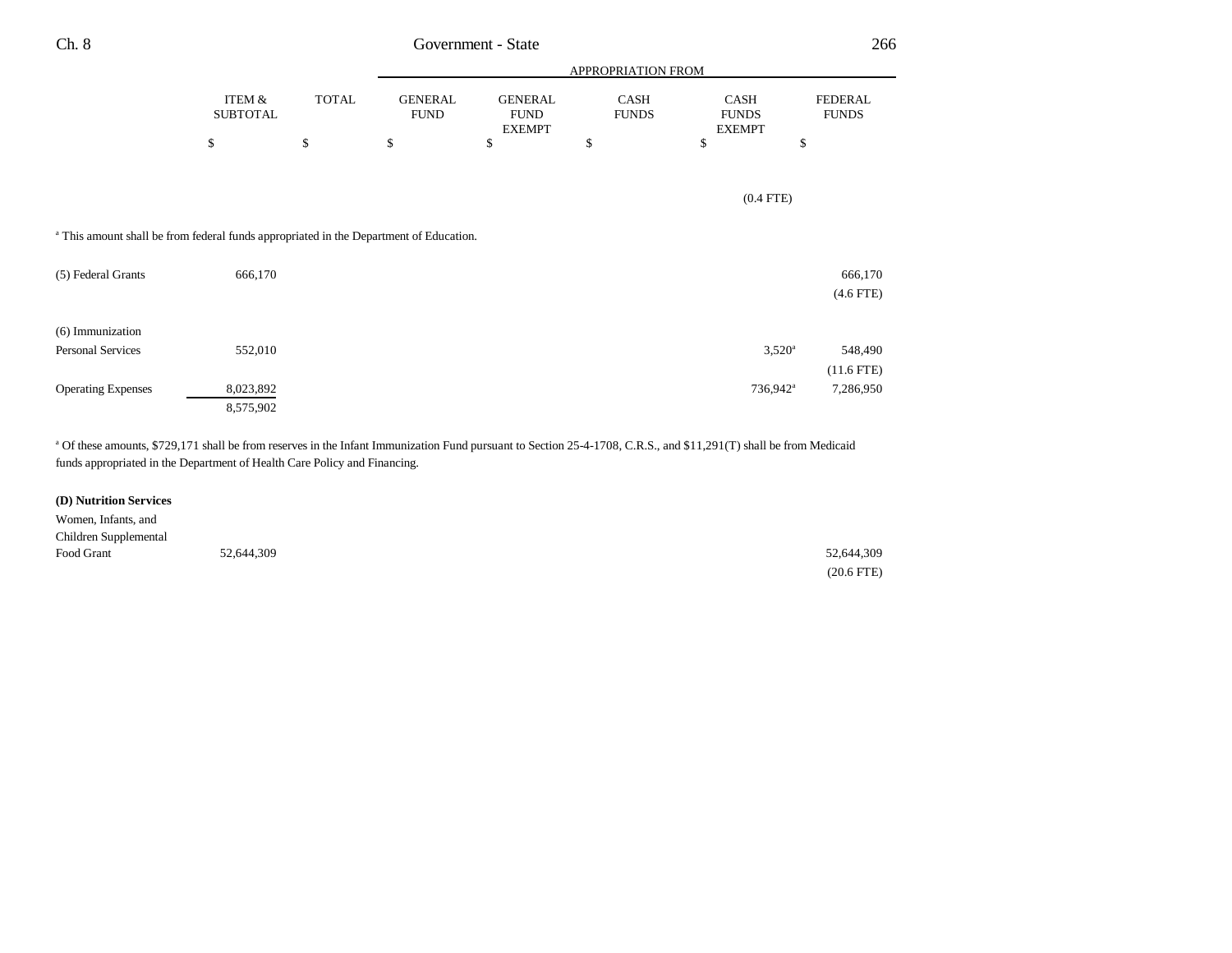| Child and Adult Care                    |             |             |         |             |            |              |
|-----------------------------------------|-------------|-------------|---------|-------------|------------|--------------|
| Food Program                            | 25,263,023  |             |         |             |            | 25,263,023   |
|                                         |             |             |         |             |            | $(12.8$ FTE) |
|                                         | 77,907,332  |             |         |             |            |              |
|                                         |             |             |         |             |            |              |
| (E) New Federal Grants                  | 200,000     |             |         |             |            | 200,000      |
|                                         |             |             |         |             |            | $(1.6$ FTE)  |
|                                         |             |             |         |             |            |              |
|                                         |             | 121,426,340 |         |             |            |              |
|                                         |             | 121,320,340 |         |             |            |              |
|                                         |             |             |         |             |            |              |
| (11) HEALTH FACILITIES DIVISION         |             |             |         |             |            |              |
| (A) Licensure                           |             |             |         |             |            |              |
| (1) Health Facilities General Licensure |             |             |         |             |            |              |
| <b>Personal Services</b>                | 345,614     |             | 145,138 | $109,210^a$ | $91,266^b$ |              |
|                                         | 328,183     |             | 127,707 |             |            |              |
|                                         | $(6.8$ FTE) |             |         |             |            |              |
| <b>Operating Expenses</b>               | 4,180       |             |         | $4,180^a$   |            |              |
| <b>Indirect Cost Assessment</b>         | 31,229      |             |         | $23,355^a$  | $7,874^b$  |              |
|                                         | 381,023     |             |         |             |            |              |
|                                         | 363,592     |             |         |             |            |              |
|                                         |             |             |         |             |            |              |

<sup>a</sup> Of these amounts, \$75,493 shall be from the Health Facilities General Licensure Cash Fund pursuant to Section 25-3-103.1, C.R.S., and \$61,252 shall be from various sources of cash funds.

<sup>b</sup> Of these amounts, \$89,506(T) shall be from Medicaid funds appropriated in the Department of Health Care Policy and Financing, and \$9,634 shall be from various exempt sources of cash funds.

Ch. 8 Government - State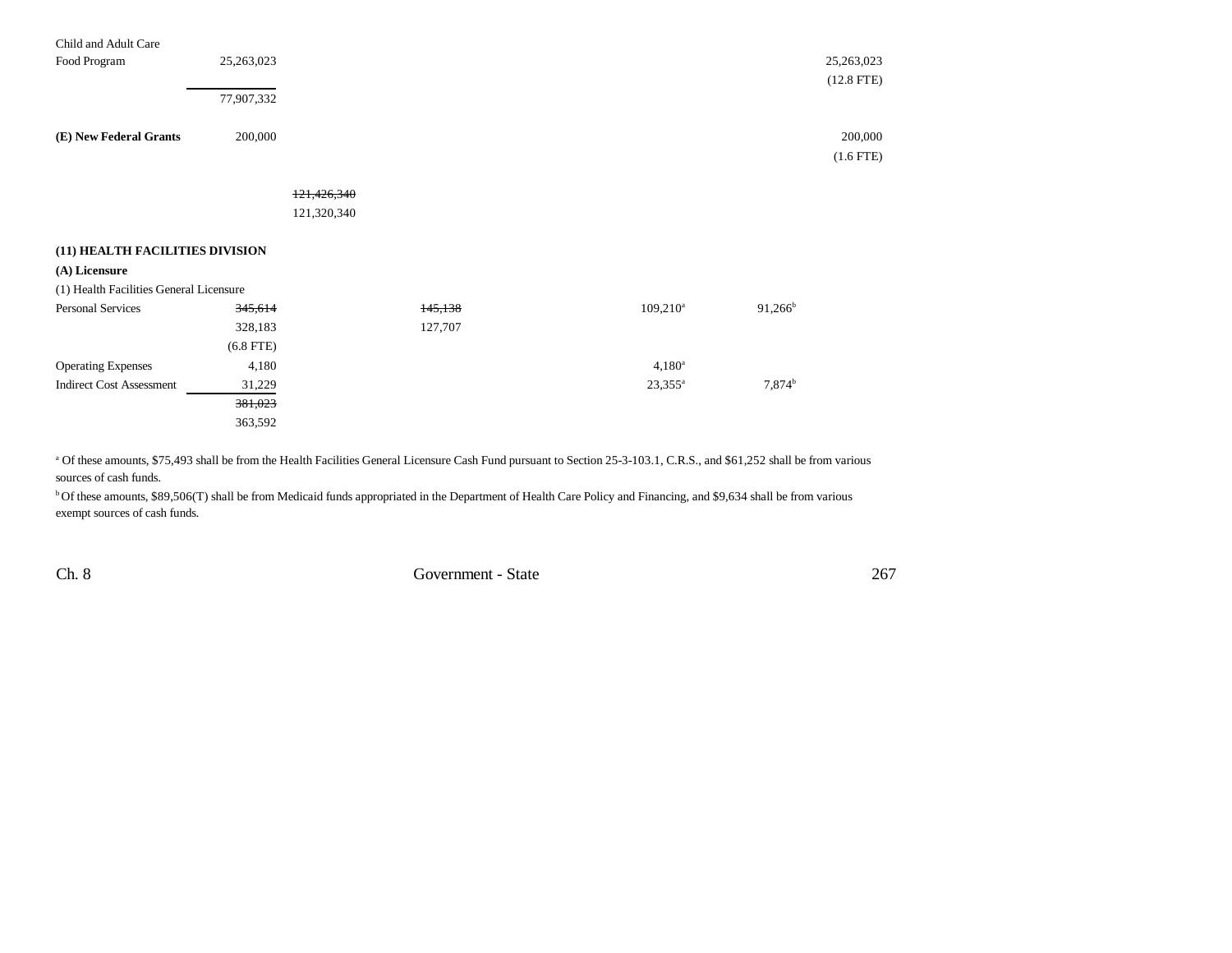|  | Ch. 8 |  |  | Government - State |  |  | 268 |
|--|-------|--|--|--------------------|--|--|-----|
|--|-------|--|--|--------------------|--|--|-----|

|                                       |                           |              |                               |                                                | <b>APPROPRIATION FROM</b>   |                                       |                                |
|---------------------------------------|---------------------------|--------------|-------------------------------|------------------------------------------------|-----------------------------|---------------------------------------|--------------------------------|
|                                       | ITEM &<br><b>SUBTOTAL</b> | <b>TOTAL</b> | <b>GENERAL</b><br><b>FUND</b> | <b>GENERAL</b><br><b>FUND</b><br><b>EXEMPT</b> | <b>CASH</b><br><b>FUNDS</b> | CASH<br><b>FUNDS</b><br><b>EXEMPT</b> | <b>FEDERAL</b><br><b>FUNDS</b> |
|                                       | \$                        | \$           | \$                            | \$                                             | \$                          | \$                                    | \$                             |
| (2) Personal Care Boarding Facilities |                           |              |                               |                                                |                             |                                       |                                |
| <b>Personal Services</b>              | 371,548                   |              | 217,548                       |                                                | $143,316^a$                 | $10,684^{\rm b}$                      |                                |
|                                       | 353,443                   |              | 199,443                       |                                                |                             |                                       |                                |
|                                       | $(6.3$ FTE)               |              |                               |                                                |                             |                                       |                                |
| <b>Operating Expenses</b>             | 22,435                    |              | 16,869                        |                                                | $5,566^{\circ}$             |                                       |                                |
| <b>Indirect Cost Assessment</b>       | 29,436                    |              |                               |                                                | $27,466^{\circ}$            | $1,970^{\rm b}$                       |                                |
|                                       | 423,419                   |              |                               |                                                |                             |                                       |                                |
|                                       | 405,314                   |              |                               |                                                |                             |                                       |                                |

<sup>a</sup> These amounts shall be from the Personal Care Boarding Home Cash Fund pursuant to Section 25-27-107.5, C.R.S.

b These amounts shall be from reserves in the Personal Care Boarding Home Cash Fund pursuant to Section 25-27-107.5, C.R.S.

| (3) Medication Administration   |             |                      |
|---------------------------------|-------------|----------------------|
| <b>Personal Services</b>        | 158,695     | 158,695 <sup>a</sup> |
|                                 | $(0.9$ FTE) |                      |
| <b>Operating Expenses</b>       | 335         | $335^{\circ}$        |
| <b>Indirect Cost Assessment</b> | 7,387       | $7.387$ <sup>a</sup> |
|                                 | 166.417     |                      |

<sup>a</sup> These amounts shall be from the Medication Administration Cash Fund pursuant to Section 25-1-107 (1) (ee) (V) (A), C.R.S.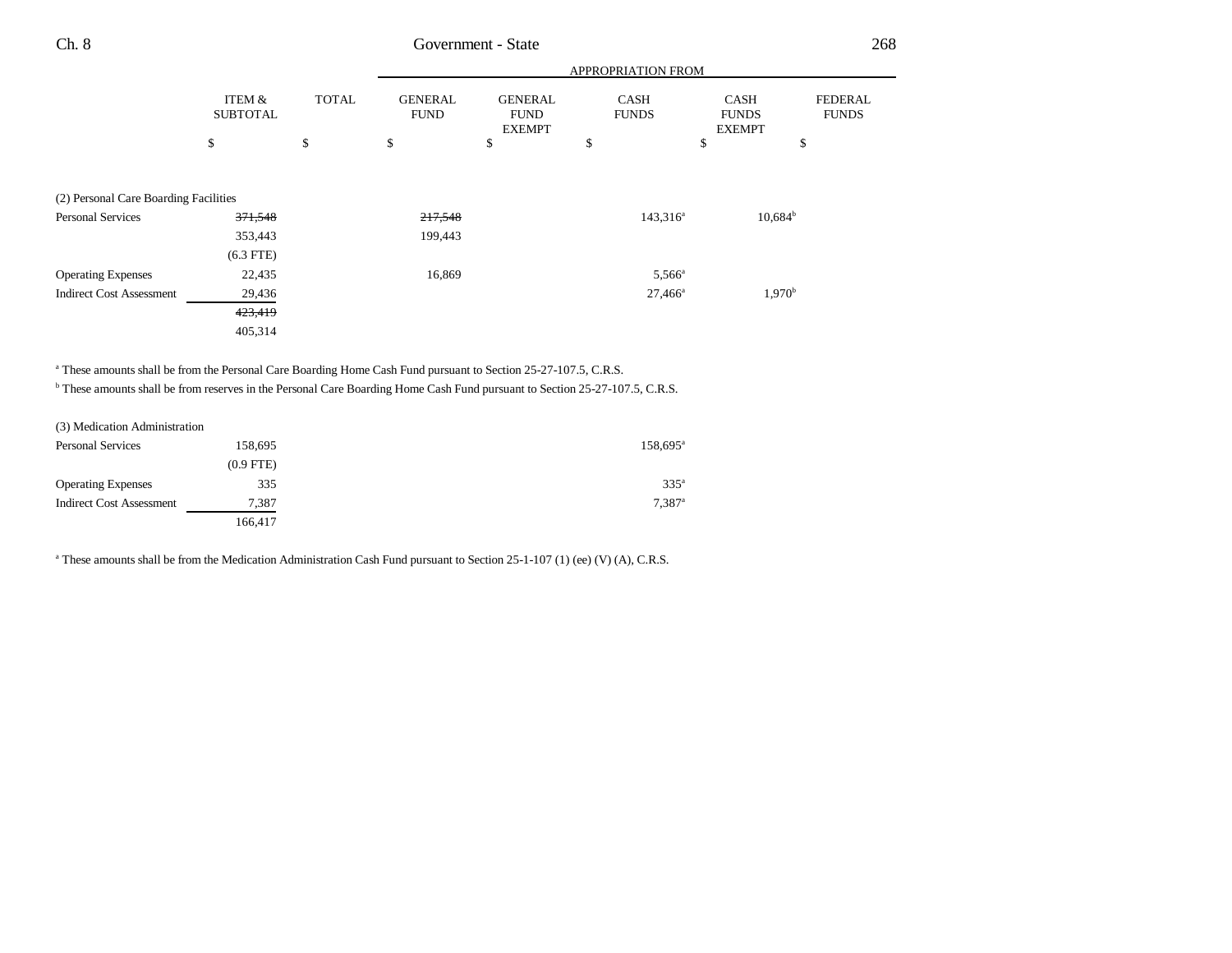| (B) Medicaid/Medicare Certification Program |              |                              |           |  |  |  |
|---------------------------------------------|--------------|------------------------------|-----------|--|--|--|
| <b>Personal Services</b>                    | 5,366,425    | $2,950,241$ (T) <sup>a</sup> | 2,416,184 |  |  |  |
|                                             | 5,144,314    | $2,728,130(T)^a$             |           |  |  |  |
|                                             | $(92.8$ FTE) |                              |           |  |  |  |
| <b>Operating Expenses</b>                   | 553,648      | $225,763(T)^{a}$             | 327,885   |  |  |  |
| <b>Indirect Cost Assessment</b>             | 1,060,546    | $535.951(T)^a$               | 524,595   |  |  |  |
|                                             | 6,980,619    |                              |           |  |  |  |
|                                             | 6,758,508    |                              |           |  |  |  |

<sup>a</sup> These amounts shall be from Medicaid funds appropriated in the Department of Health Care Policy and Financing.

## 7,951,478

7,693,831

#### **(12) HEALTH PROMOTION AND DISEASE PREVENTION**

#### **(A) Emergency Medical Services and Injury**

| (1) Program and Administration  |           |                     |                      |       |
|---------------------------------|-----------|---------------------|----------------------|-------|
| <b>Personal Services</b>        | 764,762   |                     | 764.762 <sup>a</sup> |       |
|                                 |           |                     | $(11.0$ FTE)         |       |
| <b>Operating Expenses</b>       | 57,405    |                     | 57,405 <sup>a</sup>  |       |
| <b>Indirect Cost Assessment</b> | 282,832   | 62.004 <sup>b</sup> | $216.312^a$          | 4.516 |
|                                 | 1,104,999 |                     |                      |       |

<sup>a</sup> These amounts shall be from the Emergency Medical Services Account in the Highway Users Tax Fund pursuant to Section 25-3.5-603, C.R.S.

<sup>b</sup> This amount shall be from the Trauma System Cash Fund pursuant to Section 25-3.5-705, C.R.S.

Ch. 8 Government - State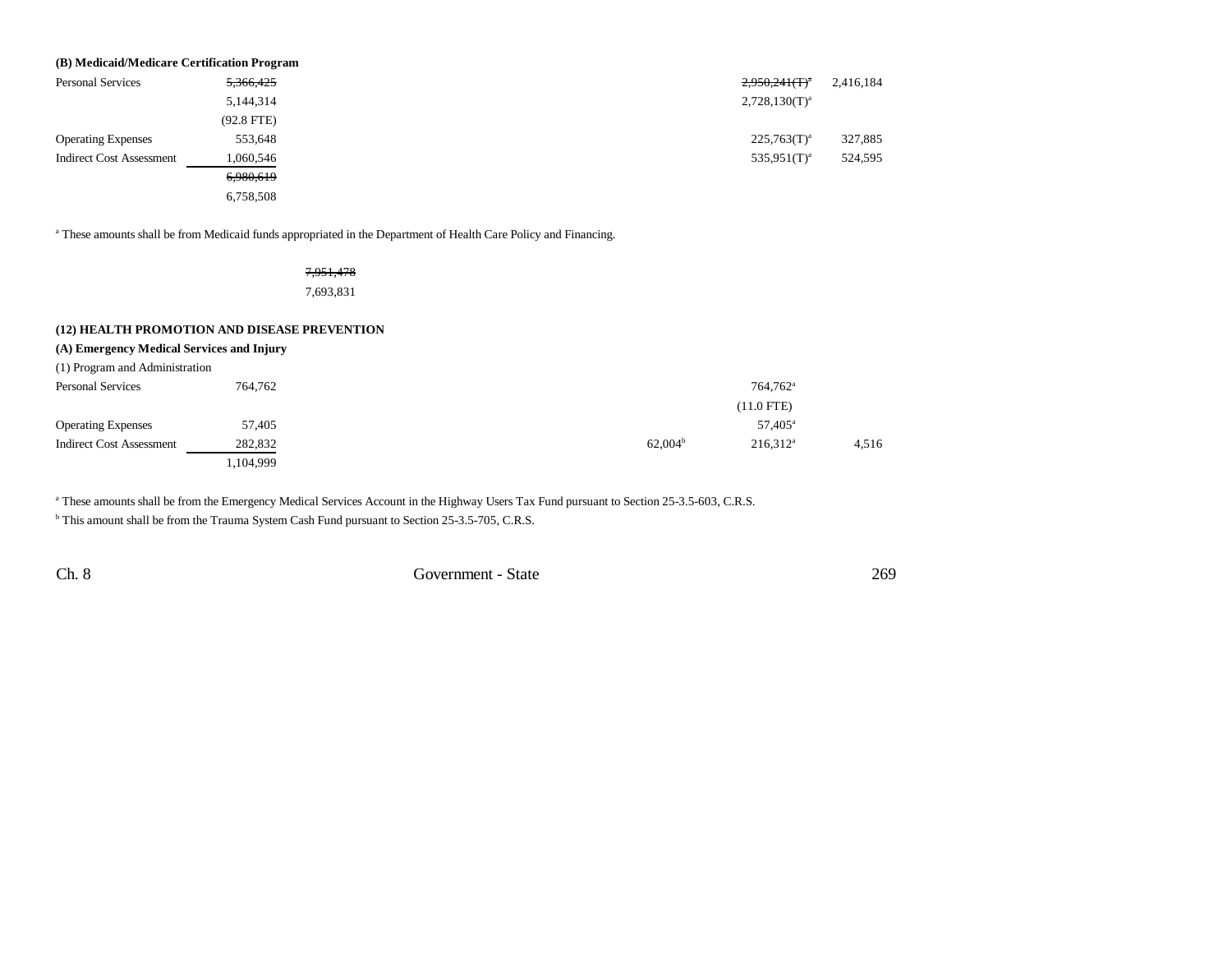| Ch. 8                                                                                                                                              |                                      |              |                               | Government - State                             |                             |                                              | 270                            |
|----------------------------------------------------------------------------------------------------------------------------------------------------|--------------------------------------|--------------|-------------------------------|------------------------------------------------|-----------------------------|----------------------------------------------|--------------------------------|
|                                                                                                                                                    |                                      |              |                               |                                                | APPROPRIATION FROM          |                                              |                                |
|                                                                                                                                                    | <b>ITEM &amp;</b><br><b>SUBTOTAL</b> | <b>TOTAL</b> | <b>GENERAL</b><br><b>FUND</b> | <b>GENERAL</b><br><b>FUND</b><br><b>EXEMPT</b> | <b>CASH</b><br><b>FUNDS</b> | <b>CASH</b><br><b>FUNDS</b><br><b>EXEMPT</b> | <b>FEDERAL</b><br><b>FUNDS</b> |
|                                                                                                                                                    | \$                                   | \$           | \$                            | \$                                             | \$                          | \$                                           | \$                             |
|                                                                                                                                                    |                                      |              |                               |                                                |                             |                                              |                                |
| (2) Improvements to                                                                                                                                |                                      |              |                               |                                                |                             |                                              |                                |
| County Emergency<br><b>Medical Services</b>                                                                                                        | 950,817                              |              |                               |                                                |                             | 950,817 <sup>a</sup>                         |                                |
| <sup>a</sup> This amount shall be from the Emergency Medical Services Account in the Highway Users Tax Fund pursuant to Section 25-3.5-603, C.R.S. |                                      |              |                               |                                                |                             |                                              |                                |
| (3) Emergency Medical<br>Services Grant Program                                                                                                    | 2,762,976                            |              |                               |                                                |                             | 2,762,976 <sup>a</sup>                       |                                |
| <sup>a</sup> This amount shall be from the Emergency Medical Services Account in the Highway Users Tax Fund pursuant to Section 25-3.5-603, C.R.S. |                                      |              |                               |                                                |                             |                                              |                                |
| (4) Trauma Facility Designation                                                                                                                    |                                      |              |                               |                                                |                             |                                              |                                |
| <b>Personal Services</b>                                                                                                                           | 355,549                              |              |                               |                                                | 355,549 <sup>a</sup>        |                                              |                                |
|                                                                                                                                                    |                                      |              |                               |                                                | $(2.1$ FTE)                 |                                              |                                |
| <b>Operating Expenses</b>                                                                                                                          | 24,439                               |              |                               |                                                | 24,439 <sup>a</sup>         |                                              |                                |
|                                                                                                                                                    | 379,988                              |              |                               |                                                |                             |                                              |                                |
| <sup>a</sup> These amounts shall be from the Trauma System Cash Fund pursuant to Section 25-3.5-705, C.R.S.                                        |                                      |              |                               |                                                |                             |                                              |                                |

(5) Federal Grants 68,638 68,638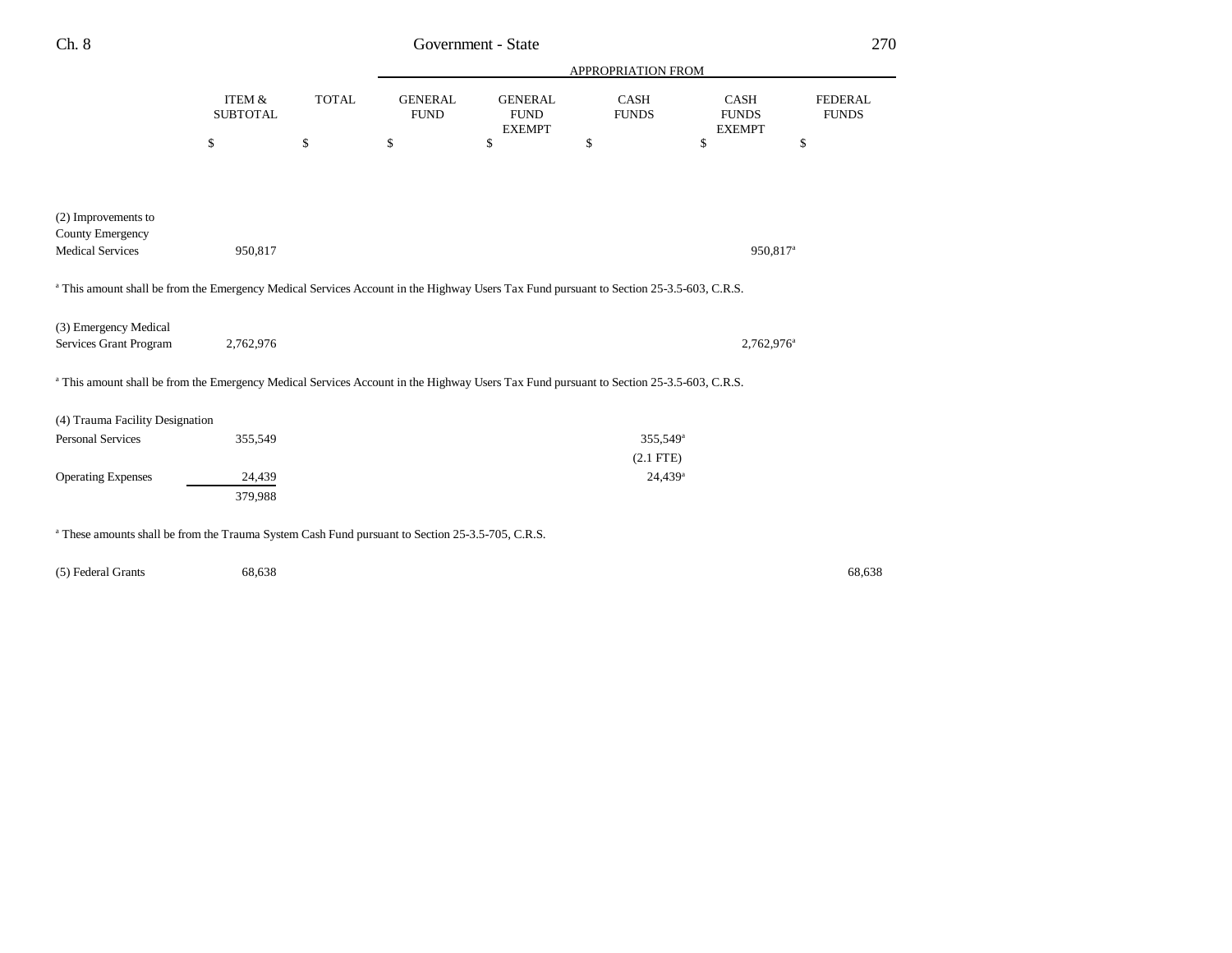| $(6)$ EMS         |        |                 |
|-------------------|--------|-----------------|
| Telecommunication |        |                 |
| Support           | 67,756 | $67,756(T)^{a}$ |

<sup>a</sup> This amount shall be from the Emergency Medical Services Account in the Highway Users Tax Fund pursuant to Section 25-3.5-603, C.R.S.

## **(B) Prevention Programs**

(1) Programs and Administration

| <b>Personal Services</b>        | 915,513   | 126,188     | 789,325                        |
|---------------------------------|-----------|-------------|--------------------------------|
|                                 | 906,487   | 117,162     |                                |
|                                 |           | $(2.0$ FTE) | $(11.7$ FTE)                   |
| <b>Operating Expenses</b>       | 664,853   |             | 664,853                        |
| <b>Indirect Cost Assessment</b> | 1,062,993 |             | 69,494 <sup>a</sup><br>993,499 |
|                                 | 2,643,359 |             |                                |
|                                 | 2,634,333 |             |                                |

a This amount shall be from various exempt sources of cash funds.

| (2) Cancer Registry       |         |             |             |
|---------------------------|---------|-------------|-------------|
| <b>Personal Services</b>  | 535,731 | 191,711     | 344,020     |
|                           | 524,092 | 180,072     |             |
|                           |         | $(2.0$ FTE) | $(8.0$ FTE) |
| <b>Operating Expenses</b> | 71,626  | 38,785      | 32,841      |
|                           | 607,357 |             |             |
|                           | 595,718 |             |             |
|                           |         |             |             |

| Ch. 8 | Government - State<br>. | $\sim$ |
|-------|-------------------------|--------|
|       |                         |        |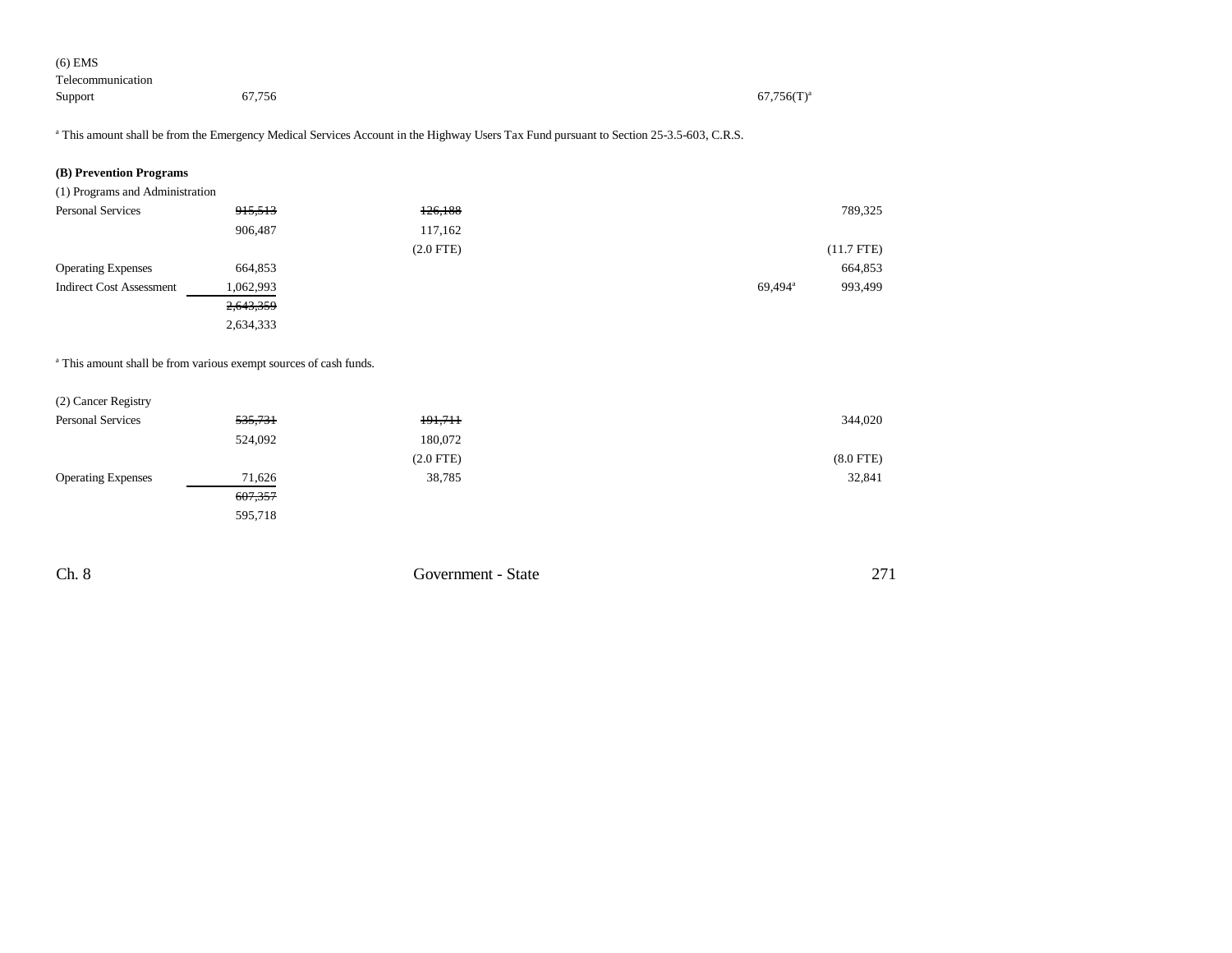| Ch. 8                                                                                                                                          | Government - State        |              |                                      |                                                |                      |                                       | 272                            |
|------------------------------------------------------------------------------------------------------------------------------------------------|---------------------------|--------------|--------------------------------------|------------------------------------------------|----------------------|---------------------------------------|--------------------------------|
|                                                                                                                                                |                           |              | APPROPRIATION FROM                   |                                                |                      |                                       |                                |
|                                                                                                                                                | ITEM &<br><b>SUBTOTAL</b> | <b>TOTAL</b> | <b>GENERAL</b><br><b>FUND</b>        | <b>GENERAL</b><br><b>FUND</b><br><b>EXEMPT</b> | CASH<br><b>FUNDS</b> | CASH<br><b>FUNDS</b><br><b>EXEMPT</b> | <b>FEDERAL</b><br><b>FUNDS</b> |
|                                                                                                                                                | \$                        | \$           | \$                                   | \$                                             | \$                   | \$                                    | \$                             |
| (3) Chronic Disease and<br><b>Cancer Prevention</b><br>Grants <sup>207</sup>                                                                   | 5,127,293                 |              |                                      |                                                |                      | $8,000^{\rm a}$                       | 5,119,293<br>$(33.8$ FTE)      |
| <sup>a</sup> This amount shall be from donations and grants received by the Breast Cancer Screening Fund pursuant to Section 25-4-1503, C.R.S. |                           |              |                                      |                                                |                      |                                       |                                |
| (4) Suicide Prevention                                                                                                                         | 298,167<br>291,937        |              | 298,167<br>291,937<br>$(2.0$ FTE $)$ |                                                |                      |                                       |                                |
| (5) Tobacco Education and Prevention                                                                                                           |                           |              |                                      |                                                |                      |                                       |                                |
| <b>Personal Services</b>                                                                                                                       | 601,498                   |              |                                      |                                                |                      | 601,498 <sup>a</sup>                  |                                |

Operating Expenses 44,998 44,998a Tobacco Program Fund 14,847,618 14,847,618

Prevention Grants 14,201,122<sup>a</sup> 14,201,122<sup>a</sup>

Grant 667,966 667,966 667,966 667,966 667,966 667,966 667,966 667,966 667,966 667,966

Tobacco Cessation and

American Legacy Foundation Tobacco (7.2 FTE)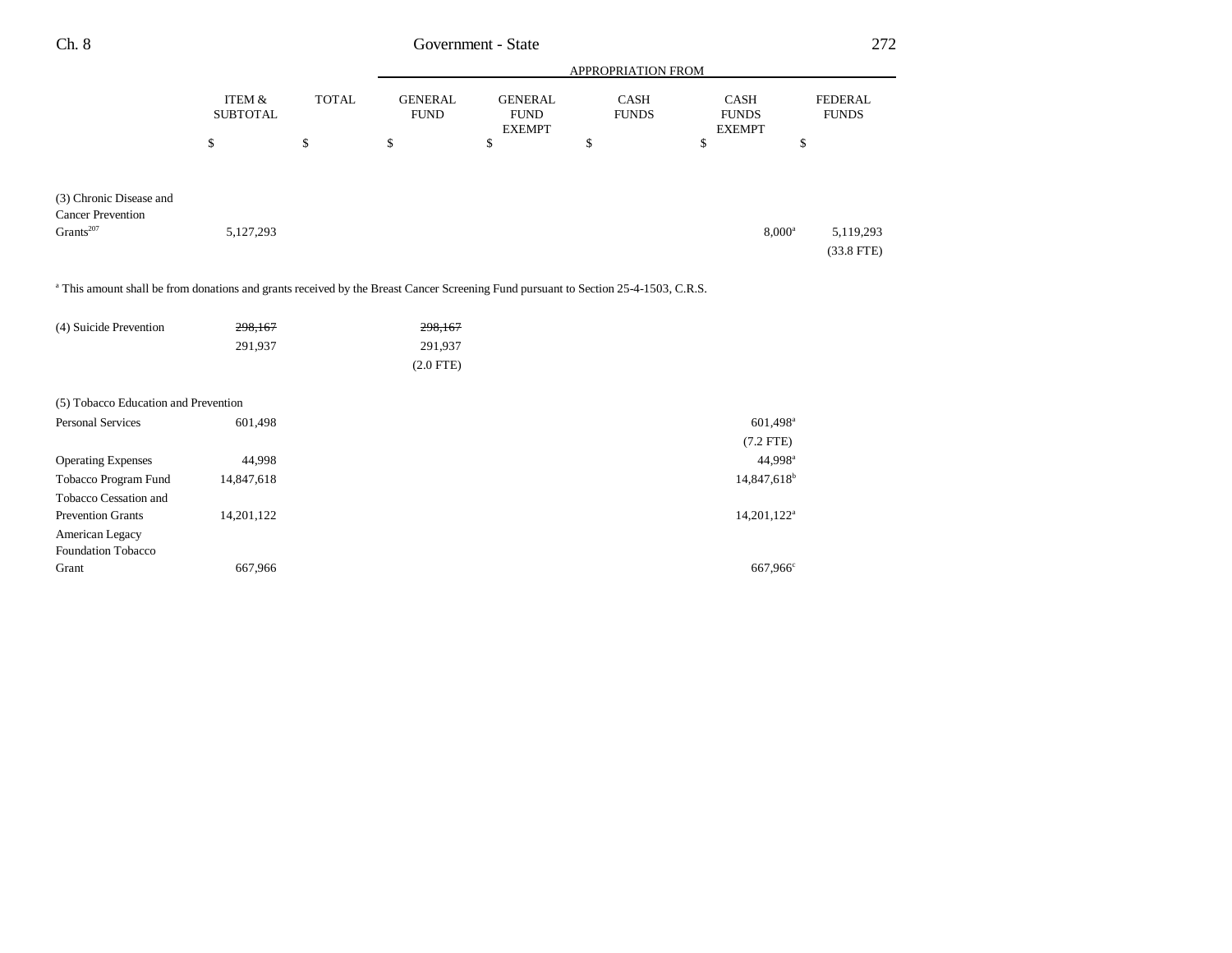30,363,202

#### <sup>a</sup> These amounts shall be from the Tobacco Program Fund created in Section 25-3.5-807, C.R.S.

<sup>b</sup> This amount shall be from the Tobacco Litigation Settlement Cash Fund created in Section 24-22-115, C.R.S., pursuant to Section 24-75-1104 (1) (d), C.R.S.

c This amount shall be from the American Legacy Foundation.

| (C) New Federal Grants                              | 2,187,500 |             | 2,187,500                  |
|-----------------------------------------------------|-----------|-------------|----------------------------|
|                                                     |           |             | $(3.7$ FTE)                |
|                                                     |           |             |                            |
| (D) Women's Health - Family Planning <sup>208</sup> |           |             |                            |
| <b>Personal Services</b>                            | 412,864   | 396,780     | $16,084$ (T) <sup>a</sup>  |
|                                                     | 388,507   | 373,511     | $14,996(T)^{a}$            |
|                                                     |           | $(6.4$ FTE) | $(0.3$ FTE)                |
| <b>Operating Expenses</b>                           | 138,945   | 93,385      | $45,560(T)^{a}$            |
| Purchase of Services <sup>209, 210</sup>            | 3,545,150 | 1,312,073   | $71,613(T)^a$<br>2,161,464 |
| <b>Federal Grants</b>                               | 32,585    |             | 32,585                     |
|                                                     |           |             | $(0.6$ FTE $)$             |
|                                                     | 4,129,544 |             |                            |
|                                                     | 4,105,187 |             |                            |

<sup>a</sup> These amounts shall be from Medicaid funds appropriated in the Department of Health Care Policy and Financing.

#### **(E) Rural - Primary Care**

| State Dental Loan |         |                        |
|-------------------|---------|------------------------|
| Repayment Fund    | 200,000 | $200.000$ <sup>a</sup> |

Ch. 8 Government - State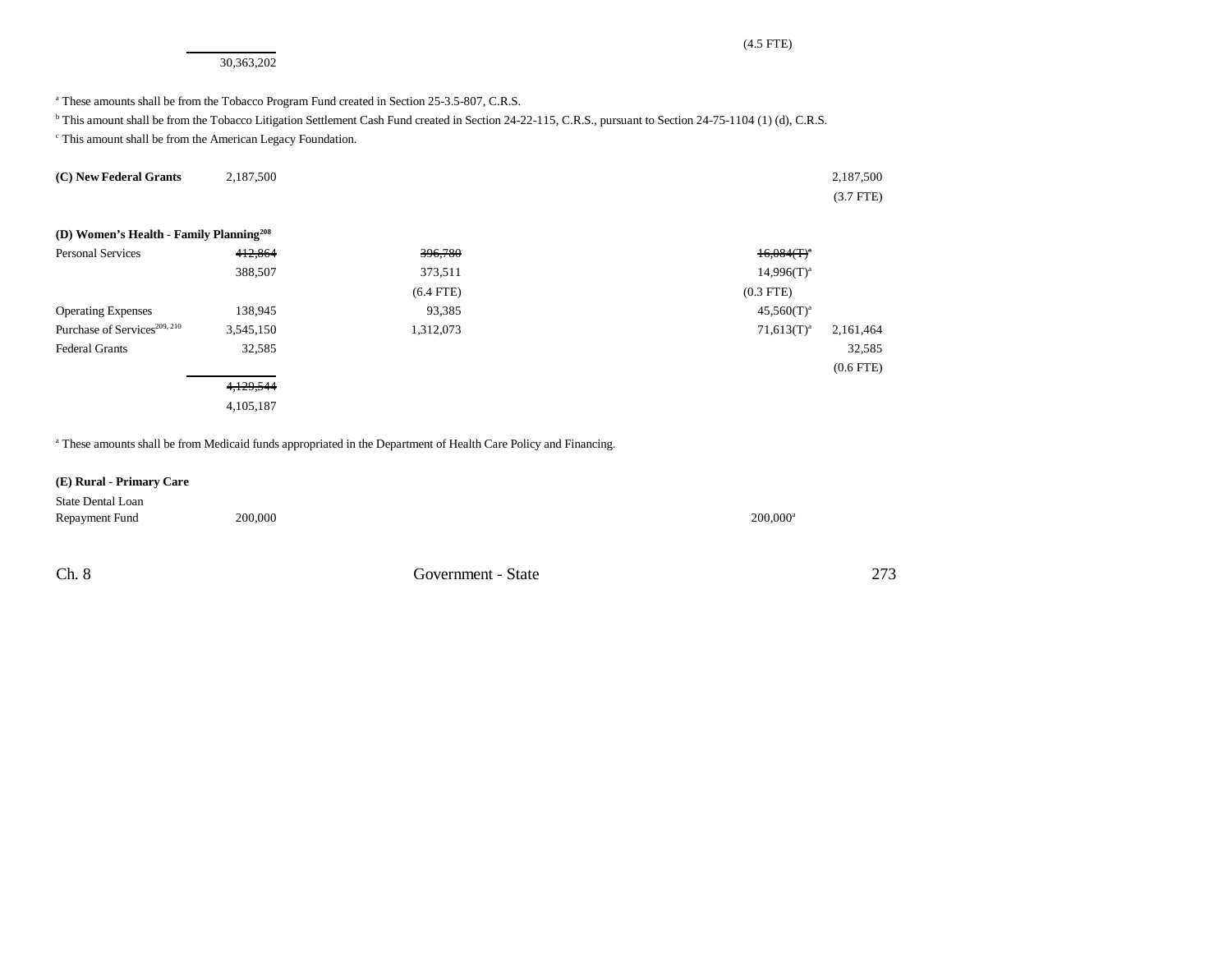| Ch. 8                 |                           | Government - State |                               |                                                |                             |                                              |                                |  |  |
|-----------------------|---------------------------|--------------------|-------------------------------|------------------------------------------------|-----------------------------|----------------------------------------------|--------------------------------|--|--|
|                       |                           |                    |                               | APPROPRIATION FROM                             |                             |                                              |                                |  |  |
|                       | ITEM &<br><b>SUBTOTAL</b> | <b>TOTAL</b>       | <b>GENERAL</b><br><b>FUND</b> | <b>GENERAL</b><br><b>FUND</b><br><b>EXEMPT</b> | <b>CASH</b><br><b>FUNDS</b> | <b>CASH</b><br><b>FUNDS</b><br><b>EXEMPT</b> | <b>FEDERAL</b><br><b>FUNDS</b> |  |  |
|                       | \$                        | \$                 | \$                            | \$                                             | \$                          | \$                                           | \$                             |  |  |
| Dental Programs       | 872,287                   |                    | 622,343                       |                                                |                             | 188,038 <sup>b</sup>                         | 61,906                         |  |  |
|                       | 869,506                   |                    | 619,562                       |                                                |                             |                                              |                                |  |  |
| <b>Federal Grants</b> | 312,309                   |                    | $(0.8$ FTE $)$                |                                                |                             | $(0.2$ FTE)                                  | $(1.0$ FTE)<br>312,309         |  |  |
|                       | 1,384,596                 |                    |                               |                                                |                             |                                              | $(2.5$ FTE)                    |  |  |
|                       | 1,381,815                 |                    |                               |                                                |                             |                                              |                                |  |  |

<sup>a</sup> This amount shall be from the Tobacco Litigation Settlement Cash Fund created in Section 24-22-115, C.R.S., pursuant to Section 24-75-1104 (1) (b.5), C.R.S.

<sup>b</sup> This amount shall be from the State Dental Loan Repayment Fund created in Section 25-23-104, C.R.S.

52,076,192 52,022,159

**TOTALS PART XVI (PUBLIC HEALTH AND**

| -----                       |                          |                            |              |                                       |  |
|-----------------------------|--------------------------|----------------------------|--------------|---------------------------------------|--|
| ENVIRONMENT) <sup>5,6</sup> | <del>\$282.576.924</del> | \$20.343.844°              | \$24,918,695 | <del>\$82,560,331</del> \$154,754,054 |  |
|                             | \$281,752,724            | $$19.774.097$ <sup>a</sup> |              | \$82,305,878 <sup>b</sup>             |  |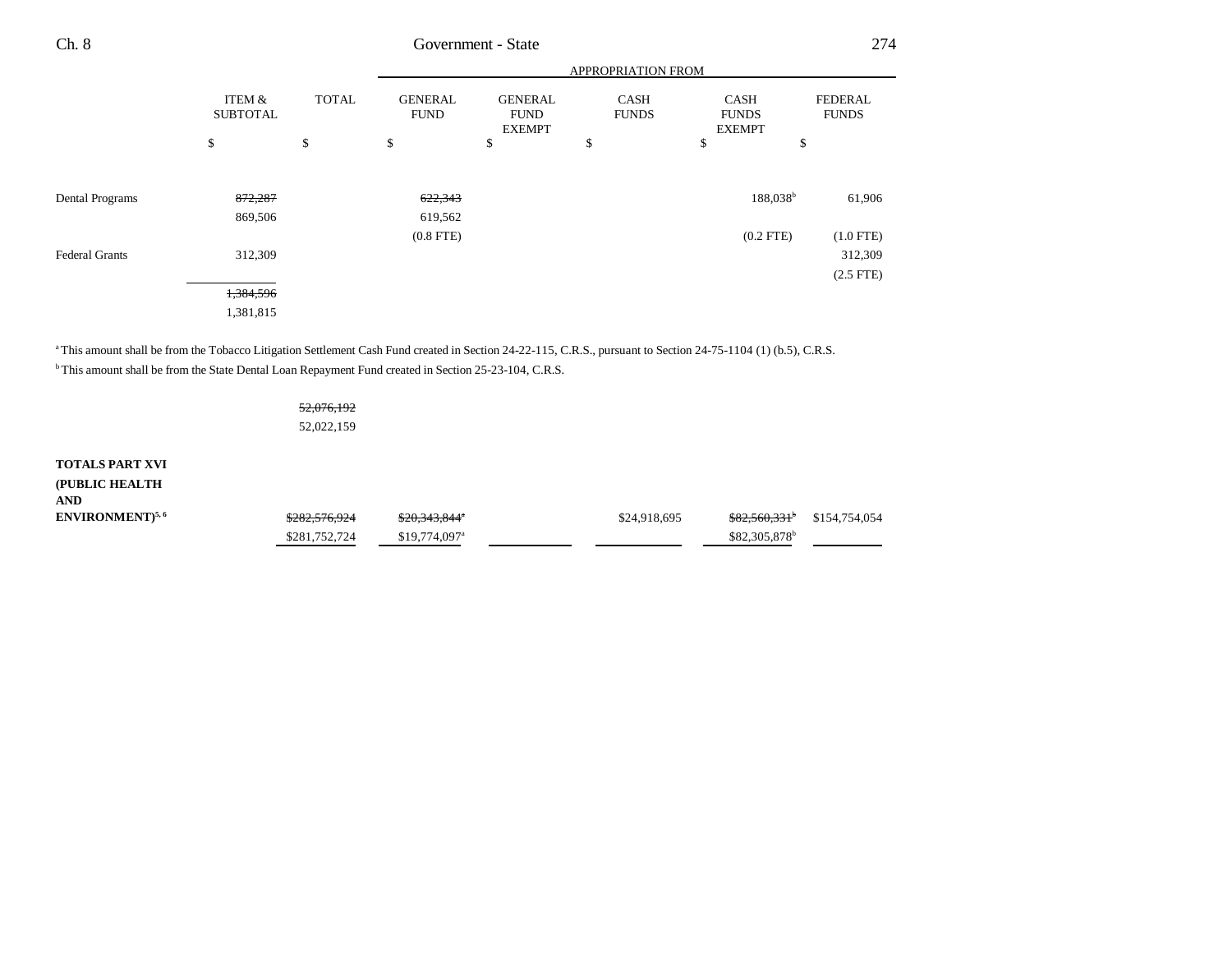<sup>a</sup> Of this amount, \$259,090 is exempt from the statutory limit on state General Fund appropriations pursuant to Section 24-75-201.1 (1) (a) (III) (B),C.R.S.

 $b$  Of this amount,  $22,901,276$  \$22,654,446 contains a (T) notation.

**SECTION 19.** Part XVII and the affected totals of section 2 of chapter 399, Session Laws of Colorado 2002, are amended to read:

# Section 2. **Appropriation.**

## **PART XVII DEPARTMENT OF PUBLIC SAFETY**

#### **(1) EXECUTIVE DIRECTOR'S OFFICE**

| (A) Administration        |           |         |                     |                        |         |
|---------------------------|-----------|---------|---------------------|------------------------|---------|
| <b>Personal Services</b>  | 2,035,996 |         |                     | $2,035,996(T)^{a}$     |         |
|                           |           |         |                     | $(32.5$ FTE)           |         |
| Health, Life, and Dental  | 3,027,545 | 556,113 | $108,562^b$         | $2,216,313^c$          | 146,557 |
|                           | 2,989,678 | 518,246 |                     |                        |         |
| Short-term Disability     | 80,702    | 14,594  | 2,909 <sup>b</sup>  | $62,114$ <sup>d</sup>  | 1,085   |
|                           | 79,365    | 13,257  |                     |                        |         |
| Salary Survey and Senior  |           |         |                     |                        |         |
| <b>Executive Service</b>  | 2,717,040 | 704,015 | $104,340^{\rm b}$   | 1,839,395 <sup>e</sup> | 69,290  |
| Performance-Based Pay     |           |         |                     |                        |         |
| Awards                    | 730,136   | 136,432 | 40.970 <sup>b</sup> | 545,780 <sup>f</sup>   | 6,954   |
| <b>Shift Differential</b> | 229,417   | 33,990  | $40.742^b$          | 154,685 <sup>g</sup>   |         |
| Workers' Compensation     | 959,012   |         |                     | $959.012(T)^{a}$       |         |
| <b>Operating Expenses</b> | 181,693   |         |                     | $181.693(T)^{a}$       |         |
|                           |           |         |                     |                        |         |

Ch. 8 Government - State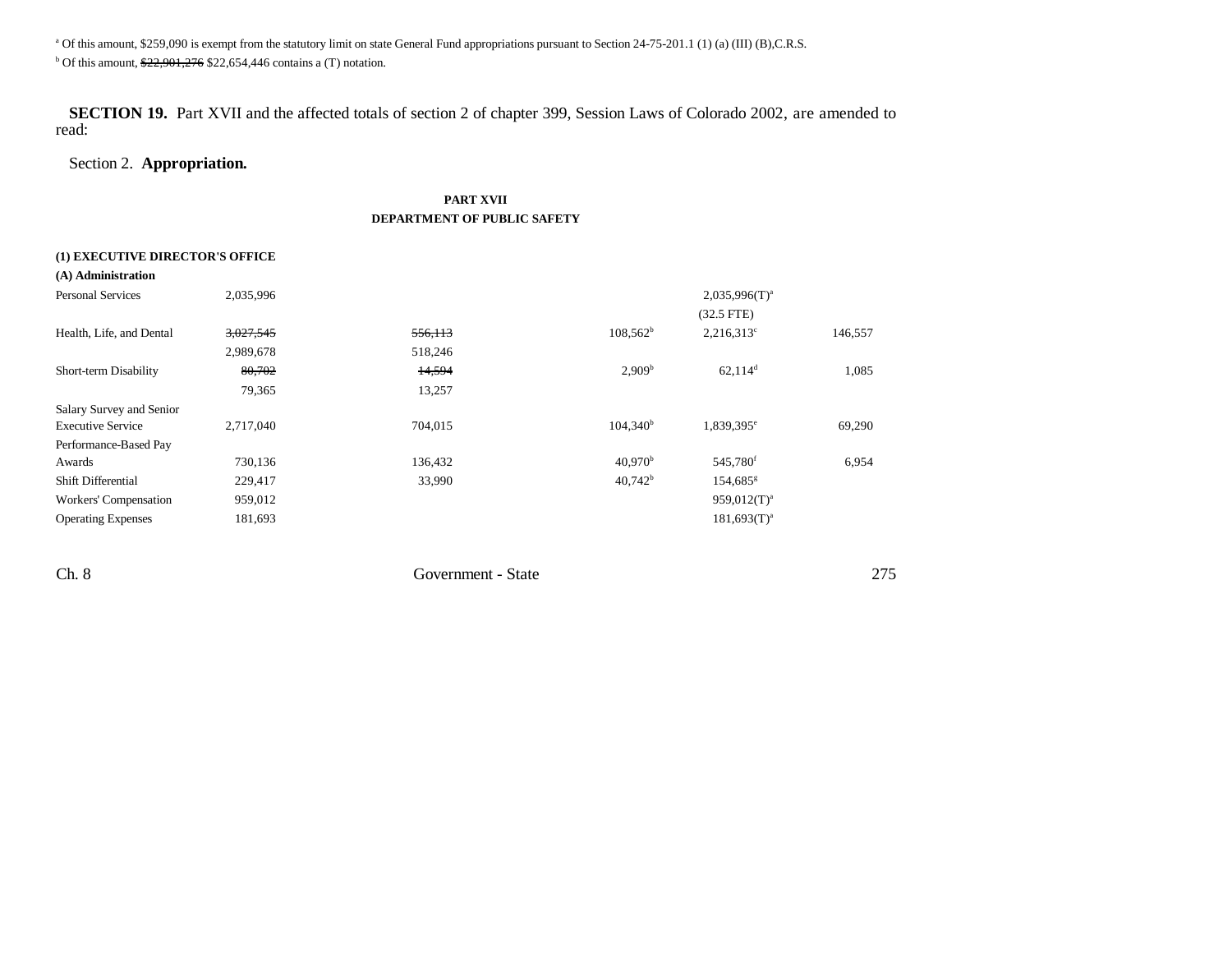|                           |                                      |              | APPROPRIATION FROM            |                                                |                      |                                              |                                |  |
|---------------------------|--------------------------------------|--------------|-------------------------------|------------------------------------------------|----------------------|----------------------------------------------|--------------------------------|--|
|                           | <b>ITEM &amp;</b><br><b>SUBTOTAL</b> | <b>TOTAL</b> | <b>GENERAL</b><br><b>FUND</b> | <b>GENERAL</b><br><b>FUND</b><br><b>EXEMPT</b> | CASH<br><b>FUNDS</b> | <b>CASH</b><br><b>FUNDS</b><br><b>EXEMPT</b> | <b>FEDERAL</b><br><b>FUNDS</b> |  |
|                           | \$                                   | $\mathbb{S}$ | $\mathbb{S}$                  | $\$$                                           | \$                   | $\$$                                         | \$                             |  |
|                           |                                      |              |                               |                                                |                      |                                              |                                |  |
| Legal Services for 2,113  |                                      |              |                               |                                                |                      |                                              |                                |  |
| hours                     | 126,357                              |              |                               |                                                |                      | $126,357(T)^{a}$                             |                                |  |
| Purchase of Services from |                                      |              |                               |                                                |                      |                                              |                                |  |
| Computer Center           | 31,300                               |              |                               |                                                |                      | $31,300(T)^{a}$                              |                                |  |
| <b>Multiuse Network</b>   |                                      |              |                               |                                                |                      |                                              |                                |  |
| Payments                  | 1,164,559                            |              | 838,012                       |                                                |                      | $326,547^h$                                  |                                |  |
| Payment to Risk           |                                      |              |                               |                                                |                      |                                              |                                |  |
| Management and            |                                      |              |                               |                                                |                      |                                              |                                |  |
| <b>Property Funds</b>     | 428,263                              |              |                               |                                                |                      | $428,263(T)^{a}$                             |                                |  |
| Vehicle Lease Payments    | 44,086                               |              |                               |                                                | 204 <sup>b</sup>     | $43,882(T)^{i}$                              |                                |  |
| <b>Leased Space</b>       | 1,006,774                            |              | 116,266                       |                                                | $4,644^{b}$          | 794,104 <sup>j</sup>                         | 91,760                         |  |
| Capitol Complex Leased    |                                      |              |                               |                                                |                      |                                              |                                |  |
| Space                     | 875,747                              |              |                               |                                                | $2,840^b$            | $850,387$ <sup>k</sup>                       | 22,520                         |  |
| Lease Purchase - 700      |                                      |              |                               |                                                |                      |                                              |                                |  |
| Kipling Street            | 583,718                              |              |                               |                                                |                      | 583,718                                      |                                |  |
| <b>Utilities</b>          | 87,407                               |              |                               |                                                |                      | $87,407^m$                                   |                                |  |
| Distributions to Local    |                                      |              |                               |                                                |                      |                                              |                                |  |
| Government                | 50,000                               |              |                               |                                                | $50,000^n$           |                                              |                                |  |
|                           | 14,359,752                           |              |                               |                                                |                      |                                              |                                |  |
|                           | 14,320,548                           |              |                               |                                                |                      |                                              |                                |  |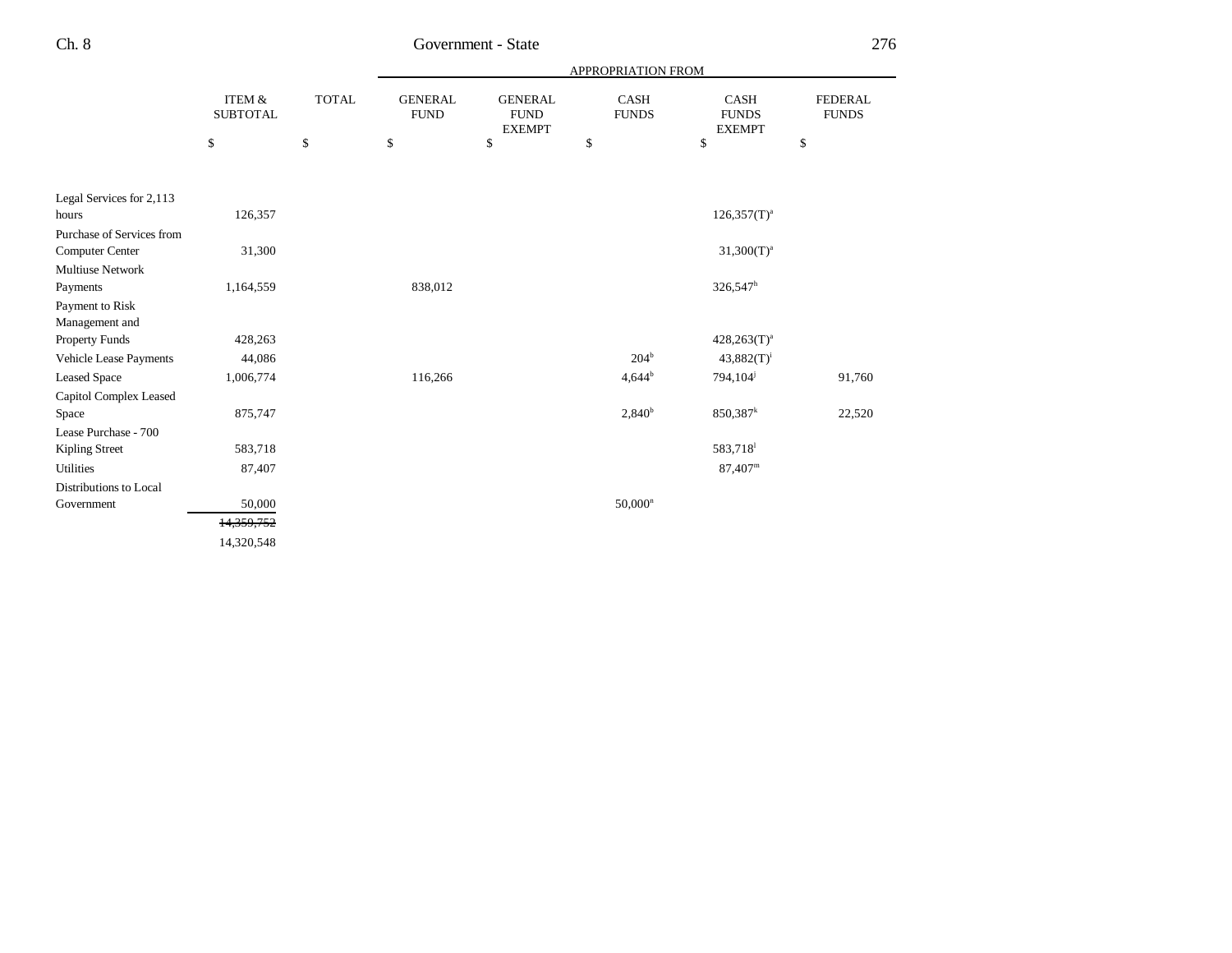<sup>a</sup> These amounts shall be from indirect cost recoveries.

**b** These amounts shall be from various sources of cash funds and the Division of Wildlife for dispatch services.

c Of this amount, \$2,083,697 shall be from the Highway Users Tax Fund, \$26,288(T) shall be from user state agencies for dispatch services, \$16,475(T) shall be from the capitol complex leased space rent proceeds transferred from the Department of Personnel, and \$89,853 shall be from various sources of cash funds exempt.

d Of this amount, \$54,969 shall be from the Highway Users Tax Fund, \$2,909(T) shall be from indirect cost recoveries, \$592(T) shall be from user state agencies for dispatch services, \$91(T) shall be from the capitol complex leased space rent proceeds transferred from the Department of Personnel, and \$3,553 shall be from various sources of exempt cash funds.

e Of this amount, \$1,695,775 shall be from the Highway Users Tax Fund, \$25,711(T) shall be from user state agencies for dispatch services, \$9,235(T) shall be from the capitol complex leased space rent proceeds transferred from the Department of Personnel, and \$108,674 shall be from various sources of exempt cash funds.

<sup>f</sup> Of this amount, \$505,045 shall be from the Highway Users Tax Fund, \$14,826(T) shall be from user state agencies for dispatch services, \$3,482(T) shall be from the capitol complex leased space rent proceeds transferred from the Department of Personnel, and \$22,427 shall be from various sources of exempt cash funds.

g Of this amount, \$146,639 shall be from the Highway Users Tax Fund, and \$8,046 shall be from various sources of exempt cash funds.

h Of this amount, \$290,105(T) shall be transfers from other operating line items or lease purchase equipment line items in the Department, and \$36,442 shall be from the Highway Users Tax Fund.

i Of this amount, \$42,846 shall be from indirect cost recoveries, and \$1,036 shall be from Limited Gaming funds appropriated in the Department of Revenue.

j Of this amount, \$438,479 shall be from the Highway Users Tax Fund, \$312,397(T) shall be from indirect cost recoveries, and \$43,228 shall be from various sources of exempt cash funds.

<sup>k</sup>Of this amount, \$443,029 shall be from the Highway Users Tax Fund, \$399,519(T) shall be from indirect cost recoveries, and \$7,839 shall be from various sources of exempt cash funds.

l Of this amount, \$314,624 shall be from the Highway Users Tax Fund and \$269,094(T) shall be from indirect cost recoveries.

m Of this amount, \$85,907 shall be from the Highway Users Tax Fund and \$1,500(T) from Limited Gaming funds appropriated in the Department of Revenue.

n This amount shall be from the Hazardous Materials Safety Fund pursuant to Section 42-20-107, C.R.S.

#### **(B) Special Programs**

(1) Witness Protection  $\text{Program}^{211}$  50,000 50,000 50,000 50,000 50,000 50,000 50,000 50,000 50,000 50,000 50,000 50,000 50,000 50,000 50,000 50,000 50,000 50,000 50,000 50,000 50,000 50,000 50,000 50,000 50,000 50,000 50,000 50,000 50,000 50,00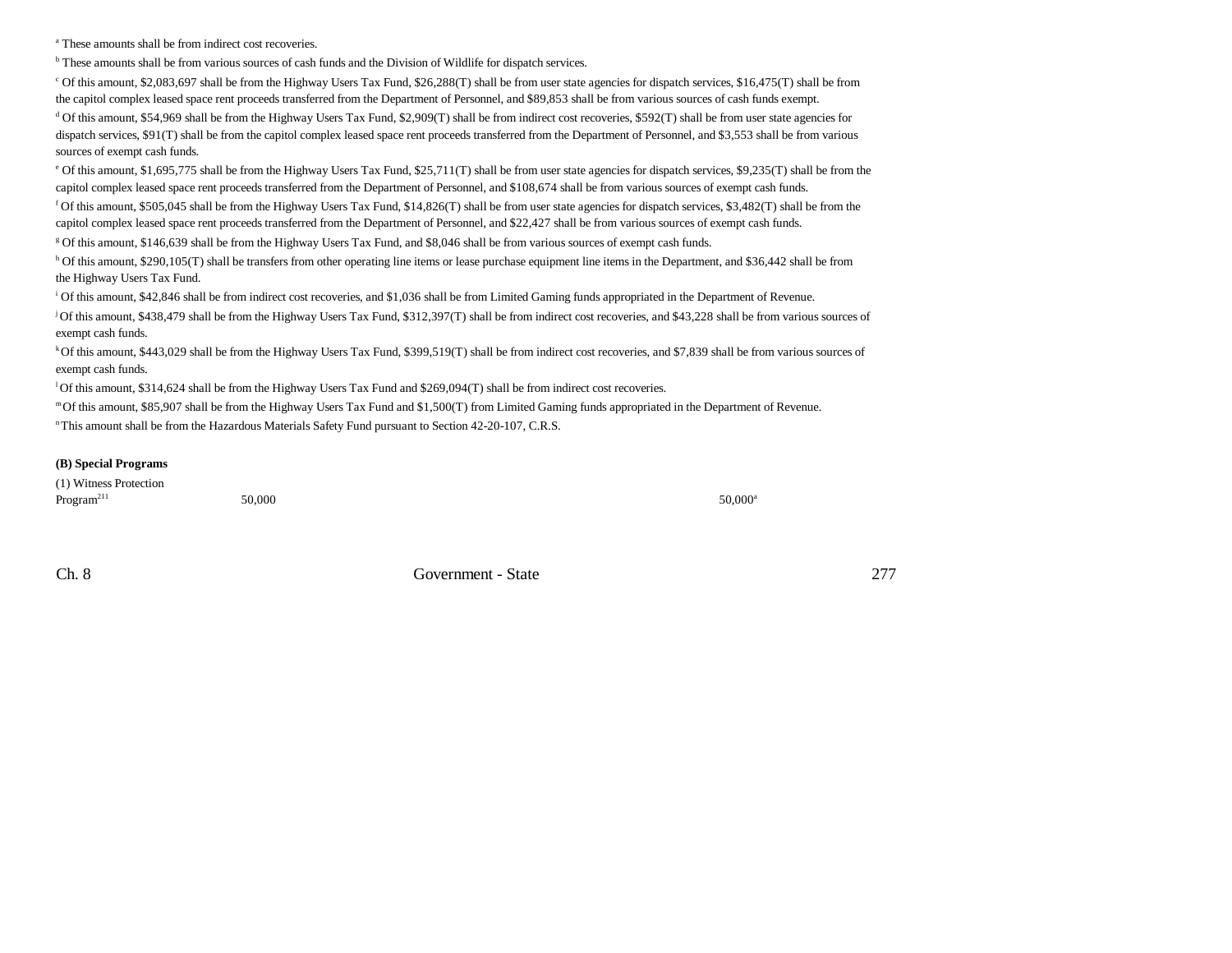|          |              |                |               | APPROPRIATION FROM |               |              |
|----------|--------------|----------------|---------------|--------------------|---------------|--------------|
| ITEM &   | <b>TOTAL</b> | <b>GENERAL</b> | GENERAL       | CASH               | CASH          | FEDERAL      |
| SUBTOTAL |              | <b>FUND</b>    | <b>FUND</b>   | <b>FUNDS</b>       | <b>FUNDS</b>  | <b>FUNDS</b> |
|          |              |                | <b>EXEMPT</b> |                    | <b>EXEMPT</b> |              |
|          |              |                |               |                    |               |              |

<sup>a</sup> This amount shall be from reserves in the Witness Protection Fund pursuant to Section 24-33.5-106, C.R.S.

| (2) Colorado Integrated                       |           |        |                  |         |
|-----------------------------------------------|-----------|--------|------------------|---------|
| Criminal Justice                              |           |        |                  |         |
| <b>Information System</b><br>$(CICJIS)^{212}$ |           |        |                  |         |
| <b>Personal Services</b>                      | 925,000   |        | $725,000(T)^{a}$ | 200,000 |
|                                               |           |        | $(5.0$ FTE)      |         |
| <b>Operating Expenses</b>                     | 379,831   | 60,153 | $119,678(T)^{a}$ | 200,000 |
|                                               | 1,304,831 |        |                  |         |

a These amounts shall be from indirect cost recoveries.

15,714,583 15,675,379

# **(2) COLORADO STATE PATROL<sup>213</sup>**

| Colonel, Lt. Colonels, |           |                          |
|------------------------|-----------|--------------------------|
| Majors, and Captains   | 3,091,769 | $3,091,769$ <sup>a</sup> |
|                        |           | $(33.0$ FTE)             |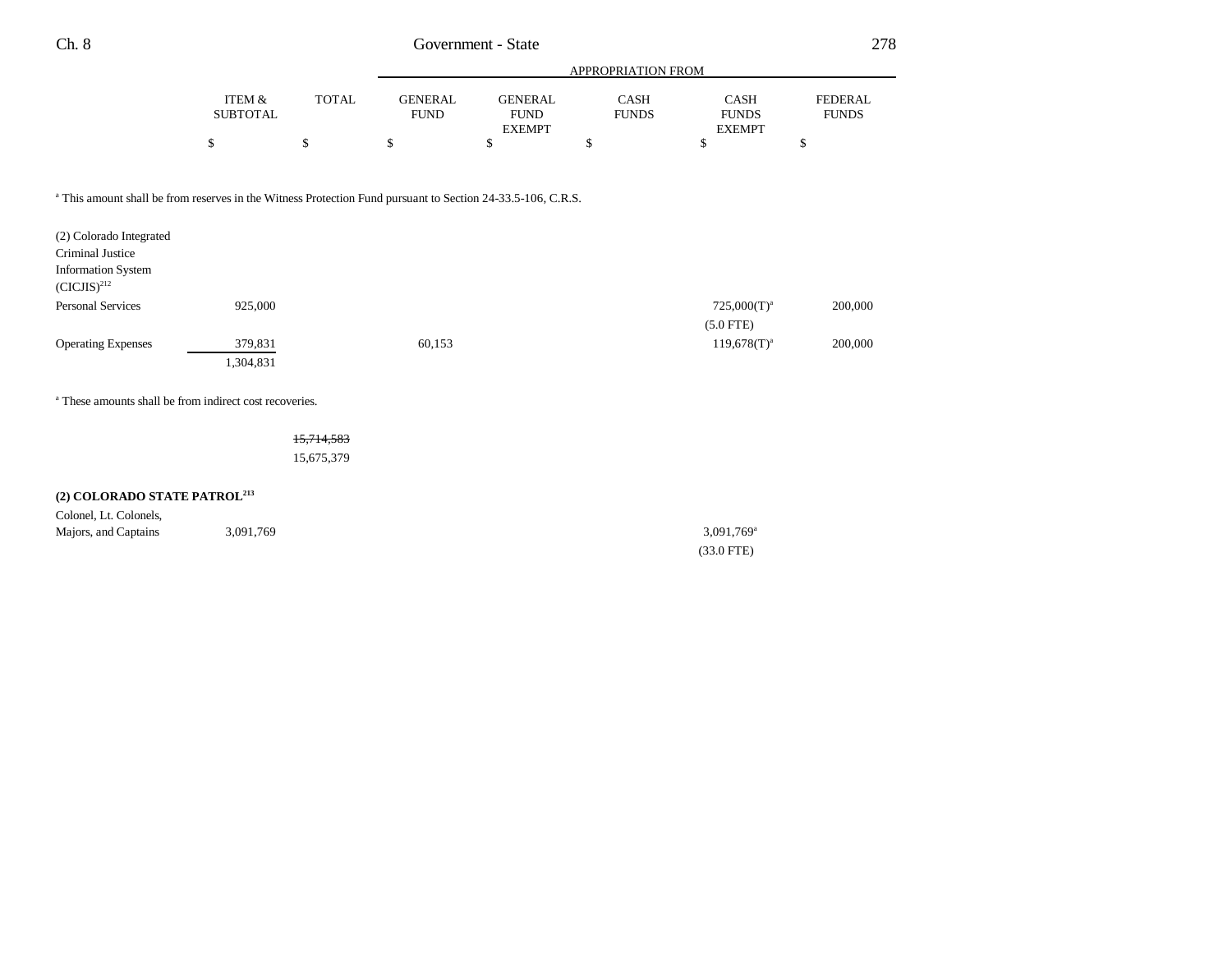| Sergeants, Technicians,      |            |              |                       |                           |         |
|------------------------------|------------|--------------|-----------------------|---------------------------|---------|
| and Troopers                 | 36,596,610 |              | 647,214 <sup>b</sup>  | 35,949,396°               |         |
|                              |            |              | $(11.0$ FTE)          | $(564.6$ FTE)             |         |
| Civilians                    | 4,181,350  |              | $51.054$ <sup>d</sup> | $4,130,296^e$             |         |
|                              |            |              | $(2.0$ FTE)           | $(79.5$ FTE)              |         |
| Retirements                  | 400,000    |              |                       | $400,000$ <sup>a</sup>    |         |
| $Overtime^{214}$             | 412,268    |              | $27,217^b$            | 385,051 <sup>f</sup>      |         |
| <b>Operating Expenses</b>    | 6,715,864  |              | 349,542 <sup>b</sup>  | 6,166,738 <sup>g</sup>    | 199,584 |
| Vehicle Lease Payments       | 4,163,296  | 80,276       | $77,615^b$            | $3,992,228$ <sup>h</sup>  | 13,177  |
| <b>Dispatch Services</b>     | 5,491,876  | 140,341      | 322,854 <sup>i</sup>  | $5,023,421$ <sup>j</sup>  | 5,260   |
|                              |            | $(2.0$ FTE)  | $(11.0$ FTE)          | $(123.1$ FTE)             |         |
| <b>State Patrol Training</b> |            |              |                       |                           |         |
| Academy                      | 1,901,464  |              | 74,568 <sup>i</sup>   | $1,826,896^k$             |         |
|                              |            |              | $(1.0$ FTE)           | $(16.0$ FTE)              |         |
| <b>Highway Safety Grants</b> | 500,000    |              |                       | $500,000(T)^1$            |         |
| Aircraft Pool <sup>215</sup> | 533,646    | 75,486       | 9.900 <sup>b</sup>    | $448,260^{\rm m}$         |         |
|                              |            |              |                       | $(6.0$ FTE)               |         |
| Aircraft Engine Reserve      | 180,000    |              |                       | $180,000(T)^n$            |         |
| Capitol and Governor's       |            |              |                       |                           |         |
| Security                     | 2,364,378  | 1,749,162    |                       | $615,216(T)$ <sup>o</sup> |         |
|                              | 2,243,370  | 1,628,154    |                       |                           |         |
|                              |            | $(30.0$ FTE) |                       | $(13.0$ FTE)              |         |
| Highway Road Closure         |            |              |                       |                           |         |
| Fund                         | 978,546    |              | $461,041^b$           | $517,505(T)^1$            |         |
| <b>Nuclear Materials</b>     |            |              |                       |                           |         |
| Transportation               | 175,445    |              | 175,445 <sup>P</sup>  |                           |         |
|                              |            |              | $(4.0$ FTE)           |                           |         |

Ch. 8 Government - State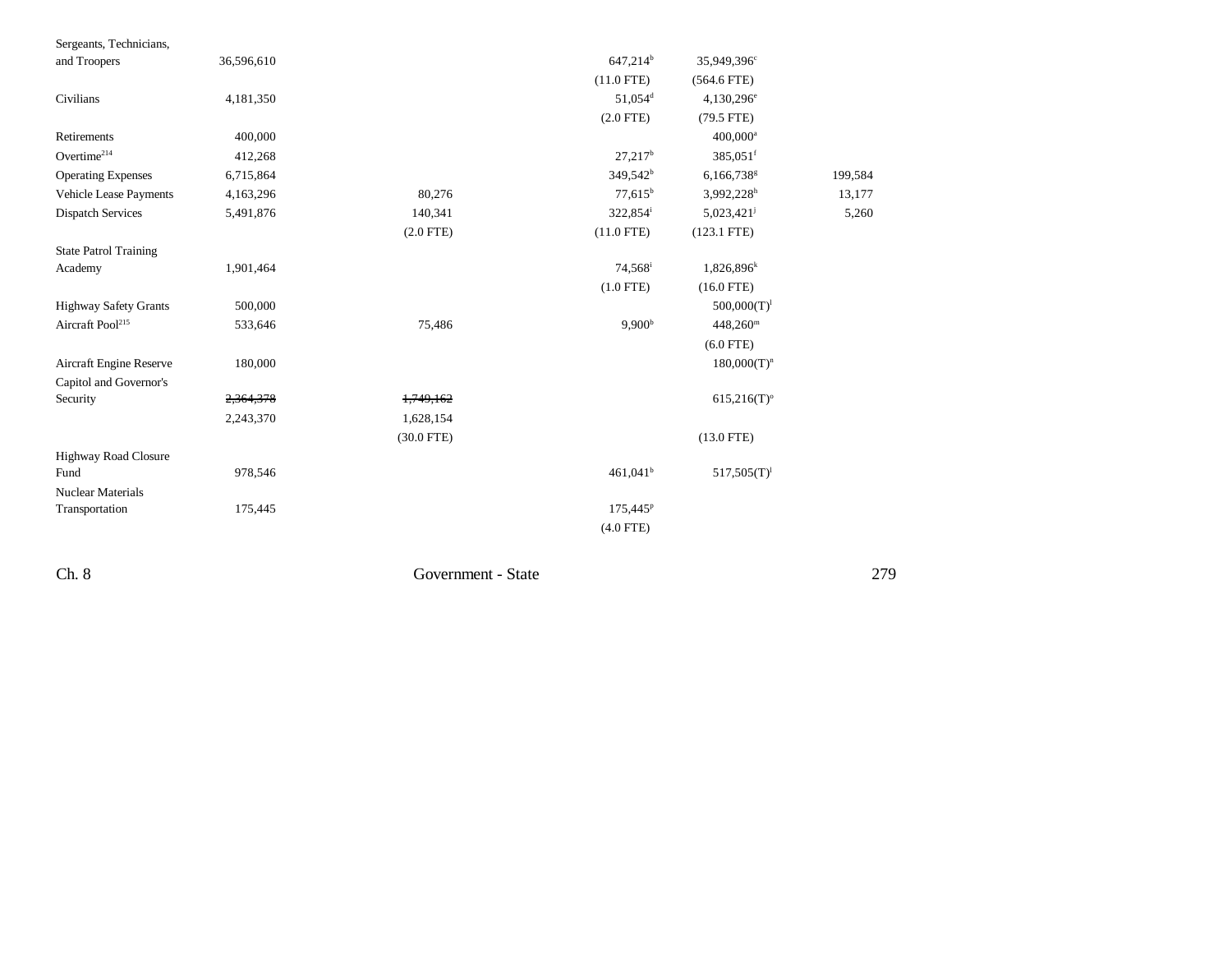|                                     |                                      |              |                               |                                                | APPROPRIATION FROM          |                                              |                                |
|-------------------------------------|--------------------------------------|--------------|-------------------------------|------------------------------------------------|-----------------------------|----------------------------------------------|--------------------------------|
|                                     | <b>ITEM &amp;</b><br><b>SUBTOTAL</b> | <b>TOTAL</b> | <b>GENERAL</b><br><b>FUND</b> | <b>GENERAL</b><br><b>FUND</b><br><b>EXEMPT</b> | <b>CASH</b><br><b>FUNDS</b> | <b>CASH</b><br><b>FUNDS</b><br><b>EXEMPT</b> | <b>FEDERAL</b><br><b>FUNDS</b> |
|                                     | \$                                   | \$           | \$                            | \$                                             | \$                          | \$                                           | \$                             |
|                                     |                                      |              |                               |                                                |                             |                                              |                                |
| Hazardous Materials                 |                                      |              |                               |                                                |                             |                                              |                                |
| Routing                             | 548,422                              |              |                               |                                                | 118,894 <sup>q</sup>        | 429,528 <sup>a</sup>                         |                                |
|                                     |                                      |              |                               |                                                | $(1.5$ FTE)                 | $(6.5$ FTE)                                  |                                |
| Hazardous Materials                 |                                      |              |                               |                                                |                             |                                              |                                |
| Equipment                           | 171,000                              |              |                               |                                                |                             | $171,000^a$                                  |                                |
| Vehicle Identification              |                                      |              |                               |                                                |                             |                                              |                                |
| Number Inspections                  | 47,666                               |              |                               |                                                | $47,666$ <sup>r</sup>       |                                              |                                |
| <b>Garage Operations</b>            | 193,811                              |              |                               |                                                | 7,889 <sup>b</sup>          | $185,922(T)^s$                               |                                |
|                                     |                                      |              |                               |                                                |                             | $(1.0$ FTE)                                  |                                |
| Victim Assistance                   | 216,614                              |              |                               |                                                |                             | $216,614(T)$ <sup>t</sup>                    |                                |
|                                     |                                      |              |                               |                                                |                             | $(5.0$ FTE)                                  |                                |
| Counter-drug Program <sup>216</sup> | 1,785,718                            |              |                               |                                                |                             | 1,684,347 <sup>u</sup>                       | 101,371                        |
|                                     |                                      |              |                               |                                                |                             |                                              | $(2.0$ FTE)                    |
| Motor Carrier Safety and            |                                      |              |                               |                                                |                             |                                              |                                |
| Assistance Program                  |                                      |              |                               |                                                |                             |                                              |                                |
| Grants                              | 1,201,223                            |              |                               |                                                |                             |                                              | 1,201,223                      |
|                                     |                                      |              |                               |                                                |                             |                                              | $(22.0$ FTE)                   |
| <b>Federal Safety Grants</b>        | 1,196,035                            |              |                               |                                                |                             |                                              | 1,196,035                      |
|                                     |                                      |              |                               |                                                |                             |                                              | $(3.8$ FTE)                    |
| <b>Indirect Cost Assessment</b>     | 5,257,822                            |              |                               |                                                | $107,124^b$                 | 5,059,828                                    | 90,870                         |
|                                     |                                      | 78,304,823   |                               |                                                |                             |                                              |                                |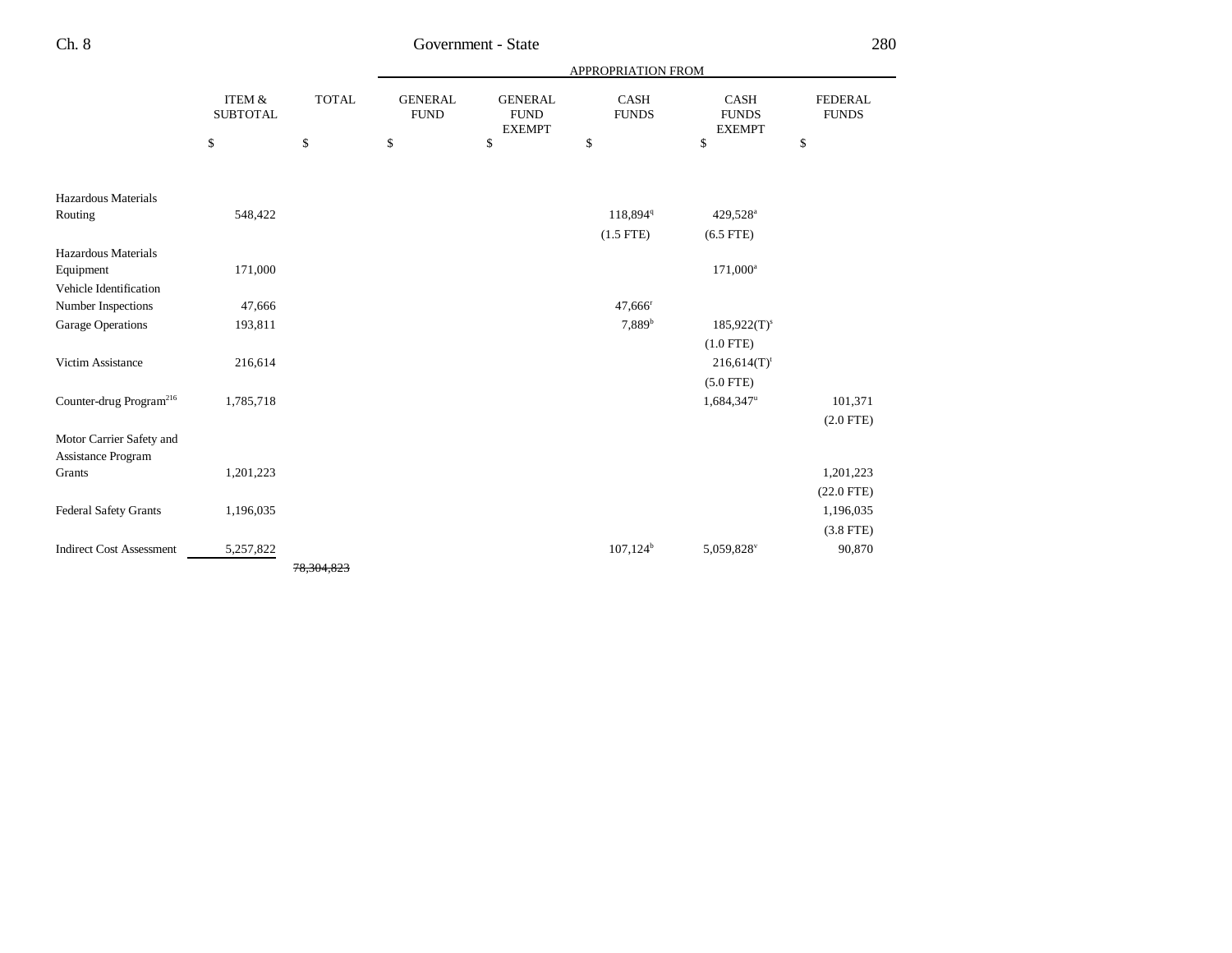#### 78,183,815

a These amounts shall be from the Highway Users Tax Fund.

b Of these amounts, \$643,486 shall be from the E-470 Toll Road Authority, \$75,324 shall be from the Vehicle Inspection Number Identification Fund pursuant to Section 42-5-204, C.R.S., \$2,735 shall be from the Division of Wildlife, and \$965,997 shall be from various sources of cash funds.

c Of this amount, \$35,020,346 shall be from the Highway Users Tax Fund, \$881,497(T) shall be from Limited Gaming funds appropriated in the Department of Revenue, and \$47,553 shall be from various sources of exempt cash funds.

d Of this amount, \$27,133 shall be from the E-470 Toll Road Authority, and \$23,921 shall be from the Vehicle Identification Number Inspection Fund pursuant to Section 42-5-204, C.R.S.

e Of this amount, \$4,085,079 shall be from the Highway Users Tax Fund, and \$45,217(T) shall be from Limited Gaming funds appropriated in the Department of Revenue.

f Of this amount, \$375,777 shall be from the Highway Users Tax Fund, and \$9,274(T) shall be from Limited Gaming funds appropriated in the Department of Revenue. g Of this amount, \$6,043,251 shall be from the Highway Users Tax Fund, and \$111,459(T) shall be from Limited Gaming funds appropriated in the Department of Revenue, and \$12,028 shall be from various sources of exempt cash funds.

h Of this amount, \$3,926,016 shall be from the Highway Users Tax Fund, \$57,239(T) shall be from Limited Gaming funds appropriated in the Department of Revenue, and \$8,973 from various sources of exempt cash funds.

<sup>i</sup> Of these amounts, \$306,364 shall be from user fees collected from non-state agencies, \$28,805(T) shall be from the Division of Wildlife in the Department of Natural Resources, and \$62,253 shall be from various sources of cash funds.

j Of this amount, \$4,462,285 shall be from the Highway Users Tax Fund, \$224,430(T) shall be from the Department of Corrections, \$163,381(T) shall be from the Department of Transportation, \$105,736(T) shall be from Limited Gaming funds appropriated in the Department of Revenue, \$44,647(T) shall be from the Department of Revenue, \$17,021(T) shall be from the Department of Natural Resources, \$5,839(T) shall be from the Department of Higher Education (Adams State College), \$61(T) shall be from the Department of Public Safety (Colorado Bureau of Investigation), and \$21(T) shall be from the Department of Agriculture.

k Of this amount, \$1,538,409 shall be from the Highway Users Tax Fund, and \$288,487(T) shall be from user fees collected from other state agencies.

<sup>1</sup> These amounts shall be from the Department of Transportation.

m Of this amount, \$277,554 shall be from the Highway Users Tax Fund, and \$170,706(T) shall be from user fees collected from other state agencies.

n This amount shall be from reserves in the Aircraft Engine Reserve Fund.

<sup>o</sup> Of this amount, \$387,635 shall be from the Legislative Department and \$227,581 shall be from the capitol complex leased space rent proceeds transferred from the Department of Personnel.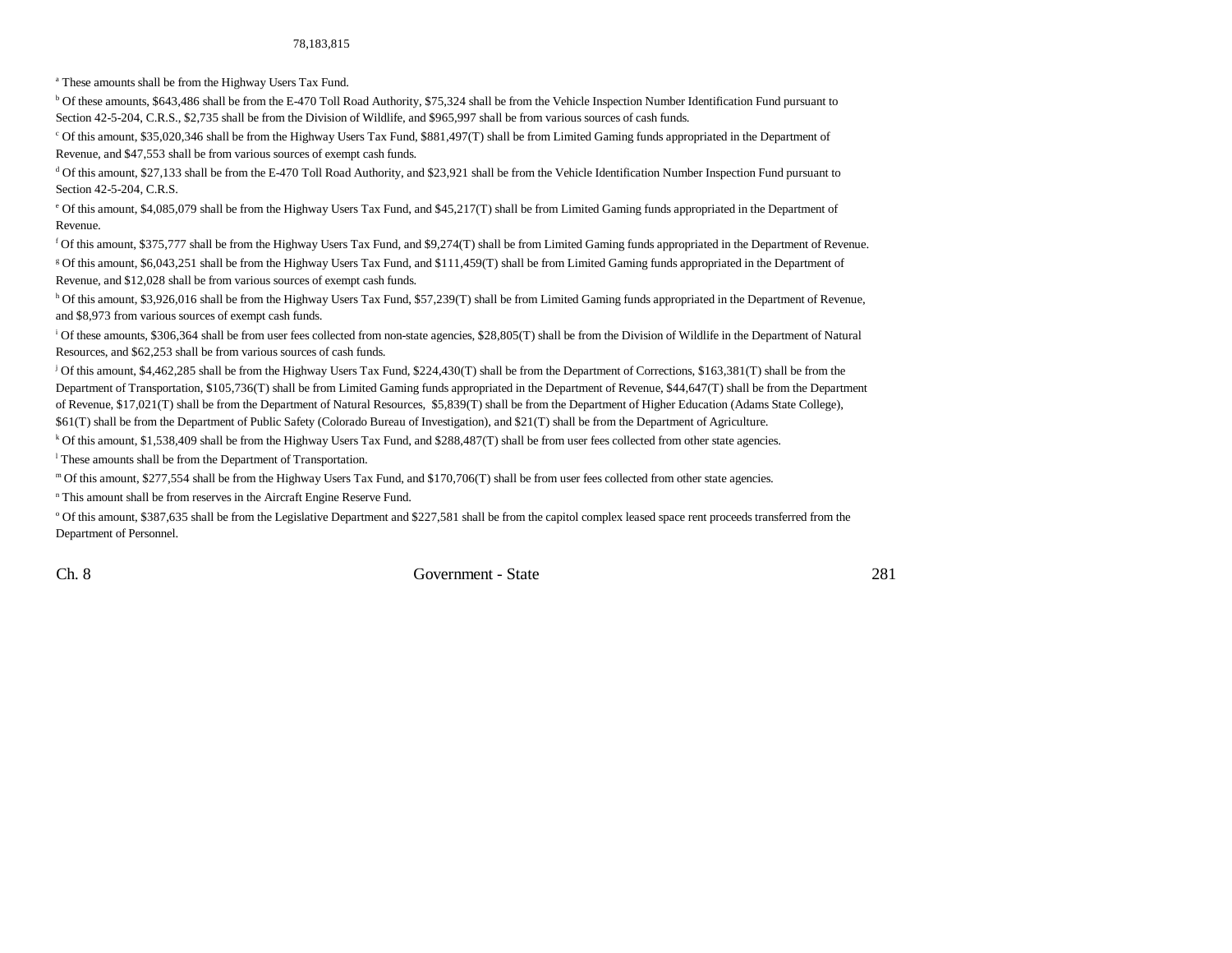|                 |              | APPROPRIATION FROM |                |              |               |              |  |  |
|-----------------|--------------|--------------------|----------------|--------------|---------------|--------------|--|--|
| ITEM &          | <b>TOTAL</b> | <b>GENERAL</b>     | <b>GENERAL</b> | CASH         | CASH          | FEDERAL.     |  |  |
| <b>SUBTOTAL</b> |              | <b>FUND</b>        | <b>FUND</b>    | <b>FUNDS</b> | <b>FUNDS</b>  | <b>FUNDS</b> |  |  |
|                 |              |                    | <b>EXEMPT</b>  |              | <b>EXEMPT</b> |              |  |  |
|                 |              |                    |                |              |               |              |  |  |

p This amount shall be from the Nuclear Materials Transportation Fund pursuant to Section 42-20-511, C.R.S.

<sup>q</sup> This amount shall be from the Hazardous Materials Safety Fund pursuant to Section 42-20-107, C.R.S.

r This amount shall be from the Vehicle Identification Number Inspection Fund pursuant to Section 42-5-204, C.R.S.

s This amount shall be from user fees collected from other state agencies.

t This amount shall be from the Victims Assistance and Law Enforcement Fund appropriated in the Department of Public Safety, Division of Criminal Justice.

u This amount shall be from local governments for the purchase of counter-drug equipment from the federal government pursuant to Title 10, Chapter 18, Section 381

U.S.C. and shall be classified as exempt pursuant to Section 24-77-102(1), C.R.S.

v Of this amount, \$4,817,625 shall be from the Highway Users Tax Fund and \$57,261(T) shall be from user agencies for dispatch services, and \$184,942 shall be from various sources of exempt cash funds.

#### **(3) DIVISION OF FIRE SAFETY**

| <b>Personal Services</b>        | 396,305 |         | 135,109     | $156, 108^{\circ}$ | $105,088(T)^{b}$ |             |
|---------------------------------|---------|---------|-------------|--------------------|------------------|-------------|
|                                 | 391,640 |         | 130,444     |                    |                  |             |
|                                 |         |         | $(1.0$ FTE) | $(3.0$ FTE $)$     | $(2.0$ FTE)      |             |
| <b>Operating Expenses</b>       | 175,601 |         | 15,916      | $144,514^a$        | $15,171(T)^{b}$  |             |
| <b>Federal Grants</b>           | 177,000 |         |             |                    |                  | 177,000     |
|                                 |         |         |             |                    |                  | $(0.5$ FTE) |
| <b>Indirect Cost Assessment</b> | 25,537  |         |             | $15,282^{\rm a}$   | $10,255(T)^{b}$  |             |
|                                 |         | 774,443 |             |                    |                  |             |
|                                 |         | 769,778 |             |                    |                  |             |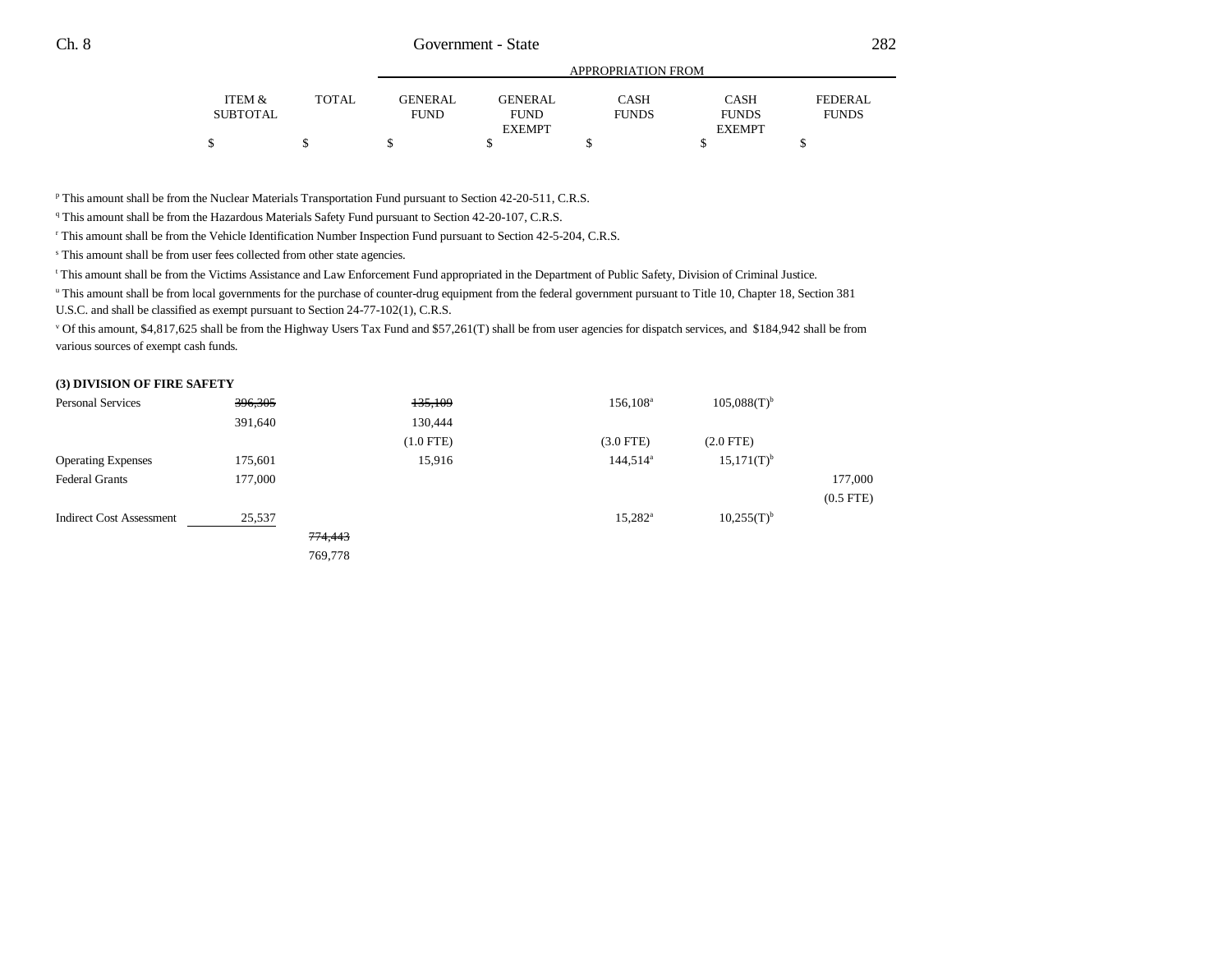a These amounts shall be from the Firefighter and First Responder Certification Fund, the Fire Service Education and Training Fund, the Hazardous Materials Responder Voluntary Certification Fund, the Fire Suppression Cash Fund, the Fireworks Licensing Cash Fund and other sources of cash funds pursuant to Section 24-33.5-1203.

**b** These amounts shall be from Limited Gaming funds appropriated in the Department of Revenue.

#### **(4) DIVISION OF CRIMINAL JUSTICE<sup>217</sup>**

| (A) Administration              |           |              |                       |             |
|---------------------------------|-----------|--------------|-----------------------|-------------|
| <b>Personal Services</b>        | 1,812,671 | 940,929      | 395,303 <sup>a</sup>  | 476,439     |
|                                 | 1,715,740 | 843,998      |                       |             |
|                                 |           | $(17.2$ FTE) | $(6.5$ FTE)           | $(7.5$ FTE) |
| <b>Operating Expenses</b>       | 202,440   | 122,638      | $33,727$ <sup>a</sup> | 46,075      |
| <b>Indirect Cost Assessment</b> | 143,464   |              | $38,463^{\rm a}$      | 105,001     |
|                                 | 2,158,575 |              |                       |             |
|                                 | 2,061,644 |              |                       |             |

a Of these amounts, \$397,777(T) shall be from the Judicial Department out of the Victim Assistance and Law Enforcement Fund pursuant to Section 24-33.5-506, C.R.S., and \$69,716 shall be from reserves in the Drug Offender Surcharge Fund pursuant to Section 18-19-103, C.R.S.

| (B) Victims Assistance          |            |  |                |            |
|---------------------------------|------------|--|----------------|------------|
| <b>Federal Victims</b>          |            |  |                |            |
| Assistance and                  |            |  |                |            |
| <b>Compensation Grants</b>      | 11,000,000 |  |                | 11,000,000 |
| <b>State Victims Assistance</b> |            |  |                |            |
| and Law Enforcement             |            |  |                |            |
| Program <sup>217</sup>          | 910,000    |  | $910,000(T)^a$ |            |
|                                 | 11,910,000 |  |                |            |

Ch. 8 Government - State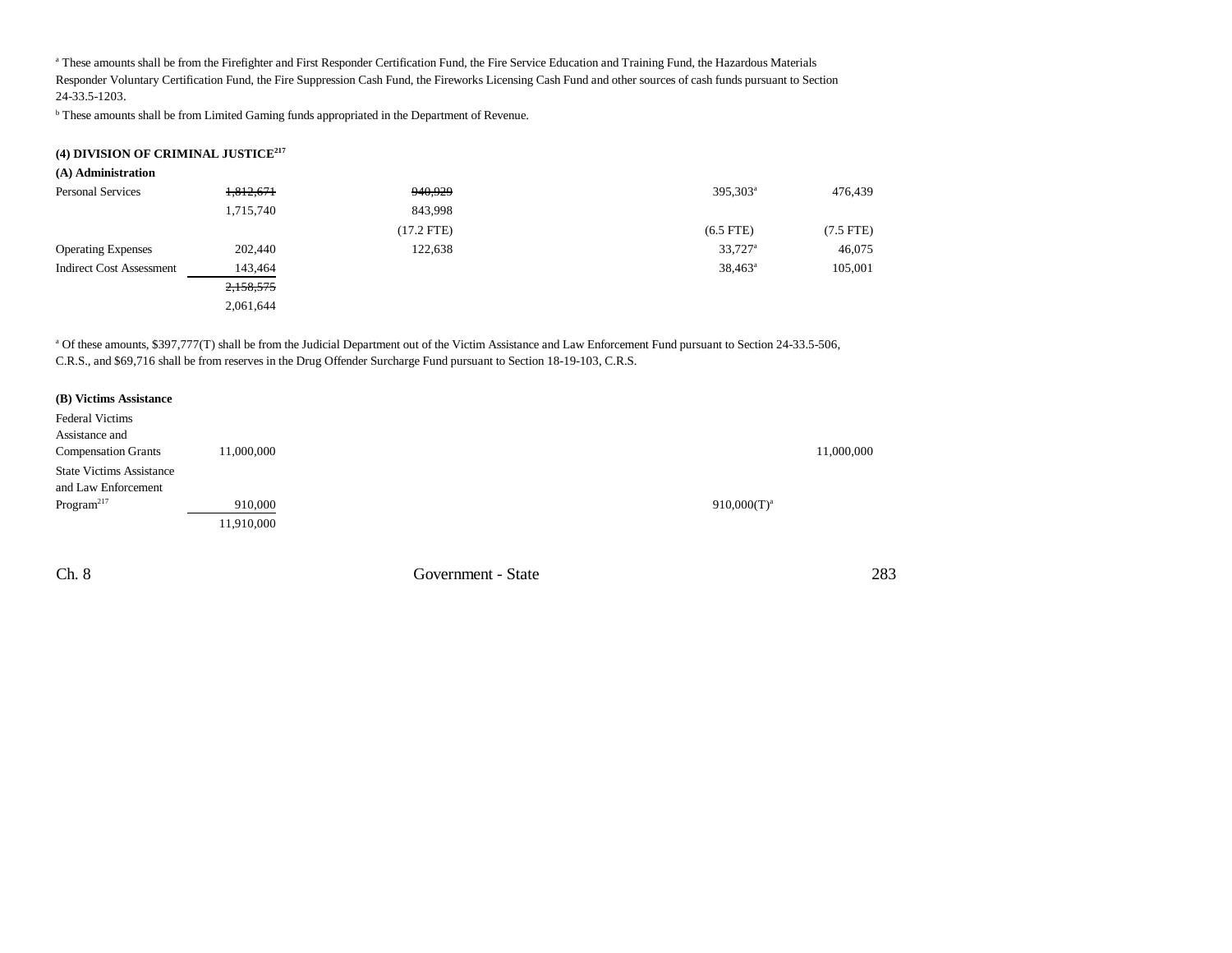|                    |              |                               | APPROPRIATION FROM     |                      |                             |                                |  |
|--------------------|--------------|-------------------------------|------------------------|----------------------|-----------------------------|--------------------------------|--|
| ITEM &<br>SUBTOTAL | <b>TOTAL</b> | <b>GENERAL</b><br><b>FUND</b> | GENERAL<br><b>FUND</b> | CASH<br><b>FUNDS</b> | <b>CASH</b><br><b>FUNDS</b> | <b>FEDERAL</b><br><b>FUNDS</b> |  |
|                    |              |                               | <b>EXEMPT</b>          |                      | <b>EXEMPT</b>               |                                |  |

a This amount shall be from the Judicial Department out of the Victims Assistance and Law Enforcement Fund pursuant to Section 24-33.5-506, C.R.S.

| (C) Juvenile Justice and Delinquency Prevention |           |                                                                                                                                                                      |           |
|-------------------------------------------------|-----------|----------------------------------------------------------------------------------------------------------------------------------------------------------------------|-----------|
| Juvenile Justice                                |           |                                                                                                                                                                      |           |
| Disbursements                                   | 2,065,000 |                                                                                                                                                                      | 2,065,000 |
| <b>Juvenile Diversion</b>                       |           |                                                                                                                                                                      |           |
| Programs - Restitution <sup>218</sup>           | 1.000.000 | 1,000,000                                                                                                                                                            |           |
|                                                 |           | (Governor lined through this provision. See L. 2002, p. 3080. The affected subtotals, totals, and grand totals have been adjusted to reflect the Governor's action.) |           |
| <b>Juvenile Diversion</b>                       |           |                                                                                                                                                                      |           |
| Programs-                                       |           |                                                                                                                                                                      |           |
| <del>Victim/Offender</del>                      |           |                                                                                                                                                                      |           |
| <b>Mediation</b>                                | 200,000   | 200,000                                                                                                                                                              |           |
|                                                 |           | (Governor lined through this provision. See L. 2002, p. 3080. The affected subtotals, totals, and grand totals have been adjusted to reflect the Governor's action.) |           |
| <b>Juvenile Diversion</b>                       |           |                                                                                                                                                                      |           |
| Programs <sup>218</sup>                         | 1.283.702 | 1.283.702                                                                                                                                                            |           |
|                                                 |           | (Governor lined through this provision. See L. 2002, p. 3080. The affected subtotals, totals, and grand totals have been adjusted to reflect the Governor's action.) |           |
| Alternative to Placement                        |           |                                                                                                                                                                      |           |
| Projects <sup>219</sup>                         | 500,000   | 500,000                                                                                                                                                              |           |
|                                                 | 2,565,000 |                                                                                                                                                                      |           |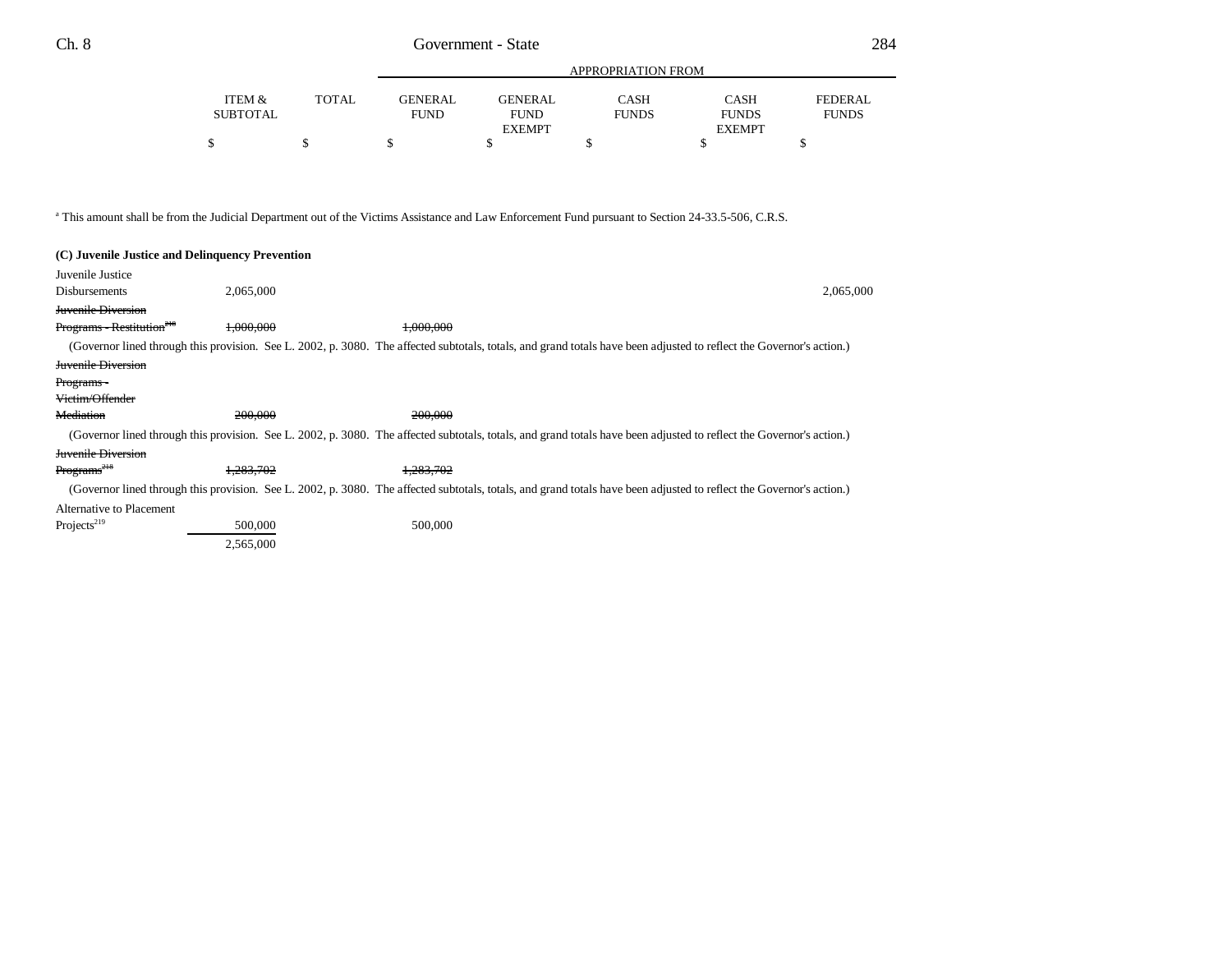| (D) Community Corrections <sup>220</sup> |            |            |                      |
|------------------------------------------|------------|------------|----------------------|
| <b>Transition Programs</b>               |            |            |                      |
| including standard                       |            |            |                      |
| residential services at an               |            |            |                      |
| average rate of \$38.10 per              |            |            |                      |
| day per offender, and                    |            |            |                      |
| specialized substance                    |            |            |                      |
| abuse treatment at an                    |            |            |                      |
| average rate of \$56.04 per              |            |            |                      |
| day per offender                         | 17,976,843 | 17,976,843 |                      |
| <b>Diversion Programs</b>                |            |            |                      |
| including standard                       |            |            |                      |
| residential services at an               |            |            |                      |
| average rate of \$38.10 per              |            |            |                      |
| day per offender, and                    |            |            |                      |
| standard nonresidential                  |            |            |                      |
| services at an average rate              |            |            |                      |
| of \$5.12 per day per                    |            |            |                      |
| offender                                 | 19,417,526 | 19,417,526 |                      |
| <b>Transitional Mental</b>               |            |            |                      |
| Health Bed Differential                  | 240,900    | 240,900    |                      |
| <b>Specialized Services</b>              | 110,000    | 110,000    |                      |
| Day Reporting Center                     |            |            |                      |
| Services and Monitored                   |            |            |                      |
| Residential 3/4 House                    |            |            |                      |
| Programs                                 | 942,463    | 942,463    |                      |
| <b>Substance Abuse</b>                   |            |            |                      |
| <b>Treatment Program</b>                 | 702,317    | 168,631    | 533,686 <sup>a</sup> |
|                                          | 39,390,049 |            |                      |
|                                          |            |            |                      |

Ch. 8 Government - State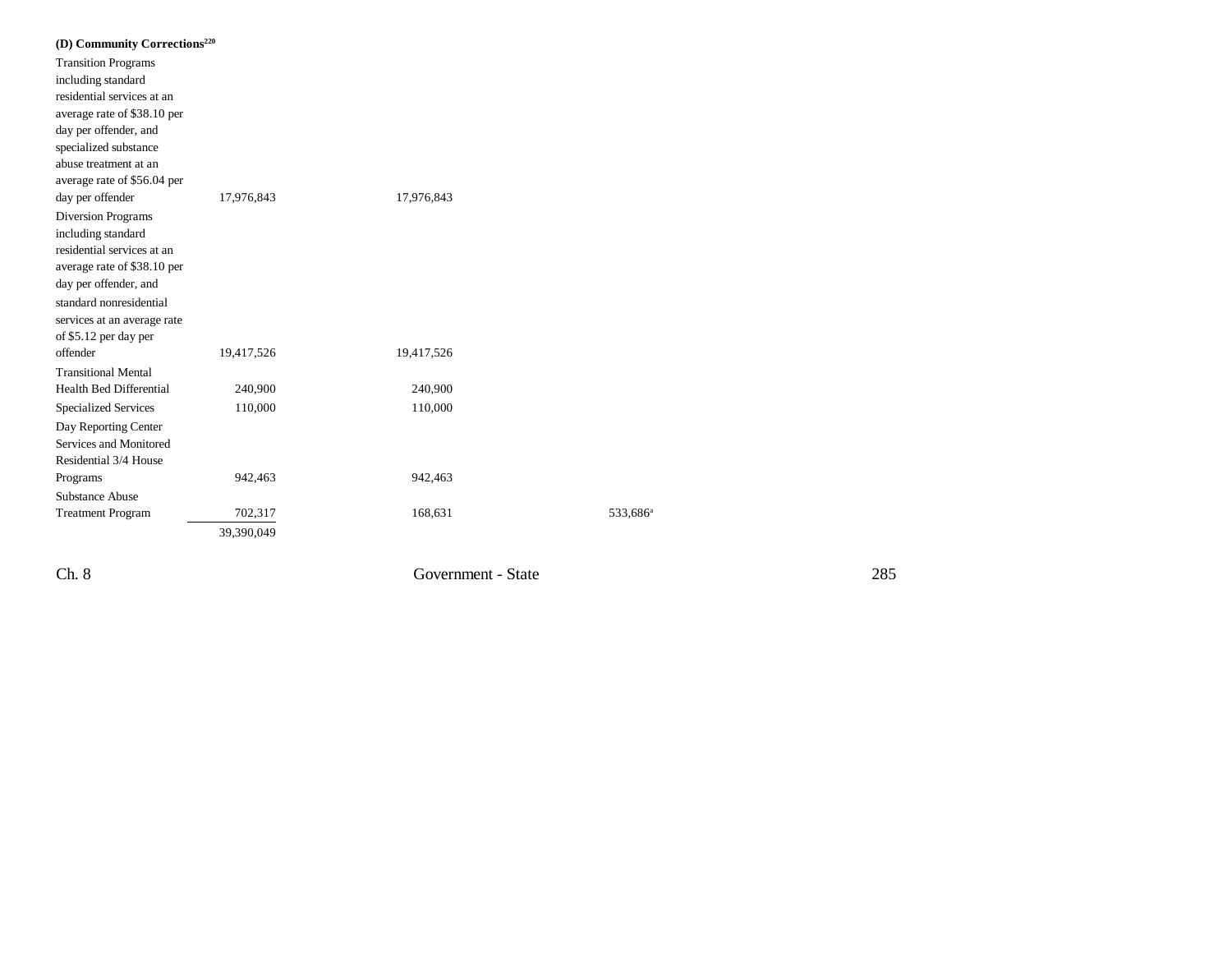|          |       | APPROPRIATION FROM |                |              |               |                |
|----------|-------|--------------------|----------------|--------------|---------------|----------------|
| ITEM &   | TOTAL | GENERAL            | <b>GENERAL</b> | CASH         | <b>CASH</b>   | <b>FEDERAL</b> |
| SUBTOTAL |       | <b>FUND</b>        | <b>FUND</b>    | <b>FUNDS</b> | <b>FUNDS</b>  | <b>FUNDS</b>   |
|          |       |                    | <b>EXEMPT</b>  |              | <b>EXEMPT</b> |                |
|          |       |                    |                |              |               |                |

<sup>a</sup> This amount shall be from the Drug Offender Surcharge Fund pursuant to Section 18-19-103, C.R.S.

| (E) Crime Control and System Improvement |            |             |                      |                     |              |
|------------------------------------------|------------|-------------|----------------------|---------------------|--------------|
| State and Local Crime                    |            |             |                      |                     |              |
| Control and System                       |            |             |                      |                     |              |
| <b>Improvement Grants</b>                | 10,000,000 |             |                      |                     | 10,000,000   |
| Sex Offender Surcharge                   |            |             |                      |                     |              |
| Fund Program                             | 148,078    |             | 148,078 <sup>a</sup> |                     |              |
|                                          |            |             | $(1.5$ FTE)          |                     |              |
| Sex Offender Supervision                 | 376,553    | 376,553     |                      |                     |              |
|                                          |            | $(4.3$ FTE) |                      |                     |              |
| Animal Cruelty                           | 10,000     |             |                      | 10.000 <sup>b</sup> |              |
| <b>Federal Grants</b>                    | 10,000,000 |             |                      |                     | 10,000,000   |
|                                          |            |             |                      |                     | $(33.0$ FTE) |
|                                          | 20,534,631 |             |                      |                     |              |

<sup>a</sup> This amount shall be from the Sex Offender Surcharge Fund pursuant to Section 18-21-103, C.R.S. Of this amount, \$11,503 shall be used for indirect cost assessment.

<sup>b</sup> This amount shall be from reserves in the Animal Cruelty Prevention Fund pursuant to Section 18-9-201.7, C.R.S.

76,558,255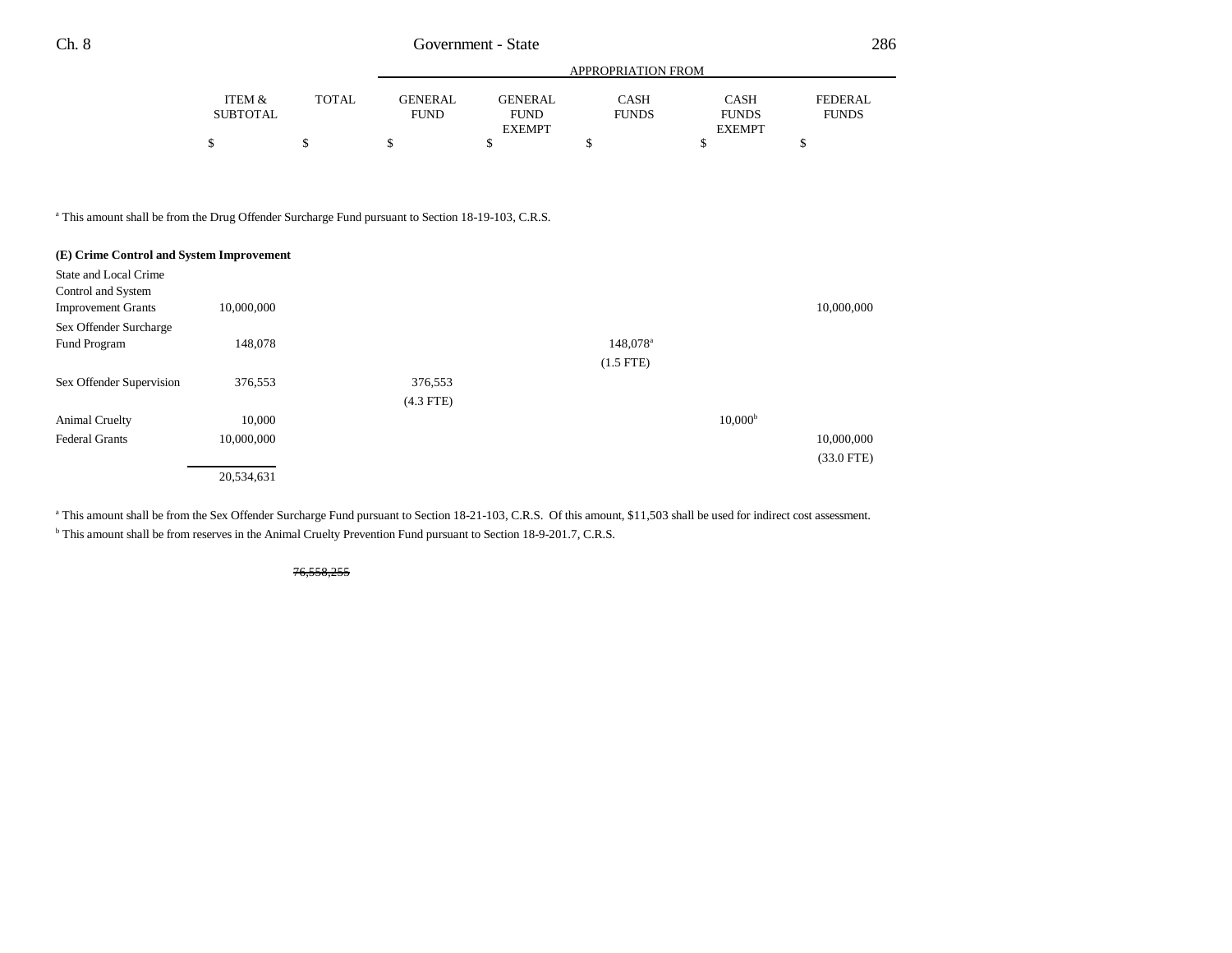## **(5) COLORADO BUREAU OF INVESTIGATION<sup>221</sup>**

| (A) Administration              |           |             |                       |                 |             |
|---------------------------------|-----------|-------------|-----------------------|-----------------|-------------|
| <b>Personal Services</b>        | 290,277   | 242,584     | $47,693$ <sup>a</sup> |                 |             |
|                                 | 267,379   | 219,686     |                       |                 |             |
|                                 |           | $(3.0$ FTE) | $(1.0$ FTE)           |                 |             |
| <b>Operating Expenses</b>       | 20,870    | 15,268      | $5,602^{\rm a}$       |                 |             |
| Vehicle Lease Payments          | 314,692   | 276,929     |                       | $28,322(T)^{b}$ | 9,441       |
| <b>Federal Grants</b>           | 824,906   |             |                       |                 | 824,906     |
|                                 |           |             |                       |                 | $(3.0$ FTE) |
| <b>Indirect Cost Assessment</b> | 195,738   |             | $114.285^{\circ}$     | $81,453^d$      |             |
|                                 | 1,646,483 |             |                       |                 |             |
|                                 | 1,623,585 |             |                       |                 |             |

a These amounts shall be from fingerprint and name check processing fees for services collected from non-state agencies.

**b** This amount shall be from Limited Gaming funds appropriated in the Department of Revenue.

c This amount shall be from various sources of cash funds.

d This amount shall be from various sources of exempt cash funds.

## **(B) Colorado Crime Information Center (CCIC)**

| (1) CCIC Program         |         |              |
|--------------------------|---------|--------------|
| Support                  |         |              |
| <b>Personal Services</b> | 718,733 | 718,733      |
|                          | 659.520 | 659,520      |
|                          |         | $(14.8$ FTE) |

Ch. 8 Government - State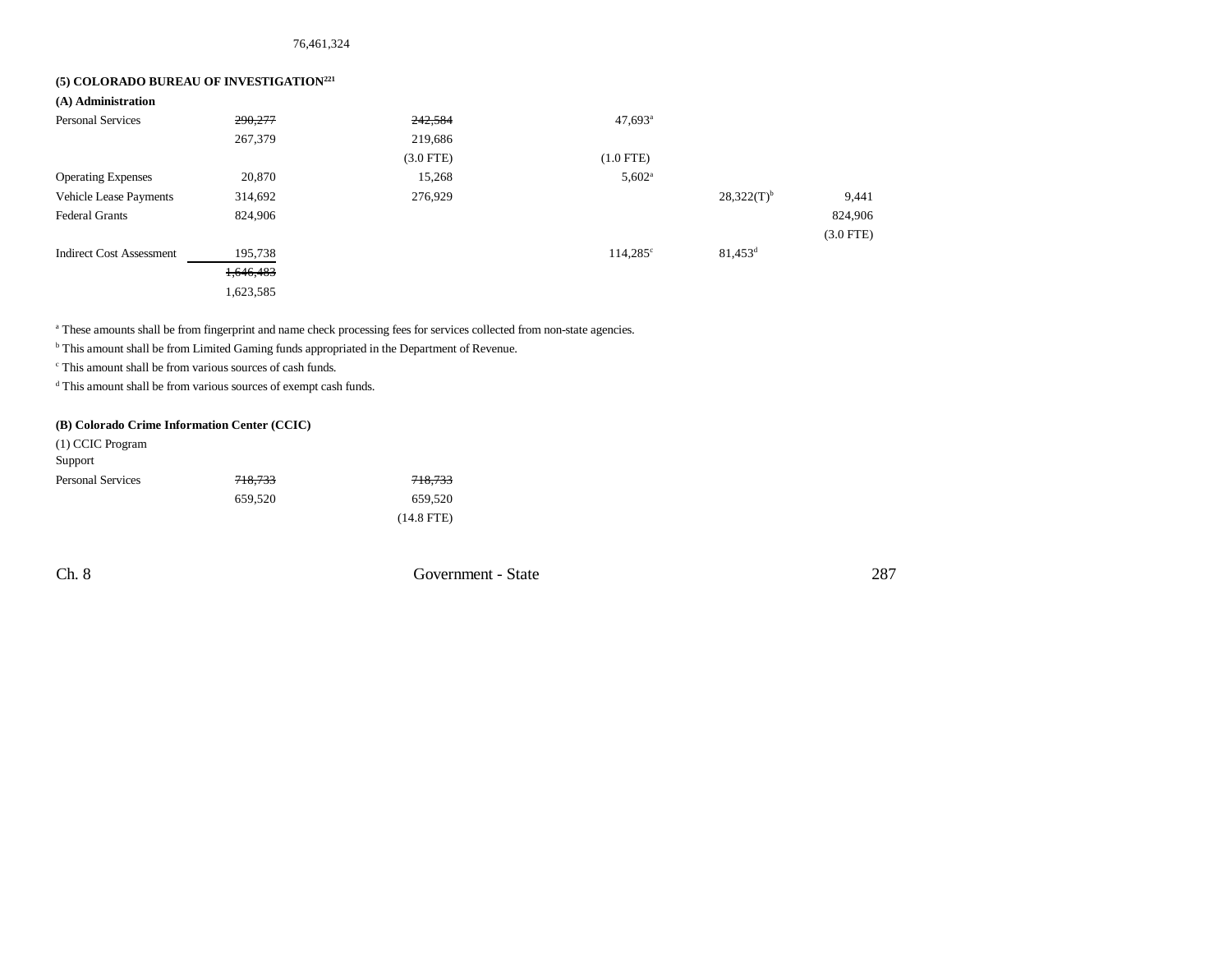| Ch. 8<br>_____ | <b>State</b><br>Government - ' | 288 |
|----------------|--------------------------------|-----|
|                |                                |     |

|                                                                                               |                                      |              |                               |                                                | APPROPRIATION FROM   |                                       |                                |
|-----------------------------------------------------------------------------------------------|--------------------------------------|--------------|-------------------------------|------------------------------------------------|----------------------|---------------------------------------|--------------------------------|
|                                                                                               | <b>ITEM &amp;</b><br><b>SUBTOTAL</b> | <b>TOTAL</b> | <b>GENERAL</b><br><b>FUND</b> | <b>GENERAL</b><br><b>FUND</b><br><b>EXEMPT</b> | CASH<br><b>FUNDS</b> | CASH<br><b>FUNDS</b><br><b>EXEMPT</b> | <b>FEDERAL</b><br><b>FUNDS</b> |
|                                                                                               | \$                                   | \$           | \$                            | \$                                             | \$                   | \$                                    | \$                             |
|                                                                                               |                                      |              |                               |                                                |                      |                                       |                                |
| <b>Operating Expenses</b>                                                                     | 198,825                              |              | 125,604                       |                                                | 39,428 <sup>a</sup>  | $19,933(T)^{b}$                       | 13,860                         |
|                                                                                               | 917,558                              |              |                               |                                                |                      |                                       |                                |
|                                                                                               | 858,345                              |              |                               |                                                |                      |                                       |                                |
|                                                                                               |                                      |              |                               |                                                |                      |                                       |                                |
| <sup>a</sup> This amount shall be from fees for services collected from non-state agencies.   |                                      |              |                               |                                                |                      |                                       |                                |
| <sup>b</sup> This amount shall be from fees for services collected from other state agencies. |                                      |              |                               |                                                |                      |                                       |                                |
| (2) Identification                                                                            |                                      |              |                               |                                                |                      |                                       |                                |
| <b>Personal Services</b>                                                                      | 2,446,945                            |              | 1,098,809                     |                                                | $1,088,011^a$        | $260,125(T)^{b}$                      |                                |
|                                                                                               | 2,362,783                            |              | 1,014,647                     |                                                |                      |                                       |                                |
|                                                                                               |                                      |              | $(24.3$ FTE)                  |                                                | $(19.7$ FTE)         | $(4.0$ FTE)                           |                                |
| <b>Operating Expenses</b>                                                                     | 2,970,592                            |              | 244,011                       |                                                | $1,589,123^a$        | $1,137,458(T)^{b}$                    |                                |
|                                                                                               |                                      |              |                               |                                                |                      |                                       |                                |
| Lease/Lease Purchase                                                                          |                                      |              |                               |                                                |                      |                                       |                                |
| Equipment                                                                                     | 440,403                              |              |                               |                                                | $240,403^a$          | $200,000^{\rm b}$                     |                                |
|                                                                                               | 5,857,940                            |              |                               |                                                |                      |                                       |                                |
|                                                                                               | 5,773,778                            |              |                               |                                                |                      |                                       |                                |

<sup>a</sup> These amounts shall be from fingerprint and name check processing fees for services collected from non-state agencies.

**b** These amounts shall be from fingerprint and name check processing fees for services collected from other state agencies.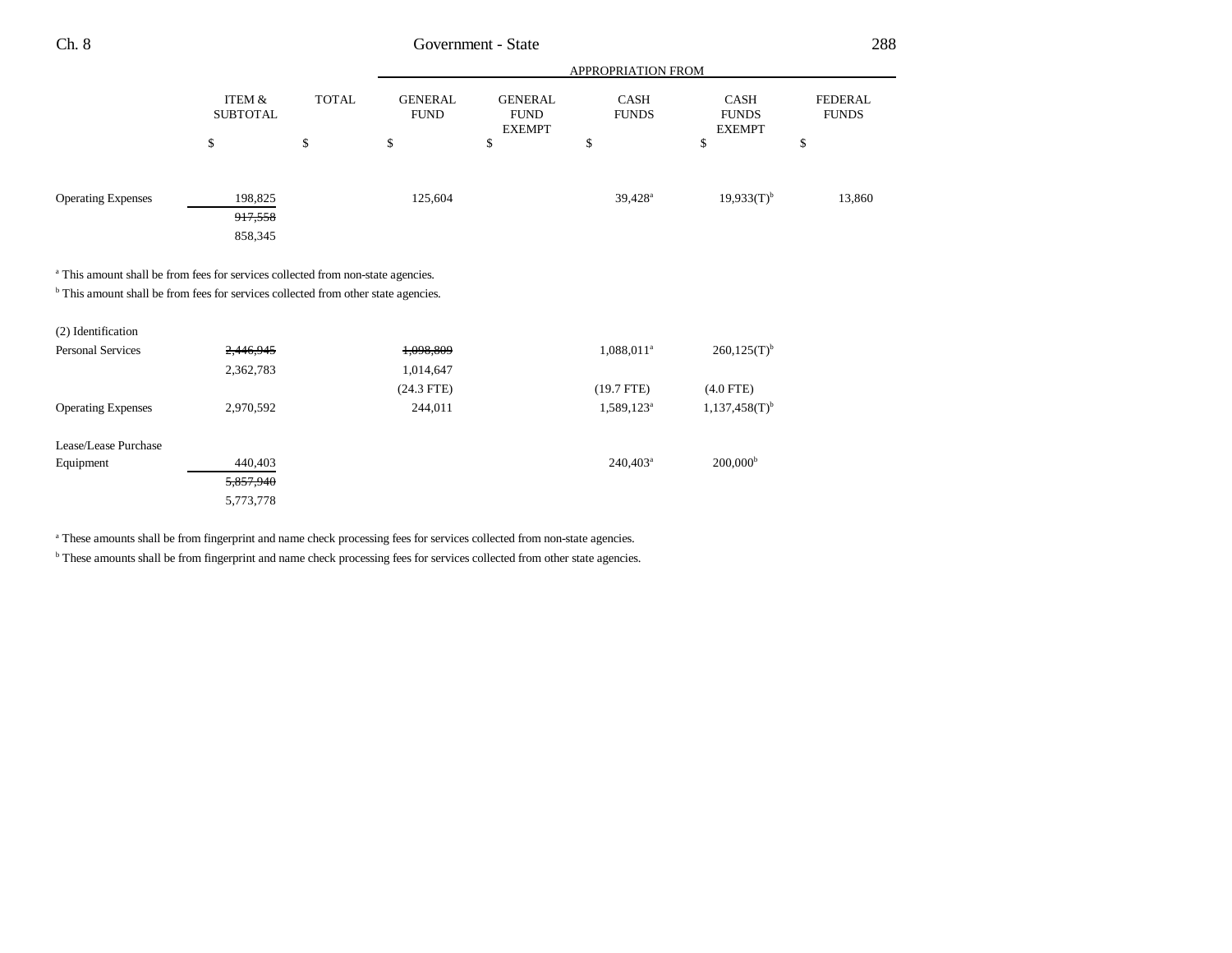| (3) Information Technology |           |              |                      |
|----------------------------|-----------|--------------|----------------------|
| <b>Personal Services</b>   | 1,071,302 | 1,071,302    |                      |
|                            | 990,413   | 990,413      |                      |
|                            |           | $(17.0$ FTE) |                      |
| <b>Operating Expenses</b>  | 1,204,618 | 646,406      | 558,212 <sup>a</sup> |
|                            | 2,275,920 |              |                      |
|                            | 2,195,031 |              |                      |
|                            |           |              |                      |

<sup>a</sup> This amount shall be from fingerprint and name check processing fees for services collected from non-state agencies.

|  | (C) Laboratory Services |  |
|--|-------------------------|--|
|--|-------------------------|--|

| <b>Personal Services</b>  | 4,051,645 | 4,051,645    |               |
|---------------------------|-----------|--------------|---------------|
|                           | 3,716,768 | 3,716,768    |               |
|                           |           | $(59.5$ FTE) |               |
| <b>Operating Expenses</b> | 1,333,124 | 1,299,958    | $33,166(T)^a$ |
| Lease/Lease Purchase      |           |              |               |
| Equipment                 | 353,796   | 353,796      |               |
|                           | 5,738,565 |              |               |
|                           | 5,403,688 |              |               |

<sup>a</sup> Of this amount, \$18,328 shall be from the Victims Assistance and Law Enforcement Fund appropriated in the Department of Public Safety, Division of Criminal Justice, and \$14,838 shall be from the Sex Offender Identification Fund.

## **(D) Investigative Services**<sup>222</sup>

| <b>Personal Services</b> | 2,700,109 | 2,121,743          | $578,366(T)^a$ |
|--------------------------|-----------|--------------------|----------------|
|                          | 2,525,960 | 1,947,594          |                |
|                          |           |                    |                |
| Ch. 8                    |           | Government - State |                |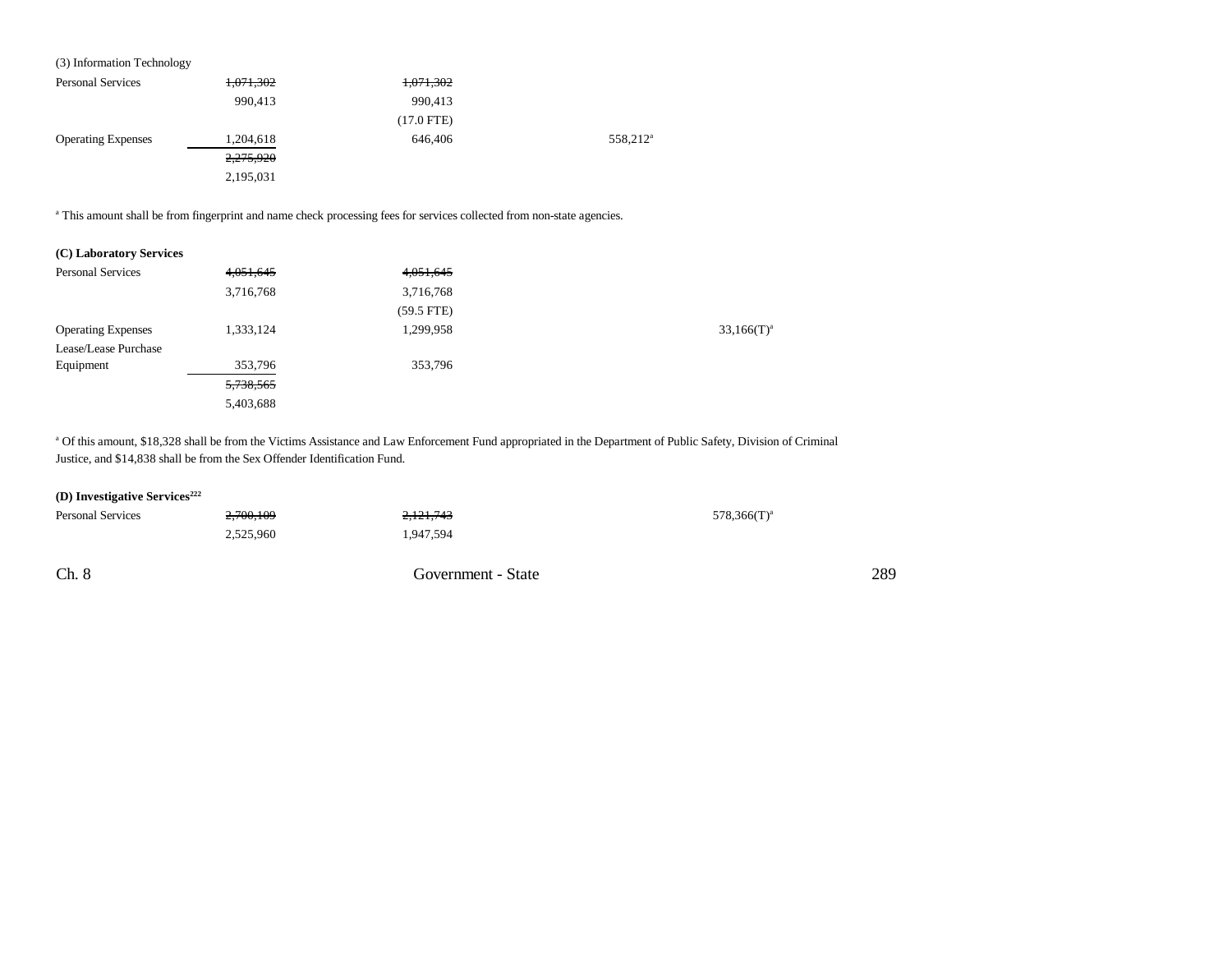| Ch. 8                     |                           |       | 290<br>Government - State<br><b>APPROPRIATION FROM</b><br><b>GENERAL</b><br>GENERAL<br>FEDERAL<br><b>CASH</b><br><b>CASH</b><br><b>FUND</b><br><b>FUNDS</b><br><b>FUNDS</b><br><b>FUNDS</b><br><b>FUND</b> |               |                |   |
|---------------------------|---------------------------|-------|------------------------------------------------------------------------------------------------------------------------------------------------------------------------------------------------------------|---------------|----------------|---|
|                           |                           |       |                                                                                                                                                                                                            |               |                |   |
|                           | ITEM &<br><b>SUBTOTAL</b> | TOTAL |                                                                                                                                                                                                            | <b>EXEMPT</b> | <b>EXEMPT</b>  |   |
|                           | \$                        | ъ     | \$                                                                                                                                                                                                         | D             | \$<br>D        | Ф |
|                           |                           |       | $(28.0$ FTE $)$                                                                                                                                                                                            |               | $(7.0$ FTE $)$ |   |
| <b>Operating Expenses</b> | 211,249                   |       | 160,232                                                                                                                                                                                                    |               | $51,017(T)^a$  |   |

a These amounts shall be from Limited Gaming funds appropriated in the Department of Revenue.

2,911,358 2,737,209

|                                |               | (E) State Point of Contact - National Instant Criminal Background Check Program |             |                           |              |
|--------------------------------|---------------|---------------------------------------------------------------------------------|-------------|---------------------------|--------------|
| <b>Personal Services</b>       | 1,303,170     | 1,303,170                                                                       |             |                           |              |
|                                | 1,236,292     | 1,236,292                                                                       |             |                           |              |
|                                |               | $(22.0$ FTE)                                                                    |             |                           |              |
| <b>Operating Expenses</b>      | 347,966       | 347,966                                                                         |             |                           |              |
|                                | 1,651,136     |                                                                                 |             |                           |              |
|                                | 1,584,258     |                                                                                 |             |                           |              |
|                                | 20,998,960    |                                                                                 |             |                           |              |
|                                | 20,175,894    |                                                                                 |             |                           |              |
| <b>TOTALS PART XVII</b>        |               |                                                                                 |             |                           |              |
| (PUBLIC SAFETY) <sup>5,6</sup> | \$192,351,064 | \$59,530,504                                                                    | \$7,513,659 | \$87,043,493 <sup>a</sup> | \$38,263,408 |
|                                |               |                                                                                 |             |                           |              |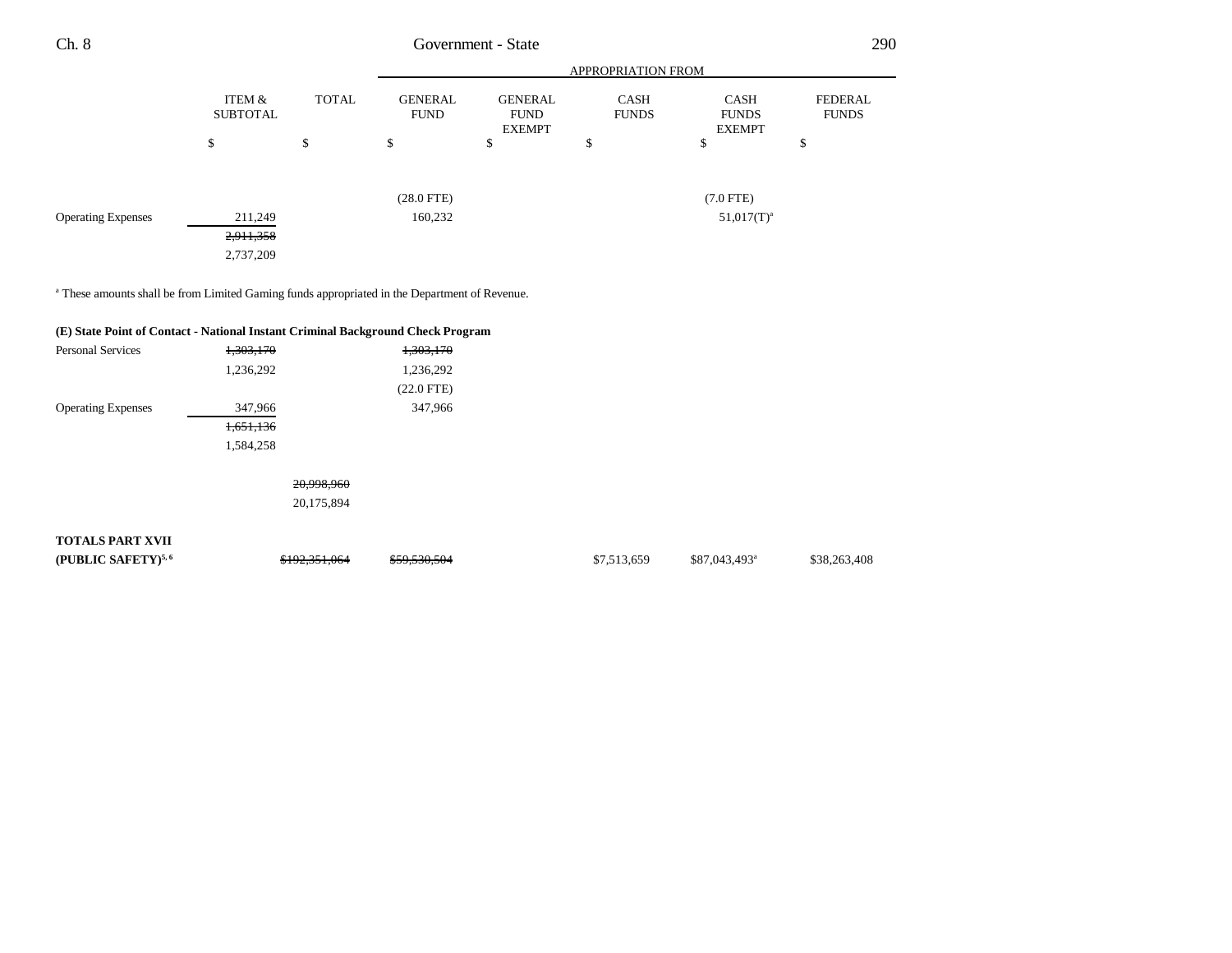<sup>a</sup> Of this amount, \$13,996,421 contains a (T) notation, and \$70,443,245 is from the Highway Users Tax Fund pursuant to Section 43-4-201(3)(a), C.R.S.

**SECTION 20.** Part XVIII and the affected totals of section 2 of chapter 399, Session Laws of Colorado 2002, are amended to read:

## Section 2. **Appropriation.**

## **PART XVIII DEPARTMENT OF REGULATORY AGENCIES**

# **(1) EXECUTIVE DIRECTOR'S OFFICE AND ADMINISTRATIVE SERVICES**<sup>223</sup>

| (A) Director's Office     |           |        |                        |                              |       |
|---------------------------|-----------|--------|------------------------|------------------------------|-------|
| <b>Personal Services</b>  | 3,390,878 |        |                        | $3,390,878$ (T) <sup>a</sup> |       |
|                           |           |        |                        | $(53.0$ FTE)                 |       |
| Health, Life, and Dental  | 1,050,602 | 51,496 | $866,028$ <sup>b</sup> | $133,078(T)^{a}$             |       |
|                           | 1,047,454 | 48,348 |                        |                              |       |
| Short-term Disability     | 38,890    | 1,873  | $33,079^{\rm b}$       | $3.938(T)^{a}$               |       |
|                           | 38,747    | 1,730  |                        |                              |       |
| Salary Survey and Senior  |           |        |                        |                              |       |
| <b>Executive Service</b>  | 1,617,945 | 67,968 | 1,333,591 <sup>b</sup> | $216,386(T)^a$               |       |
| Performance-based Pay     |           |        |                        |                              |       |
| Awards                    | 327,157   | 18,550 | 308,607 <sup>b</sup>   |                              |       |
| Workers' Compensation     | 107,873   | 4,807  | $90,380^{b}$           | $11,179(T)^{a}$              | 1,507 |
| <b>Operating Expenses</b> | 249,119   | 3,883  | $105,064^{\rm b}$      | $140.172(T)^{a}$             |       |

Ch. 8 Government - State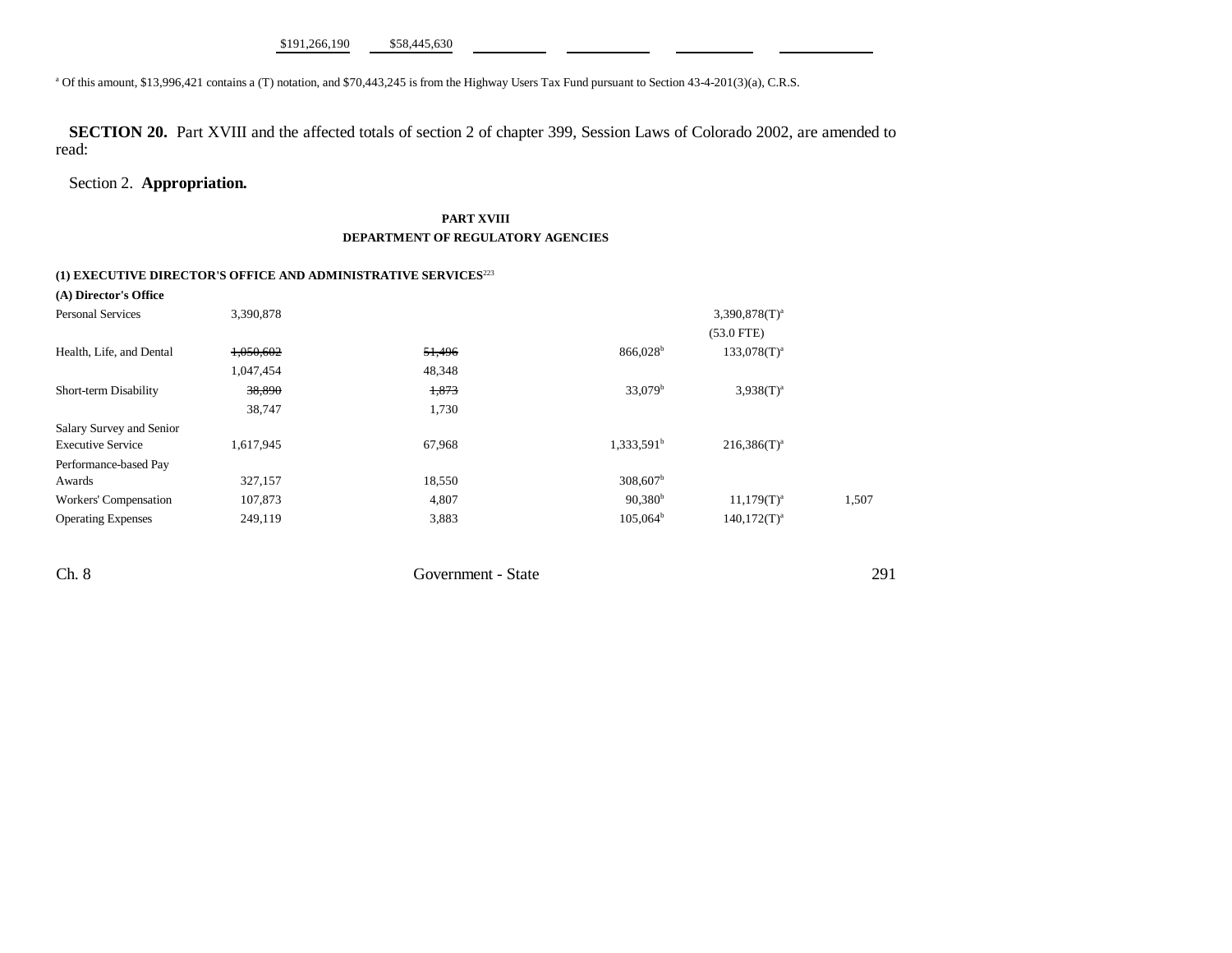|                                  |                                      |              |                               |                                                | APPROPRIATION FROM          |                                              |                                |
|----------------------------------|--------------------------------------|--------------|-------------------------------|------------------------------------------------|-----------------------------|----------------------------------------------|--------------------------------|
|                                  | <b>ITEM &amp;</b><br><b>SUBTOTAL</b> | <b>TOTAL</b> | <b>GENERAL</b><br><b>FUND</b> | <b>GENERAL</b><br><b>FUND</b><br><b>EXEMPT</b> | <b>CASH</b><br><b>FUNDS</b> | <b>CASH</b><br><b>FUNDS</b><br><b>EXEMPT</b> | <b>FEDERAL</b><br><b>FUNDS</b> |
|                                  | \$                                   | $\mathbb{S}$ | \$                            | \$                                             | \$                          | \$                                           | \$                             |
|                                  |                                      |              |                               |                                                |                             |                                              |                                |
| Legal Services for 83,093        |                                      |              |                               |                                                |                             |                                              |                                |
| hours                            | 4,968,961                            |              | 63,222                        |                                                | $4,691,882^b$               | $101, 136(T)^{a}$                            | 112,721                        |
| Administrative Law Judge         |                                      |              |                               |                                                |                             |                                              |                                |
| Services                         | 254,695                              |              | 1,121                         |                                                | $243,518^b$                 | $10,056(T)^{a}$                              |                                |
| Purchase of Services from        |                                      |              |                               |                                                |                             |                                              |                                |
| Computer Center                  | 67,171                               |              | 739                           |                                                | 57,498 <sup>b</sup>         | $8,934(T)^{a}$                               |                                |
| <b>Multiuse Network Payments</b> | 19,120                               |              |                               |                                                | $11,273^b$                  | $7,847(T)^a$                                 |                                |
| Payment to Risk                  |                                      |              |                               |                                                |                             |                                              |                                |
| Management and Property          |                                      |              |                               |                                                |                             |                                              |                                |
| Funds                            | 125,362                              |              | 6,225                         |                                                | 99,547 <sup>b</sup>         | $17,124(T)^a$                                | 2,466                          |
| Vehicle Lease Payments           | 314,692                              |              |                               |                                                | $314,692^b$                 |                                              |                                |
| <b>Information Technology</b>    |                                      |              |                               |                                                |                             |                                              |                                |
| <b>Asset Maintenance</b>         | 117,683                              |              |                               |                                                |                             | $117,683(T)^{a}$                             |                                |
| <b>Leased Space</b>              | 2,286,936                            |              | 110,257                       |                                                | 1,729,764 <sup>b</sup>      | $418,945(T)^{a}$                             | 27,970                         |
| Capitol Complex Leased           |                                      |              |                               |                                                |                             |                                              |                                |
| Space                            | 4,605                                |              | 3,855                         |                                                | 750 <sup>b</sup>            |                                              |                                |
| Hardware/Software                |                                      |              |                               |                                                |                             |                                              |                                |
| Maintenance                      | 424,654                              |              | 800                           |                                                | $166,600^{\rm b}$           | $257,254(T)^a$                               |                                |
| CoverColorado <sup>224</sup>     | 12,738,244                           |              |                               |                                                |                             | 12,738,244 <sup>c</sup>                      |                                |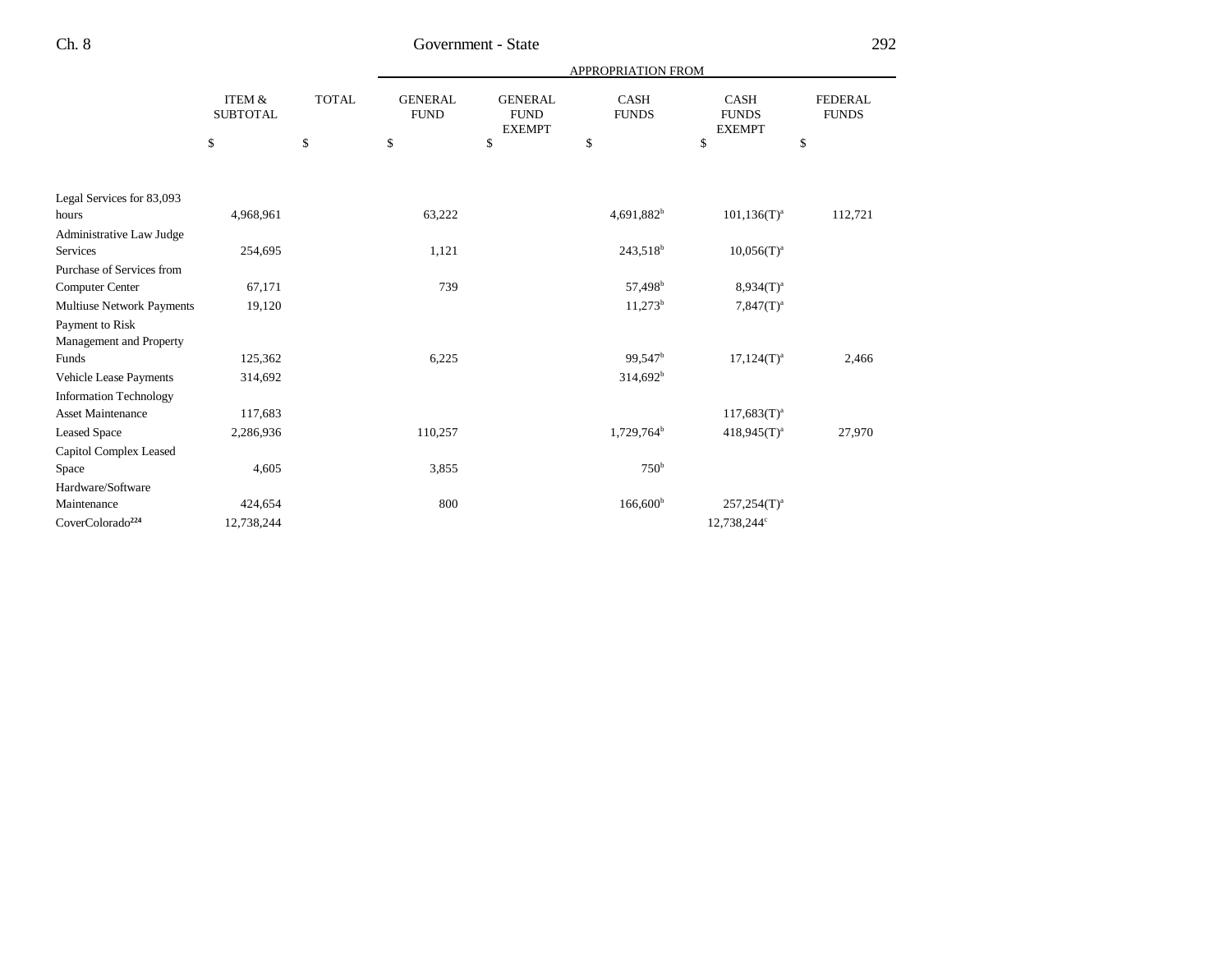| Contractual Services to     |            |                  |
|-----------------------------|------------|------------------|
| <b>Convert Non-standard</b> |            |                  |
| Systems                     | 240.240    | $240,240(T)^a$   |
| WAN Improvements            | 143,190    | $143.190(T)^{a}$ |
| Digital Communication       |            |                  |
| Server                      | 30,038     | $30.038(T)^{a}$  |
|                             | 28,518,055 |                  |
|                             | 28,514,764 |                  |

<sup>a</sup> Of these amounts, it is estimated that \$4,964,241 shall be from indirect cost recoveries, \$58,371 shall be from the Department of Public Health and Environment, \$56,307 shall be from the Department of Health Care Policy and Financing, \$31,625 shall be from transfers from other departments, and \$12,000 shall be from other departments for sunset reviews.

 $^{\rm b}$  These amounts shall be from various cash sources within the Department.

c Of this amount, it is estimated that \$9,236,329 shall be from reserves in the CoverColorado Cash Fund, \$2,355,583 shall be from interest earned on the Unclaimed Property Trust Fund, and \$1,146,332 shall be from interest earned on the CoverColorado Cash Fund.

#### **(B) Office of Certification**

| Program Costs | 277,225   | $45.097$ <sup>a</sup> | $232,128(T)^{b}$ |  |
|---------------|-----------|-----------------------|------------------|--|
|               | (4.0 FTE) |                       |                  |  |

<sup>a</sup> This amount shall be from various grants from local governmental entities.

<sup>b</sup> This amount shall be from federal funds transferred from the Department of Transportation.

| (C) Office of Boxing            |             |
|---------------------------------|-------------|
| Program Costs                   | 77.556      |
|                                 | $(1.0$ FTE) |
| <b>Indirect Cost Assessment</b> | 11,153      |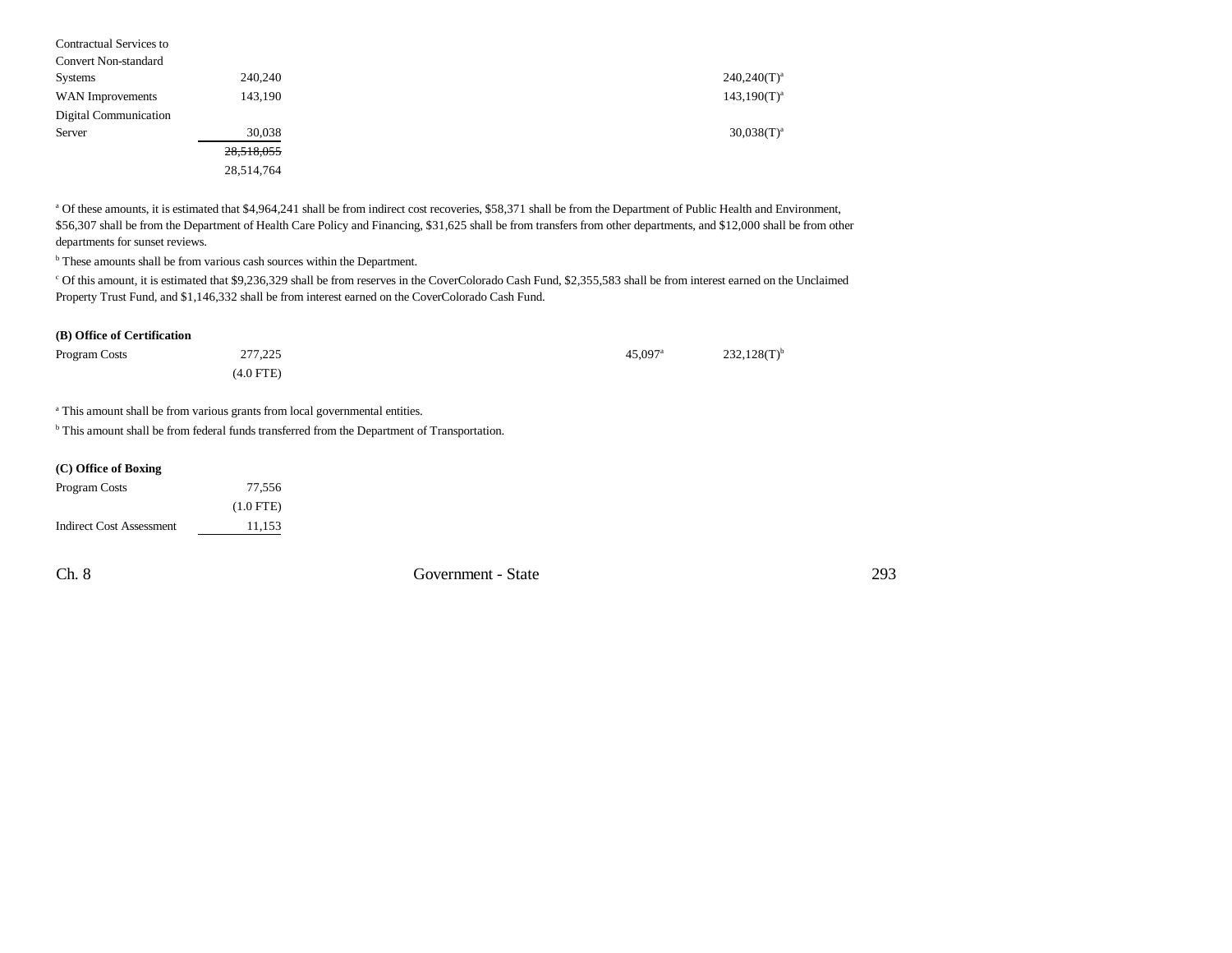| Ch. 8<br>___ | State<br>Government | ∩QΔ |
|--------------|---------------------|-----|
|              |                     |     |

|                                                                           |                           |              | APPROPRIATION FROM            |                                                |                      |                                       |                                |
|---------------------------------------------------------------------------|---------------------------|--------------|-------------------------------|------------------------------------------------|----------------------|---------------------------------------|--------------------------------|
|                                                                           | ITEM &<br><b>SUBTOTAL</b> | <b>TOTAL</b> | <b>GENERAL</b><br><b>FUND</b> | <b>GENERAL</b><br><b>FUND</b><br><b>EXEMPT</b> | CASH<br><b>FUNDS</b> | CASH<br><b>FUNDS</b><br><b>EXEMPT</b> | <b>FEDERAL</b><br><b>FUNDS</b> |
|                                                                           | \$                        | \$           | \$                            | \$                                             | \$                   | \$                                    | \$                             |
|                                                                           |                           |              |                               |                                                |                      |                                       |                                |
|                                                                           | 88,709                    |              |                               |                                                | 88,709 <sup>a</sup>  |                                       |                                |
| <sup>a</sup> This amount shall be from the Office of Boxing Cash Fund.    |                           |              |                               |                                                |                      |                                       |                                |
|                                                                           |                           | 28,883,989   |                               |                                                |                      |                                       |                                |
|                                                                           |                           | 28,880,698   |                               |                                                |                      |                                       |                                |
| (2) DIVISION OF BANKING                                                   |                           |              |                               |                                                |                      |                                       |                                |
| Personal Services                                                         | 2,509,921                 |              |                               |                                                |                      |                                       |                                |
|                                                                           | $(38.5$ FTE)              |              |                               |                                                |                      |                                       |                                |
| <b>Operating Expenses</b>                                                 | 213,569                   |              |                               |                                                |                      |                                       |                                |
| <b>Board Meeting Costs</b>                                                | 11,500                    |              |                               |                                                |                      |                                       |                                |
| <b>Indirect Cost Assessment</b>                                           | 429,371                   |              |                               |                                                |                      |                                       |                                |
|                                                                           |                           | 3,164,361    |                               |                                                | $3,164,361^a$        |                                       |                                |
| <sup>a</sup> This amount shall be from the Division of Banking Cash Fund. |                           |              |                               |                                                |                      |                                       |                                |
|                                                                           |                           |              |                               |                                                |                      |                                       |                                |
| (3) CIVIL RIGHTS DIVISION                                                 |                           |              |                               |                                                |                      |                                       |                                |

| <b>Personal Services</b> | <del>1,968,560</del> | 1,427,689 | $115.418(T)^{a}$ | 425.453 |
|--------------------------|----------------------|-----------|------------------|---------|
|                          | 1,851,694            | 1,310,823 |                  |         |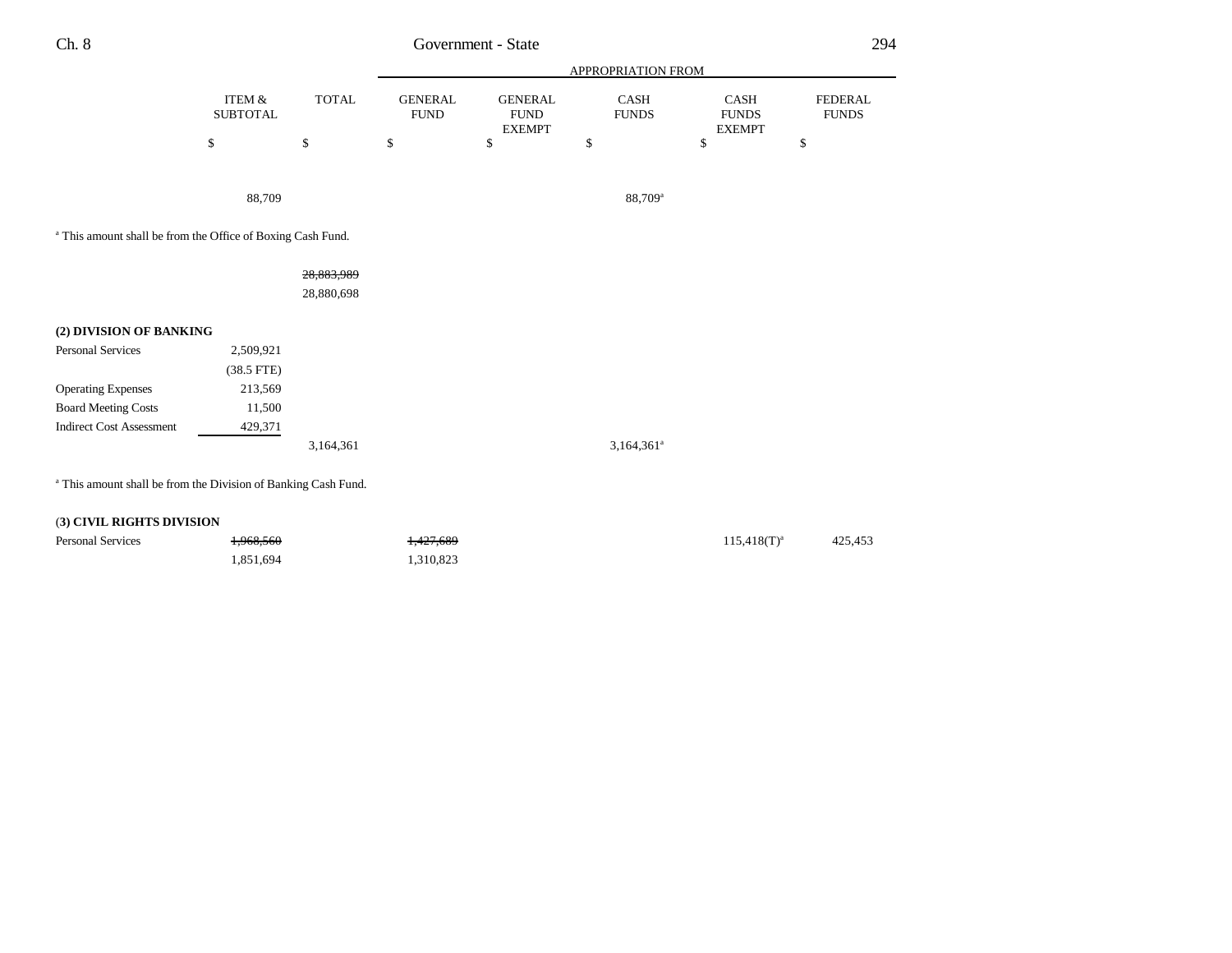|                                 |         | $(24.0$ FTE) | $(2.5$ FTE) | $(8.5$ FTE) |
|---------------------------------|---------|--------------|-------------|-------------|
| <b>Operating Expenses</b>       | 137,712 | 56,478       |             | 81,234      |
| Hearings Pursuant to            |         |              |             |             |
| Complaint                       | 6,000   | 5,000        |             | 1,000       |
| <b>Commission Meeting Costs</b> | 21,000  | 5,174        |             | 15,826      |
| <b>Indirect Cost Assessment</b> | 48,707  |              |             | 48,707      |
|                                 |         | 2,181,979    |             |             |
|                                 |         | 2,065,113    |             |             |

<sup>a</sup> This amount shall be from indirect cost recoveries.

| (4) OFFICE OF CONSUMER COUNSEL <sup>225</sup> |                |         |
|-----------------------------------------------|----------------|---------|
| <b>Personal Services</b>                      | 674,557        |         |
|                                               | $(7.0$ FTE $)$ |         |
| <b>Operating Expenses</b>                     | 58,657         |         |
| <b>Indirect Cost Assessment</b>               | 78,068         |         |
|                                               |                | 811,282 |

a This amount shall be from the Public Utilities Commission Fixed Utilities Fund.

## **(5) DIVISION OF FINANCIAL SERVICES**

| <b>Personal Services</b>        | 767,273      |
|---------------------------------|--------------|
|                                 | $(11.0$ FTE) |
| <b>Operating Expenses</b>       | 74.976       |
| <b>Indirect Cost Assessment</b> | 122,678      |

Ch. 8 Government - State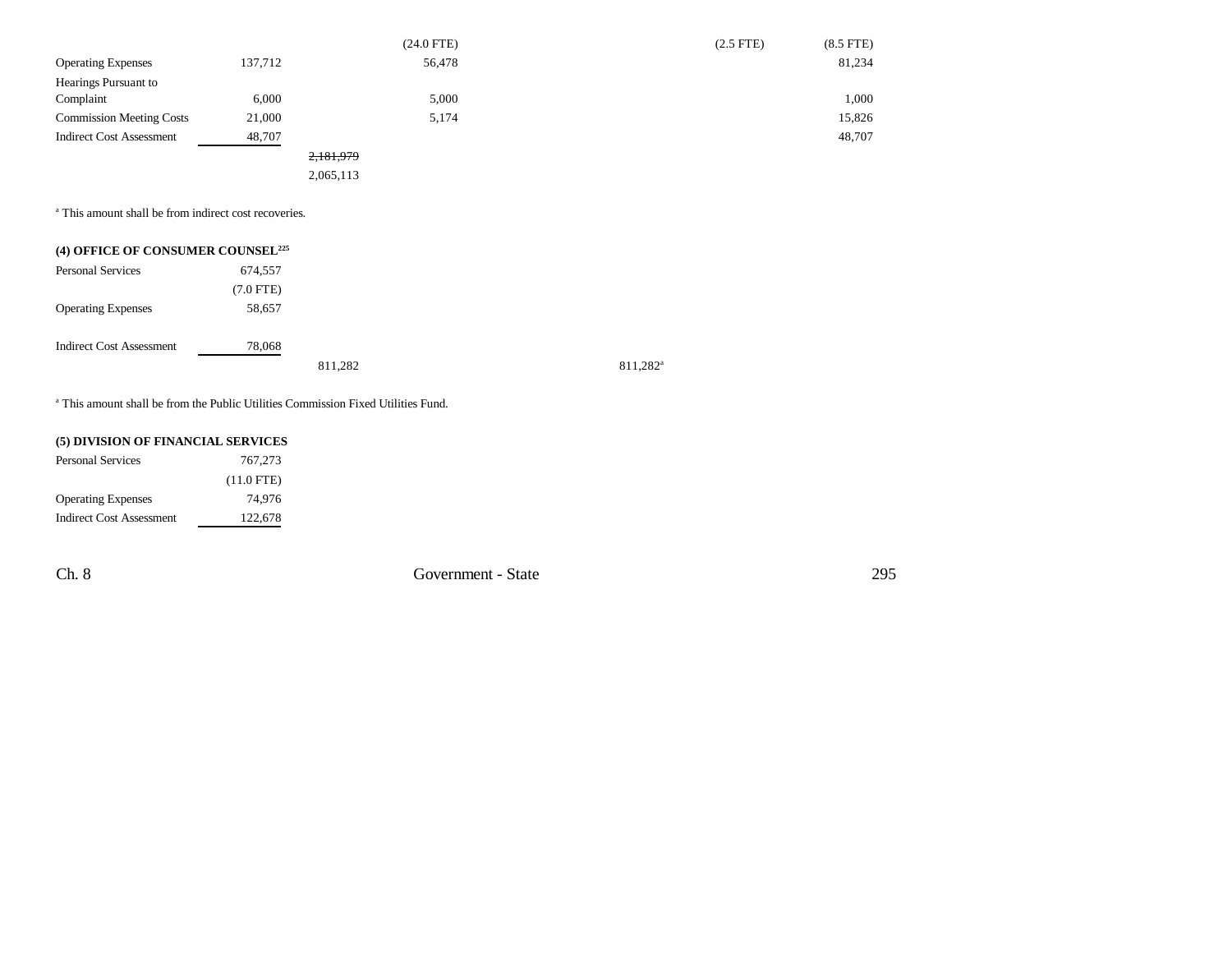|                           |              |                        |                               | APPROPRIATION FROM          |                             |                                |
|---------------------------|--------------|------------------------|-------------------------------|-----------------------------|-----------------------------|--------------------------------|
| ITEM &<br><b>SUBTOTAL</b> | <b>TOTAL</b> | GENERAL<br><b>FUND</b> | <b>GENERAL</b><br><b>FUND</b> | <b>CASH</b><br><b>FUNDS</b> | <b>CASH</b><br><b>FUNDS</b> | <b>FEDERAL</b><br><b>FUNDS</b> |
|                           |              |                        | <b>EXEMPT</b>                 |                             | <b>EXEMPT</b>               |                                |
|                           | ъ            |                        |                               |                             |                             |                                |

964,927 964,927a

a This amount shall be from the Division of Financial Services Cash Fund.

# **(6) DIVISION OF INSURANCE** Personal Services 5,417,435 (88.1 FTE) Operating Expenses 404,062 Senior Health Counseling Program 182,746 (2.0 FTE) Workers' Compensation Studies 67,725 PIP Exam Program 100,000 Insurance Fraud Prosecution 265,509 Indirect Cost Assessment 999,372 7,157,041<sup>a</sup> 80,225<sup>b</sup> 199,583<br>
199,583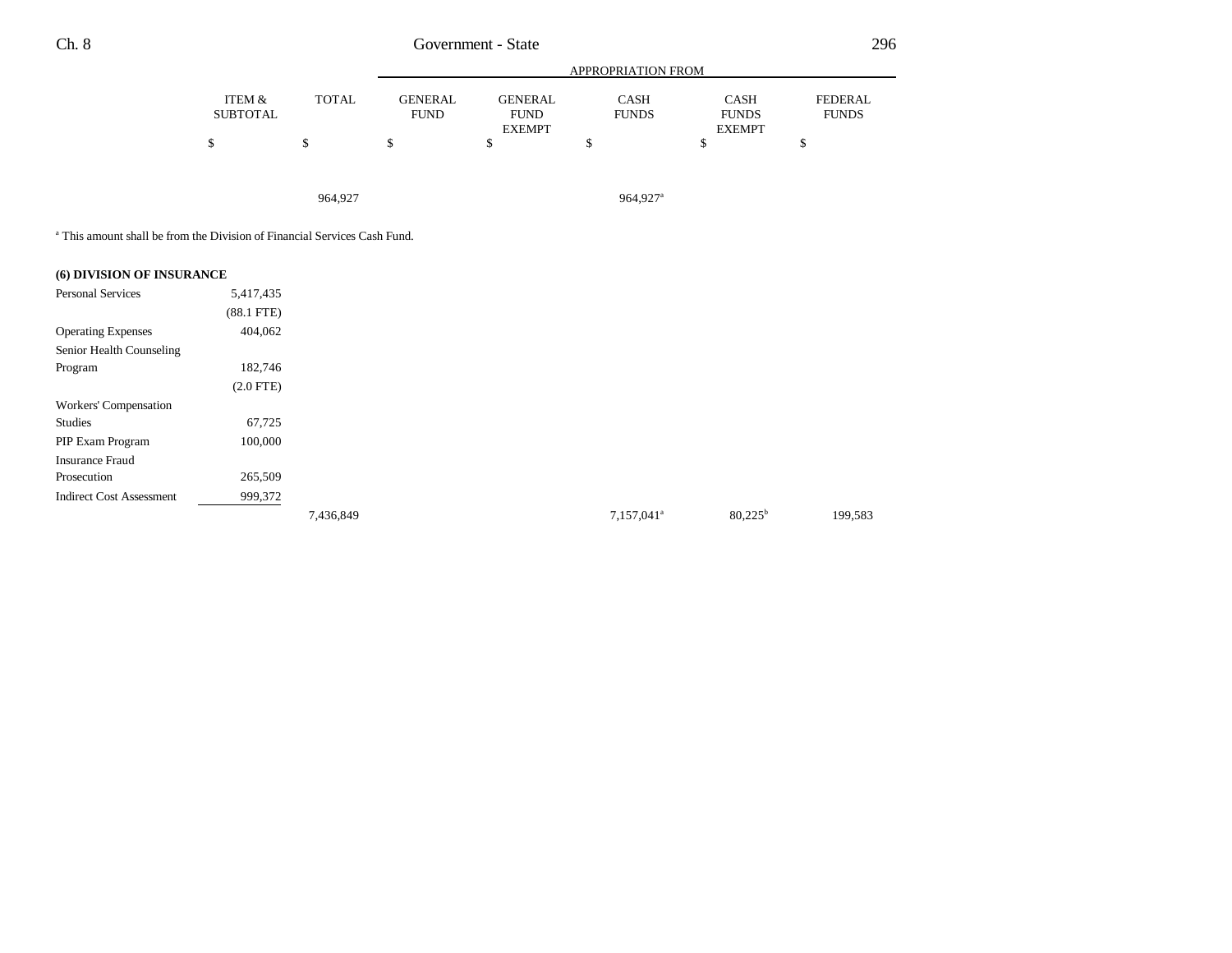<sup>a</sup> Of this amount, \$7,057,041 shall be from the Division of Insurance Cash Fund and \$100,000 shall be from reimbursements from insurance companies for travel expenses. Reimbursement moneys are shown for purposes of complying with the limitation on state fiscal year spending imposed by Article X, Section 20 of the State Constitution and are continuously appropriated under Section 10-1-204 (9), C.R.S.

b Of this amount, \$67,725 shall be from reserves in the Workers' Compensation Cash Fund and \$12,500 shall be from the Motorist Insurance Identification Account in the Highway Users Tax Fund.

#### **(7) PUBLIC UTILITIES COMMISSION**

| Personal Services                                         | 6,532,572    |            |         |                         |             |
|-----------------------------------------------------------|--------------|------------|---------|-------------------------|-------------|
|                                                           | $(91.7$ FTE) |            |         |                         |             |
| <b>Operating Expenses</b>                                 | 356,254      |            |         |                         |             |
| <b>Expert Testimony</b>                                   | 25,000       |            |         |                         |             |
| <b>Indirect Cost Assessment</b>                           | 1,033,837    |            |         |                         |             |
| <b>Highway Crossing</b>                                   |              |            |         |                         |             |
| Payments                                                  | 279,293      |            |         |                         |             |
| Disabled Telephone Users                                  |              |            |         |                         |             |
| <b>Fund Payments</b>                                      | 3,500,000    |            |         |                         |             |
| <b>Transfer to Reading</b><br>Services for the Blind Cash |              |            |         |                         |             |
| Fund                                                      | 93,800       |            |         |                         |             |
| Transfer to Commission for<br>the Deaf and Hard of        |              |            |         |                         |             |
| Hearing Cash Fund                                         | 25,000       |            |         |                         |             |
| Low Income Telephone                                      |              |            |         |                         |             |
| Assistance                                                | 164,162      |            |         |                         |             |
| <b>High Cost Administration</b>                           | 134,061      |            |         |                         |             |
|                                                           | $(1.0$ FTE)  |            |         |                         |             |
|                                                           |              | 12,143,979 | 240,000 | 11,546,375 <sup>a</sup> | $357,604^b$ |

Ch. 8 Government - State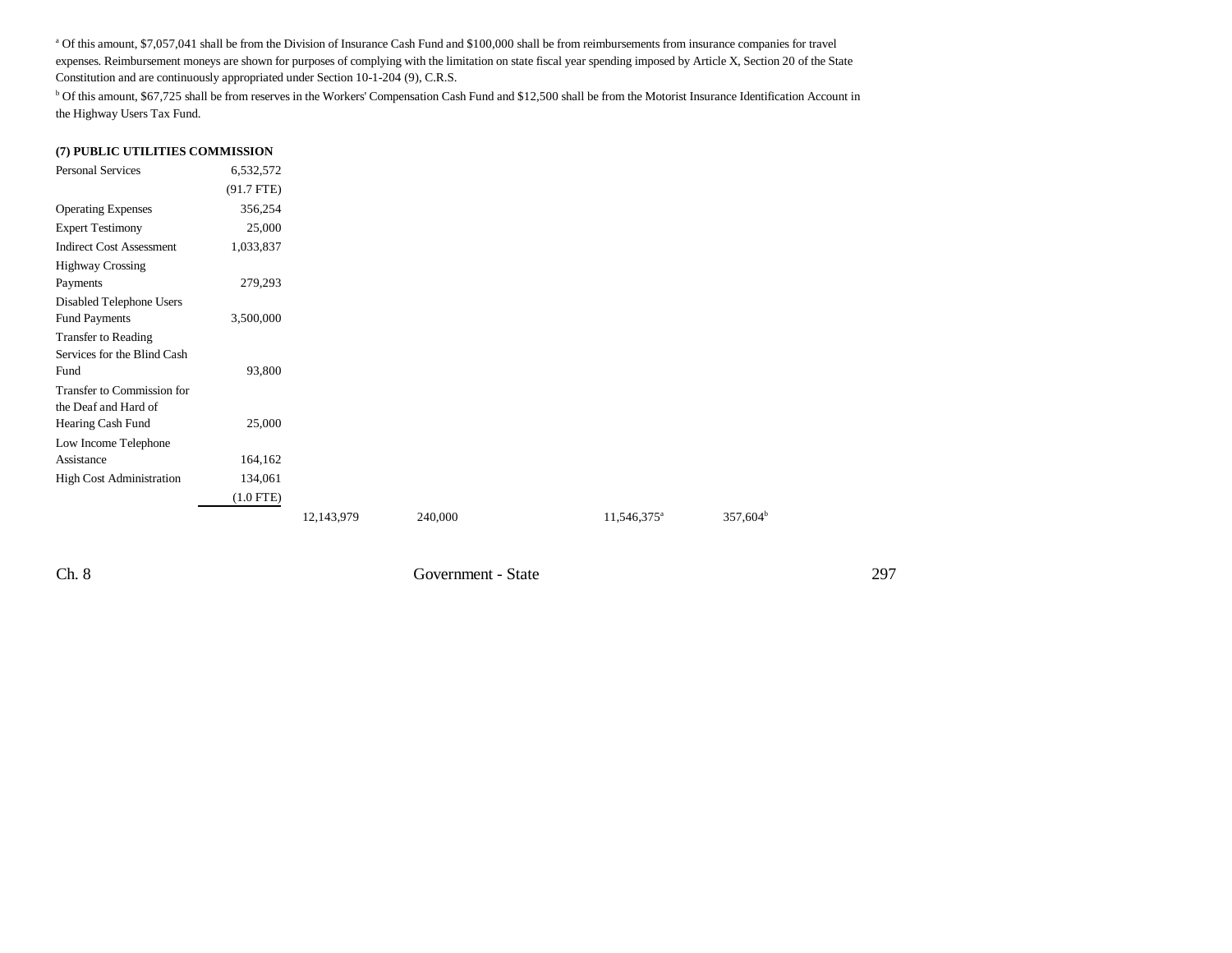|          |              | APPROPRIATION FROM |                |              |               |              |  |
|----------|--------------|--------------------|----------------|--------------|---------------|--------------|--|
| ITEM &   | <b>TOTAL</b> | GENERAL            | <b>GENERAL</b> | CASH         | <b>CASH</b>   | FEDERAL      |  |
| SUBTOTAL |              | <b>FUND</b>        | <b>FUND</b>    | <b>FUNDS</b> | <b>FUNDS</b>  | <b>FUNDS</b> |  |
|          |              |                    | <b>EXEMPT</b>  |              | <b>EXEMPT</b> |              |  |
|          |              |                    |                |              |               |              |  |

<sup>a</sup> Of this amount, it is estimated that \$6,221,774 shall be from the Public Utilities Commission Fixed Utilities Fund, \$3,500,000 shall be from the Disabled Telephone Users Cash Fund, \$1,653,889 shall be from the Public Utilities Commission Motor Carrier Fund, \$123,625 shall be from the Low-Income Telephone Assistance Fund, \$39,293 shall be from interest earned on the Highway Crossing Protection Fund, and \$7,794 shall be from the Colorado High Cost Fund. Of this amount, \$3,500,000 is shown for purposes of complying with the limitation on state fiscal year spending imposed by Article X, Section 20 of the State Constitution. Such moneys are included for informational purposes as they are continuously appropriated by Section 40-17-104, C.R.S.

<sup>b</sup> Of this amount, it is estimated that \$190,800 shall be from reserves in the Disabled Telephone Users Cash Fund, \$126,267 shall be from reserves in the Colorado High Cost Administration Fund, and \$40,537 shall be from reserves in the Low-Income Telephone Assistance Fund.

| (8) DIVISION OF REAL ESTATE <sup>226</sup> |              |           |
|--------------------------------------------|--------------|-----------|
| <b>Personal Services</b>                   | 2,278,693    |           |
|                                            | $(37.0$ FTE) |           |
| <b>Operating Expenses</b>                  | 188,499      |           |
| <b>Commission Meeting Costs</b>            | 21,925       |           |
| Hearings Pursuant to                       |              |           |
| Complaint                                  | 4.427        |           |
| Name Checks                                | 9.000        |           |
| <b>Indirect Cost Assessment</b>            | 412,643      |           |
| Payments from the Real                     |              |           |
| <b>Estate Recovery Fund</b>                | 100,000      |           |
|                                            |              | 3,015,187 |

 $3,015,187$ <sup>a</sup>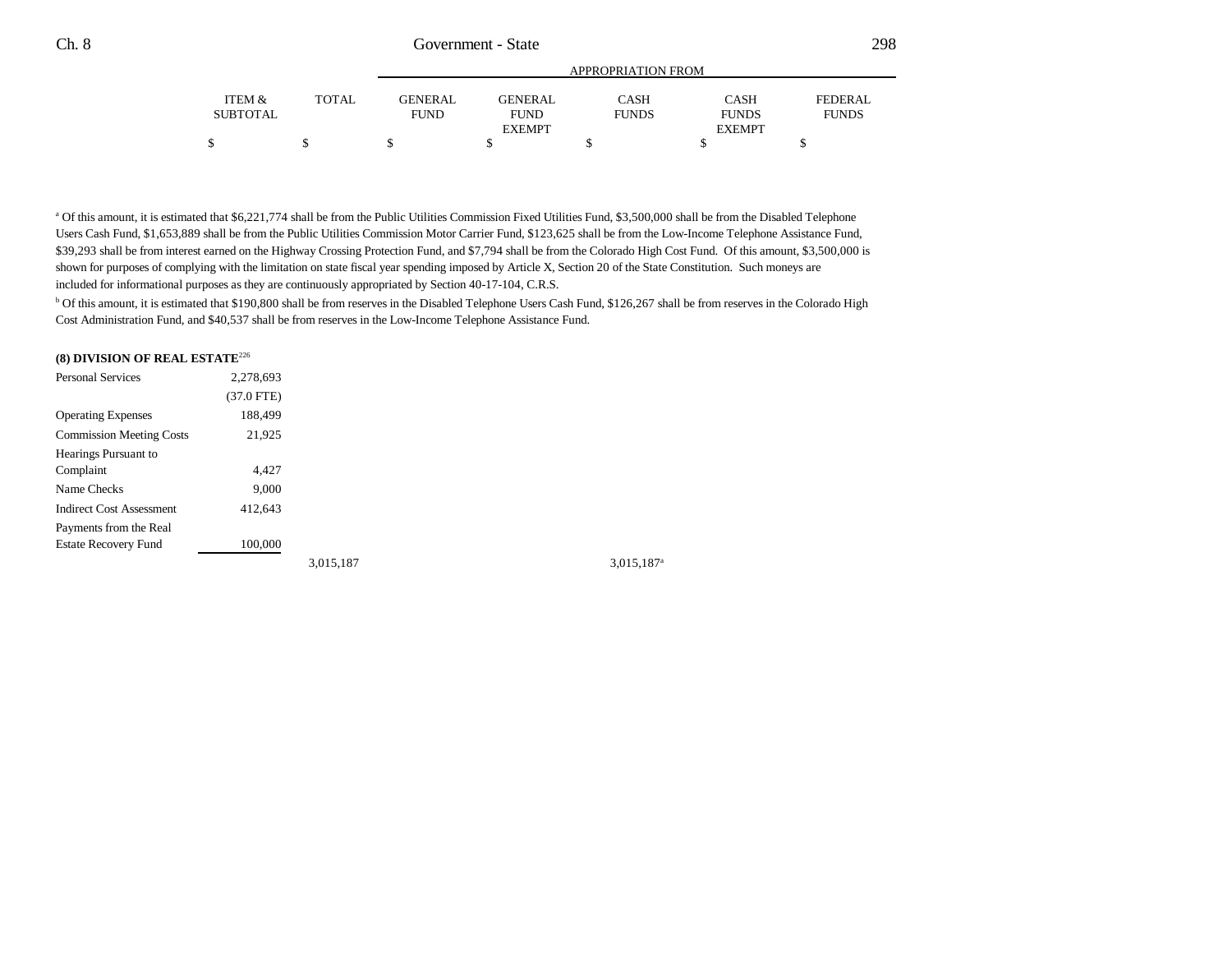a Of this amount, \$2,915,187 shall be from the Division of Real Estate Cash Fund and \$100,000 shall be from the Real Estate Recovery Fund.

## **(9) DIVISION OF REGISTRATIONS**

| <b>Personal Services</b>        | 8,553,990     |            |                         |                    |
|---------------------------------|---------------|------------|-------------------------|--------------------|
|                                 | $(151.4$ FTE) |            |                         |                    |
| <b>Operating Expenses</b>       | 1,310,657     |            |                         |                    |
| <b>Centralized Licensing</b>    |               |            |                         |                    |
| System - Annual License         | 175,000       |            |                         |                    |
| Hearings Pursuant to            |               |            |                         |                    |
| Complaint                       | 304,075       |            |                         |                    |
| Payments to Department of       |               |            |                         |                    |
| Health Care Policy and          |               |            |                         |                    |
| Financing                       | 12,844        |            |                         |                    |
| <b>Indirect Cost Assessment</b> | 3,529,847     |            |                         |                    |
|                                 |               | 13,886,413 | 11,761,088 <sup>a</sup> | $2,125,325(T)^{b}$ |

a This amount shall be from the Division of Registrations Cash Fund.

<sup>b</sup> Of this amount, it is estimated that \$1,607,966 shall be from indirect cost recoveries, \$263,336 shall be from the Department of Public Health and Environment, and \$254,023 shall be from the Department of Health Care Policy and Financing.

#### **(10) DIVISION OF SECURITIES**

| <b>Personal Services</b>  | 1,481,793    |
|---------------------------|--------------|
|                           | $(20.0$ FTE) |
| <b>Operating Expenses</b> | 45.439       |
| Hearings Pursuant to      |              |
| Complaint                 | 19.594       |

Ch. 8 Government - State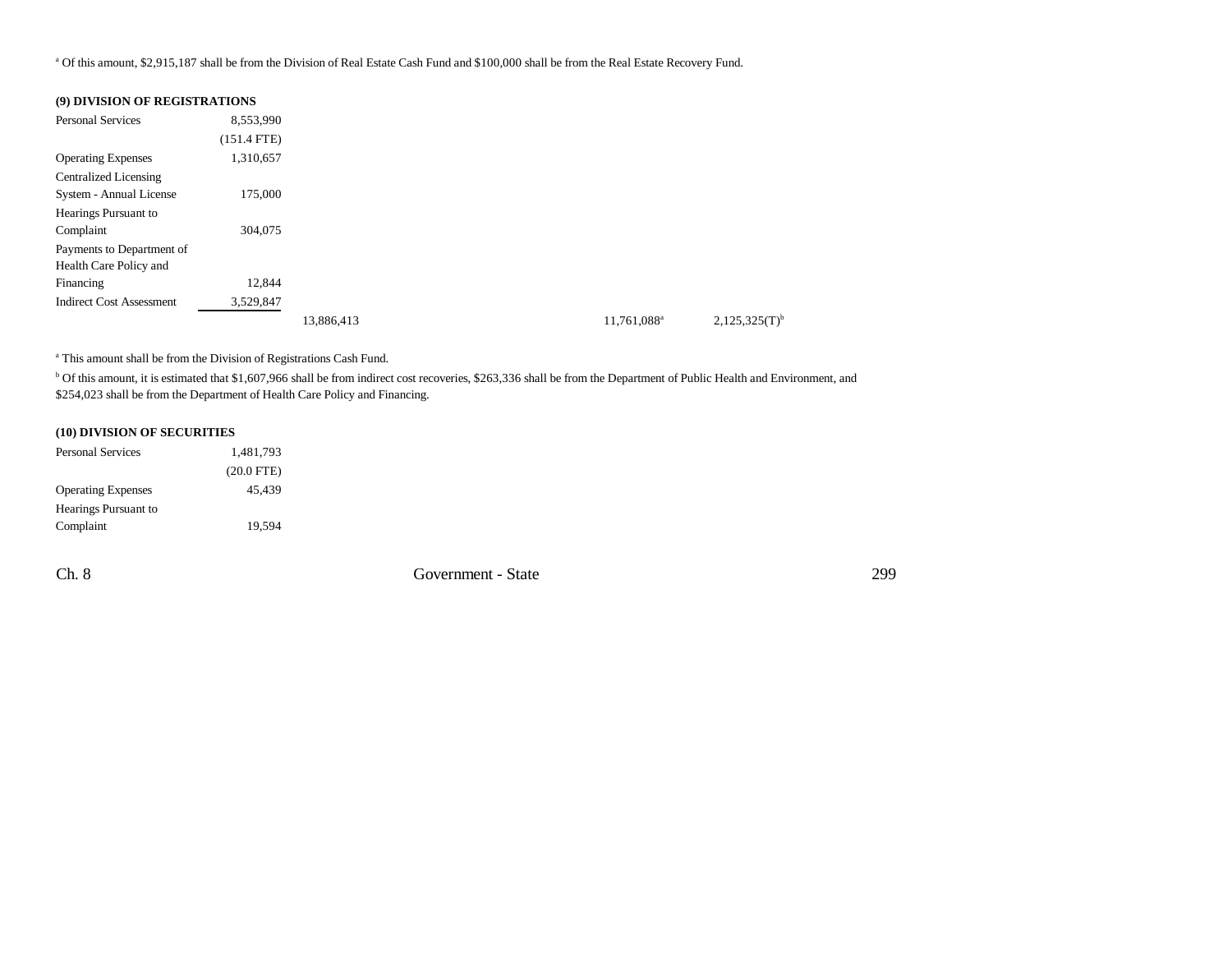| Ch. 8                                                                        |                           |              |                               | Government - State                             |                             |                                       | 300                            |
|------------------------------------------------------------------------------|---------------------------|--------------|-------------------------------|------------------------------------------------|-----------------------------|---------------------------------------|--------------------------------|
|                                                                              |                           |              |                               |                                                | APPROPRIATION FROM          |                                       |                                |
|                                                                              | ITEM &<br><b>SUBTOTAL</b> | <b>TOTAL</b> | <b>GENERAL</b><br><b>FUND</b> | <b>GENERAL</b><br><b>FUND</b><br><b>EXEMPT</b> | <b>CASH</b><br><b>FUNDS</b> | CASH<br><b>FUNDS</b><br><b>EXEMPT</b> | <b>FEDERAL</b><br><b>FUNDS</b> |
|                                                                              | \$                        | \$           | \$                            | \$                                             | \$                          | \$                                    | \$                             |
| <b>Board Meeting Costs</b>                                                   | 5,746                     |              |                               |                                                |                             |                                       |                                |
| <b>Securities Fraud</b>                                                      |                           |              |                               |                                                |                             |                                       |                                |
| Prosecution                                                                  | 362,157                   |              |                               |                                                |                             |                                       |                                |
| <b>Indirect Cost Assessment</b>                                              | 223,050                   |              |                               |                                                |                             |                                       |                                |
|                                                                              |                           | 2,137,779    |                               |                                                | 2,137,779 <sup>a</sup>      |                                       |                                |
| <sup>a</sup> This amount shall be from the Division of Securities Cash Fund. |                           |              |                               |                                                |                             |                                       |                                |
| <b>TOTALS PART XVIII</b>                                                     |                           |              |                               |                                                |                             |                                       |                                |
| (REGULATORY                                                                  |                           |              |                               |                                                |                             |                                       |                                |
| $AGENCIES)^{5,6}$                                                            |                           | \$74,626,745 | \$2,069,137                   |                                                | \$50,744,119                | \$20,897,022 <sup>a</sup>             | \$916,467                      |
|                                                                              |                           | \$74,506,588 | \$1,948,980                   |                                                |                             |                                       |                                |
|                                                                              |                           |              |                               |                                                |                             |                                       |                                |

a Of this amount, \$7,720,949 contains a (T) notation.

**SECTION 21.** Part XIX and the affected totals of section 2 of chapter 399, Session Laws of Colorado 2002, are amended to read:

Section 2. **Appropriation.**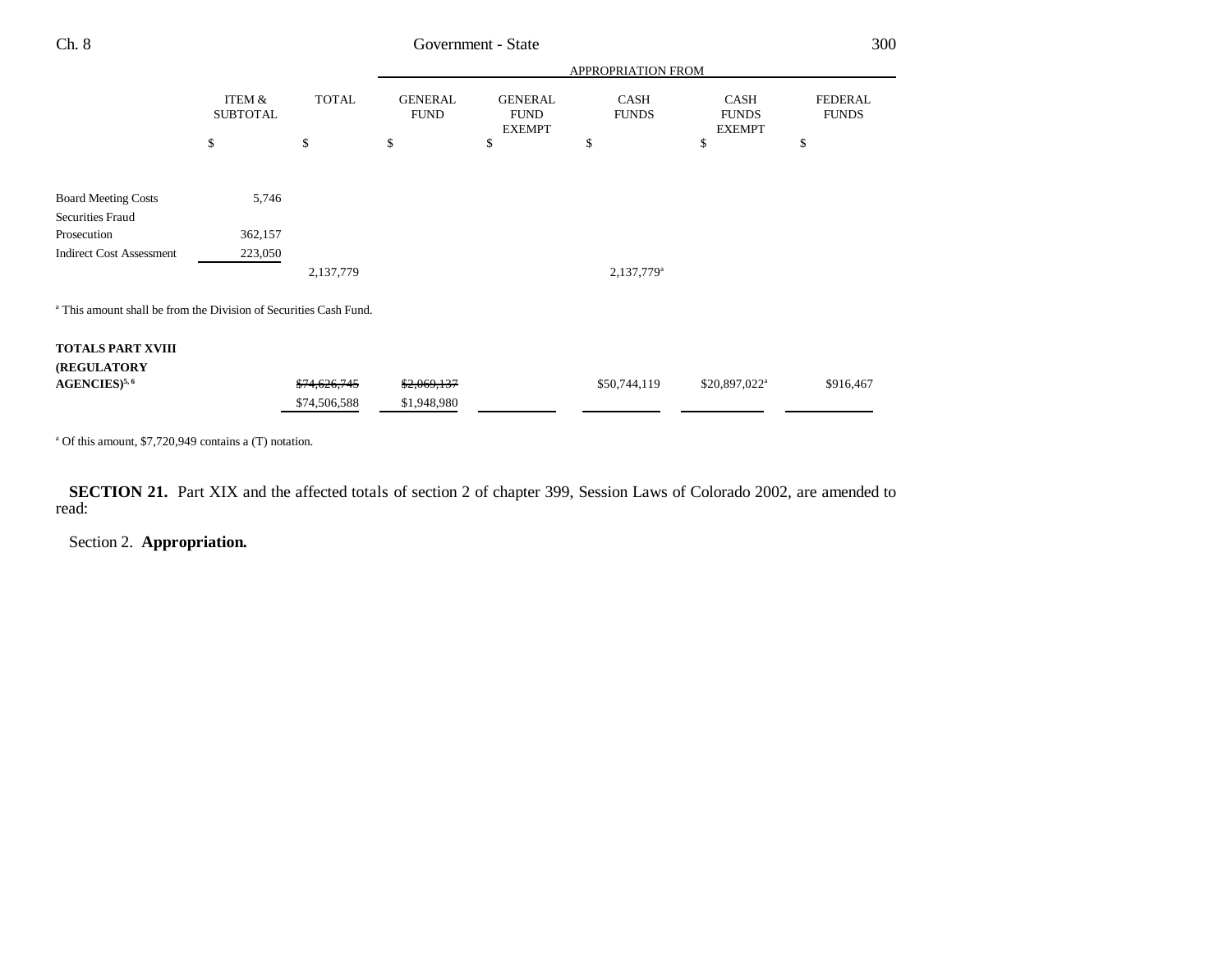## **PART XIX DEPARTMENT OF REVENUE**

| (1) EXECUTIVE DIRECTOR'S OFFICE |              |           |                      |                        |
|---------------------------------|--------------|-----------|----------------------|------------------------|
| <b>Personal Services</b>        | 2,589,136    | 1,480,989 | 330,712 <sup>a</sup> | $777,435^b$            |
|                                 | 2,365,964    | 1,257,817 |                      |                        |
|                                 | $(40.5$ FTE) |           |                      |                        |
| Health, Life, and Dental        | 2,946,800    | 2,039,289 | $89.915^{\circ}$     | 817,596 <sup>d</sup>   |
|                                 | 2,767,683    | 1,860,172 |                      |                        |
| Short-term Disability           | 93,911       | 65,348    | 8.547c               | $20,016^d$             |
|                                 | 88,482       | 59,919    |                      |                        |
| Salary Survey and Senior        |              |           |                      |                        |
| <b>Executive Service</b>        | 3,609,786    | 2,671,756 | 92,990 <sup>c</sup>  | 845,040 <sup>d</sup>   |
| Performance-based Pay           |              |           |                      |                        |
| Awards                          | 640,046      | 462,709   | $17,657^{\circ}$     | $159,680$ <sup>d</sup> |
| Shift Differential              | 222,931      | 70,523    | 5.655c               | $146,753$ <sup>d</sup> |
| Workers' Compensation           | 508,629      | 369,705   | $13.372^{\circ}$     | $125,552$ <sup>d</sup> |
| <b>Operating Expenses</b>       | 636,748      | 473,844   | $41,464^{\circ}$     | $121,440$ <sup>d</sup> |
| Legal Services for 9,293        |              |           |                      |                        |
| hours                           | 555,721      | 426,972   | 117,686 <sup>c</sup> | $11,063^d$             |
| Purchase of Services from       |              |           |                      |                        |
| <b>Computer Center</b>          | 4,458,618    | 4,458,618 |                      |                        |
| <b>Multiuse Network</b>         |              |           |                      |                        |
| Payments                        | 680,595      | 350,839   | $11,900^{\circ}$     | 317,856 <sup>d</sup>   |
| Payment to Risk                 |              |           |                      |                        |
| Management and                  |              |           |                      |                        |
| <b>Property Funds</b>           | 236,435      | 171,856   | $6,216^{\circ}$      | $58,363^d$             |
|                                 |              |           |                      |                        |
|                                 |              |           |                      |                        |

Ch. 8 Government - State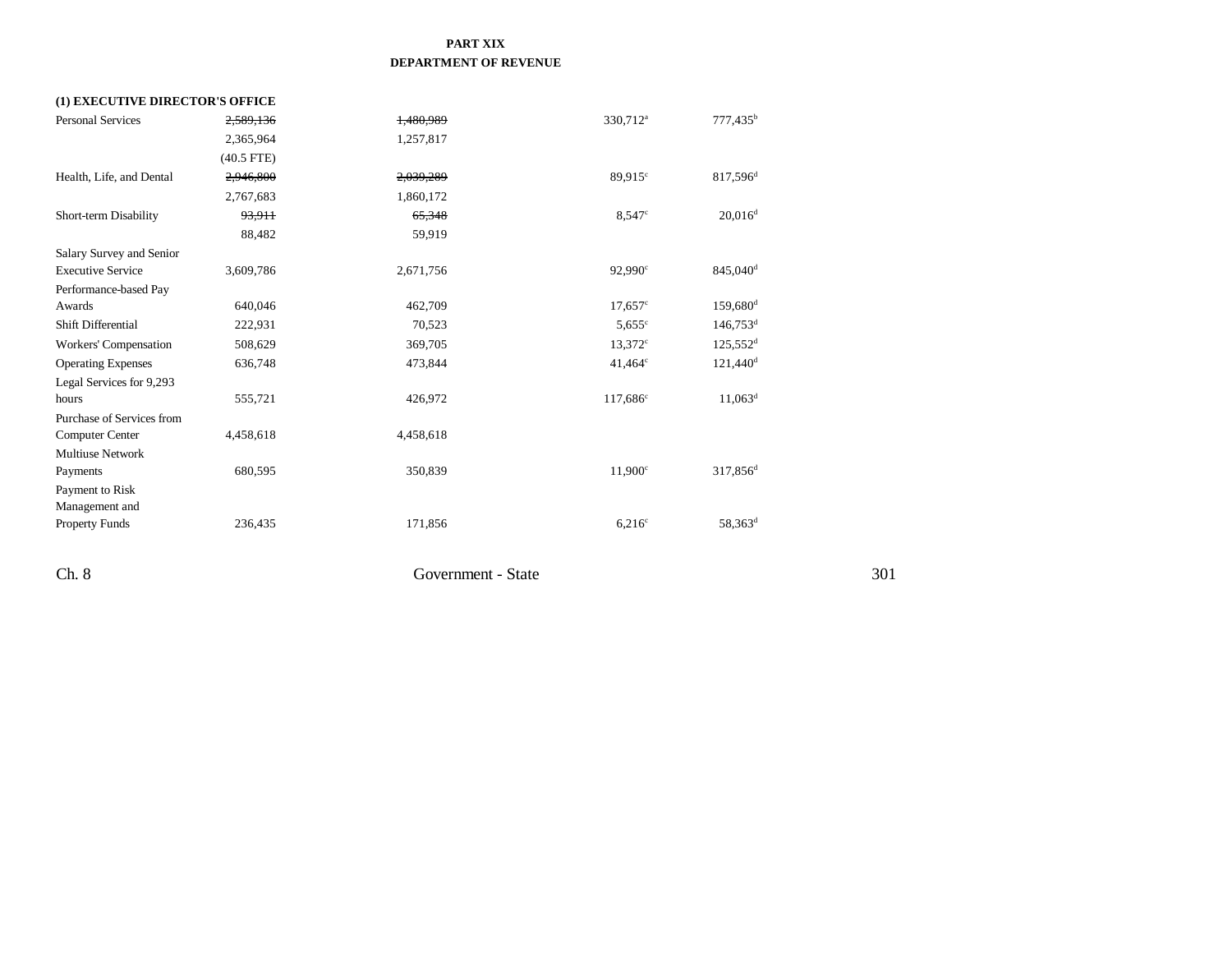Ch. 8 Government - State

|                                                                         |                                   |              | <b>APPROPRIATION FROM</b>         |                                                |                                                             |                                                                         |                                |
|-------------------------------------------------------------------------|-----------------------------------|--------------|-----------------------------------|------------------------------------------------|-------------------------------------------------------------|-------------------------------------------------------------------------|--------------------------------|
|                                                                         | ITEM &<br><b>SUBTOTAL</b>         | <b>TOTAL</b> | <b>GENERAL</b><br><b>FUND</b>     | <b>GENERAL</b><br><b>FUND</b><br><b>EXEMPT</b> | <b>CASH</b><br><b>FUNDS</b>                                 | <b>CASH</b><br><b>FUNDS</b><br><b>EXEMPT</b>                            | <b>FEDERAL</b><br><b>FUNDS</b> |
|                                                                         | \$                                | \$           | \$                                | \$                                             | \$                                                          | \$                                                                      | \$                             |
| Vehicle Lease Payments<br><b>Leased Space</b><br>Capitol Complex Leased | 442,039<br>1,751,709<br>1,384,953 |              | 234,765<br>1,708,698<br>1,136,691 |                                                | 58,692 <sup>c</sup><br>$20,802^{\circ}$<br>$42,826^{\circ}$ | 148,582 <sup>d</sup><br>$22,209$ <sup>d</sup><br>$205,436$ <sup>d</sup> |                                |
| Space<br>Lease Purchase -- 1881                                         |                                   |              |                                   |                                                |                                                             |                                                                         |                                |
| Pierce Street                                                           | 798,203                           |              |                                   |                                                | $127,655^{\circ}$                                           | 670,548 <sup>d</sup>                                                    |                                |
| Utilities                                                               | 147,589                           |              | 83,833                            |                                                |                                                             | $63,756$ <sup>d</sup>                                                   |                                |
|                                                                         |                                   | 21,703,849   |                                   |                                                |                                                             |                                                                         |                                |
|                                                                         |                                   | 21,296,131   |                                   |                                                |                                                             |                                                                         |                                |

a Of this amount, \$218,658(T) shall be from the State Lottery Fund for indirect cost recoveries, \$65,769 shall be from the Auto Dealers License Fund for indirect cost recoveries, \$45,727 shall be from the Liquor Enforcement Cash Fund for indirect cost recoveries, and \$558 shall be from various sources of cash funds.

b Of this amount, \$396,533 shall be from the Highway Users Tax Fund in the Ports of Entry in the Motor Carrier Services Division for indirect cost recoveries, \$213,897 shall be from the Colorado State Titling and Registration Account for indirect cost recoveries, \$118,008(T) shall be from the Limited Gaming Fund for indirect cost recoveries, \$45,919 shall be from the Automotive Inspection and Readjustment Account for indirect cost recoveries, and \$3,078 shall be from various sources of cash funds exempt.

c Of these amounts, \$129,754 shall be from the Auto Dealers License Fund, \$59,792 shall be from the Liquor Enforcement Cash Fund, \$10,457 shall be from the Limited Gaming Fund, and \$455,374 shall be from various sources of cash funds.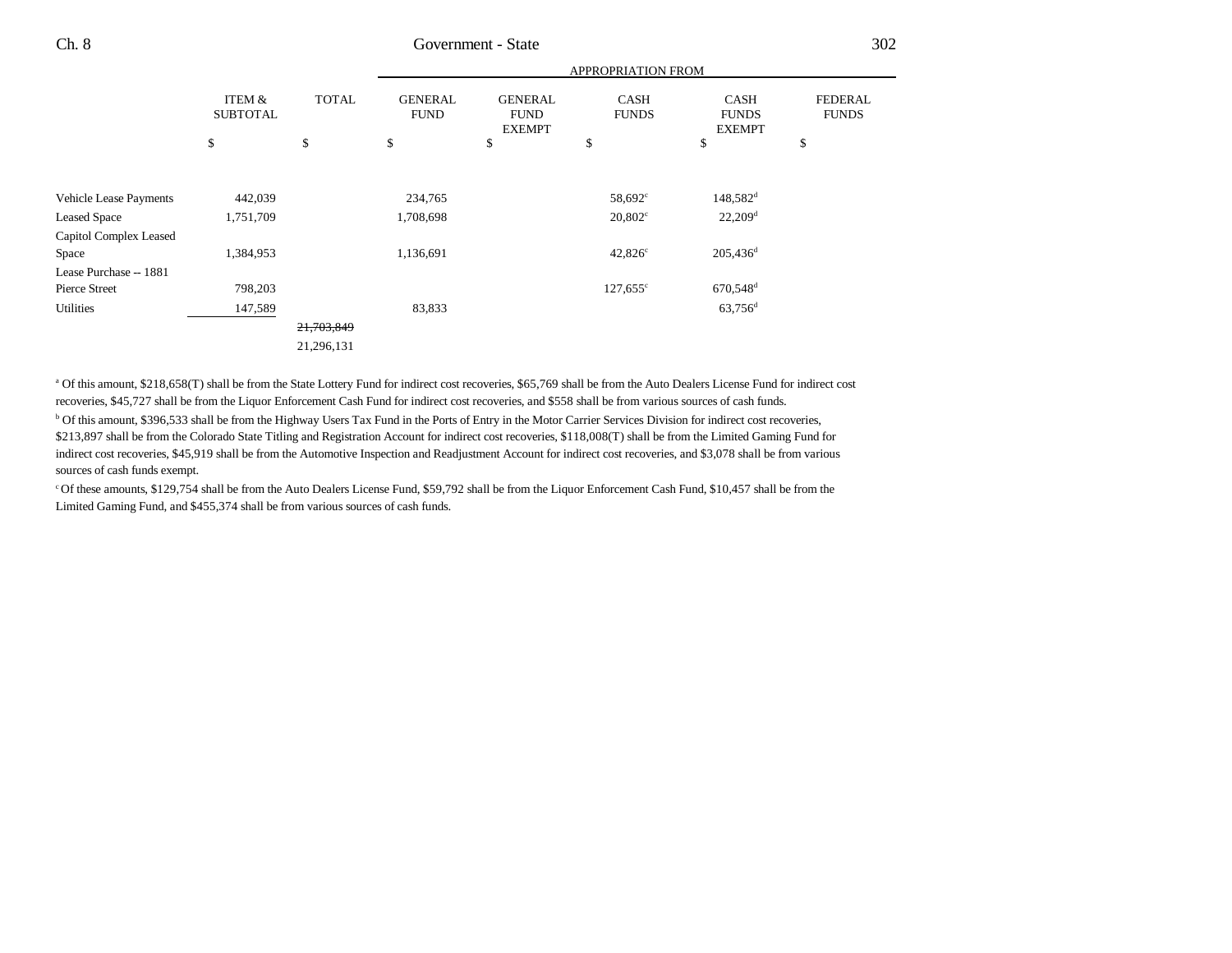<sup>d</sup> Of these amounts, \$1,141,229 shall be from the Highway Users Tax Fund for the Ports of Entry in the Motor Carrier Services Division, \$475,396 shall be from the Colorado State Titling and Registration Account, \$271,645(T) shall be from the Limited Gaming Fund, \$73,201 shall be from the Automotive Inspection and Readjustment Account, \$66,181 shall be from the State Lottery Fund, \$4,137 shall be from the Motorist Insurance Identification Database Account, and \$1,702,101 shall be from various sources of exempt cash funds. Of the amount from the Limited Gaming Fund, \$64,914(T) shall be for indirect cost recoveries.

#### **(2) INFORMATION TECHNOLOGY DIVISION227, 228**

| (A) Systems Support        |                |           |                        |                      |
|----------------------------|----------------|-----------|------------------------|----------------------|
| <b>Personal Services</b>   | 5,601,375      | 4,224,741 | $377,617$ <sup>a</sup> | 999,017 <sup>b</sup> |
|                            | 5,132,097      | 3,755,463 |                        |                      |
|                            | $(87.2$ FTE)   |           |                        |                      |
| <b>Operating Expenses</b>  | 747,532        | 747,532   |                        |                      |
| Persistent Drunk Driving   |                |           |                        |                      |
| Programming                | 8,400          |           | $8,400^\circ$          |                      |
|                            | $(0.1$ FTE $)$ |           |                        |                      |
| Programming Costs for      |                |           |                        |                      |
| 2002 Session               |                |           |                        |                      |
| Legislation <sup>229</sup> | 179,125        | 100,662   |                        | $78,463^{\rm d}$     |
|                            | $(2.2$ FTE)    |           |                        |                      |
|                            | 6.536.432      |           |                        |                      |
|                            | 6,067,154      |           |                        |                      |

<sup>a</sup> Of this amount, \$287,596 shall be from the Auto Dealers License Fund for indirect cost recoveries, \$65,565(T) shall be from the State Lottery Fund for indirect cost recoveries, \$14,457 shall be from the Liquor Enforcement Cash Fund for indirect cost recoveries, \$9,067 shall be from the Trade Name Registration Fund for indirect cost recoveries, and \$932 shall be from the Aviation Fund for indirect cost recoveries.

b Of this amount, \$432,429 shall be from the Colorado State Titling and Registration Account for indirect cost recoveries, \$371,447(T) shall be from the Limited Gaming Fund for indirect cost recoveries, \$140,127 shall be from the Drivers License Revocation Account for indirect cost recoveries, \$34,266 shall be from the Outstanding Judgements and Warrants Account for indirect cost recoveries, and \$20,748 shall be from the Automobile Inspection and Readjustment Account for indirect cost recoveries.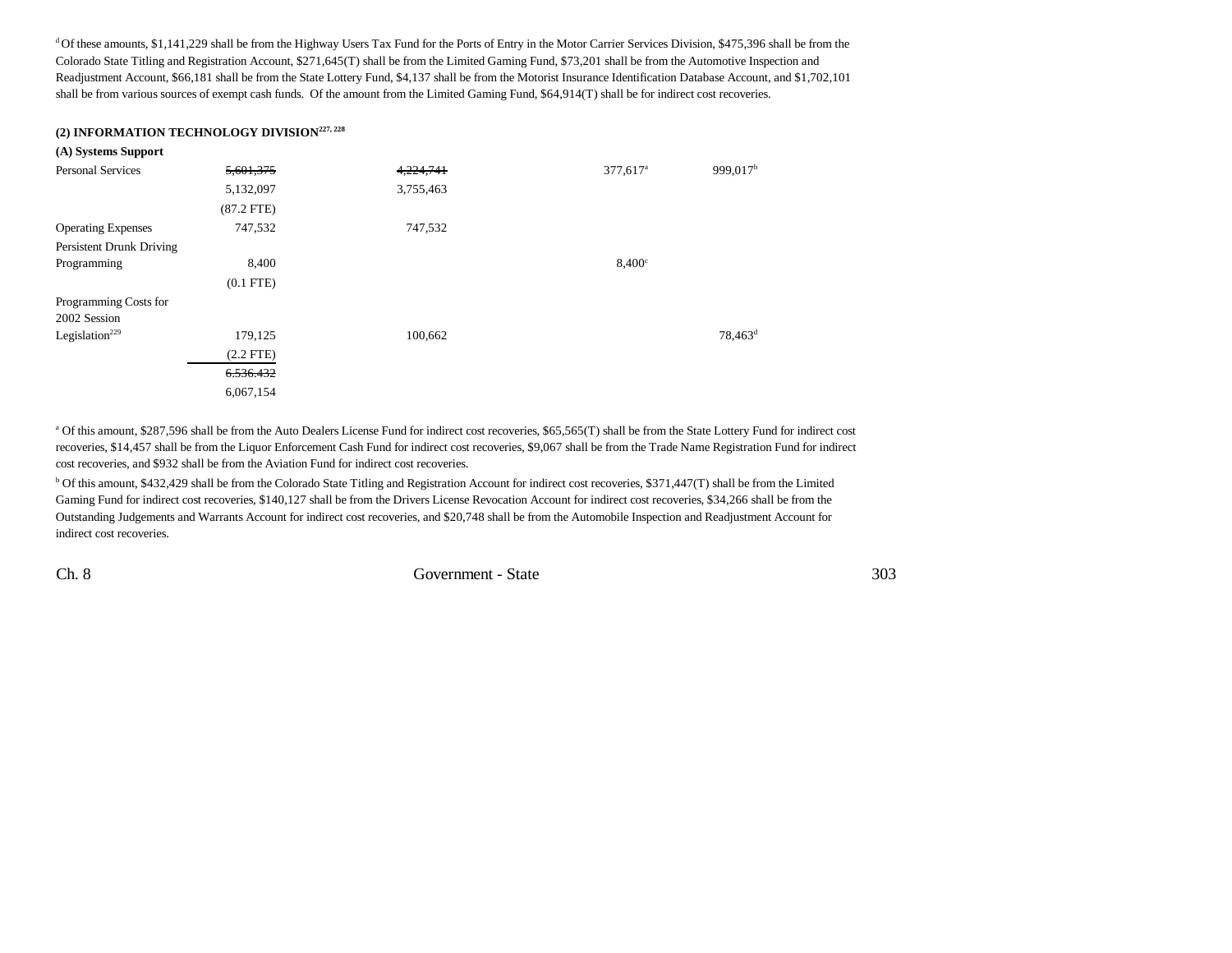|                 |       |             |                | APPROPRIATION FROM |               |              |
|-----------------|-------|-------------|----------------|--------------------|---------------|--------------|
| ITEM &          | TOTAL | GENERAL     | <b>GENERAL</b> | CASH               | <b>CASH</b>   | FEDERAL.     |
| <b>SUBTOTAL</b> |       | <b>FUND</b> | <b>FUND</b>    | <b>FUNDS</b>       | <b>FUNDS</b>  | <b>FUNDS</b> |
|                 |       |             | <b>EXEMPT</b>  |                    | <b>EXEMPT</b> |              |
| Φ               |       |             |                |                    |               |              |

c This amount shall be from the Persistent Drunk Driver Cash Fund.

d This amount shall be from various sources of exempt cash funds.

| (B) Colorado State Titling and Registration System |             |                            |  |  |
|----------------------------------------------------|-------------|----------------------------|--|--|
| <b>Personal Services</b>                           | 2,040,960   | $2,037,316^b$<br>$3.644^a$ |  |  |
|                                                    | (31.5 FTE)  |                            |  |  |
| <b>Operating Expenses</b>                          | 2,585,465   | $2,585,465^b$              |  |  |
| <b>CSTRS Rewrite Project</b>                       |             |                            |  |  |
| <b>Personal Services</b>                           | 312,375     | 312,375 <sup>b</sup>       |  |  |
|                                                    | $(5.0$ FTE) |                            |  |  |
| <b>CSTRS Rewrite Project</b>                       |             |                            |  |  |
| <b>Operating Expenses</b>                          | 384,347     | 384.347 <sup>b</sup>       |  |  |
|                                                    | 5,323,147   |                            |  |  |

a This amount shall be from the Auto Dealers License Fund.

<sup>b</sup> Of these amounts, \$5,315,771 shall be from the Colorado State Titling and Registration Account and \$3,732 shall be from the Automobile Inspection and Readjustment Account.

> 11,859,579 11,390,301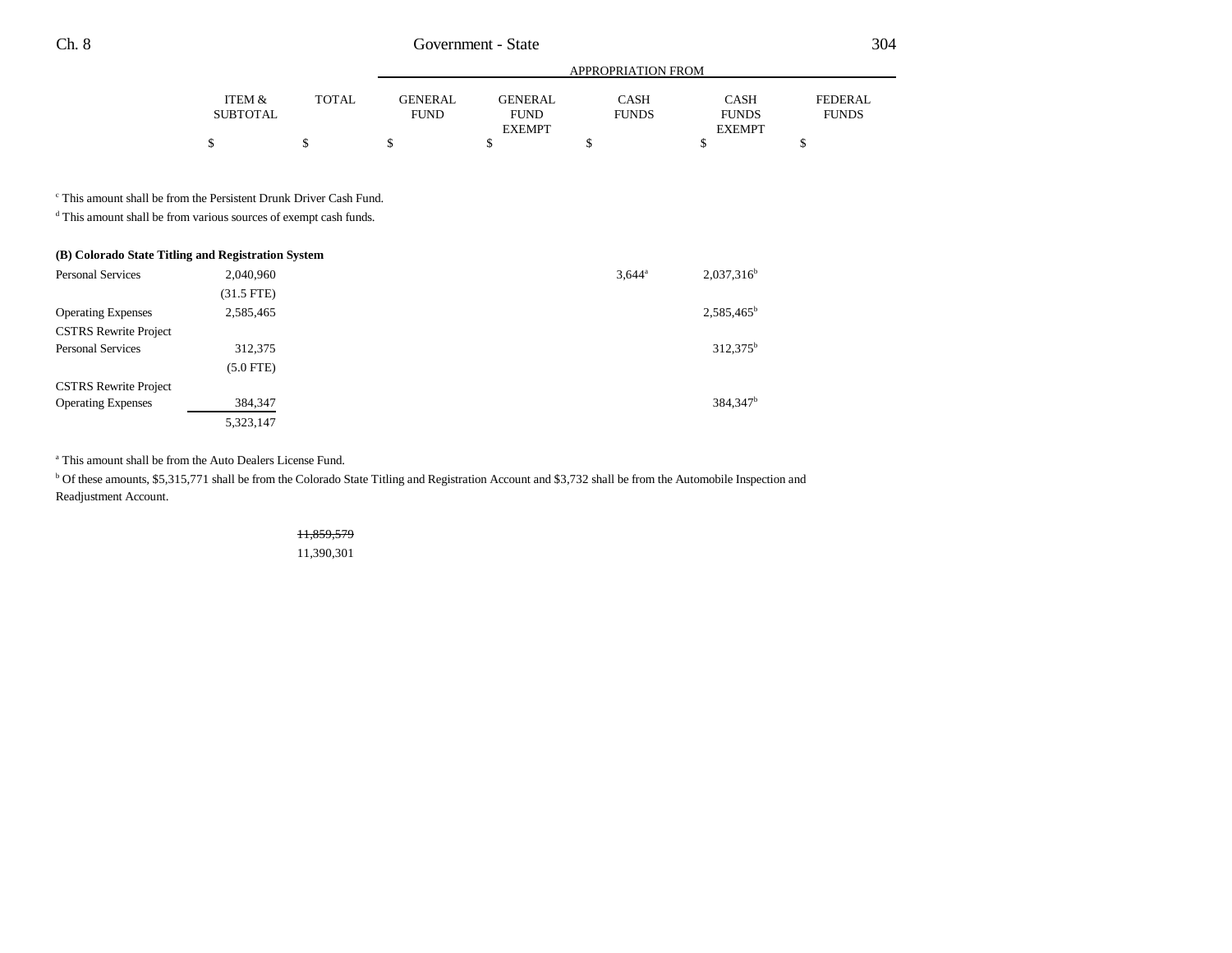| (3) TAXATION BUSINESS GROUP               |               |           |                      |                      |
|-------------------------------------------|---------------|-----------|----------------------|----------------------|
| (A) Administration                        |               |           |                      |                      |
| Personal Services                         | 502,813       | 502,813   |                      |                      |
|                                           | 458,144       | 458,144   |                      |                      |
|                                           | $(7.0$ FTE)   |           |                      |                      |
| <b>Operating Expenses</b>                 | 15,000        | 15,000    |                      |                      |
|                                           | 517,813       |           |                      |                      |
|                                           | 473,144       |           |                      |                      |
| (B) Cash and Document Processing Division |               |           |                      |                      |
| <b>Personal Services</b>                  | 5,528,608     | 4,473,908 | 315,957 <sup>a</sup> | 738,743 <sup>b</sup> |
|                                           | 5,058,232     | 4,003,532 |                      |                      |
|                                           | $(131.2$ FTE) |           |                      |                      |
| Seasonal Tax Processing                   | 378,567       | 378,567   |                      |                      |
| <b>Operating Expenses</b>                 | 3,894,872     | 3,714,042 |                      | $180,830^{\circ}$    |
| Microfilm                                 | 368,425       | 368,425   |                      |                      |
| Lease Purchase--Phone                     |               |           |                      |                      |
| System                                    | 77,714        | 62,048    | $4,235^{\rm d}$      | $11,431^c$           |
|                                           | 10,248,186    |           |                      |                      |
|                                           | 9,777,810     |           |                      |                      |

a Of this amount, \$232,017 shall be from the Trade Name Registration Fund for indirect cost recoveries, \$65,686 shall be from the Auto Dealers License Fund for indirect cost recoveries, \$12,700 shall be from the Liquor Enforcement Cash Fund for indirect cost recoveries, \$4,464 shall be from the Waste Tire Disposal Fund for indirect cost recoveries, and \$1,090(T) shall be from the State Lottery Fund for indirect cost recoveries.

Ch. 8 Government - State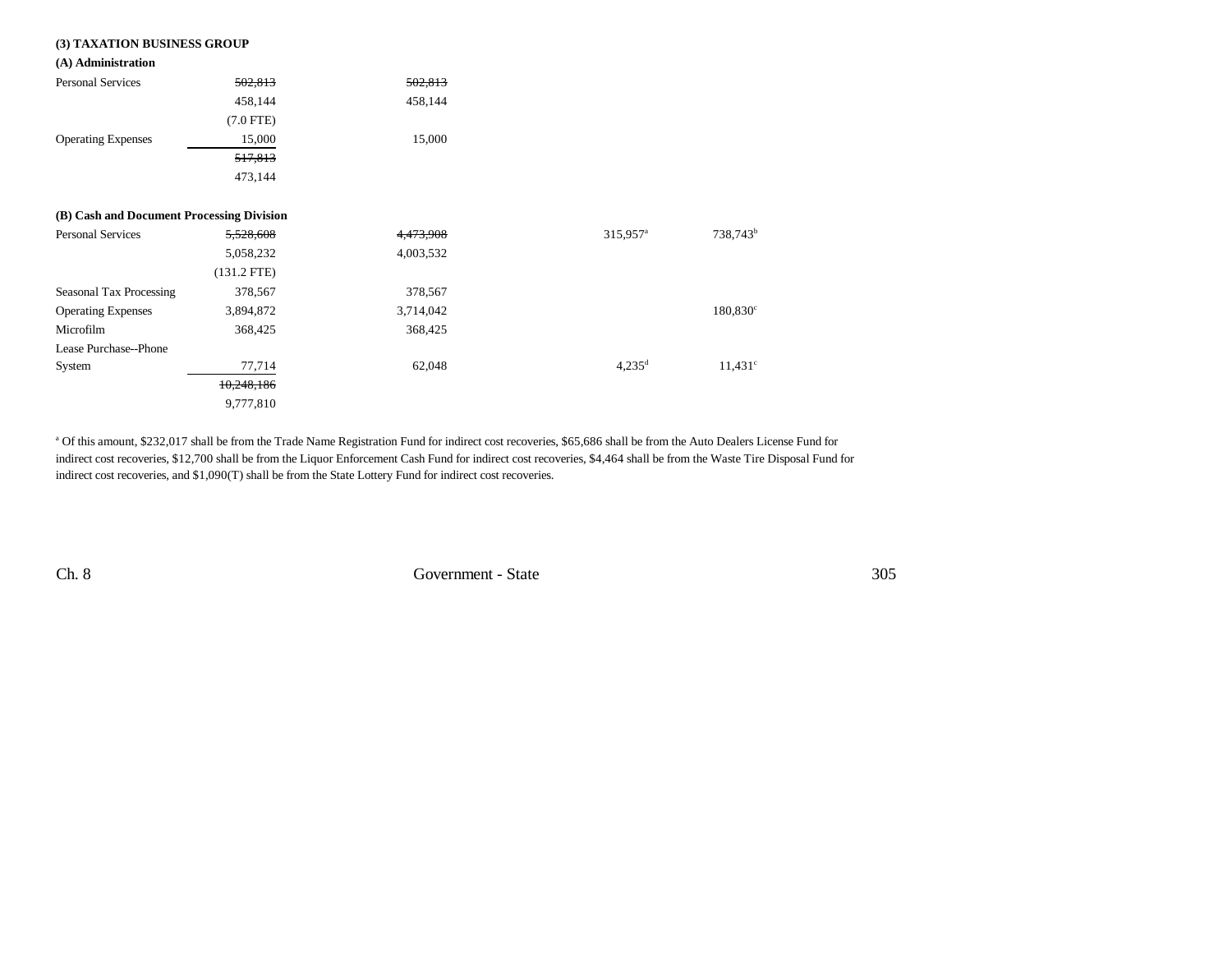|          |              |                |                | APPROPRIATION FROM |               |                |
|----------|--------------|----------------|----------------|--------------------|---------------|----------------|
| ITEM &   | <b>TOTAL</b> | <b>GENERAL</b> | <b>GENERAL</b> | CASH               | <b>CASH</b>   | <b>FEDERAL</b> |
| SUBTOTAL |              | <b>FUND</b>    | <b>FUND</b>    | <b>FUNDS</b>       | <b>FUNDS</b>  | <b>FUNDS</b>   |
|          |              |                | <b>EXEMPT</b>  |                    | <b>EXEMPT</b> |                |
|          |              |                |                |                    |               |                |

b Of this amount, \$687,291 shall be from the Colorado State Titling and Registration Account for indirect cost recoveries, \$23,356(T) shall be from the Limited Gaming Fund for indirect cost recoveries, \$18,928 shall be from the Automotive Inspection and Readjustment Account for indirect cost recoveries, \$7,439 shall be from the Drivers License Revocation Account for indirect cost recoveries, and \$1,729 shall be from the Outstanding Judgements and Warrants Account for indirect cost recoveries.

c Of these amounts, \$86,945 shall be from the Identification Security Fund, \$49,942 shall be from the Outstanding Judgements and Warrants Account, \$47,129 shall be from the Colorado State Titling and Registration Account, \$5,906 shall be from the Highway Users Tax Fund for the Ports of Entry in the Motor Carrier Services Division, and \$2,339 shall be from the Automobile Inspection and Readjustment Account.

d Of this amount, \$2,813 shall be from the Auto Dealers License Fund, and \$1,422 shall be from the Liquor Enforcement Cash Fund.

#### **(C) Taxation and Compliance Division**

| 11,912,403    | 11,732,865 | $18,620^{\rm a}$ | $160,918(T)^{b}$ |                          |
|---------------|------------|------------------|------------------|--------------------------|
| 10,901,845    | 10,722,307 |                  |                  |                          |
| $(200.4$ FTE) |            |                  |                  |                          |
| 603,761       | 603,761    |                  |                  |                          |
| 131,244       | 131,244    |                  |                  |                          |
|               |            |                  |                  |                          |
| 25,757        |            |                  |                  | 25,757                   |
| 1,079,687     |            |                  | $41,814(T)^c$    | $1,037,873$ <sup>c</sup> |
| $(11.0$ FTE)  |            |                  |                  |                          |
| 13,752,852    |            |                  |                  |                          |
| 12,742,294    |            |                  |                  |                          |
|               |            |                  |                  |                          |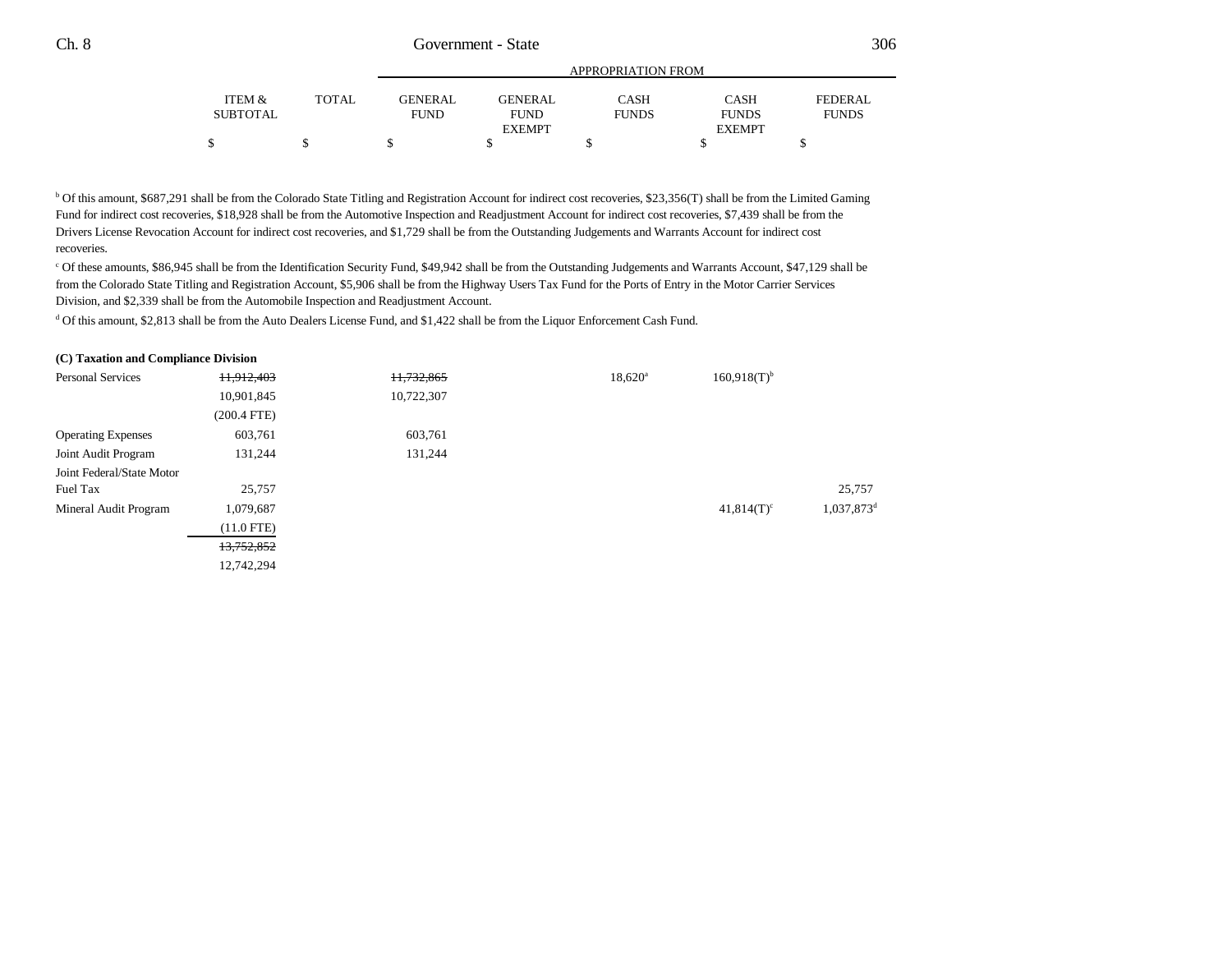a This amount shall be from the Aviation Fund.

<sup>b</sup> This amount shall be from the Mineral Audit Program for indirect cost recoveries.

c This amount shall be from the Department of Natural Resources. Of this amount, \$41,314 shall be from the State Land Board Administration Fund, and \$500 shall be

from the Oil and Gas Conservation Fund.

<sup>d</sup> Included in this amount is \$160,918 in indirect cost recoveries.

## **(D) Taxpayer Service Division230**

| <b>Personal Services</b>  | 4,131,979    | 3,861,074 | 258,999 <sup>a</sup> | $11,906(T)$ <sup>b</sup> |
|---------------------------|--------------|-----------|----------------------|--------------------------|
|                           | 3,788,571    | 3,517,666 |                      |                          |
|                           | $(80.2$ FTE) |           |                      |                          |
| <b>Operating Expenses</b> | 513,344      | 513,344   |                      |                          |
|                           | 4,645,323    |           |                      |                          |
|                           | 4,301,915    |           |                      |                          |

a Of this amount, \$241,116 shall be from the Trade Name Registration Fund for indirect cost recoveries, \$10,772 shall be from the Aviation Fund, \$4,934 shall be from the Tax Lien Certification Fund for indirect cost recoveries, and \$2,177 shall be from the Waste Tire Disposal Fund for indirect cost recoveries.

<sup>b</sup> This amount shall be from the Debt Collection Fund for indirect cost recoveries.

### **(E) Office of Tax Analysis**

| <b>Personal Services</b>  | <del>427,230</del> | 427,230 |
|---------------------------|--------------------|---------|
|                           | 387,133            | 387,133 |
|                           | $(6.0$ FTE)        |         |
| <b>Operating Expenses</b> | 12,413             | 12,413  |
|                           | 439,643            |         |
|                           | 399,546            |         |

Ch. 8 Government - State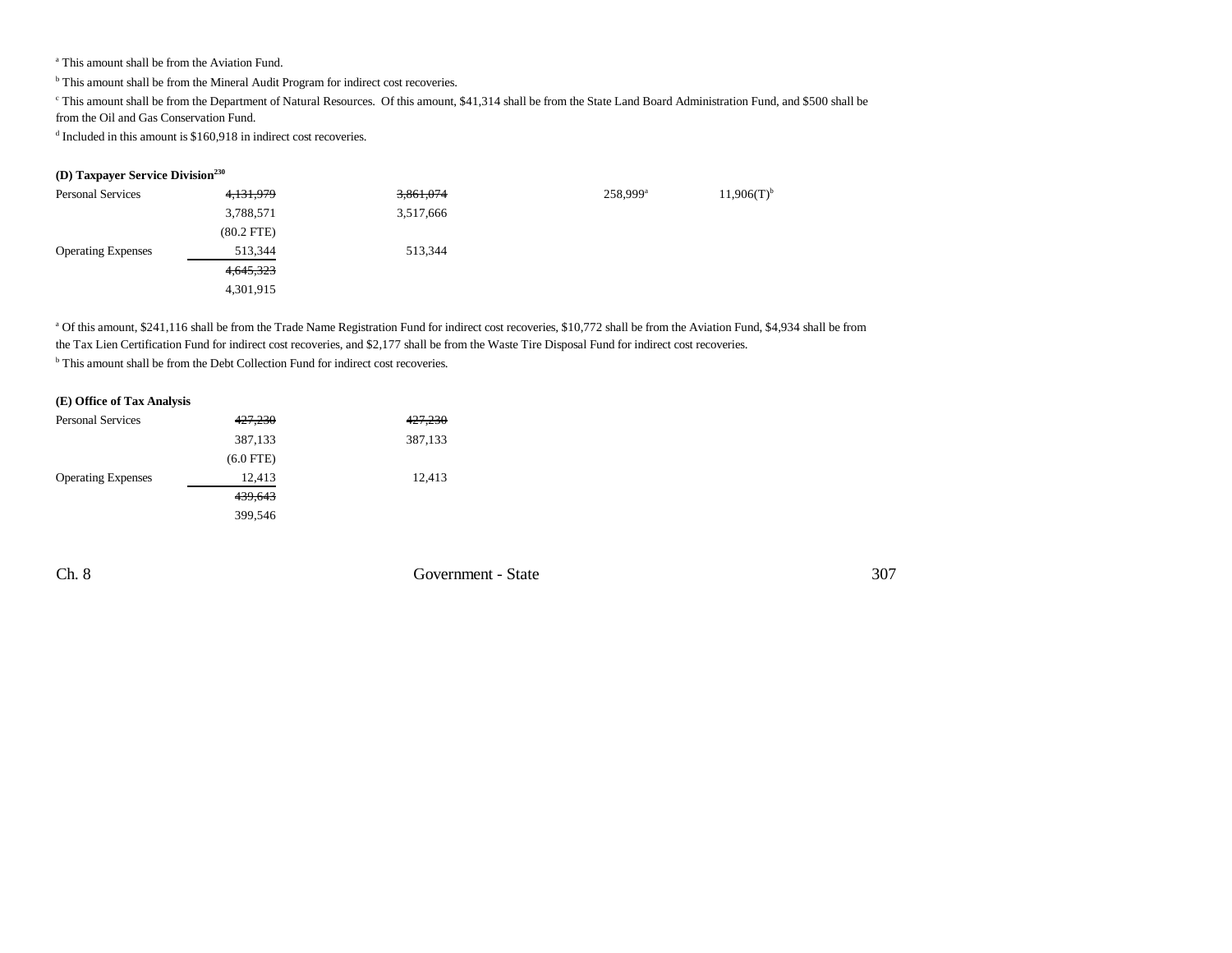| ×<br>×<br>v | ×<br>٧ |
|-------------|--------|
|-------------|--------|

# Government - State

|                                 |                           |              |                               |                                                | APPROPRIATION FROM          |                                              |                                |
|---------------------------------|---------------------------|--------------|-------------------------------|------------------------------------------------|-----------------------------|----------------------------------------------|--------------------------------|
|                                 | ITEM &<br><b>SUBTOTAL</b> | <b>TOTAL</b> | <b>GENERAL</b><br><b>FUND</b> | <b>GENERAL</b><br><b>FUND</b><br><b>EXEMPT</b> | <b>CASH</b><br><b>FUNDS</b> | <b>CASH</b><br><b>FUNDS</b><br><b>EXEMPT</b> | <b>FEDERAL</b><br><b>FUNDS</b> |
|                                 | \$                        | \$           | \$                            | \$                                             | \$                          | \$                                           | \$                             |
| (F) Tax Conferee                |                           |              |                               |                                                |                             |                                              |                                |
| <b>Personal Services</b>        | <del>773,404</del>        |              | 773,404                       |                                                |                             |                                              |                                |
|                                 | 708,177                   |              | 708,177                       |                                                |                             |                                              |                                |
|                                 | $(9.0$ FTE)               |              |                               |                                                |                             |                                              |                                |
| <b>Operating Expenses</b>       | 15,102                    |              | 15,102                        |                                                |                             |                                              |                                |
|                                 | 788,506                   |              |                               |                                                |                             |                                              |                                |
|                                 | 723,279                   |              |                               |                                                |                             |                                              |                                |
| (G) Special Purpose             |                           |              |                               |                                                |                             |                                              |                                |
| Cigarette Tax Rebate            | 16,237,000                |              | 16,237,000 <sup>a</sup>       |                                                |                             |                                              |                                |
| Old Age Heat and Fuel           |                           |              |                               |                                                |                             |                                              |                                |
| and Property Tax                |                           |              |                               |                                                |                             |                                              |                                |
| <b>Assistance Grant</b>         | 22,200,000                |              | 22,200,000 <sup>a</sup>       |                                                |                             |                                              |                                |
| <b>Alternative Fuels Rebate</b> | 744,220                   |              |                               |                                                |                             | $744,220^b$                                  |                                |
|                                 | 39,181,220                |              |                               |                                                |                             |                                              |                                |

<sup>a</sup> For purposes of complying with the limitation on state fiscal year spending imposed by Article X, Section 20 of the State Constitution these moneys are included for informational purposes as they are continuously appropriated by a permanent statute or constitutional provision and, therefore, are not subject to the limitation of General Fund appropriations as set forth in Section 24-75-201.1 (1) (a) (III) (C), C.R.S.

**b** This amount shall be from the Alternative Fuels Rebate Fund.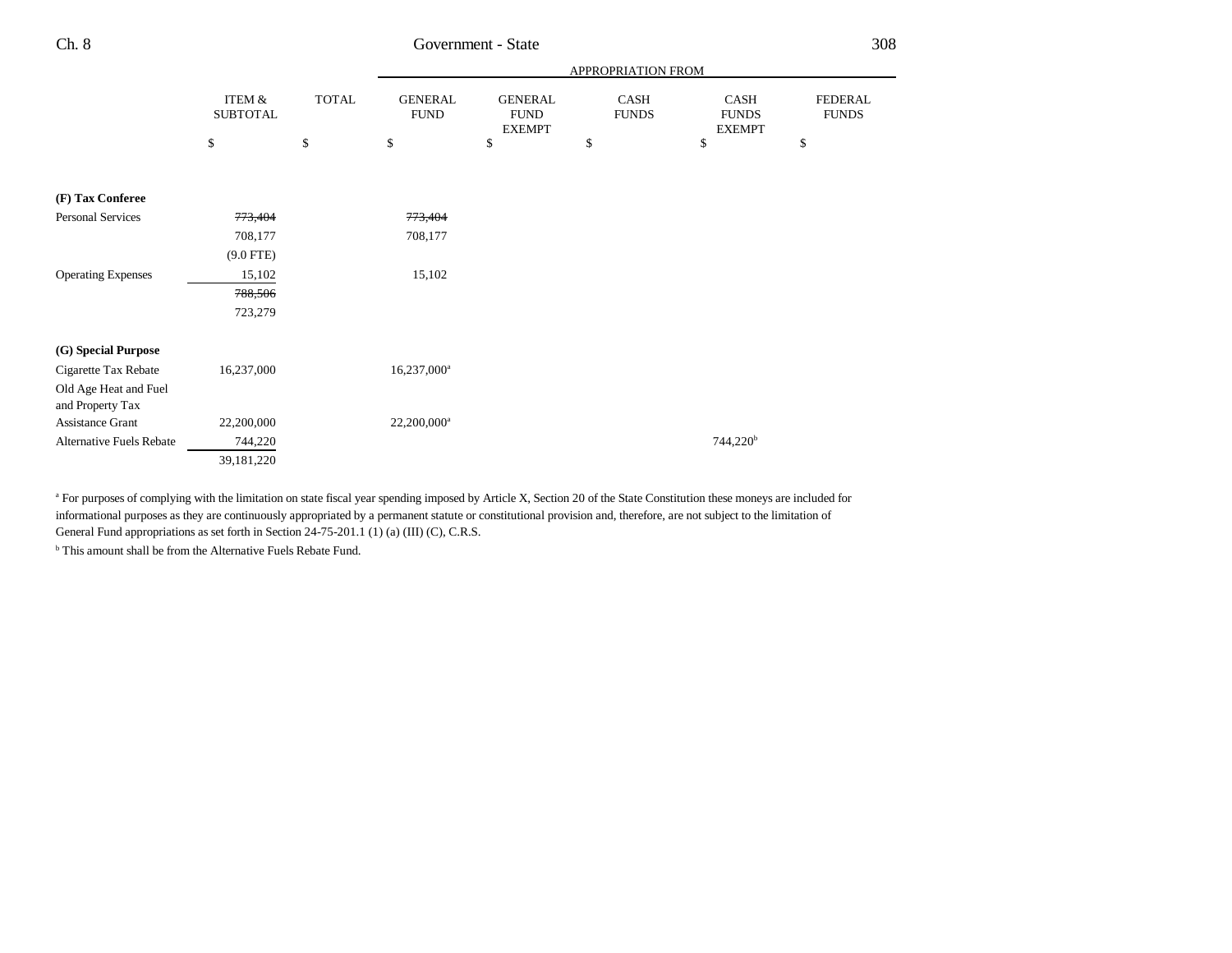#### 69,573,543

67,599,208

## **(4) MOTOR VEHICLE BUSINESS GROUP**

| (A) Administration        |             |         |                      |                   |
|---------------------------|-------------|---------|----------------------|-------------------|
| <b>Personal Services</b>  | 678,073     | 470,184 | $7.089$ <sup>a</sup> | $200,800^{\rm b}$ |
|                           | 624,548     | 416,659 |                      |                   |
|                           | $(9.0$ FTE) |         |                      |                   |
| <b>Operating Expenses</b> | 74,900      | 74,900  |                      |                   |
|                           | 752,973     |         |                      |                   |
|                           | 699.448     |         |                      |                   |

a Of this amount, \$5,671 shall be from the Hazardous Materials Safety Fund, and \$1,418 shall be from the Nuclear Materials Transportation Fund.

<sup>b</sup> Of this amount, \$189,458 shall be from the Highway Users Tax Fund for the Ports of Entry in the Motor Carrier Services Division, and \$11,342 shall be from the Motorist Insurance Identification Database Account.

## **(B) Motor Vehicle Division7, 8**

| <b>Personal Services</b>  | 13,440,633  | 12,679,998 |                    | $760,635$ <sup>a</sup>   |
|---------------------------|-------------|------------|--------------------|--------------------------|
|                           | 12,320,334  | 11,559,699 |                    |                          |
|                           | (368.6 FTE) |            |                    |                          |
| <b>Operating Expenses</b> | 1,397,603   | 1,392,364  | 2.000 <sup>b</sup> | $3.239$ <sup>c</sup>     |
| Drivers License           |             |            |                    |                          |
| Documents                 | 3,478,361   | 2,814,140  |                    | $664.221$ °              |
| License Plate Ordering    | 7,435,286   | 4,663,375  |                    | $2,771,911$ <sup>d</sup> |
|                           | 25,751,883  |            |                    |                          |
|                           | 24,631,584  |            |                    |                          |

Ch. 8 Government - State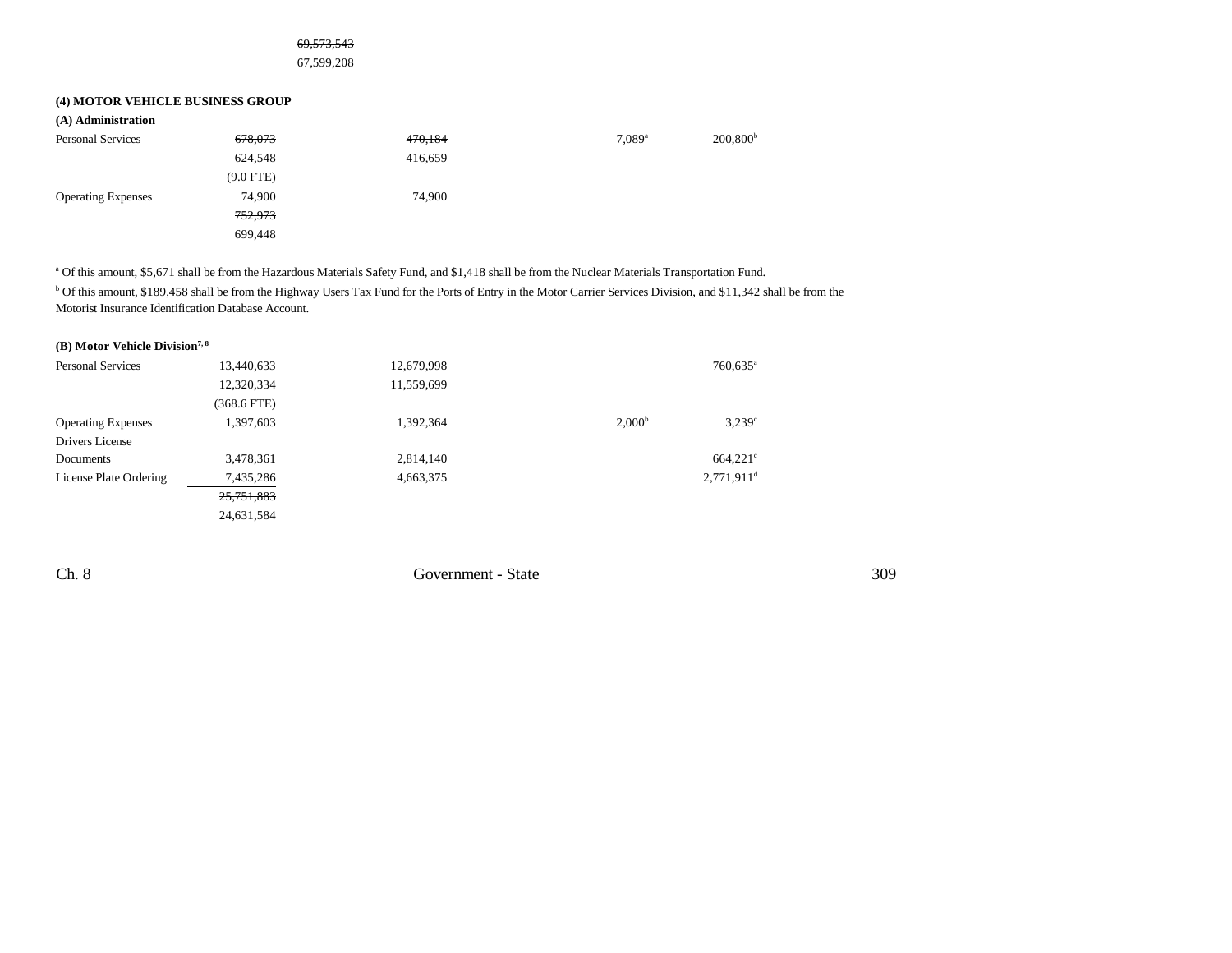|                 |       |             |                | APPROPRIATION FROM |               |              |  |
|-----------------|-------|-------------|----------------|--------------------|---------------|--------------|--|
| ITEM &          | TOTAL | GENERAL     | <b>GENERAL</b> | CASH               | <b>CASH</b>   | FEDERAL      |  |
| <b>SUBTOTAL</b> |       | <b>FUND</b> | <b>FUND</b>    | <b>FUNDS</b>       | <b>FUNDS</b>  | <b>FUNDS</b> |  |
|                 |       |             | <b>EXEMPT</b>  |                    | <b>EXEMPT</b> |              |  |
|                 |       |             |                |                    |               |              |  |

<sup>a</sup> Of this amount, \$260,893 shall be from the Drivers License Revocation Account for indirect cost recoveries, \$210,070 shall be from the Outstanding Judgements and Warrants Account for indirect cost recoveries, \$205,356 shall be from the Colorado State Titling and Registration Account for indirect cost recoveries, and \$56,675 shall be from the Penalty Assessment Account for indirect cost recoveries, and \$27,641 shall be from the Automobile Inspection and Readjustment Account for indirect cost recoveries.

b This amount shall be from the Persistent Drunk Driver Cash Fund.

c These amounts shall be from the Identification Security Fund.

<sup>d</sup> This amount shall be from the Highway Users Tax Fund. This amount is exempt from the statutory limit on Highway Users Tax Fund appropriations pursuant to Section 43-4-201 (3) (a) (II) (K), C.R.S.

#### **(C) Motor Carrier Services Division**

| Personal Services             | 6,755,353     | 511,368 | 57,505 <sup>a</sup> | $6,186,480^b$        |         |
|-------------------------------|---------------|---------|---------------------|----------------------|---------|
|                               | 6,704,763     | 460,778 |                     |                      |         |
|                               | $(144.0$ FTE) |         |                     |                      |         |
| <b>Operating Expenses</b>     | 551,184       | 43,504  | $500^\circ$         | 507,180 <sup>b</sup> |         |
| <b>Fuel Tracking System</b>   | 564,420       |         |                     | 564,420 <sup>d</sup> |         |
|                               | $(1.5$ FTE)   |         |                     |                      |         |
| Controlled Maintenance -      |               |         |                     |                      |         |
| <b>Fixed and Mobile Ports</b> | 83,784        |         |                     | 83,784 <sup>b</sup>  |         |
| Motor Carrier Safety          |               |         |                     |                      |         |
| <b>Assistance Program</b>     | 599,861       |         |                     |                      | 599,861 |
|                               | $(8.5$ FTE)   |         |                     |                      |         |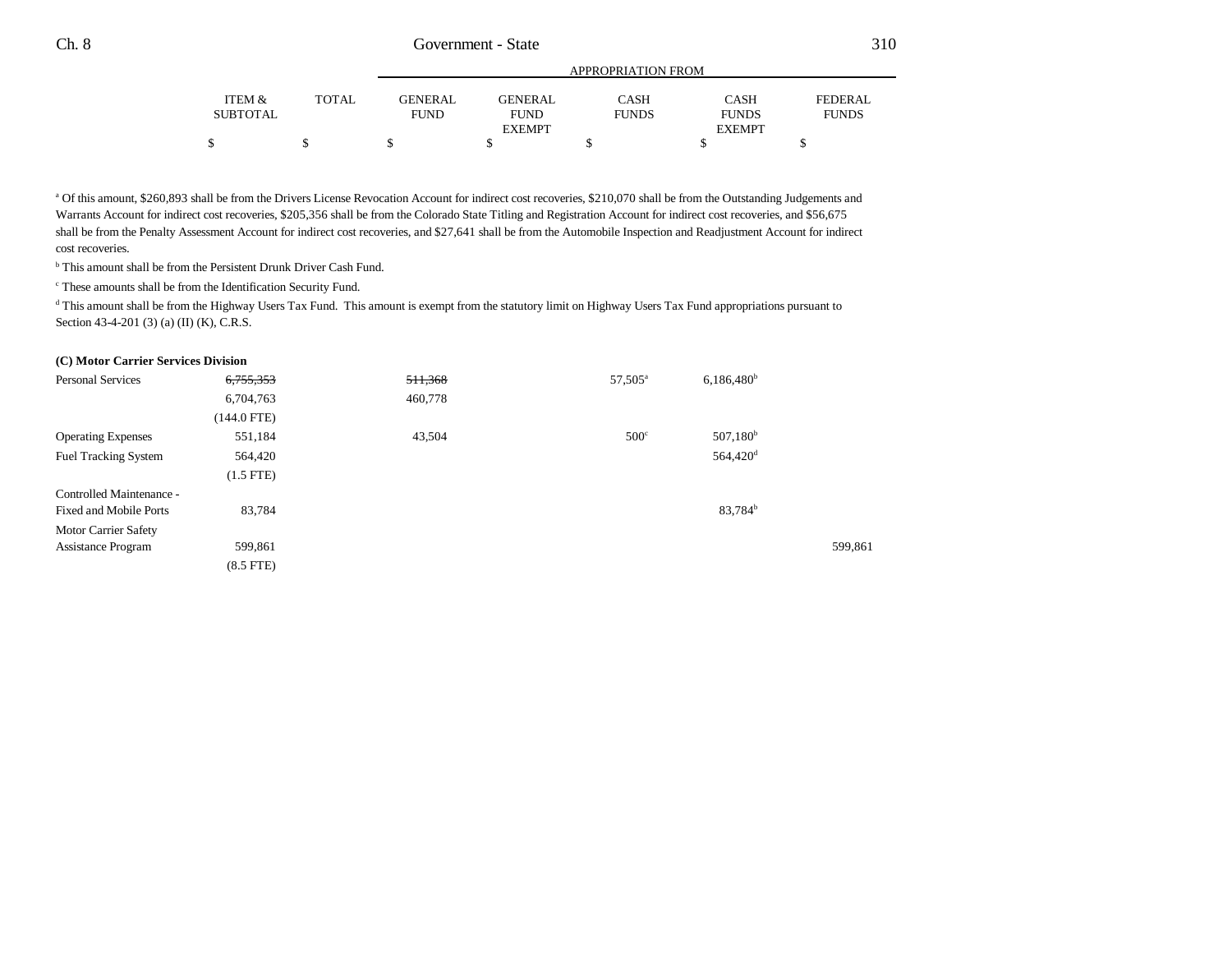8,727,312 8,676,722

a Of this amount, \$38,219 shall be from the Nuclear Materials Transportation Fund, and \$19,286 shall be from the Aviation Fund.

 $^{\rm b}$  These amounts shall be from the Highway Users Tax Fund.

c This amount shall be from the Nuclear Materials Transportation Fund.

<sup>d</sup> This amount shall be from the Highway Users Tax Fund. This amount is exempt from the statutory limit on Highway Users Tax Fund appropriations pursuant to Section 43-4-201 (3) (a) (V), C.R.S.

e This amount shall be from the Hazardous Materials Safety Fund.

### **(D) Vehicle Emissions**

| <b>Personal Services</b>  | 860,416    | $860.416^{\circ}$      |
|---------------------------|------------|------------------------|
|                           | (15.5 FTE) |                        |
| <b>Operating Expenses</b> | 154,729    | $154,729$ <sup>a</sup> |
|                           | .015,145   |                        |

a These amounts shall be from the Automobile Inspection and Readjustment Account.

| (E) Titles                |              |                          |
|---------------------------|--------------|--------------------------|
| <b>Personal Services</b>  | 1,366,632    | $1,366,632$ <sup>a</sup> |
|                           | $(38.5$ FTE) |                          |
| <b>Operating Expenses</b> | 197,389      | 197,389 <sup>a</sup>     |
|                           | 1,564,021    |                          |

Ch. 8 Government - State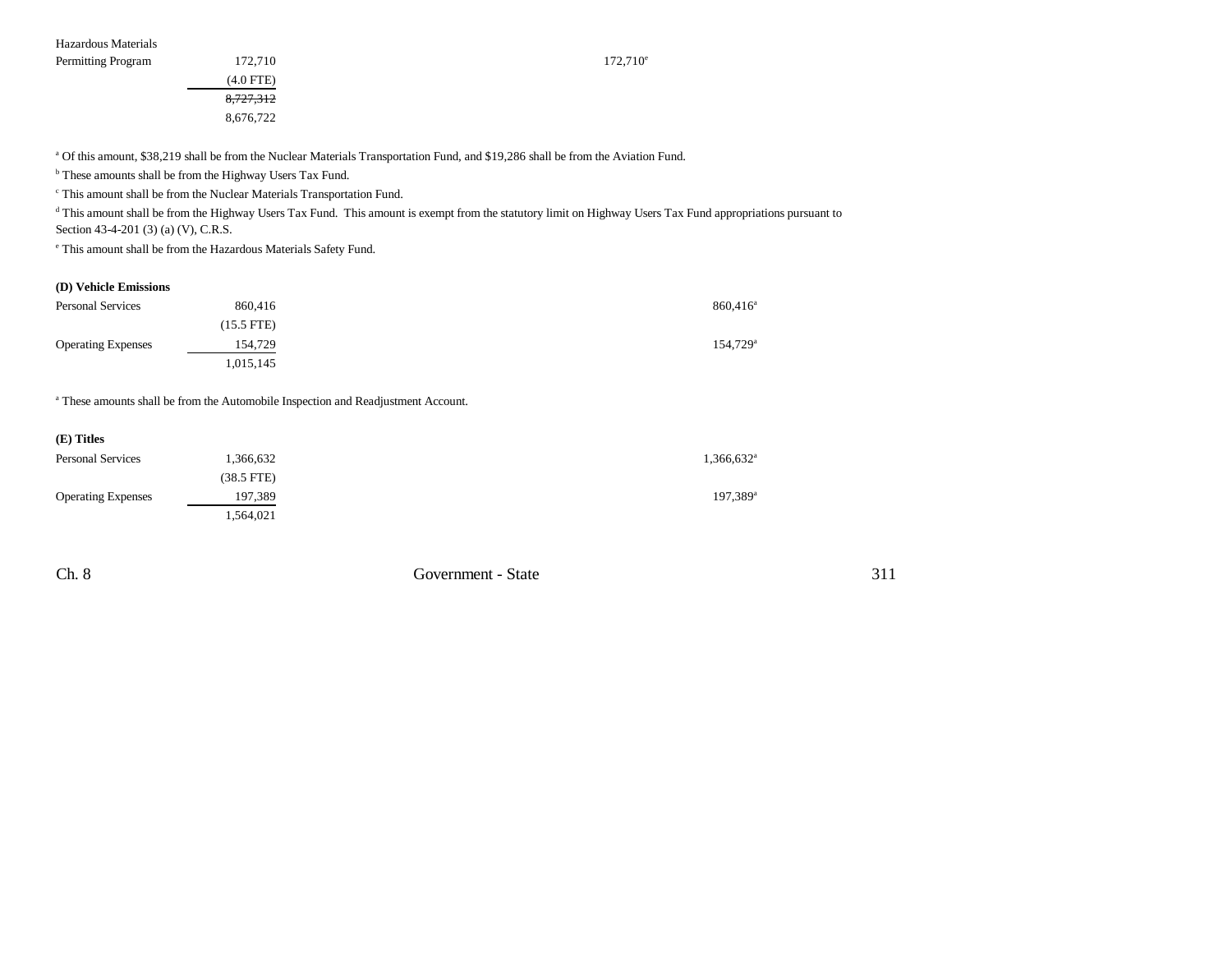|          |              | APPROPRIATION FROM |                |              |               |              |  |  |
|----------|--------------|--------------------|----------------|--------------|---------------|--------------|--|--|
| ITEM &   | <b>TOTAL</b> | GENERAL            | <b>GENERAL</b> | CASH         | <b>CASH</b>   | FEDERAL      |  |  |
| SUBTOTAL |              | <b>FUND</b>        | <b>FUND</b>    | <b>FUNDS</b> | <b>FUNDS</b>  | <b>FUNDS</b> |  |  |
|          |              |                    | <b>EXEMPT</b>  |              | <b>EXEMPT</b> |              |  |  |
|          |              |                    |                |              |               |              |  |  |

<sup>a</sup> These amounts shall be from the Colorado State Titling and Registration Account.

### **(F) Enforcement Program**

| <b>Personal Services</b>  | 340,837     | 340,837 |
|---------------------------|-------------|---------|
|                           | 313,544     | 313,544 |
|                           | $(5.0$ FTE) |         |
| <b>Operating Expenses</b> | 10,572      | 10,572  |
|                           | 351,409     |         |
|                           | 324,116     |         |

## **(G) Motorist Insurance Identification Database Program231**

| <b>Personal Services</b>  | 1,574,245      | 1,574,245 <sup>a</sup> |
|---------------------------|----------------|------------------------|
|                           | $(8.0$ FTE $)$ |                        |
| <b>Operating Expenses</b> | 16.500         | $16.500^{\rm a}$       |
|                           | .590,745       |                        |

a These amounts shall be from the Motorist Insurance Identification Database Account.

39,753,488 38,501,781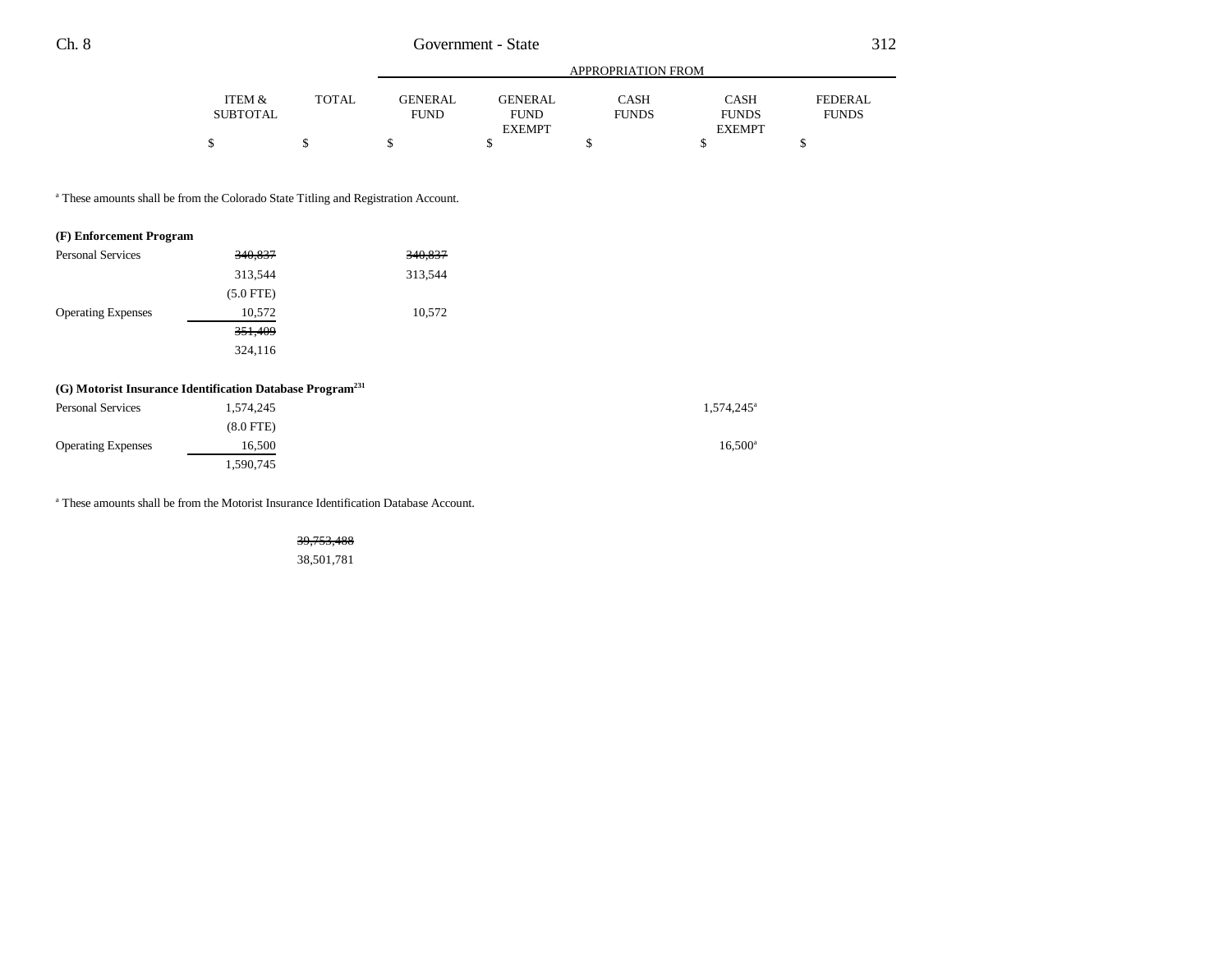### **(5) ENFORCEMENT BUSINESS GROUP**

## **(A) Administration**

| (A) Administration        |             |         |                      |            |
|---------------------------|-------------|---------|----------------------|------------|
| <b>Personal Services</b>  | 408,498     | 129,537 | 187,813 <sup>a</sup> | $91,148^b$ |
|                           | 371,942     | 92,981  |                      |            |
|                           | $(6.0$ FTE) |         |                      |            |
| <b>Operating Expenses</b> | 12,880      | 12,880  |                      |            |
|                           | 421,378     |         |                      |            |
|                           | 384,822     |         |                      |            |

a Of this amount, \$86,842(T) shall be from the State Lottery Fund for indirect cost recoveries, \$59,553 shall be from the Auto Dealer License Fund for indirect cost recoveries, and \$41,418 shall be from the Liquor Enforcement Cash Fund for indirect cost recoveries.

b Of this amount, \$48,849(T) shall be from the Limited Gaming Fund for indirect cost recoveries, \$35,276 shall be from the Drivers License Revocation Account for indirect cost recoveries, and \$7,023 shall be from a grant from the Tobacco Education, Prevention, and Cessation Program established in Part 8 of Article 3.5, Title 25, C.R.S., for indirect cost recoveries.

# **(B) State Lottery Division232**

| Personal Services <sup>233</sup> | 7,660,639     |  |
|----------------------------------|---------------|--|
|                                  | $(128.0$ FTE) |  |
| <b>Operating Expenses</b>        | 1,946,994     |  |
| Legal Services for 665           |               |  |
| hours                            | 39,767        |  |
| Purchase of Services from        |               |  |
| <b>Computer Center</b>           | 5,955         |  |
| Vehicle Lease Payments           | 234.082       |  |

Ch. 8 Government - State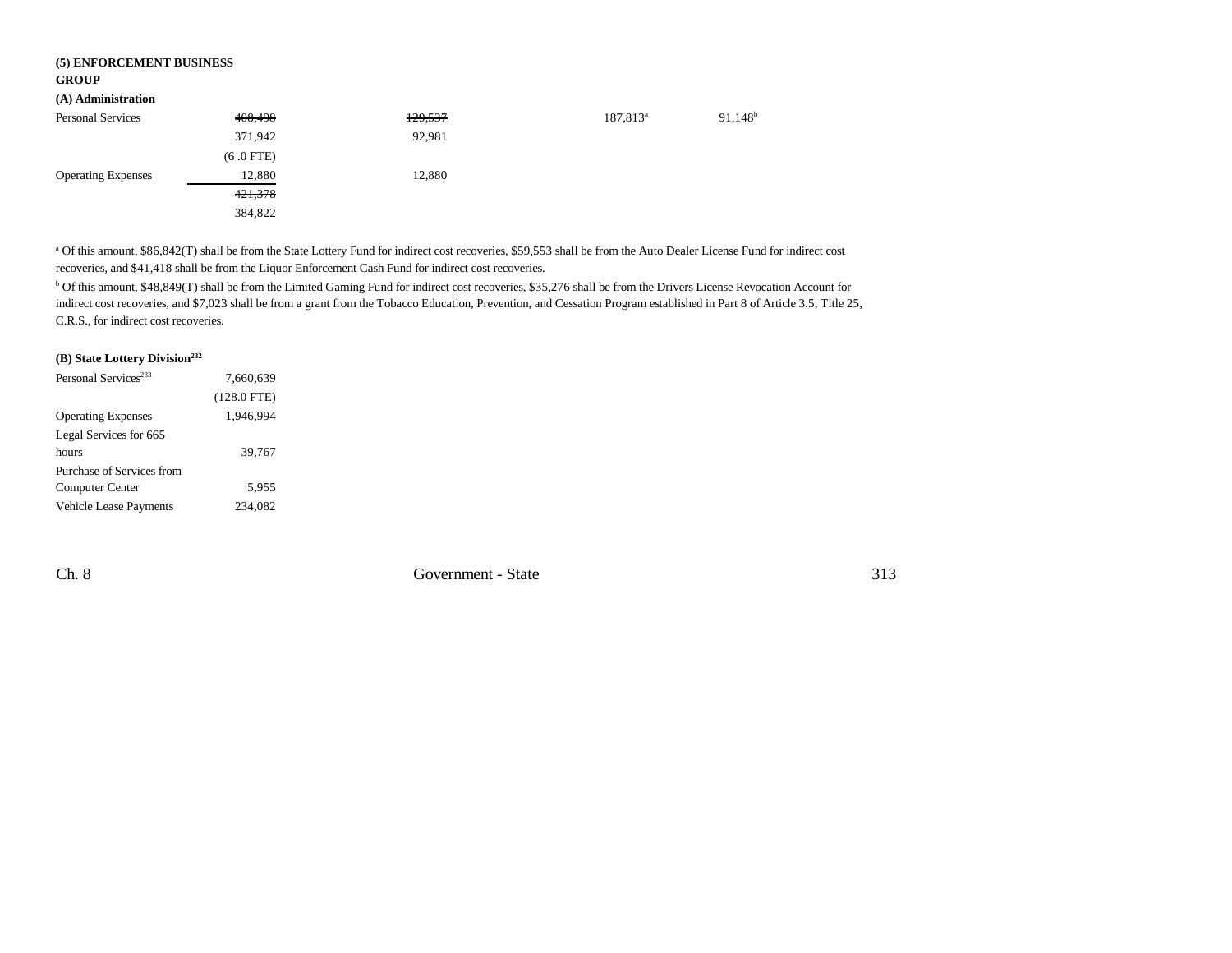# Ch. 8 Government - State

|                                      |                           |              | <b>APPROPRIATION FROM</b>     |                                                |                      |                                       |                                |
|--------------------------------------|---------------------------|--------------|-------------------------------|------------------------------------------------|----------------------|---------------------------------------|--------------------------------|
|                                      | ITEM &<br><b>SUBTOTAL</b> | <b>TOTAL</b> | <b>GENERAL</b><br><b>FUND</b> | <b>GENERAL</b><br><b>FUND</b><br><b>EXEMPT</b> | CASH<br><b>FUNDS</b> | CASH<br><b>FUNDS</b><br><b>EXEMPT</b> | <b>FEDERAL</b><br><b>FUNDS</b> |
|                                      | \$                        | \$           | \$                            | \$                                             | \$                   | \$                                    | \$                             |
| Payments to Other State              |                           |              |                               |                                                |                      |                                       |                                |
| Agencies                             | 332,688                   |              |                               |                                                |                      |                                       |                                |
| Telecommunications                   | 397,412                   |              |                               |                                                |                      |                                       |                                |
| Travel                               | 119,941                   |              |                               |                                                |                      |                                       |                                |
| <b>Leased Space</b>                  | 723,360                   |              |                               |                                                |                      |                                       |                                |
| Capitol Complex Leased               |                           |              |                               |                                                |                      |                                       |                                |
| Space                                | 4,557                     |              |                               |                                                |                      |                                       |                                |
| Marketing and                        |                           |              |                               |                                                |                      |                                       |                                |
| Communications                       | 9,097,225                 |              |                               |                                                |                      |                                       |                                |
| Multi-State Lottery Fees             | 177,433                   |              |                               |                                                |                      |                                       |                                |
| Vendor Fees                          | 8,646,120                 |              |                               |                                                |                      |                                       |                                |
| Prizes                               | 284,558,533               |              |                               |                                                |                      |                                       |                                |
| Powerball Prize Variance             | 4,370,000                 |              |                               |                                                |                      |                                       |                                |
| Retailer Compensation <sup>234</sup> | 36,358,000                |              |                               |                                                |                      |                                       |                                |
| <b>Ticket Costs</b>                  | 3,654,300                 |              |                               |                                                |                      |                                       |                                |
| <b>Indirect Cost Assessment</b>      | 372,155                   |              |                               |                                                |                      |                                       |                                |
|                                      | 358,699,161               |              |                               |                                                |                      | 358,699,161 <sup>a</sup>              |                                |
|                                      |                           |              |                               |                                                |                      |                                       |                                |

a This amount shall be from the State Lottery Fund.

**(C) Limited Gaming Division**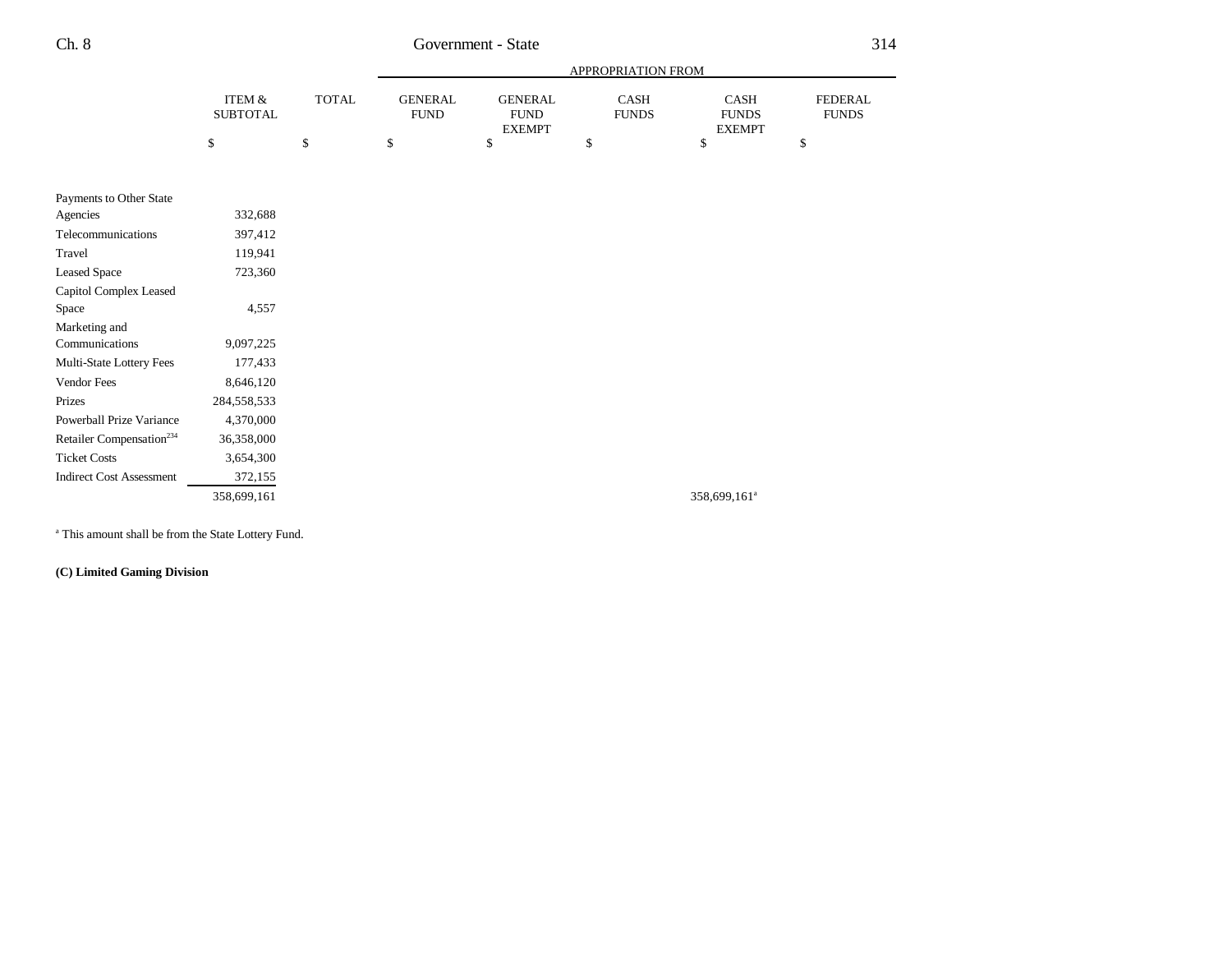| <b>Personal Services</b>        | 5,053,597    |
|---------------------------------|--------------|
|                                 | $(72.0$ FTE) |
| Workers' Compensation           | 25,591       |
| <b>Operating Expenses</b>       | 694,667      |
| Legal Services for 2,720        |              |
| hours                           | 162,656      |
| Payment to Risk                 |              |
| Management and                  |              |
| Property Funds                  | 11,896       |
| Vehicle Lease Payments          | 158,526      |
| <b>Leased Space</b>             | 53,146       |
| Lease Purchase -- 1881          |              |
| Pierce Street                   | 206,731      |
| <b>Licensure Activities</b>     | 181,497      |
| Investigations                  | 271,612      |
| Payments to Other State         |              |
| Agencies                        | 2,578,599    |
| Distribution to Gaming          |              |
| Cities and Counties             | 21,344,595   |
| <b>Indirect Cost Assessment</b> | 626,574      |
|                                 | 31,369,687   |

### 31,369,687<sup>a</sup>

<sup>a</sup> This amount shall be from the Limited Gaming Fund. For purposes of complying with the limitation on state fiscal year spending imposed by Article X, Section 20 of the State Constitution these moneys are included for informational purposes as they are continuously appropriated by a permanent statute or constitutional provision.

| (D) Liquor Enforcement Division |           |         |                          |  |  |  |
|---------------------------------|-----------|---------|--------------------------|--|--|--|
| <b>Personal Services</b>        | 1.293.411 | 289,724 | $1,003,687$ <sup>a</sup> |  |  |  |
|                                 |           |         |                          |  |  |  |

Ch. 8 Government - State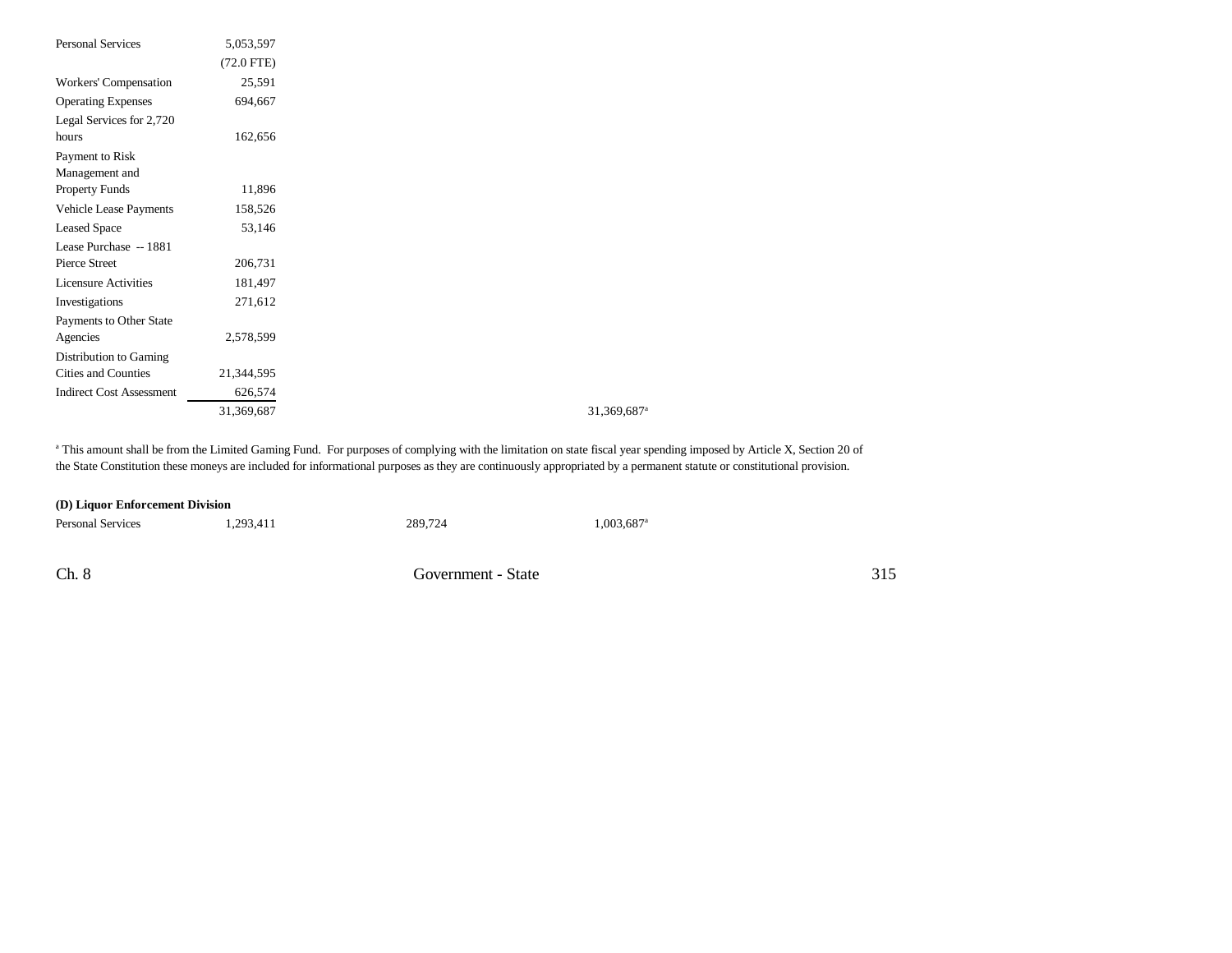|                           |                                                 |                               |                                                                            |                      |                                       | 316                            |
|---------------------------|-------------------------------------------------|-------------------------------|----------------------------------------------------------------------------|----------------------|---------------------------------------|--------------------------------|
|                           |                                                 |                               | APPROPRIATION FROM                                                         |                      |                                       |                                |
| ITEM &<br><b>SUBTOTAL</b> | <b>TOTAL</b>                                    | <b>GENERAL</b><br><b>FUND</b> | <b>GENERAL</b><br><b>FUND</b><br><b>EXEMPT</b>                             | CASH<br><b>FUNDS</b> | CASH<br><b>FUNDS</b><br><b>EXEMPT</b> | <b>FEDERAL</b><br><b>FUNDS</b> |
| \$                        | \$                                              | \$                            | \$                                                                         | \$                   | \$                                    | \$                             |
|                           |                                                 |                               |                                                                            |                      |                                       |                                |
| 51,323<br>1,344,734       |                                                 | 11,495                        |                                                                            | 39,828 <sup>a</sup>  |                                       |                                |
|                           |                                                 |                               |                                                                            |                      |                                       |                                |
|                           |                                                 |                               |                                                                            |                      |                                       |                                |
| 388,792                   |                                                 | 147,614                       |                                                                            |                      | 241,178 <sup>a</sup>                  |                                |
| 376,042                   |                                                 | 134,864                       |                                                                            |                      |                                       |                                |
| $(7.5$ FTE)               |                                                 |                               |                                                                            |                      |                                       |                                |
| 28,553                    |                                                 | 6,173                         |                                                                            |                      | $22,380^a$                            |                                |
| 417,345                   |                                                 |                               |                                                                            |                      |                                       |                                |
|                           | $(19.0$ FTE)<br>(E) Tobacco Enforcement Program |                               | <sup>a</sup> These amounts shall be from the Liquor Enforcement Cash Fund. | Government - State   |                                       |                                |

a These amounts shall be from a grant from the Tobacco Education, Prevention, and Cessation Program established in Part 8 of Article 3.5, Title 25, C.R.S.

## **(F) Division of Racing Events235**

| <b>Personal Services</b> | 1.641.240    | 1,641,240 |
|--------------------------|--------------|-----------|
|                          | 1.504.268    | 1.504.268 |
|                          | $(26.7$ FTE) |           |

404,595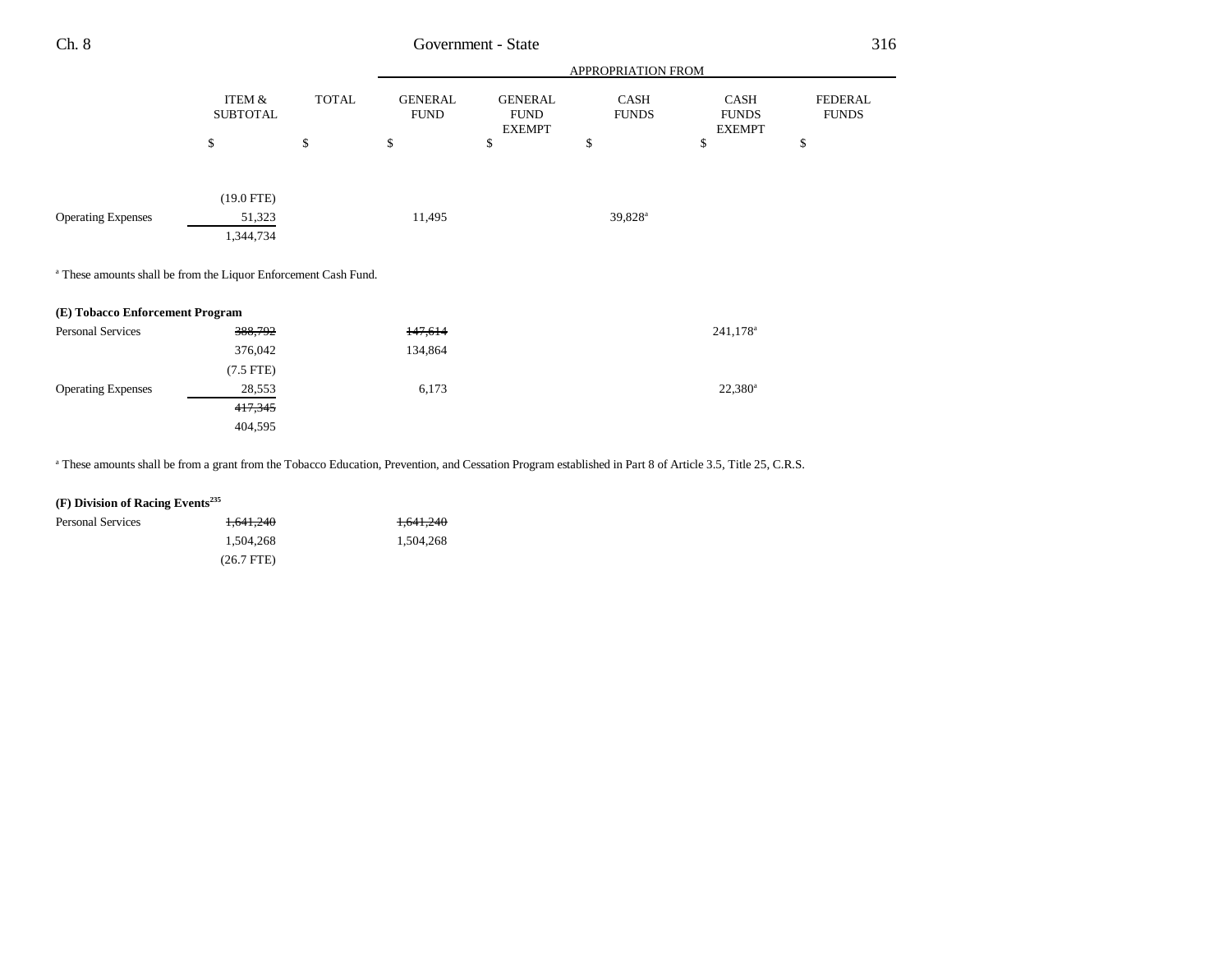| 112,645   | 112,645   |                        |
|-----------|-----------|------------------------|
| 222,992   | 222.992   |                        |
|           |           |                        |
| 1.200     | 1.200     |                        |
|           |           |                        |
| 1,106,142 |           | $1,106,142^{\text{a}}$ |
| 3,084,219 |           |                        |
|           |           |                        |
|           | 2,947,247 |                        |

<sup>a</sup> This amount shall be from racing tax revenues for the Supplemental Purses and Breeders Awards program. For purposes of complying with the limitation on state fiscal year spending imposed by Article X, Section 20 of the State Constitution these moneys are included for informational purposes as they are continuously appropriated by a permanent statute or constitutional provision, pursuant to Section 12-60-704, C.R.S.

## **(G) Hearings Division**

| <b>Personal Services</b>  | <del>1,625,844</del> | 876,698 | $749,146^a$ |
|---------------------------|----------------------|---------|-------------|
|                           | 1,497,311            | 748,165 |             |
|                           | $(27.3$ FTE)         |         |             |
| <b>Operating Expenses</b> | 56,276               | 56,276  |             |
|                           | <del>1,682,120</del> |         |             |
|                           | 1,553,587            |         |             |

a This amount shall be from the Drivers License Revocation Account.

| (H) Motor Vehicle Dealer Licensing Board |              |                     |  |  |
|------------------------------------------|--------------|---------------------|--|--|
| <b>Personal Services</b>                 | 1.142.469    | $1,142,469^{\circ}$ |  |  |
|                                          | $(21.2$ FTE) |                     |  |  |
| <b>Operating Expenses</b>                | 55.768       | 55.768 <sup>a</sup> |  |  |

Ch. 8 Government - State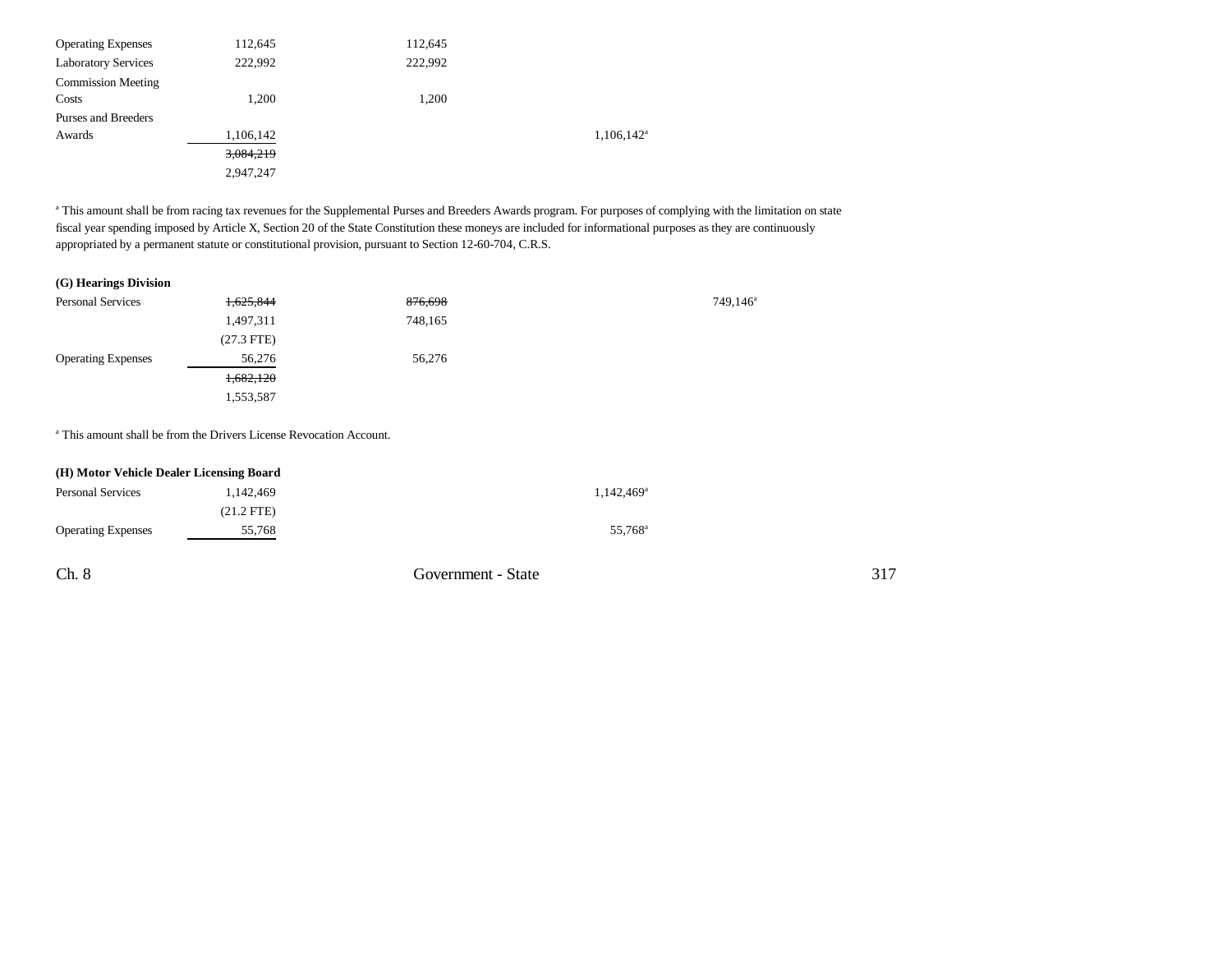|                                                                         |                           |               | <b>APPROPRIATION FROM</b>     |                                                |                             |                                              |                                |
|-------------------------------------------------------------------------|---------------------------|---------------|-------------------------------|------------------------------------------------|-----------------------------|----------------------------------------------|--------------------------------|
|                                                                         | ITEM &<br><b>SUBTOTAL</b> | <b>TOTAL</b>  | <b>GENERAL</b><br><b>FUND</b> | <b>GENERAL</b><br><b>FUND</b><br><b>EXEMPT</b> | <b>CASH</b><br><b>FUNDS</b> | <b>CASH</b><br><b>FUNDS</b><br><b>EXEMPT</b> | <b>FEDERAL</b><br><b>FUNDS</b> |
|                                                                         | \$                        | \$            | \$                            | \$                                             | \$                          | \$                                           | \$                             |
| <sup>a</sup> These amounts shall be from the Auto Dealers License Fund. | 1,198,237                 |               |                               |                                                |                             |                                              |                                |
|                                                                         |                           |               |                               |                                                |                             |                                              |                                |
|                                                                         |                           | 398,216,881   |                               |                                                |                             |                                              |                                |
|                                                                         |                           | 397,902,070   |                               |                                                |                             |                                              |                                |
| <b>TOTALS PART XIX</b>                                                  |                           |               |                               |                                                |                             |                                              |                                |
| $(REVENUE)^{5,6}$                                                       |                           | \$541,107,340 | \$113,811,326"                |                                                | $$37,118,759^b$             | \$388,513,764°                               | \$1,663,491                    |
|                                                                         |                           | \$536,689,491 | $$109,393,477^{\circ}$        |                                                |                             |                                              |                                |

a Of this amount, \$38,437,000 is included as information for the purpose of complying with the limitation on state fiscal year spending imposed by Article X, Section 20 of the State Constitution. As this amount is continuously appropriated by a permanent statute or constitutional provision it is not subject to the limitation of General Fund Appropriations as set forth in Section 24-75-201.1 (1) (a) (III) (c), C.R.S.

 $b$  Of this amount, \$372,155 contains a (T) notation.

c Of this amount, \$1,047,943 contains a (T) notation, and \$11,846,901 is from the Highway Users Tax Fund. Of the Highway Users Tax Fund moneys, \$3,336,331 is exempt from the statutory limit on Highway Users Tax Fund appropriations pursuant to Section 43-4-201 (3), C.R.S.

**SECTION 22.** Part XXII and the affected totals of section 2 of chapter 399, Session Laws of Colorado 2002, are amended to read: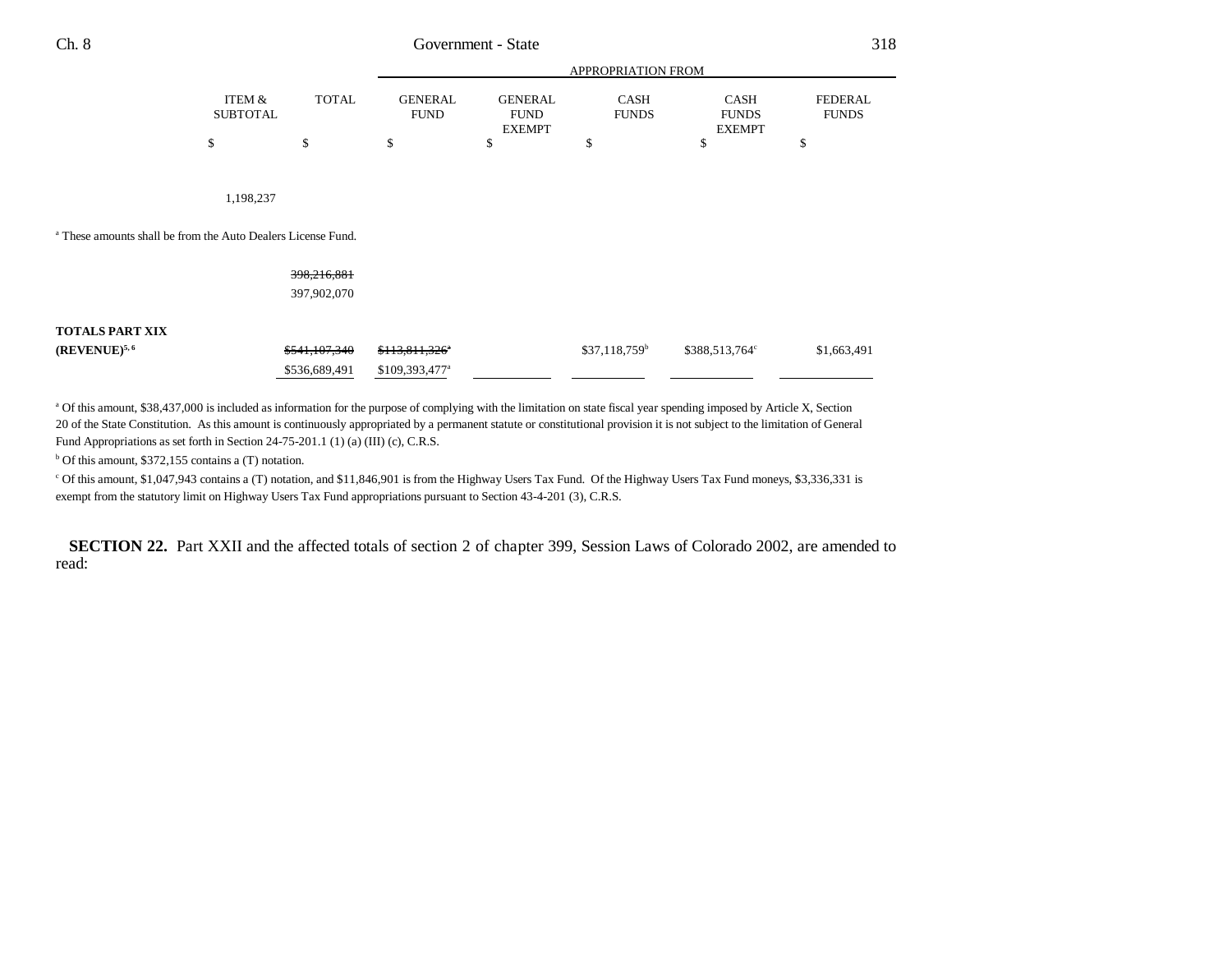# Section 2. **Appropriation.**

# **PART XXII DEPARTMENT OF THE TREASURY**

# **(1) ADMINISTRATION<sup>240</sup>**

| <b>Personal Services</b>         | 1.057.254    |  |
|----------------------------------|--------------|--|
|                                  | 1,005,983    |  |
|                                  | $(16.0$ FTE) |  |
| Health, Life, and Dental         | 52,463       |  |
| Short-term Disability            | 1,827        |  |
| Salary Survey and Senior         |              |  |
| <b>Executive Service</b>         | 75,075       |  |
| Performance-based Pay            |              |  |
| Awards                           | 12,315       |  |
| <b>Operating Expenses</b>        | 137,731      |  |
| <b>Information Technology</b>    |              |  |
| Asset Maintenance <sup>241</sup> | 1,450        |  |
| Legal Services for 330           |              |  |
| hours                            | 19,734       |  |
| <b>Purchase of Services</b>      |              |  |
| from Computer Center             | 1,108        |  |
| Payment to Risk                  |              |  |
| Management and                   |              |  |
| <b>Property Funds</b>            | 3,206        |  |
| Capitol Complex Leased           |              |  |
| Space                            | 40,768       |  |

Ch. 8 Government - State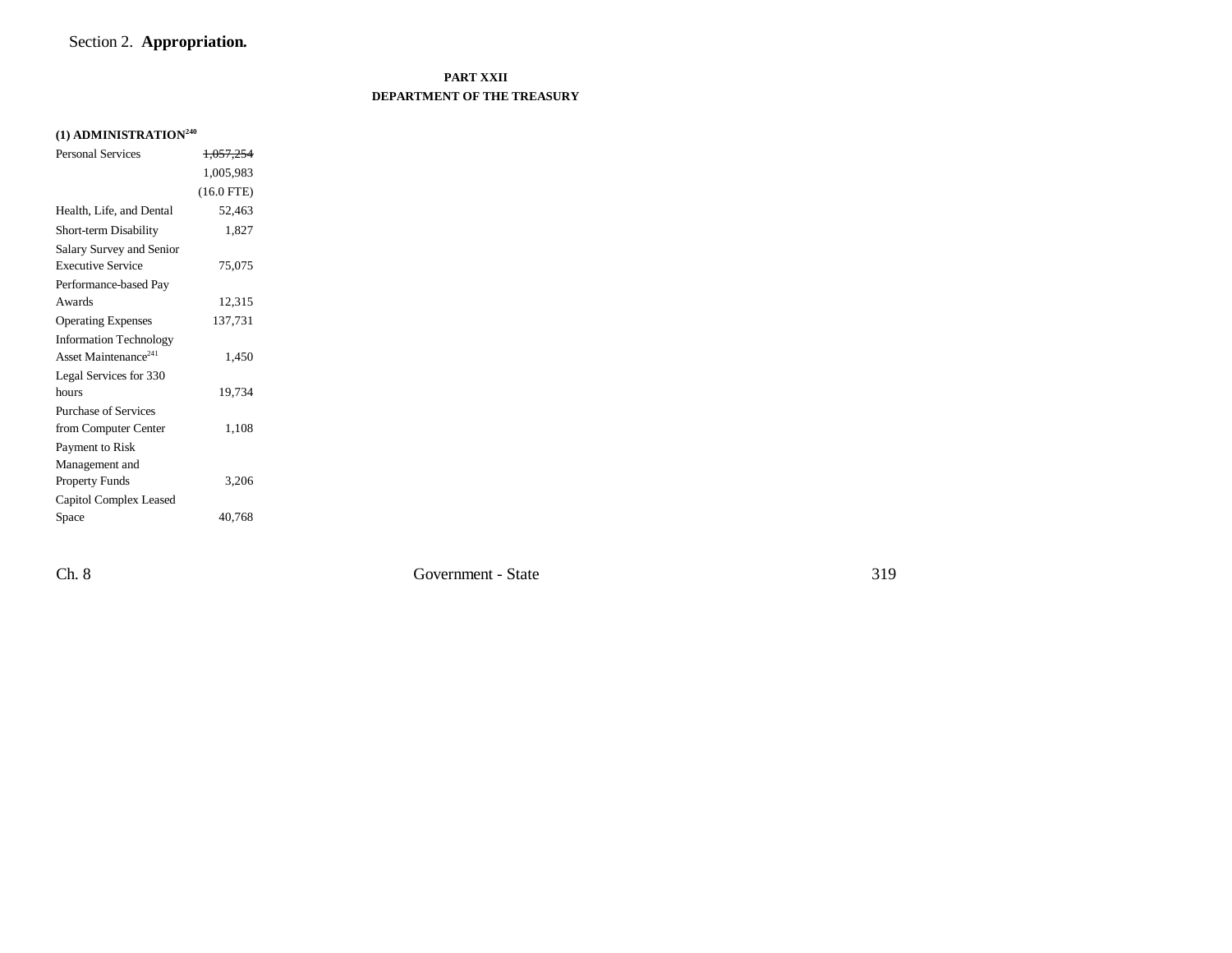| Ch. 8              | Government - State |              |                               |                                                |                             | 320                                   |                                |
|--------------------|--------------------|--------------|-------------------------------|------------------------------------------------|-----------------------------|---------------------------------------|--------------------------------|
|                    |                    |              | APPROPRIATION FROM            |                                                |                             |                                       |                                |
|                    | ITEM &<br>SUBTOTAL | <b>TOTAL</b> | <b>GENERAL</b><br><b>FUND</b> | <b>GENERAL</b><br><b>FUND</b><br><b>EXEMPT</b> | <b>CASH</b><br><b>FUNDS</b> | CASH<br><b>FUNDS</b><br><b>EXEMPT</b> | <b>FEDERAL</b><br><b>FUNDS</b> |
|                    | \$                 | \$           | \$                            | \$                                             | Φ                           | \$                                    | Φ                              |
| Discretionary Fund | $5,000^{\rm a}$    |              |                               |                                                |                             |                                       |                                |
|                    |                    | 1,407,931    | 1,355,602                     |                                                |                             | $52,329^b$                            |                                |
|                    |                    | 1,356,660    | 1,304,331                     |                                                |                             |                                       |                                |

<sup>a</sup> This amount is included for purposes of complying with the limitation on state fiscal year spending imposed by Article X, Section 20 of the State Constitution. This amount is continuously appropriated by a permanent statute or constitutional provision and is not subject to the limitation on General Fund appropriations as set forth in Section 24-75-201.1, C.R.S.

b This amount shall be from the principal balance of the Unclaimed Property Trust Fund pursuant to Section 38-13-116.5, C.R.S.

## **(2) SPECIAL PURPOSE** County Costs Pursuant to Section 39-3.5-106(1),

C.R.S. 382,878 Senior Citizen Property Tax Exemption 62,262,422

62,645,300 62,645,300a

<sup>a</sup> Pursuant to the provisions of Article X, Section 3.5 of the state constitution approved by voters at the 2000 General Election, \$44,123,604 of this amount is not subject to the limitation on General Fund appropriations as set forth in Section 24-75-201.1, C.R.S.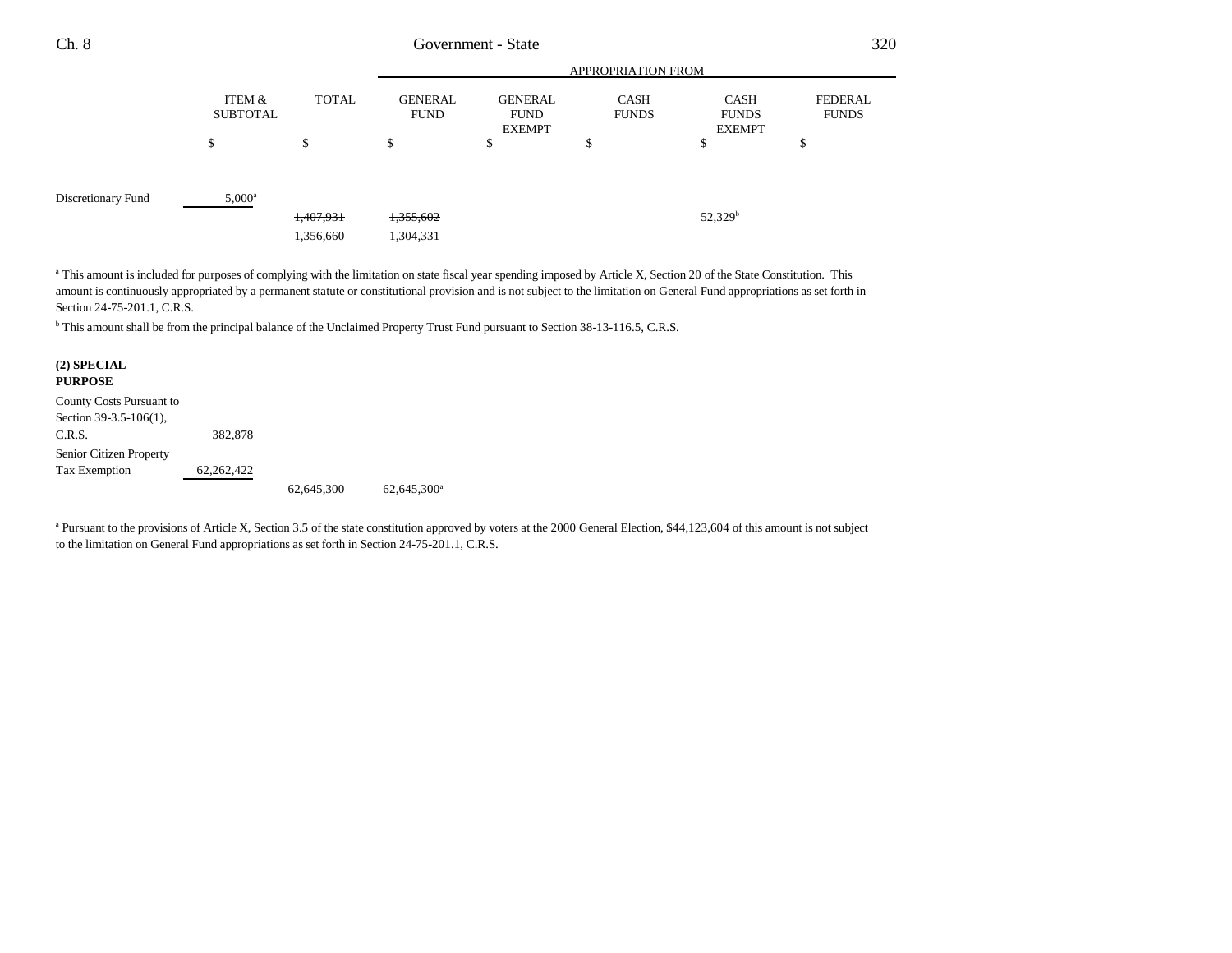| (3) UNCLAIMED PROPERTY PROGRAM |             |         |                      |
|--------------------------------|-------------|---------|----------------------|
| <b>Personal Services</b>       | 586,275     |         |                      |
|                                | $(9.0$ FTE) |         |                      |
| <b>Operating Expenses</b>      | 196,617     |         |                      |
| <b>Leased Space</b>            | 68,195      |         |                      |
|                                |             | 851.087 | 851.087 <sup>a</sup> |

a This amount shall be from the principal balance of the Unclaimed Property Trust Fund pursuant to Section 38-13-116.5, C.R.S.

## **(4) FIRE AND POLICE PENSION ASSOCIATION<sup>242</sup>**

| Unfunded Liability - Old |            |            |                         |
|--------------------------|------------|------------|-------------------------|
| Hire Plans               | 25.321.079 |            |                         |
| Volunteer Firefighter    |            |            |                         |
| <b>Retirement Plans</b>  | 3.555.110  |            |                         |
| Volunteer Death and      |            |            |                         |
| Disability               | 30,000     |            |                         |
|                          |            | 28,906,189 | 28,906,189 <sup>a</sup> |

<sup>a</sup> This amount is included for purposes of complying with the limitation on state fiscal year spending imposed by Article X, Section 20 of the State Constitution. This amount is continuously appropriated by a permanent statute or constitutional provision and is not subject to the limitation on General Fund appropriations as set forth in Section 24-75-201.1, C.R.S.

### **(5) APPROPRIATED COUNTIES**

161,384,000<sup>a</sup> 161,384,000<sup>a</sup>

Ch. 8 Government - State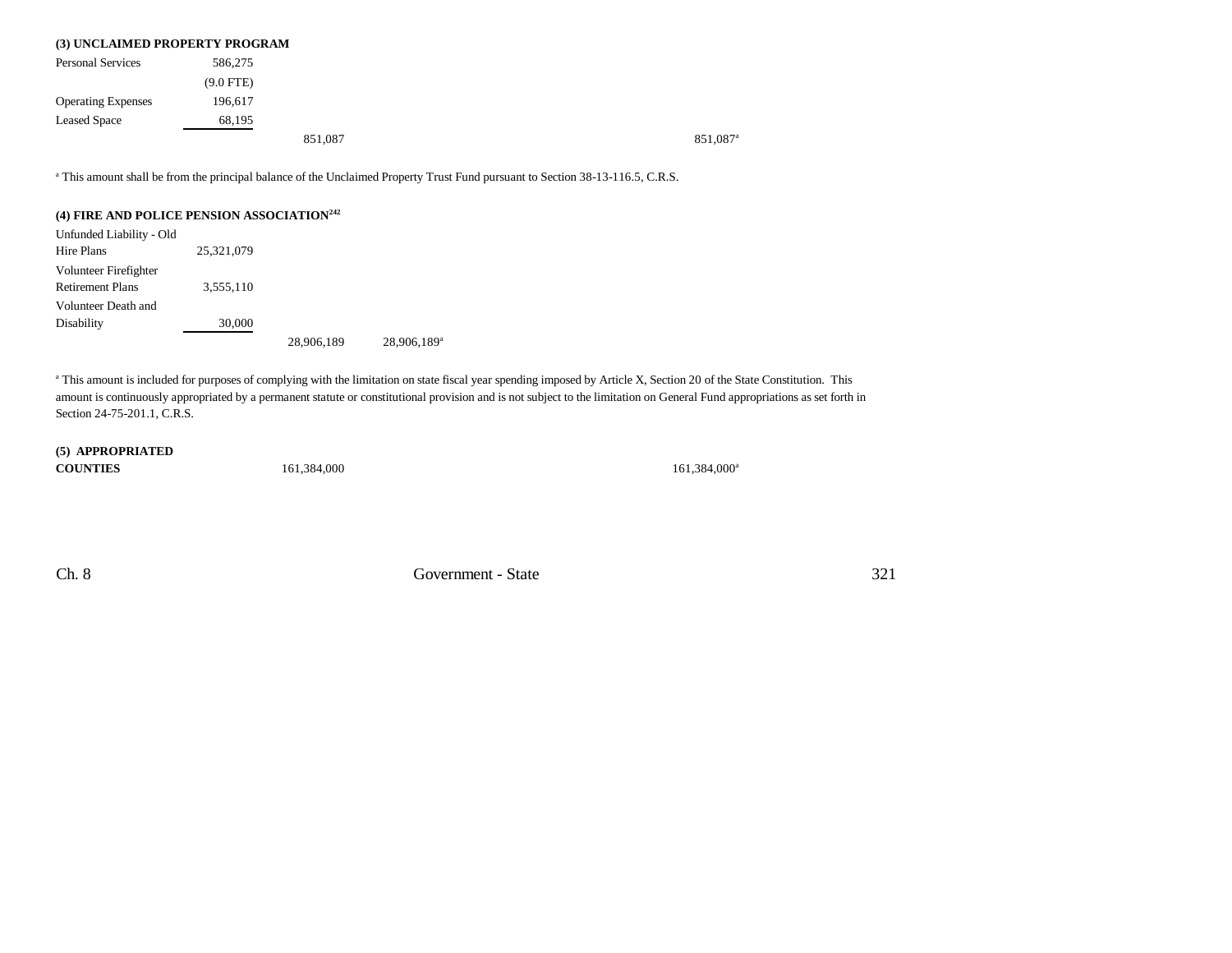|                 |              | APPROPRIATION FROM |                |              |               |              |
|-----------------|--------------|--------------------|----------------|--------------|---------------|--------------|
| ITEM &          | <b>TOTAL</b> | GENERAL            | <b>GENERAL</b> | <b>CASH</b>  | <b>CASH</b>   | FEDERAL      |
| <b>SUBTOTAL</b> |              | <b>FUND</b>        | <b>FUND</b>    | <b>FUNDS</b> | <b>FUNDS</b>  | <b>FUNDS</b> |
|                 |              |                    | <b>EXEMPT</b>  |              | <b>EXEMPT</b> |              |
|                 |              |                    |                |              |               |              |

APPROPRIATION FROM

<sup>a</sup> This amount represents the funds given to counties pursuant to Section 43-4-207, C.R.S. For purposes of complying with the limitation on state fiscal year spending imposed by Article X, Section 20 of the State Constitution, these moneys are included for informational purposes as they are appropriated by a permanent statute or constitutional provision.

### **(6) APPROPRIATED MUNICIPALITIES**

 $S \qquad \qquad 99,171,000$ 

<sup>a</sup> This amount represents the funds given to municipalities pursuant to Section 43-4-208, C.R.S. For purposes of complying with the limitation on state fiscal year spending imposed by Article X, Section 20 of the State Constitution, these moneys are included for informational purposes as they are appropriated by a permanent statute or constitutional provision.

# **TOTALS PART XXII(TREASURY)<sup>5,6</sup>** \$251,458,416<sup>b</sup> \$354,365,507 \$92,907,091<sup>a</sup> \$261,458,416<sup>b</sup> \$354,314,236 \$92,855,820<sup>a</sup>

a Of this amount, \$91,168,611 is included as information for purposes of complying with the limitation on state fiscal year spending imposed by Article X, Section 20 of the State Constitution. As this amount is continuously appropriated by a permanent statute or constitutional provision, it is not subject to the limitation on General Fund appropriations as set forth in Section 24-75-201.1, C.R.S.

<sup>b</sup> Of this amount, \$260,555,000 is distributed to counties and municipalities from the Highway Users Tax Fund pursuant to Sections 43-4-207 and 43-4-208, C.R.S. For purposes of complying with the limitation on state fiscal year spending imposed by Article X, Section 20 of the State Constitution, these moneys are included for informational purposes as they are appropriated by a permanent statute or constitutional provision.